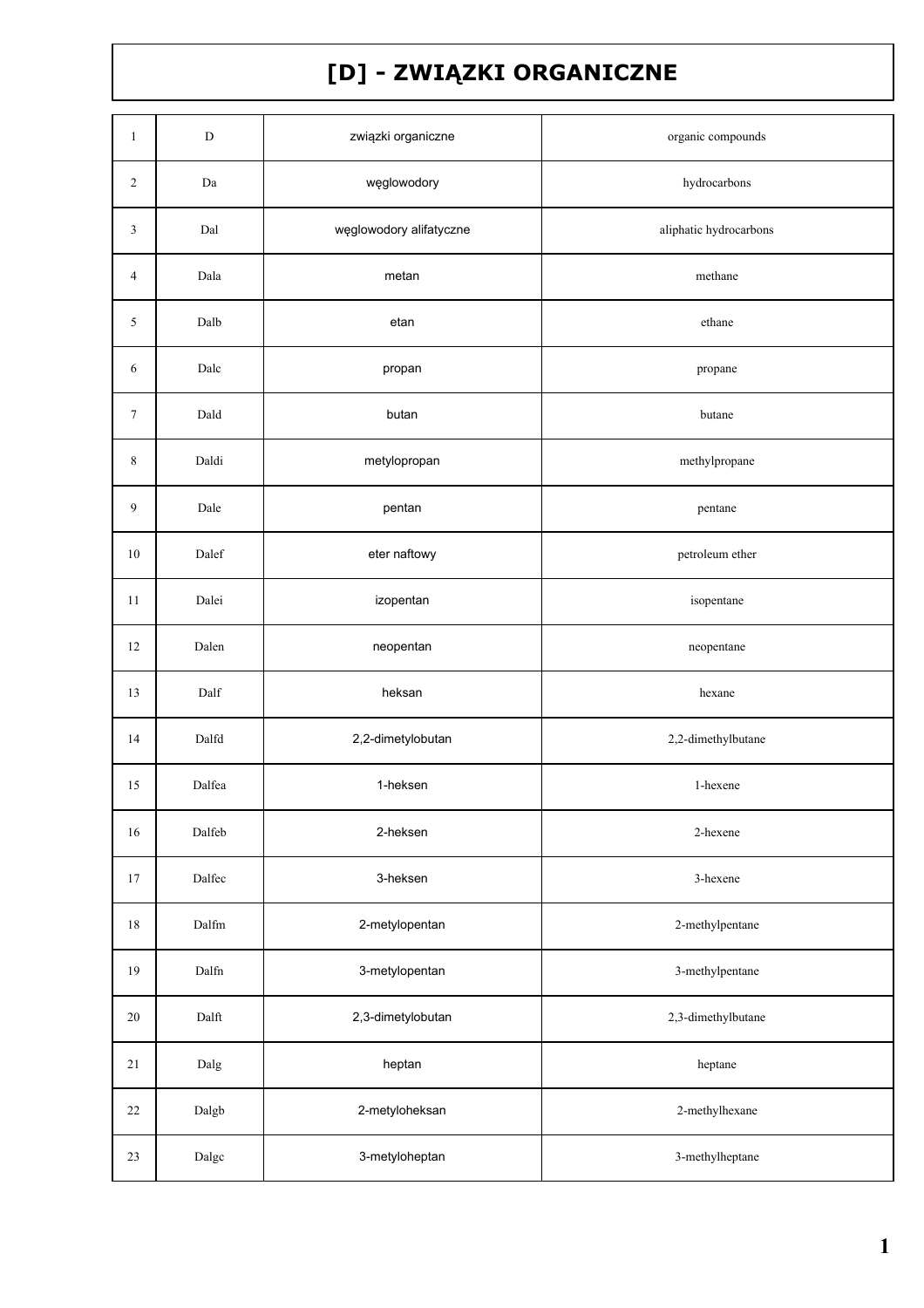| 24          | Dalgh                  | 3-metyloheksan            | 3-methylhexane            |
|-------------|------------------------|---------------------------|---------------------------|
| 25          | $\operatorname{Dalgm}$ | 1-hepten                  | 1-heptene                 |
| 26          | Dalh                   | oktan                     | octane                    |
| 27          | Dalhd                  | oktadien                  | octadiene                 |
| $28\,$      | Dalhi                  | izooktan                  | isooctane                 |
| 29          | Dalhm                  | 1-okten                   | 1-octene                  |
| 30          | Dalhn                  | 2-metyloheptan            | 2-methylheptane           |
| 31          | Dalhp                  | 2,2,4,-trimetylo-2-penten | 2,4,4-trimethyl-2-pentene |
| 32          | Dali                   | nonan                     | nonane                    |
| 33          | Dalim                  | 1-nonen                   | 1-nonene                  |
| 34          | Dalk                   | dekan                     | decane                    |
| 35          | Dalka                  | undekan                   | undecane                  |
| 36          | Dalkb                  | dodekan                   | dodecane                  |
| 37          | Dalkc                  | tridekan                  | tridecane                 |
| 38          | Dalkd                  | tetradekan                | tetradecane               |
| 39          | Dalke                  | pentadekan                | pentadecane               |
| 40          | Dalki                  | izodekan                  | isodecane                 |
| 41          | Dalm                   | etylen                    | ethylene                  |
| 42          | $\mathop{\rm Dahn}$    | propylen                  | propylene                 |
| 43          | Dalnd                  | propadien                 | propadiene                |
| 44          | Dalnf                  | propyn                    | propyne                   |
| 45          | Dalnt                  | tetramer propylenu        | propylene tetramer        |
| 46          | Dalo                   | butylen                   | butylene                  |
| 47          | Dalob                  | 1-buten                   | 1-butene                  |
| $\sqrt{48}$ | Daloc                  | 2-buten                   | 2-butene                  |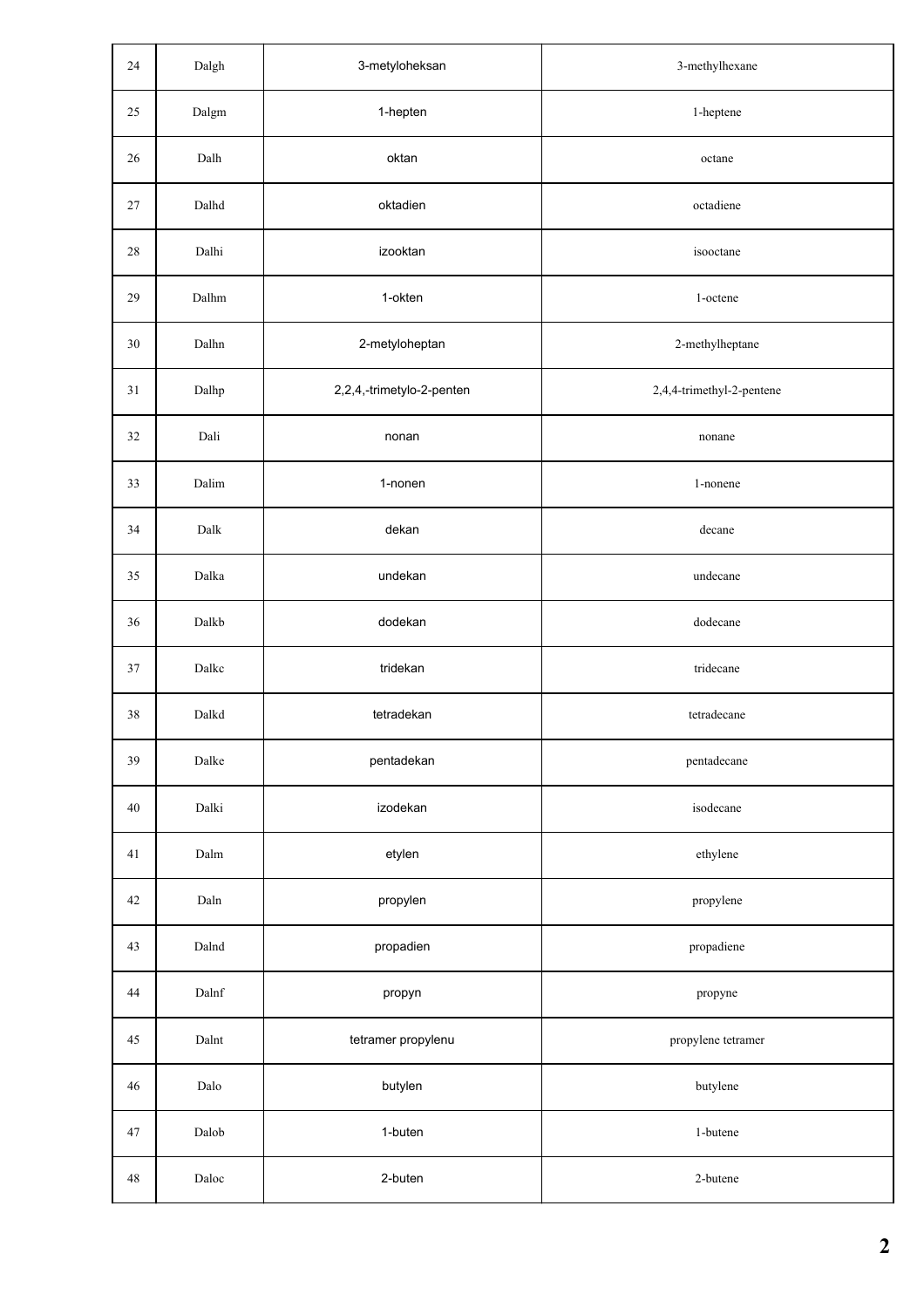| 49     | Dalocc | cis-2-buten               | cis-2-butene               |
|--------|--------|---------------------------|----------------------------|
| 50     | Daloct | trans-2-buten             | trans-2-butene             |
| 51     | Dalod  | diziobutylen              | diisobutylene              |
| 52     | Daloe  | izobuten                  | isobutene                  |
| 53     | Dalof  | triizobutylen             | triisobutylene             |
| 54     | Dalp   | butadien                  | butadiene                  |
| 55     | Dalpm  | 2,3-dimetylo-1,3-butadien | 2,3-dimethyl-1,3-butadiene |
| 56     | Dalpr  | izopren                   | isoprene                   |
| 57     | Dalr   | 1-decen                   | 1-decene                   |
| 58     | Dals   | acetylen                  | acetylene                  |
| 59     | Dalse  | heksadien                 | hexadiene                  |
| 60     | Dalsh  | 1,5-heksadiyn             | 1,5-hexadiyne              |
| 61     | Dalsha | 2,4-heksadiyn             | 2,4-hexadiyne              |
| 62     | Dalshe | 1,5-heksadien-3-yn        | 1,5-hexadien-3-yne         |
| 63     | Dalsp  | 1,3-pentadiyn             | 1,3-pentadiyne             |
| 64     | Dalu   | 2-butyn                   | 2-butyne                   |
| 65     | Dalud  | 1,3-butadiyn              | 1,3-butadiyne              |
| 66     | Dalue  | butenyn                   | butenyne                   |
| 67     | Dan    | węglowodory alicykliczne  | alicyclic hydrocarbons     |
| 68     | Dana   | cyklopropan               | cyclopropane               |
| 69     | Danb   | cyklobutan                | cyclobutane                |
| $70\,$ | Danbe  | cyklobuten                | cyclobutene                |
| 71     | Danc   | cyklopenten               | cyclopentene               |
| $72\,$ | Danca  | cyklopentan               | cyclopentane               |
| $73\,$ | Dancaa | metylocyklopentan         | methylcyclopentane         |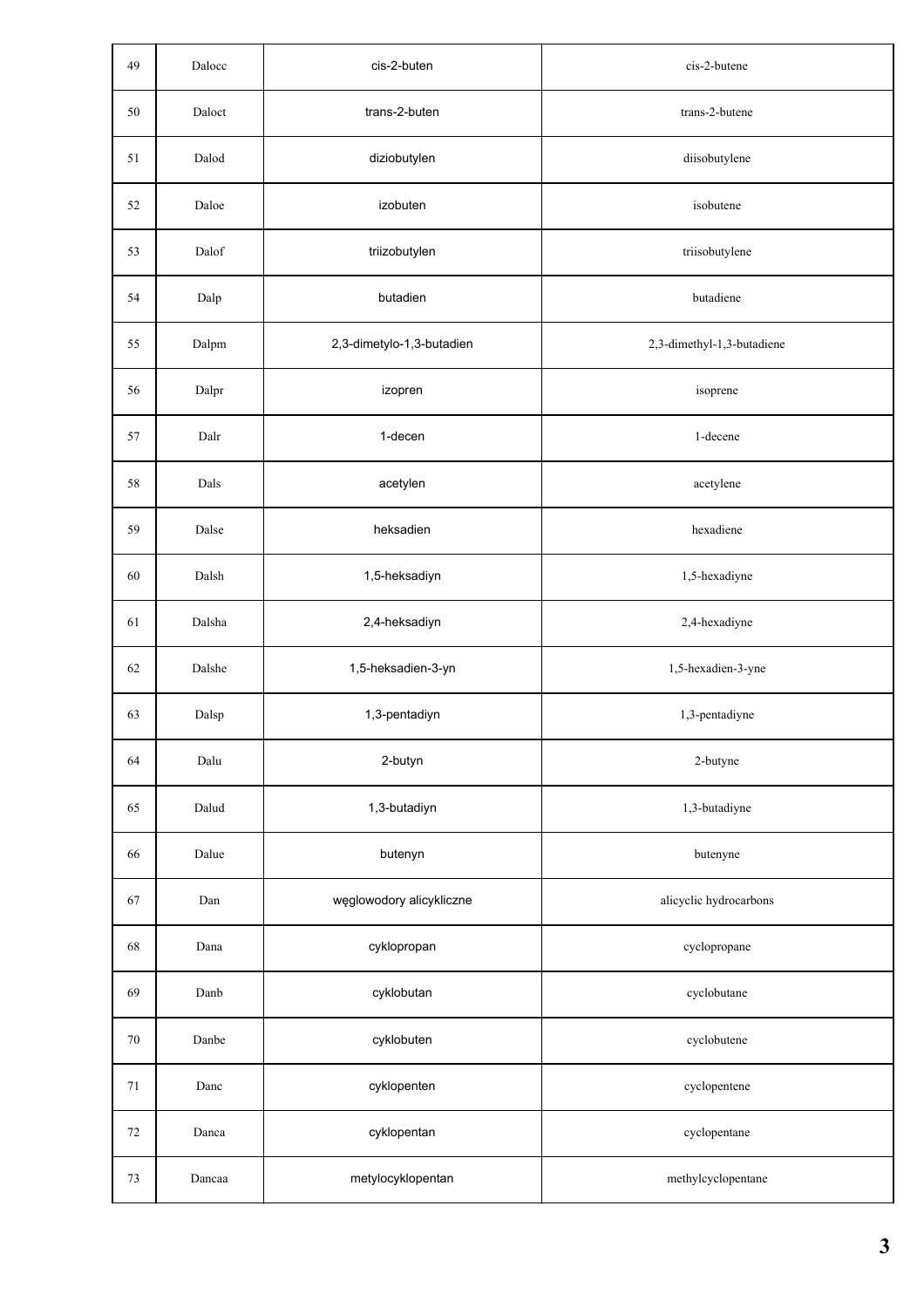| 74     | Dancd   | cyklopentadien              | cyclopentadiene             |
|--------|---------|-----------------------------|-----------------------------|
| 75     | Dancdd  | 6,6-dimetylofulwalen        | 6,6-dimethylfulvene         |
| 76     | Dancdmd | dimer metylocyklopentadienu | methylcyclopentadiene dimer |
| 77     | Dand    | dicyklopentadien            | dicyclopentadiene           |
| $78\,$ | Dane    | cykloheksan                 | cyclohexane                 |
| 79     | Daneb   | metylocykloheksan           | methylcyclohexane           |
| 80     | Daned   | (1-metyloetylo)cykloheksan  | (1-methylethyl)cyclohexane  |
| 81     | Danf    | cykloheksen                 | cyclohexene                 |
| 82     | Danfd   | cykloheksadien              | cyclohexadiene              |
| 83     | Danfdm  | 1,3-cykloheksadien          | 1,3-cyclohexadiene          |
| 84     | Danfy   | 4-winylocykloheksen         | 4-vinylcyclohexene          |
| 85     | Danh    | cyklohepten                 | cycloheptene                |
| 86     | Danha   | bicyklohepten               | bicycloheptene              |
| 87     | Danhac  | delta-3-karen               | delta-3-carene              |
| 88     | Danhaf  | etylidenonorbornen          | ethylidenenorbornene        |
| 89     | Danhan  | norbornen                   | norbornene                  |
| 90     | Danhav  | winylonorbornen             | vinylnorbornene             |
| 91     | Danhs   | cykloheptan                 | cycloheptane                |
| 92     | Dani    | 1,3,5-cyklooktatrien        | 1,3,5-cyclooctatriene       |
| 93     | Danis   | cyklooktan                  | cyclooctane                 |
| 94     | Dank    | chlorek amylu               | amyl chloride               |
| 95     | Dano    | cyklodekan                  | cyclodecane                 |
| 96     | Danp    | adamantany                  | adamantanes                 |
| 97     | Dant    | terpeny                     | terpenes                    |
| 98     | Danta   | azadirachtyna               | azadirachtin                |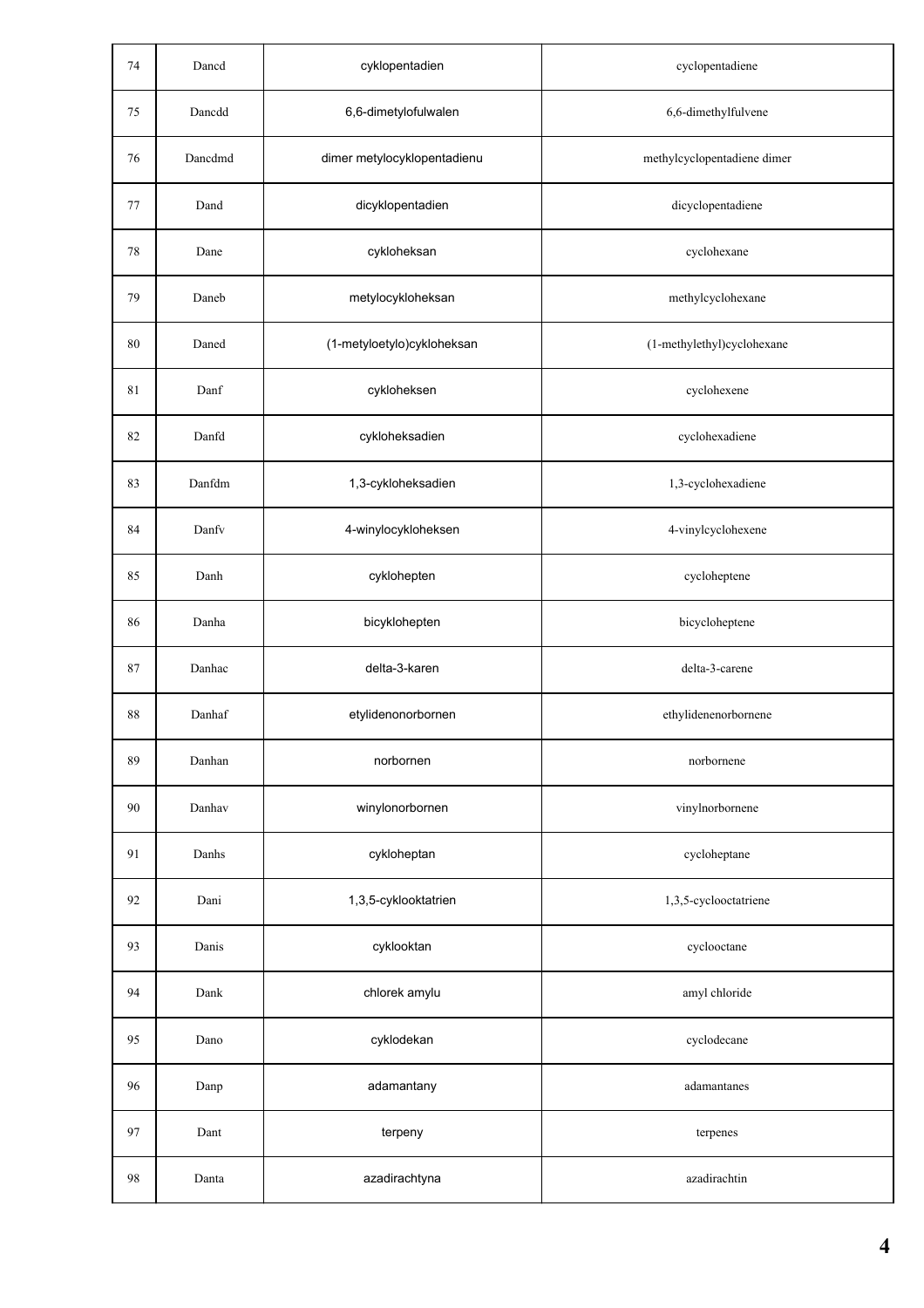| 99  | Dantl  | limonen                 | limonene               |
|-----|--------|-------------------------|------------------------|
| 100 | Dantll | I-limonen               | 1-limonene             |
| 101 | Dantlr | d-limonen               | d-limonene             |
| 102 | Dantm  | o-menten                | o-menthene             |
| 103 | Dantmo | o-menta-1,4-dien        | o-mentha-1,4-diene     |
| 104 | Dantmp | p-menta-1,5-dien        | p-mentha-1,5-diene     |
| 105 | Dantp  | pinen                   | pinene                 |
| 106 | Dantpa | alfa-pinen              | alpha-pinene           |
| 107 | Dantpb | beta-pinen              | beta-pinene            |
| 108 | Dants  | seskwiterpeny           | sesquiterpenes         |
| 109 | Dantsd | deoksyniwalenol         | deoxynivalenol         |
| 110 | Dantsn | niwalenol               | nivalenol              |
| 111 | Dar    | węglowodory aromatyczne | aromatic hydrocarbons  |
| 112 | Darb   | benzen                  | benzene                |
| 113 | Darc   | toluen                  | toluene                |
| 114 | Darcb  | p-tert-butylotoluen     | p-tert-butyltoluene    |
| 115 | Darce  | 1,3-etylometylobenzen   | 1,3-ethylmethylbenzene |
| 116 | Darcf  | 1,2-etylometylobenzen   | 1,2-ethylmethylbenzene |
| 117 | Dard   | ksylen                  | xylene                 |
| 118 | Dardm  | m-ksylen                | m-xylene               |
| 119 | Dardo  | o-ksylen                | o-xylene               |
| 120 | Dardp  | p-ksylen                | p-xylene               |
| 121 | Dardq  | 1-fenylo-1-ksyliloetan  | 1-phenyl-1-xylylethane |
| 122 | Dare   | trimetylobenzen         | trimethylbenzene       |
| 123 | Dareh  | 1,2,3-trimetylobenzen   | 1,2,3-trimethylbenzene |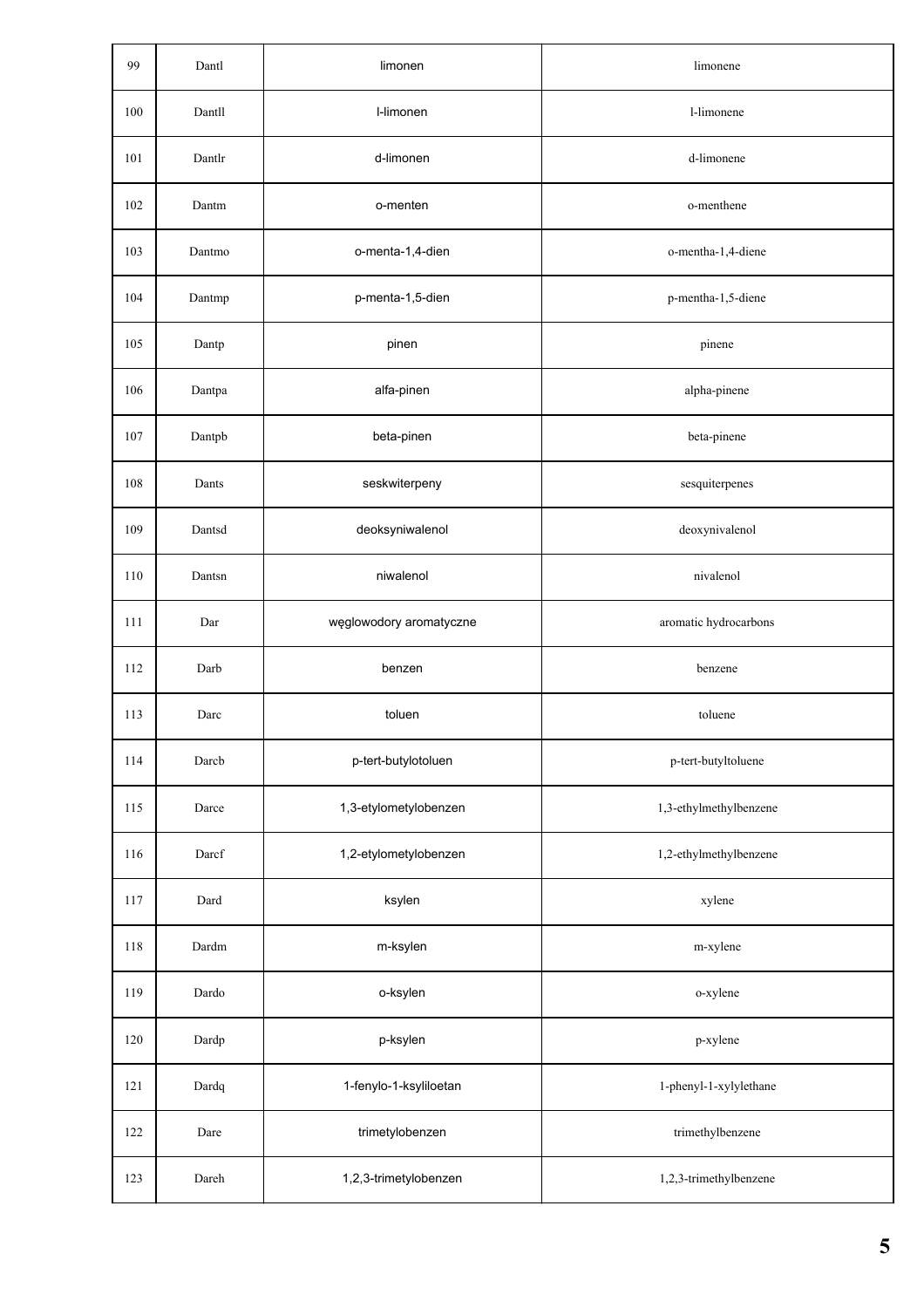| 124 | Darem  | 1,2,4-trimetylobenzen     | 1,2,4-trimethylbenzene     |
|-----|--------|---------------------------|----------------------------|
| 125 | Darep  | 1,3,5-trimetylobenzen     | 1,3,5-trimethylbenzene     |
| 126 | Dareq  | tetrametylobenzeny        | tetramethylbenzenes        |
| 127 | Dareqa | 1,2,3,4-tetrametylobenzen | 1,2,3,4-tetramethylbenzene |
| 128 | Dareqb | 1,2,3,5-tetrametylobenzen | 1,2,3,5-tetramethylbenzene |
| 129 | Dareqc | 1,2,4,5-tetrametylobenzen | 1,2,4,5-tetramethylbenzene |
| 130 | Darf   | etylobenzen               | ethylbenzene               |
| 131 | Darfb  | bibenzyl                  | bibenzyl                   |
| 132 | Darfe  | dietylobenzen             | diethylbenzene             |
| 133 | Darfeo | 1,2-dietylobenzen         | 1,2-diethylbenzene         |
| 134 | Darfep | 1,4-dietylobenzen         | 1,4-diethylbenzene         |
| 135 | Darg   | propylobenzen             | propylbenzene              |
| 136 | Dargbd | 1,4-dimetylofenantren     | 1,4-dimethylphenanthrene   |
| 137 | Dargi  | kumen                     | cumene                     |
| 138 | Dargid | diizopropylobenzen        | diisopropylbenzene         |
| 139 | Dargim | m-metylokumen             | m-methylcumene             |
| 140 | Dargio | o-metylokumen             | o-methylcumene             |
| 141 | Dargip | p-metylokumen             | p-methylcumene             |
| 142 | Darh   | butylobenzen              | butylbenzene               |
| 143 | Darhe  | sec-butylobenzen          | sec-butylbenzene           |
| 144 | Darht  | tert-butylobenzen         | tert-butylbenzene          |
| 145 | Darj   | styren                    | styrene                    |
| 146 | Darja  | metylostyreny             | methylstyrenes             |
| 147 | Darjab | trans-beta-metylostyren   | trans-beta-methylstyrene   |
| 148 | Darjae | etenylometylobenzen       | ethenylmethylbenzene       |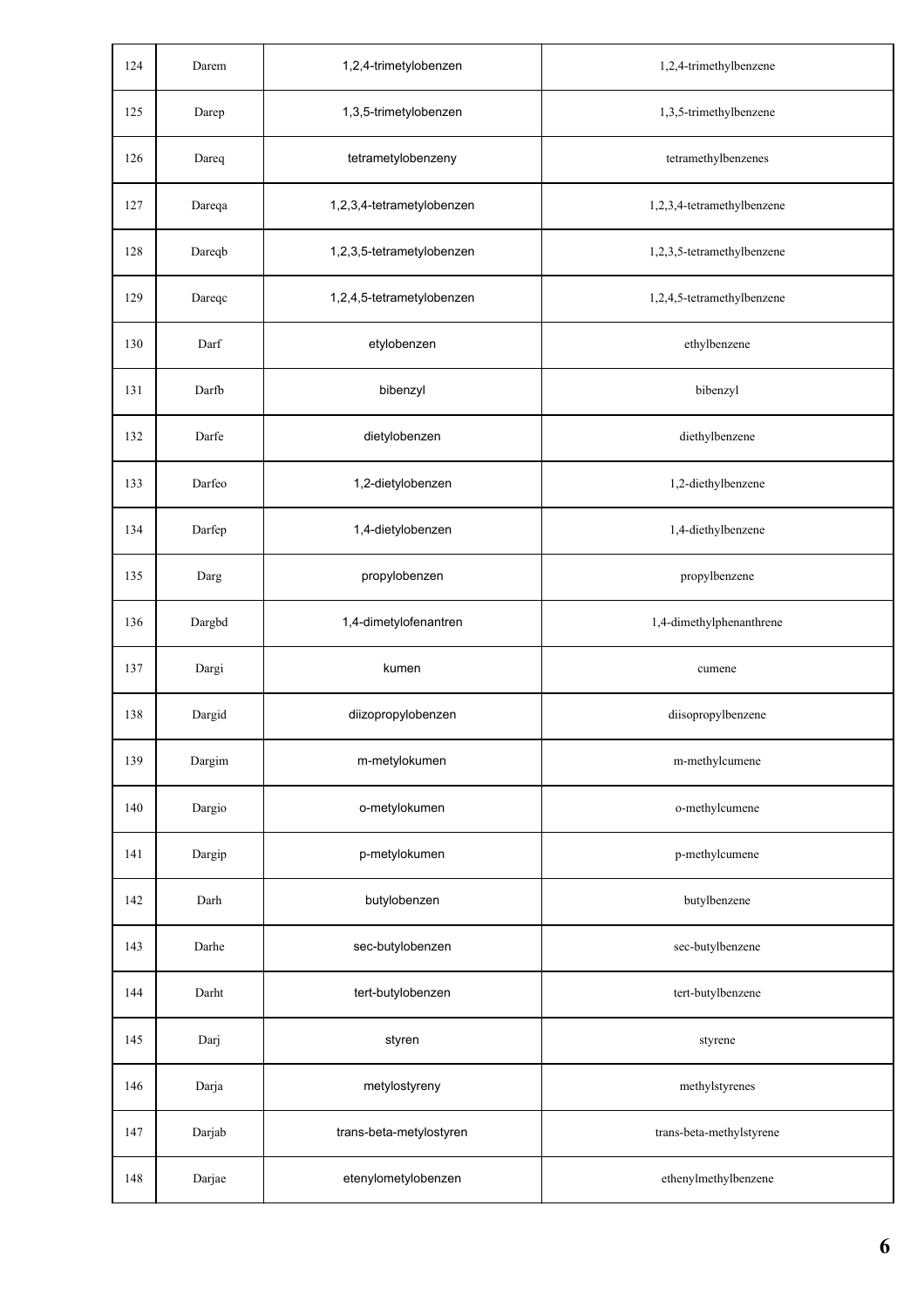| 149 | Darjaf  | 4-metylostyren         | 4-methylstyrene         |
|-----|---------|------------------------|-------------------------|
| 150 | Darjai  | allilobenzen           | allylbenzene            |
| 151 | Darjam  | alfa-metylostyren      | alpha-methylstyrene     |
| 152 | Darjar  | winylotoluen           | vinyltoluene            |
| 153 | Darjart | 2-winylotoluen         | 2-vinyltoluene          |
| 154 | Darjat  | 3-metylostyren         | 3-methylstyrene         |
| 155 | Darjd   | difenyloetylen         | diphenylethylene        |
| 156 | Darjdd  | 1,1-difenyloetylen     | 1,1-diphenylethylene    |
| 157 | Darjt   | trifenyloetylen        | triphenylethylene       |
| 158 | Darjv   | diwinylobenzen         | divinylbenzene          |
| 159 | Darjvv  | 1,3-diwinylobenzen     | 1,3-divinyl benzene     |
| 160 | Dark    | etynylobenzen          | ethynylbenzenes         |
| 161 | Darkb   | fenyloacetylen         | phenylacetylene         |
| 162 | Darkt   | 1,3,5-trietynylobenzen | 1,3,5-triethynylbenzene |
| 163 | Darkx   | difenylotetraacetylen  | diphenyltetraacetylene  |
| 164 | Darl    | difenylometan          | diphenylmethane         |
| 165 | Darlt   | trifenylometan         | triphenylmethane        |
| 166 | Darm    | inden                  | indene                  |
| 167 | Darmb   | acenaften              | acenaphthene            |
| 168 | Darmby  | acenaftylen            | acenaphthylene          |
| 169 | Darmt   | tetrahydroinden        | tetrahydroindene        |
| 170 | Darn    | naftalen               | naphthalene             |
| 171 | Darnh   | hydronaftaleny         | hydronaphthalenes       |
| 172 | Darnha  | dihydronaftalen        | dihydronaphthalene      |
| 173 | Darnhe  | 1,2-dihydronaftalen    | 1,2-dihydronaphthalene  |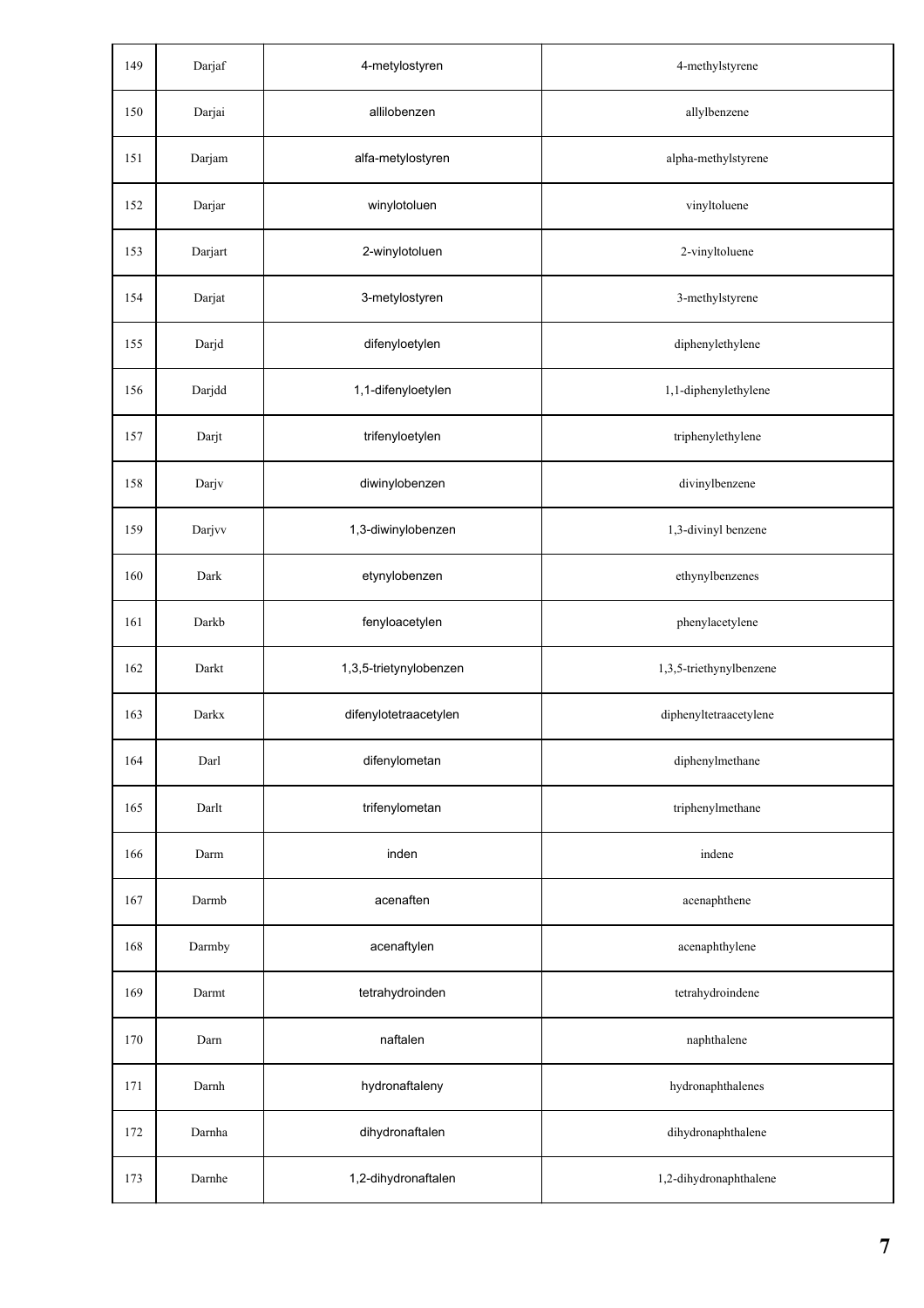| 174 | Darnhi | tetrahydronaftalen           | tetrahydronaphthalene          |
|-----|--------|------------------------------|--------------------------------|
| 175 | Darnhu | dekahydronaftalen            | decahydronaphthalene           |
| 176 | Darni  | izopropylonaftaleny          | isopropylnaphthalenes          |
| 177 | Darnl  | 1-metylonaftalen             | 1-methylnaphthalene            |
| 178 | Darnm  | metylonaftaleny              | methylnaphthalenes             |
| 179 | Darnma | metylonaftalen               | methylnaphthalene              |
| 180 | Darnmb | 2-metylonaftalen             | 2-methylnaphthalene            |
| 181 | Daro   | fluoranteny                  | fluoranthenes                  |
| 182 | Darob  | benzo(b)fluoranten           | benzo(b)fluoranthene           |
| 183 | Daroc  | fluoranten                   | fluoranthene                   |
| 184 | Daroch | 3-metylofluoranten           | 3-methylfluoranthene           |
| 185 | Daroct | 2-metylofluoranten           | 2-methylfluoranthene           |
| 186 | Daroe  | 11H-benzo(b)fluoren          | 11H-benzo(b)fluorene           |
| 187 | Darof  | benzo(a)fluoren              | benzo(a)fluorene               |
| 188 | Darofd | 11H-benzo(a)fluoren          | 11H-benzo(a)fluorene           |
| 189 | Daroj  | benzo(j)fluoranten           | benzo(j)fluoranthene           |
| 190 | Darok  | benzo(k)fluoranten           | benzo(k)fluoranthene           |
| 191 | Darop  | benzo(ghi)fluoranten         | benzo(ghi)fluoranthene         |
| 192 | Daroq  | 7H-benzo(c)fluoren           | 7H-benzo(c)fluorene            |
| 193 | Darp   | antraceny                    | anthracenes                    |
| 194 | Darpa  | antracen                     | anthracene                     |
| 195 | Darpb  | benzo(a)antracen             | benz(a)anthracene              |
| 196 | Darpba | 7,12-dimetylobenz(a)antracen | 7,12-dimethylbenz(a)anthracene |
| 197 | Darpe  | dibenz(a,h)antracen          | dibenz(a,h)anthracene          |
| 198 | Darq   | fenantreny                   | phenanthrenes                  |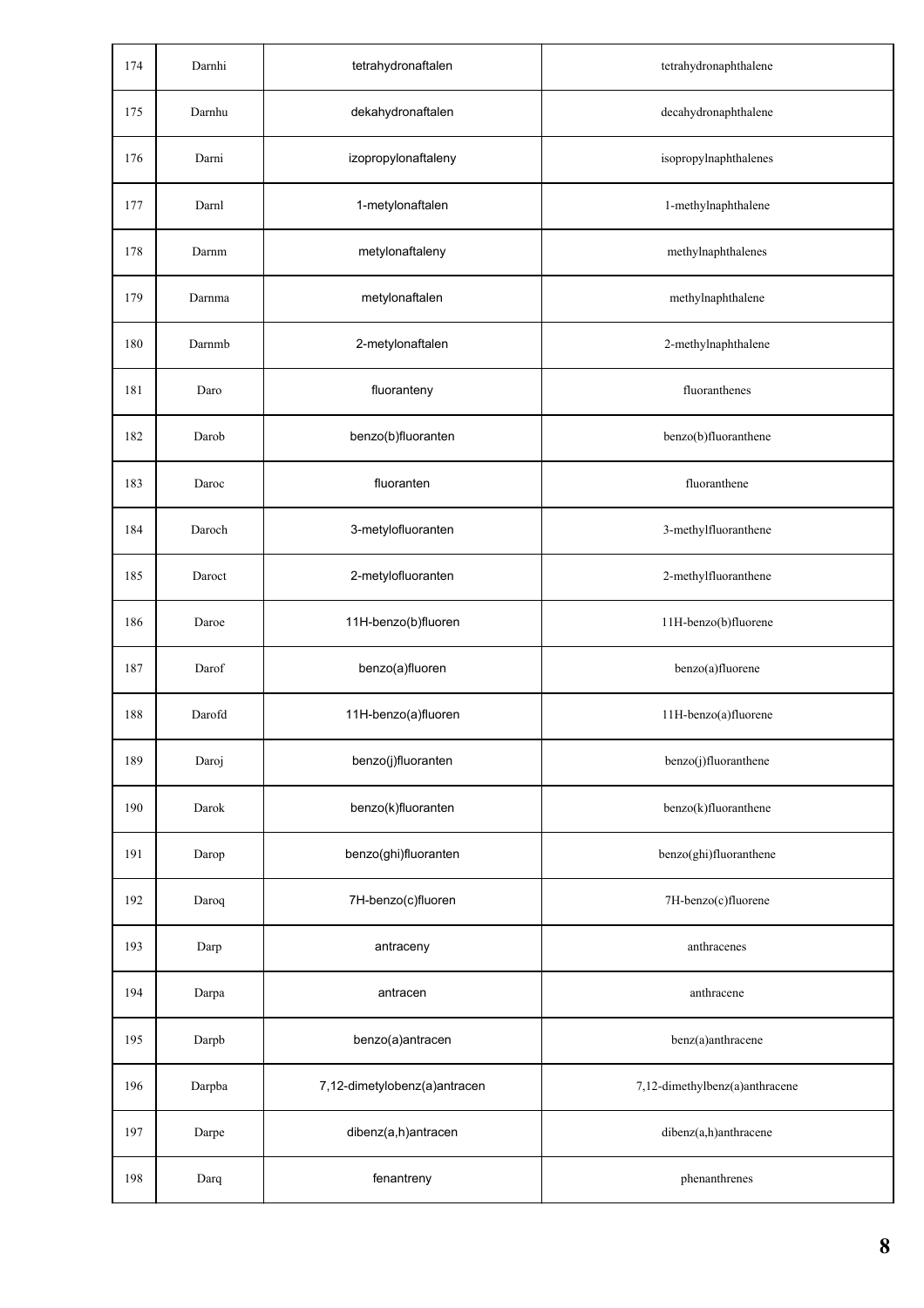| 199 | Darqa   | chryzen                  | chrysene                |
|-----|---------|--------------------------|-------------------------|
| 200 | Darqab  | antantren                | anthanthrene            |
| 201 | Darqad  | barwnik kadziowy żółty 4 | Vat Yellow 4            |
| 202 | Darqaf  | 4-metylochryzen          | 4-methylchrysene        |
| 203 | Darqah  | 3-metylochryzen          | 3-methylchrysene        |
| 204 | Darqao  | 1-metylochryzen          | 1-methylchrysene        |
| 205 | Darqas  | 6-metylochryzen          | 6-methyl chrysene       |
| 206 | Darqat  | 2-metylochryzen          | 2-methylchrysene        |
| 207 | Darqav  | 5-metylochryzen          | 5-methylchrysene        |
| 208 | Darqb   | fenantren                | phenanthrene            |
| 209 | Darqbm  | 1-metylofenantren        | 1-methylphenanthrene    |
| 210 | Darr    | fluoren                  | fluorene                |
| 211 | Darrc   | 9H-karbazol              | 9H-carbazole            |
| 212 | Dars    | bifenyle                 | biphenyls               |
| 213 | Darsa   | bifenyl                  | biphenyl                |
| 214 | Darsi   | izopropylobifenyl        | isopropylbiphenyl       |
| 215 | Dart    | terfenyle                | terphenyls              |
| 216 | Darta   | terfenyl                 | terphenyl               |
| 217 | Dartam  | m-terfenyl               | m-terphenyl             |
| 218 | Dartami | 4-izopropylo-m-terfenyl  | 4-isopropyl-m-terphenyl |
| 219 | Dartao  | o-terfenyl               | o-terphenyl             |
| 220 | Dartap  | p-terfenyl               | p-terphenyl             |
| 221 | Daru    | indenopireny             | indenopyrenes           |
| 222 | Daruc   | indeno(1,2,3-cd)piren    | indeno(1,2,3-cd)pyrene  |
| 223 | Darv    | benzopireny              | benzopyrenes            |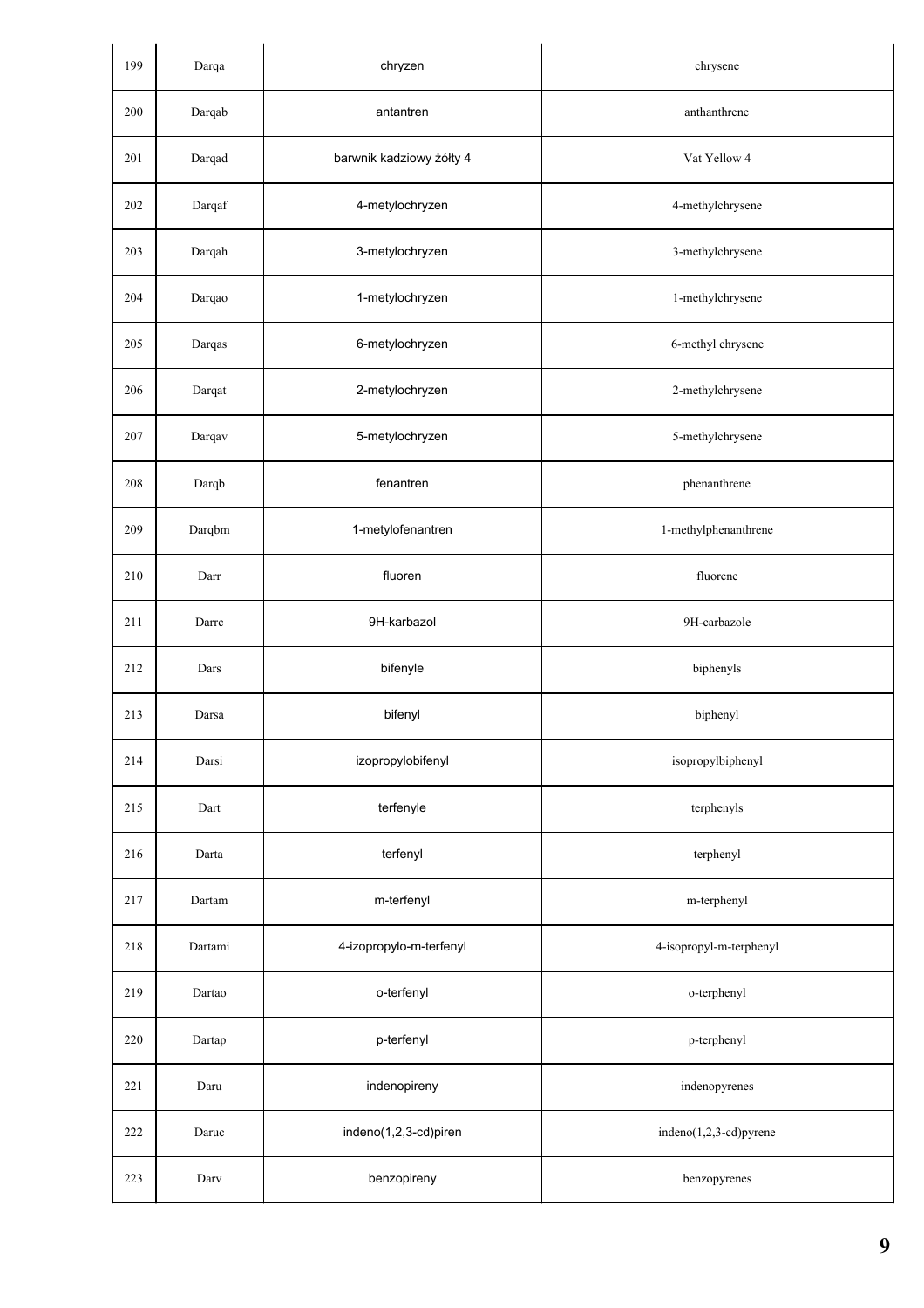| 224 | Darva  | benzo(a)piren                  | benzo(a)pyrene           |
|-----|--------|--------------------------------|--------------------------|
| 225 | Darve  | benzo(e)piren                  | benzo(e)pyrene           |
| 226 | Darvg  | dibenzo(a,e)piren              | dibenzo(a,e)pyrene       |
| 227 | Darvh  | dibenzo(a,h)piren              | dibenzo(a,h)pyrene       |
| 228 | Darvi  | dibenzo(a,i)piren              | dibenzo(a,i)pyrene       |
| 229 | Darvj  | dibenzo(a,l)piren              | dibenzo(a,l)pyrene       |
| 230 | Darvl  | tribenzo(a,e,i)piren           | tribenzo(a,e,i)pyrene    |
| 231 | Darvo  | benzoperylen                   | benzoperylene            |
| 232 | Darw   | stilbeny                       | stilbenes                |
| 233 | Dary   | alkilobenzeny                  | alkylbenzenes            |
| 234 | Daryd  | dodecylobenzen                 | dodecylbenzene           |
| 235 | Daryx  | pentylobenzen                  | pentylbenzene            |
| 236 | Das    | węglowodory wielopierścieniowe | polycyclic hydrocarbons  |
| 237 | Dasdn  | naftacen                       | naphthacene              |
| 238 | Dasdt  | trifenylen                     | triphenylene             |
| 239 | Dasea  | dibenzo(a,j)antracen           | dibenz(a,j)anthracene    |
| 240 | Daseb  | benzo(b)trifenylen             | benzo(b)triphenylene     |
| 241 | Dasfa  | perylen                        | perylene                 |
| 242 | Dasfb  | piren                          | pyrene                   |
| 243 | Dasfbc | cyklopenta(c,d)piren           | cyclopenta(cd)pyrene     |
| 244 | Dasg   | koronen                        | coronene                 |
| 245 | Dasnn  | dibenzo(a,e)aceantrylen        | dibenz(a,e)aceanthrylene |
| 246 | Daspb  | benzo(c)fenantren              | benzo(c)phenanthrene     |
| 247 | Dau    | węglowodory halogenowane       | halogenated hydrocarbons |
| 248 | Daub   | bromowane węglowodory          | brominated hydrocarbons  |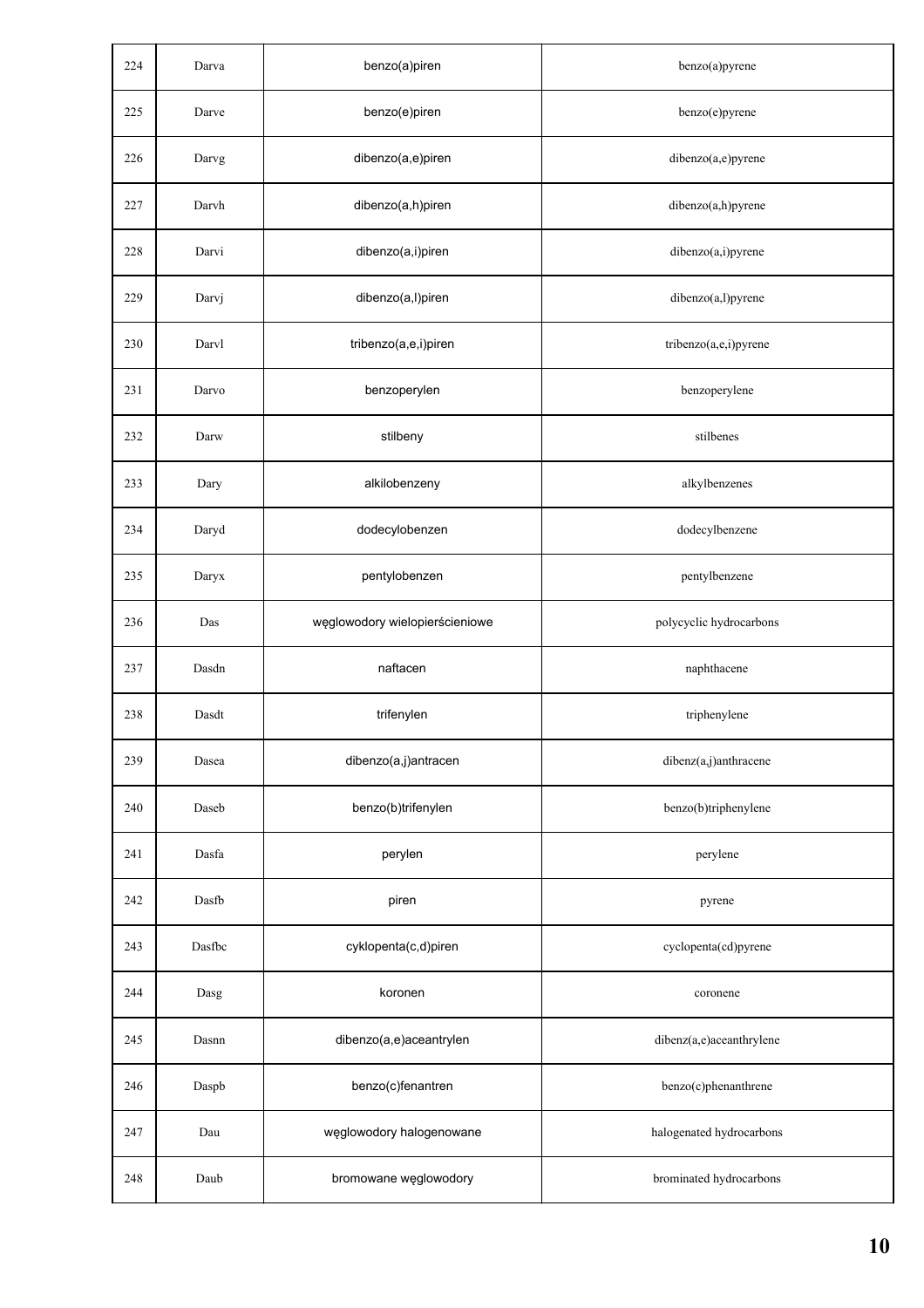| 249 | Dauba   | bromek metylu                             | methyl bromide                              |
|-----|---------|-------------------------------------------|---------------------------------------------|
| 250 | Daubad  | dibromometan                              | dibromomethane                              |
| 251 | Daubaf  | tribromometan                             | tribromomethane                             |
| 252 | Daubaq  | tetrabromometan                           | tetrabromomethane                           |
| 253 | Daubb   | bromek sec-butylu                         | sec-butyl bromide                           |
| 254 | Daubbn  | 1-bromobutan                              | 1-bromobutane                               |
| 255 | Daubd   | bromowane difenylometany                  | brominated diphenylmethanes                 |
| 256 | Daubdd  | metylodibromodifenylometan                | methyldibromodiphenylmethane                |
| 257 | Daube   | bromek etylu                              | ethyl bromide                               |
| 258 | Daubed  | dibromoetan                               | dibromoethane                               |
| 259 | Daubeda | 1,1-dibromoetan                           | 1,1-dibromoethane                           |
| 260 | Daubet  | 1,1,2,2-tetrabromoetan                    | 1,1,2,2-tetrabromoethane                    |
| 261 | Daubf   | bromoetyleny                              | bromoethylenes                              |
| 262 | Daubfb  | bromek winylu                             | vinyl bromide                               |
| 263 | Daubfe  | dibromoetylen                             | dibromoethylene                             |
| 264 | Daubfea | 1,2-dibromoetylen                         | 1,2-dibromoethylene                         |
| 265 | Daubfeb | 1,1-dibromoetylen                         | 1,1-dibromoethylene                         |
| 266 | Daubg   | bromoacetylen                             | bromoacetylene                              |
| 267 | Daubga  | dibromoacetylen                           | dibromoacetylene                            |
| 268 | Daubgm  | 1-bromo-1,2-cyklotridekadien-4,8,10-triyn | 1-bromo-1,2-cyclotridecadiene-4,8,10-triyne |
| 269 | Daubh   | bromopropan                               | bromopropane                                |
| 270 | Daubha  | bromek allilu                             | allyl bromide                               |
| 271 | Daubhb  | 1-bromopropan                             | 1-bromopropane                              |
| 272 | Daubhc  | 2-bromopropan                             | 2-bromopropane                              |
| 273 | Daubhm  | 2-bromo-2-metylopropan                    | 2-bromo-2-methylpropane                     |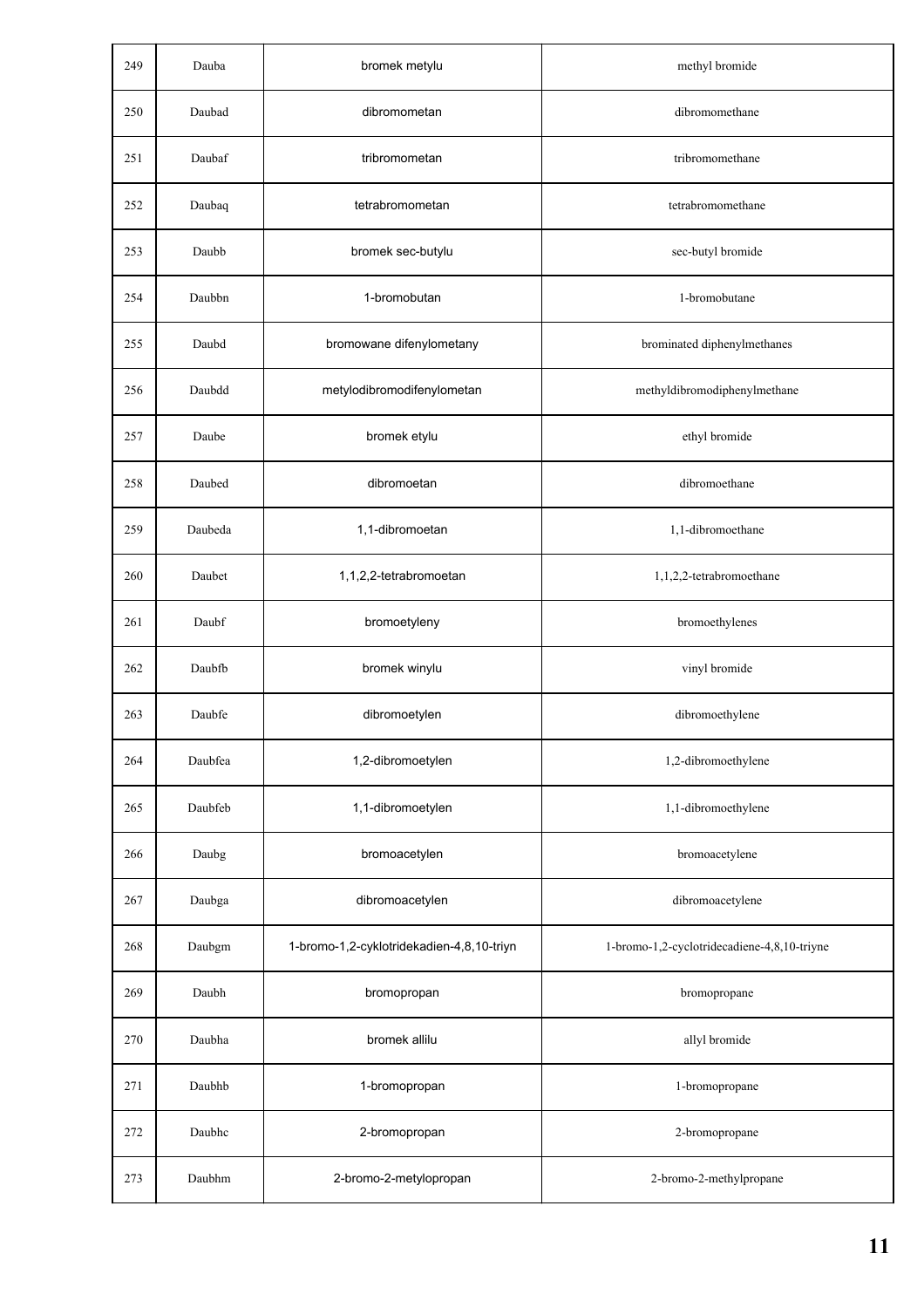| 274 | Daubia  | bromopentan                   | bromopentane                   |
|-----|---------|-------------------------------|--------------------------------|
| 275 | Daubk   | 3,5-dibromocyklopenten        | 3,5-dibromocyclopentene        |
| 276 | Daubl   | bromobenzen                   | bromobenzene                   |
| 277 | Daubla  | 1-,4-dibromobenzen            | 1,4-dibromobenzene             |
| 278 | Daublh  | heksabromobenzen              | hexabromobenzene               |
| 279 | Daubo   | bromek benzylu                | benzyl bromide                 |
| 280 | Daubpam | 7-bromometylobenzo(a)antracen | 7-bromomethylbenz(a)anthracene |
| 281 | Dauby   | polibromowane bifenyle        | polybrominated biphenyls       |
| 282 | Daubvda | 3,3',4,4'-tetrabromobifenyl   | 3,3',4,4'-tetrabromobiphenyl   |
| 283 | Daubvdb | 2,2',5,5'-tetrabromobifenyl   | 2,2',5,5'-tetrabromobiphenyl   |
| 284 | Daubvdc | 2,2',4,4'-tetrabromobifenyl   | 2,2',4,4'-tetrabromobiphenyl   |
| 285 | Daubvg  | heksabromobifenyl             | hexabromobiphenyl              |
| 286 | Daubyl  | oktabromobifenyl              | octabromobiphenyl              |
| 287 | Daubwd  | 1-bromodekan                  | 1-bromodecane                  |
| 288 | Dauc    | chlorowane węglowodory        | chlorinated hydrocarbons       |
| 289 | Dauca   | chloroalkany                  | chloroalkanes                  |
| 290 | Daucaa  | chlorometany                  | chloromethanes                 |
| 291 | Daucaaa | chlorometan                   | chloromethane                  |
| 292 | Daucaad | dichlorometan                 | dichloromethane                |
| 293 | Daucaaf | chloroform                    | chloroform                     |
| 294 | Daucaat | tetrachlorek węgla            | carbon tetrachloride           |
| 295 | Daucab  | chlorki butylu                | butyl chlorides                |
| 296 | Daucabi | chlorek izobutylu             | isobutyl chloride              |
| 297 | Daucao  | chlorowane oleje parafinowe   | chlorinated paraffin oils      |
| 298 | Daucaw  | chlorowane woski parafinowe   | chlorinated paraffin waxes     |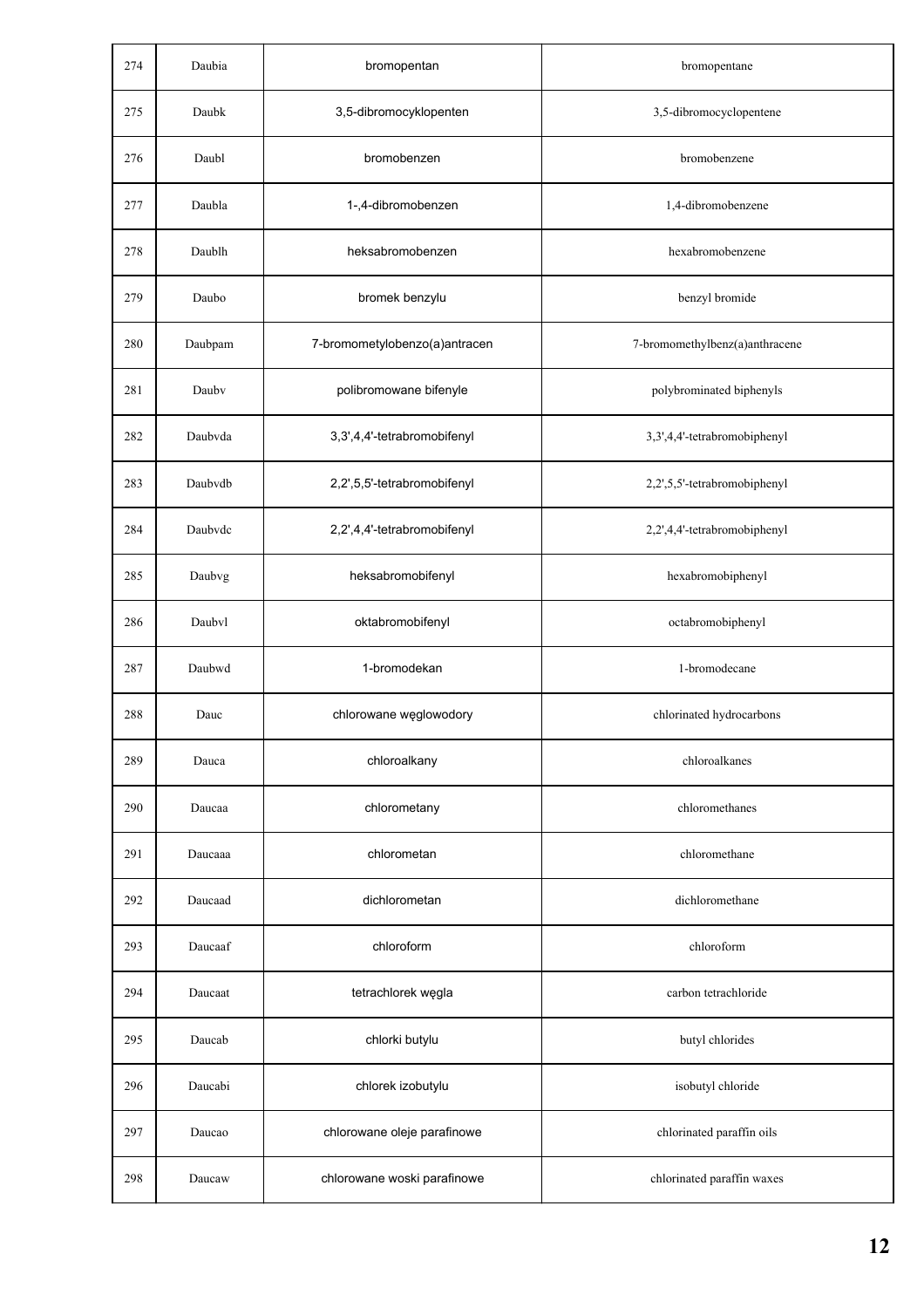| 299 | Daucd    | chloroacetylen             | chloroacetylene            |
|-----|----------|----------------------------|----------------------------|
| 300 | Daucda   | dichloroacetylen           | dichloroacetylene          |
| 301 | Daucdh   | 1,6-dichloro-2,4-heksadiyn | 1,6-dichloro-2,4-hexadiyne |
| 302 | Dauce    | chlorek etylu              | ethyl chloride             |
| 303 | Dauced   | dichloroetan               | dichloroethane             |
| 304 | Dauceda  | 1,1-dichloroetan           | 1,1-dichloroethane         |
| 305 | Daucedap | pertan                     | perthane                   |
| 306 | Daucede  | 1,2-dichloroetan           | 1,2-dichloroethane         |
| 307 | Daucek   | trichloroetan              | trichloroethane            |
| 308 | Dauceka  | 1,1,1-trichloroetan        | 1,1,1-trichloroethane      |
| 309 | Dauceke  | 1,1,2-trichloroetan        | 1,1,2-trichloroethane      |
| 310 | Daucet   | tetrachloroetan            | tetrachloroethane          |
| 311 | Daucete  | 1,1,1,2-tetrachloroetan    | 1,1,1,2-tetrachloroethane  |
| 312 | Dauceti  | 1,1,2,2-tetrachloroetan    | 1,1,2,2-tetrachloroethane  |
| 313 | Daucex   | pentachloroetan            | pentachloroethane          |
| 314 | Daucey   | heksachloroetan            | hexachloroethane           |
| 315 | Daucf    | chlorki etylenu            | ethylene chlorides         |
| 316 | Daucfa   | chlorek winylu             | vinyl chloride             |
| 317 | Daucfe   | dichloroetylen             | dichloroethylene           |
| 318 | Daucfed  | chlorek winylidenu         | vinylidene chloride        |
| 319 | Daucfeg  | 1,2-dichloroetylen         | 1,2-dichloroethylene       |
| 320 | Daucfi   | trichloroetylen            | trichloroethylene          |
| 321 | Daucfo   | tetrachloroetylen          | tetrachloroethylene        |
| 322 | Daucg    | chloropropany              | chloropropanes             |
| 323 | Daucga   | 1,1-dichloropropan         | 1,1-dichloropropane        |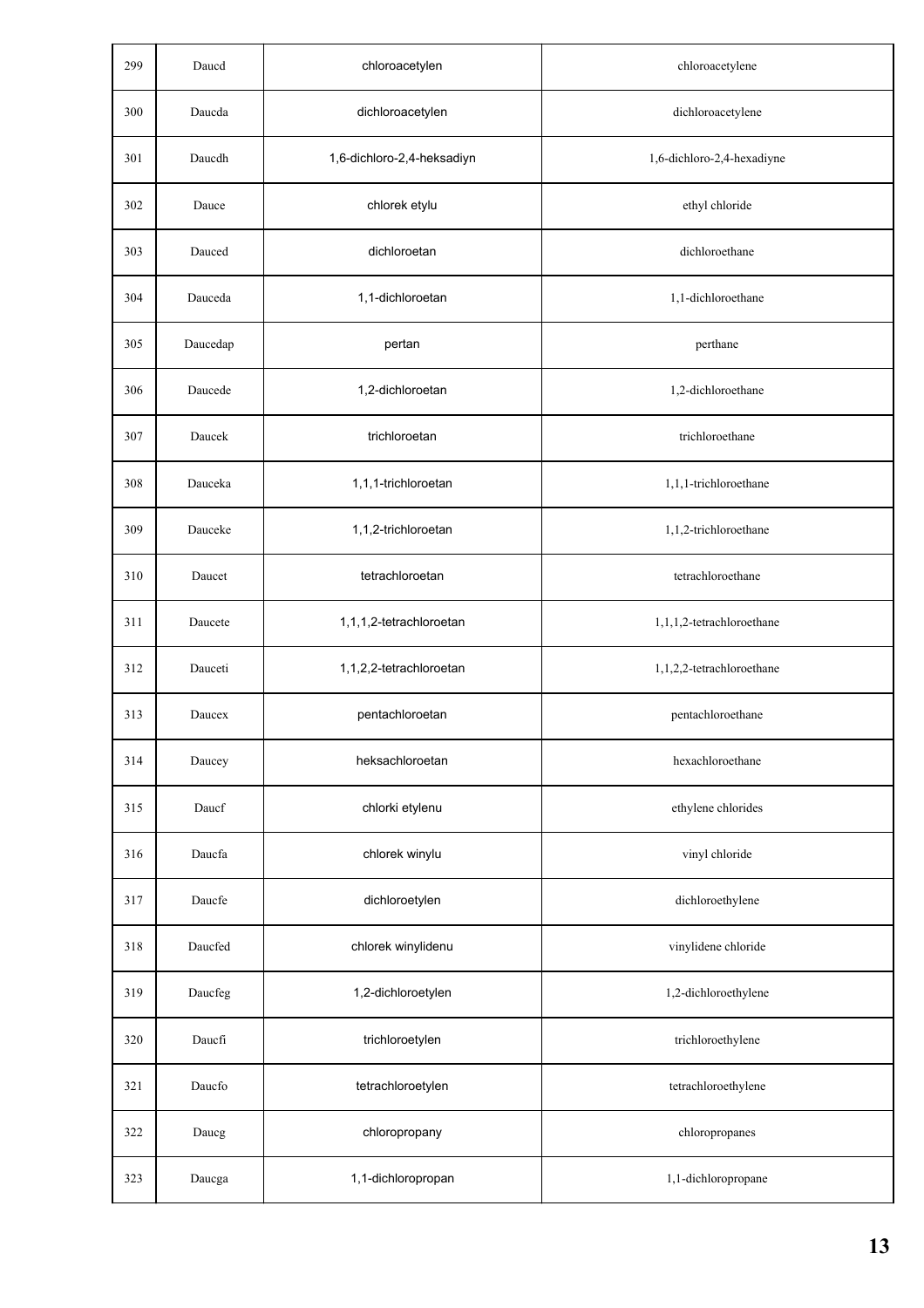| 324 | Daucgc  | 1,3-dichloropropan               | 1,3-dichloropropane               |
|-----|---------|----------------------------------|-----------------------------------|
| 325 | Daucgf  | dichlorek propylenu              | propylene dichloride              |
| 326 | Daucgt  | 1,2,3-trichloropropan            | 1,2,3-trichloropropane            |
| 327 | Dauch   | chloropropeny                    | chloropropenes                    |
| 328 | Dauchd  | dichloropropen                   | dichloropropene                   |
| 329 | Dauchi  | chlorek allilu                   | allyl chloride                    |
| 330 | Dauchim | chlorek metallilu                | methallyl chloride                |
| 331 | Daucht  | tetrachloropropen                | tetrachloropropene                |
| 332 | Dauci   | chlorek propargilu               | propargyl chloride                |
| 333 | Daucj   | chlorek n-butylu                 | n-butyl chloride                  |
| 334 | Daucl   | heksachlorobutadien              | hexachlorobutadiene               |
| 335 | Daucld  | trichlorobutadien                | trichlorobutadiene                |
| 336 | Daucle  | tetrachlorobutadieny             | tetrachlorobutadienes             |
| 337 | Daucled | 1,1,2,3-tetrachloro-1,3-butadien | 1,1,2,3-tetrachloro-1,3-butadiene |
| 338 | Dauclk  | chlorek butylu                   | butyl chloride                    |
| 339 | Dauclke | chlorobutadien                   | chlorobutadiene                   |
| 340 | Daucht  | 1,1,4,4-tetrachlorobutatrien     | 1,1,4,4-tetrachlorobutatriene     |
| 341 | Daucm   | trans-1,4-dichlorobuten          | trans-1,4-dichlorobutene          |
| 342 | Daucme  | 2,3,4-trichloro-1-buten          | 2,3,4-trichloro-1-butene          |
| 343 | Daucmt  | trans-1,4-dichloro-2-buten       | trans-1,4-dichloro-2-butene       |
| 344 | Daucmw  | 3,4-dichloro-1-buten             | 3,4-dichloro-1-butene             |
| 345 | Daucmy  | 1,4-dichloro-2-buten             | 1,4-dichloro-2-butyne             |
| 346 | Daucn   | chloronaftaleny                  | chloronaphthalenes                |
| 347 | Daucna  | chloronaftalen                   | chloronaphthalene                 |
| 348 | Daucnb  | 1-chloronaftalen                 | 1-chloronaphthalene               |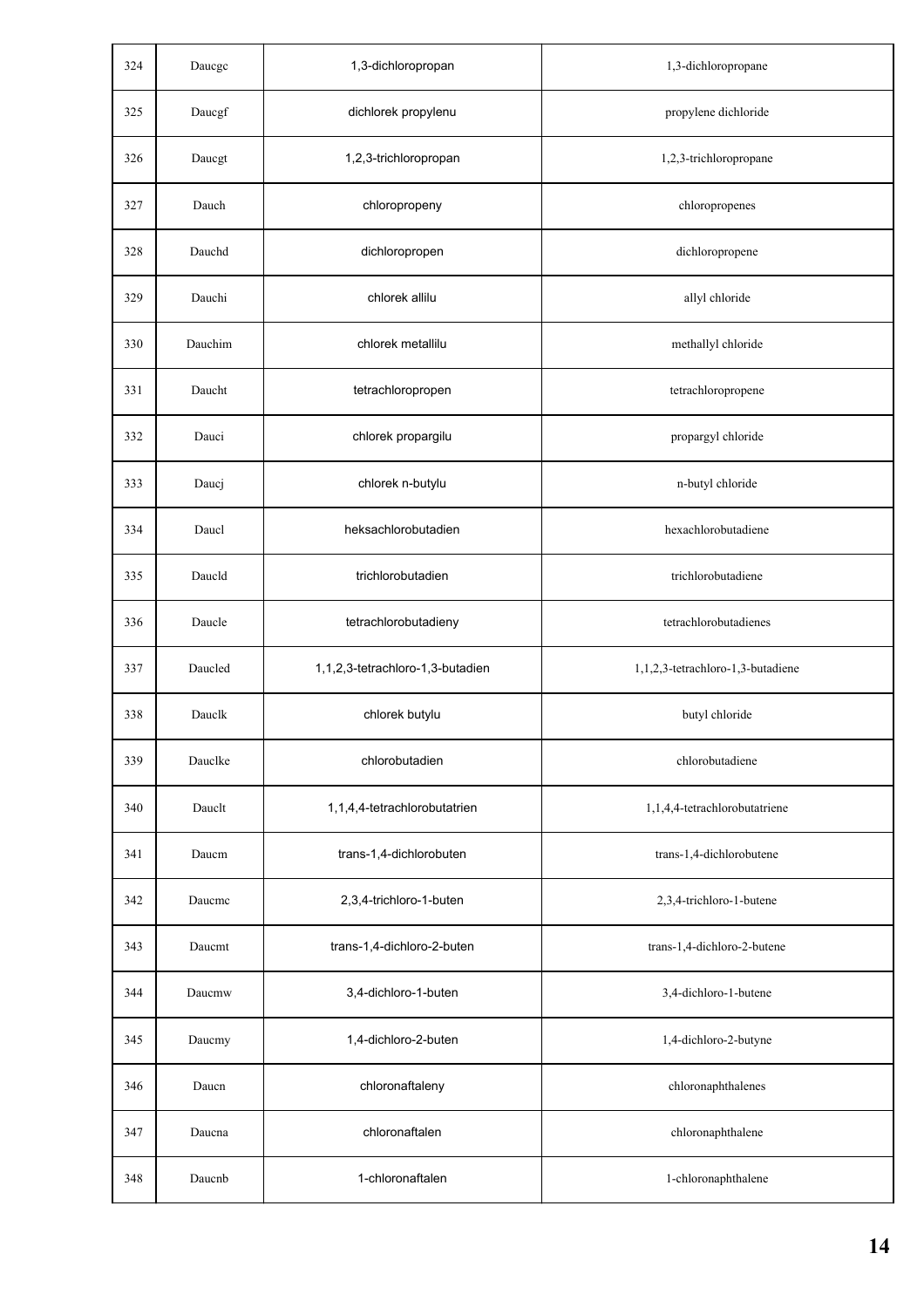| 349 | Daucni  | trichloronaftalen         | trichloronaphthalene       |
|-----|---------|---------------------------|----------------------------|
| 350 | Daucnk  | tetrachloronaftalen       | tetrachloronaphthalene     |
| 351 | Daucnu  | pentachloronaftalen       | pentachloronaphthalene     |
| 352 | Daucny  | heksachloronaftalen       | hexachloronaphthalene      |
| 353 | Daucnx  | oktachloronaftalen        | octachloronaphthalene      |
| 354 | Dauco   | chlorobenzeny             | chlorobenzenes             |
| 355 | Daucob  | chlorobenzen              | chlorobenzene              |
| 356 | Daucoc  | dichlorobenzen            | dichlorobenzene            |
| 357 | Daucocm | m-dichlorobenzen          | m-dichlorobenzene          |
| 358 | Daucoco | o-dichlorobenzen          | o-dichlorobenzene          |
| 359 | Daucocp | p-dichlorobenzen          | p-dichlorobenzene          |
| 360 | Daucod  | <b>DDT</b>                | DDT                        |
| 361 | Daucoda | o,p'-DDT                  | o,p'-DDT                   |
| 362 | Daucodb | metoksychlor              | methoxychlor               |
| 363 | Daucoe  | <b>DDE</b>                | <b>DDE</b>                 |
| 364 | Daucog  | p,p'-ddd                  | p,p'-ddd                   |
| 365 | Daucoh  | heksachlorobenzen         | hexachlorobenzene          |
| 366 | Daucop  | pentachlorobenzen         | pentachlorobenzene         |
| 367 | Daucor  | trichlorobenzen           | trichlorobenzene           |
| 368 | Daucora | 1,2,3-trichlorobenzen     | 1,2,3-trichlorobenzene     |
| 369 | Daucorb | 1,2,4-trichlorobenzen     | 1,2,4-trichlorobenzene     |
| 370 | Daucorc | 1,3,5-trichlorobenzen     | 1,3,5-trichlorobenzene     |
| 371 | Daucot  | 1,2,4,5-tetrachlorobenzen | 1,2,4,5-tetrachlorobenzene |
| 372 | Daucota | 1,2,3,4-tetrachlorobenzen | 1,2,3,4-tetrachlorobenzene |
| 373 | Daucotb | 1,2,3,5-tetrachlorobenzen | 1,2,3,5-tetrachlorobenzene |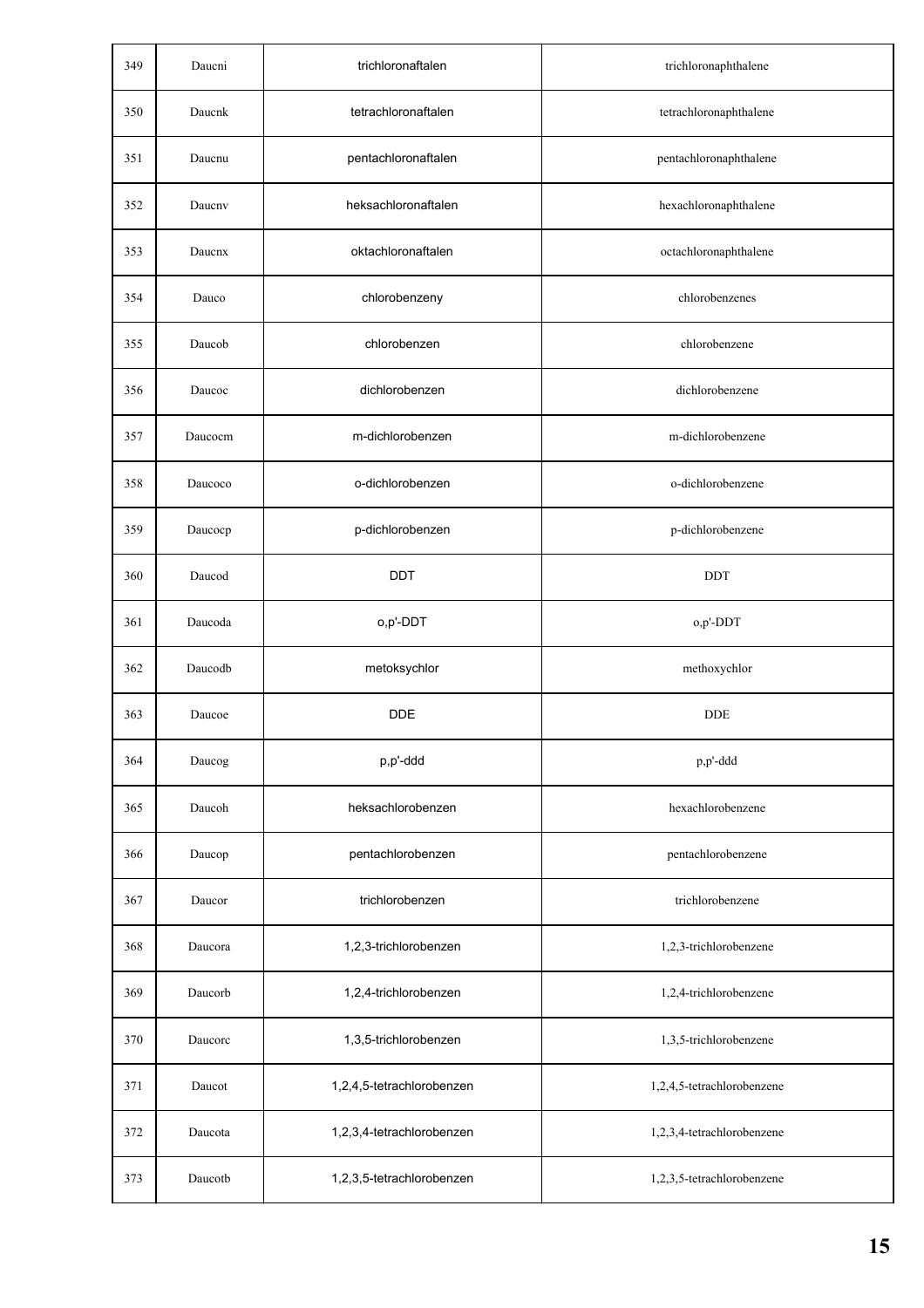| 374 | Daucp   | heksachlorocykloheksany           | hexachlorocyclohexanes             |
|-----|---------|-----------------------------------|------------------------------------|
| 375 | Daucpa  | heksachlorocykloheksan            | hexachlorocyclohexane              |
| 376 | Daucpaa | alfa-heksachlorocykloheksan       | alpha-hexachlorocyclohexane        |
| 377 | Daucpab | beta-heksachlorocykloheksan       | beta-hexachlorocyclohexane         |
| 378 | Daucpad | delta-heksachlorocykloheksan      | delta-hexachlorocyclohexane        |
| 379 | Daucpe  | lindan                            | lindane                            |
| 380 | Daucq   | heksachlorocyklopentadien         | hexachlorocyclopentadiene          |
| 381 | Daucqm  | 3-chlorocyklopenten               | 3-chlorocyclopentene               |
| 382 | Daucqo  | oktachlorocyklopenten             | octachlorocyclopentene             |
| 383 | Daucr   | chlorek benzylu                   | benzyl chloride                    |
| 384 | Daucre  | chlorek benzylidenu               | benzylidene chloride               |
| 385 | Daucri  | benzotrichlorek                   | benzotrichloride                   |
| 386 | Daucrio | o-chlorobenzotrichlorek           | o-chlorobenzotrichloride           |
| 387 | Daucrp  | bis(chlorometylo)benzen           | bis(chloromethyl)benzene           |
| 388 | Daucrr  | chlorek bis(4-chlorofenylo)metylu | bis(4-chlorophenyl)methyl chloride |
| 389 | Daucs   | chlorowane styreny                | chlorinated styrenes               |
| 390 | Daucso  | o-chlorostyren                    | o-chlorostyrene                    |
| 391 | Daucsp  | p-chlorostyren                    | p-chlorostyrene                    |
| 392 | Daucsx  | 2,6-dichlorotoluen                | 2,6-dichlorotoluene                |
| 393 | Dauct   | chlorotolueny                     | chlorotoluenes                     |
| 394 | Daucta  | o-chlorotoluen                    | o-chlorotoluene                    |
| 395 | Dauctbm | chlorek m-chlorobenzylu           | m-chlorobenzyl chloride            |
| 396 | Dauctc  | p-chlorotoluen                    | p-chlorotoluene                    |
| 397 | Dauctem | 1-chloro-4-(chlorometylo)benzen   | 1-chloro-4-(chloromethyl)benzene   |
| 398 | Dauctd  | chlorowane difenylometany         | chlorinated diphenylmethanes       |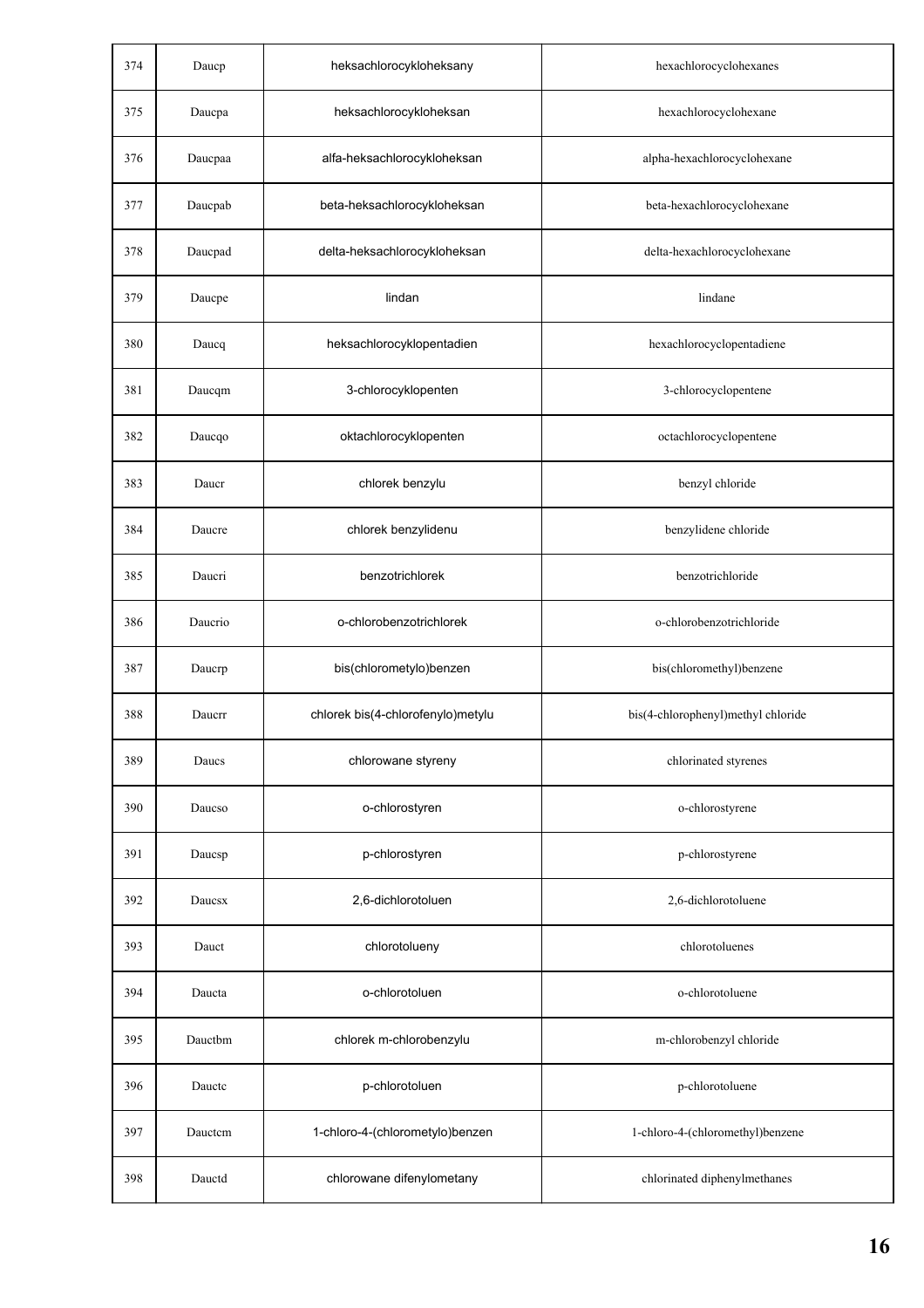| 399 | Dauctdd | metylodichlorodifenylometan       | methyldichlorodiphenylmethane     |
|-----|---------|-----------------------------------|-----------------------------------|
| 400 | Dauctdt | metylotetrachlorodifenylometan    | methyltetrachlorodiphenylmethane  |
| 401 | Daucth  | 3,4-dichlorotoluen                | 3,4-dichlorotoluene               |
| 402 | Dauctl  | techniczny dichlorotoluen         | technical dichlorotoluene         |
| 403 | Dauctm  | m-chlorotoluen                    | m-chlorotoluene                   |
| 404 | Dauctom | chlorek o-chlorobenzylu           | o-chlorobenzyl chloride           |
| 405 | Dauctt  | 1-chloro-4-trichlorometylobenzen  | 1-chloro-4-trichloromethylbenzene |
| 406 | Dauctw  | 2,4-dichlorotoluen                | 2,4-dichlorotoluene               |
| 407 | Dauctx  | dichlorek ksylenu                 | xylene dichloride                 |
| 408 | Daucty  | chloro-p-ksylen                   | chloro-p-xylene                   |
| 409 | Daucu   | chlorobifenyl                     | chlorobiphenyl                    |
| 410 | Daucua  | 4-chlorobifenyl                   | 4-chlorobiphenyl                  |
| 411 | Daucub  | 2-chlorobifenyl                   | 2-chlorobiphenyl                  |
| 412 | Daucy   | polichlorowane bifenyle           | polychlorinated biphenyls         |
| 413 | Daucyb  | 2,2'-dichlorobifenyl              | 2,2'-dichlorobiphenyl             |
| 414 | Daucvc  | 2,4'-dichlorobifenyl              | 2,4'-dichlorobiphenyl             |
| 415 | Daucyd  | 4,4'-dichlorobifenyl              | 4,4'-dichlorobiphenyl             |
| 416 | Daucve  | 2,2',4,4'-tetrachlorobifenyl      | 2,2',4,4'-tetrachlorobiphenyl     |
| 417 | Daucyf  | 2,2',5,5'-tetrachlorobifenyl      | 2,2',5,5'-tetrachlorobiphenyl     |
| 418 | Daucvg  | 3,3',4,4'-tetrachlorobifenyl      | 3,3',4,4'-tetrachlorobiphenyl     |
| 419 | Daucvga | 3,3',5,5'-tetrachlorobifenyl      | 3,3',5,5'-tetrachlorobiphenyl     |
| 420 | Daucyh  | 2,2',3,3',4,4'-heksachlorobifenyl | 2,2',3,3',4,4'-hexachlorobiphenyl |
| 421 | Daucvi  | 2,2',3,3',5,5'-heksachlorobifenyl | 2,2',3,3',5,5'-hexachlorobiphenyl |
| 422 | Daucvj  | 2,2',3,3',6,6'-heksachlorobifenyl | 2,2',3,3',6,6'-hexachlorobiphenyl |
| 423 | Daucvk  | 2,2',4,4',5,5'-heksachlorobifenyl | 2,2',4,4',5,5'-hexachlorobiphenyl |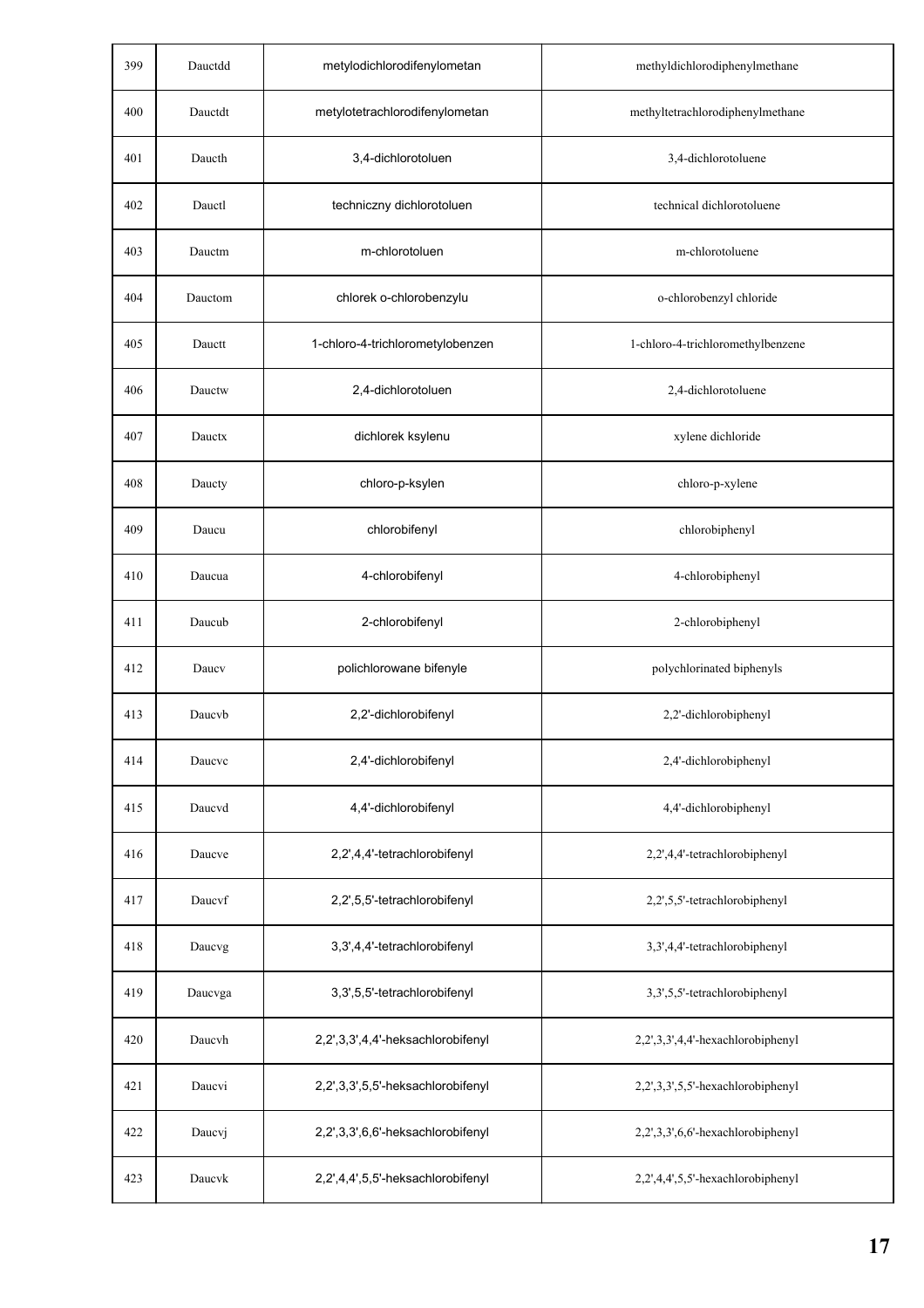| 424 | Daucyl  | 2,2',4,4',6,6'-heksachlorobifenyl          | 2,2',4,4',6,6'-hexachlorobiphenyl           |
|-----|---------|--------------------------------------------|---------------------------------------------|
| 425 | Daucvm  | 3,3',4,4',5,5'-heksachlorobifenyl          | 3,3',4,4',5,5'-hexachlorobiphenyl           |
| 426 | Daucvo  | 2,2',3,3',4,4',5,5'-oktachlorobifenyl      | 2,2',3,3',4,4',5,5'-octachlorobiphenyl      |
| 427 | Daucvq  | 2,2',3,3',4,4',5,5',6,6'-dekachlorobifenyl | 2,2',3,3',4,4',5,5',6,6'-decachlorobiphenyl |
| 428 | Daucvra | Delor 103                                  | Delor 103                                   |
| 429 | Daucyt  | polichlorowane terfenyle                   | polychlorinated terphenyls                  |
| 430 | Daucvu  | Aroclory                                   | Aroclors                                    |
| 431 | Daucvub | Aroclor 1016                               | Aroclor 1016                                |
| 432 | Daucvuc | Aroclor 1221                               | Aroclor 1221                                |
| 433 | Daucvud | Aroclor 1232                               | Aroclor 1232                                |
| 434 | Daucvuf | Aroclor 1242                               | Aroclor 1242                                |
| 435 | Daucvug | Aroclor 1248                               | Aroclor 1248                                |
| 436 | Daucvuh | Aroclor 1254                               | Aroclor 1254                                |
| 437 | Daucvuk | Aroclor 1260                               | Aroclor 1260                                |
| 438 | Daucvum | Aroclor 1262                               | Aroclor 1262                                |
| 439 | Daucvun | Aroclor 1268                               | Aroclor 1268                                |
| 440 | Daucvur | Aroclor 2565                               | Aroclor 2565                                |
| 441 | Daucvuu | Aroclor 4465                               | Aroclor 4465                                |
| 442 | Daucvw  | Kanechlory                                 | Kanechlors                                  |
| 443 | Daucvwa | Kanechlor 300                              | Kanechlor 300                               |
| 444 | Daucvwb | Kanechlor 400                              | Kanechlor 400                               |
| 445 | Daucvwc | Kanechlor 500                              | Kanechlor 500                               |
| 446 | Daucvy  | Chlofeny                                   | Chlophens                                   |
| 447 | Daucvyc | Chlofen A50                                | Chlophen A50                                |
| 448 | Daucvyd | Chlofen A60                                | Chlophen A60                                |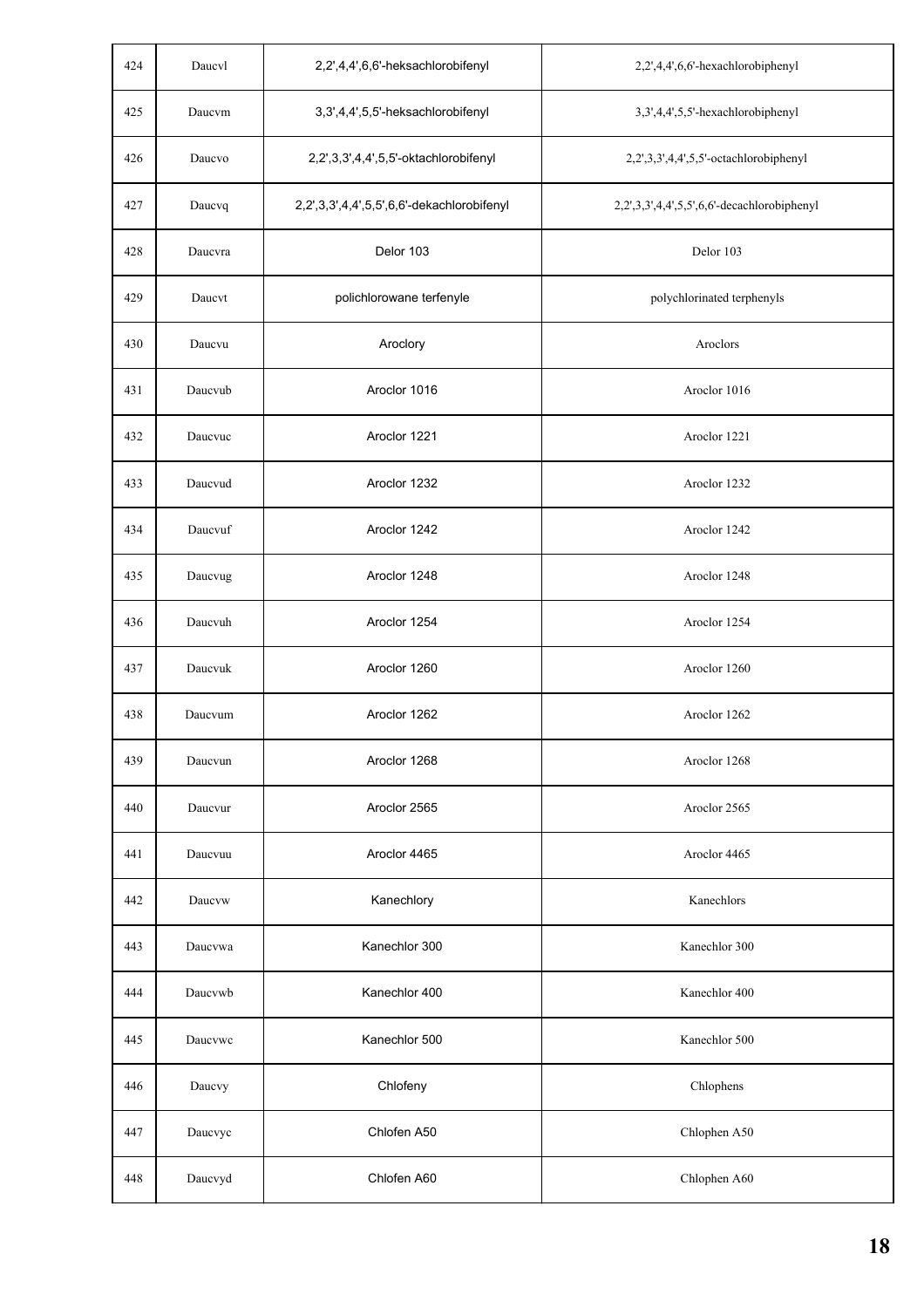| 449 | Daucw    | chlorowane skondensowane węglowodory | chlorinated condensed hydrocarbons |
|-----|----------|--------------------------------------|------------------------------------|
| 450 | Daucwa   | aldryna                              | aldrin                             |
| 451 | Daucwad  | dieldryna                            | dieldrin                           |
| 452 | Daucwae  | endryna                              | endrin                             |
| 453 | Daucwaea | aldehyd endrynowy                    | endrin aldehyde                    |
| 454 | Daucwai  | izodryna                             | isodrin                            |
| 455 | Daucwc   | chlordan                             | chlordane                          |
| 456 | Daucwe   | chlorden                             | chlordene                          |
| 457 | Daucwf   | heksachlorobicyklohepten             | hexachlorobicycloheptene           |
| 458 | Daucwfb  | heksachlorobicykloheptadien          | hexachlorobicycloheptadiene        |
| 459 | Daucwh   | heptachlor                           | heptachlor                         |
| 460 | Daucwhc  | Dilor                                | Dilor                              |
| 461 | Daucwhe  | epoksyd heptachloru                  | heptachlor epoxide                 |
| 462 | Daucwk   | kepon                                | kepone                             |
| 463 | Daucwkk  | kelewan                              | kelevan                            |
| 464 | Daucwm   | mirex                                | mirex                              |
| 465 | Daucwmp  | fotomirex                            | photomirex                         |
| 466 | Daucwn   | chloronorbornen                      | chloronorbornene                   |
| 467 | Daucy    | polichlorowane terpeny               | polychlorinated terpenes           |
| 468 | Daucyp   | polichloropinen                      | polychloropinene                   |
| 469 | Daucys   | stroban                              | strobane                           |
| 470 | Daucyt   | toksafen                             | toxaphene                          |
| 471 | Dauf     | fluorowane węglowodory               | fluorinated hydrocarbons           |
| 472 | Daufa    | trifluorometan                       | trifluoromethane                   |
| 473 | Daufad   | tetrafluorometan                     | tetrafluoromethane                 |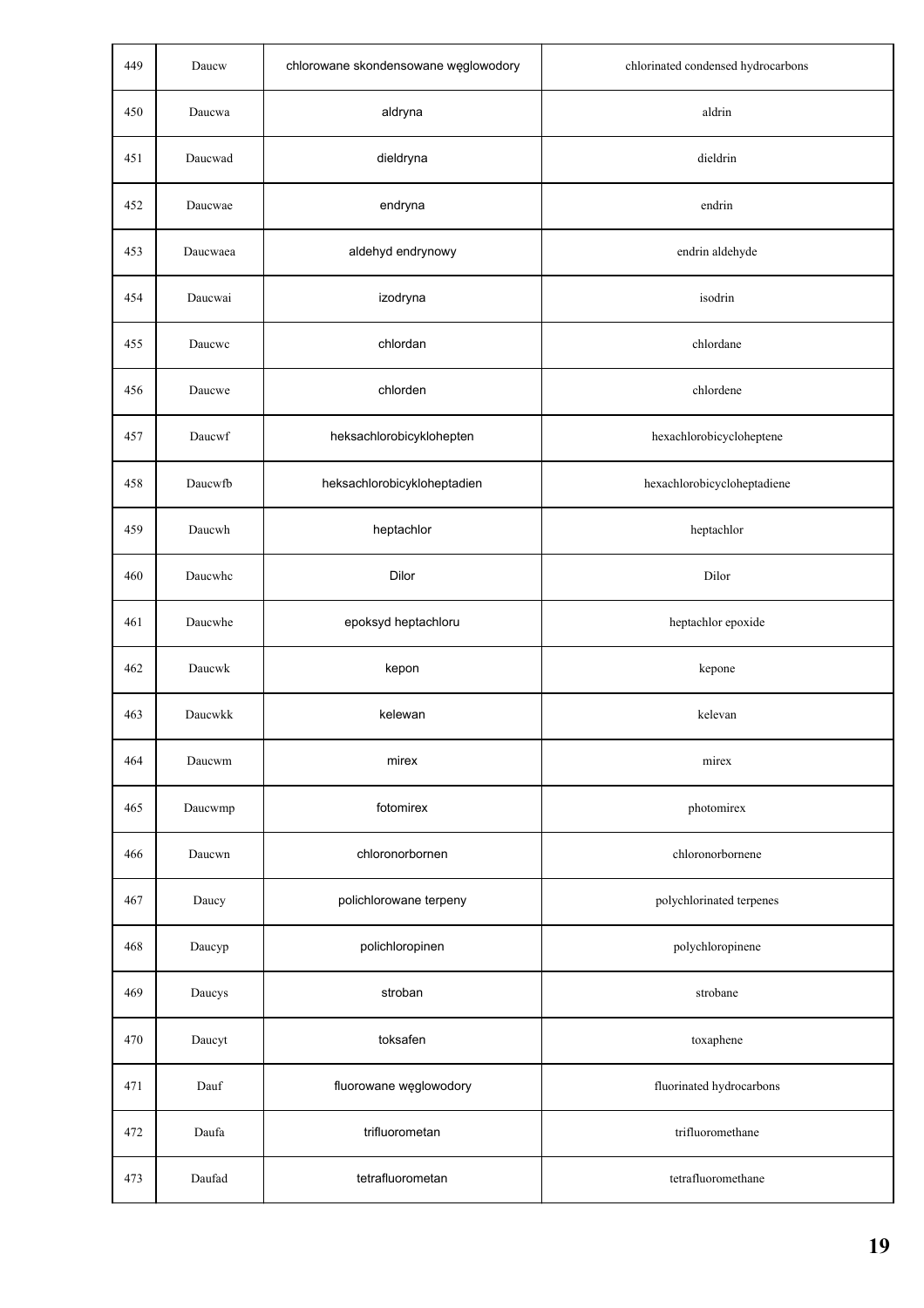| 474 | Daufam  | fluorometan                        | fluoromethane                     |
|-----|---------|------------------------------------|-----------------------------------|
| 475 | Daufat  | difluorometan                      | difluoromethane                   |
| 476 | Daufb   | fluoroetany                        | fluoroethanes                     |
| 477 | Daufba  | 1,2-difluoroetan                   | 1,2-difluoroethane                |
| 478 | Daufbf  | heksafluoroetan                    | hexafluoroethane                  |
| 479 | Daufbp  | pentafluoroetan                    | pentafluoroethane                 |
| 480 | Daufbt  | 1,1,1,2-tetrafluoroetan            | 1,1,1,2-tetrafluoroethane         |
| 481 | Daufc   | fluoropropany                      | fluoropropanes                    |
| 482 | Daufch  | oktafluoropropan                   | octafluoropropane                 |
| 483 | Daufcp  | 1,1,1,3,3-pentafluoropropan        | 1,1,1,3,3-pentafluoropropane      |
| 484 | Daufe   | fluoroetylen                       | fluoroethylene                    |
| 485 | Daufed  | difluoroetylen                     | difluoroethylene                  |
| 486 | Daufeda | 1,1-difluoroetylen                 | 1,1-difluoroethylene              |
| 487 | Daufeds | trifluorostyren                    | trifluorostyrene                  |
| 488 | Daufet  | tetrafluoroetylen                  | tetrafluoroethylene               |
| 489 | Dauff   | fluoroacetylen                     | fluoroacetylene                   |
| 490 | Daufg   | heksafluoropropylen                | hexafluoropropylene               |
| 491 | Daufgr  | 3,3,3-trifluoropropyn              | 3,3,3-trifluoropropyne            |
| 492 | Daufh   | fluorobutan                        | fluorobutane                      |
| 493 | Daufi   | oktafluorocyklobutan               | octafluorocyclobutane             |
| 494 | Daufii  | oktafluoroizobutylen               | octafluoroisobutylene             |
| 495 | Daufj   | 1,1,4,4-tetrafluorobutatrien       | 1,1,4,4-tetrafluorobutatriene     |
| 496 | Daufp   | perfluoro(metylocykloheksan)       | perfluoro(methylcyclohexane)      |
| 497 | Daufr   | fluorowane węglowodory aromatyczne | aromatic fluorinated hydrocarbons |
| 498 | Daufrb  | fluorobenzen                       | fluorobenzene                     |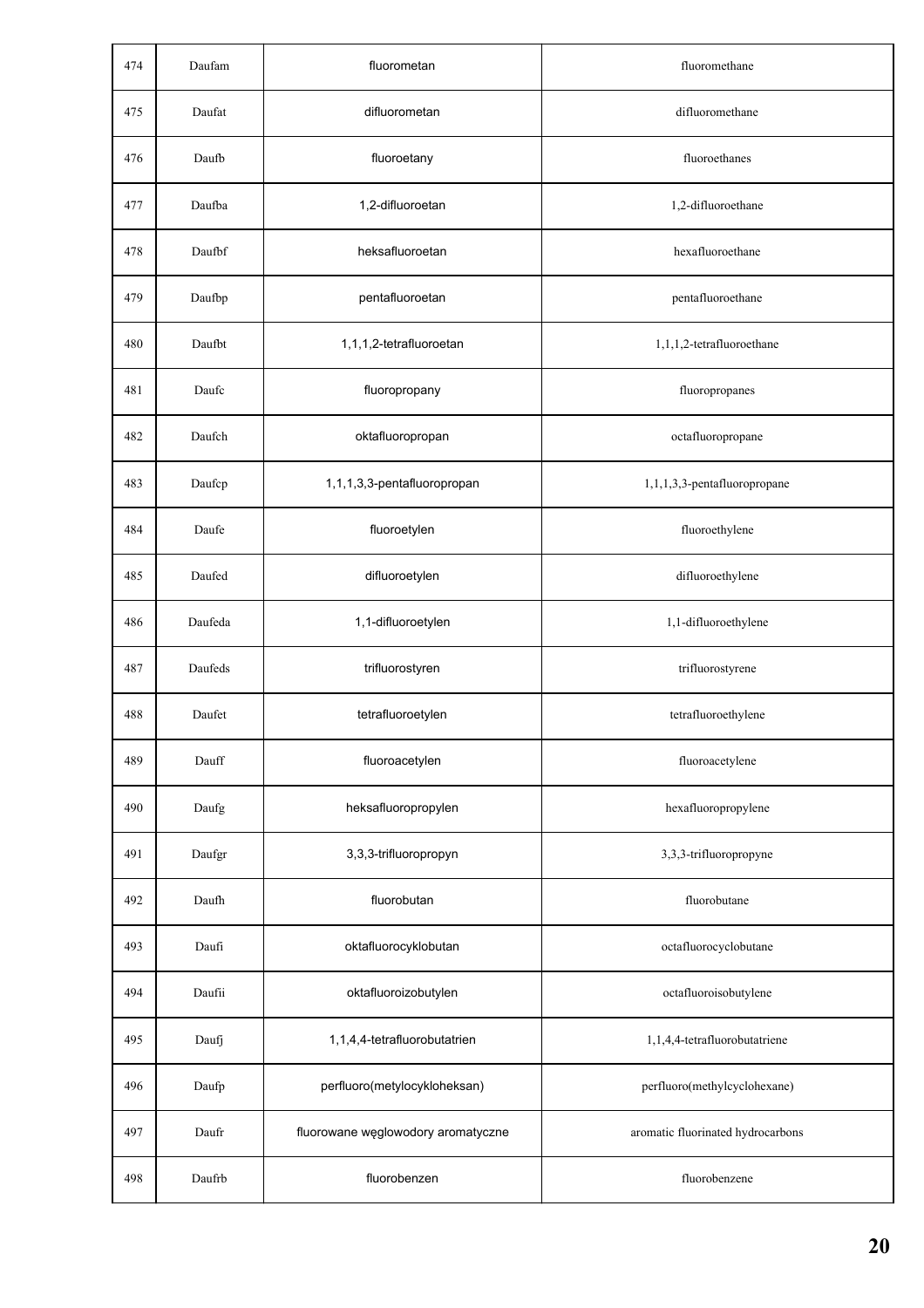| 499 | Daufri  | benzotrifluorek                   | benzotrifluoride               |
|-----|---------|-----------------------------------|--------------------------------|
| 500 | Daufrim | m-chlorobenzotrifluorek           | m-chlorobenzotrifluoride       |
| 501 | Daufrio | o-chlorobenzotrifluorek           | o-chlorobenzotrifluoride       |
| 502 | Daufrt  | 2-fluorotoluen                    | 2-fluorotoluene                |
| 503 | Daugb   | bromek propargilu                 | propargyl bromide              |
| 504 | Dauj    | jodowane węglowodory              | iodinated hydrocarbons         |
| 505 | Dauja   | jodometan                         | iodomethane                    |
| 506 | Daujb   | jodobenzen                        | iodobenzene                    |
| 507 | Daujbn  | 1-jodobutan                       | 1-iodobutane                   |
| 508 | Daujbs  | 2-jodobutan                       | 2-iodobutane                   |
| 509 | Daujbt  | 2-jodo-2-metylopropan             | 2-iodo-2-methylpropane         |
| 510 | Dauje   | dijodometan                       | diiodomethane                  |
| 511 | Daujf   | trijodometan                      | triiodomethane                 |
| 512 | Daujg   | tetrajodometan                    | tetraiodomethane               |
| 513 | Daujh   | jodoetan                          | iodoethane                     |
| 514 | Daujht  | tetrajodoetylen                   | tetraiodoethylene              |
| 515 | Dauji   | jodoacetylen                      | iodoacetylene                  |
| 516 | Daujia  | dijodoacetylen                    | diiodoacetylene                |
| 517 | Daujid  | 3-jodo-1-propyn                   | 3-iodo-1-propyne               |
| 518 | Daujig  | jodo-1,3-butadiyn                 | iodo-1,3-butadiyne             |
| 519 | Daujih  | 1,4-dijodo-1,3-butadiyn           | 1,4-diiodo-1,3-butadiyne       |
| 520 | Daujo   | jodek benzylu                     | benzyl iodide                  |
| 521 | Daum    | mieszane halogenowane węglowodory | mixed halogenated hydrocarbons |
| 522 | Daumb   | bromochlorowęglowodory            | bromochlorohydrocarbons        |
| 523 | Daumba  | bromochlorometan                  | bromochloromethane             |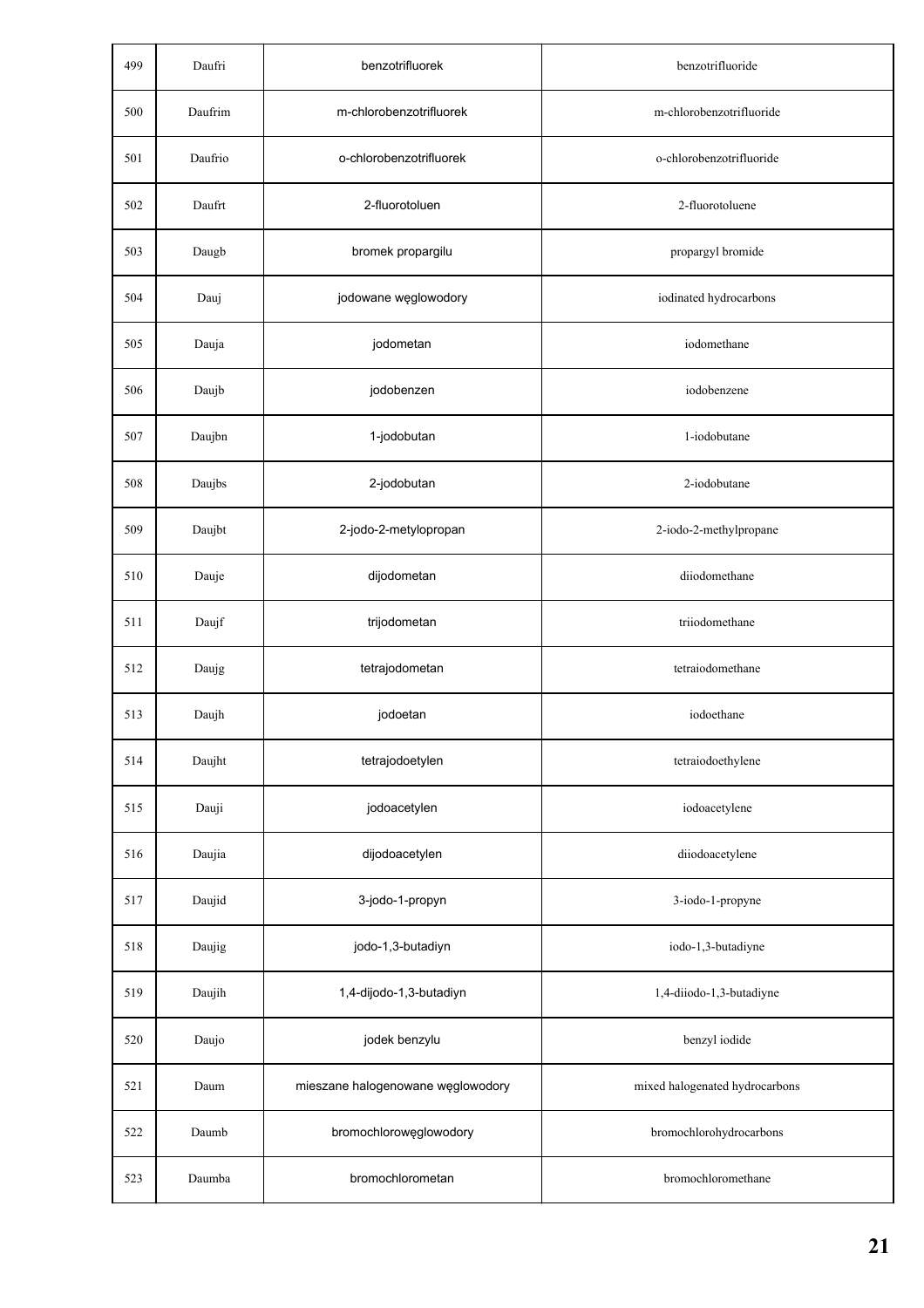| 524 | Daumbb    | bromodichlorometan                   | bromodichloromethane                   |
|-----|-----------|--------------------------------------|----------------------------------------|
| 525 | Daumbc    | bromotrichlorometan                  | bromotrichloromethane                  |
| 526 | Daumbd    | chlorodibromometan                   | chlorodibromomethane                   |
| 527 | Daumbn    | Nemagon                              | Nemagon                                |
| 528 | Daumf     | chlorofluorowęglowodory              | chlorofluorohydrocarbons               |
| 529 | Daumfa    | chlorofluorometany                   | chlorofluoromethanes                   |
| 530 | Daumfaa   | trichlorofluorometan                 | trichlorofluoromethane                 |
| 531 | Daumfab   | chlorotrifluorometan                 | chlorotrifluoromethane                 |
| 532 | Daumfac   | chlorofluotometan                    | chlorofluoromethane                    |
| 533 | Daumfad   | dichlorofluorometan                  | dichlorofluoromethane                  |
| 534 | Daumfae   | dichlorodifluorometan                | dichlorodifluoromethane                |
| 535 | Daumfaf   | chlorodifluorometan                  | chlorodifluoromethane                  |
| 536 | Daumfb    | chlorofluoroetany                    | chlorofluoroethanes                    |
| 537 | Daumfba   | monochlorofluoroetany                | monochlorofluoroethanes                |
| 538 | Daumfbac  | 1-chloro-1,1-difluoroetan            | 1-chloro-1,1-difluoroethane            |
| 539 | Daumfbak  | 2-chloro-1,1,1-trifluoroetan         | 2-chloro-1,1,1-trifluoroethane         |
| 540 | Daumfbap  | chloropentafluoroetan                | chloropentafluoroethane                |
| 541 | Daumfbb   | dichlorofluoroetany                  | dichlorofluoroethanes                  |
| 542 | Daumfbbe  | 1-fluoro-1,1-dichloroetan            | 1-fluoro-1,1-dichloroethane            |
| 543 | Daumfbbg  | 1,2-dichloro-1-fluoroetan            | 1,2-dichloro-1-fluoroethane            |
| 544 | Daumfbbi  | 1,2-dichloro-1,1-difluoroetan        | 1,2-dichloro-1,1-difluoroethane        |
| 545 | Daumfbbm  | dichlorotetrafluoroetan              | dichlorotetrafluoroethane              |
| 546 | Daumfbbmm | 1,1-dichloro-1,2,2,2-tetrafluoroetan | 1,1-dichloro-1,2,2,2-tetrafluoroethane |
| 547 | Daumfbc   | trichlorofluoroetany                 | trichlorofluoroethanes                 |
| 548 | Daumfbca  | trichlorofluoroetan                  | trichlorofluoroethane                  |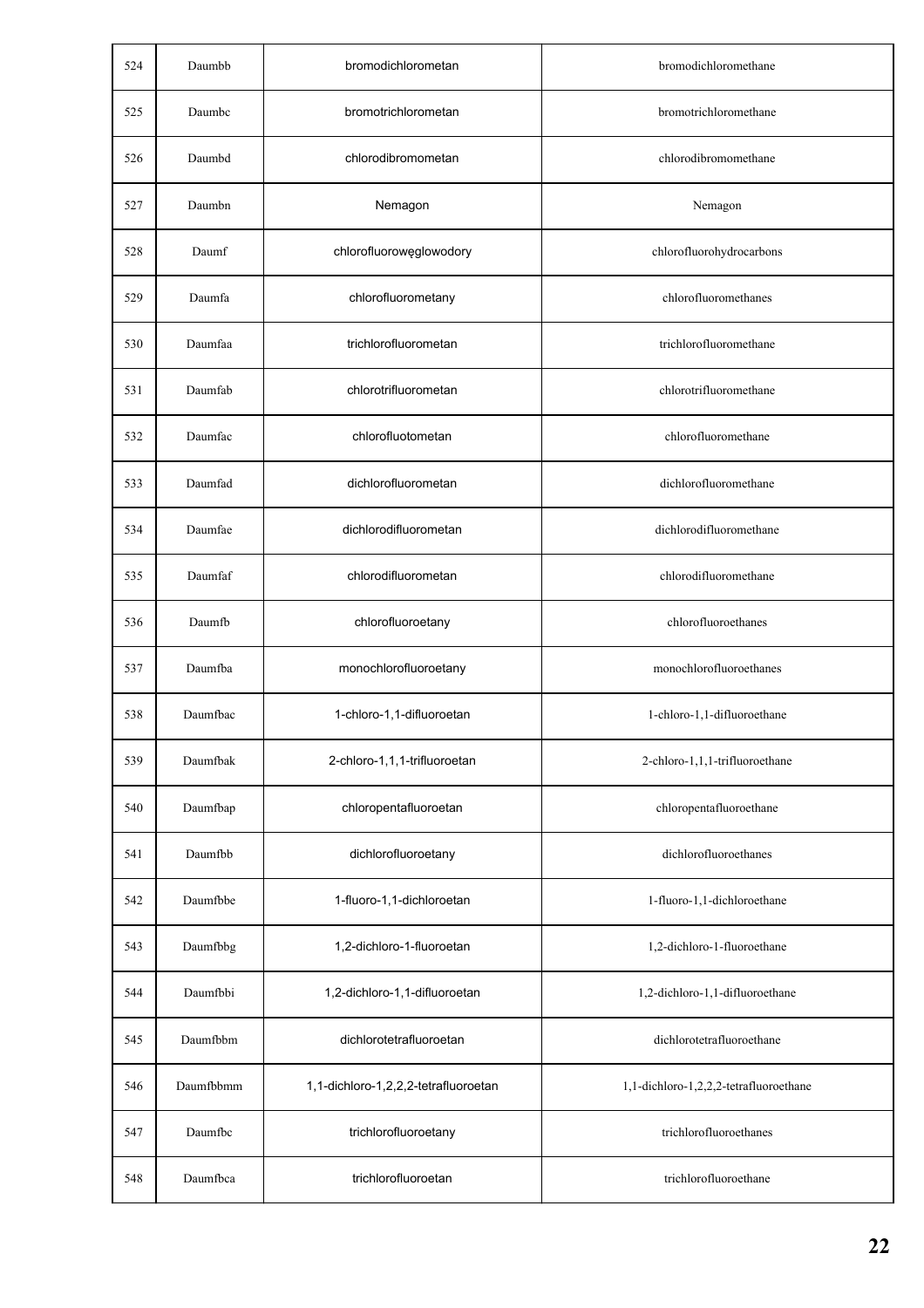| 549 | Daumfbcc  | trichlorotrifluoroetan                           | trichlorotrifluoroethane                |
|-----|-----------|--------------------------------------------------|-----------------------------------------|
| 550 | Daumfbccc | 1,1,1-trichloro-2,2,2-trifluoroetan              | 1,1,1-trichloro-2,2,2-trifluoroethane   |
| 551 | Daumfbccg | 1,1,2-trichloro-1,2,2-trifluoroetan              | 1,1,2-trichloro-1,2,2-trifluoroethane   |
| 552 | Daumfbd   | tetrachlorofluoroetany                           | tetrachlorofluoroethanes                |
| 553 | Daumfbdd  | tetrachlorodifluoroetan                          | tetrachlorodifluoroethane               |
| 554 | Daumfbddm | 1,1,1,2-tetrachloro-2,2-difluoroetan             | 1,1,1,2-tetrachloro-2,2-difluoroethane  |
| 555 | Daumfgr   | 1,1-dichloro-2,2,2-trifluoroetan                 | 1,1-dichloro-2,2,2-trifluoroethane      |
| 556 | Daumfrm   | 1-chloro-1,2,2,2-tetrafluoroetan                 | 1-chloro-1,2,2,2-tetrafluoroethane      |
| 557 | Daumfy    | chlorofluoroetyleny                              | chlorofluoroethylenes                   |
| 558 | Daumfvc   | dichlorodifluoroetylen                           | dichlorodifluoroethylene                |
| 559 | Daumfvg   | chlorotrifluoroetylen                            | chlorotrifluoroethylene                 |
| 560 | Daumfwa   | 3-chloro-1,1,2,3,3-pentafluoropropen             | 3-chloro-1,1,2,3,3-pentafluoropropene   |
| 561 | Daumfx    | dichloroheksafluorobuten                         | dichlorohexafluorobutene                |
| 562 | Daumk     | bromofluorowęglowodory                           | bromofluorohydrocarbons                 |
| 563 | Daumkl    | dibromodifluorometan                             | dibromodifluoromethane                  |
| 564 | Daumko    | bromotrifluorometan                              | bromotrifluoromethane                   |
| 565 | Daumkt    | dibromotetrafluoroetan                           | dibromotetrafluoroethane                |
| 566 | Daumku    | 1,2-dibromotetrafluoroetan                       | 1,2-dibromotetrafluoroethane            |
| 567 | Daumm     | fluorojodowęglowodory                            | fluoroiodohydrocarbons                  |
| 568 | Daummp    | jodek perfluoroheksylu                           | perfluorohexyl iodide                   |
| 569 | Daumr     | mieszane halogenowane węglowodory<br>aromatyczne | mixed halogenated aromatic hydrocarbons |
| 570 | Daumrbo   | 1-bromo-4-chlorobenzen                           | 1-bromo-4-chlorobenzene                 |
| 571 | Daumrf    | chlorofluorotolueny                              | chlorofluorotoluenes                    |
| 572 | Daumrfc   | (chlorodifluorometylo)benzen                     | (chlorodifluoromethyl)benzene           |
| 573 | Daumrfd   | (dichlorofluorometylo)benzen                     | (dichlorofluoromethyl)benzene           |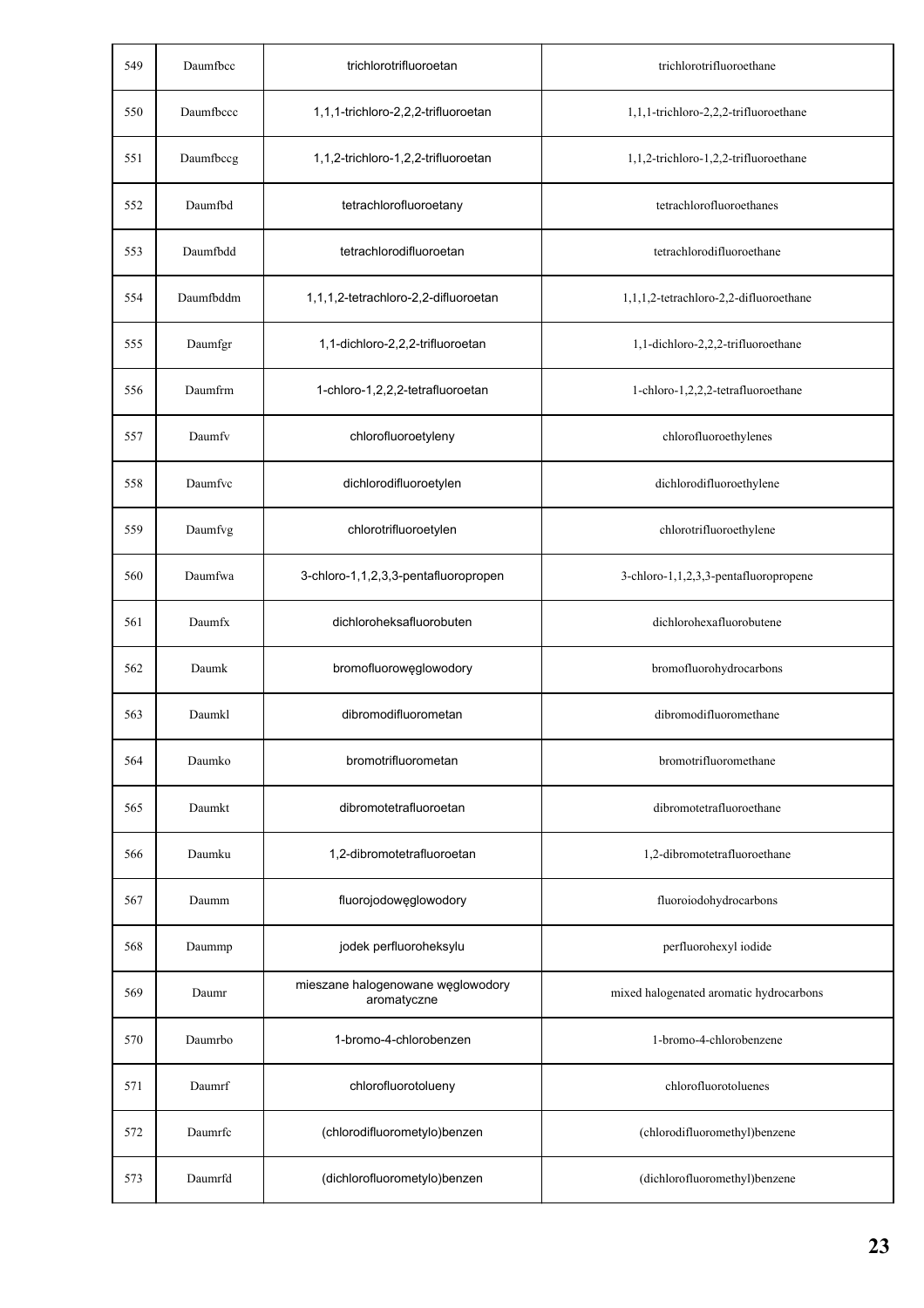| 574 | Daumrfm | 1-chloro-4-(dichlorofluorometylo)benzen | 1-chloro-4-(dichlorofluoromethyl)benzene |
|-----|---------|-----------------------------------------|------------------------------------------|
| 575 | Daumrfy | 1-chloro-4-trifluorometylobenzen        | 1-chloro-4-trifluoromethylbenzene        |
| 576 | Daumru  | bromofluorowęglowodory aromatyczne      | aromatic bromofluorohydrocarbons         |
| 577 | Daumruf | 4-bromofluorobenzen                     | 4-bromofluorobenzene                     |
| 578 | Daumt   | bromochlorofluorowęglowodory            | bromochlorofluorohydrocarbons            |
| 579 | Daumte  | bromochlorodifluorometan                | bromochlorodifluoromethane               |
| 580 | Daumth  | halotan                                 | halothane                                |
| 581 | Daumtha | 1-bromo-1-chloro-2,2-difluoroetylen     | 1-bromo-1-chloro-2,2-difluoroethylene    |
| 582 | Dax     | alkohole                                | alcohols                                 |
| 583 | Daxa    | alkohole alifatyczne                    | aliphatic alcohols                       |
| 584 | Daxab   | metanol                                 | methanol                                 |
| 585 | Daxabe  | cykloheksenodimetanol                   | cyclohexenedimethanol                    |
| 586 | Daxabf  | alkohol benzylowy                       | benzyl alcohol                           |
| 587 | Daxabfc | alkohol 3-metylobenzylowy               | 3-methylbenzyl alcohol                   |
| 588 | Daxabfd | alkohol dimetylobenzylowy               | dimethylbenzyl alcohol                   |
| 589 | Daxabg  | efedryna                                | ephedrine                                |
| 590 | Daxabh  | alkohol furfurylowy                     | furfuryl alcohol                         |
| 591 | Daxac   | etanol                                  | ethanol                                  |
| 592 | Daxach  | 2-(2,4-heksadienyloksy)etanol           | 2-(2,4-hexadienyloxy)ethanol             |
| 593 | Daxacp  | alkohol fenetylowy                      | phenethyl alcohol                        |
| 594 | Daxacpa | 1-fenyloetanol                          | 1-phenylethanol                          |
| 595 | Daxad   | propanole                               | propanols                                |
| 596 | Daxada  | propanol                                | propanol                                 |
| 597 | Daxadal | alliloksypropanol                       | allyloxypropanol                         |
| 598 | Daxadav | 3-winyloksy-1-propanol                  | 3-vinyloxy-1-propanol                    |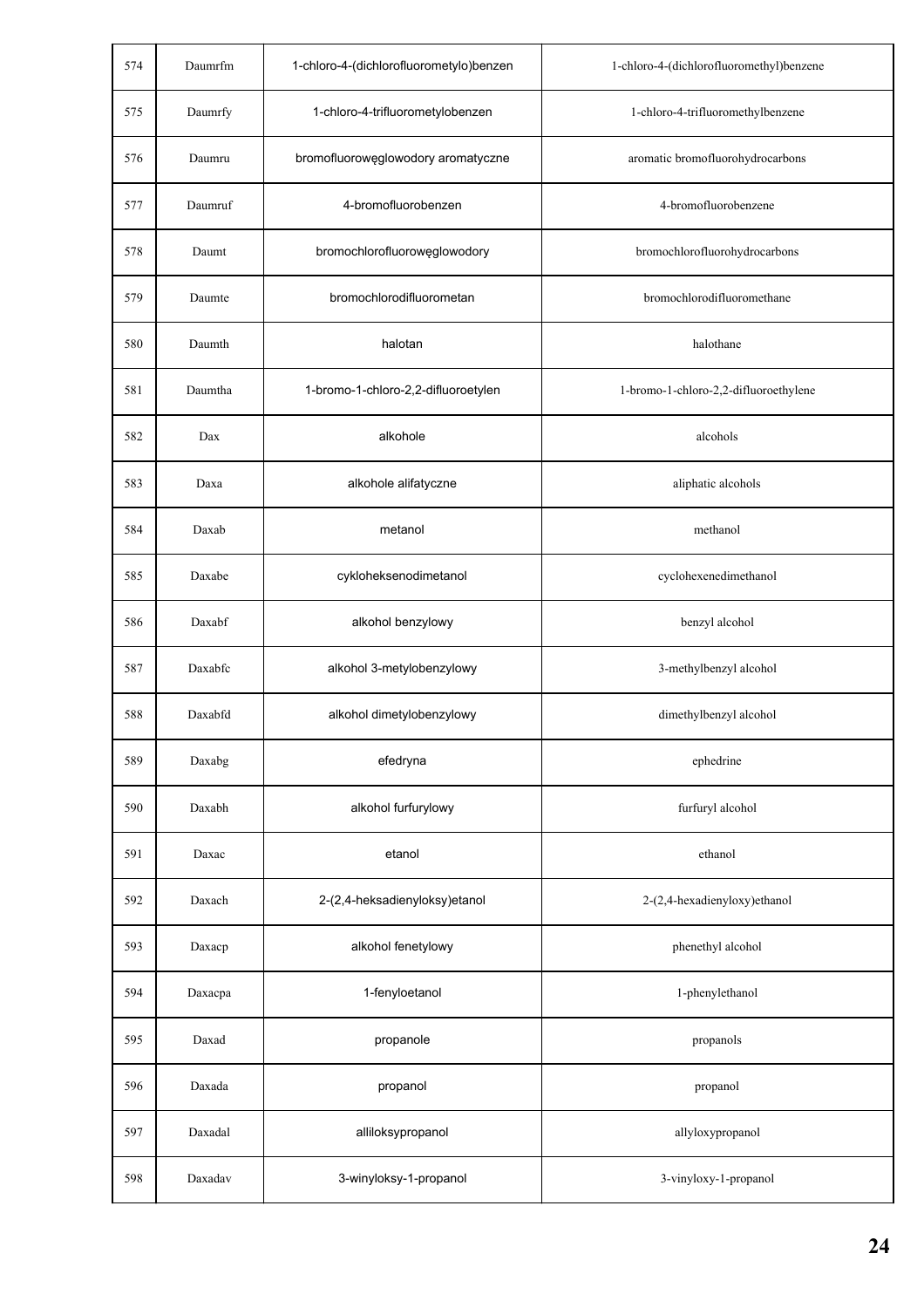| 599 | Daxadi  | alkohol izopropylowy         | isopropyl alcohol            |
|-----|---------|------------------------------|------------------------------|
| 600 | Daxadm  | 2,2-dimetylo-1-propanol      | 2,2-dimethyl-1-propanol      |
| 601 | Daxadp  | alkohol propargilowy         | propargyl alcohol            |
| 602 | Daxadu  | alkohol 3-acetopropylowy     | 3-acetopropyl alcohol        |
| 603 | Daxadx  | 2-metylo-1-fenylo-2-propanol | 2-methyl-1-phenyl-2-propanol |
| 604 | Daxady  | 3-butoksypropanol            | 3-butoxypropanol             |
| 605 | Daxaf   | alkohol allilowy             | allyl alcohol                |
| 606 | Daxag   | butanole                     | butanols                     |
| 607 | Daxaga  | alkohol butylowy             | butyl alcohol                |
| 608 | Daxage  | alkohol sec-butylowy         | sec-butyl alcohol            |
| 609 | Daxagf  | alkohol tert-butylowy        | tert-butyl alcohol           |
| 610 | Daxagfa | 1-amino-2-metylo-2-propanol  | 1-amino-2-methyl-2-propanol  |
| 611 | Daxagi  | alkohol izobutylowy          | isobutyl alcohol             |
| 612 | Daxagmh | 3-metylo-2-butanol           | 3-methyl-2-butanol           |
| 613 | Daxagmo | 2-metylo-1-butanol           | 2-methyl-1-butanol           |
| 614 | Daxagmt | 2-metylo-2-butanol           | 2-methyl-2-butanol           |
| 615 | Daxago  | oktadienol                   | octadienol                   |
| 616 | Daxagx  | 2-butyn-1,4-diol             | 2-butyne-1,4-diol            |
| 617 | Daxagy  | 3-metylobutynol              | 3-methyl butynol             |
| 618 | Daxak   | pentanole                    | pentanols                    |
| 619 | Daxal   | alkohol amylowy              | amyl alcohol                 |
| 620 | Daxalh  | 3-pentanol                   | 3-pentanol                   |
| 621 | Daxali  | alkohol izoamylowy           | isoamyl alcohol              |
| 622 | Daxalo  | 2-pentanol                   | 2-pentanol                   |
| 623 | Daxam   | 4-metylo-2-pentanol          | 4-methyl-2-pentanol          |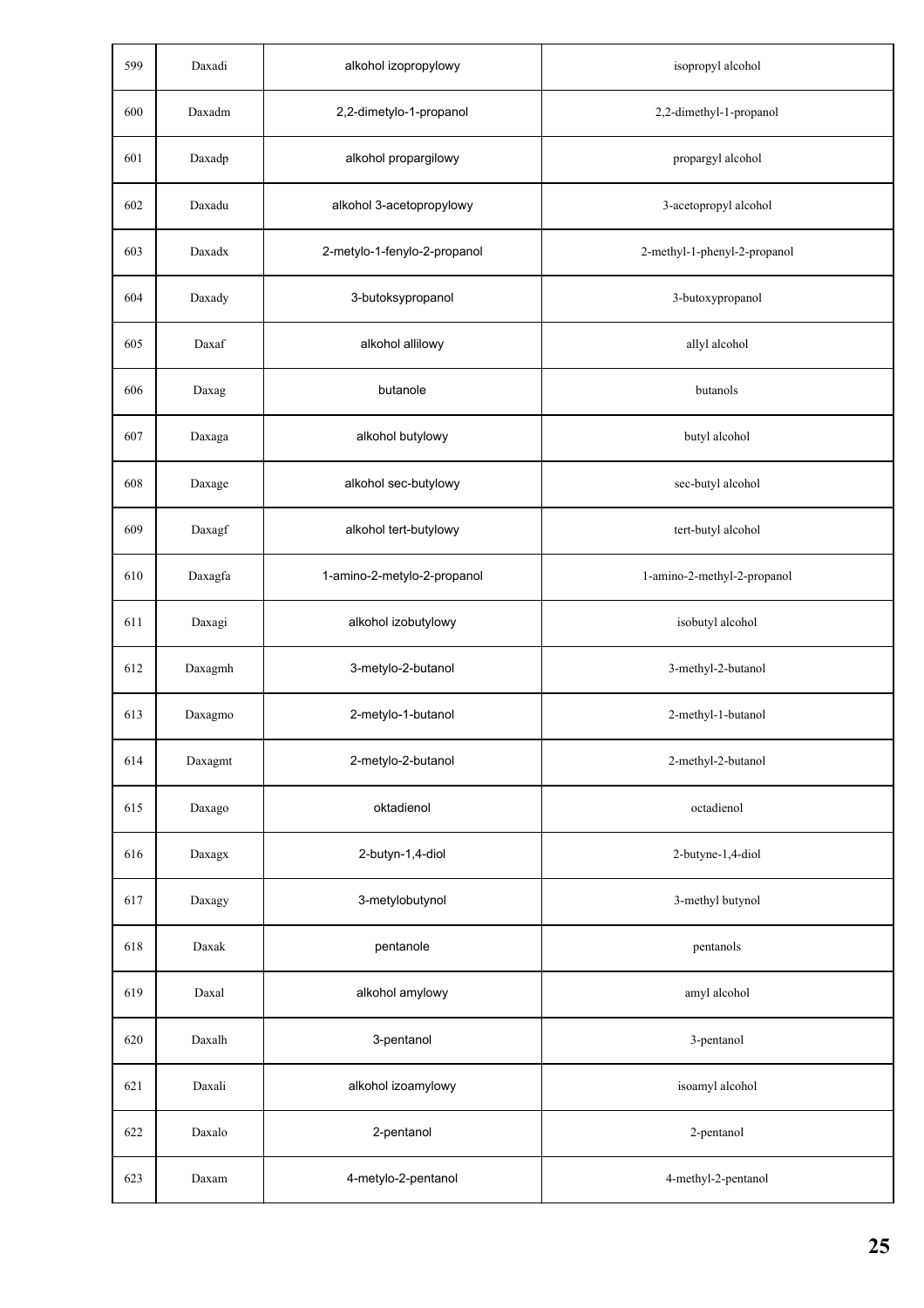| 624 | Daxamaa | 2-metylo-2-pentanol         | 2-methyl-2-pentanol         |
|-----|---------|-----------------------------|-----------------------------|
| 625 | Daxamab | 3-metylo-2-pentanol         | 3-methyl-2-pentanol         |
| 626 | Daxamb  | 3-metylo-2-penten-4-yn-1-ol | 3-methyl-2-penten-4-yn-1-ol |
| 627 | Daxan   | heksanole                   | hexanols                    |
| 628 | Daxana  | 1-heksanol                  | 1-hexanol                   |
| 629 | Daxanae | 3-heksanol                  | 3-hexenol                   |
| 630 | Daxanb  | 2-heksanol                  | 2-hexanol                   |
| 631 | Daxand  | 2,4-heksadien-1-ol          | 2,4-hexadien-1-ol           |
| 632 | Daxani  | cykloheksanol               | cyclohexanol                |
| 633 | Daxap   | heptanole                   | heptanols                   |
| 634 | Daxapa  | alkohol heptylowy           | heptyl alcohol              |
| 635 | Daxapo  | metylocykloheksanol         | methylcyclohexanol          |
| 636 | Daxapof | 4-metylocykloheksanol       | 4-methylcyclohexanol        |
| 637 | Daxapoo | 1-metylocykloheksanol       | 1-methylcyclohexanol        |
| 638 | Daxapot | 3-metylocykloheksanol       | 3-methylcyclohexanol        |
| 639 | Daxapow | 2-metylocykloheksanol       | 2-methylcyclohexanol        |
| 640 | Daxaq   | oktanole                    | octanols                    |
| 641 | Daxaqa  | alkohol oktylowy            | octyl alcohol               |
| 642 | Daxaqb  | 2-oktanol                   | 2-octanol                   |
| 643 | Daxaqe  | 2-etyloheksanol             | 2-ethylhexanol              |
| 644 | Daxaqi  | 6-metylo-1-heptanol         | 6-methyl-1-heptanol         |
| 645 | Daxaqo  | alkohol izooktylowy         | isooctyl alcohol            |
| 646 | Daxar   | nonanole                    | nonanols                    |
| 647 | Daxara  | alkohol nonylowy            | nonyl alcohol               |
| 648 | Daxari  | alkohol izononylowy         | isononyl alcohol            |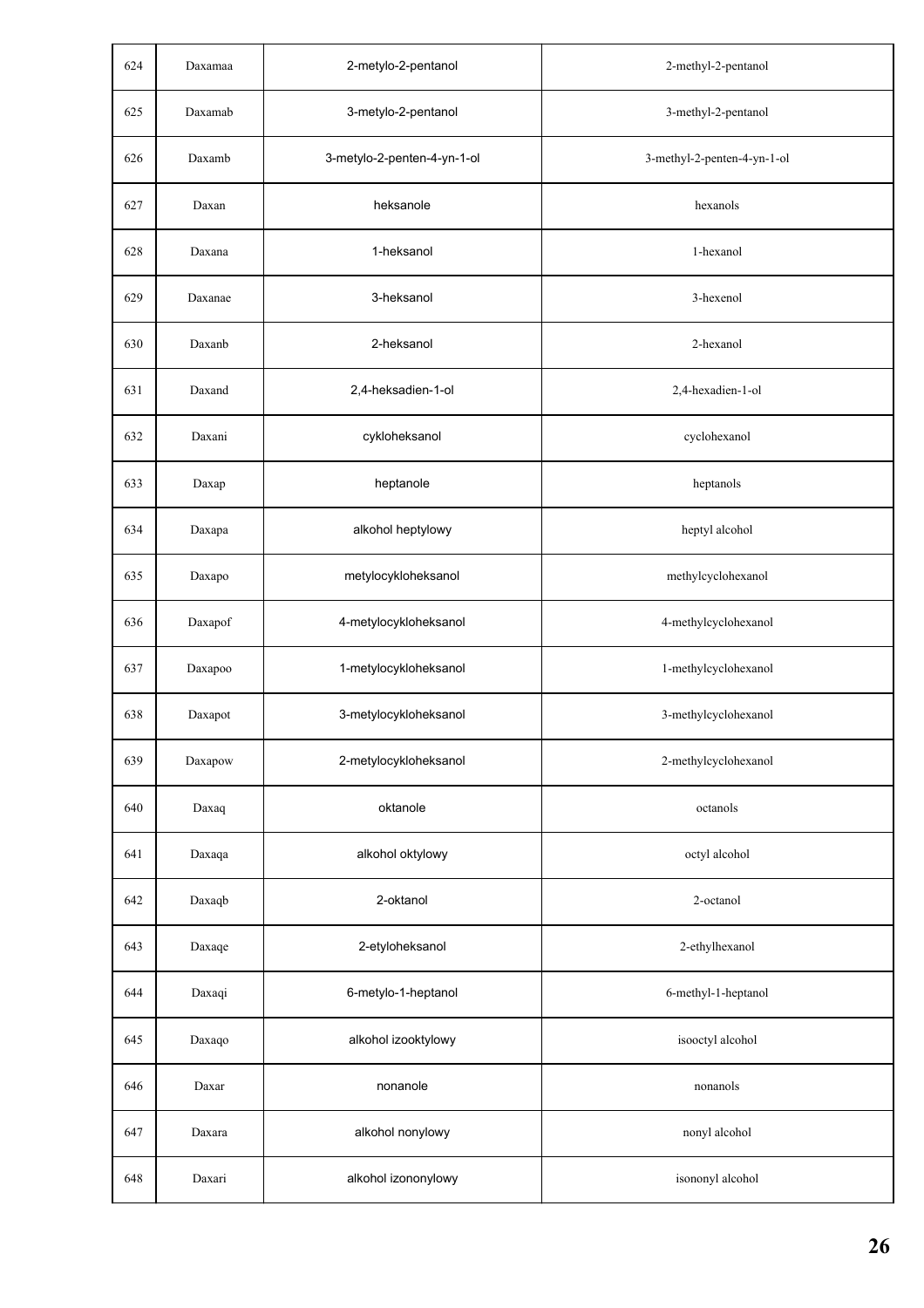| 649 | Daxart       | 3,5,5-trimetyloheksanol | 3,5,5-trimethylhexanol |
|-----|--------------|-------------------------|------------------------|
| 650 | $\rm{Daxas}$ | dekanole                | decanols               |
| 651 | Daxasa       | alkohol decylowy        | decyl alcohol          |
| 652 | Daxasb       | alkohol izodecylowy     | isodecyl alcohol       |
| 653 | Daxasl       | linalol                 | linalool               |
| 654 | Daxasm       | mentol                  | menthol                |
| 655 | Daxau        | dodekanole              | dodecanols             |
| 656 | Daxaua       | 1-dodekanol             | 1-dodecanol            |
| 657 | Daxav        | tridekanole             | tridecanols            |
| 658 | Daxava       | alkohol tridecylowy     | tridecyl alcohol       |
| 659 | Daxaz        | heksadekanole           | hexadecanols           |
| 660 | Daxaza       | alkohol heksadecylowy   | hexadecyl alcohol      |
| 661 | Daxe         | diole alifatyczne       | aliphatic diols        |
| 662 | Daxed        | glikol etylenowy        | ethylene glycol        |
| 663 | Daxedo       | glikol polietylenowy    | polyethylene glycol    |
| 664 | Daxeds       | glikol styrenowy        | styrene glycol         |
| 665 | Daxen        | glikol neopentylowy     | neopentyl glycol       |
| 666 | Daxep        | glikol propylenowy      | propylene glycol       |
| 667 | Daxepo       | glikol polipropylenowy  | polypropylene glycol   |
| 668 | Daxept       | glikol tripropylenowy   | tripropylene glycol    |
| 669 | Daxeq        | butanodiole             | butanediols            |
| 670 | Daxeqa       | 1,3-butanodiol          | 1,3-butanediol         |
| 671 | Daxeqb       | 1,2-butanodiol          | 1,2-butanediol         |
| 672 | Daxeqc       | 1,4-butanodiol          | 1,4-butanediol         |
| 673 | Daxer        | heksanodiole            | hexanediols            |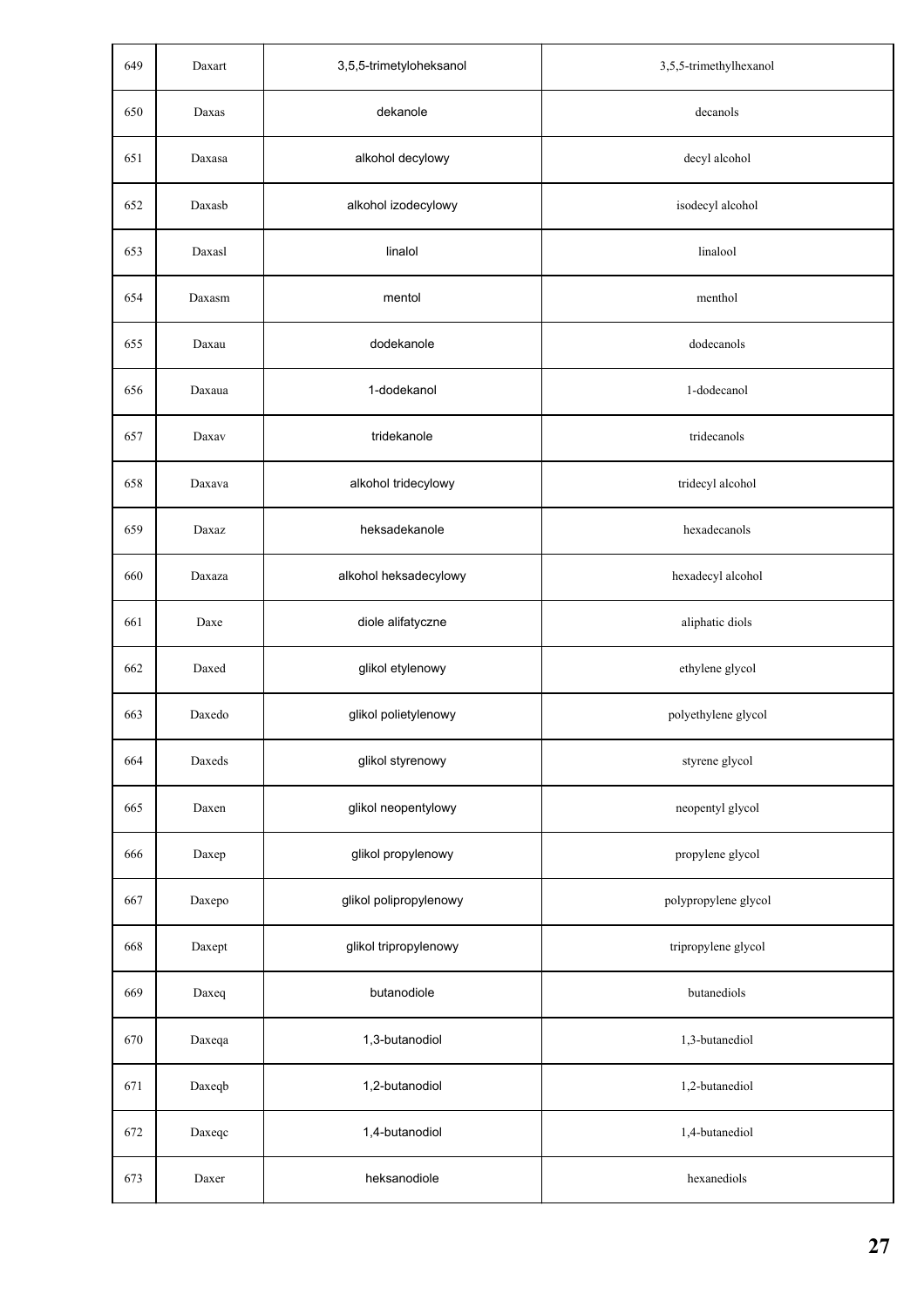| 674 | Daxere  | 2-etylo-1,3-heksanodiol              | 2-ethyl-1,3-hexanediol               |
|-----|---------|--------------------------------------|--------------------------------------|
| 675 | Daxert  | 2,5-heksanodiol                      | 2,5-hexanediol                       |
| 676 | Daxeru  | 1,6-heksanodiol                      | 1,6-hexanediol                       |
| 677 | Daxes   | glikol heksylenowy                   | hexylene glycol                      |
| 678 | Daxex   | poliglikole                          | polyglycols                          |
| 679 | Daxf    | triole alifatyczne                   | aliphatic triols                     |
| 680 | Daxfg   | gliceryna                            | glycerine                            |
| 681 | Daxft   | trimetylolpropan                     | trimethylolpropane                   |
| 682 | Daxg    | pentaerytrytol                       | pentaerythritol                      |
| 683 | Daxh    | halogenowane alkohole alifatyczne    | halogenated aliphatic alcohols       |
| 684 | Daxha   | chlorometanol                        | chloromethanol                       |
| 685 | Daxhb   | 2-chloroetanol                       | 2-chloroethanol                      |
| 686 | Daxhbe  | trichloroetanol                      | trichloroethanol                     |
| 687 | Daxhbet | keltan                               | kelthane                             |
| 688 | Daxhc   | dichloropropanol                     | dichloropropanol                     |
| 689 | Daxhca  | 1,3-dichloro-2-propanol              | 1,3-dichloro-2-propanol              |
| 690 | Daxhcg  | 2,3-dichloro-1-propanol              | 2,3-dichloro-1-propanol              |
| 691 | Daxhd   | 2,2-bis(bromometylo)propano-1,3-diol | 2,2-bis(bromomethyl)propane-1,3-diol |
| 692 | Daxhe   | etchlorwynol                         | ethchlorvynol                        |
| 693 | Daxhf   | 2-fluoroetanol                       | 2-fluoroethanol                      |
| 694 | Daxhg   | alfa-chlorohydryna                   | alpha-chlorhydrin                    |
| 695 | Daxhl   | 2-chloropropanol                     | 2-chloropropanol                     |
| 696 | Daxhp   | dibromopropanol                      | dibromopropanol                      |
| 697 | Daxhq   | 2-bromoetanol                        | 2-bromoethanol                       |
| 698 | Daxhrn  | 2-bromo-2-nitro-1,3-propanodiol      | 2-bromo-2-nitro-1,3-propanediol      |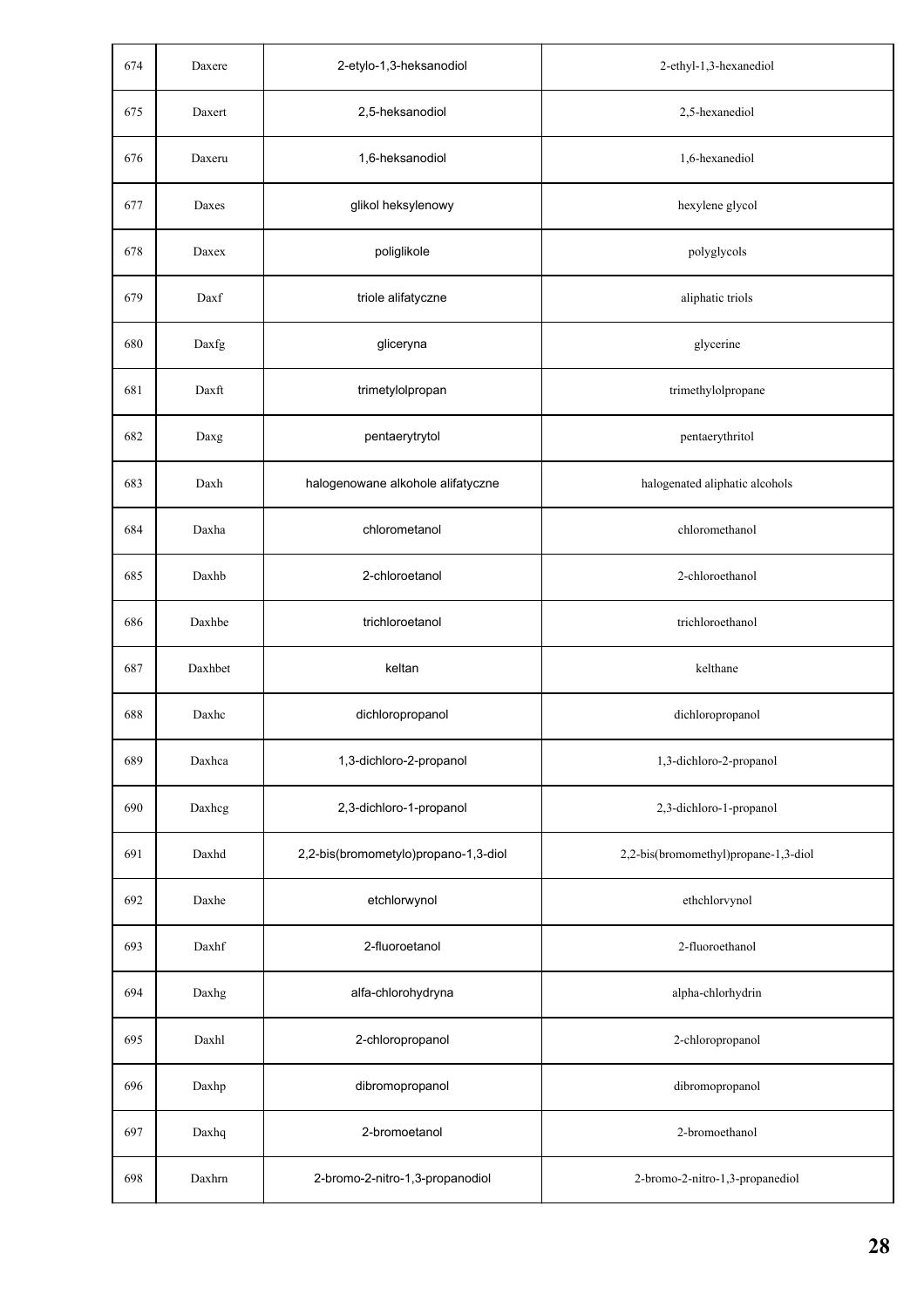| 699 | Daxi    | alkohole aromatyczne                                  | aromatic alcohols                                  |
|-----|---------|-------------------------------------------------------|----------------------------------------------------|
| 700 | Daxia   | fenole                                                | phenols                                            |
| 701 | Daxiab  | fenol                                                 | phenol                                             |
| 702 | Daxiac  | karwakrol                                             | carvacrol                                          |
| 703 | Daxiad  | 2,6-bis(1,1-dimetyloetylo)-4-(metoksymetylo)f<br>enol | 2,6-bis(1,1-dimethylethyl)-4-(methoxymethyl)phenol |
| 704 | Daxiae  | o-allilofenol                                         | o-allylphenol                                      |
| 705 | Daxiaf  | 4-etylofenol                                          | 4-ethylphenol                                      |
| 706 | Daxiah  | dimetylopentenylofenol                                | dimethylpentenynylphenol                           |
| 707 | Daxiam  | 2,4,6-tris(dimetyloaminometylo)fenol                  | 2,4,6-tris(dimethylaminomethyl)phenol              |
| 708 | Daxian  | nonylofenol                                           | nonylphenol                                        |
| 709 | Daxiand | didnonylofenol                                        | dinonyl phenol                                     |
| 710 | Daxiao  | p-oktylofenol                                         | p-octylphenol                                      |
| 711 | Daxiaop | Triton X-100                                          | Triton X-100                                       |
| 712 | Daxiap  | amylofenole                                           | amylphenols                                        |
| 713 | Daxiapp | p-tert-amylofenol                                     | p-tert-amylphenol                                  |
| 714 | Daxiaq  | 4-(1-metylopropylo)fenol                              | 4-(1-methylpropyl)phenol                           |
| 715 | Daxiat  | dinoterb                                              | dinoterb                                           |
| 716 | Daxib   | benzenoalkanole                                       | benzenealkanols                                    |
| 717 | Daxibf  | 4-metylolfenol                                        | 4-methylolphenol                                   |
| 718 | Daxibr  | 2,4,6-trimetylolfenol                                 | 2,4,6-trimethylolphenol                            |
| 719 | Daxibt  | 2-metylolfenol                                        | 2-methylolphenol                                   |
| 720 | Daxic   | krezole                                               | cresols                                            |
| 721 | Daxica  | kwas krezylowy                                        | cresylic acid                                      |
| 722 | Daxicab | m-krezol                                              | m-cresol                                           |
| 723 | Daxicac | o-krezol                                              | o-cresol                                           |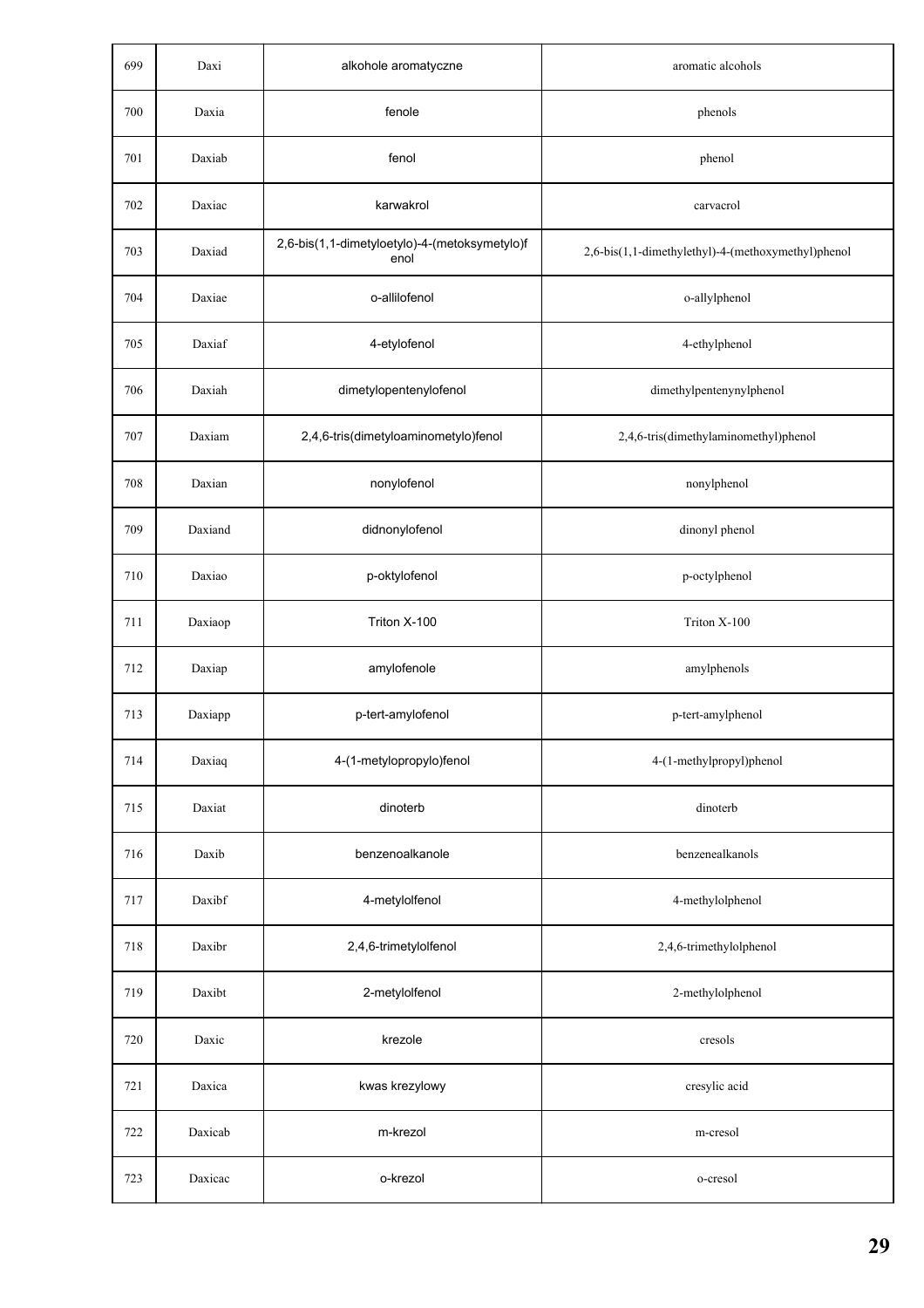| 724 | Daxicad  | p-krezol                          | p-cresol                      |
|-----|----------|-----------------------------------|-------------------------------|
| 725 | Daxicado | 2-metoksy-4-metylofenol           | 2-methoxy-4-methylphenol      |
| 726 | Daxied   | 2,6-di-tert-butylo-p-krezol       | 2,6-di-tert-butyl-p-cresol    |
| 727 | Daxid    | ksylenole                         | xylenols                      |
| 728 | Daxidb   | 2,4-ksylenol                      | 2,4-xylenol                   |
| 729 | Daxidc   | 3,5-ksylenol                      | 3,5-xylenol                   |
| 730 | Daxidd   | ksylenol                          | xylenol                       |
| 731 | Daxig    | propoksyfenol                     | propoxyphenol                 |
| 732 | Daxigi   | 2-izopropoksyfenol                | 2-isopropoxyphenol            |
| 733 | Daxik    | butylofenole                      | butylphenols                  |
| 734 | Daxika   | butylofenol                       | butylphenol                   |
| 735 | Daxikb   | 2-(metylopropylo)fenol            | 2-(methylpropyl)phenol        |
| 736 | Daxikc   | 2,6-di-tert-butylofenol           | 2,6-di-tert-butylphenol       |
| 737 | Daxikd   | p-tert-butylofenol                | p-tert-butylphenol            |
| 738 | Daxil    | 2-fenylofenol                     | 2-phenylphenol                |
| 739 | Daxilp   | 4-fenylofenol                     | 4-phenylphenol                |
| 740 | Daxim    | fenoksyfenole                     | phenoxyphenols                |
| 741 | Daxin    | naftole                           | naphthols                     |
| 742 | Daxina   | 1-naftol                          | 1-naphthol                    |
| 743 | Daxinb   | naftol                            | napthtol                      |
| 744 | Daxinbd  | 1-dimetyloamino-7-naftol          | 1-dimethylamino-7-naphthol    |
| 745 | Daxinbr  | Indeks Barw Czerwień Pigmentowa 3 | C.I. Pigment Red 3            |
| 746 | Daxio    | hydronaftole                      | hydronaphthols                |
| 747 | Daxiot   | 1,2,3,4-tetrahydro-1-naftol       | 1,2,3,4-tetrahydro-1-naphthol |
| 748 | Daxip    | hydroksybenzo(a)pireny            | hydroxybenzo(a)pyrenes        |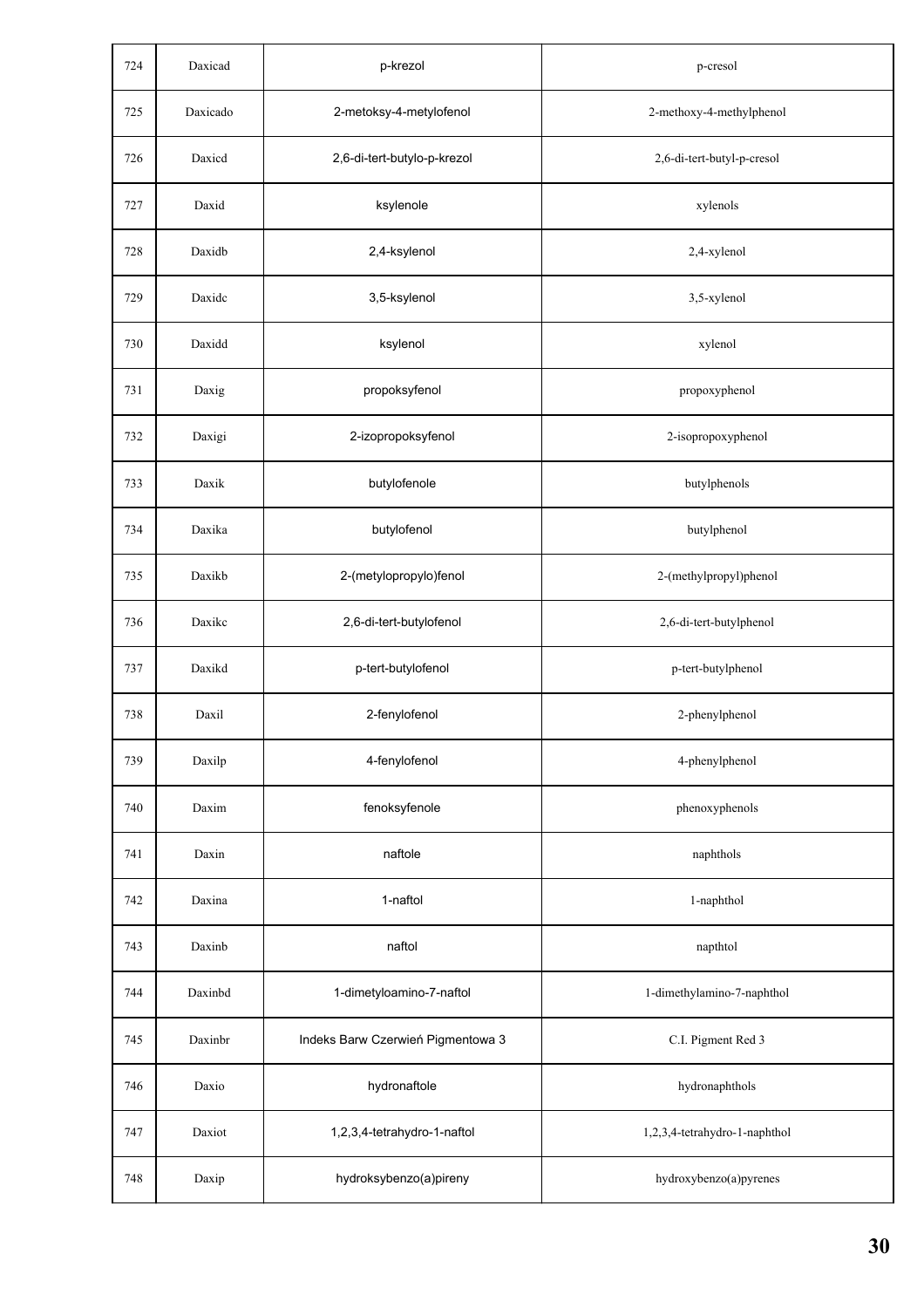| 749 | Daxipa  | benzo(a)piren-1-ol        | benzo(a)pyren-1-ol       |
|-----|---------|---------------------------|--------------------------|
| 750 | Daxipb  | benzo(a)piren-2-ol        | benzo(a)pyren-2-ol       |
| 751 | Daxipc  | benzo(a)piren-3-ol        | benzo(a)pyren-3-ol       |
| 752 | Daxipd  | benzo(a)piren-4-ol        | benzo(a)pyren-4-ol       |
| 753 | Daxipe  | benzo(a)piren-5-ol        | benzo(a)pyren-5-ol       |
| 754 | Daxipf  | benzo(a)piren-6-ol        | benzo(a)pyren-6-ol       |
| 755 | Daxipg  | benzo(a)piren-7-ol        | benzo(a)pyren-7-ol       |
| 756 | Daxiph  | benzo(a)piren-8-ol        | benzo(a)pyren-8-ol       |
| 757 | Daxipi  | benzo(a)piren-9-ol        | benzo(a)pyren-9-ol       |
| 758 | Daxipj  | benzo(a)piren-10-ol       | benzo(a)pyren-10-ol      |
| 759 | Daxipk  | benzo(a)piren-11-ol       | benzo(a)pyren-11-ol      |
| 760 | Daxipl  | benzo(a)piren-12-ol       | benzo(a)pyren-12-ol      |
| 761 | Daxiy   | hydroksypireny            | hydroxypyrenes           |
| 762 | Daxiya  | 1-hydroksypiren           | 1-hydroxypyrene          |
| 763 | Daxo    | diole aromatyczne         | aromatic diols           |
| 764 | Daxob   | benzenodiole              | benzene diols            |
| 765 | Daxobe  | chloroforyna              | chlorophorin             |
| 766 | Daxobp  | pirokatechol              | pyrocatechol             |
| 767 | Daxobpi | 4-tert-butylopirokatechol | 4-tert-butylpyrocatechol |
| 768 | Daxobpm | 3-metylopirokatechol      | 3-methylpyrocatechol     |
| 769 | Daxobpp | 4-metylopirokatechol      | 4-methylpyrocatechol     |
| 770 | Daxobpq | 3-izopropylopirokatechol  | 3-isopropylpyrocatechol  |
| 771 | Daxobr  | rezorcynol                | resorcinol               |
| 772 | Daxobra | fenoterol                 | fenoterol                |
| 773 | Daxoh   | hydrochinon               | hydroquinone             |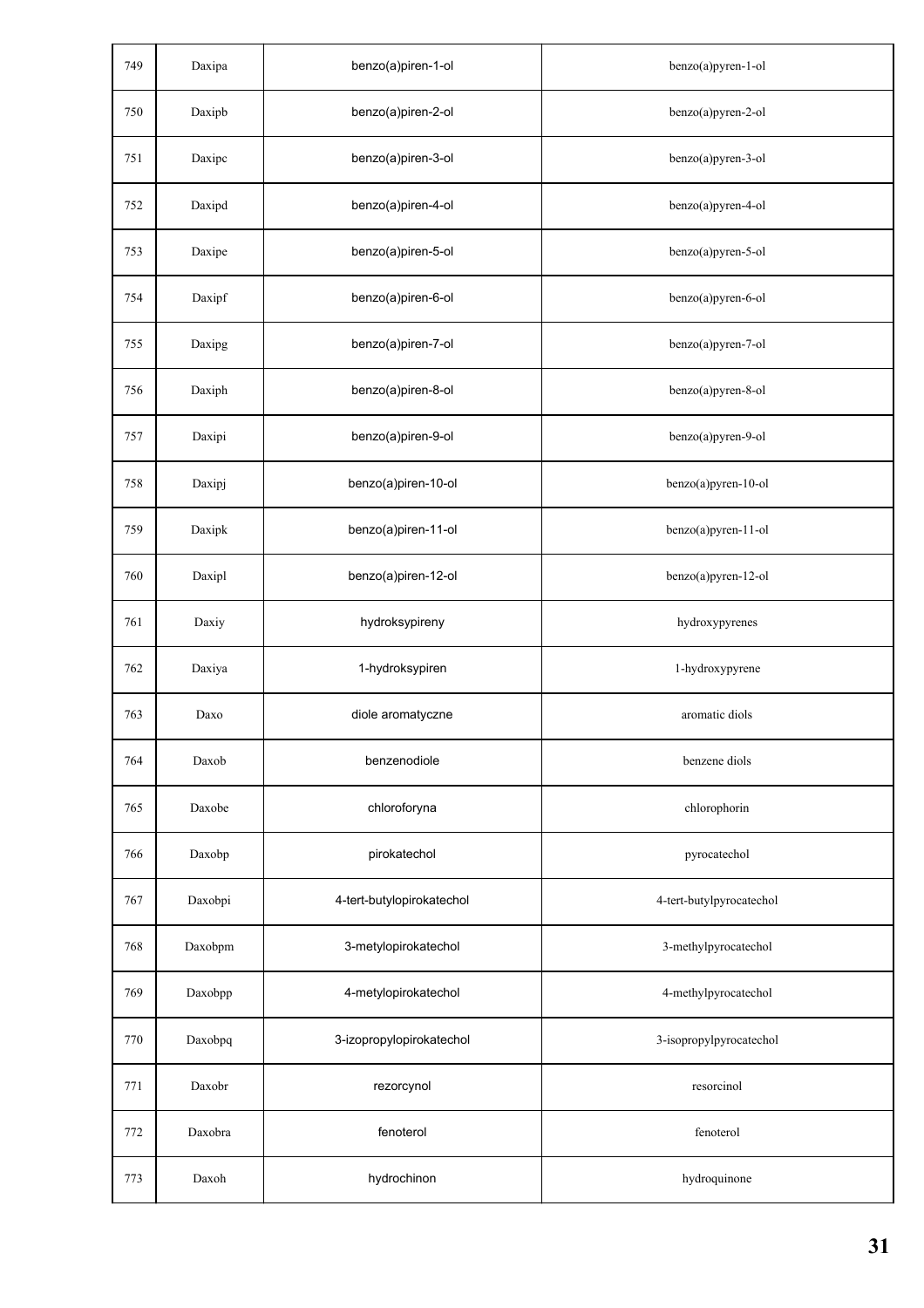| 774 | Daxohb   | eter hydrochinonowo-monobenzylowy                         | hydroquinone monobenzyl ether                           |
|-----|----------|-----------------------------------------------------------|---------------------------------------------------------|
| 775 | Daxohc   | 4-butoksyfenol                                            | 4-butoxyphenol                                          |
| 776 | Daxohm   | eter hydrochinonowo-monometylowy                          | hydroquinone monomethyl ether                           |
| 777 | Daxoht   | trimetylohydrochinon                                      | trimethylhydroquinone                                   |
| 778 | Daxoi    | bisfenol A                                                | bisphenol A                                             |
| 779 | Daxop    | bifenylodiole                                             | biphenyldiols                                           |
| 780 | Daxopu   | 4,4'-bifenylodiol                                         | 4,4'-biphenyldiol                                       |
| 781 | Daxor    | 7,8-dihydrobenzo(a)pireno-7,8-diol (+/- -trans)           | 7,8-dihydrobenzo(a)pyrene-7,8-diol(+/--trans)           |
| 782 | Daxot    | 9alfa, 10alfa-epoksy-7,8,9,10-tetrahydrobenzo<br>(a)piren | 9alpha, 10alpha-epoxy-7,8,9,10-tetrahydrobenzo(a)pyrene |
| 783 | Daxp     | benzenotriole                                             | benzenetriols                                           |
| 784 | Daxpb    | 1,2,4-benzenotriol                                        | 1,2,4-benzenetriol                                      |
| 785 | Daxpp    | pirogalol                                                 | pyrogallol                                              |
| 786 | Daxr     | 1,8,9-antracenotriol                                      | 1,8,9-anthracenetriol                                   |
| 787 | Daxy     | halogenowane fenole                                       | halogenated phenols                                     |
| 788 | Daxyb    | bromofenole                                               | bromophenols                                            |
| 789 | Daxybpt  | tetrabromodifenylopropan                                  | tetrabromodiphenylolpropane                             |
| 790 | Daxyc    | chlorofenole                                              | chlorophenols                                           |
| 791 | Daxycb   | 2-benzylo-4-chlorofenol                                   | 2-benzyl-4-chlorophenol                                 |
| 792 | Daxycc   | 4-chloro-2-fenoksyfenol                                   | 4-chloro-2-phenoxyphenol                                |
| 793 | Daxyccb  | 5-chloro-2-(2,4-dichlorofenoksy)fenol                     | 5-chloro-2-(2,4-dichlorophenoxy)phenol                  |
| 794 | Daxyccbn | 2,3,4,5-tetrachloro-6-pentachlorofenoksyfenol             | 2,3,4,5-tetrachloro-6-pentachlorophenoxyphenol          |
| 795 | Daxycce  | 2-(pentachlorofenoksy)fenol                               | 2-(pentachlorophenoxy)phenol                            |
| 796 | Daxyccf  | 3-(pentachlorofenoksy)fenol                               | 3-(pentachlorophenoxy)phenol                            |
| 797 | Daxyceg  | 4-(pentachlorofenoksy)fenol                               | 4-(pentachlorophenoxy)phenol                            |
| 798 | Daxycch  | 2,3,4-trichloro-6-(2,4-dichlorofenoksy)fenol              | 2,3,4-trichloro-6-(2,4-dichlorophenoxy)phenol           |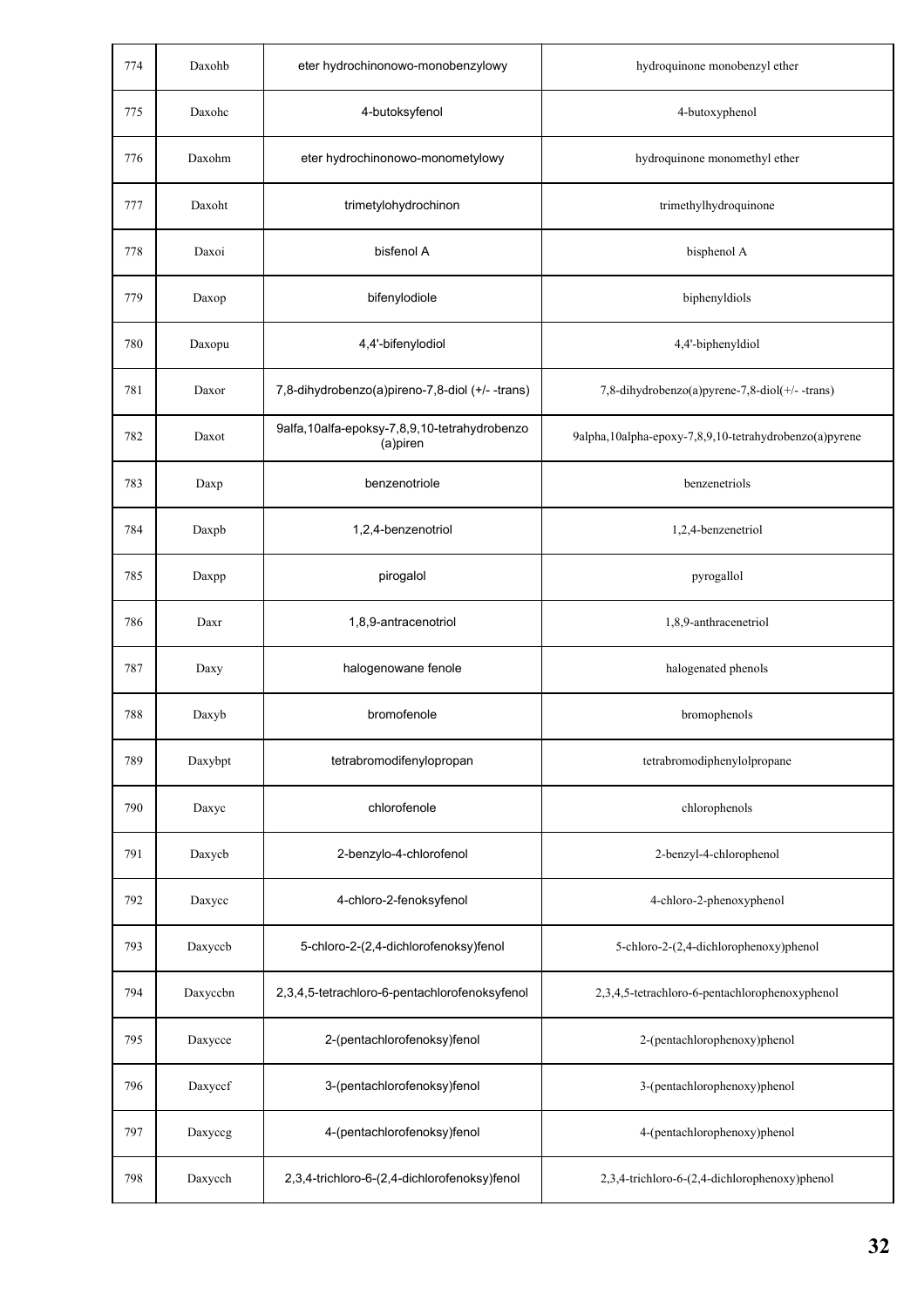| 799 | Daxycci          | 4,5-dichloro-2-(2,4,5-trichlorofenoksy)fenol              | 4,5-dichloro-2-(2,4,5-trichlorophenoxy)-phenol     |
|-----|------------------|-----------------------------------------------------------|----------------------------------------------------|
| 800 | Daxyccj          | 4,5-dichloro-2-(pentachlorofenoksy)fenol                  | 4,5-dichloro-2-(pentachlorophenoxy)-phenol         |
| 801 | Daxycck          | 4,5-dichloro-2-(2,3,5,6-tetrachlorofenoksy)fen<br>ol      | 4,5-dichloro-2-(2,3,5,6-tetrachlorophenoxy)-phenol |
| 802 | Daxycd           | 4,6-dichloro-2-(1-hydroksy-2,2,2-trichloroetylo<br>)fenol | 4,6-dichloro-2-(1-hydroxy-2,2,2-trichloroethyl)phe |
| 803 | Daxycm           | m-chlorofenol                                             | m-chlorophenol                                     |
| 804 | Daxyco           | o-chlorofenol                                             | o-chlorophenol                                     |
| 805 | Daxycp           | p-chlorofenol                                             | p-chlorophenol                                     |
| 806 | Daxyd            | dichlorofenole                                            | dichlorophenols                                    |
| 807 | Daxyda           | 2,3-dichlorofenol                                         | 2,3-dichlorophenol                                 |
| 808 | Daxydb           | 2,4-dichlorofenol                                         | 2,4-dichlorophenol                                 |
| 809 | Daxydc           | 2,5-dichlorofenol                                         | 2,5-dichlorophenol                                 |
| 810 | Daxydd           | 2,6-dichlorofenol                                         | 2,6-dichlorophenol                                 |
| 811 | Daxyde           | 3,4-dichlorofenol                                         | 3,4-dichlorophenol                                 |
| 812 | Daxydf           | 3,5-dichlorofenol                                         | 3,5-dichlorophenol                                 |
| 813 | Daxyf            | trichlorofenole                                           | trichlorophenols                                   |
| 814 | Daxyfe           | trichlorofenol                                            | trichlorophenol                                    |
| 815 | Daxyff           | 2,4,6-trichlorofenol                                      | 2,4,6-trichlorophenol                              |
| 816 | Daxyffp          | 2,4,6-trichlorofenolan potasu                             | potassium 2,4,6-trichlorophenate                   |
| 817 | Daxyfg           | 2,3,4-trichlorofenol                                      | 2,3,4-trichlorophenol                              |
| 818 | $_{\rm{Daxyfh}}$ | heksachlorofenol                                          | hexachlorophene                                    |
| 819 | Daxyfi           | 2,3,5-trichlorofenol                                      | 2,3,5-trichlorophenol                              |
| 820 | Daxyfj           | 2,3,6-trichlorofenol                                      | 2,3,6-trichlorophenol                              |
| 821 | Daxyfk           | 3,4,5-trichlorofenol                                      | 3,4,5-trichlorophenol                              |
| 822 | Daxyh            | tetrachlorofenole                                         | tetrachlorophenols                                 |
| 823 | Daxyhb           | 2,3,4,6-tetrachlorofenol                                  | 2,3,4,6-tetrachlorophenol                          |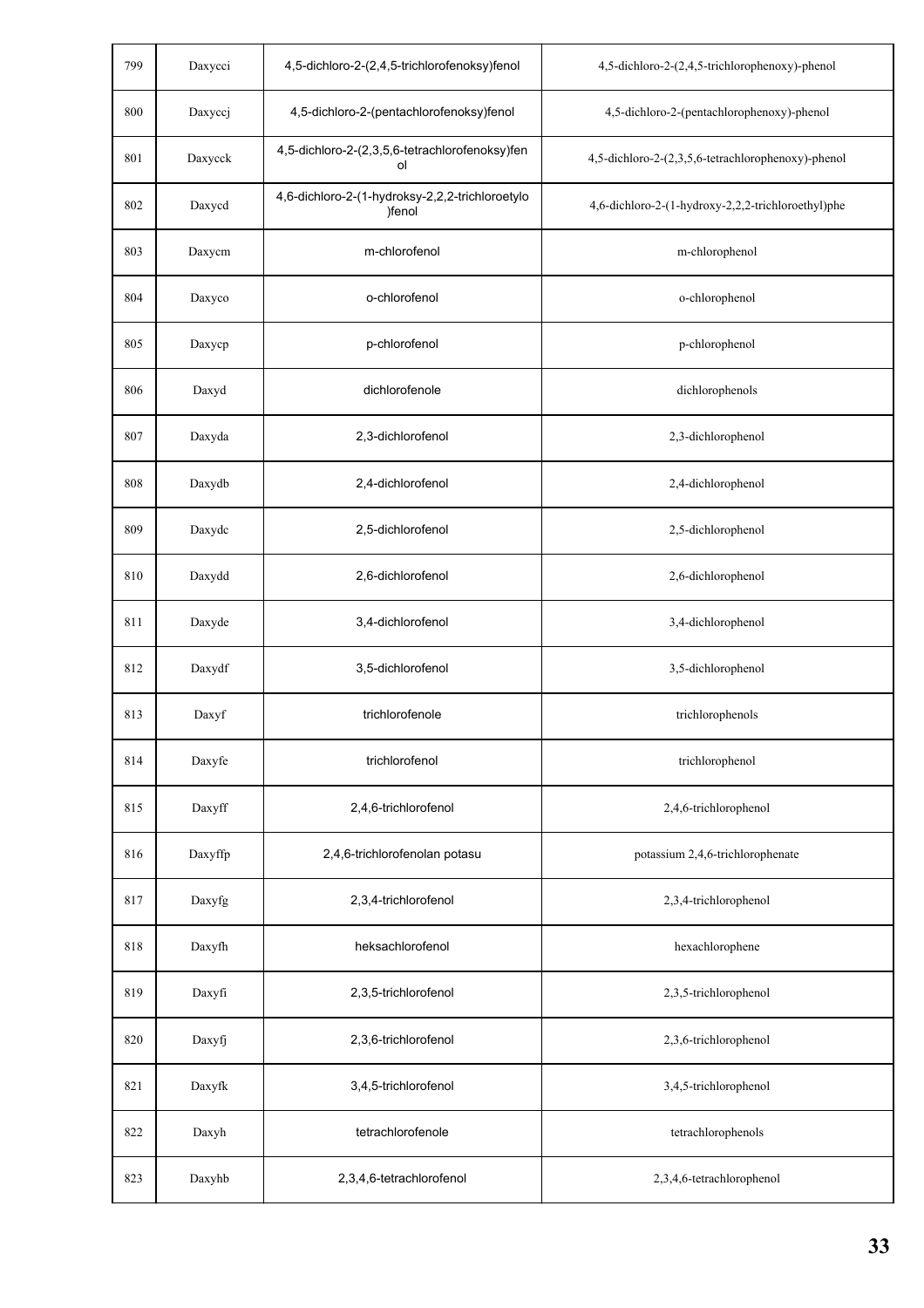| 824 | Daxyhbn | 2,3,4,6-tetrachloro-5-pentachlorofenoksyfenol | 2,3,4,6-tetrachloro-5-pentachlorophenoxyphenol |
|-----|---------|-----------------------------------------------|------------------------------------------------|
| 825 | Daxyhbp | 2,3,5,6-tetrachloro-4-pentachlorofenoksyfenol | 2,3,5,6-tetrachloro-4-pentachlorophenoxyphenol |
| 826 | Daxyhc  | 2,3,4,5-tetrachlorofenol                      | 2,3,4,5-tetrachlorophenol                      |
| 827 | Daxyhd  | 2,3,5,6-tetrachlorofenol                      | 2,3,5,6-tetrachlorophenol                      |
| 828 | Daxyhs  | tetrachlorofenolan sodu                       | sodium tetrachlorophenolate                    |
| 829 | Daxyk   | chlorokrezole                                 | chlorocresols                                  |
| 830 | Daxykf  | 4-chloro-o-krezol                             | 4-chloro-o-cresol                              |
| 831 | Daxykg  | chlorokrezol                                  | chlorocresol                                   |
| 832 | Daxykm  | 6-chloro-m-krezol                             | 6-chloro-m-cresol                              |
| 833 | Daxyp   | pentachlorofenol                              | pentachlorophenol                              |
| 834 | Daxyps  | pentachlorofenolan sodu                       | sodium pentachlorophenolate                    |
| 835 | Daxz    | alkoholany                                    | alcoholates                                    |
| 836 | Daxzp   | tert-butanolan potasu                         | potassium tert-butylate                        |
| 837 | Daxzs   | metanolan sodu                                | sodium methylate                               |
| 838 | Dc      | klasy mniejsze związków                       | minor compound classes                         |
| 839 | Dcu     | grupa funkcjonalna nienasycona                | unsaturated functional groups                  |
| 840 | Dcul    | związki allilowe                              | allyl compounds                                |
| 841 | Dcule   | eugenol                                       | eugenol                                        |
| 842 | De      | etery                                         | ethers                                         |
| 843 | Dea     | eter metylowy                                 | dimethyl ether                                 |
| 844 | Deaa    | metoksymetanol                                | methoxymethanol                                |
| 845 | Deab    | eter tert-amylowo-metylowy                    | tert-amyl methyl ether                         |
| 846 | Deat    | eter metylowo-t-butylowy                      | methyl t-butyl ether                           |
| 847 | Deb     | eter etylowy                                  | diethyl ether                                  |
| 848 | Debc    | eter tert-butylowo-etylowy                    | tert-butyl ethyl ether                         |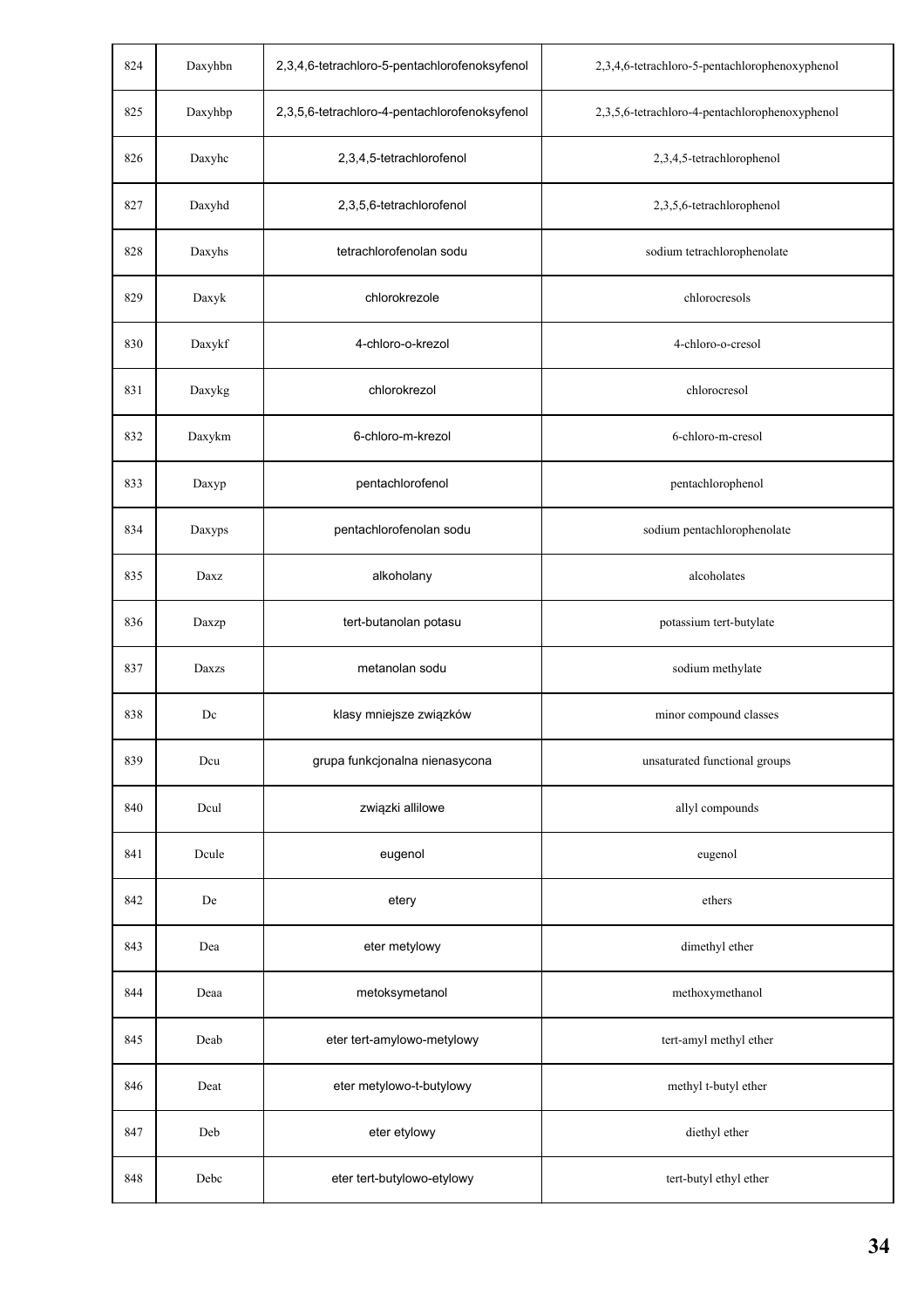| 849 | Debd           | eter tert-amylowo-etylowy             | tert-amyl ethyl ether           |
|-----|----------------|---------------------------------------|---------------------------------|
| 850 | Dec            | eter propylowy                        | dipropyl ether                  |
| 851 | Ded            | eter butylowy                         | dibutyl ether                   |
| 852 | Dee            | eter izopropylowy                     | diisopropyl ether               |
| 853 | Def            | eter fenylowy                         |                                 |
| 854 | Defa           | p-alliloanizol                        | p-allylanisole                  |
| 855 | Defat          | trans-anetol                          | trans-anethole                  |
| 856 | Defl           | anizol                                | anisole                         |
| 857 | Deg            | etery glikolowe                       | glycol ethers                   |
| 858 | Degb           | alkoksyetanole                        | alkoxyethanols                  |
| 859 | $\bold{Degba}$ | metoksyetanol                         | methoxyethanol                  |
| 860 | Degbae         | 2-(2-metoksyetoksy)etanol             | 2-(2-methoxyethoxy)ethanol      |
| 861 | Degbb          | etoksyetanol                          | ethoxyethanol                   |
| 862 | Degbbc         | 1,2-dietoksyetan                      | 1,2-diethoxyethane              |
| 863 | Degbbv         | eter monowinylowy glikolu etylenowego | ethylene glycol monovinyl ether |
| 864 | Degbc          | butoksyetanol                         | butoxyethanol                   |
| 865 | Degbd          | propoksyetanol                        | propoxyethanol                  |
| 866 | Degbdi         | izopropoksyetanol                     | isopropoxyethanol               |
| 867 | Degbp          | 2-fenoksyetanol                       | 2-phenoxyethanol                |
| 868 | Degc           | alkoksypropanole                      | alkoxypropanols                 |
| 869 | Degca          | 1-metoksy-2-propanol                  | 1-methoxy-2-propanol            |
| 870 | Degcb          | 2-metoksy-1-propanol                  | 2-methoxy-1-propanol            |
| 871 | Degcc          | 1-etoksy-2-propanol                   | 1-ethoxy-2-propanol             |
| 872 | Degd           | alkoksybutanole                       | alkoxybutanols                  |
| 873 | Degda          | metoksybutanol                        | methoxybutanol                  |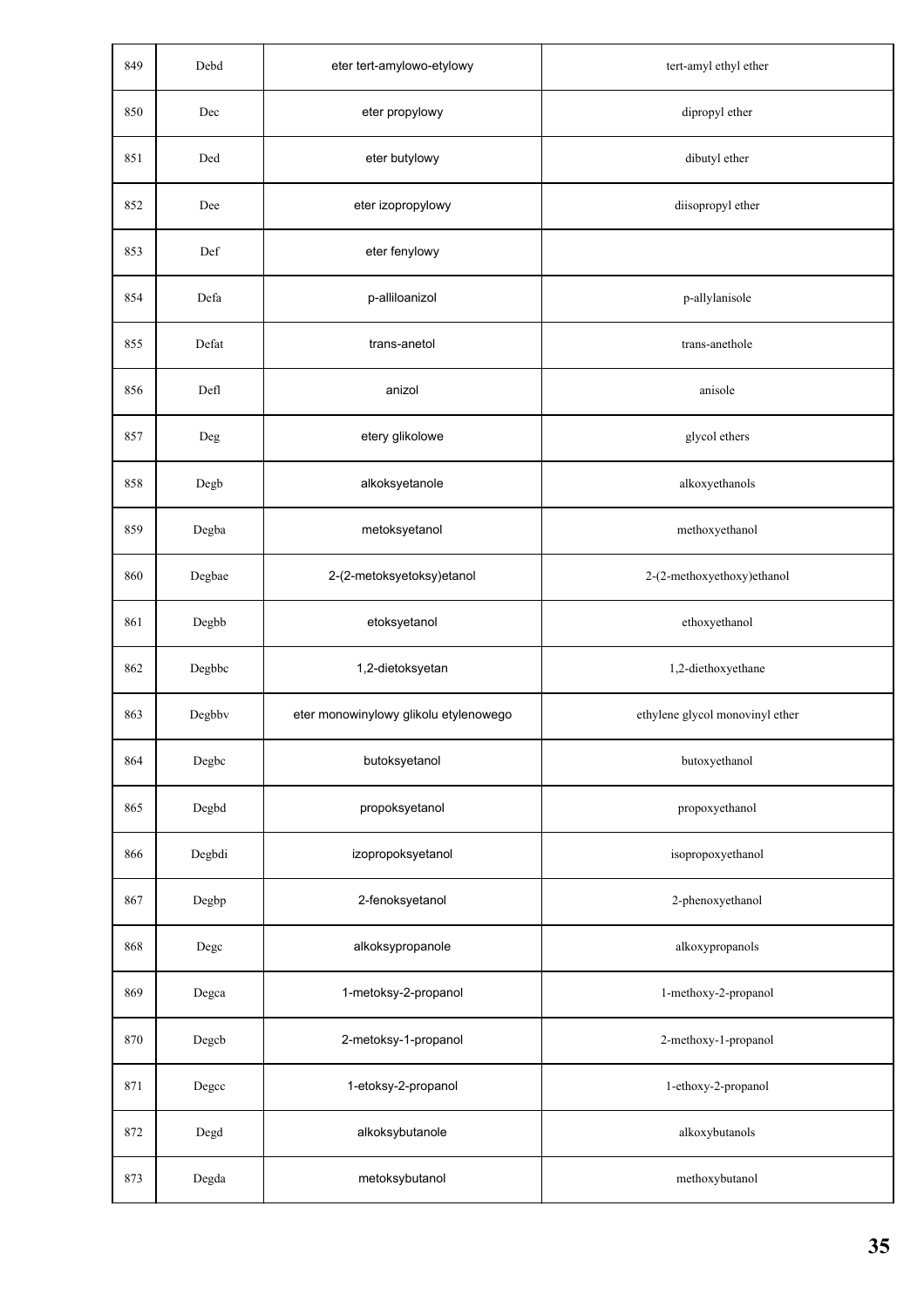| 874 | Degdaa | 3-metoksy-1-butanol                        | 3-methoxy-1-butanol                     |
|-----|--------|--------------------------------------------|-----------------------------------------|
| 875 | Dege   | eter monometylowy glikolu propylenowego    | propylene glycol monomethyl ether       |
| 876 | Degm   | 1,2-dimetoksyetan                          | 1,2-dimethoxyethane                     |
| 877 | Dego   | etery innych dioli                         | ethers of other diols                   |
| 878 | Degom  | 4-metoksy-2-metylo-2-pentanol              | 4-methoxy-2-methyl-2-pentanol           |
| 879 | Degp   | glikol dietylenowy                         | diethylene glycol                       |
| 880 | Degpc  | etoksyetoksyetanol                         | ethoxyethoxyethanol                     |
| 881 | Degpcd | eter dietylowy glikolu dietylenowego       | diethylene glycol diethyl ether         |
| 882 | Degpn  | eter dimetylowy glikolu dietylenowego      | diethylene glycol dimethyl ether        |
| 883 | Degq   | glikol dipropylenowy                       | dipropylene glycol                      |
| 884 | Degqm  | 1-(2-metoksy-1-metyloetoksy)-2-propanol    | 1-(2-methoxy-1-methylethoxy)-2-propanol |
| 885 | Degqmu | eter metylowy glikolu dipropylenowego      | dipropylene glycol methyl ether         |
| 886 | Degr   | eter butylowy glikolu dietylenowego        | diethylene glycol butyl ether           |
| 887 | Degri  | eter izobutylowy glikolu dietylenowego     | diethylene glycol isobutyl ether        |
| 888 | Degs   | eter dibutylowy glikolu etylenowego        | ethylene glycol dibutyl ether           |
| 889 | Degt   | glikol trietylenowy                        | triethylene glycol                      |
| 890 | Degta  | etery alkilowe glikolu trietylenowego      | triethylene glycol alkyl ethers         |
| 891 | Degtab | eter n-butylowy glikolu trietylenowego     | triethylene glycol n-butyl ether        |
| 892 | Degtad | eter dimetylowy glikolu trietylenowego     | triethylene glycol dimethyl ether       |
| 893 | Degtae | etoksytriglikol                            | ethoxytriglycol                         |
| 894 | Degtam | eter monometylowy glikolu trietylenowego   | triethylene glycol monomethyl ether     |
| 895 | Degu   | etery alkilowe glikolu tripropylenowego    | tripropylene glycol alkyl ethers        |
| 896 | Degum  | eter monometylowy glikolu tripropylenowego | tripropylene glycol monomethyl ether    |
| 897 | Dei    | etery winylowe                             | vinyl ethers                            |
| 898 | Deib   | eter butylowo-winylowy                     | butyl vinyl ether                       |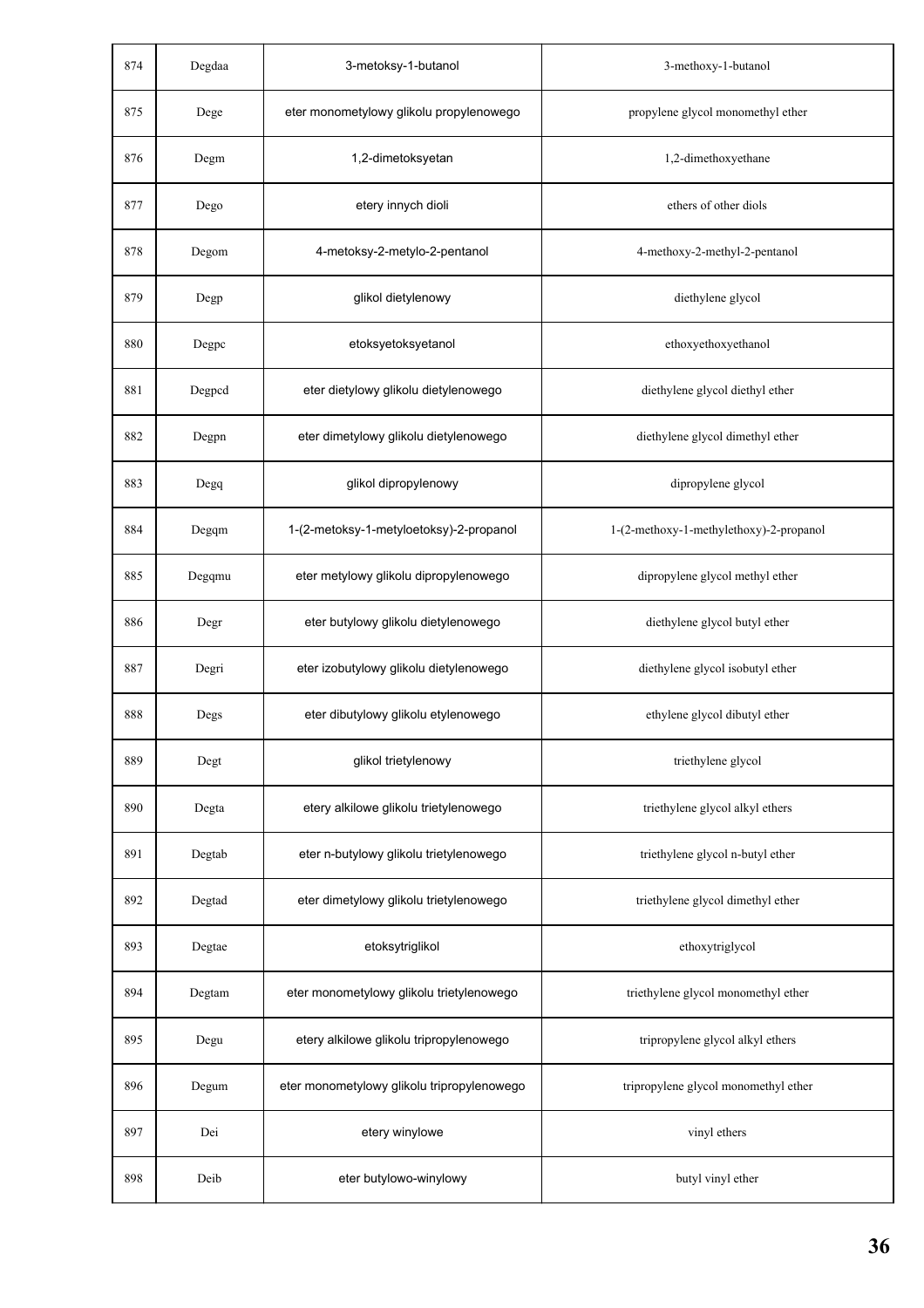| 899 | Deid  | eter diwinylowy                   | divinyl ether                  |
|-----|-------|-----------------------------------|--------------------------------|
| 900 | Deie  | eter winylowo-etylowy             | vinyl ethyl ether              |
| 901 | Deim  | eter metylowo-winylowy            | methyl vinyl ether             |
| 902 | Dej   | eter diallilowy                   | diallyl ether                  |
| 903 | Dek   | eter propargilowy                 | dipropargyl ether              |
| 904 | Dem   | tlenki cykliczne                  | cyclic oxides                  |
| 905 | Demb  | 3,3-bis(chlorometylo)oksetan      | 3,3-bis(chloromethyl)oxetane   |
| 906 | Demd  | dioksan                           | dioxane                        |
| 907 | Demdd | dimetylodioksan                   | dimethyldioxane                |
| 908 | Deme  | cykliczny tetramer tlenku etylenu | ethylene oxide cyclic tetramer |
| 909 | Demm  | metaldehyd                        | metaldehyde                    |
| 910 | Demp  | paraldehyd                        | paraldehyde                    |
| 911 | Der   | etery aromatyczne                 | aromatic ethers                |
| 912 | Dera  | 1,4-dimetoksybenzen               | 1,4-dimethoxybenzene           |
| 913 | Derf  | eter difenylowy                   | diphenyl ether                 |
| 914 | Derfa | Acifluorfen                       | Acifluorfen                    |
| 915 | Derfb | oksyfluorfen                      | oxyfluorphen                   |
| 916 | Dert  | eter ditolilowy                   | ditolyl ether                  |
| 917 | Des   | związki epoksydowe                | epoxy compounds                |
| 918 | Desa  | tlenek etylenu                    | ethylene oxide                 |
| 919 | Desac | tlenek chloroetylenu              | chloroethylene oxide           |
| 920 | Desam | tlenek trimetyloetylenu           | trimethyl ethylene oxide       |
| 921 | Desb  | tlenek propylenu                  | propylene oxide                |
| 922 | Desbe | epichlorohydryna                  | epichlorohydrin                |
| 923 | Desbg | glicydol                          | glycidol                       |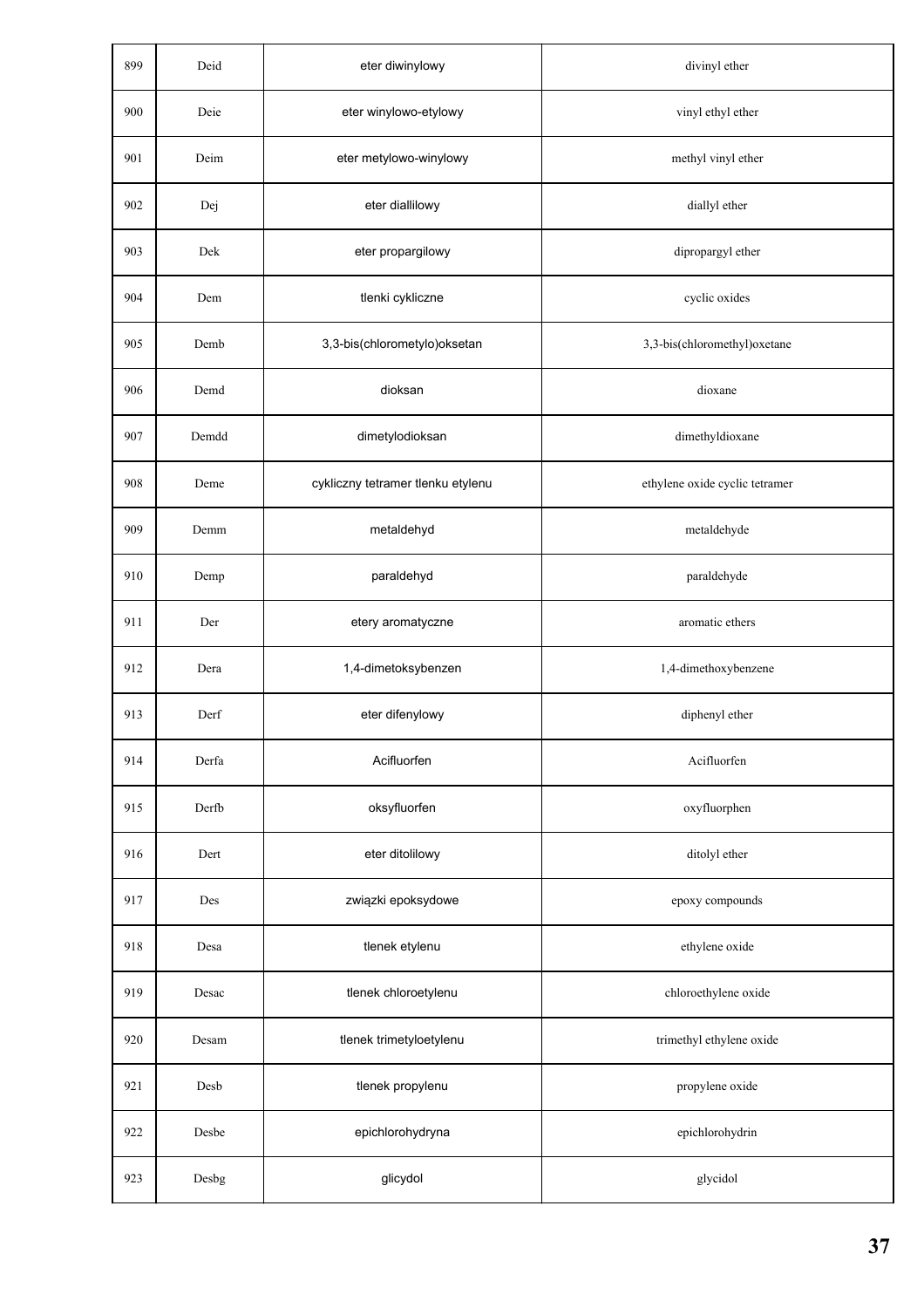| 924 | Desbgd   | etery diglicydylowe                                         | diglycidyl ethers                                |
|-----|----------|-------------------------------------------------------------|--------------------------------------------------|
| 925 | Desbgda  | eter diglicydylowy bisfenolu A                              | bisphenol A diglycidyl ether                     |
| 926 | Desbgdah | eter diglicydylowy uwodornionego bisfenolu<br>A             | diglycidyl ether of hydrogenated bisphenol A     |
| 927 | Desbgdd  | eter diglicydylowy glikolu dietylenowego                    | diethylene glycol diglycidyl ether               |
| 928 | Desbgdh  | 3-glicydyloksypropylo-1-glicydylodimetylohyda<br>ntoina     | 3-glycidyloxypropyl-1-glycidyldimethylhydantoin  |
| 929 | Desbgdi  | eter butadioenolowo-diglicydylowy                           | butanediol diglycidyl ether                      |
| 930 | Desbgdn  | eter digicydylowy glikolu neopentylowego                    | neopentyl glycol diglycidyl ether                |
| 931 | Desbgdr  | eter rezorcynolowo-diglicydylowy                            | resorcinol diglycidyl ether                      |
| 932 | Desbgdt  | eter diglicydylowy glikolu trietylenowego                   | triethylene glycol diglycidyl ether              |
| 933 | Desbgdx  | eter bis(2,3-epoksypropylowy)                               | bis(2,3-epoxypropyl) ether                       |
| 934 | Desbge   | etery glicydylowe                                           | glycidyl ethers                                  |
| 935 | Desbgec  | eter glicydylowy oleju rycynowego                           | castor oil glycidyl ether                        |
| 936 | Desbged  | eter 2,3-dibromokrezyloglicydylowy                          | 2,3-dibromocresylglycidyl ether                  |
| 937 | Desbgeh  | eter allilowo-glicydylowy                                   | allyl glycidyl ether                             |
| 938 | Desbgem  | eter butylowo-glicydylowy                                   | butyl glycidyl ether                             |
| 939 | Desbgen  | eter glicydylowo-p-tolilowy                                 | glycidyl p-tolyl ether                           |
| 940 | Desbgeo  | eter glicydylowo-izopropylowy                               | glycidyl isopropyl ether                         |
| 941 | Desbgep  | eter glicydylowo-fenylowy                                   | glycidyl phenyl ether                            |
| 942 | Desbgepm | eter m-krezylowo-glicydylowy                                | m-cresyl glycidyl ether                          |
| 943 | Desbgept | eter t-butylofenylowo-glicydylowy                           | t-butylphenyl glycidyl ether                     |
| 944 | Desbger  | eter glicydylowy glikolu polipropylenowego                  | polypropylene glycol glycidyl ether              |
| 945 | Desbgp   | etery poliglicydylowe                                       | polyglycidyl ethers                              |
| 946 | Desbgps  | eter sorbitolowo-poliglicydylowy                            | sorbitol polyglycidyl ether                      |
| 947 | Desbgpt  | eter<br>tetra(p-hydroksyfenylo)etanowo-tetraglicydyl<br>owy | tetra(p-hydroxyphenyl)ethane tetraglycidyl ether |
| 948 | Desbm    | glicydyloaminy                                              | glycidylamines                                   |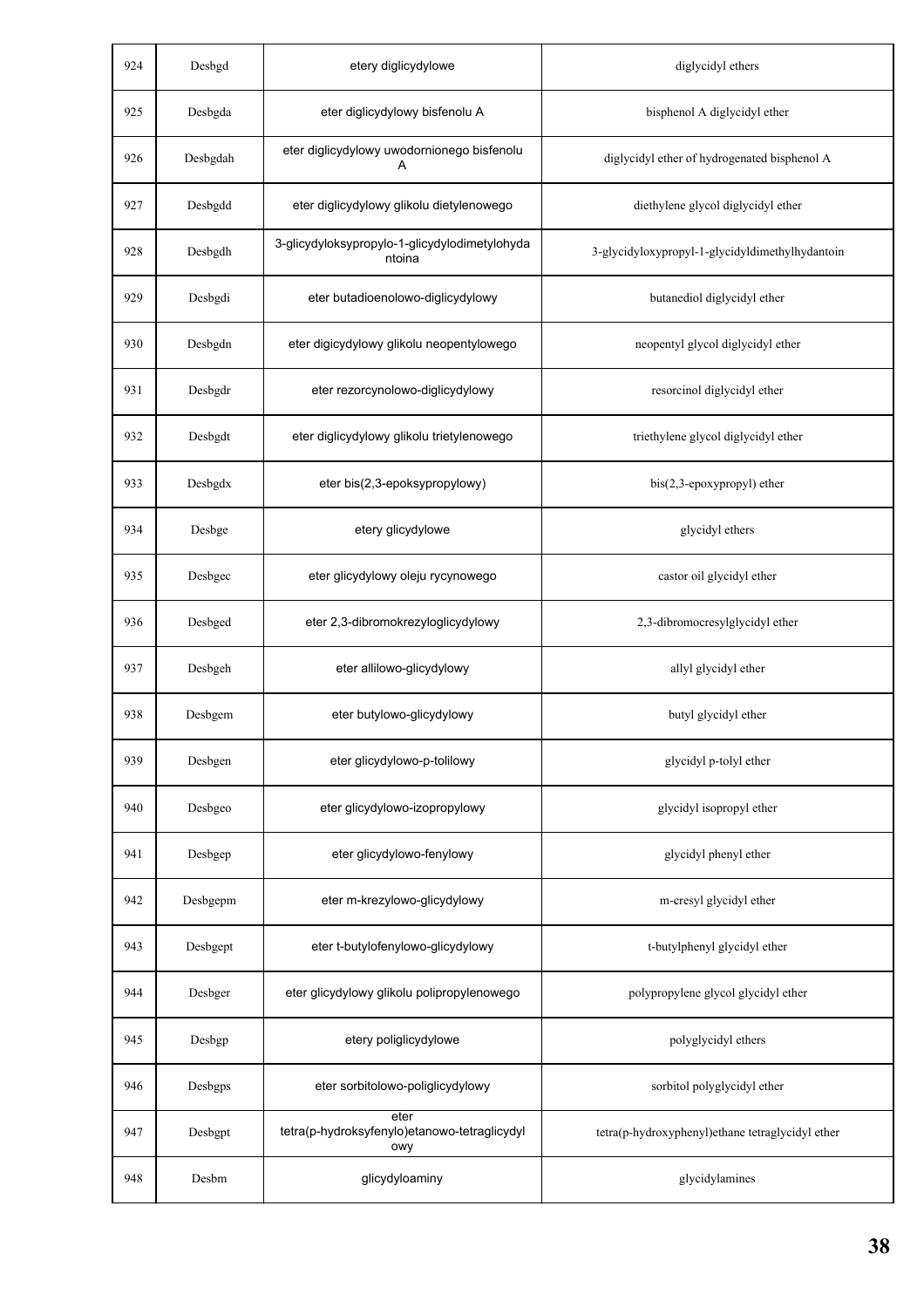| 949 | Desbmc | chlorek glicydylotrimetyloamoniowy    | glycidyltrimethylammonium chloride  |
|-----|--------|---------------------------------------|-------------------------------------|
| 950 | Desbmp | 4-glicydyloksy-N,N-diglicydyloanilina | 4-glycidyloxy-N,N-diglycidylaniline |
| 951 | Desbt  | trichlorometylooksiran                | trichloromethyloxirane              |
| 952 | Desc   | tlenek butylenu                       | butylene oxide                      |
| 953 | Desd   | dieposybutan                          | diepoxybutane                       |
| 954 | Desj   | eter o-krezylowo-glicydylowy          | o-cresyl glycidyl ether             |
| 955 | Desmt  | eter tert-butylowo-glicydylowy        | tert-butyl glycdyl ether            |
| 956 | Dess   | tlenek styrenu                        | styrene oxide                       |
| 957 | Dest   | ditlenek dicyklopentadienowy          | dicyclopentadiene dioxide           |
| 958 | Desu   | Cardura E10                           | Cardura E10                         |
| 959 | Desv   | monotlenek winylocykloheksenowy       | vinylcyclohexene monoxide           |
| 960 | Desw   | 1-epoksyetylo-3,4-epoksycykloheksan   | 1-epoxyethyl-3,4-epoxycyclohexane   |
| 961 | Desx   | eter bis(2,3-epoksycyklopentylowy)    | bis(2,3-epoxycyclopentyl) ether     |
| 962 | Det    | etery halogenowane                    | halogenated ethers                  |
| 963 | Dete   | eter bis(chlorometylowy)              | bis(chloromethyl) ether             |
| 964 | Deth   | 1,2,-bis(chlorometoksy)etan           | 1,2-bis(chloromethoxy)ethane        |
| 965 | Deti   | eter chlorometylowo-metylowy          | chloromethyl methyl ether           |
| 966 | Detj   | 1,2,3-tris(chlorometoksy)propan       | 1,2,3-tris(chloromethoxy)propane    |
| 967 | Detk   | eter bis(chloroetylowy)               | bis(2-chloroethyl) ether            |
| 968 | Detka  | eter bis(2-chloroizopropylowy)        | bis(2-chloroisopropyl) ether        |
| 969 | Detl   | 1,4-bis(chlorometoksymetylo)benzen    | 1,4-bis(chloromethoxymethyl)benzene |
| 970 | Detm   | metoksyfluran                         | methoxyflurane                      |
| 971 | Detp   | enfluran                              | ethrane                             |
| 972 | Detq   | fluroksen                             | fluroxene                           |
| 973 | Detr   | izofluran                             | isoflurane                          |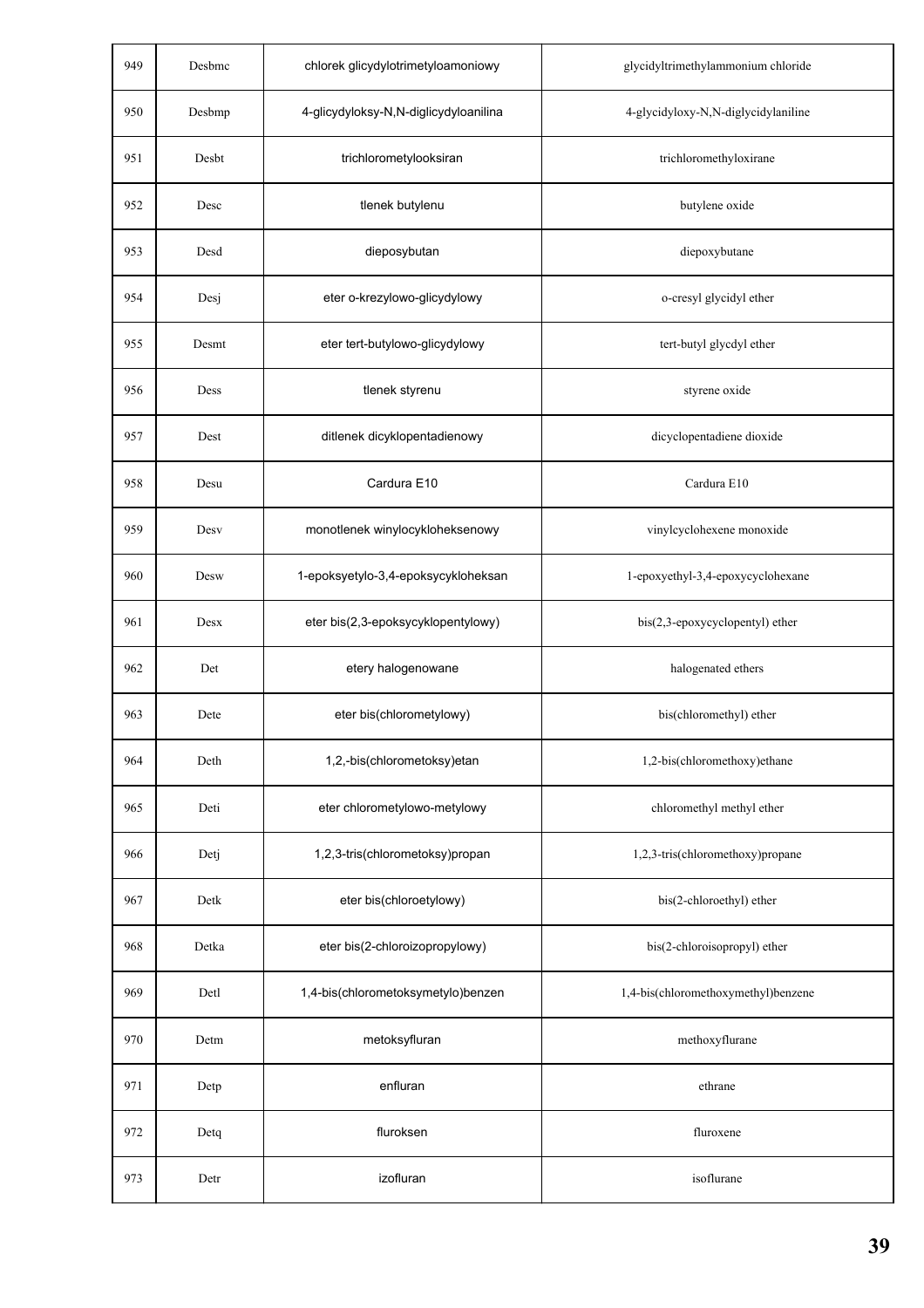| 974 | Df                     | acetale                     | acetals                          |
|-----|------------------------|-----------------------------|----------------------------------|
| 975 | Dfa                    | acetal                      | acetal                           |
| 976 | Dfb                    | dimetoksymetan              | dimethoxymethane                 |
| 977 | Dfg                    | 2-chloro-1,1-dietoksyetan   | 2-chloro-1,1-diethoxyethane      |
| 978 | Dfu                    | 1,1,2,2-tetrakis(allil)etan | 1,1,2,2-tetrakis(allyloxy)ethane |
| 979 | $_{\rm Dg}$            | aldehydy                    | aldehydes                        |
| 980 | Dga                    | aldehydy alifatyczne        | aliphatic aldehydes              |
| 981 | Dgaas                  | malonaldehyd, sól sodowa    | malonaldehyde, sodium salt       |
| 982 | Dgae                   | etyloheksaldehyd            | ethylhexaldehyde                 |
| 983 | Dgaf                   | formaldehyd                 | formaldehyde                     |
| 984 | Dgag                   | acetaldehyd                 | acetaldehyde                     |
| 985 | Dgagd                  | diazoacetaldehyd            | diazoacetaldehyde                |
| 986 | Dgagh                  | gyromitrina                 | gyromitrin                       |
| 987 | Dgah                   | propionaldehyd              | propionaldehyde                  |
| 988 | $\operatorname{Dgahk}$ | metyloglioksal              | methylglyoxal                    |
| 989 | Dgahm                  | malonaldehyd                | malonaldehyde                    |
| 990 | Dgahp                  | 2-propynal                  | 2-propynal                       |
| 991 | Dgak                   | akroleina                   | acrolein                         |
| 992 | Dgaka                  | aldehyd metakrylowy         | methacrylaldehyde                |
| 993 | Dgakc                  | aldehyd cynamonowy          | cinnamaldehyde                   |
| 994 | Dgakh                  | 2,4-heksadienal             | 2,4-hexadienal                   |
| 995 | Dgakn                  | citronellal                 | citronellal                      |
| 996 | Dgakr                  | citral                      | citral                           |
| 997 | Dgal                   | pentanal                    | pentanal                         |
| 998 | Dgala                  | 3-metylo-2-butenal          | 3-methyl-2-butenal               |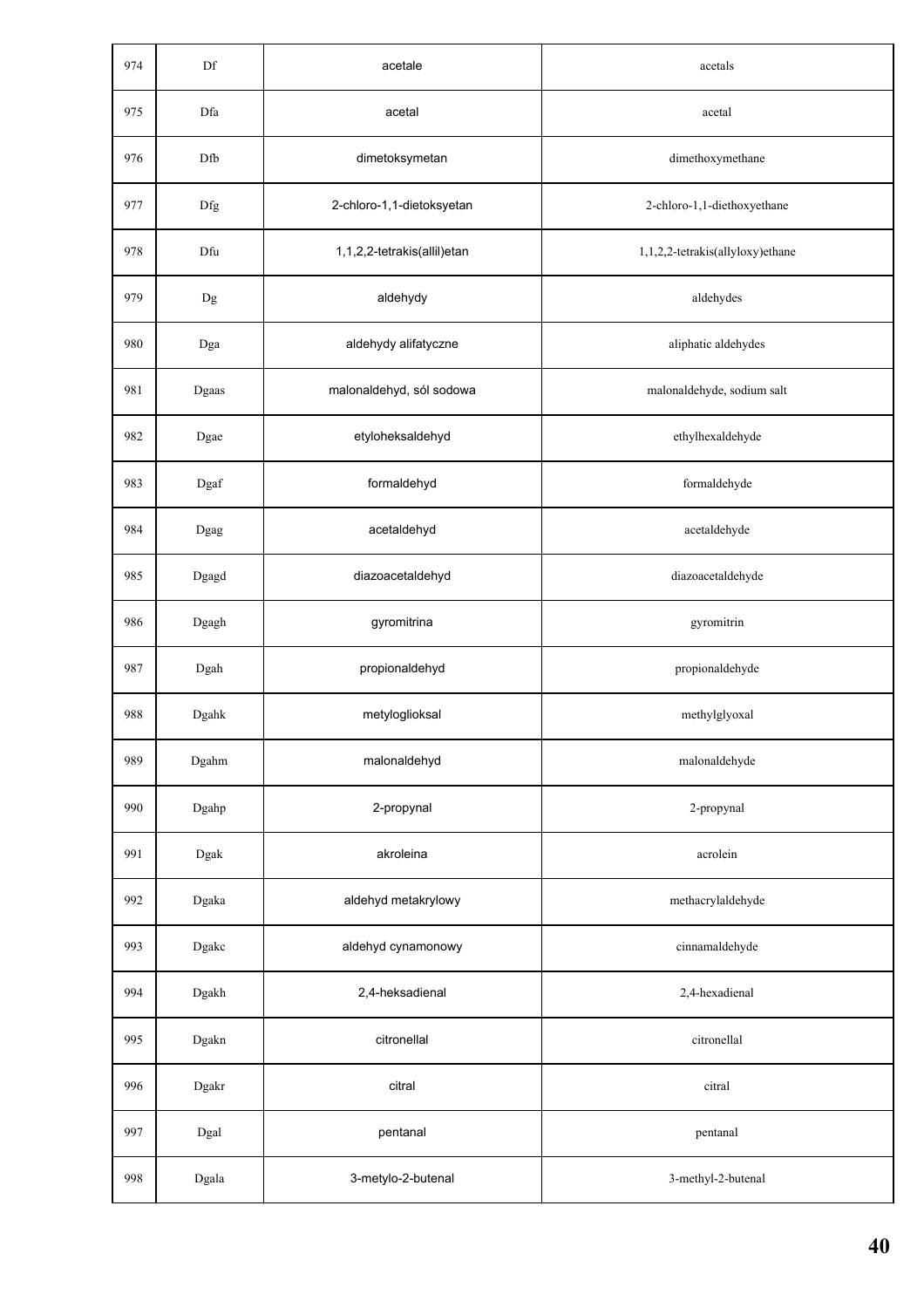| 999  | Dgalt  | tia-4-pentanal                              | thia-4-pentanal                             |
|------|--------|---------------------------------------------|---------------------------------------------|
| 1000 | Dgam   | aldehyd glicydylowy                         | glycidylaldehyde                            |
| 1001 | Dgap   | acetaldol                                   | acetaldol                                   |
| 1002 | Dgas   | aldehyd krotonowy                           | crotonaldehyde                              |
| 1003 | Dgase  | aldehyd 2-etylokrotonowy                    | 2-ethylcrotonaldehyde                       |
| 1004 | Dgast  | aldehyd trans-krotonowy                     | trans-crotonaldehyde                        |
| 1005 | Dgat   | butyraldehyd                                | butyraldehyde                               |
| 1006 | Dgata  | metylobutyraldehydy                         | methylbutyraldehydes                        |
| 1007 | Dgatad | 2-metylobutyraldehyd                        | 2-methylbutyraldehyde                       |
| 1008 | Dgatae | 3-metylobutyraldehyd                        | 3-methylbutyraldehyde                       |
| 1009 | Dgati  | izobutyraldehyd                             | isobutyraldehyde                            |
| 1010 | Dgav   | furfural                                    | furfural                                    |
| 1011 | Dgax   | glutaraldehyd                               | glutaraldehyde                              |
| 1012 | Dgay   | glioksal                                    | glyoxal                                     |
| 1013 | Dgde   | 5-etylo-3,7-dioksa-1-azabicyklo[3.3.0]oktan | 5-ethyl-3,7-dioxa-1-azabicyclo[3.3.0]octane |
| 1014 | Dgh    | aldehydy halogenowane                       | halogenated aldehydes                       |
| 1015 | Dgha   | chlorowane aldehydy                         | chlorinated aldehydes                       |
| 1016 | Dghab  | chloroacetaldehyd                           | chloroacetaldehyde                          |
| 1017 | Dghac  | chloral                                     | chloral                                     |
| 1018 | Dghach | hydrat chloralu                             | chloral hydrate                             |
| 1019 | Dghao  | 2-chlorobenzaldehyd                         | 2-chlorobenzaldehyde                        |
| 1020 | Dghap  | 4-chlorobenzaldehyd                         | 4-chlorobenzaldehyde                        |
| 1021 | Dgi    | aldehydy aromatyczne                        | aromatic aldehydes                          |
| 1022 | Dgib   | benzaldehyd                                 | benzaldehyde                                |
| 1023 | Dgibb  | 4-tert-butylobenzaldehyd                    | 4-tert-butylbenzaldehyde                    |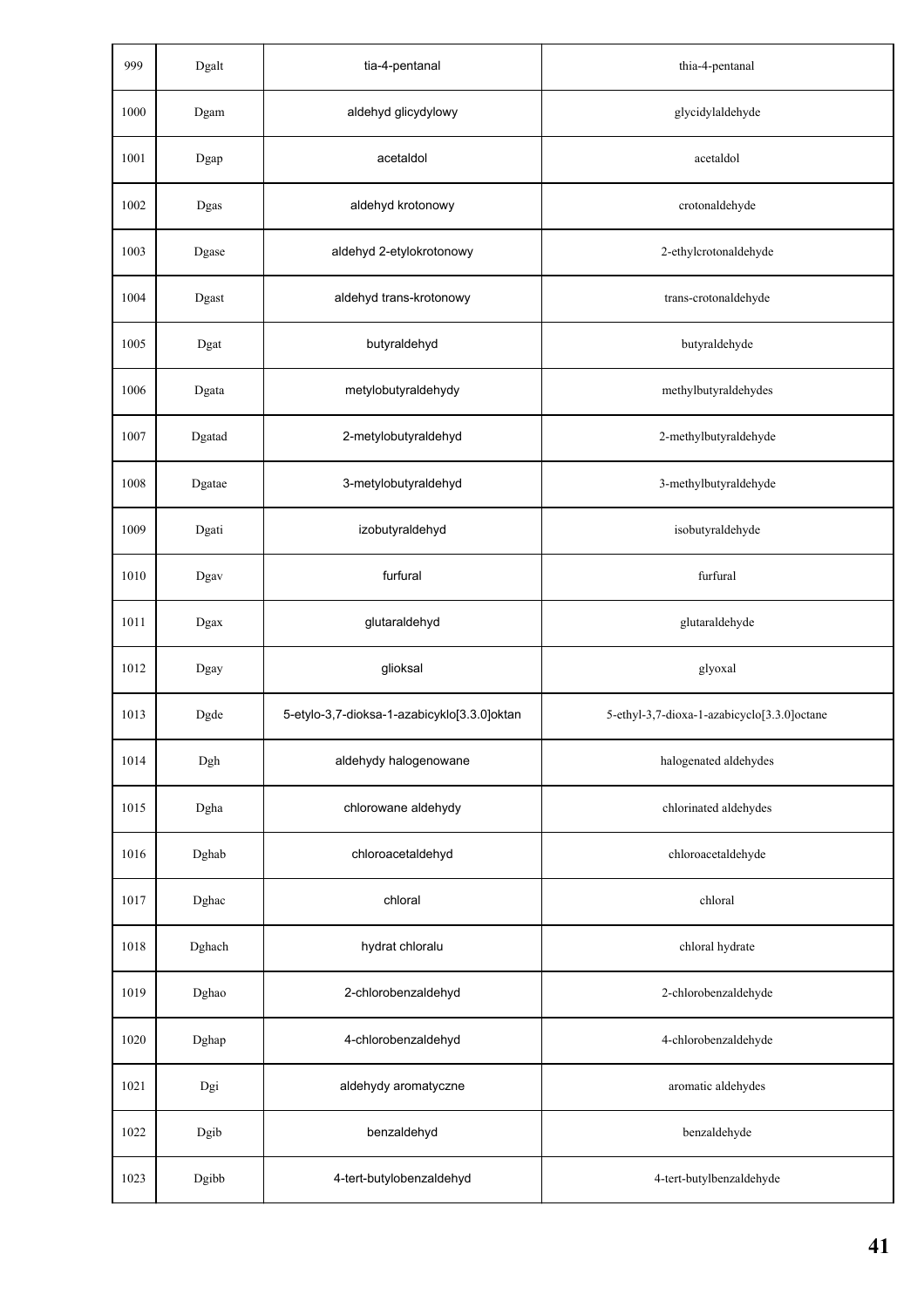| 1024 | Dgibm  | metylobenzaldehyd              | methylbenzaldehyde             |
|------|--------|--------------------------------|--------------------------------|
| 1025 | Dgibmh | aldehyd salicylowy             | salicylaldehyde                |
| 1026 | Dgibmm | 4-metylobenzaldehyd            | 4-methylbenzaldehyde           |
| 1027 | Dgibu  | tetrahydrobenzaldehyd          | tetrahydrobenzaldehyde         |
| 1028 | Dh     | ketony                         | ketones                        |
| 1029 | Dha    | aceton                         | acetone                        |
| 1030 | Dhad   | diazoaceton                    | diazoacetone                   |
| 1031 | Dhaf   | heksafluoroaceton              | hexafluoroacetone              |
| 1032 | Dham   | metoksyaceton                  | methoxyacetone                 |
| 1033 | Dhb    | butanon                        | butanone                       |
| 1034 | Dhba   | 4-(p-hydroksyfenylo)-2-butanon | 4-(p-hydroxyphenyl)-2-butanone |
| 1035 | Dhbb   | 2,3-butanodion                 | 2,3-butanedione                |
| 1036 | Dhc    | keton metylowinylowy           | methyl vinyl ketone            |
| 1037 | Dhca   | difenylocykopropenon           | diphenylcyclopropenone         |
| 1038 | Dhd    | pentanon                       | pentanone                      |
| 1039 | Dhda   | cyklopentanon                  | cyclopentanone                 |
| 1040 | Dhdb   | 3-pentanon                     | 3-pentanone                    |
| 1041 | Dhde   | acetyloaceton                  | acetylacetone                  |
| 1042 | Dhdi   | 3-metylo-2-butanon             | 3-methyl-2-butanone            |
| 1043 | Dhdk   | tlenek mezytylu                | mesityl oxide                  |
| 1044 | Dhe    | heksanon                       | hexanone                       |
| 1045 | Dhed   | 2-heksanon                     | 2-hexanone                     |
| 1046 | Dhedd  | 2,5-heksanodion                | 2,5-hexanedione                |
| 1047 | Dhedg  | 5-metylo-2-heksanon            | 5-methyl-2-hexanone            |
| 1048 | Dhef   | 3-heksanon                     | 3-hexanone                     |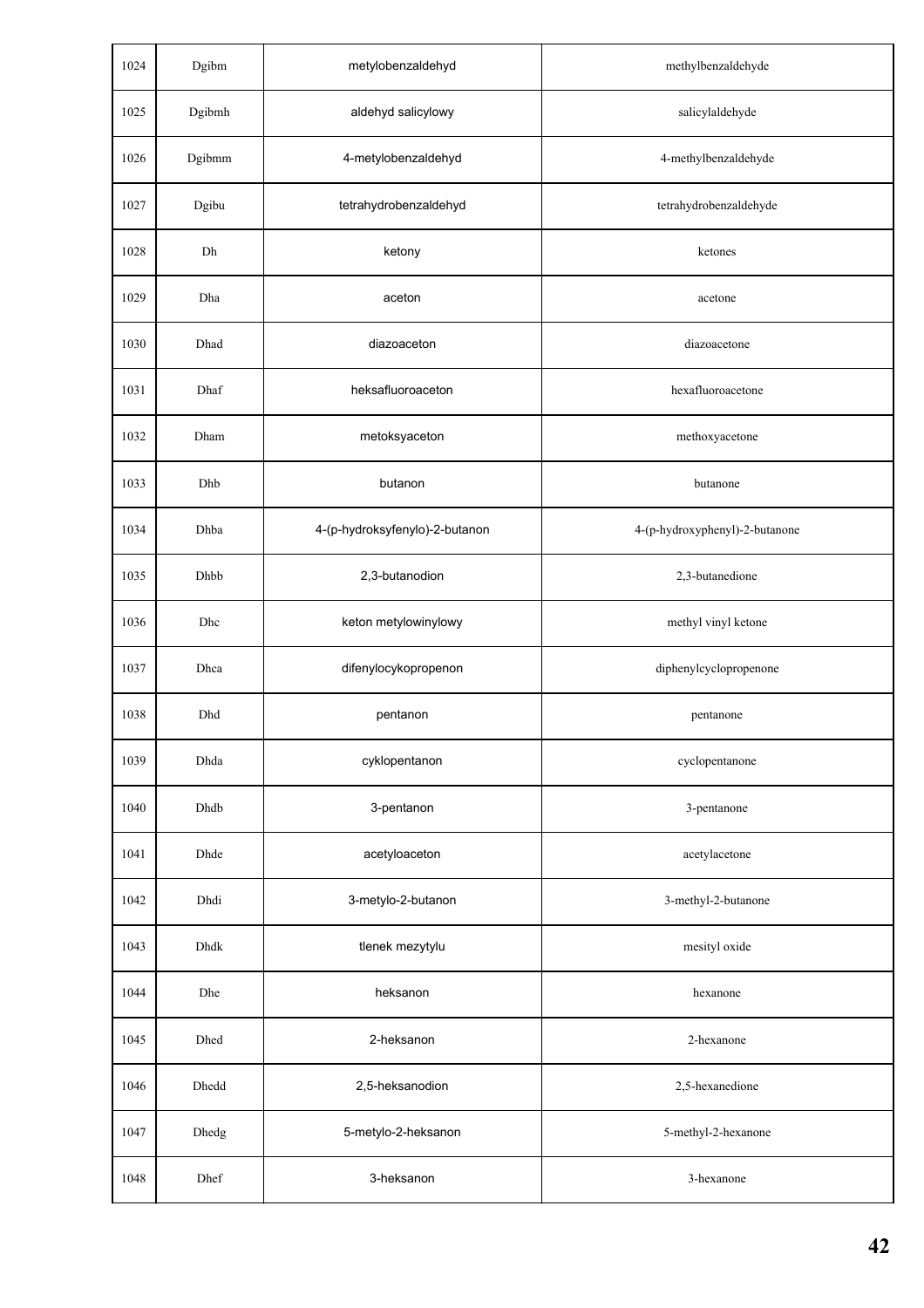| 1049 | Dhefm   | 2-metylo-3-heksanon     | 2-methyl-3-hexanone          |
|------|---------|-------------------------|------------------------------|
| 1050 | Dhefn   | 5-metylo-3-heksen-2-on  | 5-methyl-3-hexen-2-one       |
| 1051 | Dhei    | hekson                  | hexone                       |
| 1052 | Dhep    | alkohol diacetonowy     | diacetone alcohol            |
| 1053 | Dhes    | cykloheksanon           | cyclohexanone                |
| 1054 | Dhesc   | chlorocykloheksanon     | chlorocyclohexanone          |
| 1055 | Dheseca | (-)karwon               | -carvone                     |
| 1056 | Dhesecb | (+)karwon               | +carvone                     |
| 1057 | Dhesm   | metylocykloheksanon     | methylcyclohexanone          |
| 1058 | Dhf     | heptanony               | heptanones                   |
| 1059 | Dhfe    | heptanon                | heptanone                    |
| 1060 | Dhfg    | 3-heptanon              | 3-heptanone                  |
| 1061 | Dhfi    | 4-heptanon              | 4-heptanone                  |
| 1062 | Dhfid   | 2,6-dimetylo-4-heptanon | 2,6-dimethyl-4-heptanone     |
| 1063 | Dhfm    | 5-metylo-3-heptanon     | 5-methyl-3-heptanone         |
| 1064 | Dhfn    | nonanony                | nonanones                    |
| 1065 | Dhfne   | 5-nonanon               | 5-nonanone                   |
| 1066 | Dhfo    | undekanony              | undecanones                  |
| 1067 | Dhfof   | 6-undekanon             | 6-undecanone                 |
| 1068 | Dhfpb   | 2-oktanon               | 2-octanone                   |
| 1069 | Dhfs    | tujaplicyny i pochodne  | thujaplicins and derivatives |
| 1070 | Dhfse   | gamma-tujaplicyna       | gamma-thujaplicin            |
| 1071 | Dhfso   | beta-tujaplicynol       | beta-thujaplicinol           |
| 1072 | Dhg     | foron                   | phorone                      |
| 1073 | Dhgi    | izoforon                | isophorone                   |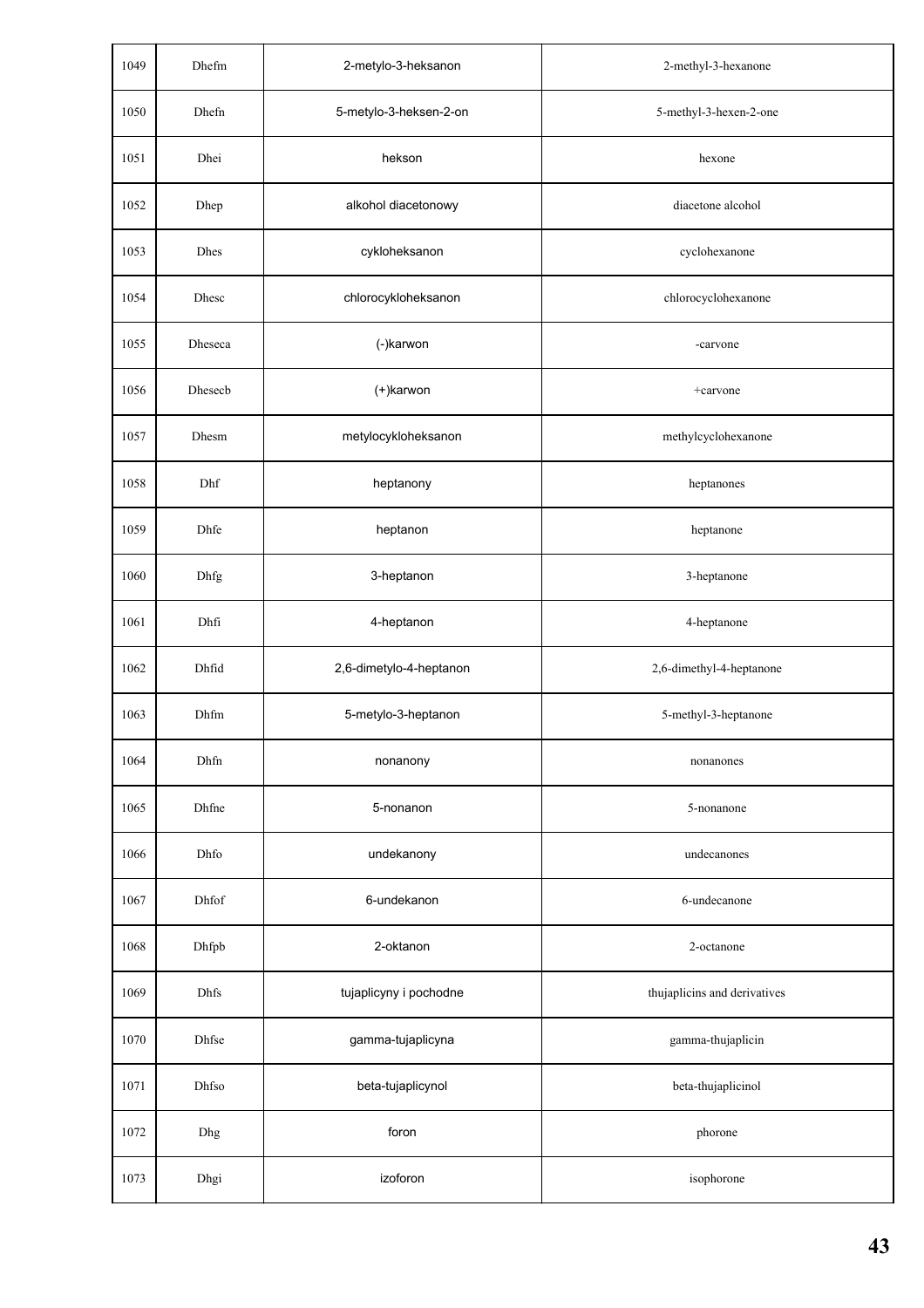| 1074 | Dhk     | keten                                  | ketene                         |
|------|---------|----------------------------------------|--------------------------------|
| 1075 | Dhu     | ketony aromatyczne                     | aromatic ketones               |
| 1076 | Dhuidc  | chlorofacynon                          | chlorophacinone                |
| 1077 | Dhuidp  | difacynon                              | diphacinone                    |
| 1078 | Dhun    | ninhydryna                             | ninhydrin                      |
| 1079 | Dhup    | fenony                                 | phenones                       |
| 1080 | Dhupa   | acetofenon                             | acetophenone                   |
| 1081 | Dhupac  | chloroacetofenon                       | chloroacetophenone             |
| 1082 | Dhupact | 2- chloroacetofenon                    | 2-chloroacetophenone           |
| 1083 | Dhupad  | 2,2-dietoksyacetofenon                 | 2,2-diethoxyacetophenone       |
| 1084 | Dhupae  | pentachloroacetofenon                  | pentachloroacetophenone        |
| 1085 | Dhupag  | m-hydroksyacetofenon                   | m-hydroxyacetophenone          |
| 1086 | Dhupah  | p-hydroksyacetofenon                   | p-hydroxyacetophenone          |
| 1087 | Dhupam  | acetyloanizol                          | acetylanisole                  |
| 1088 | Dhupb   | benzoina                               | benzoin                        |
| 1089 | Dhupc   | diazoacetofenon                        | diazoacetophenone              |
| 1090 | Dhupe   | propiofenon                            | propiophenone                  |
| 1091 | Dhuped  | dichloropropiofenon                    | dichloropropiophenone          |
| 1092 | Dhupf   | 2-acetylofluoren                       | 2-acetylfluorene               |
| 1093 | Dhupfa  | 2-acetylofluorenon                     | 2-acetylfluorenone             |
| 1094 | Dhupfb  | 2-dibromoacetylofluorenon              | 2-dibromoacetylfluorenone      |
| 1095 | Dhupfgh | uwodniony 2-fluorenonyloglioksal       | 2-fluorenonylglyoxal hydrate   |
| 1096 | Dhupfgs | wodorosiarczan 2-fluorenonyloglioksalu | 2-fluorenonylglyoxal bisulfate |
| 1097 | Dhupfm  | 2-dimorfolinoacetylofluorenon          | 2-dimorpholinoacetylfluorenone |
| 1098 | Dhupfn  | 2,4,7-trinitro-9-fluorenon             | 2,4,7-trinitro-9-fluorenone    |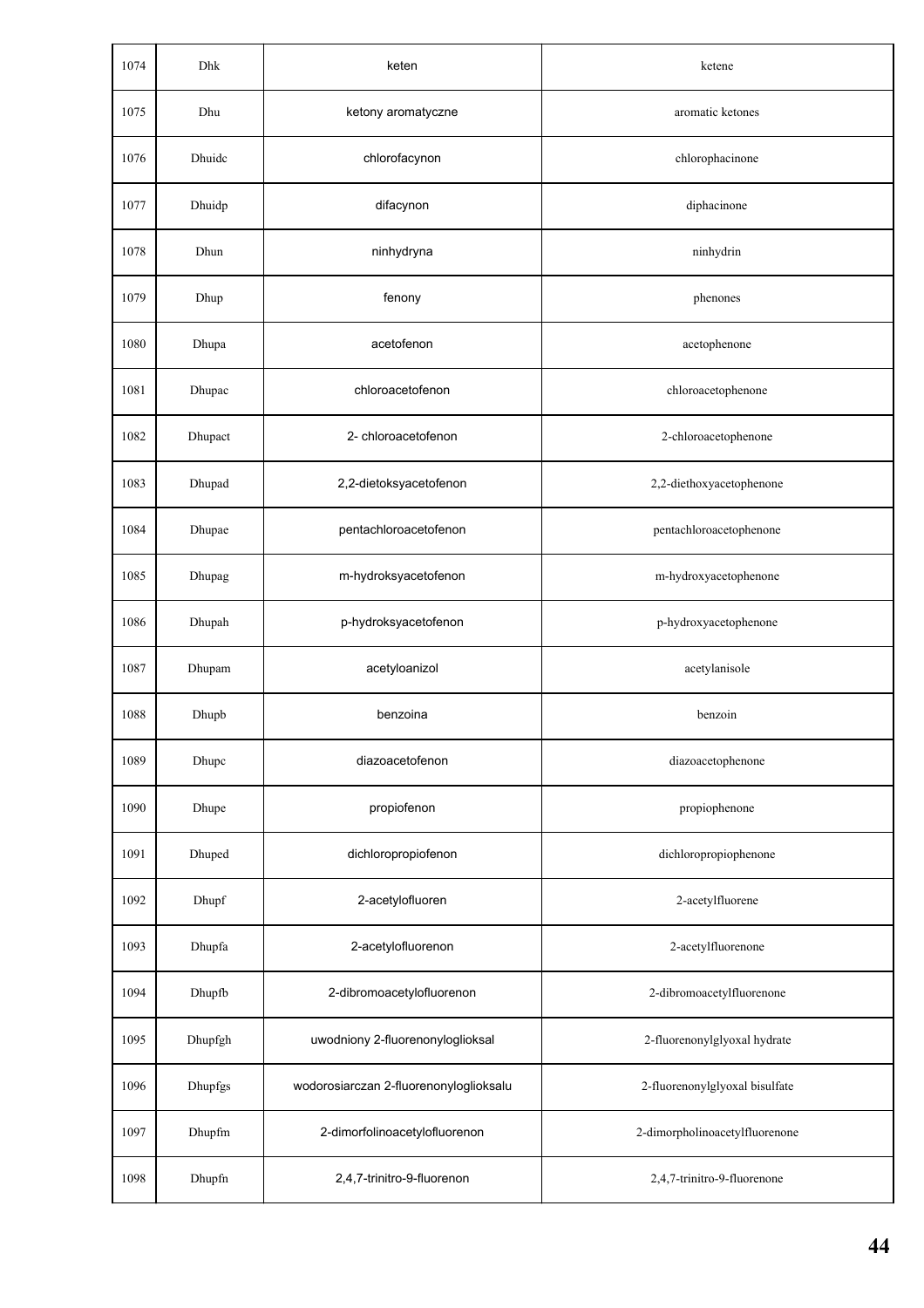| 1099 | Dhupp   | fenyloglioksal                     | phenylglyoxal                        |
|------|---------|------------------------------------|--------------------------------------|
| 1100 | Dhupr   | benzofenon                         | benzophenone                         |
| 1101 | Dhupra  | 4,4'-bis(dimetyloamino)benzofenon  | 4,4'-bis(dimethylamino)benzophenone  |
| 1102 | Dhur    | luteoskiryna                       | luteoskyrin                          |
| 1103 | Dhuv    | pindon                             | pindone                              |
| 1104 | Dhuw    | cyklopentafenantenony              | cyclopentaphenanthenones             |
| 1105 | Dhuwo   | oksymetolon                        | oxymetholone                         |
| 1106 | Dhux    | tetralon                           | tetralone                            |
| 1107 | Dhuy    | benzantron                         | benzanthrone                         |
| 1108 | Dhuyb   | dibromobenzantron                  | dibromobenzanthrone                  |
| 1109 | Dhuz    | oktahydro-4,7-metano-5h-inden-5-on | octahydro-4,7-methano-5h-inden-5-one |
| 1110 | Dhy     | chinony                            | quinones                             |
| 1111 | Dhya    | antrachinon                        | anthraquinone                        |
| 1112 | Dhyaa   | adriamycyna                        | adriamycin                           |
| 1113 | Dhyaad  | daunomycyna                        | daunomycin                           |
| 1114 | Dhyab   | 2-metylo-1-nitroantrachinon        | 2-methyl-1-nitroanthraquinone        |
| 1115 | Dhyad   | dantron                            | dantron                              |
| 1116 | Dhyam   | aminoantrachinony                  | aminoanthraquinones                  |
| 1117 | Dhyama  | 1-aminoantrachinon                 | 1-aminoanthraquinone                 |
| 1118 | Dhyamam | 1-amino-2-metyloantrachinon        | 1-amino-2-methylanthraquinone        |
| 1119 | Dhyamb  | 2-aminoantrachinon                 | 2-aminoanthraquinone                 |
| 1120 | Dhyame  | 1,2-diaminoantrachinon             | 1,2-diaminoanthraquinone             |
| 1121 | Dhyamt  | Błękit Syntenowy 1                 | Disperse Blue 1                      |
| 1122 | Dhyap   | 1,5-difenoksyantrachinon           | 1,5-diphenoxyanthraquinone           |
| 1123 | Dhyapn  | heksanitrodifenoksyantrachinon     | hexanitrodiphenoxyanthraquinone      |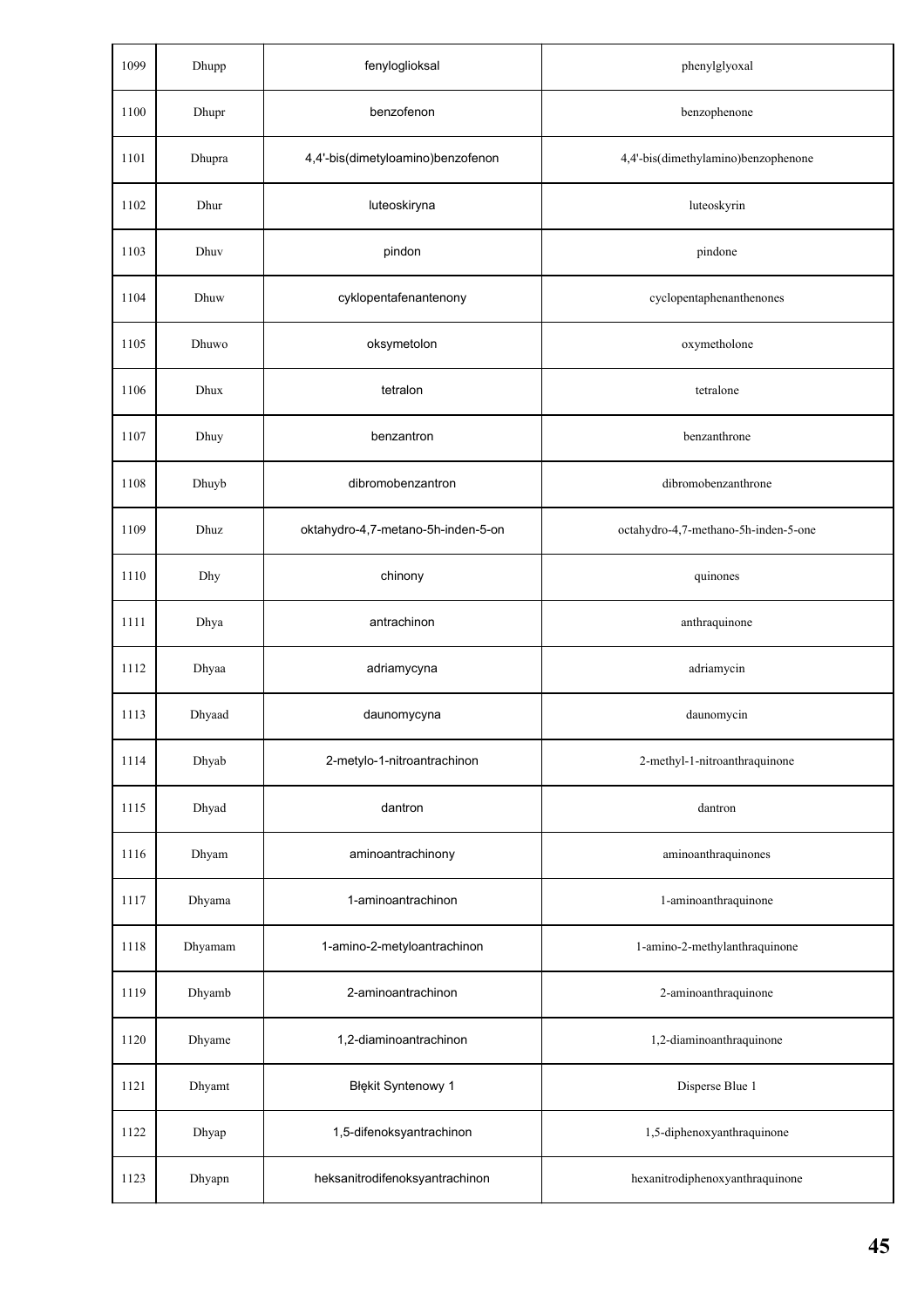| 1124 | Dhyb   | benzochinon                         | benzoquinone                         |
|------|--------|-------------------------------------|--------------------------------------|
| 1125 | Dhyba  | tetraazydo-1,4-benzochinon          | tetraazido-1,4-benzoquinone          |
| 1126 | Dhybc  | 2,5-diazydo-3,6-dichlorobenzochinon | 2,5-diazido-3,6-dichlorobenzoquinone |
| 1127 | Dhybd  | r-5,6-dimetoksydalbergion           | r-5,6-dimethoxydalbergione           |
| 1128 | Dhybm  | 2,6-dimetoksy-1,4-benzochinon       | 2,6-dimethoxy-1,4-benzoquinone       |
| 1129 | Dhybt  | chloranil                           | chloranil                            |
| 1130 | Dhyn   | naftochinony                        | naphthoquinones                      |
| 1131 | Dhyne  | 1,4-naftochinon                     | 1,4-naphthoquinone                   |
| 1132 | Dhynea | 2,3-diazonaftochinon                | 2,3-diazidonaphthoquinone            |
| 1133 | Dhynl  | lapachol                            | lapachol                             |
| 1134 | Dhyt   | tektochinon                         | tectoquinone                         |
| 1135 | Di     | kwasy karboksylowe                  | carboxylic acids                     |
| 1136 | Dif    | kwasy tłuszczowe                    | fatty acids                          |
| 1137 | Difa   | kwas mrówkowy                       | formic acid                          |
| 1138 | Difao  | kwas nadmrówkowy                    | peroxyformic acid                    |
| 1139 | Difb   | kwas octowy                         | acetic acid                          |
| 1140 | Difba  | kwasy chlorooctowe                  | chloroacetic acids                   |
| 1141 | Difbab | kwas monochlorooctowy               | monochloroacetic acid                |
| 1142 | Difbad | kwas dichlorooctowy                 | dichloroacetic acid                  |
| 1143 | Difbaf | kwas trichlorooctowy                | trichloroacetic acid                 |
| 1144 | Difbb  | kwasy fluorooctowe                  | fluoroacetic acids                   |
| 1145 | Difbbc | kwas trifluorooctowy                | trifluoroacetic acid                 |
| 1146 | Difbbd | kwas difluorooctowy                 | difluoroacetic acid                  |
| 1147 | Difbbf | kwas fluorooctowy                   | fluoroacetic acid                    |
| 1148 | Difbc  | kwas cyjanooctowy                   | cyanoacetic acid                     |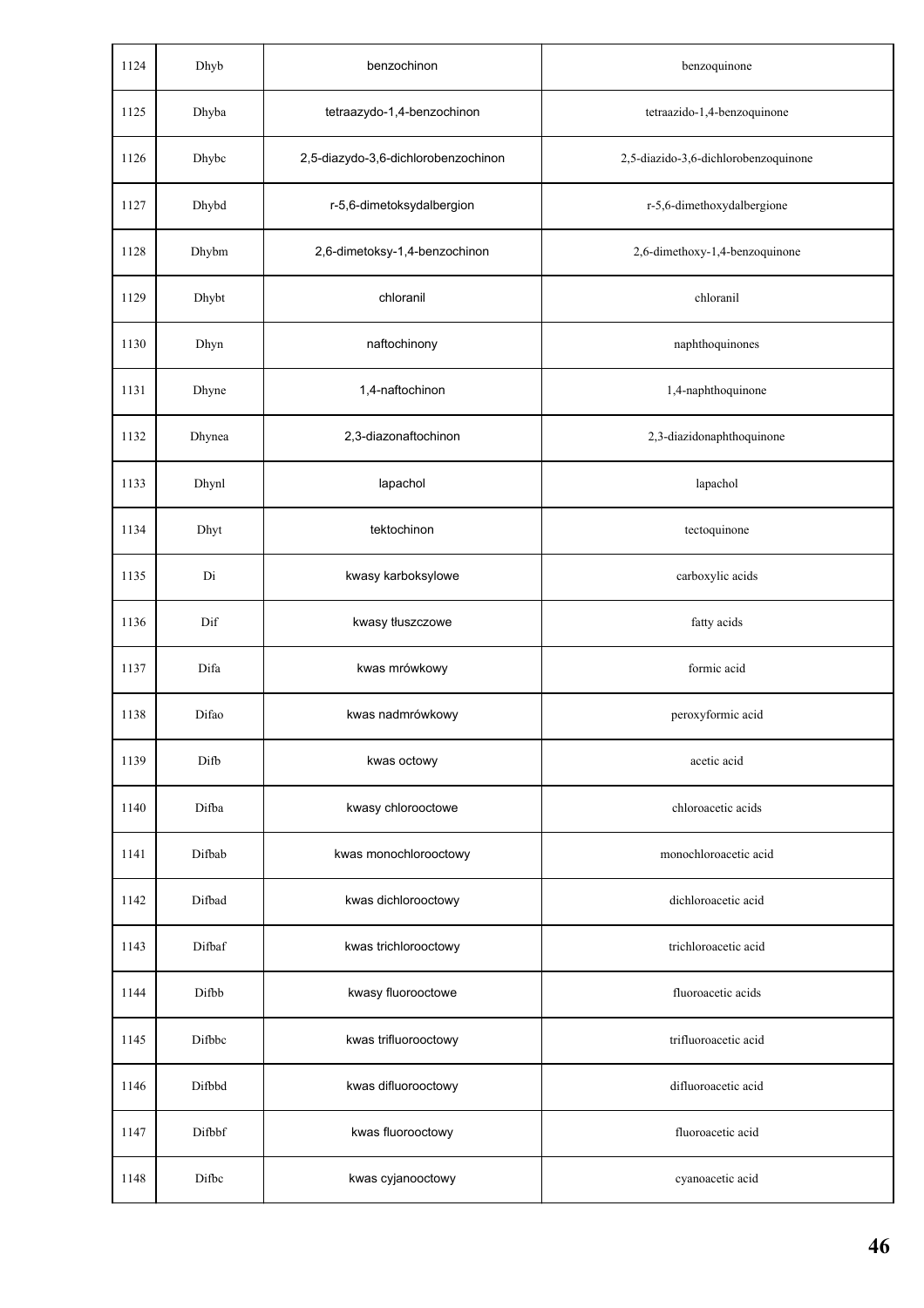| 1149 | Difbd   | kwas azydooctowy                               | azidoacetic acid                          |
|------|---------|------------------------------------------------|-------------------------------------------|
| 1150 | Difbe   | kwasy fenoksyoctowe                            | phenoxyacetic acids                       |
| 1151 | Difbem  | kwas chlorometylofenoksyoctowy                 | chloromethylphenoxyacetic acid            |
| 1152 | Difbems | dikotex                                        | dicotex                                   |
| 1153 | Difbep  | kwas dichlorofenoksyoctowy                     | dichlorophenoxyacetic acid                |
| 1154 | Difbeq  | kwas trichlorofenoksyoctowy                    | trichlorophenoxyacetic acid               |
| 1155 | Difbf   | kwas fenylooctowy                              | phenylacetic acid                         |
| 1156 | Difbo   | kwas nadoctowy                                 | peroxyacetic acid                         |
| 1157 | Difbp   | kwas fosfonooctowy                             | phosphonoacetic acid                      |
| 1158 | Difbr   | kwas bromooctowy                               | bromoacetic acid                          |
| 1159 | Difbs   | kwas merkaptooctowy                            | mercaptoacetic acid                       |
| 1160 | Difbt   | etery kwasu octowego                           | acetic acid ethers                        |
| 1161 | Difbtb  | kwas butoksyoctowy                             | butoxyacetic acid                         |
| 1162 | Difbte  | kwas 2-etoksyoctowy                            | 2-ethoxyacetic acid                       |
| 1163 | Difbtm  | kwas metoksyoctowy                             | methoxyacetic acid                        |
| 1164 | Difc    | kwas propionowy                                | propionic acid                            |
| 1165 | Difca   | kwas alfa-chloropropionowy                     | alpha-chloropropionic acid                |
| 1166 | Difcbh  | kwas<br>3-bromo-3-(4-chlorobenzoilo)propionowy | 3-bromo-3-(4-chlorobenzoyl)propionic acid |
| 1167 | Difcc   | kwas chryzantemowy                             | chrysanthemic acid                        |
| 1168 | Difcd   | dalapon                                        | dalapon                                   |
| 1169 | Difce   | dichlorprop                                    | dichlorprop                               |
| 1170 | Difcem  | mekoprop (racemat)                             | mecoprop (racemic)                        |
| 1171 | Difcemu | mekoprop                                       | mecoprop                                  |
| 1172 | Difcf   | fenoprofen                                     | fenoprofen                                |
| 1173 | Difcm   | kwas 3-merkapropropionowy                      | 3-mercaptopropionic acid                  |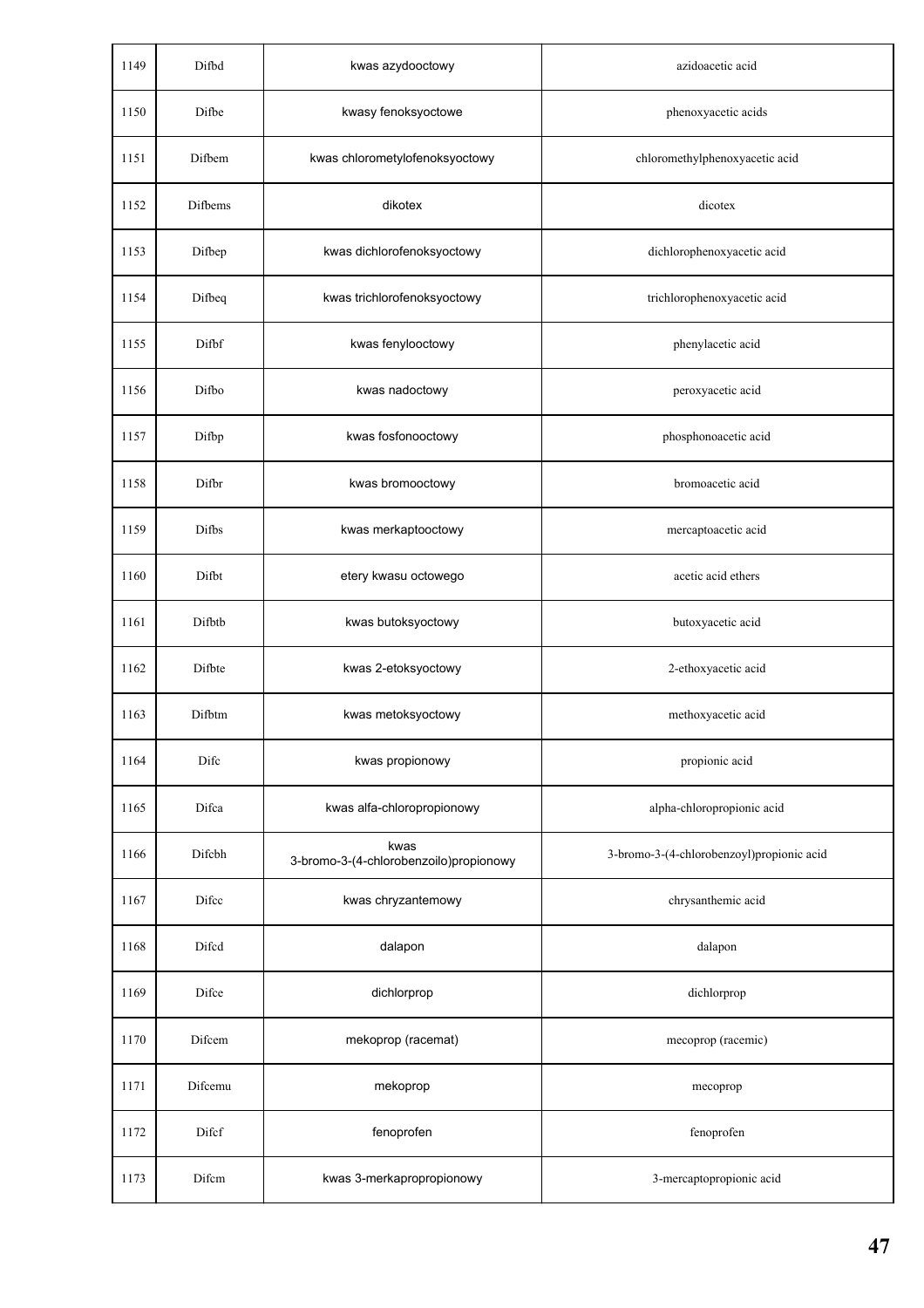| 1174 | Difco  | kwas nadpropionowy                        | peroxypropionic acid                      |
|------|--------|-------------------------------------------|-------------------------------------------|
| 1175 | Difcp  | kwas piwalowy                             | pivalic acid                              |
| 1176 | Difepe | fenoprop                                  | silvex                                    |
| 1177 | Difd   | kwas butyrowy                             | butyric acid                              |
| 1178 | Difde  | kwas 4-(2,4-dichlorofenoksy) butanowy     | 4-(2,4-dichlorophenoxy)butanoic acid      |
| 1179 | Difdem | kwas 4-(4-chloro-2-metylofenoksy)butanowy | 4-(4-chloro-2-methylphenoxy)butanoic acid |
| 1180 | Difdep | kwas fenoksybutyrowy                      | phenoxybutyric acid                       |
| 1181 | Difdn  | kwasy butenowe                            | butenoic acids                            |
| 1182 | Difdnc | Cytembena                                 | Cytembena                                 |
| 1183 | Difdnr | kwas krotonowy                            | crotonic acid                             |
| 1184 | Dife   | kwas walerianowy                          | valeric acid                              |
| 1185 | Difei  | kwas izowalerianowy                       | isovaleric acid                           |
| 1186 | Diff   | kwas kapronowy                            | caproic acid                              |
| 1187 | Difg   | kwas heptanowy                            | heptanoic acid                            |
| 1188 | Difh   | kwas kaprylowy                            | caprylic acid                             |
| 1189 | Difhf  | kwas perfluorooktanowy                    | perfluorooctanoic acid                    |
| 1190 | Difhi  | kwas 2-etyloheksanowy                     | 2-ethylhexanoic acid                      |
| 1191 | Difi   | glukoniany                                | gluconates                                |
| 1192 | Dific  | glukonian chlorheksydyny                  | chlorhexidine gluconate                   |
| 1193 | Difj   | cefradyna                                 | cefradine                                 |
| 1194 | Difl   | kwasy tłuszczowe o długich łańcuchach     | long-chain fatty acids                    |
| 1195 | Difld  | kwas 11-aminoundekanowy                   | 11-aminoundecanoic acid                   |
| 1196 | Diflo  | kwas oleinowy                             | oleic acid                                |
| 1197 | Diflp  | kwas palmitynowy                          | palmitic acid                             |
| 1198 | Difls  | kwas stearynowy                           | stearic acid                              |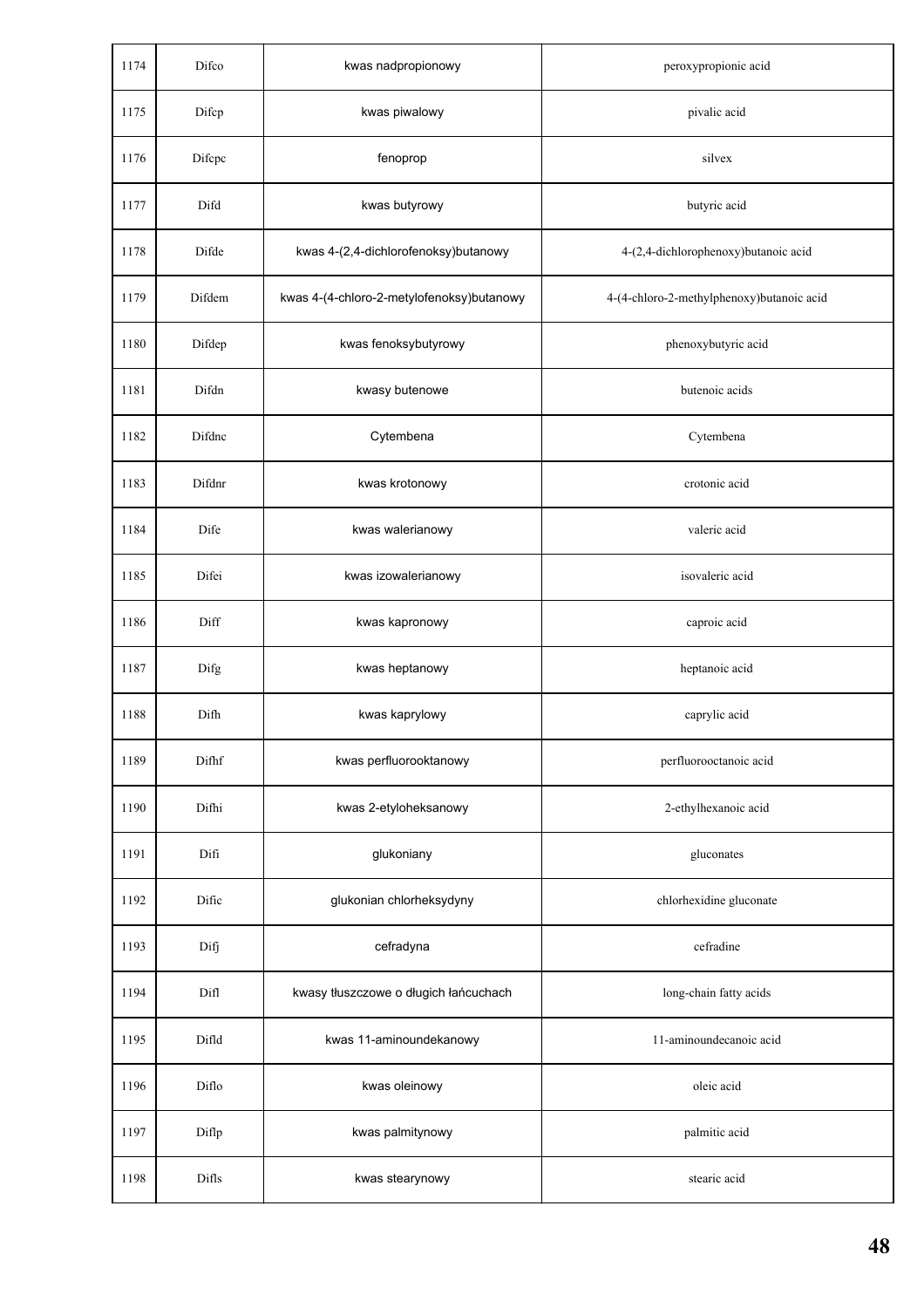| 1199 | Dik     | kwasy dikarboksylowe                       | dicarboxylic acids                         |
|------|---------|--------------------------------------------|--------------------------------------------|
| 1200 | Dika    | kwas szczawiowy                            | oxalic acid                                |
| 1201 | Dikad   | dwuwodny kwas szczawiowy                   | oxalic acid dihydrate                      |
| 1202 | Dikb    | kwas metylenobutanodiowy                   | methylene butanedioic acid                 |
| 1203 | Dike    | kwas malonowy                              | malonic acid                               |
| 1204 | Diki    | kwas bursztynowy                           | succinic acid                              |
| 1205 | Dikib   | kwas 2,3-dibromobursztynowy                | 2,3-dibromosuccinic acid                   |
| 1206 | Dikj    | kwas glutarowy                             | glutaric acid                              |
| 1207 | Dikk    | kwas adypinowy                             | adipic acid                                |
| 1208 | Dikl    | kwas azelainowy                            | azelaic acid                               |
| 1209 | Diko    | kwas winowy                                | tartaric acid                              |
| 1210 | Dikot   | kwas winowy (R,R-)                         | tartaric acid (R,R-)                       |
| 1211 | Dikp    | kwas dimerkaptobursztynowy                 | dimercaptosuccinic acid                    |
| 1212 | Dikr    | kwas sebacynowy                            | sebacic acid                               |
| 1213 | Diks    | kwas glukarowy                             | glucaric acid                              |
| 1214 | Dikt    | kwas tioglikolowy                          | thiodiglycolic acid                        |
| 1215 | Dim     | kwasy trikarboksylowe                      | tricarboxylic acids                        |
| 1216 | Dima    | kwas 2-fosfono-1,2,4-butanotrikarboksylowy | 2-phosphono-1,2,4-butanetricarboxylic acid |
| 1217 | Dir     | kwasy karboksylowe aromatyczne             | aromatic carboxylic acids                  |
| 1218 | Dirb    | kwas benzoesowy                            | benzoic acid                               |
| 1219 | Dirbb   | kwas butylobenzoesowy                      | butylbenzoic acid                          |
| 1220 | Dirbc   | kwas 3-amino-2,5-dichlorobenzoesowy        | 3-amino-2,5-dichlorobenzoic acid           |
| 1221 | Dirbf   | kwas 4-chlorobenzoilobenzoesowy            | 4-chlorobenzoylbenzoic acid                |
| 1222 | Dirbhc  | kwasy dichlorohydroksybenzoesowe           | dichlorohydroxybenzoic acids               |
| 1223 | Dirbhcb | kwas 3,6-dichloro-2-hydroksybenzoesowy     | 3,6-dichloro-2-hydroxybenzoic acid         |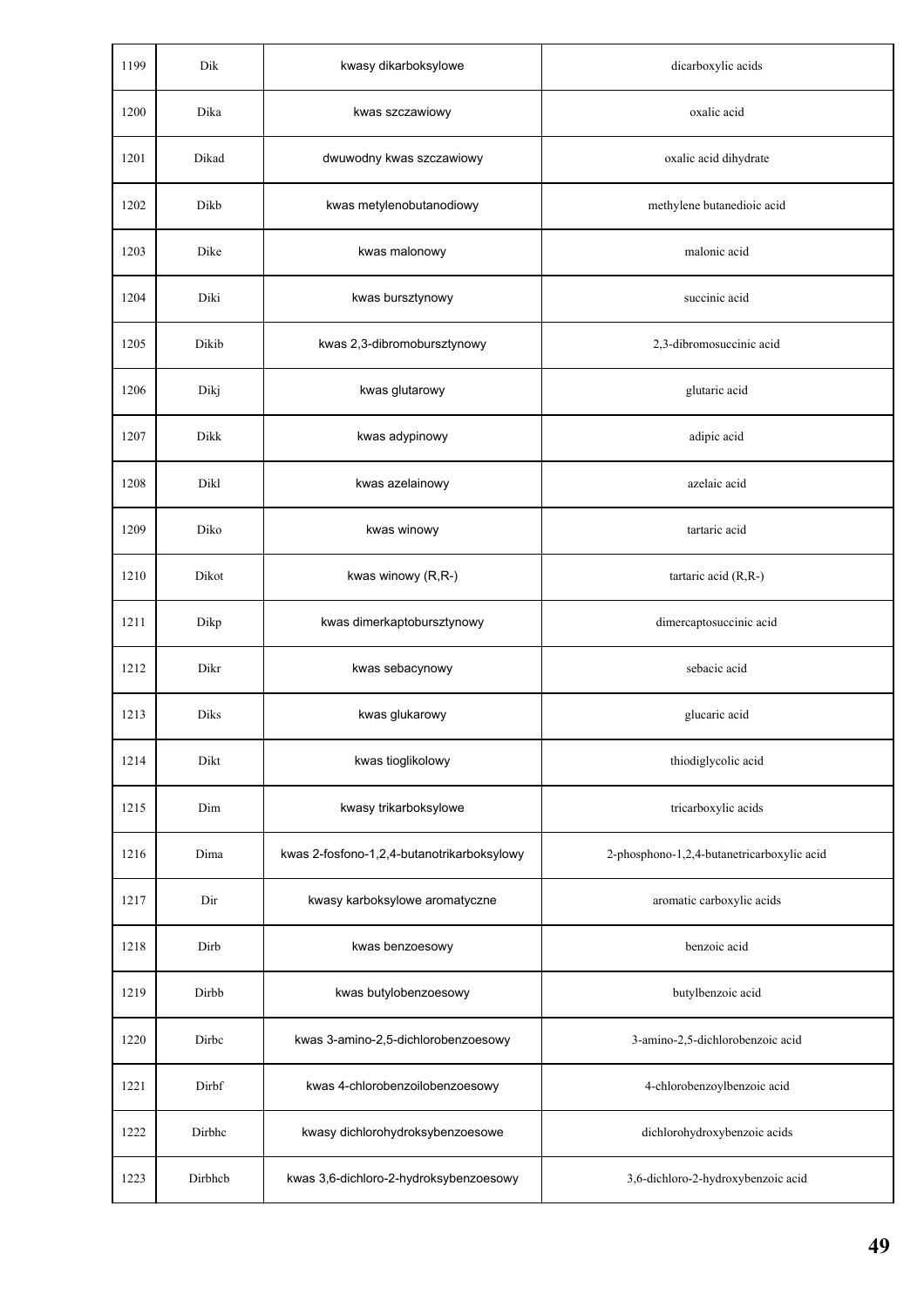| 1224 | Dirbit | kwasy jodobenzoesowe                 | iodobenzoic acids                   |
|------|--------|--------------------------------------|-------------------------------------|
| 1225 | Dirbm  | benzoesan monoetanoloaminy           | monoethanolamine benzoate           |
| 1226 | Dirbna | kwas 2,4-dinitrobenzoesowy           | 2,4-dinitrobenzoic acid             |
| 1227 | Dire   | kwas salicylowy                      | salicylic acid                      |
| 1228 | Direp  | kwas p-hydroksybenzoesowy            | p-hydroxybenzoic acid               |
| 1229 | Dires  | kwas acetylosalicylowy               | acetylsalicylic acid                |
| 1230 | Dirf   | flurenol                             | flurenol                            |
| 1231 | Dirg   | kwas galusowy                        | gallic acid                         |
| 1232 | Diri   | kwas toluilowy                       | toluic acid                         |
| 1233 | Dirn   | kwas 1-naftylooctowy                 | 1-naphthylacetic acid               |
| 1234 | Dirq   | kwas abietynowy                      | abietic acid                        |
| 1235 | Dis    | kwasy dikarboksylowe aromatyczne     | aromatic dicarboxylic acids         |
| 1236 | Disp   | kwas ftalowy                         | phthalic acid                       |
| 1237 | Dispi  | kwas izoftalowy                      | isophthalic acid                    |
| 1238 | Dist   | kwas tereftalowy                     | terephthalic acid                   |
| 1239 | Dit    | kwasy tlenowe kaboksylowe i pochodne | oxycarboxylic acids and derivatives |
| 1240 | Dita   | hydroksy kwasy                       | hydroxy acids                       |
| 1241 | Ditac  | kwas cytrynowy                       | citric acid                         |
| 1242 | Ditach | jednowodny kwas cytrynowy            | citric acid monohydrate             |
| 1243 | Ditak  | kwas mlekowy                         | lactic acid                         |
| 1244 | Ditakp | kwas mlekowy (racemat)               | lactic acid (racemic)               |
| 1245 | Ditam  | kwas migdałowy                       | mandelic acid                       |
| 1246 | Ditay  | kwas 3-hydroksymirystynowy           | 3-hydroxymyristic acid              |
| 1247 | Dite   | okso kwasy                           | oxo acids                           |
| 1248 | Ditea  | kwas acetooctowy                     | acetoacetic acid                    |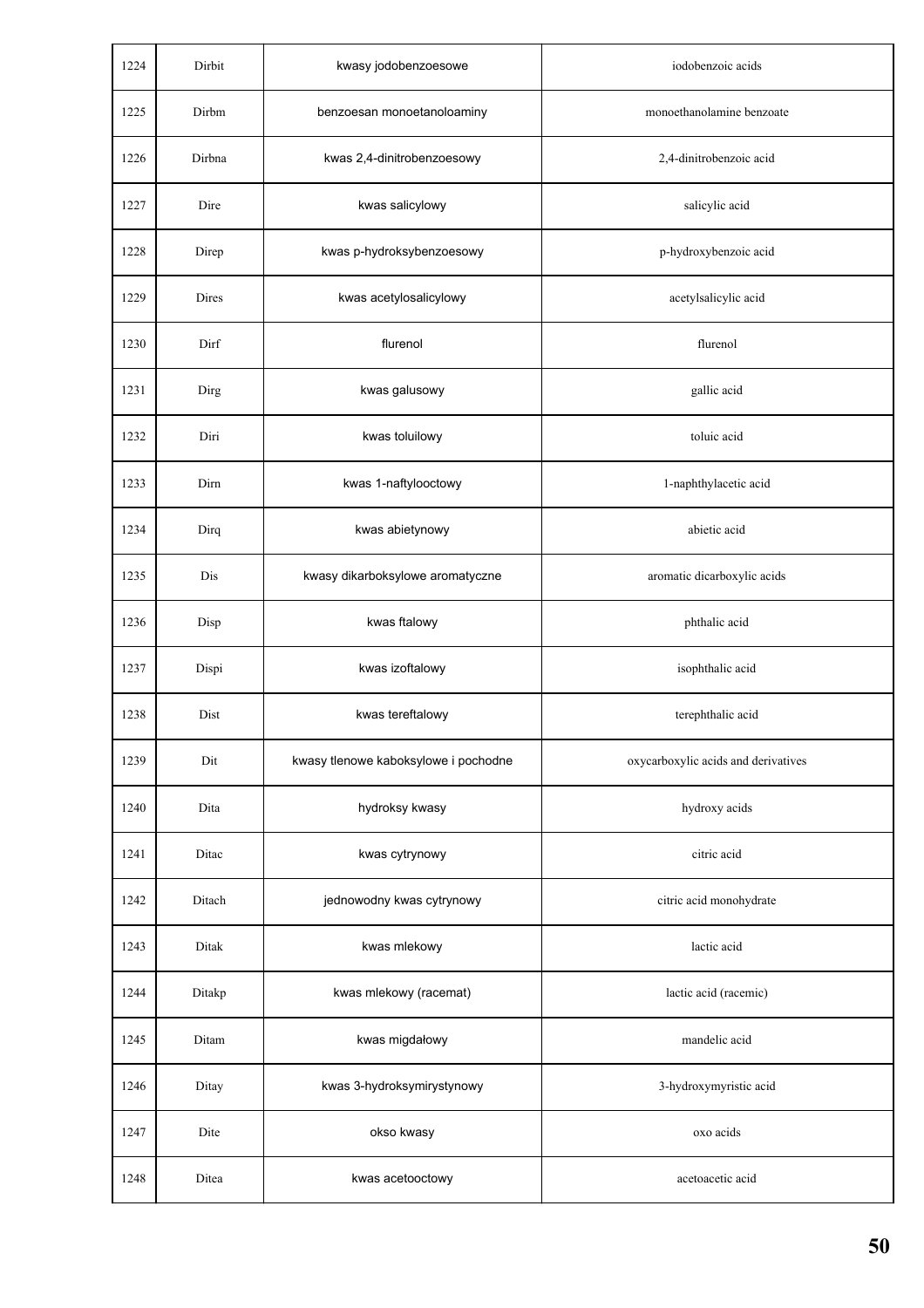| 1249 | Diteam   | acetooctan beta-dietyloaminoetylu | beta-diethylaminoethyl acetoacetate |
|------|----------|-----------------------------------|-------------------------------------|
| 1250 | Ditep    | kwas fenyloglioksalowy            | phenylglyoxylic acid                |
| 1251 | Diteq    | kwas penicylinowy                 | penicillic acid                     |
| 1252 | Ditf     | oksy kwasy                        | oxy acids                           |
| 1253 | Ditfd    | Dicamba                           | Dicamba                             |
| 1254 | Ditfs    | kwas cis-9,10-epoksystearynowy    | cis-9,10-epoxystearic acid          |
| 1255 | Diti     | laktony                           | lactones                            |
| 1256 | Ditib    | butyrolaktony                     | butyrolactones                      |
| 1257 | Ditibb   | beta-butyrolakton                 | beta-butyrolactone                  |
| 1258 | Ditibg   | gamma-butyrolakton                | gamma-butyrolactone                 |
| 1259 | Ditip    | propiolakton                      | propiolactone                       |
| 1260 | Ditiq    | dimer ketenu                      | ketene dimer                        |
| 1261 | Ditir    | laktony kwasu rezorcylowego       | resorcylic acid lactones            |
| 1262 | Ditira   | zearalenon                        | zearalenone                         |
| 1263 | Ditirl   | zearalanole                       | zearalanols                         |
| 1264 | Ditirlo  | zearalanol                        | zearalanol                          |
| 1265 | Ditirloa | alfa-zearanol                     | alpha-zearanol                      |
| 1266 | Ditiv    | walerolakotony                    | valerolactones                      |
| 1267 | Ditivg   | gamma-walerolakton                | gamma-valerolactone                 |
| 1268 | Diu      | kwasy karboksylowe nienasycone    | unsaturated carboxylic acids        |
| 1269 | Diua     | kwas akrylowy                     | acrylic acid                        |
| 1270 | Diuac    | kwas 2-chloroakrylowy             | 2-chloroacrylic acid                |
| 1271 | Diuam    | kwas metakrylowy                  | methacrylic acid                    |
| 1272 | Diuan    | kwas 2-cyjanoakrylowy             | 2-cyanoacrylic acid                 |
| 1273 | Diub     | kwas 3-metylo-2-butenowy          | 3-methyl-2-butenoic acid            |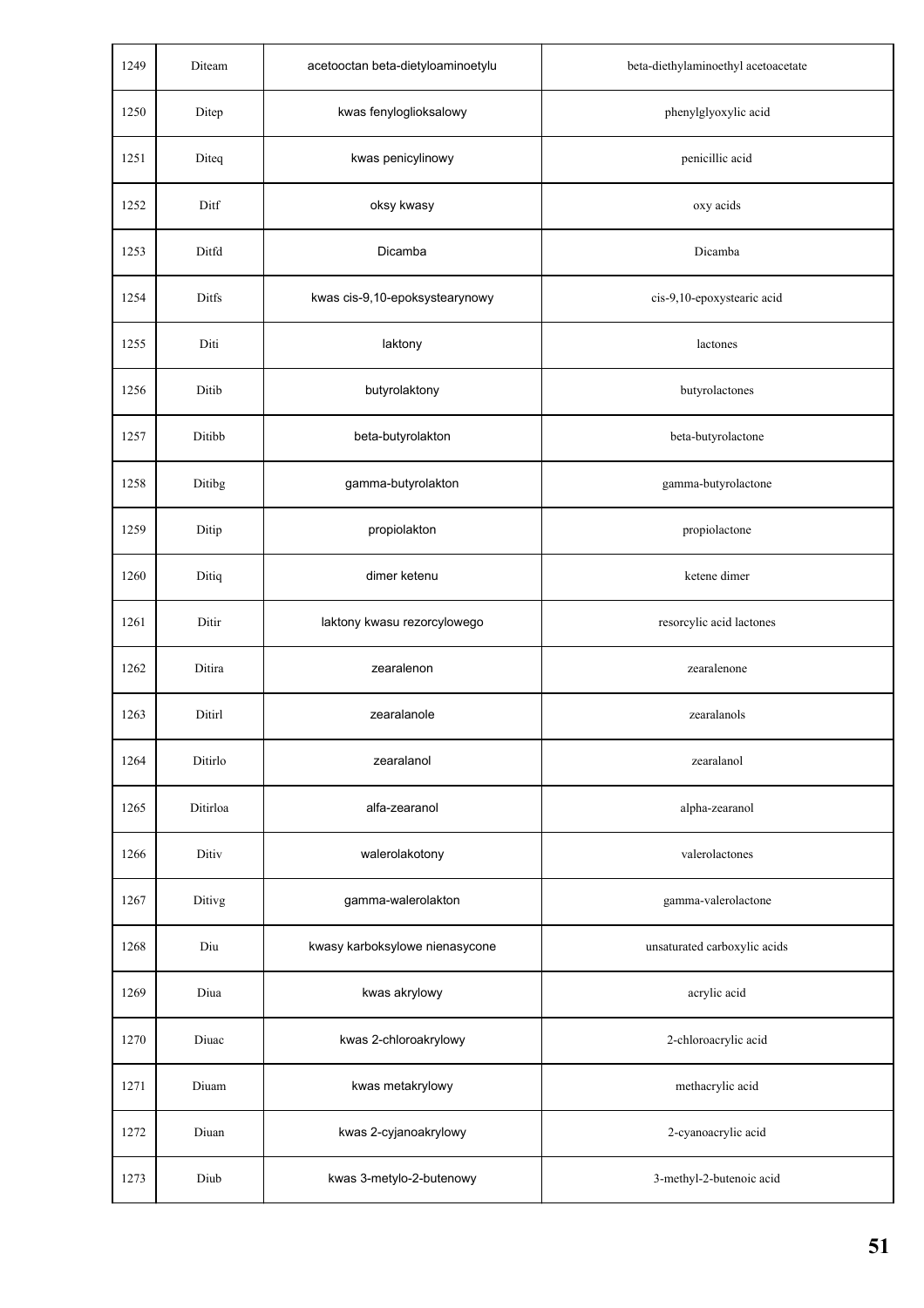| 1274 | Diuf   | kwas fumarowy                                  | fumaric acid                             |
|------|--------|------------------------------------------------|------------------------------------------|
| 1275 | Diug   | kwas cykloheksenokarboksylowy                  | cyclohexenecarboxylic acid               |
| 1276 | Diuga  | kwas metylocykloheksenokarboksylowy            | methylcyclohexenecarboxylic acid         |
| 1277 | Diugac | kwas<br>1-metylo-3-cyklohekseno-1-karboksylowy | 1-methyl-3-cyclohexene-1-carboxylic acid |
| 1278 | Diugo  | kwas chlorendynowy                             | chlorendic acid                          |
| 1279 | Dium   | kwas trans, trans-mukonowy                     | trans, trans-muconic acid                |
| 1280 | Div    | bezwodnik kwasu karboksylowego                 | carboxylic acid anhydrides               |
| 1281 | Diva   | bezwodnik octowy                               | acetic anhydride                         |
| 1282 | Divai  | octan jodu                                     | iodine acetate                           |
| 1283 | Divam  | azotan acetylu                                 | acetyl nitrate                           |
| 1284 | Divan  | azotan nadacetylu                              | peroxyacetyl nitrate                     |
| 1285 | Divb   | bezwodnik propionowy                           | propionic anhydride                      |
| 1286 | Divd   | bezwodnik bursztynowy                          | succinic anhydride                       |
| 1287 | Dive   | bezwodnik maleinowy                            | maleic anhydride                         |
| 1288 | Divi   | bezwodnik benzoesowy                           | benzoic anhydride                        |
| 1289 | Divm   | bezwodnik metakrylowy                          | methacrylic anhydride                    |
| 1290 | Divo   | bezwodnik ftalowy                              | phthalic anhydride                       |
| 1291 | Divoc  | bezwodnik tetrachloroftalowy                   | tetrachlorophthalic anhydride            |
| 1292 | Divoh  | bezwodnik 5-norborneno-2,3-dikarboksylowy      | himic anhydride                          |
| 1293 | Divom  | bezwodnik metyloheksachloroftalowy             | methyl hexahydrophthalic anhydride       |
| 1294 | Divon  | bezwodnik heksahydroftalowy                    | hexahydrophthalic anhydride              |
| 1295 | Divor  | bezwodnik tetrahydroftalowy                    | tetrahydrophthalic anhydride             |
| 1296 | Divot  | bezwodnik metylotetrahydroftalowy              | methyl tetrahydrophthalic anhydride      |
| 1297 | Divp   | bezwodnik piromelitowy                         | pyromellitic anhydride                   |
| 1298 | Divt   | bezwodnik trimelitowy                          | trimellitic anhydride                    |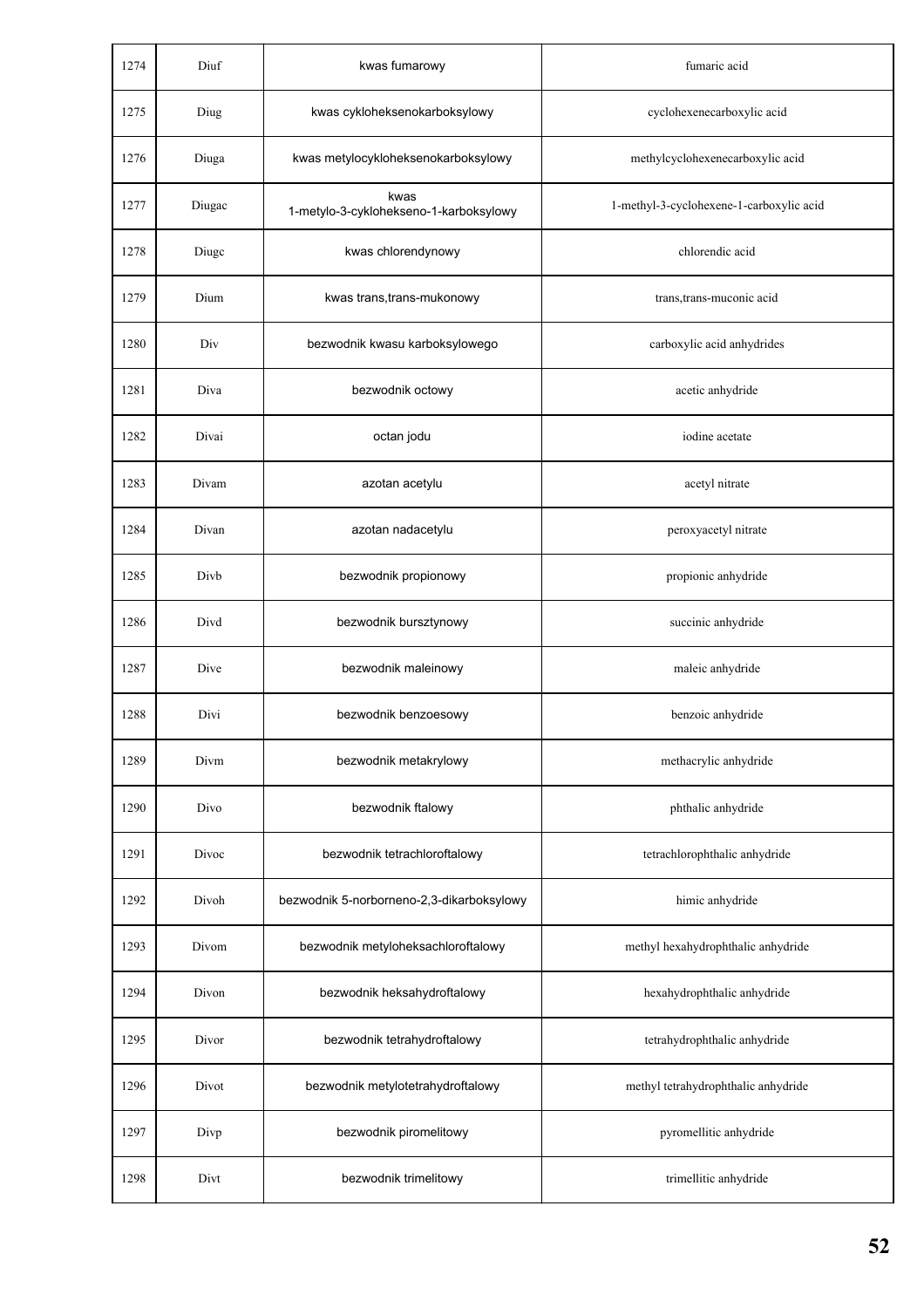| 1299 | Divtc   | bezwodnik chlorendynowy                         | chlorendic anhydride                         |
|------|---------|-------------------------------------------------|----------------------------------------------|
| 1300 | Diw     | organiczne kwasy siarki                         | organic sulfur acids                         |
| 1301 | Diwh    | kwas tiooctowy                                  | thioacetic acid                              |
| 1302 | Diwn    | kwas nitrobenzenosulfonowy                      | nitrobenzenesulfonic acid                    |
| 1303 | Diwt    | kwas aminonaftalenosulfonowy                    | aminonaphthalenesulfonic acid                |
| 1304 | Diwu    | kwas<br>7-amino-4-hydroksy-2-naftalenosulfonowy | 7-amino-4-hydroxy-2-naphthalenesulfonic acid |
| 1305 | Diwy    | kwas<br>6-amino-4-hydroksy-2-naftalenosulfonowy | 6-amino-4-hydroxy-2-naphthalenesulfonic acid |
| 1306 | Dix     | halogenki kwasu karboksylowego                  | carboxylic acid halides                      |
| 1307 | Dixb    | bromki kwasu karboksylowego                     | carboxylic acid bromides                     |
| 1308 | Dixba   | bromek acetylu                                  | acetyl bromide                               |
| 1309 | Dixbb   | bromek benzoilu                                 | benzoyl bromide                              |
| 1310 | Dixc    | chlorki kwasu karboksylowego                    | carboxylic acid chlorides                    |
| 1311 | Dixca   | chlorek acetylu                                 | acetyl chloride                              |
| 1312 | Dixcad  | chlorek dichloroacetylu                         | dichloroacetyl chloride                      |
| 1313 | Dixcaf  | chlorek fluoroacetylu                           | fluoroacetyl chloride                        |
| 1314 | Dixcam  | chlorek chloroacetylu                           | chloracetyl chloride                         |
| 1315 | Dixcan  | chlorek o-nitrofenyloacetylu                    | o-nitrophenylacetyl chloride                 |
| 1316 | Dixcap  | chlorek fenyloglicyny (chlorowodorek)           | phenylglycine chloride (hydrochloride)       |
| 1317 | Dixcat  | chlorek trichloroacetylu                        | trichloroacetyl chloride                     |
| 1318 | Dixcav  | chlorek piwaloilu                               | pivaloyl chloride                            |
| 1319 | Dixcavc | chlorek chloropiwaloilu                         | chloropivaloyl chloride                      |
| 1320 | Dixcc   | chlorek chzantemoilu                            | chrysanthemoyl chloride                      |
| 1321 | Dixci   | chlorek benzoilu                                | benzoyl chloride                             |
| 1322 | Dixcin  | chlorek 2-nitrobenzoilu                         | 2-nitrobenzoyl chloride                      |
| 1323 | Dixcip  | chlorek 4-nitrobenzoilu                         | 4-nitrobenzoyl chloride                      |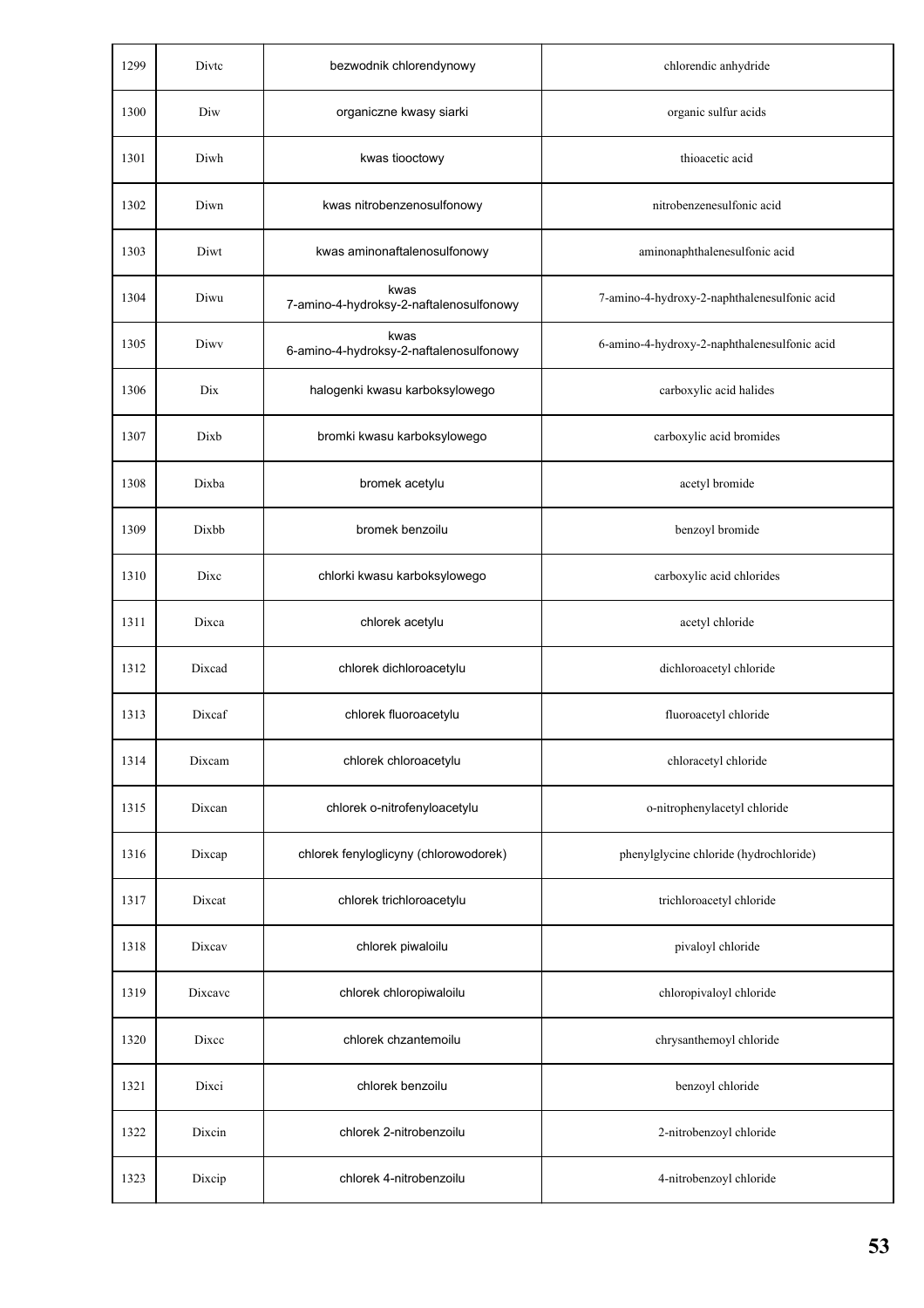| 1324 | Dixco   | chlorek oksalilu                    | oxalyl chloride                     |
|------|---------|-------------------------------------|-------------------------------------|
| 1325 | Dixcp   | chlorek propionylu                  | propionyl chloride                  |
| 1326 | Dixcpa  | chlorek 3-chloropropionylu          | 3-chloropropionyl chloride          |
| 1327 | Dixcpu  | chlorek akryloilu                   | acryloyl chloride                   |
| 1328 | Dixcpum | chlorek metakryloilu                | methacryloyl chloride               |
| 1329 | Dixct   | chlorek tereftaloilu                | terephthaloyl chloride              |
| 1330 | Dixf    | fluorki kwasów karboksylowych       | carboxylic acid fluorides           |
| 1331 | Dixfa   | fluorek formylu                     | formyl fluoride                     |
| 1332 | Dixiaf  | butylowany hydroksyanizol           | butylated hydroxyanisole            |
| 1333 | Diy     | halogenki kwasu węglowego           | carbonic acid halides               |
| 1334 | Diyc    | fosgen                              | phosgene                            |
| 1335 | Diye    | chlorofluorek karbonylu             | carbonyl chlorofluoride             |
| 1336 | Diyf    | fluorek karbonylu                   | carbonyl fluoride                   |
| 1337 | Diz     | kwasy chlorosulfonowe               | organic sulfur acid halides         |
| 1338 | Dizb    | chlorek benzenosulfonylu            | benzenesulfonyl chloride            |
| 1339 | Dizbn   | chlorek 2,4-dinitrobenzenosulfonylu | 2,4-dinitrobenzenesulfonyl chloride |
| 1340 | Dizl    | chlorek metanosulfonylu             | methanesulfonyl chloride            |
| 1341 | Dizm    | fluorek metanosulfonylu             | methanesulfonyl fluoride            |
| 1342 | Dizt    | chlorek toluenosulfonylu            | toluenesulfonyl chloride            |
| 1343 | Dj      | estry i sole                        | esters and salts                    |
| 1344 | Dja     | mrówczany                           | formates                            |
| 1345 | Djaae   | azydomrówczan etylu                 | ethyl azidoformate                  |
| 1346 | Djab    | mrówczan metylu                     | methyl formate                      |
| 1347 | Djabdc  | chloromrówczan chloroetylu          | chloroethyl chloroformate           |
| 1348 | Djac    | chloromrówczany                     | chloroformates                      |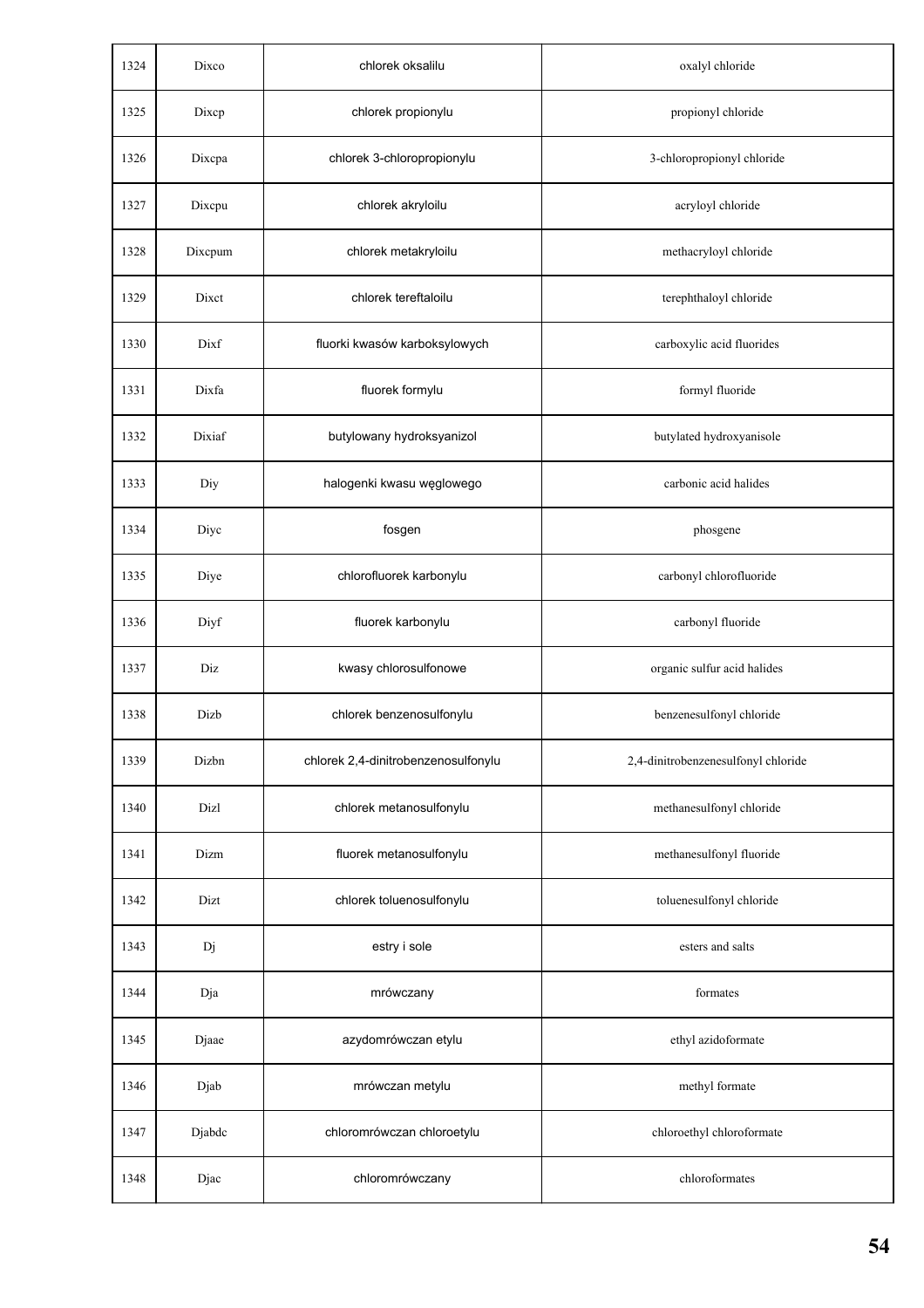| 1349 | Djaca  | chloromrówczan allilu                 | allyl chloroformate                  |
|------|--------|---------------------------------------|--------------------------------------|
| 1350 | Djacb  | chloromrówczan benzylu                | benzyl chloroformate                 |
| 1351 | Djacd  | bis(chlorowęglan) glikolu etylenowego | diethyleneglycol-bis-chlorocarbonate |
| 1352 | Djace  | chloromrówczan etylu                  | ethyl chloroformate                  |
| 1353 | Djacm  | chloromrówczan metylu                 | methyl chloroformate                 |
| 1354 | Djacp  | chloromrówczan propylu                | propyl chloroformate                 |
| 1355 | Djacpi | chloromrówczan izopropylu             | isopropyl chloroformate              |
| 1356 | Djad   | mrówczan etylu                        | ethyl formate                        |
| 1357 | Djae   | mrówczan butylu                       | butyl formate                        |
| 1358 | Djaet  | mrówczan tert-butylu                  | tert-butyl formate                   |
| 1359 | Djaf   | mrówczan amylu                        | amyl formate                         |
| 1360 | Djai   | mrówczan izopropylu                   | isopropyl formate                    |
| 1361 | Djam   | mrówczan wapnia                       | calcium formate                      |
| 1362 | Djan   | mrówczan sodu                         | sodium formate                       |
| 1363 | Djb    | octany                                | acetates                             |
| 1364 | Djba   | octan metylu                          | methyl acetate                       |
| 1365 | Djbam  | octan metyloazoksymetylu              | methylazoxymethyl acetate            |
| 1366 | Djbb   | octan etylu                           | ethyl acetate                        |
| 1367 | Djbbc  | octan 1,2-dichloroetylu               | 1,2-dichloroethyl acetate            |
| 1368 | Djbbf  | fluenetyl                             | fluenetil                            |
| 1369 | Djbbu  | octan winylu                          | vinyl acetate                        |
| 1370 | Djbc   | merkaptooctany                        | mercaptoacetates                     |
| 1371 | Djbca  | tioglikolan amonu                     | ammonium thioglycolate               |
| 1372 | Djbce  | merkaptooctan etylu                   | ethyl mercaptoacetate                |
| 1373 | Djbcg  | monotioglikolan glicerylu             | glyceryl monothioglycolate           |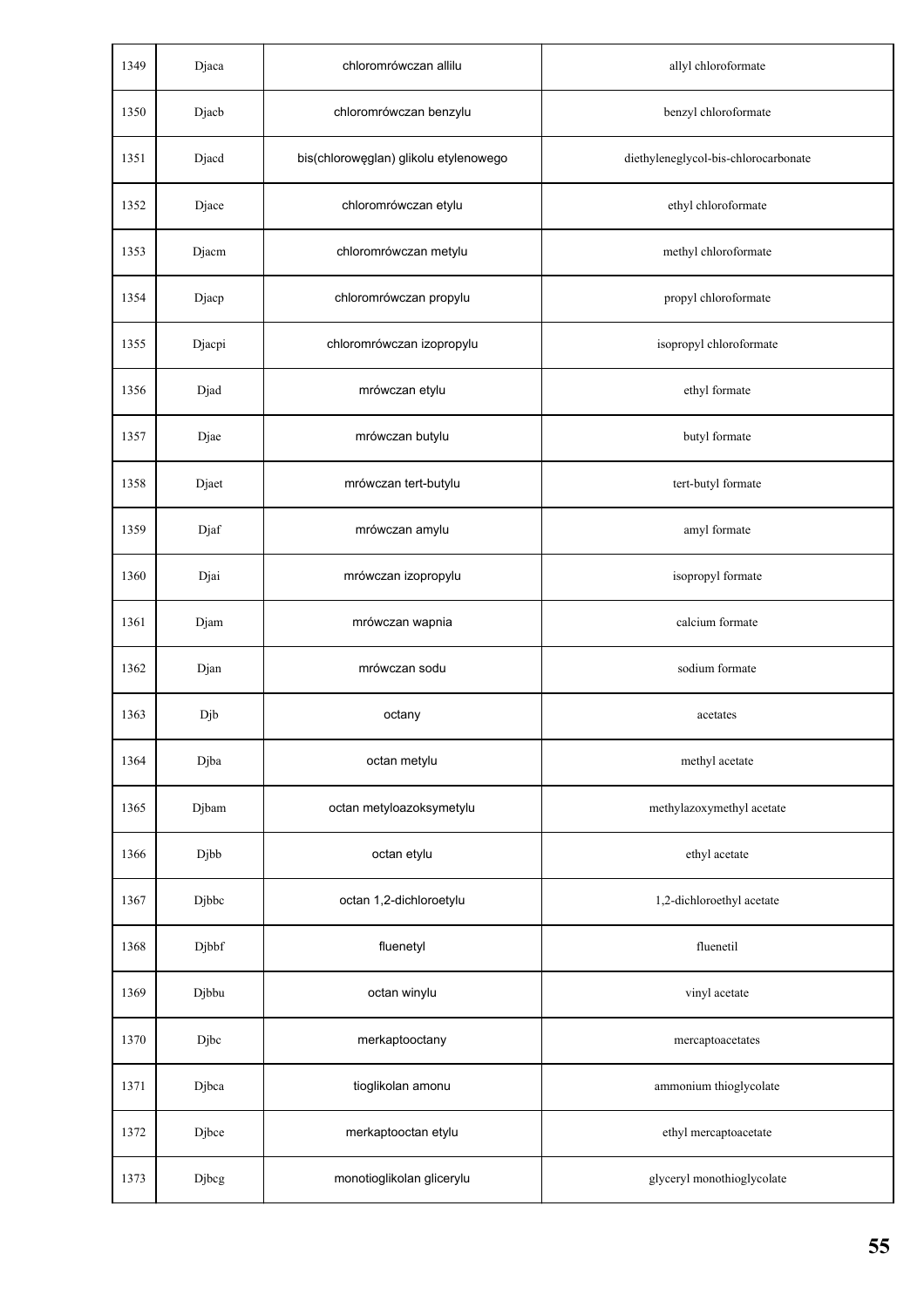| 1374 | Djbcm        | merkaptooctan metylu                                  | methyl mercaptoacetate                      |
|------|--------------|-------------------------------------------------------|---------------------------------------------|
| 1375 | Djbco        | merkaptooctan etyloheksylu                            | ethylhexyl mercaptoacetate                  |
| 1376 | Djbe         | octany propylu                                        | propyl acetates                             |
| 1377 | Djbeb        | octan propylu                                         | propyl acetate                              |
| 1378 | Djbec        | octan 3-acetylopropylu                                | 3-acetylpropyl acetate                      |
| 1379 | Djbed        | octan izopropylu                                      | isopropyl acetate                           |
| 1380 | Djbee        | octan 2-propoksyetanolu                               | 2-propoxyethanol acetate                    |
| 1381 | Djbei        | octan eteru monoizopropylowego glikolu<br>etylenowego | ethylene glycol monoisopropyl ether acetate |
| 1382 | Djbem        | octan 1-metoksy-2-propanolu                           | 1-methoxy-2-propanol acetate                |
| 1383 | Djben        | octan 2-metoksy-1-propanolu                           | 2-methoxy-1-propanol acetate                |
| 1384 | Djbeq        | dioctan metakroleiny                                  | methacrolein diacetate                      |
| 1385 | Djbf         | octan butylu                                          | butyl acetate                               |
| 1386 | Djbfe        | octan etoksybutylu                                    | ethoxybutyl acetate                         |
| 1387 | Djbfi        | octan izobutylu                                       | isobutyl acetate                            |
| 1388 | Djbfm        | octan metoksybutylu                                   | methoxybutyl acetate                        |
| 1389 | Djbfs        | octan sec-butylu                                      | sec-butyl acetate                           |
| 1390 | Djbft        | octan tert-butylu                                     | tert-butyl acetate                          |
| 1391 | Djbfu        | octan 1,3-dimetylobutylu                              | 1,3-dimethylbutyl acetate                   |
| 1392 | Djbg         | octany amylu                                          | amyl acetates                               |
| 1393 | Djbgi        | octan izoamylu                                        | isoamyl acetate                             |
| 1394 | Djbgn        | octan n-amylu                                         | n-amyl acetate                              |
| 1395 | <b>Djbgs</b> | octan sec-amylu                                       | sec-amyl acetate                            |
| 1396 | Djbgt        | octan 3-amylu                                         | 3-amyl acetate                              |
| 1397 | Djbgtr       | octan tert-amylu                                      | tert-amyl acetate                           |
| 1398 | Djbh         | octan 2-etoksyetylu                                   | 2-ethoxyethyl acetate                       |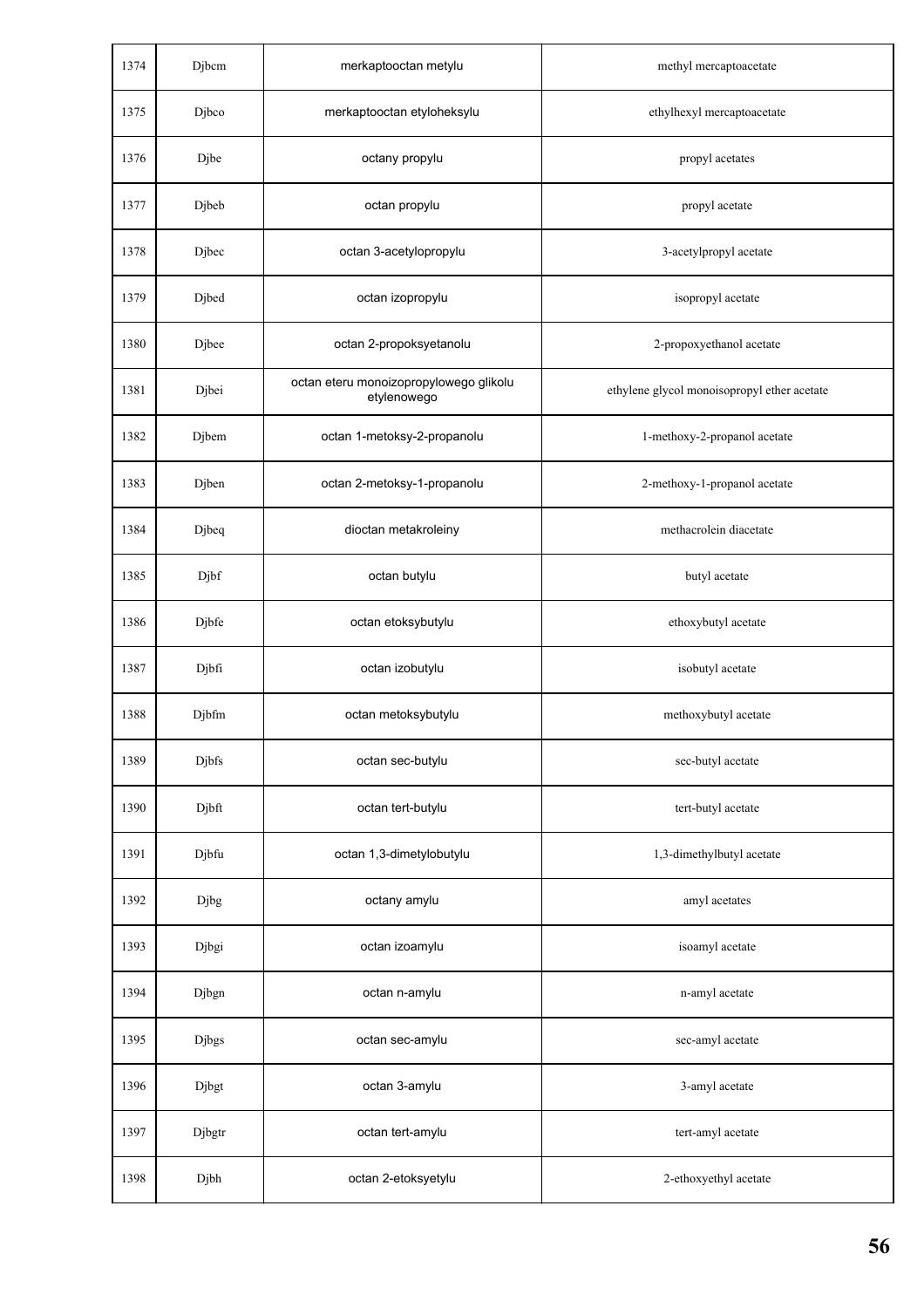| 1399 | Djbhb | octan 2-butoksyetylu                                    | 2-butoxyethyl acetate                              |
|------|-------|---------------------------------------------------------|----------------------------------------------------|
| 1400 | Djbhm | octan 2-metoksyetylu                                    | 2-methoxyethyl acetate                             |
| 1401 | Djbhp | octan eteru monometylowego glikolu<br>propylenowego     | propylene glycol monomethyl ether acetate          |
| 1402 | Djbi  | octan benzylu                                           | benzyl acetate                                     |
| 1403 | Djbid | dioctan benzylobutyloglicylosalicylu<br>(chlorowodorek) | benzylbutylglycylsalicyl diacetate (hydrochloride) |
| 1404 | Djbj  | octan etoksyetoksyetylu                                 | ethoxyethoxyethyl acetate                          |
| 1405 | Djbjb | octan butoksyetoksyetylu                                | butoxyethoxyethyl acetate                          |
| 1406 | Djbjm | octan metoksyetoksyetylu                                | methoxyethoxyethyl acetate                         |
| 1407 | Djbk  | octan cykloheksylu                                      | cyclohexyl acetate                                 |
| 1408 | Djbl  | monooctan glikolu etylenowego                           | ethylene glycol monoacetate                        |
| 1409 | Djbld | dioctan glikolu etylenowego                             | ethylene glycol diacetate                          |
| 1410 | Djbm  | diazooctany                                             | diazoacetates                                      |
| 1411 | Djbma | diazooctan metylu                                       | methyl diazoacetate                                |
| 1412 | Djbmb | diazooctan etylu                                        | ethyl diazoacetate                                 |
| 1413 | Djbmd | diazooctan tert-butylu                                  | tert-butyl diazoacetate                            |
| 1414 | Djbme | diazooctan trans-2-butenylu                             | trans-2-butenyl diazoacetate                       |
| 1415 | Djbn  | nitrooctany                                             | nitroacetates                                      |
| 1416 | Djbne | nitrooctan etylu                                        | ethyl nitroacetate                                 |
| 1417 | Djbnm | nitrooctan metylu                                       | methyl nitroacetate                                |
| 1418 | Djbnp | nitrooctan dipotasu                                     | dipotassium nitroacetate                           |
| 1419 | Djbo  | bromooctany                                             | bromoacetates                                      |
| 1420 | Djboc | bis(bromooctan) 2-butenylenu                            | 2-butenylene bis(bromoacetate)                     |
| 1421 | Djboe | bromooctan etylu                                        | ethyl bromoacetate                                 |
| 1422 | Djbp  | chlorooctany                                            | chloroacetates                                     |
| 1423 | Djbpe | chlorooctan etylu                                       | ethyl chloroacetate                                |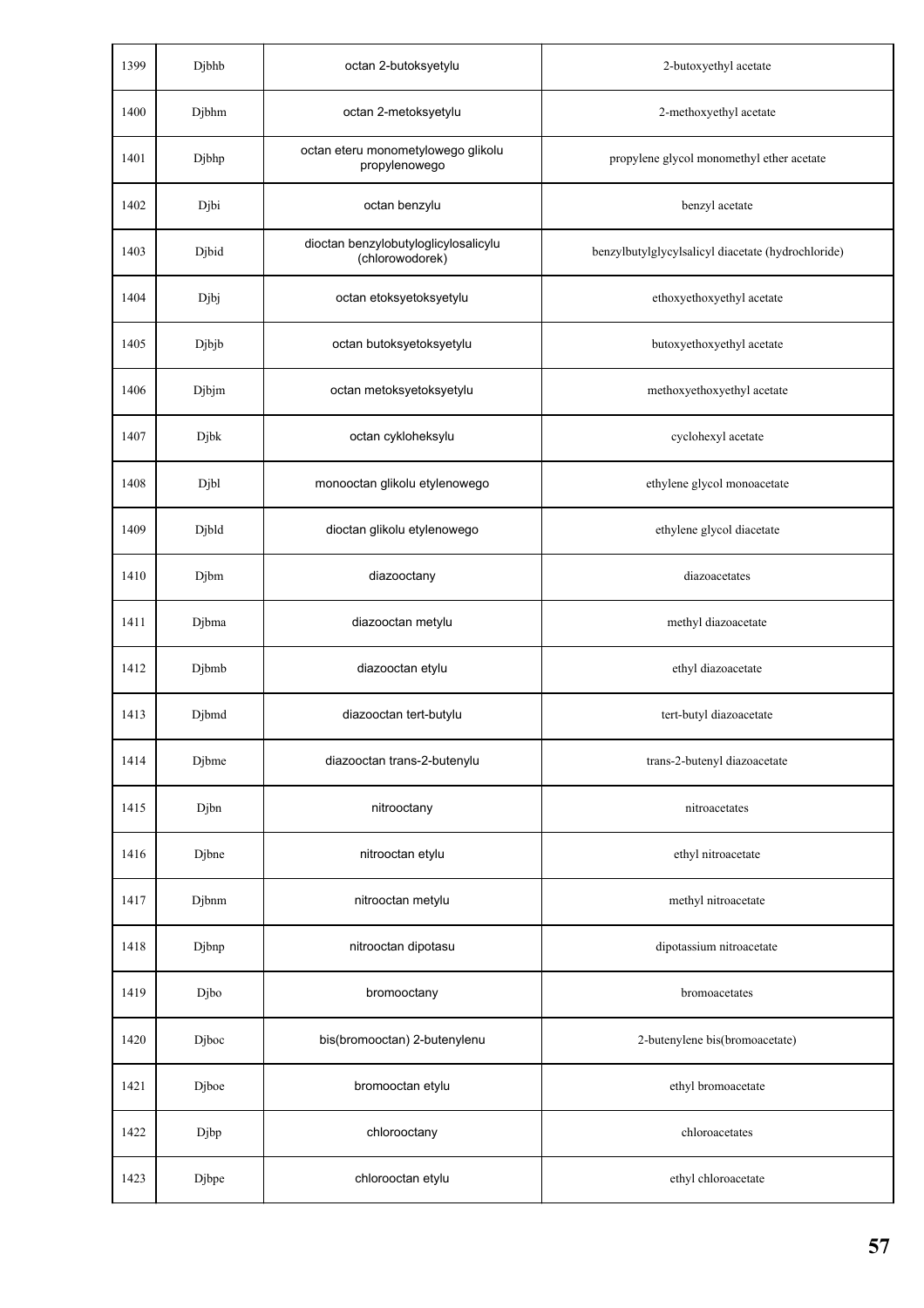| 1424 | Djbpm | chlorooctan metylu                                     | methyl chloroacetate                               |
|------|-------|--------------------------------------------------------|----------------------------------------------------|
| 1425 | Djbps | chlorooctan sodu                                       | sodium chloroacetate                               |
| 1426 | Djbpt | trichlorooctan sodu                                    | sodium trichloroacetate                            |
| 1427 | Djbq  | fluorooctany                                           | fluoroacetates                                     |
| 1428 | Djbqo | fluorooctan sodu                                       | sodium fluoroacetate                               |
| 1429 | Djbs  | denacyl                                                | denacyl                                            |
| 1430 | Djbsa | acenol                                                 | acenol                                             |
| 1431 | Djbu  | octany fenylu                                          | phenyl acetates                                    |
| 1432 | Djbua | octan fenylu                                           | phenyl acetate                                     |
| 1433 | Djbup | fenylooctan fenylu                                     | phenyl phenylacetate                               |
| 1434 | Djbur | chlorobenzylat                                         | chlorobenzilate                                    |
| 1435 | Djbv  | octan izobornylu                                       | isobornyl acetate                                  |
| 1436 | Djbw  | chlorofenoksyoctany                                    | chlorophenoxyacetates                              |
| 1437 | Djbwb | 4-chloro-2-metylofenoksyoctan etylu                    | ethyl 4-chloro-2-methylphenoxyacetate              |
| 1438 | Djbwd | 2,4-dichlorofenoksyoctan oktylu                        | octyl 2,4-dichlorophenoxyacetate                   |
| 1439 | Djbwf | trichlorofenoksyoctan butylu                           | butyl trichlorophenoxyacetate                      |
| 1440 | Djbwt | 2,4,5-trichlorofenoksyoctan<br>2-butoksy-1-metyloetylu | 2-butoxy-1-methylethyl 2,4,5-trichlorophenoxyaceta |
| 1441 | Djbwu | trichlorofenoksyoctan sodu                             | sodium trichlorophenoxyacetate                     |
| 1442 | Djbwv | tetrachlorofenoksyoctan butylu                         | butyl tetrachlorophenoxyacetate                    |
| 1443 | Djbx  | octan amonu                                            | ammonium acetate                                   |
| 1444 | Djby  | octany metali                                          | metal acetates                                     |
| 1445 | Djbyb | octan baru                                             | barium acetate                                     |
| 1446 | Djbyc | octan chromu                                           | chromium acetate                                   |
| 1447 | Djbyd | octan kadmu                                            | cadmium acetate                                    |
| 1448 | Djbye | octan miedzi(II)                                       | copper(II) acetate                                 |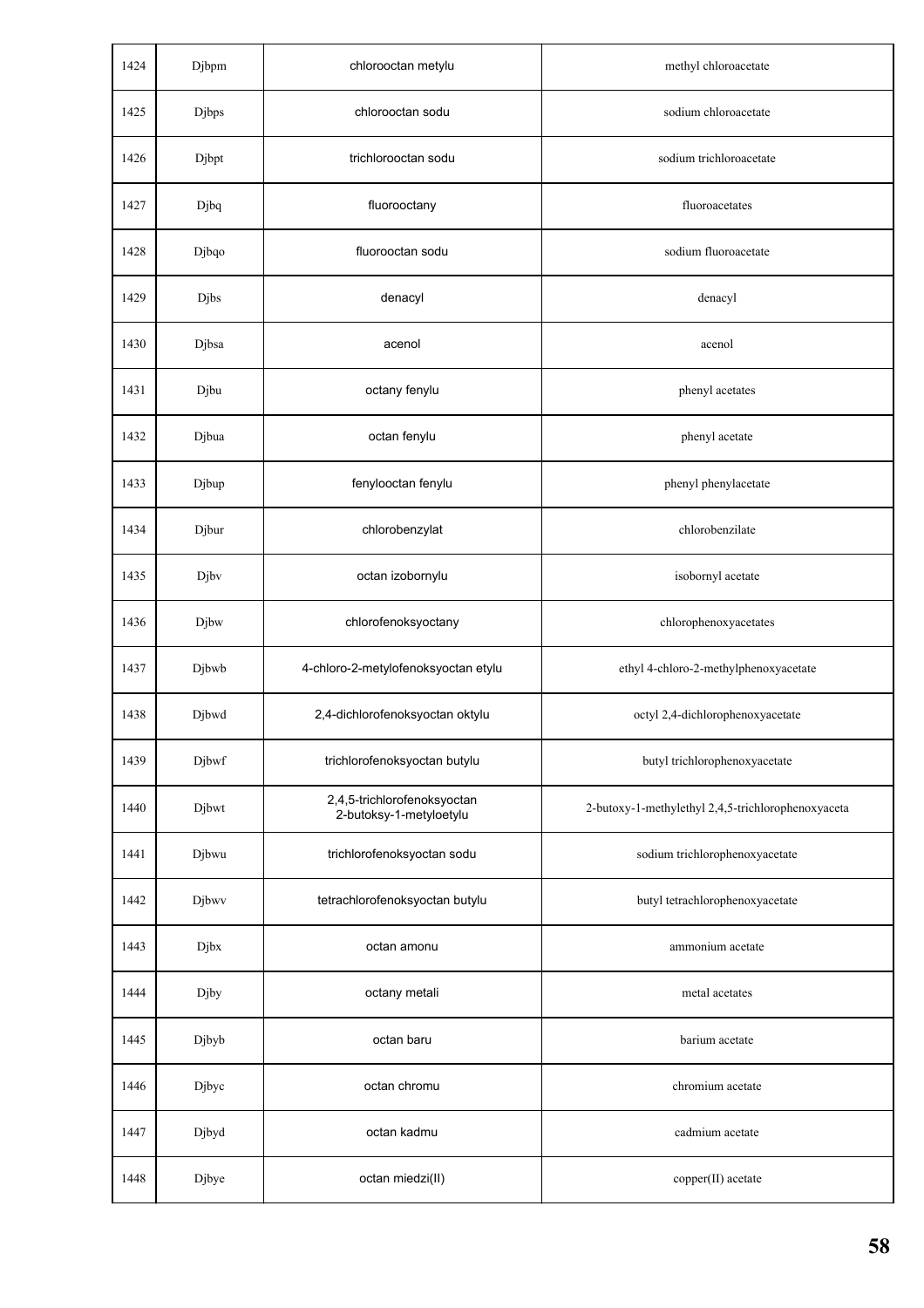| 1449 | Djbyf  | octan berylu                          | beryllium acetate                    |
|------|--------|---------------------------------------|--------------------------------------|
| 1450 | Djbyfb | octan berylu, zasadowy                | beryllium acetate, basic             |
| 1451 | Djbyh  | octan rtęciowy                        | mercuric acetate                     |
| 1452 | Djbyha | octan rtęci(I)                        | mercury(I) acetate                   |
| 1453 | Djbyhc | octan chlorometoksypropylowo-rtęciowy | chloromethoxypropyl mercuric acetate |
| 1454 | Djbyk  | octan potasu                          | potassium acetate                    |
| 1455 | Djbyl  | octan ołowiu                          | lead acetate                         |
| 1456 | Djbylh | trójwodny octan ołowiu                | lead acetate trihydrate              |
| 1457 | Djbyls | octan wodorotlenek ołowiu(II)         | lead subacetate                      |
| 1458 | Djbylt | tetraoctan ołowiu                     | lead tetraacetate                    |
| 1459 | Djbym  | octan magnezu                         | magnesium acetate                    |
| 1460 | Djbyn  | octan niklu                           | nickel acetate                       |
| 1461 | Djbys  | octan sodu                            | sodium acetate                       |
| 1462 | Djbyz  | octan cynku                           | zinc acetate                         |
| 1463 | Djbz   | dimetoksan                            | dimethoxane                          |
| 1464 | Djd    | maślany                               |                                      |
| 1465 | Dje    | walerianiany                          |                                      |
| 1466 | Djfc   | propioniany                           | propionates                          |
| 1467 | Djfca  | alfa-chloropropionian sodu            | sodium alpha-chloropropionate        |
| 1468 | Djfcb  | propanian butylu                      | butyl propanoate                     |
| 1469 | Djfcd  | dekstropropoksyfen                    | dextropropoxyphene                   |
| 1470 | Djfcl  | mleczany                              | lactates                             |
| 1471 | Djfclb | mleczan butylu                        | butyl lactate                        |
| 1472 | Djfcle | mleczan etylu                         | ethyl lactate                        |
| 1473 | Djfcm  | chlorfenprop metylowy                 | chlorphenprop-methyl                 |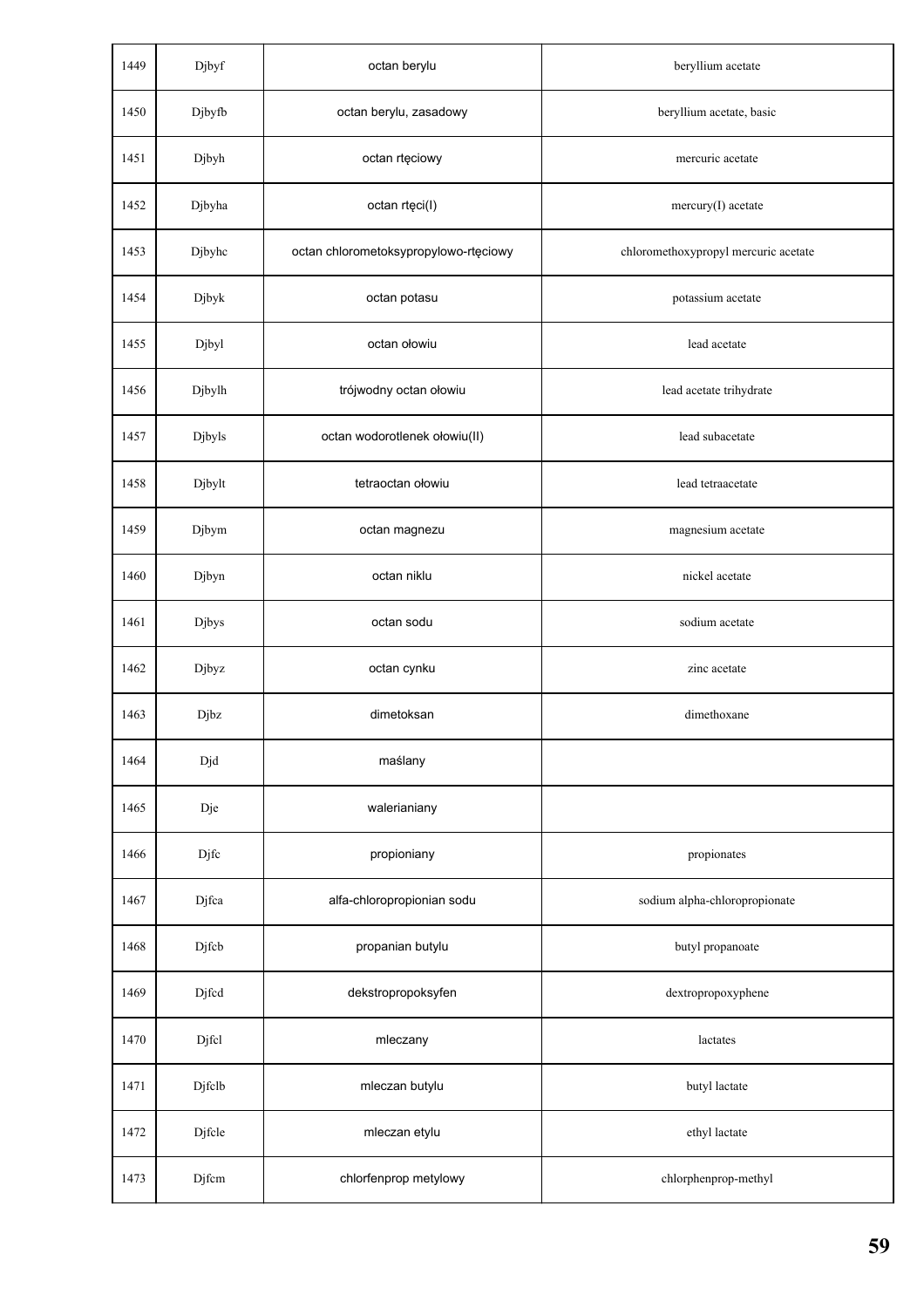| 1474 | Djfct  | izoprotiolan                                             | isoprothiolane                                     |
|------|--------|----------------------------------------------------------|----------------------------------------------------|
| 1475 | Djfcv  | propionian winylu                                        | vinyl propionate                                   |
| 1476 | Djfd   | butyrany                                                 | butyrates                                          |
| 1477 | Djfda  | diizobutyran 2,2,4-trimetylo-1,3-pentadienolu            | 2,2,4-trimethyl-1,3-pentanediol diisobutyrate      |
| 1478 | Djfde  | butaniany                                                | butonate                                           |
| 1479 | Djfe   | waleriany                                                | valerates                                          |
| 1480 | Djfeb  | izowalerian butylu                                       | butyl isovalerate                                  |
| 1481 | Djfef  | izowalerian allilu                                       | allyl isovalerate                                  |
| 1482 | Djfep  | 2,2-difenylowalerian dieyloaminoetylu<br>(chlorowodorek) | diethylaminoethyl 2,2-diphenylvalerate (hydrochlor |
| 1483 | Djff   | kaproniany                                               | caproates                                          |
| 1484 | Djffic | glukonian wapnia                                         | calcium gluconate                                  |
| 1485 | Djfh   | kaprylany                                                | caprylates                                         |
| 1486 | Djfhb  | kaprylan baru                                            | barium caprylate                                   |
| 1487 | Djfhc  | kaprylan etylu                                           | ethyl caprylate                                    |
| 1488 | Djfhcc | 8-chloro-6-oksokaprylan etylu                            | ethyl 8-chloro-6-oxocaprylate                      |
| 1489 | Djfhcd | 8-chloro-6-hydroksykaprylan etylu                        | ethyl 8-chloro-6-hydroxycaprylate                  |
| 1490 | Djfhce | 6,8-dichlorokaprylan etylu                               | ethyl 6,8-dichlorocaprylate                        |
| 1491 | Djfhn  | perfluorookatanian amonu                                 | ammonium perfluorooctanoate                        |
| 1492 | Djfi   | stearyniany                                              | stearates                                          |
| 1493 | Djfia  | stearynian glinu                                         | aluminium stearate                                 |
| 1494 | Djfib  | stearynian baru                                          | barium stearate                                    |
| 1495 | Djfic  | stearynian kadmu                                         | cadmium stearate                                   |
| 1496 | Djfid  | stearynian wapnia                                        | calcium stearate                                   |
| 1497 | Djfie  | stearynian litu                                          | lithium stearate                                   |
| 1498 | Djfig  | stearynian glicydylu                                     | glycidyl stearate                                  |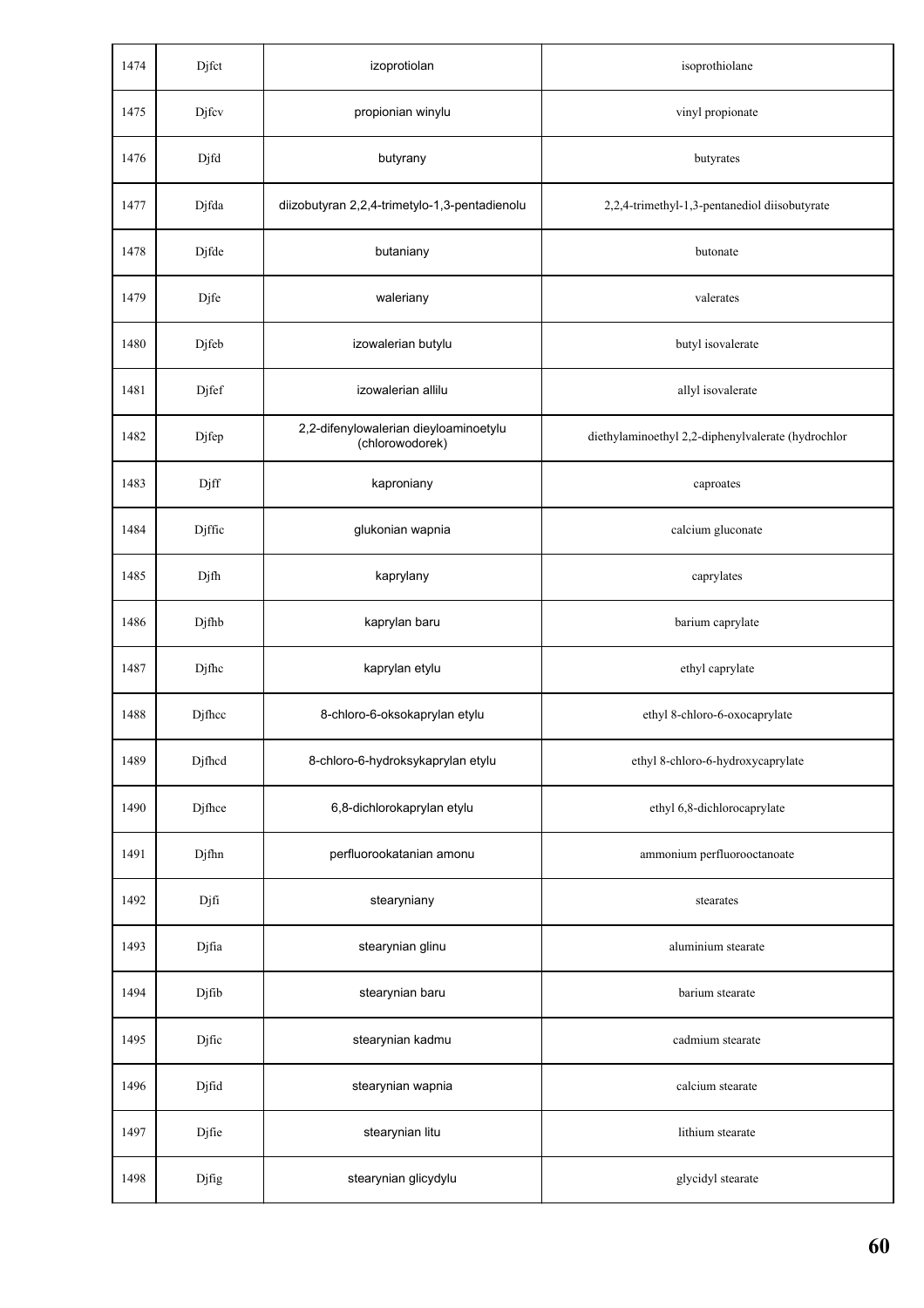| 1499 | Djfil  | stearynian ołowiu                           | lead stearate                             |
|------|--------|---------------------------------------------|-------------------------------------------|
| 1500 | Djfin  | stearynian butylu                           | butyl stearate                            |
| 1501 | Djfis  | monostearynian sorbitanu                    | sorbitan monostearate                     |
| 1502 | Djfiz  | stearynian cynku                            | zinc stearate                             |
| 1503 | Djfj   | oleiniany                                   | oleates                                   |
| 1504 | Djfjd  | oleinian decylu                             | decyl oleate                              |
| 1505 | Djfjg  | oleinian glicydylu                          | glycidyl oleate                           |
| 1506 | Djg    | estry i sole innych kwasów alifatycznych    | esters and salts of other aliphatic acids |
| 1507 | Djga   | acetooctany                                 | acetoacetates                             |
| 1508 | Djgae  | acetooctan etylu                            | ethyl acetoacetate                        |
| 1509 | Djgb   | etylenodiaminatetraoctany                   | ethylenediaminetetraacetates              |
| 1510 | Djgbt  | etylenodiaminatetraoctan tetrasodu          | tetrasodium ethylenediaminetetraacetate   |
| 1511 | Djgce  | chryzantemian etylu                         | ethyl chrysanthemate                      |
| 1512 | Djgd   | buteniany dinitrofenylu                     | dinitrophenyl butenoates                  |
| 1513 | Djgdb  | binapakryl                                  | binapacryl                                |
| 1514 | Djgdd  | dinokap                                     | dinocap                                   |
| 1515 | Djgf   | 13-octan 12-O-tetradekanoiloforbolu         | 12-O-tetradecanoylphorbol 13-acetate      |
| 1516 | Djglgp | ester monolaurylowy glikolu polietylenowego | polyethylene glycol monolauroyl ester     |
| 1517 | Djgn   | neodekanian glicydylu                       | glycidyl neodecanoate                     |
| 1518 | Djgo   | estry kwasów ortokarboksylowych             | ortho carboxylic acid esters              |
| 1519 | Djgp   | pyretroidy                                  | pyrethroids                               |
| 1520 | Djgpa  | alletrin                                    | allethrin                                 |
| 1521 | Djgpb  | bioalletrin                                 | bioallethrin                              |
| 1522 | Djgpc  | cypermetryna                                | cipermethrin                              |
| 1523 | Djgpe  | fenwalerat                                  | fenvalerate                               |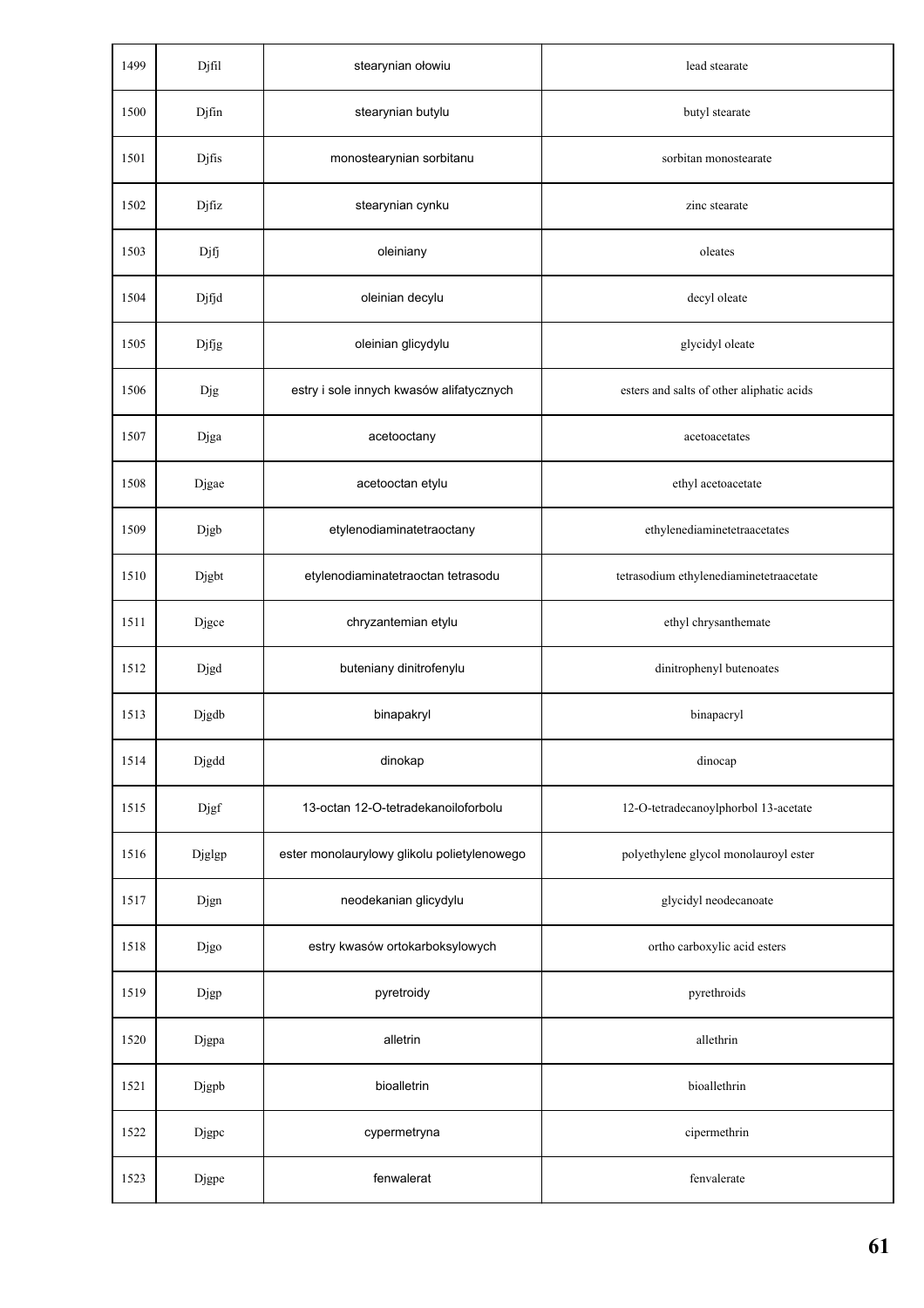| 1524 | Djgph        | d-fenotryna                                           | d-phenothrin                                    |
|------|--------------|-------------------------------------------------------|-------------------------------------------------|
| 1525 | Djgpl        | cyhalotryna                                           | cyhalothrin                                     |
| 1526 | Djgplm       | lambda-cyhalotryna                                    | lambda-cyhalothrin                              |
| 1527 | Djgpn        | dekametryna                                           | decamethrin                                     |
| 1528 | Djgpp        | permetryna                                            | permethrin                                      |
| 1529 | Djgpr        | rezmetryna                                            | resmethrin                                      |
| 1530 | Djgprb       | biorezmetryna                                         | bioresmethrin                                   |
| 1531 | <b>Djgps</b> | cisrezmetryna                                         | cisresmethrin                                   |
| 1532 | Djgpt        | tetrametryna                                          | tetramethrin                                    |
| 1533 | Djgpy        | cyflutryna                                            | cyfluthrin                                      |
| 1534 | <b>Djgs</b>  | sole kwasów trikarboksylowych                         | tricarboxylic acid salts                        |
| 1535 | Djgsa        | cytrynian trisodu                                     | trisodium citrate                               |
| 1536 | Djgsaa       | dwuwodny cytrynian trisodu                            | trisodium citrate dihydrate                     |
| 1537 | Djgsab       | pięciowodny cytrynian trisodu                         | trisodium citrate pentahydrate                  |
| 1538 | Djgt         | estry kwasów trikarboksylowych                        | tricarboxylic acid esters                       |
| 1539 | Djgta        | fumonizyna B1                                         | fumonisin B1                                    |
| 1540 | Djgtb        | fumonizyna B2                                         | fumonisin B2                                    |
| 1541 | Djk          | nafteniany                                            | naphthenates                                    |
| 1542 | Djkc         | naftenian kobaltu                                     | cobalt naphthenate                              |
| 1543 | Djko         | naftenian ołowiu                                      | lead naphthenate                                |
| 1544 | Djkon        | nafteniany ołowiu                                     | lead naphthenates                               |
| 1545 | Djl          | estry i sole kwasu dikarboksylowego                   | dicarboxylic acid esters and salts              |
| 1546 | Djla         | oksydioctan disodu                                    | disodium oxydiacetate                           |
| 1547 | Djlc         | hydroftalany                                          | hydrophthalates                                 |
| 1548 | Djlcb        | cyklohekseno-1,2-dikarboksylan<br>bis(2-etyloheksylu) | bis(2-ethylhexyl) cyclohexene-1,2-dicarboxylate |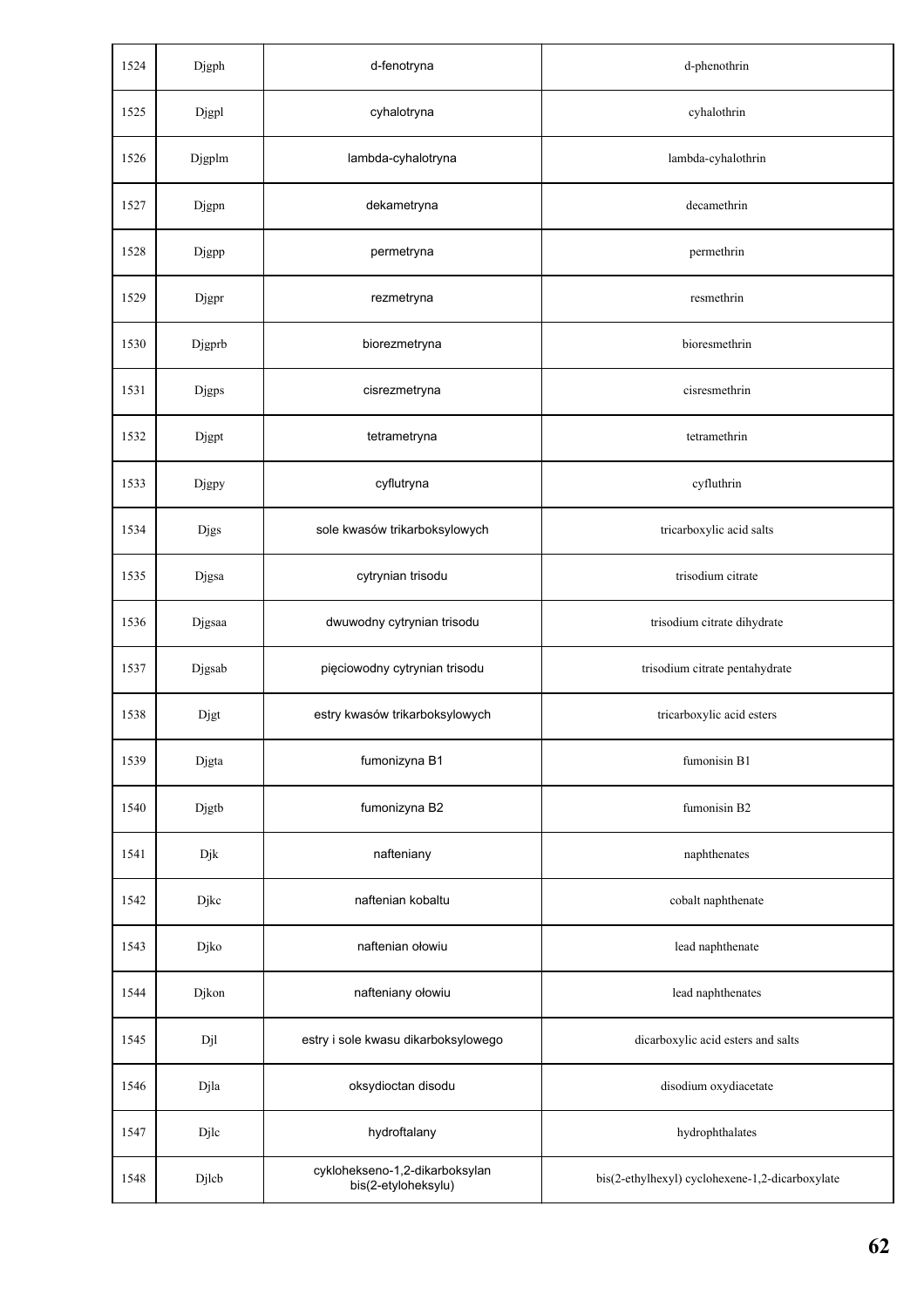| 1549 | Djlcg  | heksahydroftalan glicydylu            | glycidyl hexahydrophthalate       |
|------|--------|---------------------------------------|-----------------------------------|
| 1550 | Djld   | acetylenodikarboksylan dietylu        | diethyl acetylenedicarboxylate    |
| 1551 | Djle   | acetylenodikarboksylan dimetylu       | dimethyl acetylenedicarboxylate   |
| 1552 | Djlf   | fumarany                              | fumarates                         |
| 1553 | Djlfa  | fumaran dietylu                       | diethyl fumarate                  |
| 1554 | Djlg   | glutaminian sodu                      | sodium glutamate                  |
| 1555 | Djlh   | adypiniany                            | adipates                          |
| 1556 | Djlhc  | adypinian monoetylu                   | monoethyl adipate                 |
| 1557 | Djlhcc | adypinian monoetylu (chlorek kwasowy) | monoethyl adipate (acid chloride) |
| 1558 | Djlhe  | adypinian bis(2-etyloheksylu)         | bis(2-ethylhexyl) adipate         |
| 1559 | Djlm   | maleiniany                            | maleates                          |
| 1560 | Djlmb  | maleinian dibutylu                    | dibutyl maleate                   |
| 1561 | Djlme  | maleinian dietylu                     | diethyl maleate                   |
| 1562 | Djlo   | szczawiany                            | oxalates                          |
| 1563 | Djlp   | maloniany                             | malonates                         |
| 1564 | Djlpb  | malonian dimetylu                     | dimethyl malonate                 |
| 1565 | Djlpe  | etoksymetylenomalonian dietylu        | diethyl ethoxymethylenemalonate   |
| 1566 | Djls   | dikwasy o długich łańcuchach          | long-chain diacids                |
| 1567 | Djlsd  | sebacynian dibutylu                   | dibutyl sebacate                  |
| 1568 | Djlso  | sebacynian bis(2-etyloheksylu)        | bis(2-ethylhexyl) sebacate        |
| 1569 | Djlx   | kwasy ksantanowe                      | xanthic acids                     |
| 1570 | Djlxb  | ksantanian butylu                     | butyl xanthate                    |
| 1571 | Djlxbi | izobutyloksantanian potasu            | potassium isobutylxanthate        |
| 1572 | Djlxbp | n-butyloksantanian potasu             | potassium n-butylxanthate         |
| 1573 | Djlxe  | ksantanian etylu                      | ethyl xanthate                    |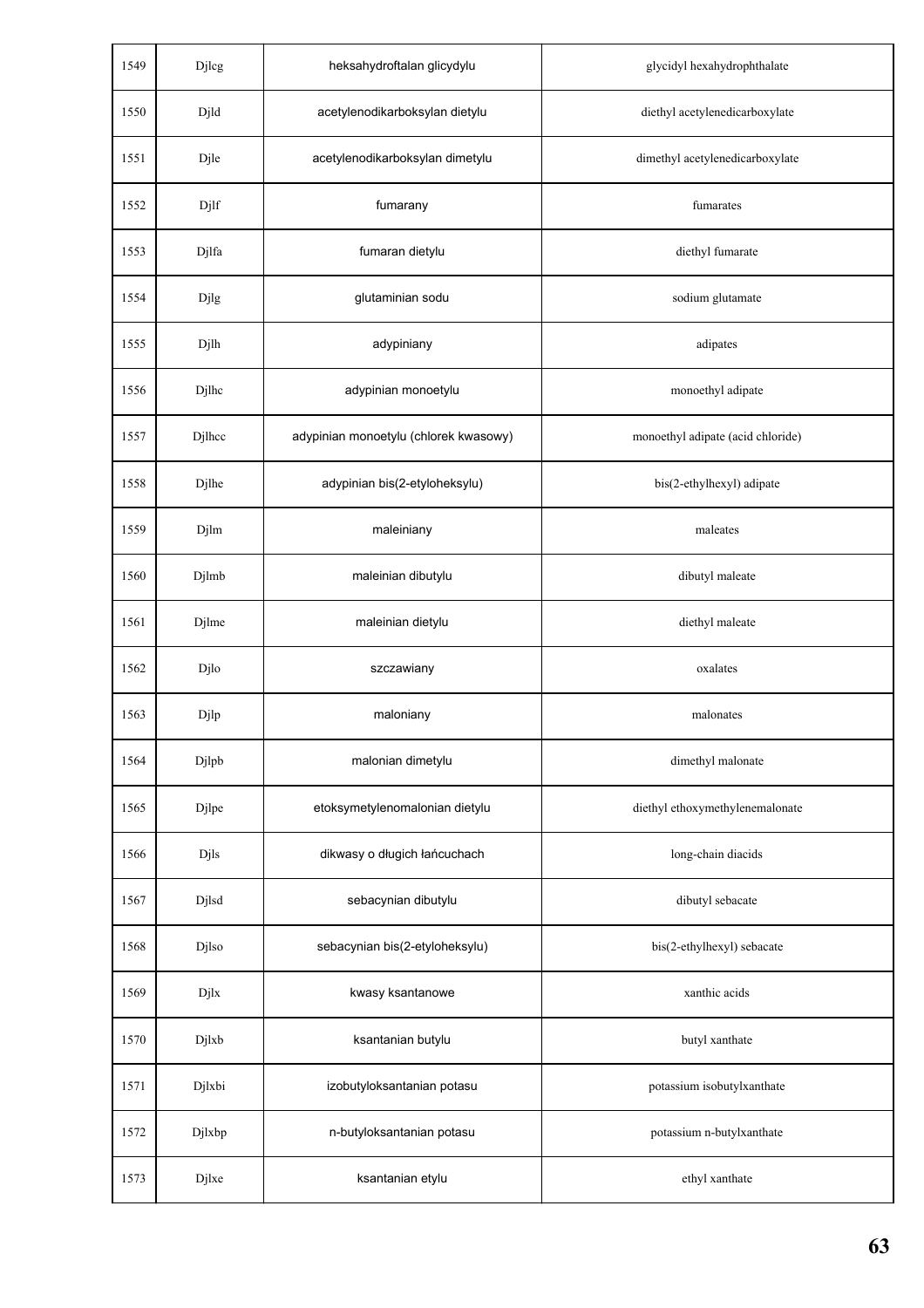| 1574 | Djlxec | etyloksantanian<br>N-(hydroksymetylo)karbamidometylu | N-(hydroxymethyl)carbamidomethyl ethylxanthate |
|------|--------|------------------------------------------------------|------------------------------------------------|
| 1575 | Djlxp  | ksantanian potasu                                    | potassium xanthate                             |
| 1576 | Djlxpa | amyloksantanian potasu                               | potassium amylxanthate                         |
| 1577 | Djr    | estry i sole kwasów aromatycznych                    | aromatic acid esters and salts                 |
| 1578 | Djrb   | benzoesany                                           | benzoates                                      |
| 1579 | Djrba  | benzoesan amonu                                      | ammonium benzoate                              |
| 1580 | Djrbb  | benzoesan benzylu                                    | benzyl benzoate                                |
| 1581 | Djrbbd | benzoesan dietylenobenzylu                           | diethylene benzyl benzoate                     |
| 1582 | Djrbc  | benzoesan wapnia                                     | calcium benzoate                               |
| 1583 | Djrbp  | nadbenzoesany                                        | perbenzoates                                   |
| 1584 | Djrbpb | nadbenzoesan tert-butylu                             | tert-butyl perbenzoate                         |
| 1585 | Djrbs  | benzoesan sodu                                       | sodium benzoate                                |
| 1586 | Djrd   | aminobenzoesany                                      | aminobenzoates                                 |
| 1587 | Djrda  | tetrakaina                                           | tetracaine                                     |
| 1588 | Djrdc  | antranilan cynamylu                                  | cinnamyl anthranilate                          |
| 1589 | Djrde  | benzokaina                                           | benzocaine                                     |
| 1590 | Djre   | salicylany                                           | salicylates                                    |
| 1591 | Djrem  | salicylan metylu                                     | methyl salicylate                              |
| 1592 | Djrep  | salicylan fenylu                                     | phenyl salicylate                              |
| 1593 | Djres  | salicylan sodu                                       | sodium salicylate                              |
| 1594 | Djrf   | hydroksybenzoesany                                   | hydroxybenzoates                               |
| 1595 | Djrfg  | galusan propylu                                      | propyl gallate                                 |
| 1596 | Djrfm  | metylparben                                          | methylparaben                                  |
| 1597 | Djrfp  | propylparben                                         | propylparaben                                  |
| 1598 | Djrg   | abietyniany                                          | abietates                                      |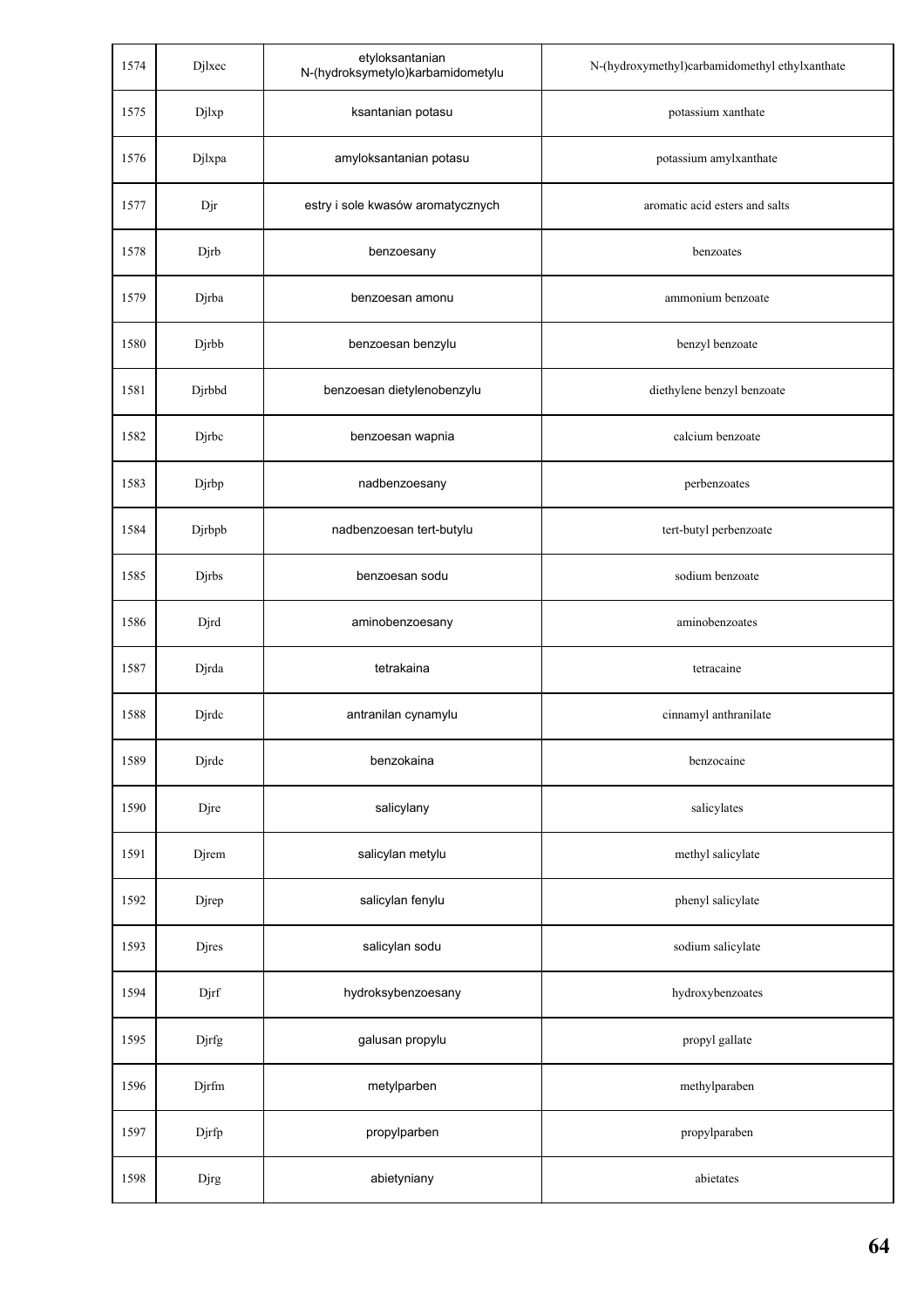| 1599 | Djrgm  | abietynian metylu                      | methyl abietate                      |
|------|--------|----------------------------------------|--------------------------------------|
| 1600 | Djs    | estry i sole aromatycznych dikwasów    | aromatic diacid esters and salts     |
| 1601 | Djsa   | ftalany                                | phthalates                           |
| 1602 | Djsab  | ftalan dimetylu                        | dimethyl phthalate                   |
| 1603 | Djsabe | ftalan 2-etoksy-2-oksoetylowo-metylowy | 2-ethoxy-2-oxoethyl methyl phthalate |
| 1604 | Djsabm | ftalan monometylu                      | monomethyl phthalate                 |
| 1605 | Djsac  | ftalan diglicydylu                     | diglycidyl phthalate                 |
| 1606 | Djsad  | ftalan dietylu                         | diethyl phthalate                    |
| 1607 | Djsade | ftalan 2-etoksy-2-oksoetylowo-etylowy  | 2-ethoxy-2-oxoethyl ethyl phthalate  |
| 1608 | Djsaf  | ftalan bis(metoksyetylu)               | bis(methoxyethyl) phthalate          |
| 1609 | Djsag  | ftalan diallilu                        | diallyl phthalate                    |
| 1610 | Djsagi | izoftalan diallilu                     | diallyl isophthalate                 |
| 1611 | Djsah  | ftalan dibutylu                        | dibutyl phthalate                    |
| 1612 | Djsahd | ftalan butylowo-decylowy               | butyl decyl phthalate                |
| 1613 | Djsahm | ftalan monobutylu                      | monobutyl phthalate                  |
| 1614 | Djsaho | ftalan butylowo-oktylowy               | butyl octyl phthalate                |
| 1615 | Djsai  | ftalan diizobutylu                     | diisobutyl phthalate                 |
| 1616 | Djsaj  | ftalan diheksylu                       | dihexyl phthalate                    |
| 1617 | Djsajc | ftalan dicykloheksylu                  | dicyclohexyl phthalate               |
| 1618 | Djsajp | ftalan difenylu                        | diphenyl phthalate                   |
| 1619 | Djsak  | ftalan mono(2-etyloheksylu)            | mono(2-ethylhexyl) phthalate         |
| 1620 | Djsal  | ftalan bis(etyloheksylu)               | bis(ethylhexyl) phthalate            |
| 1621 | Djsam  | ftalan dioktylu                        | dioctyl phthalate                    |
| 1622 | Djsami | ftalan diizooktylu                     | diisooctyl phthalate                 |
| 1623 | Djsan  | ftalan dinonylu                        | dinonyl phthalate                    |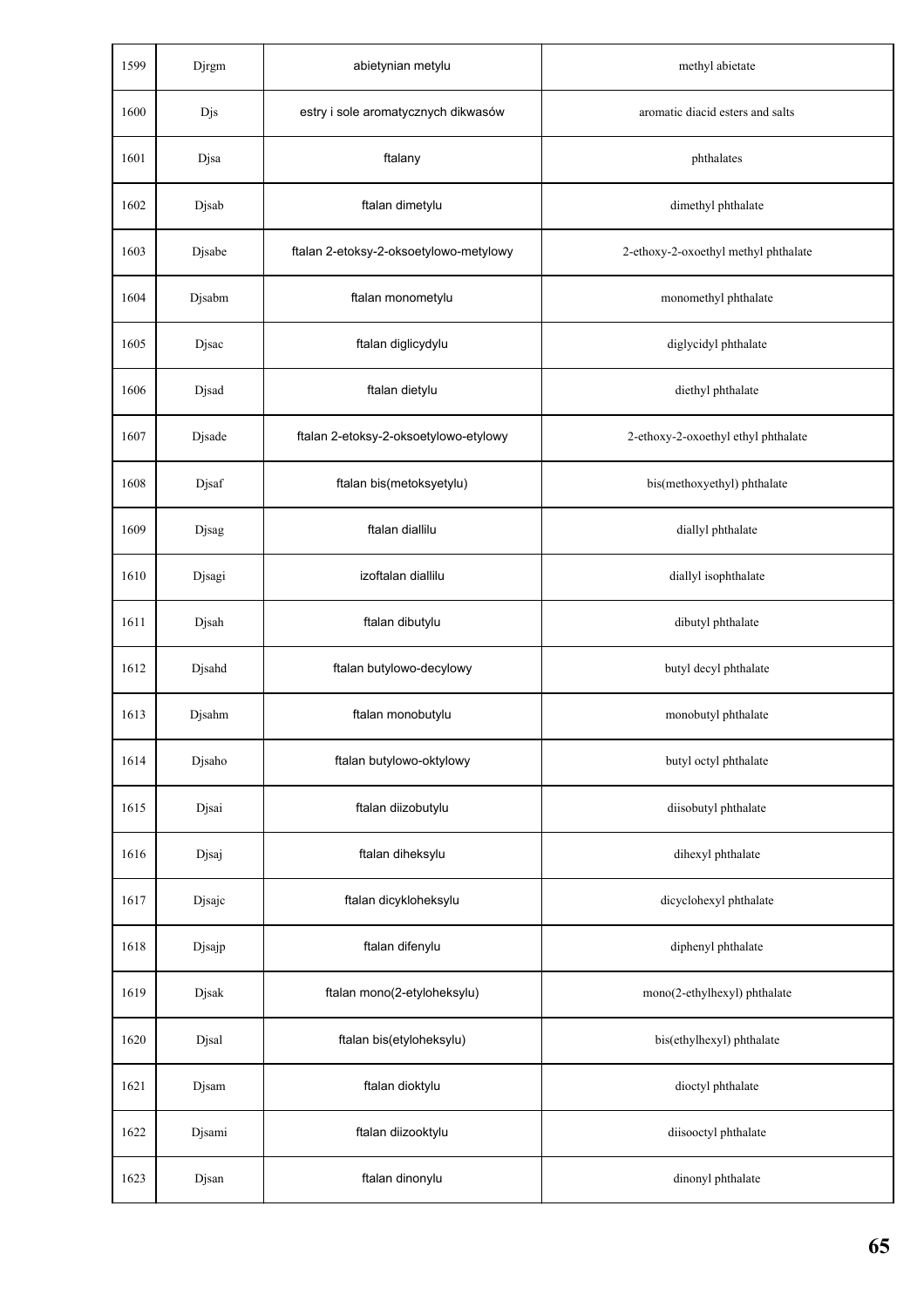| 1624 | Djsand | ftalan decylowo-oktylowy                            | decyl octyl phthalate                        |
|------|--------|-----------------------------------------------------|----------------------------------------------|
| 1625 | Djsani | ftalan bis(3-metylobutylu)                          | bis(3-methylbutyl) phthalate                 |
| 1626 | Djsao  | ftalan diizodecylu                                  | diisodecyl phthalate                         |
| 1627 | Djsap  | ftalan bis(3-metyloheksylu)                         | bis(3-methylhexyl) phthalate                 |
| 1628 | Djsaph | ftalan di-n-heptylu                                 | di-n-heptyl phthalate                        |
| 1629 | Djsaq  | ftalan didodecylu                                   | didodecyl phthalate                          |
| 1630 | Djsar  | ftalan diizopropylu                                 | diisopropyl phthalate                        |
| 1631 | Djsas  | bis(butyloftalan) glikolu etylenowego               | diethylene glycol bis(butyl phthalate)       |
| 1632 | Djsat  | ftalan butoksykarbonylometylowo-butylowy            | butoxycarbonylmethyl butyl phthalate         |
| 1633 | Djsau  | ftalan dipentylu                                    | dipentyl phthalate                           |
| 1634 | Djsav  | ftalan benzylowo-butylowy                           | benzyl butyl phthalate                       |
| 1635 | Djsaw  | ftalan bis(butoksyetylu)                            | bis(butoxyethyl) phthalate                   |
| 1636 | Djsax  | tereftalany                                         | terephthalates                               |
| 1637 | Djsaxa | tereftalan dimetylu                                 | dimethyl terephthalate                       |
| 1638 | Djsaxb | tetrachlorotereftalan dimetylu                      | dimethyl tetrachloroterephthalate            |
| 1639 | Djsd   | estry dimeru kwasu                                  | dimer acid esters                            |
| 1640 | Djsdd  | ester diglicydylowy dimeru kwasu                    | dimer acid diglycidyl ester                  |
| 1641 | Djsn   | dikarboksylany naftalenu                            | naphthalene dicarboxylates                   |
| 1642 | Djsna  | 2,6-naftalenodikarboksylan dimetylu                 | dimethyl-2,6 naphthalenedicarboxylate        |
| 1643 | Djss   | estry kwasu kwadratowego                            | squaric acid esters                          |
| 1644 | Djssb  | ester dibutylowy kwasu kwadratowego                 | squaric acid dibutyl ester                   |
| 1645 | Djt    | estry i sole nienasyconych kwasów<br>karboksylowych | unsaturated carboxylic acid esters and salts |
| 1646 | Djta   | akrylany                                            | acrylates                                    |
| 1647 | Djtaao | alfa-alliloksykarbonyloksyakrylan allilu            | allyl alpha-allyloxycarbonyloxyacrylate      |
| 1648 | Djtab  | akrylan butylu                                      | butyl acrylate                               |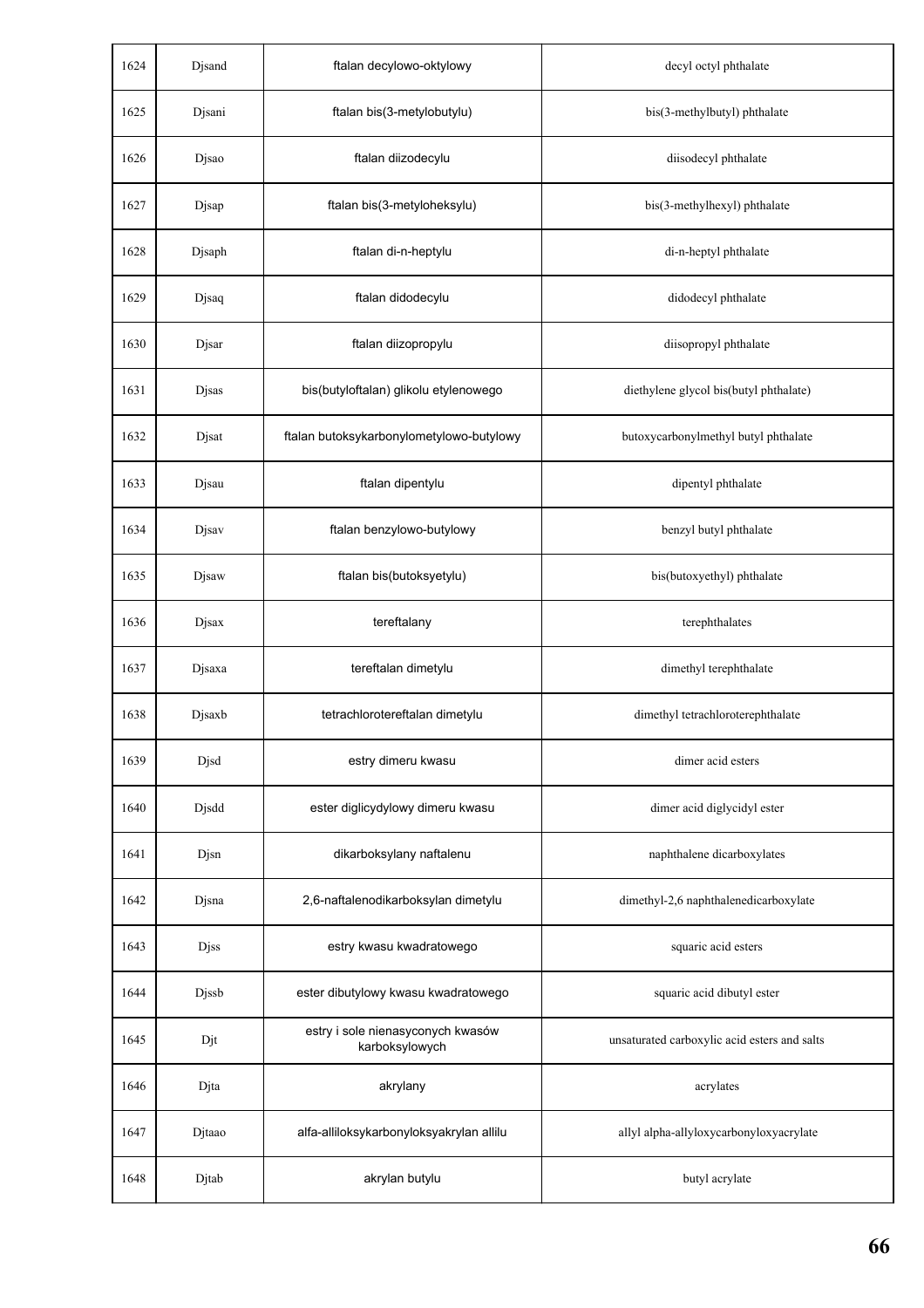| 1649 | Djtad   | akrylan metylu                                             | methyl acrylate                                    |
|------|---------|------------------------------------------------------------|----------------------------------------------------|
| 1650 | Djtae   | akrylan etylu                                              | ethyl acrylate                                     |
| 1651 | Djtaeh  | akrylan 2-etyloheksylu                                     | 2-ethylhexyl acrylate                              |
| 1652 | Djtaem  | akrylan metylokarbamoiloksyetylu                           | methylcarbamoyloxyethyl acrylate                   |
| 1653 | Djtaeo  | akrylan hydroksyetylu                                      | hydroxyethyl acrylate                              |
| 1654 | Djtaep  | akrylan 2-fenoksyetylu                                     | 2-phenoxyethyl acrylate                            |
| 1655 | Djtaeq  | diakrylan diglicerolowego eteru bisfenolu A                | bisphenol A diglycerol ether diacrylate            |
| 1656 | Djtaf   | diakrylan butanodiolu                                      | butanediol diacrylate                              |
| 1657 | Djtafn  | diakrylan glikolu neopentylowego                           | neopentyl glycol diacrylate                        |
| 1658 | Djtag   | diakrylan heksadienolu                                     | hexanediol diacrylate                              |
| 1659 | Djtah   | akrylan heptylu                                            | heptyl acrylate                                    |
| 1660 | Djtai   | akrylan nonylu                                             | nonyl acrylate                                     |
| 1661 | Djtaj   | akrylan izodecylu                                          | isodecyl acrylate                                  |
| 1662 | Djtak   | diakrylan glikolu tetraetylenowego                         | tetraethylene glycol diacrylate                    |
| 1663 | Djtakb  | diakrylan glikolu trietylenowego                           | triethylene glycol diacrylate                      |
| 1664 | Djtakd  | diakrylan glikolu dietylenowego                            | diethylene glycol diacrylate                       |
| 1665 | Djtakp  | diakrylan glikolu tripropylenowego                         | tripropylene glycol diacrylate                     |
| 1666 | Djtal   | diakrylan esterodiolu-204                                  | esterdiol-204 diacrylate                           |
| 1667 | Djtam   | metakrylany                                                | methacrylates                                      |
| 1668 | Djtamb  | dimetakrylan bis(eteru glikolu etylenowego)<br>bisfenolu A | bisphenol A bis(ethylene glycol ether) dimethacryl |
| 1669 | Djtamd  | dimetakrylan glikolu trietylenowego                        | triethylene glycol dimethacrylate                  |
| 1670 | Djtamdb | dimetakrylan 1,4-butanodiolu                               | 1,4-butanediol dimethacrylate                      |
| 1671 | Djtamde | dimetakrylan glikolu etylenowego                           | ethylene glycol dimethacrylate                     |
| 1672 | Djtamdn | dimetakrylan glikolu neopentylowego                        | neopentyl glycol dimethacrylate                    |
| 1673 | Djtamdx | dimetakrylan 1,6-heksanodiolu                              | 1,6-hexanediol dimethacrylate                      |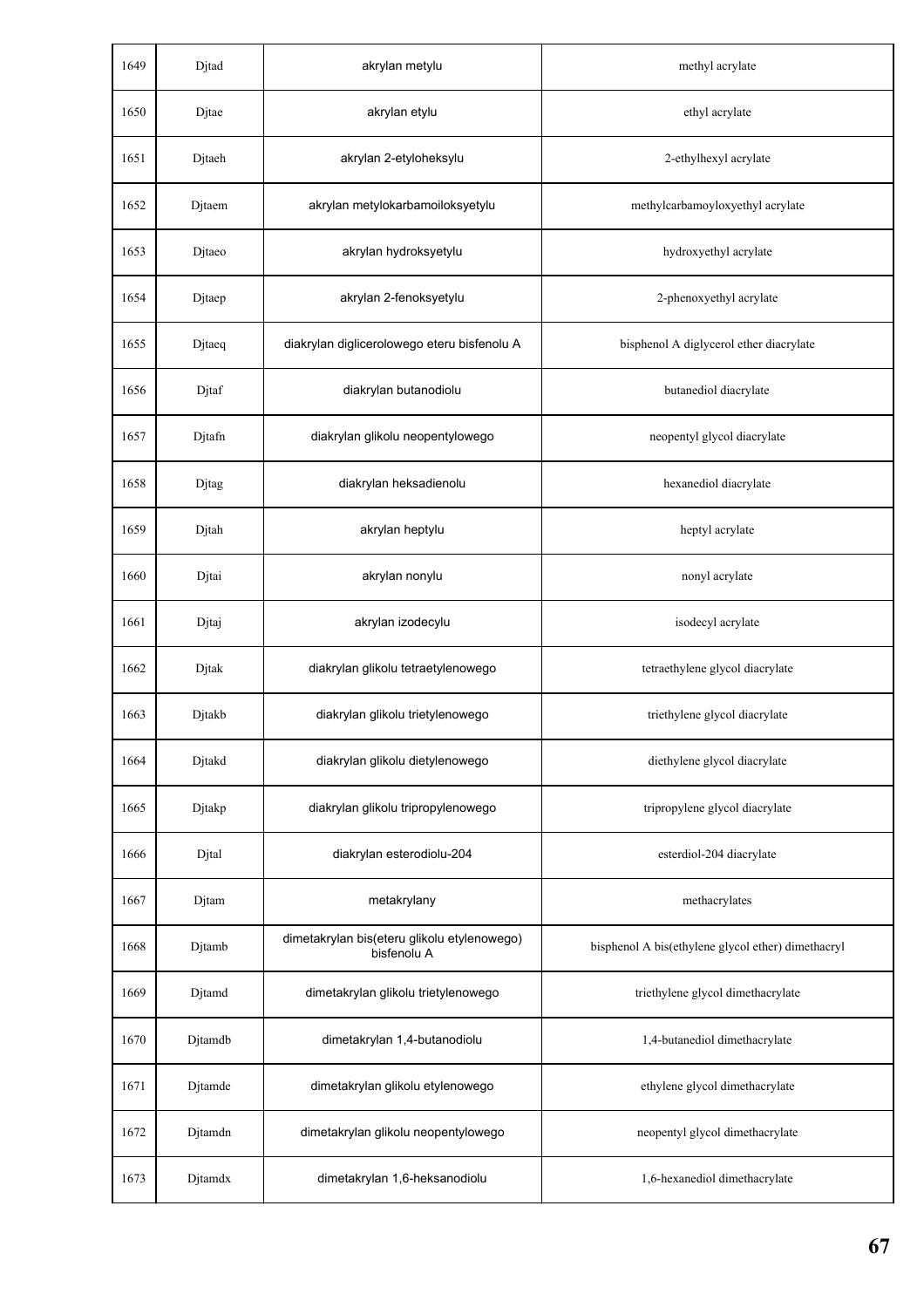| 1674 | Djtame  | metakrylan etylu                          | ethyl methacrylate                      |
|------|---------|-------------------------------------------|-----------------------------------------|
| 1675 | Djtamg  | metakrylan glicydylu                      | glycidyl methacrylate                   |
| 1676 | Djtamh  | metakrylan hydroksyetylu                  | hydroxyethyl methacrylate               |
| 1677 | Djtamht | trimetakrylan trietanoloaminy             | triethanolamine trimethacrylate         |
| 1678 | Djtamhv | metakrylan winyloksyetylu                 | vinyloxyethyl methacrylate              |
| 1679 | Djtami  | metakrylan izobutylu                      | isobutyl methacrylate                   |
| 1680 | Djtamm  | metakrylan metylu                         | methyl methacrylate                     |
| 1681 | Djtams  | trimetakrylan glikolu tetraetylenowego    | tetraethylene glycol dimethacrylate     |
| 1682 | Djtamt  | trimetakrylan trimetylolpropanu           | trimethylolpropane trimethacrylate      |
| 1683 | Djtamu  | metakrylan butylu                         | butyl methacrylate                      |
| 1684 | Djtan   | cyjanoakrylany                            | cyanoacrylates                          |
| 1685 | Djtanb  | 2-cyjanoakrylan butylu                    | butyl 2-cyanoacrylate                   |
| 1686 | Djtane  | 2-cyjanoakrylan etylu                     | ethyl 2-cyanoacrylate                   |
| 1687 | Djtanei | metakrylan 2-izocyjanoetylu               | 2-isocyanatoethyl methacrylate          |
| 1688 | Djtanm  | cyjanoakrylan metylu                      | methyl cyanoacrylate                    |
| 1689 | Djtao   | triakrylan pentaerytrytolu                | pentaerythritol triacrylate             |
| 1690 | Djtaot  | tetraakrylan pentaerytrytolu              | pentaerythritol tetraacrylate           |
| 1691 | Djtap   | triakrylan trimetylolpropanu              | trimethylolpropane triacrylate          |
| 1692 | Djtaq   | pentaakrylan dipentaerytrytolu            | dipentaerythritol pentaacrylate         |
| 1693 | Djtar   | akrylan 2-hydroksypropylu                 | 2-hydroxypropyl acrylate                |
| 1694 | Djtc    | cykloheksenokarboksylan tetrahydrobenzylu | tetrahydrobenzyl cyclohexenecarboxylate |
| 1695 | Djtf    | ester butylowy flurenolu                  | flurenol butyl ester                    |
| 1696 | Djtfc   | ester metylowy chloroflurenolu            | chlorflurenol methyl ester              |
| 1697 | Dju     | estry kwasów nieorganicznych              | inorganic acid esters                   |
| 1698 | Djub    | estry kwasu borowego                      | boric acid esters                       |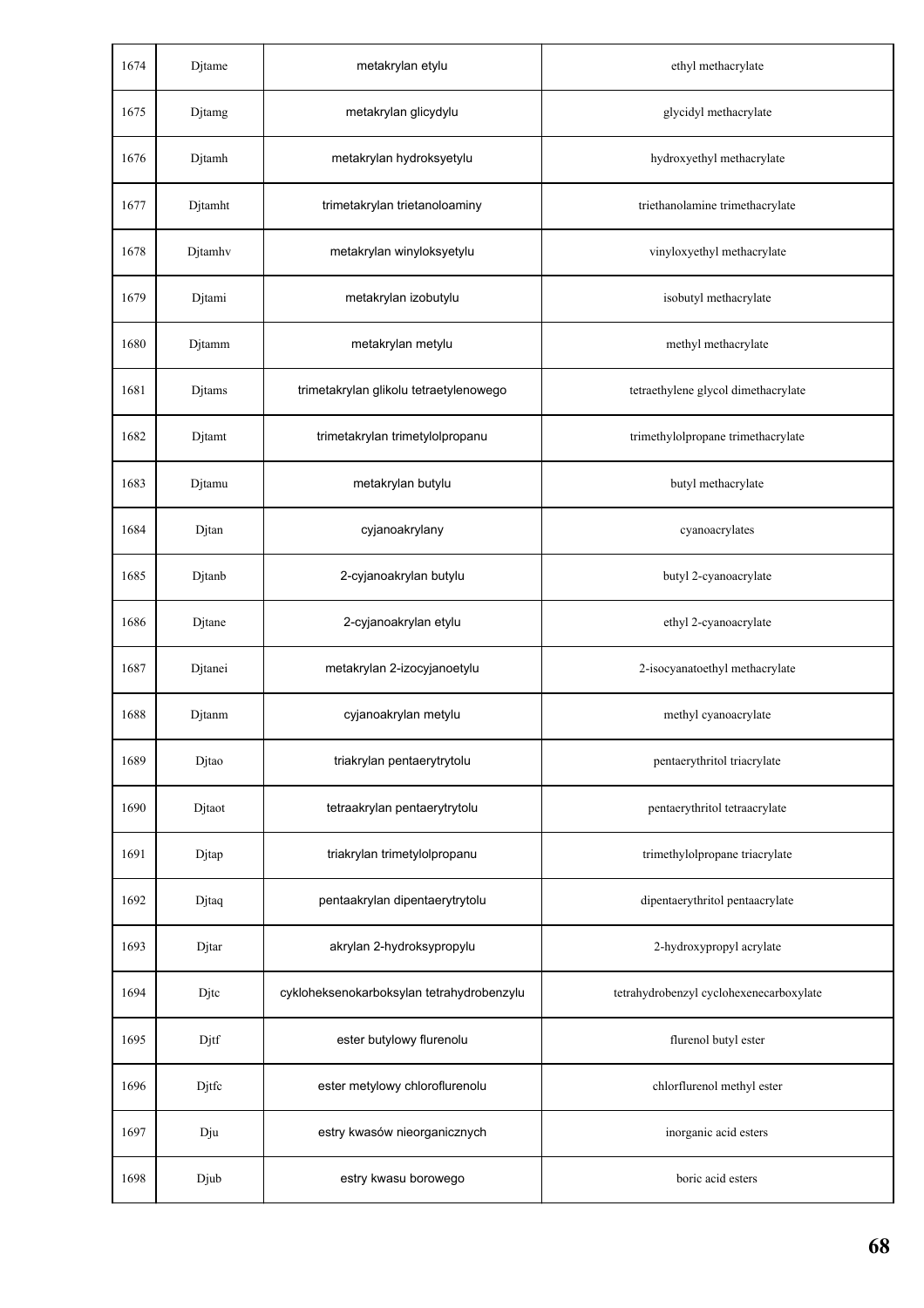| 1699 | Djubm  | boran trimetylu                         | trimethyl borate                       |
|------|--------|-----------------------------------------|----------------------------------------|
| 1700 | Djuc   | estry kwasu chromowego                  | chromic acid esters                    |
| 1701 | Djuca  | chromian tert-butylu                    | tert-butyl chromate                    |
| 1702 | Djud   | estry kwasu podchlorawego               | hypochlorous acid esters               |
| 1703 | Djuda  | podchloryny alkilu                      | alkyl hypochlorites                    |
| 1704 | Djue   | estry kwasu fluorowego                  | fluorine acid esters                   |
| 1705 | Djuef  | podfluoryn trifluorometylu              | trifluoromethyl hypofluorite           |
| 1706 | Djueg  | dipodfluoryn difluorometylenu           | difluoromethylene dihypofluorite       |
| 1707 | Djuf   | estry kwasu chlorowego                  | chloric acid esters                    |
| 1708 | Djufa  | chlorany alkilu                         | alkyl chlorates                        |
| 1709 | Djuk   | estry kwasu węglowego                   | carbonic acid esters                   |
| 1710 | Djukd  | bis(allilowęglan) glikolu dietylenowego | diethylene glycol bis(allyl carbonate) |
| 1711 | Djuke  | węglan dietylu                          | diethyl carbonate                      |
| 1712 | Djuki  | nadwęglan diizopropylu                  | diisopropyl peroxycarbonate            |
| 1713 | Djul   | estry kwasu krzemowego                  | silicic acid esters                    |
| 1714 | Djule  | krzemian etylu                          | ethyl silicate                         |
| 1715 | Djun   | estry kwasu azotowego                   | nitric acid esters                     |
| 1716 | Djuna  | azotan metylu                           | methyl nitrate                         |
| 1717 | Djunc  | azotan etylu                            | ethyl nitrate                          |
| 1718 | Djunca | azotan 2-azydoetylu                     | 2-azidoethyl nitrate                   |
| 1719 | Djund  | azotan n-propylu                        | n-propyl nitrate                       |
| 1720 | Djundg | azotan glicydylu                        | glycidyl nitrate                       |
| 1721 | Djune  | azotan izopropylu                       | isopropyl nitrate                      |
| 1722 | Djunf  | azotan amylu                            | amyl nitrate                           |
| 1723 | Djung  | nitrogliceryny                          | nitroglycerines                        |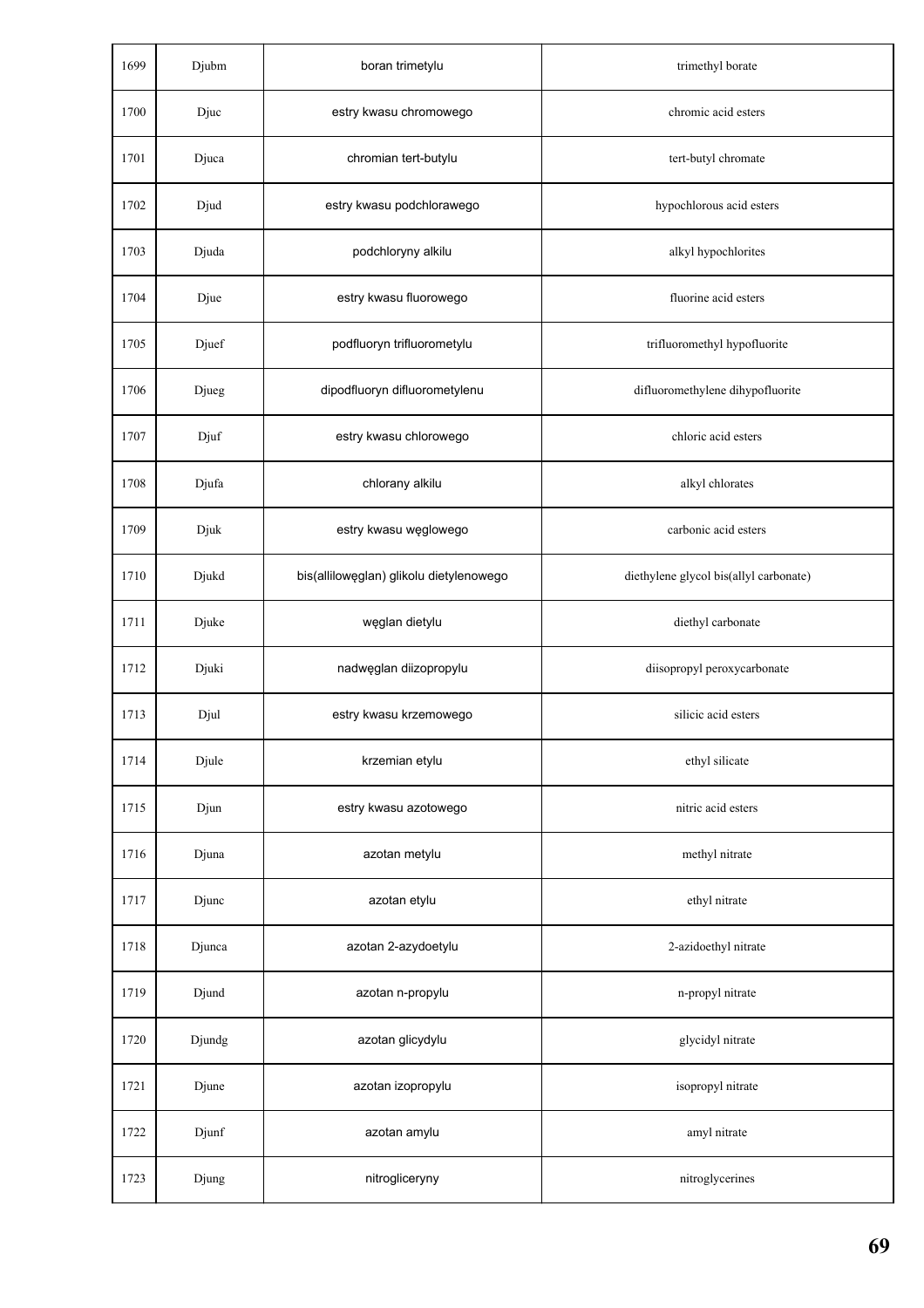| 1724 | Djungt | trinitrogliceryna               | trinitroglycerine             |
|------|--------|---------------------------------|-------------------------------|
| 1725 | Djuni  | nitroglikole                    | nitroglycols                  |
| 1726 | Djunid | dinitroglikol                   | dinitroglycol                 |
| 1727 | Djunie | diazotan glikolu dietylenowego  | diethylene glycol dinitrate   |
| 1728 | Djunif | diazotan glikolu trietylenowego | triethylene glycol dinitrate  |
| 1729 | Djunip | diazotan glikolu propylenowego  | propylene glycol dinitrate    |
| 1730 | Djunp  | tetraazotan pentaerytrytolu     | pentaerythritol tetranitrate  |
| 1731 | Djuo   | estry kwasu azotawego           | nitrous acid esters           |
| 1732 | Djuoa  | azotyn amylu                    | amyl nitrite                  |
| 1733 | Djuoe  | azotyn etylu                    | ethyl nitrite                 |
| 1734 | Djup   | estry kwasu fosforowego         | phosphoric acid esters        |
| 1735 | Djupa  | fosforan trimetylu              | trimethyl phosphate           |
| 1736 | Djupap | fosfamidon                      | phosphamidon                  |
| 1737 | Djupas | tetrachlorwinfos                | tetrachlorvinphos             |
| 1738 | Djupaz | Azodrin                         | Azodrin                       |
| 1739 | Djupb  | fosforan dimetylu               | dimethyl phosphate            |
| 1740 | Djupbc | fosforan dipirydylu             | dipyridyl phosphate           |
| 1741 | Djupbd | diktrofos                       | dicrotophos                   |
| 1742 | Djupbh | Hostaquick                      | Hostaquick                    |
| 1743 | Djupbn | naled                           | naled                         |
| 1744 | Djupc  | mewinfos                        | mevinphos                     |
| 1745 | Djupd  | dichlorfos                      | dichlorvos                    |
| 1746 | Djupdv | fosforan winylu                 | vinyl phosphate               |
| 1747 | Djupe  | fosforan trietylu               | triethyl phosphate            |
| 1748 | Djupec | fosforan tris(2-chloroetylu)    | tris(2-chloroethyl) phosphate |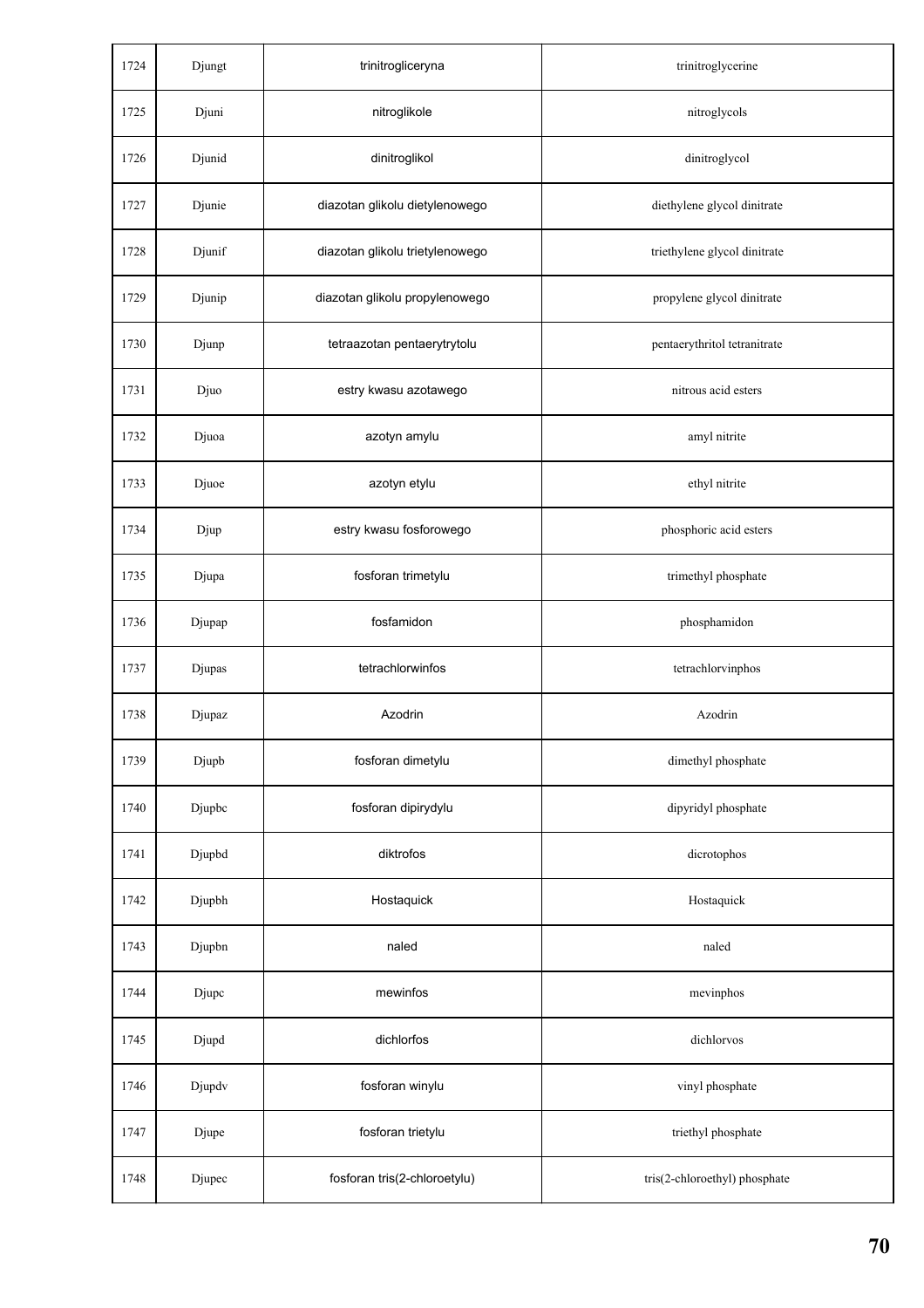| 1749 | Djuped  | fosforan trichloroetylu                   | trichloroethyl phosphate                     |
|------|---------|-------------------------------------------|----------------------------------------------|
| 1750 | Djupf   | pirofosforan tetraetylu                   | tetraethyl pyrophosphate                     |
| 1751 | Djupg   | fosforan dietylu                          | diethyl phosphate                            |
| 1752 | Djupge  | chlorfenwinfos                            | chlorfenvinphos                              |
| 1753 | Djupgd  | chlorofosforan dietylu                    | diethyl chlorophosphate                      |
| 1754 | Djupge  | etylenodifosforan tetrakis(2-chloroetylu) | tetrakis(2-chloroethyl) ethylene diphosphate |
| 1755 | Djupgp  | paraokson                                 | paraoxon                                     |
| 1756 | Djupgt  | fosfolan                                  | phosfolan                                    |
| 1757 | Djupgtm | mefosfolan                                | mephosfolan                                  |
| 1758 | Djuph   | fosforan tris(2-etyloheksylu)             | tris(2-ethylhexyl) phosphate                 |
| 1759 | Djupi   | fosforan tritolilu                        | tritolyl phosphate                           |
| 1760 | Djupim  | fosforan tri-meta-krezylu                 | tri-meta-cresyl phosphate                    |
| 1761 | Djupio  | fosforan tri-orto-krezylu                 | triorthocresyl phosphate                     |
| 1762 | Djupip  | fosforan tri-p-tolilu                     | tri-p-tolyl phosphate                        |
| 1763 | Djupj   | fosforan tripropylu                       | tripropyl phosphate                          |
| 1764 | Djupjc  | fosforan tris(1,3-dichloro-2-propylu)     | tris(1,3-dichloro-2-propyl) phosphate        |
| 1765 | Djupjd  | fosforan tris(2,3-dibromopropylu)         | tris(2,3-dibromopropyl) phosphate            |
| 1766 | Djupjo  | fosforan tris(1-chloro-2-propylu)         | tris(1-chloro-2-propyl)phosphate             |
| 1767 | Djupjt  | fosforan tris(2-chloro-1-propylu)         | tris(2-chloro-1-propyl)phosphate             |
| 1768 | Djupk   | fosforan dibutylu                         | dibutyl phosphate                            |
| 1769 | Djupl   | fosforan tributylu                        | tributyl phosphate                           |
| 1770 | Djupli  | fosforan triizobutylu                     | triisobutyl phosphate                        |
| 1771 | Djupm   | fosforan dipropylu                        | dipropyl phosphate                           |
| 1772 | Djupma  | fosforan bis(2,3-tribromopropylu)         | bis(2,3-dibromopropyl) phosphate             |
| 1773 | Djupn   | fosforan trifenylu                        | triphenyl phosphate                          |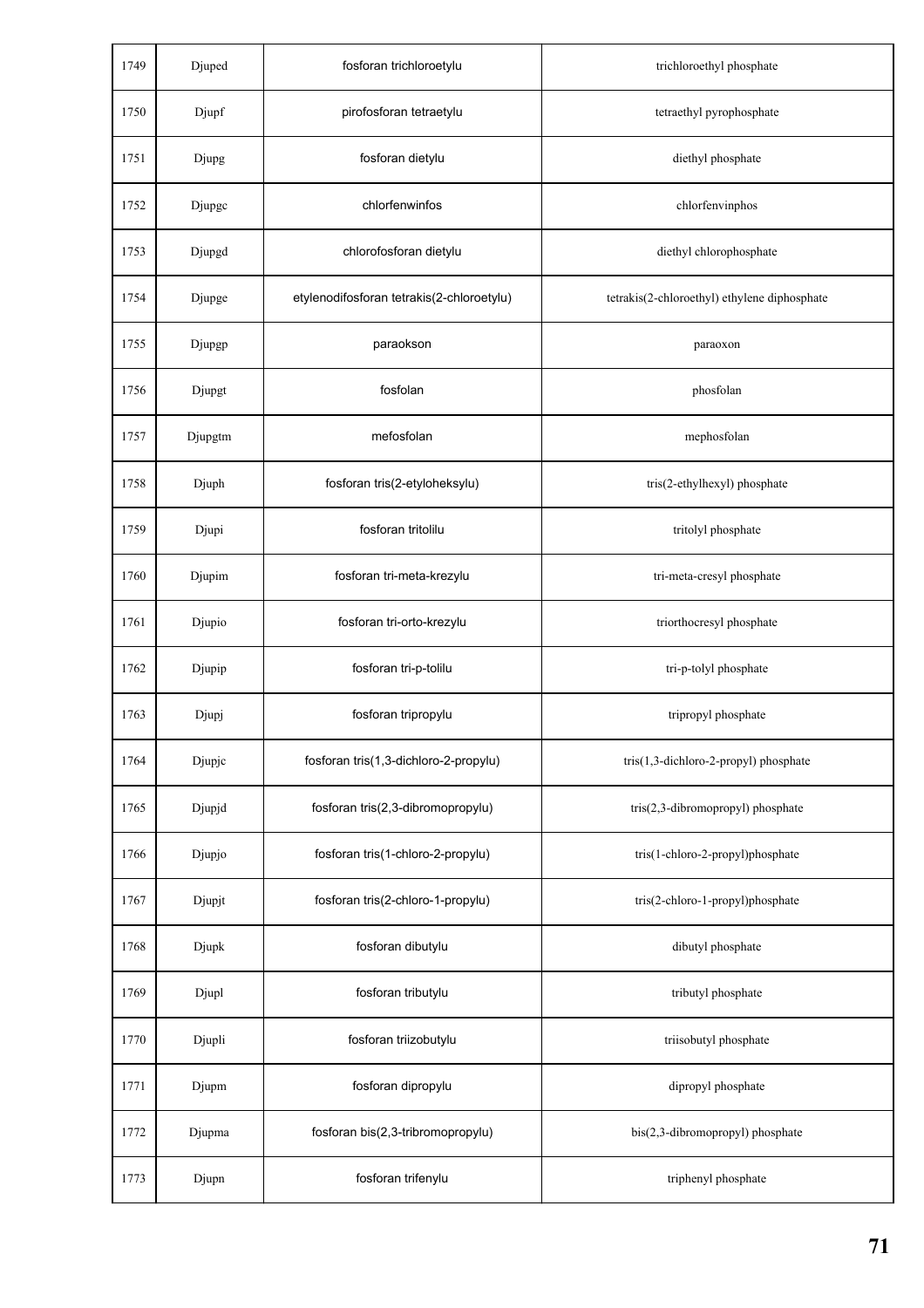| 1774 | Djupnb  | fosforan difenylowo-p-tert-butylofenylowy | diphenyl p-tert-butylphenyl phosphate |
|------|---------|-------------------------------------------|---------------------------------------|
| 1775 | Djupnc  | fosforan krezylowo-difenylowy             | cresyl diphenyl phosphate             |
| 1776 | Djupno  | fosforan 2-etyloheksylowo-difenylowy      | 2-ethylhexyl diphenyl phosphate       |
| 1777 | Djupnx  | fosforan triksylilu                       | trixylyl phosphate                    |
| 1778 | Djupo   | organiczne tiofosforany                   | organic thiophosphates                |
| 1779 | Djupoa  | Anthio                                    | Anthio                                |
| 1780 | Djupob  | bromofos etylowy                          | bromophos-ethyl                       |
| 1781 | Djupoc  | chloropyrifos                             | chlorpyrifos                          |
| 1782 | Djupocm | chloropyrifos metylowy                    | chlorpyrifos-methyl                   |
| 1783 | Djupod  | dimetoat                                  | dimethoate                            |
| 1784 | Djupodx | cyklofos                                  | cyclofos                              |
| 1785 | Djupoe  | diazynon                                  | diazinon                              |
| 1786 | Djupof  | fenitrotion                               | metathion                             |
| 1787 | Djupofb | BAY 29952                                 | <b>BAY 29952</b>                      |
| 1788 | Djupoff | fention                                   | fenthion                              |
| 1789 | Djupofp | pirydafention                             | pyridafenthion                        |
| 1790 | Djupofs | fensulfotion                              | fensulfothion                         |
| 1791 | Djupog  | azynofos metylowy                         | guthion                               |
| 1792 | Djupoge | azynofos etylowy                          | azinphos-ethyl                        |
| 1793 | Djupoh  | dichlorofention                           | dichlofenthion                        |
| 1794 | Djupoi  | forat                                     | phorate                               |
| 1795 | Djupoj  | tiofosforan dietylu                       | diethyl thiophosphate                 |
| 1796 | Djupoja | foksym                                    | phoxim                                |
| 1797 | Djupojb | chlorofoksym                              | chlorphoxim                           |
| 1798 | Djupojc | chlorotiofos                              | chlorthiophos                         |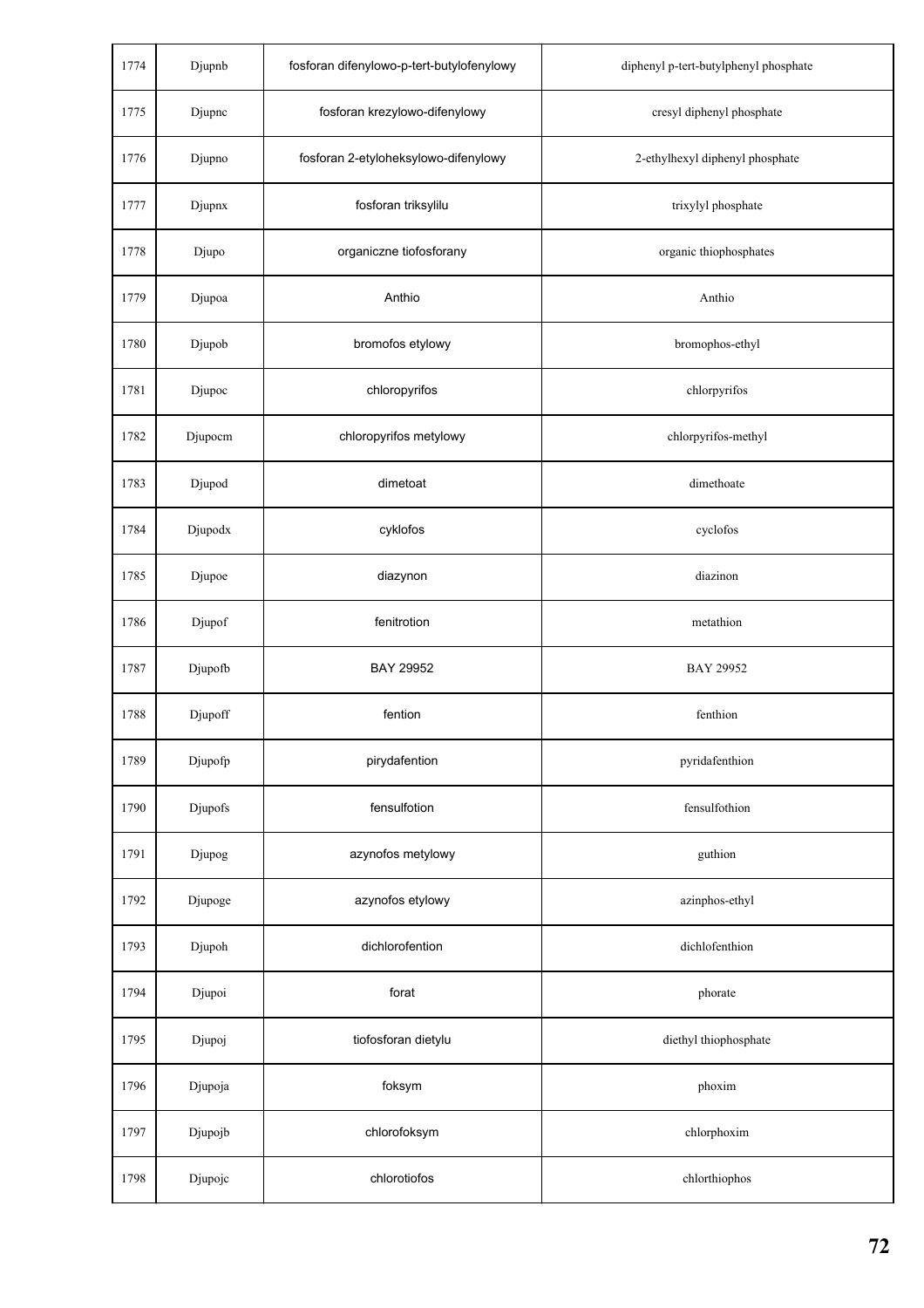| 1799 | Djupojcs | chlorotiofos (sp)                  | chlorthiophos (sp)                   |
|------|----------|------------------------------------|--------------------------------------|
| 1800 | Djupojd  | terbufos                           | terbufos                             |
| 1801 | Djupoje  | dialifos                           | dialifos                             |
| 1802 | Djupojh  | tionazyna                          | thionazin                            |
| 1803 | Djupojk  | chloromefos                        | chlormephos                          |
| 1804 | Djupojl  | chinalfos                          | quinalphos                           |
| 1805 | Djupojm  | amiton                             | amiton                               |
| 1806 | Djupojmo | szczawian amitonu                  | amiton oxalate                       |
| 1807 | Djupojp  | fosalon                            | phosalone                            |
| 1808 | Djupojq  | Systoks                            | Systox                               |
| 1809 | Djupojr  | tiofosforan O,O,S-trietylu         | O,O,S-triethyl thiophosphate         |
| 1810 | Djupojs  | Kitazin P                          | Kitazin P                            |
| 1811 | Djupojz  | triazofos                          | triazofos                            |
| 1812 | Djupok   | tiofosforan dimetylu               | dimethyl thiophosphate               |
| 1813 | Djupokb  | temefos                            | temephos                             |
| 1814 | Djupokc  | bromofos                           | bromophos                            |
| 1815 | Djupokd  | chlorotiofosforan dimetylu         | dimethyl chlorothiophosphate         |
| 1816 | Djupokde | chlorotiofosforan O-metylo-O-etylu | O-methyl-O-ethyl chlorothiophosphate |
| 1817 | Djupoke  | metasystox 55                      | metasystox 55                        |
| 1818 | Djupokem | metasystox                         | metasystox                           |
| 1819 | Djupokf  | demeton O-metylowy                 | demeton-O-methyl                     |
| 1820 | Djupokfo | oksydemeton metylowy               | oxydemeton-methyl                    |
| 1821 | Djupokg  | jodofenfos                         | jodfenphos                           |
| 1822 | Djupokh  | ometoat                            | omethoate                            |
| 1823 | Djupoki  | demeton-S                          | demeton-S                            |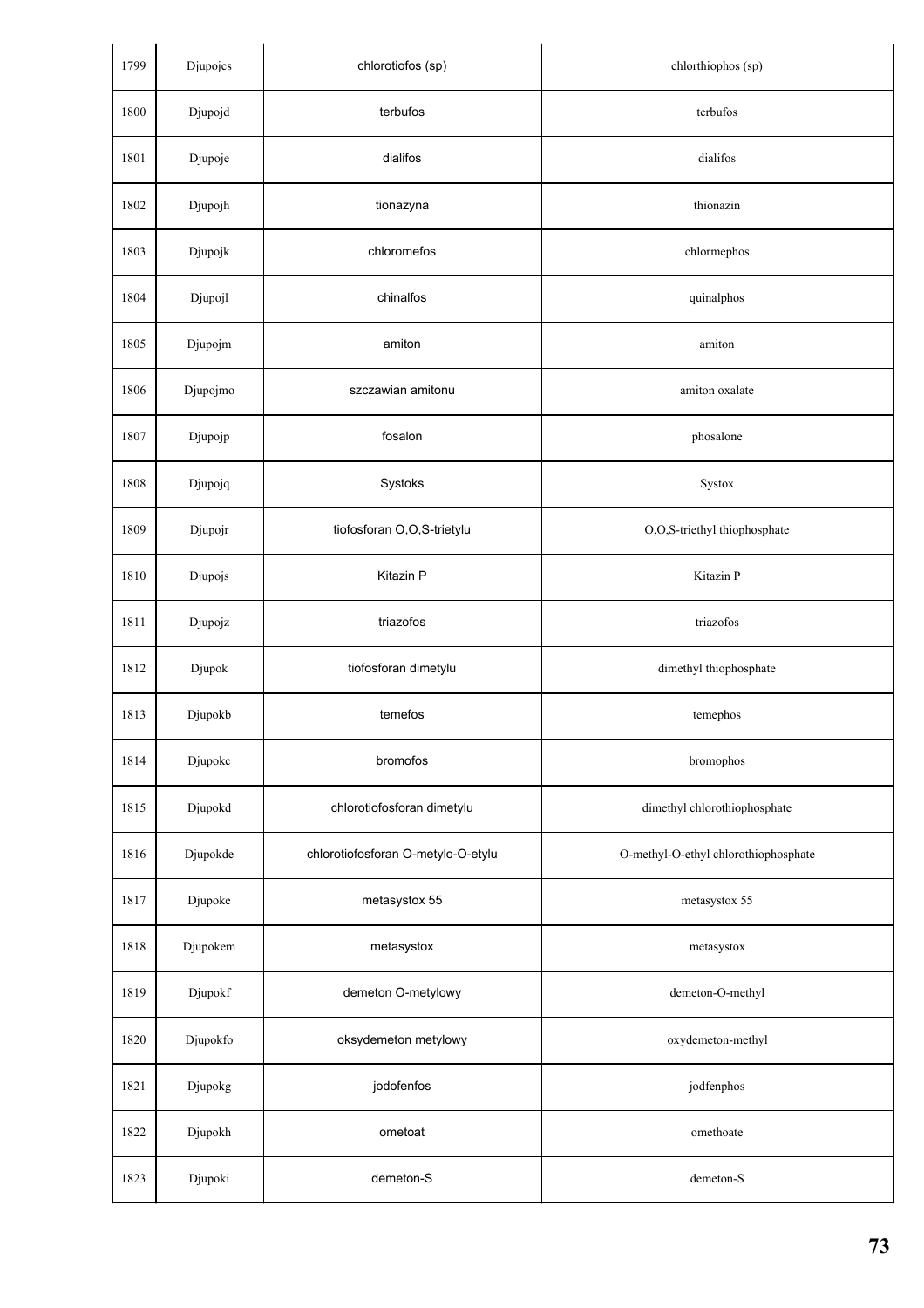| 1824 | Djupokm | metydation                    | methidathion                    |
|------|---------|-------------------------------|---------------------------------|
| 1825 | Djupokn | endotion                      | endothion                       |
| 1826 | Djupokp | pirymifos metylowy            | pirimiphos methyl               |
| 1827 | Djupokq | pirymifos etylowy             | pirimiphos ethyl                |
| 1828 | Djupokr | ronnel                        | ronnel                          |
| 1829 | Djupokv | wamidotion                    | vamidothion                     |
| 1830 | Djupokw | tiofosforan O,O,O-trimetylu   | O,O,O-trimethyl thiophosphate   |
| 1831 | Djupokx | tiofosforan O,O,S-trimetylu   | O,O,S-trimethyl thiophosphate   |
| 1832 | Djupoky | cyjanofos                     | cyanophos                       |
| 1833 | Djupokz | tamaron                       | tamaron                         |
| 1834 | Djupol  | dioksation                    | dioxathion                      |
| 1835 | Djupom  | malation                      | malathion                       |
| 1836 | Djupon  | menazon                       | menazon                         |
| 1837 | Djupoo  | fosmet                        | phosmet                         |
| 1838 | Djupop  | paration                      | parathion                       |
| 1839 | Djupoq  | paration metylowy             | methyl parathion                |
| 1840 | Djupor  | karbofenotion                 | carbophenothion                 |
| 1841 | Djupos  | di-syston                     | di-syston                       |
| 1842 | Djuposs | oksydisulfoton                | oxydisulfoton                   |
| 1843 | Djupot  | etion                         | ethion                          |
| 1844 | Djupou  | tiometon                      | thiometon                       |
| 1845 | Djupov  | Tinox                         | Tinox                           |
| 1846 | Djupow  | organiczne ditiofosforany     | organic dithiophosphates        |
| 1847 | Djupowa | ditiofosforan O,S,S-trimetylu | O,S,S-trimethyl dithiophosphate |
| 1848 | Djupowf | bensulid                      | bensulide                       |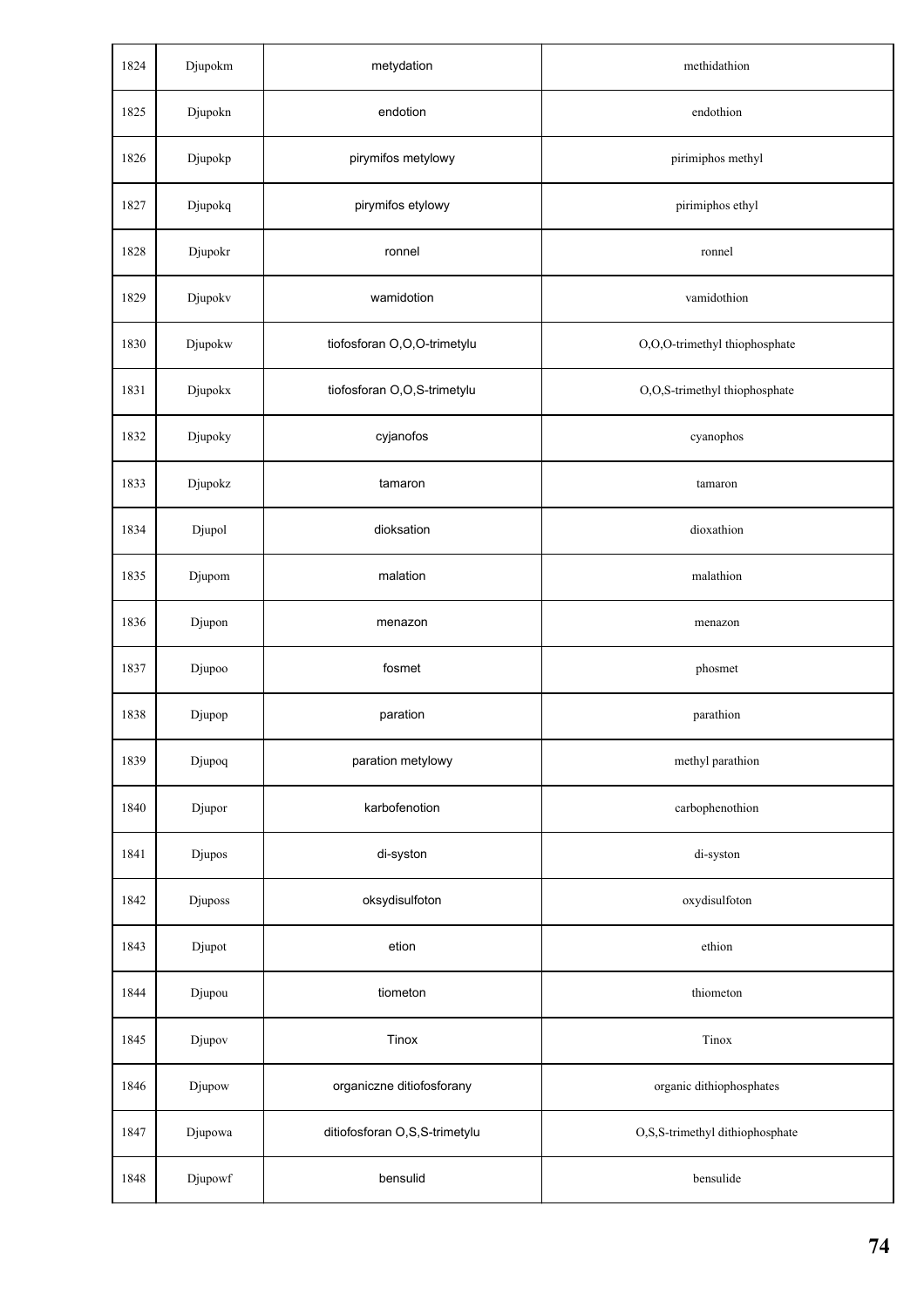| 1849 | Djupowm | fenkapton metylowy                    | methyl phenkapton                      |
|------|---------|---------------------------------------|----------------------------------------|
| 1850 | Djupowp | etoprofos                             | ethoprophos                            |
| 1851 | Djupows | sulprofos                             | sulprofos                              |
| 1852 | Djupoww | ditiofosforan potasowo-O,O-difenylowy | potassium O,O-diphenyl dithiophosphate |
| 1853 | Djupox  | <b>TEDP</b>                           | <b>TEDP</b>                            |
| 1854 | Djupoxt | telefos                               | telefos                                |
| 1855 | Djupoy  | fosforochlorotionian dimetylu         | dimethyl phosphorochloridothionate     |
| 1856 | Djupoz  | Merfos                                | Merphos                                |
| 1857 | Djupozd | tritiofosforan S,S,S-tributylu        | S,S,S-tributyl trithiophosphate        |
| 1858 | Djupp   | fosforan bis(2-etyloheksylu)          | bis(2-ethylhexyl) phosphate            |
| 1859 | Djupx   | mevidrin                              | mevidrin                               |
| 1860 | Djupy   | fosforan tris(p-kumenylu)             | tris(p-cumenyl)phosphate               |
| 1861 | Djuq    | estry kwasu fosforawego               | phosphorous acid esters                |
| 1862 | Djuqd   | fosforyn dietylu                      | diethyl phosphite                      |
| 1863 | Djuqe   | fosforyn trietylu                     | triethyl phosphite                     |
| 1864 | Djuqm   | fosforyn trimetylu                    | trimethyl phosphite                    |
| 1865 | Djuqo   | fosforyn trioktylu                    | trioctyl phosphite                     |
| 1866 | Djuqob  | fosforyn tris(2-etyloheksylu)         | tris(2-ethylhexyl) phosphite           |
| 1867 | Djuqp   | fosforyn trifenylu                    | triphenyl phosphite                    |
| 1868 | Djuqpo  | fosforyn etyloheksylowo-difenylowy    | ethylhexyl diphenyl phosphite          |
| 1869 | Djuqq   | fosforyn trimetylopropylu             | trimethylolpropane phosphite           |
| 1870 | Djur    | fosfoniany                            | phosphonates                           |
| 1871 | Djura   | fosetyl glinu                         | phosethyl aluminium                    |
| 1872 | Djurc   | hydroksyetylidenodifosfonian miedzi   | copper hydroxyethylidenediphosphonate  |
| 1873 | Djurd   | leptofos                              | leptophos                              |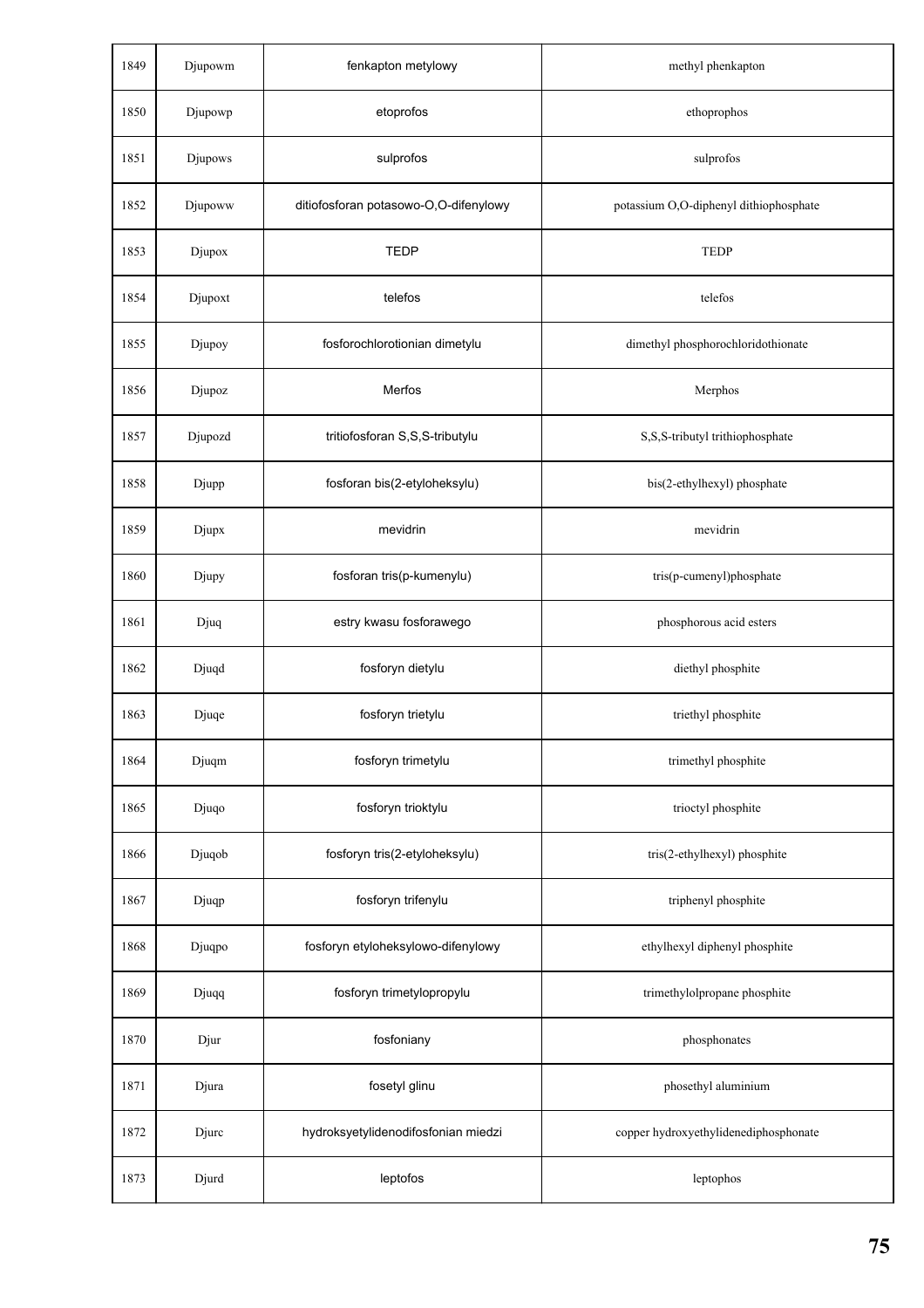| 1874 | Djure  | fenylofosfonotionian etylowo-p-nitrofenylowy             | ethyl p-nitrophenyl phenylphosphonothioate         |
|------|--------|----------------------------------------------------------|----------------------------------------------------|
| 1875 | Djurec | Monsanto CP-40294                                        | Monsanto CP-40294                                  |
| 1876 | Djurf  | chlorofos                                                | chlorophos                                         |
| 1877 | Djurg  | mekarbam                                                 | mecarbam                                           |
| 1878 | Djurh  | N,N-bis(2-hydroksyetylo)aminometylofosfonia<br>n dietylu | diethyl N,N-bis(2-hydroxyethyl)aminomethylphosphon |
| 1879 | Djuri  | 2-hydroksymetylokarbamoiloetylofosfonian<br>dimetylu     | dimethyl 2-hydroxymethylcarbamoylethylphosphonate  |
| 1880 | Djurm  | hydroksyetylidenodifosfonian manganu                     | manganese hydroxyethylidenediphosphonate           |
| 1881 | Djuro  | afos                                                     | aphos                                              |
| 1882 | Djurp  | glifosat                                                 | glyphosate                                         |
| 1883 | Djurt  | tiofosfoniany                                            | thiophosphonates                                   |
| 1884 | Djurtc | cyjanofenfos                                             | cyanophenphos                                      |
| 1885 | Djurtf | fonofos                                                  | fonofos                                            |
| 1886 | Djurtt | trichloronat                                             | trichloronate                                      |
| 1887 | Djurtv | VX (fosfonian)                                           | VX (phosphonate)                                   |
| 1888 | Djuru  | metylofosfonian dimetylu                                 | dimethyl methylphosphonate                         |
| 1889 | Djurv  | metylofosfonian diizopropylu                             | diisopropyl methylphosphonate                      |
| 1890 | Djus   | estry kwasu fluorofosforowego                            | fluorophosphorus acid esters                       |
| 1891 | Djusa  | sarin                                                    | sarin                                              |
| 1892 | Djusd  | fluorofosforan diizopropylu                              | diisopropylfluorophosphate                         |
| 1893 | Djusf  | dimefoks                                                 | dimefox                                            |
| 1894 | Djuso  | Soman                                                    | Soman                                              |
| 1895 | Djut   | bicykliczne estry fosforowe                              | bicyclic phosphorus esters                         |
| 1896 | Djute  | 2,6,7-trioksa-1-fosfabicyklo(2.2.2)oktan                 | 2,6,7-trioxa-1-phosphabicyclo(2.2.2)octane         |
| 1897 | Djutf  | fosforan trimetylolpropanu                               | trimethylolpropane phosphate                       |
| 1898 | Djuu   | fosforoamidotioniany                                     | phosphoramidothioates                              |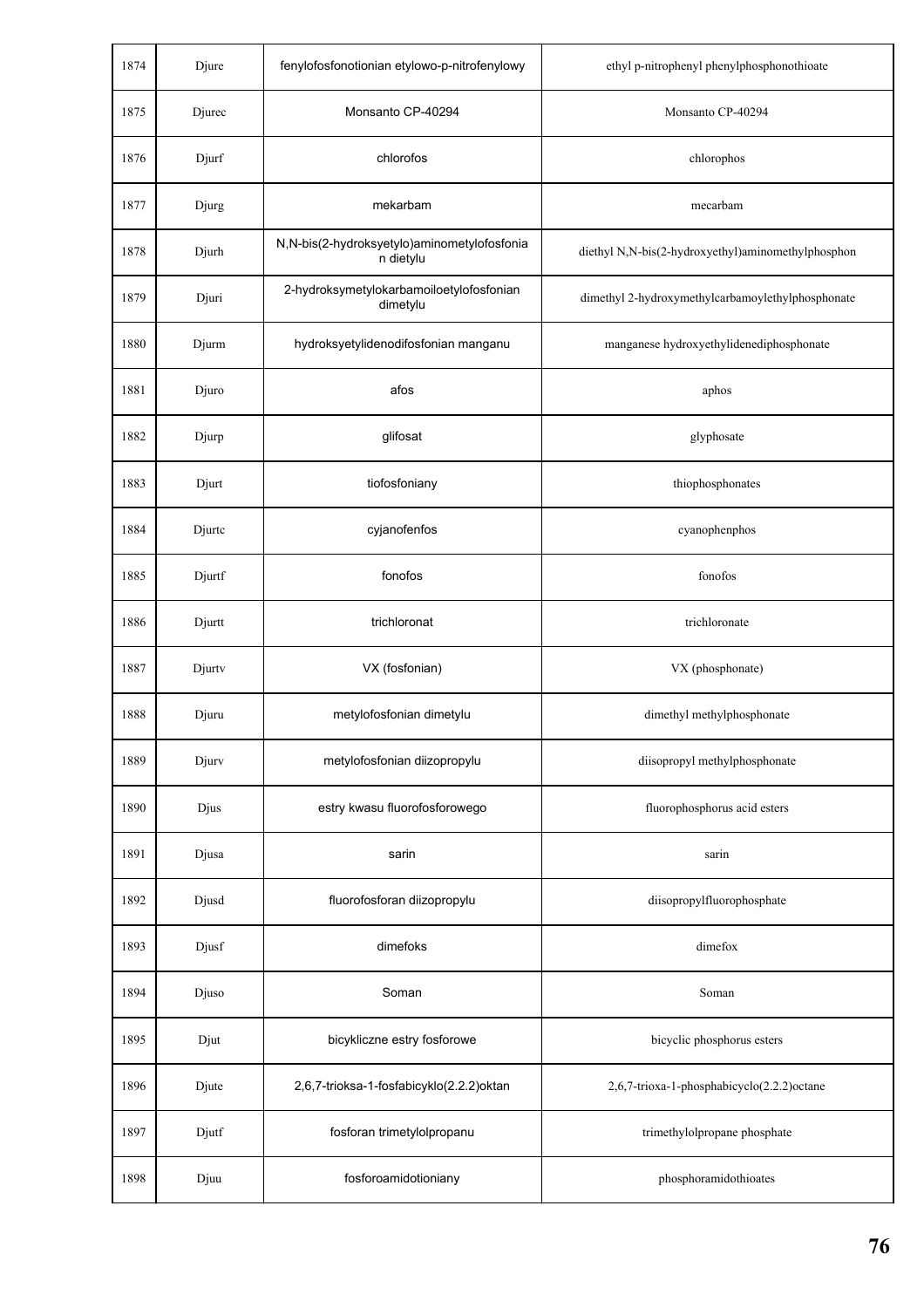| 1899 | Djuuo   | acefat                                | orthene                                |
|------|---------|---------------------------------------|----------------------------------------|
| 1900 | Djuup   | fosacetym                             | phosacetim                             |
| 1901 | Djuv    | estry kwasu siarkowego                | sulfuric acid esters                   |
| 1902 | Djuva   | siarczan dimetylu                     | dimethyl sulfate                       |
| 1903 | Djuvb   | siarczan benzydyny                    | benzidine sulfate                      |
| 1904 | Djuve   | siarczan dietylu                      | diethyl sulfate                        |
| 1905 | Djuvg   | siarczan diizopropylu                 | diisopropyl sulfate                    |
| 1906 | Djuvh   | siarczan sodowo-decylowy              | sodium decylsulfate                    |
| 1907 | Djuvi   | siarczan sodowo-dodecylowy            | sodium dodecylsulfate                  |
| 1908 | Djuvia  | siarczan amonowolaurylowy             | ammonium lauryl sulfate                |
| 1909 | Djuvit  | siarczan amon-laurylowy               | triethanolamine lauryl sulfate         |
| 1910 | Djuvj   | siarczan sodowo-cetylowy              | sodium cetylsulfate                    |
| 1911 | Djuw    | estry kwasu siarkawego                | sulfurous acid esters                  |
| 1912 | Djuwa   | aramit                                | aramite                                |
| 1913 | Djuwp   | propargit                             | propargite                             |
| 1914 | Djux    | estry i sole innych kwasów siarkowych | esters and salts of other sulfur acids |
| 1915 | Djuxa   | sulfoniany                            | sulfonates                             |
| 1916 | Djuxaa  | antrachinonosulfoniany                | anthraquinonesulfonates                |
| 1917 | Djuxaas | antrachinono-1-sulfonian sodu         | sodium anthraquinone-1-sulfonate       |
| 1918 | Djuxab  | bis(metanosulfonian) 1,4-butanodiolu  | 1,4-butanediol bis(methanesulfonate)   |
| 1919 | Djuxabo | treosulfan                            | treosulphan                            |
| 1920 | Djuxac  | Indeks Barw Błękit Bezpośredni 15     | C.I. Direct Blue 15                    |
| 1921 | Djuxad  | Indeks Barw Czerwień Kwasowa 114      | C.I. Acid Red 114                      |
| 1922 | Djuxae  | metanosulfonian etylu                 | ethyl methanesulfonate                 |
| 1923 | Djuxaf  | fluorosulfonian metylu                | methyl fluorosulfonate                 |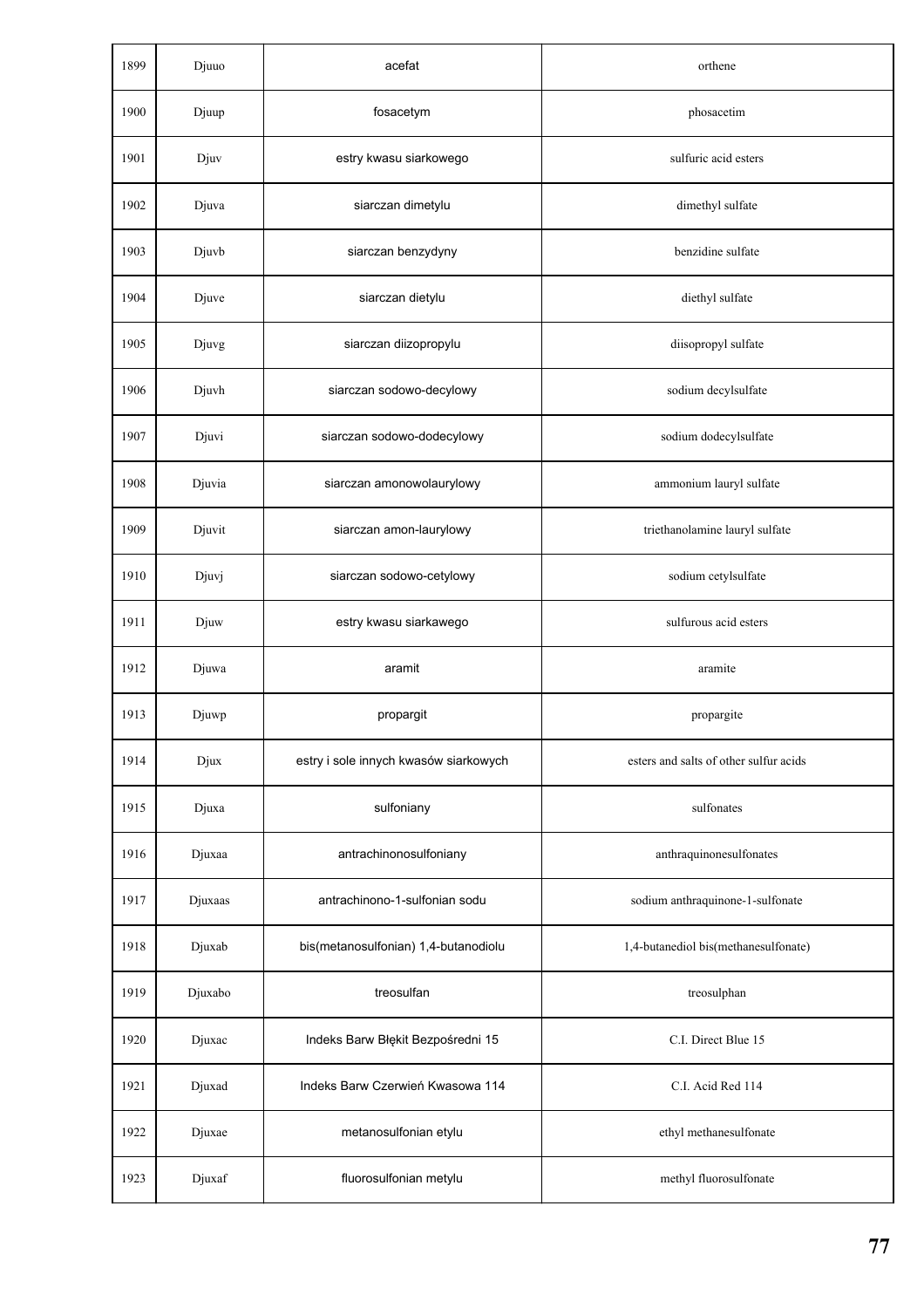| 1924 | Djuxag  | sulfoniany sodu                                   | sodium sulfonates                             |
|------|---------|---------------------------------------------------|-----------------------------------------------|
| 1925 | Djuxaga | chloroalkanosulfoniany sodu, C16-C21              | sodium chloroalkanesulfonates, C16-C21        |
| 1926 | Djuxagg | etenosulfonian sodu                               | sodium ethenesulfonate                        |
| 1927 | Djuxagl | dodecylobenzenosulfonian sodu                     | sodium dodecylbenzene sulfonate               |
| 1928 | Djuxagq | trinaftalenofuranosulfonian trisodu               | trisodium trinaphthalenofuran trisulfonate    |
| 1929 | Djuxah  | alkanosulfoniany fenylu                           | phenyl alkanesulfonates                       |
| 1930 | Djuxaha | alkanosulfonian fenylu, C10-C21                   | phenyl alkanesulfonate, C10-C21               |
| 1931 | Djuxaho | sulfoniany alfa-olefin                            | alpha-olefin sulfonates                       |
| 1932 | Djuxal  | lignosulfonian chromu                             | chromium lignosulfonate                       |
| 1933 | Djuxam  | metanosulfoniany                                  | methanesulfonates                             |
| 1934 | Djuxamm | metanosulfonian metylu                            | methyl methanesulfonate                       |
| 1935 | Djuxan  | benzenosulfoniany alkilu                          | alkyl benzenesulfonates                       |
| 1936 | Djuxand | 2,5-dichlorobenzenosulfonian metylu               | methyl 2,5-dichlorobenzenesulfonate           |
| 1937 | Djuxap  | benzenosulfonian metylu                           | methyl benzenesulfonate                       |
| 1938 | Djuxat  | toluenosulfoniany                                 | toluenesulfonates                             |
| 1939 | Djuxatm | p-toluenosulfonian metylu                         | methyl p-toluenesulfonate                     |
| 1940 | Djuxau  | kwas<br>4-nitro-4'-aminodifenyloamino-2-sulfonowy | 4-nitro-4'-aminodiphenylamino-2-sulfonic acid |
| 1941 | Djuxaz  | Indeks Barw Oranż Kwasowy 3                       | C.I. Acid Orange 3                            |
| 1942 | Djuxb   | cyklaminiany                                      | cyclamates                                    |
| 1943 | Djuxbc  | cyklaminian wapnia                                | calcium cyclamate                             |
| 1944 | Djuxbs  | cyklaminian sodu                                  | sodium cyclamate                              |
| 1945 | Djuxe   | sultony                                           | sultones                                      |
| 1946 | Djuxebf | sulton 1,4-butanu                                 | 1,4-butane sultone                            |
| 1947 | Djuxebt | sulton 1,2-butanu                                 | 1,2-butane sultone                            |
| 1948 | Djuxep  | sulton propanu                                    | propane sultone                               |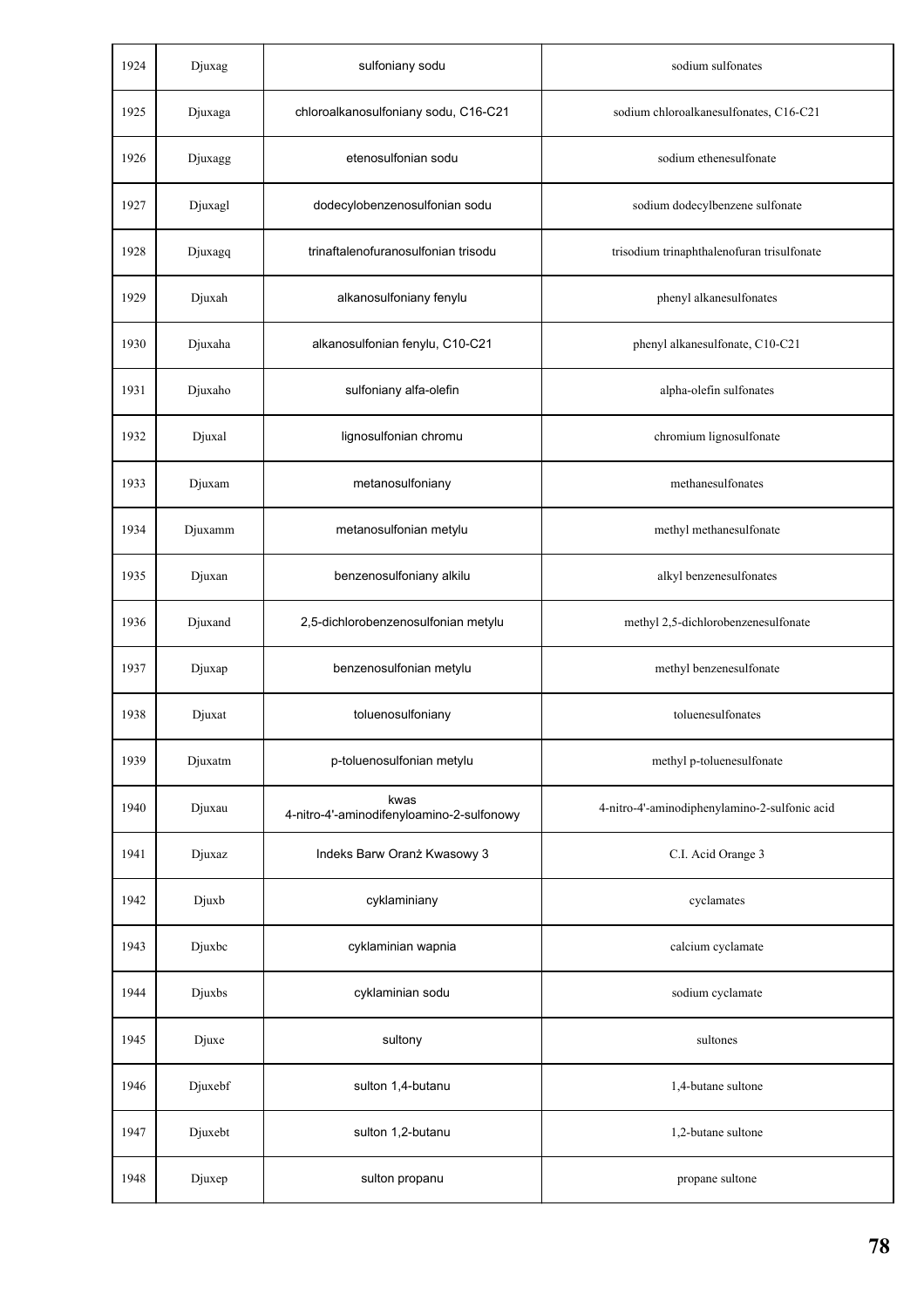| 1949 | Djuxi      | kwasy sulfinowe                                | sulfinic acids                                 |
|------|------------|------------------------------------------------|------------------------------------------------|
| 1950 | Djuxia     | kwas aminoiminometanosulfinowy                 | aminoiminomethanesulfinic acid                 |
| 1951 | Djuxp      | merkaptopropioniany                            | mercaptopropionates                            |
| 1952 | Djuxpp     | tetrakis(3-merkaptopropionian) pentaerytrytolu | pentaerythritol tetrakis(3-mercaptopropionate) |
| 1953 | Djuxs      | pochodne kwasu sulfamidowego                   | sulfamic acid derivatives                      |
| 1954 | Djuxsd     | chlorek dimetylosulfamoilu                     | dimethylsulfamoyl chloride                     |
| 1955 | Djuxt      | <b>DOTG</b>                                    | <b>DOTG</b>                                    |
| 1956 | Djuxy      | polimarcyna                                    | polymarcin                                     |
| 1957 | Djuxw      | bis(2-etyloheksylo)sulfobursztynian sodu       | sodium bis(2-ethylhexyl)sulfosuccinate         |
| 1958 | Dk         | nadtlenki organiczne                           | organic peroxides                              |
| 1959 | Dka        | wodoronadtlenek amylu                          | amyl hydroperoxide                             |
| 1960 | Dkb        | wodoronadtlenek tert-butylu                    | tert-butyl hydroperoxide                       |
| 1961 | Dkbd       | nadtlenek tert-butylu                          | tert-butyl peroxide                            |
| 1962 | Dke        | wodoronadtlenek kumenu                         | cumene hydroperoxide                           |
| 1963 | Dked       | nadtlenek kumylu                               | cumyl peroxide                                 |
| 1964 | Dki        | nadtlenek benzoilu                             | benzoyl peroxide                               |
| 1965 | Dkic       | nadtlenek 2,4-dichlorobenzoilu                 | 2,4-dichlorobenzoyl peroxide                   |
| 1966 | Dkk        | nadtlenek butanonu                             | butanone peroxide                              |
| 1967 | <b>Dkl</b> | nadtlenek cykloheksanonu                       | cyclohexanone peroxide                         |
| 1968 | Dkm        | nadtlenek lauroilu                             | lauroyl peroxide                               |
| 1969 | Dkt        | nadtlenek tetraliny                            | tetralin peroxide                              |
| 1970 | DI         | związki cyjanowe                               | cyano compounds                                |
| 1971 | Dla        | nitryle                                        | nitriles                                       |
| 1972 | Dlab       | dimetylocyjanamid                              | dimethylcyanamide                              |
| 1973 | Dlabf      | ((difluoroamino)difluorometylo)fluorocyjanamid | ((difluoroamino)difluoromethyl)fluorocyanamide |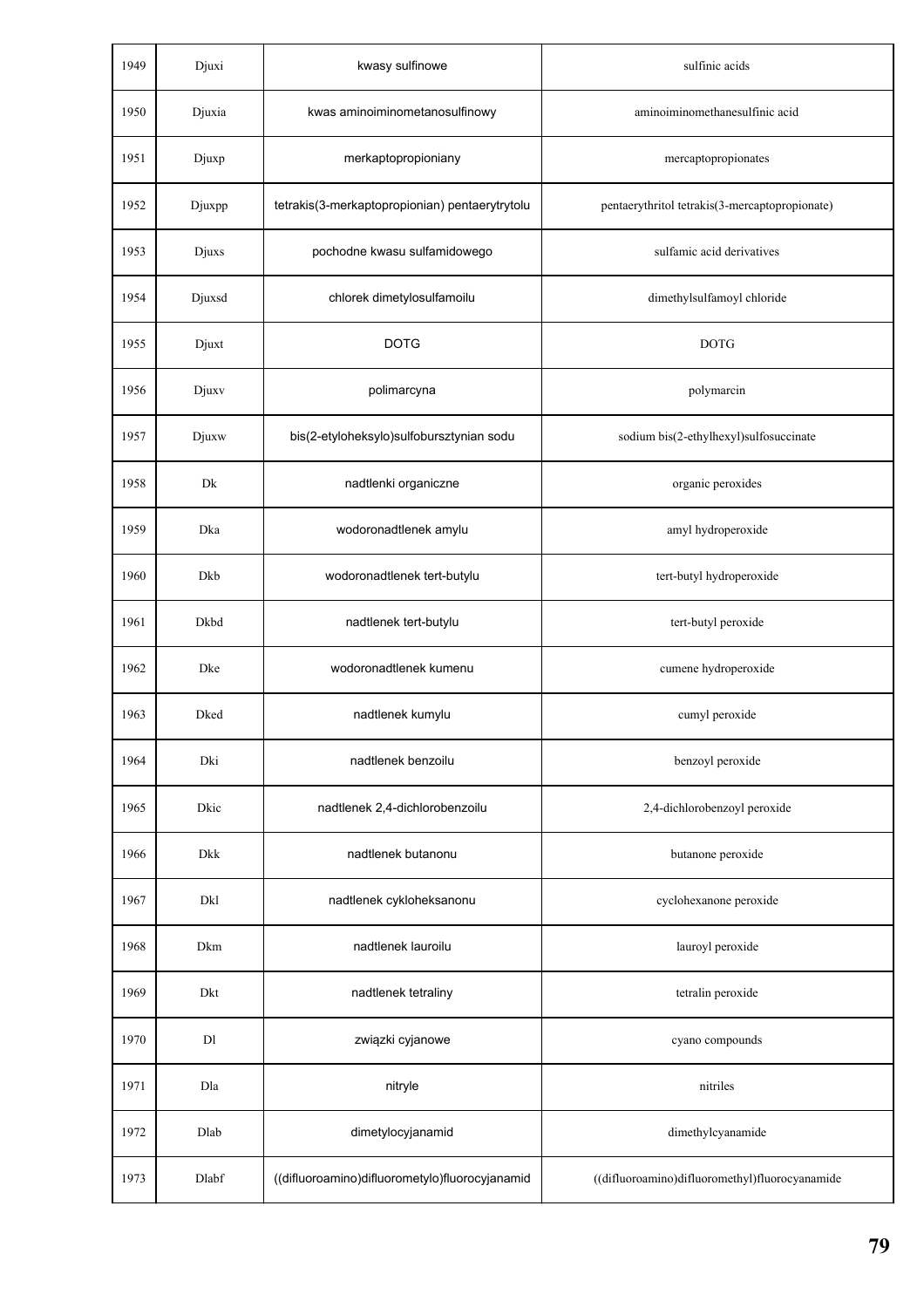| 1974 | Dlac   | acetonitryl                              | acetonitrile                              |
|------|--------|------------------------------------------|-------------------------------------------|
| 1975 | Dlaca  | azydoacetonitryl                         | azidoacetonitrile                         |
| 1976 | Dlacd  | diazoacetonitryl                         | diazoacetonitrile                         |
| 1977 | Dlacdg | glikonitryl                              | glycolonitrile                            |
| 1978 | Dlacp  | fenyloacetonitryl                        | phenylacetonitrile                        |
| 1979 | Dlae   | propionitryl                             | propionitrile                             |
| 1980 | Dlaeh  | laktonitryl                              | lactonitrile                              |
| 1981 | Dlaen  | 3-aminopropionitryl                      | 3-aminopropionitrile                      |
| 1982 | Dlaend | dimetyloaminopropionitryl                | dimethylaminopropionitrile                |
| 1983 | Dlaenp | N-cyjanoetyloanilina                     | N-cyanoethylaniline                       |
| 1984 | Dlaep  | 3-etoksypropionitryl                     | 3-ethoxypropionitrile                     |
| 1985 | Dlak   | akrylonitryl                             | acrylonitrile                             |
| 1986 | Dlakd  | dichloroakrylonitryl                     | dichloroacrylonitrile                     |
| 1987 | Dlakm  | metakrylonitryl                          | methacrylonitrile                         |
| 1988 | Dlam   | butyronitryl                             | butyronitrile                             |
| 1989 | Dlami  | izobutyronitryl                          | isobutyronitrile                          |
| 1990 | Dlamia | azobisizobutyronitryl                    | azobisisobutyronitrile                    |
| 1991 | Dlamif | 1,2,3-tris(difluoroamino)izobutyronitryl | 1,2,3-tris(difluoroamino)isobutyronitrile |
| 1992 | Dlan   | cyjanohydryna acetonu                    | acetone cyanohydrin                       |
| 1993 | Dlap   | malononitryl                             | malononitrile                             |
| 1994 | Dlapb  | dibromomalononitryl                      | dibromomalononitrile                      |
| 1995 | Dlapc  | o-chlorobenzylidenomalononitryl          | o-chlorobenzylidenemalononitrile          |
| 1996 | Dlaq   | sukcynonitryl                            | succinonitrile                            |
| 1997 | Dlaqt  | tetrametylosukcynonitryl                 | tetramethylsuccinonitrile                 |
| 1998 | Dlar   | benzonitryl                              | benzonitrile                              |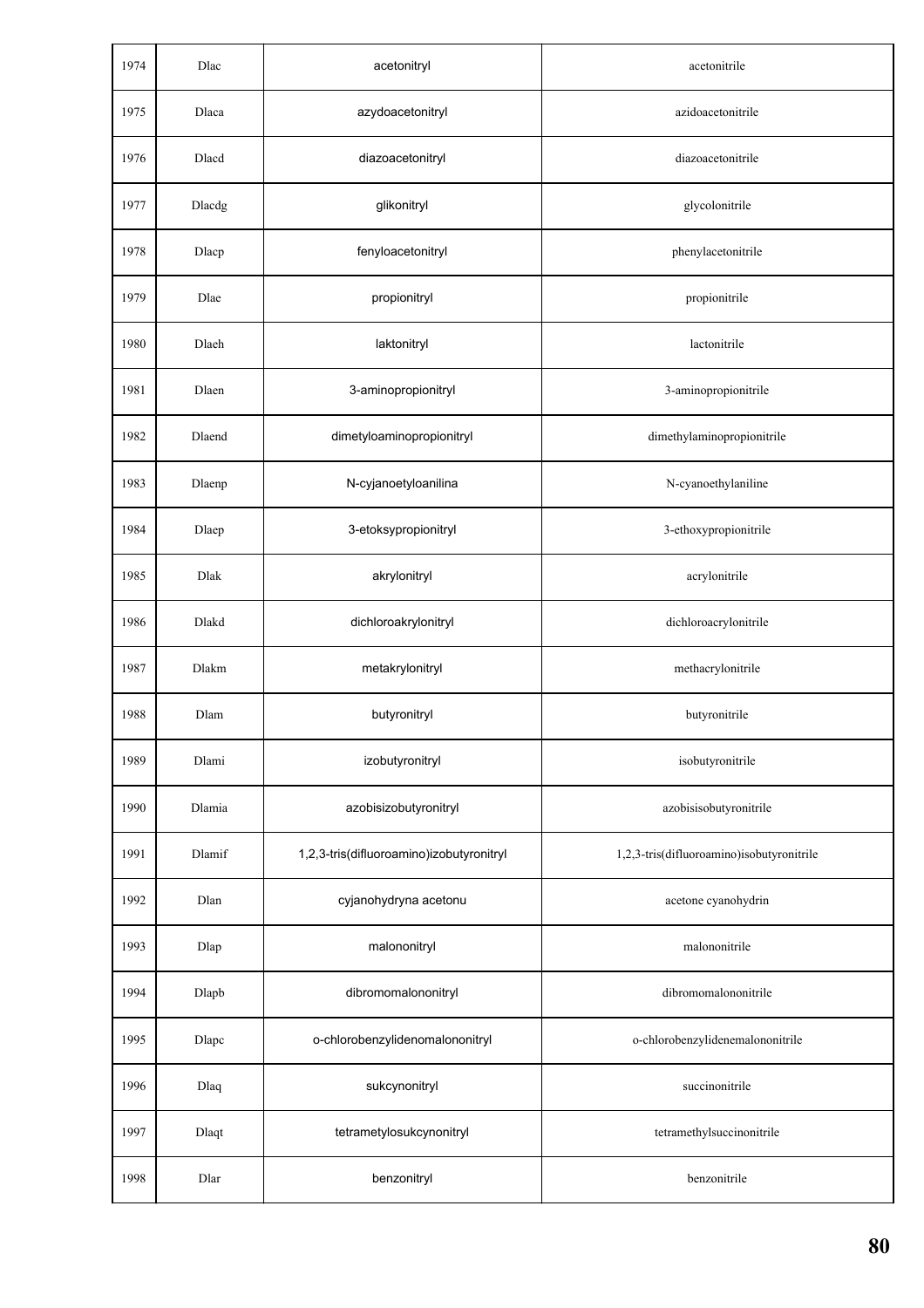| 1999 | Dlarb         | bromoksynil                            | bromoxynil                           |
|------|---------------|----------------------------------------|--------------------------------------|
| 2000 | Dlarc         | 2,6-dichlorobenzonitryl                | 2,6-dichlorobenzonitrile             |
| 2001 | Dlarf         | 4-nitrobenzonitryl                     | 4-nitrobenzonitrile                  |
| 2002 | Dlari         | joksynil                               | ioxynil                              |
| 2003 | Dlarp         | ftalonitryl                            | phthalonitrile                       |
| 2004 | Dlarpi        | izoftalodinitryl                       | isophthalodinitrile                  |
| 2005 | Dlarpo        | 4,4'-oksybisftalodinitryl              | 4,4'-oxybisphthalodinitrile          |
| 2006 | Dlarpt        | tereftalodinitryl                      | terephthalodinitrile                 |
| 2007 | Dlarqc        | 2,4,5,6-tetrachloroizoftalonitryl      | 2,4,5,6-tetrachloroisophthalonitrile |
| 2008 | Dlas          | adyponitryl                            | adiponitrile                         |
| 2009 | Dlb           | izocyjanki                             | isocyanides                          |
| 2010 | Dli           | cyjaniany                              | cyanates                             |
| 2011 | <b>Dlis</b>   | izocyjaniany                           | isocyanates                          |
| 2012 | Dlisa         | izocyjanian metylu                     | methyl isocyanate                    |
| 2013 | <b>Dlisad</b> | diizocyjanian metylenu                 | methylene diisocyanate               |
| 2014 | Dlisc         | izocyjanian fenylu                     | phenyl isocyanate                    |
| 2015 | Dliscc        | izocyjanian 4-chlorofenylu             | 4-chlorophenyl isocyanate            |
| 2016 | Dliscd        | izocyjanian 3,4-dichlorofenylu         | 3,4-dichlorophenyl isocyanate        |
| 2017 | Dlisci        | izocyjanian 4-izopropylofenylu         | 4-isopropylphenylisocyanate          |
| 2018 | <b>Dlisd</b>  | izocyjanian m-trifluorometylofenylu    | m-trifluoromethylphenyl isocyanate   |
| 2019 | Dlise         | diizocyjanian difenylometanu           | diphenylmethane diisocyanate         |
| 2020 | Dliset        | triizocyjanian trifenylometanu         | triphenylmethane triisocyanate       |
| 2021 | Dliseu        | diizocyjanian difenylometanu (nieokr.) | diphenylmethane diisocyanate (unsp)  |
| 2022 | Dlisf         | izocyjanian izopropylu                 | isopropyl isocyanate                 |
| 2023 | <b>Dlisg</b>  | diizocyjanian 3,3'-dimetoksybenzydyny  | 3,3'-dimethoxybenzidine diisocyanate |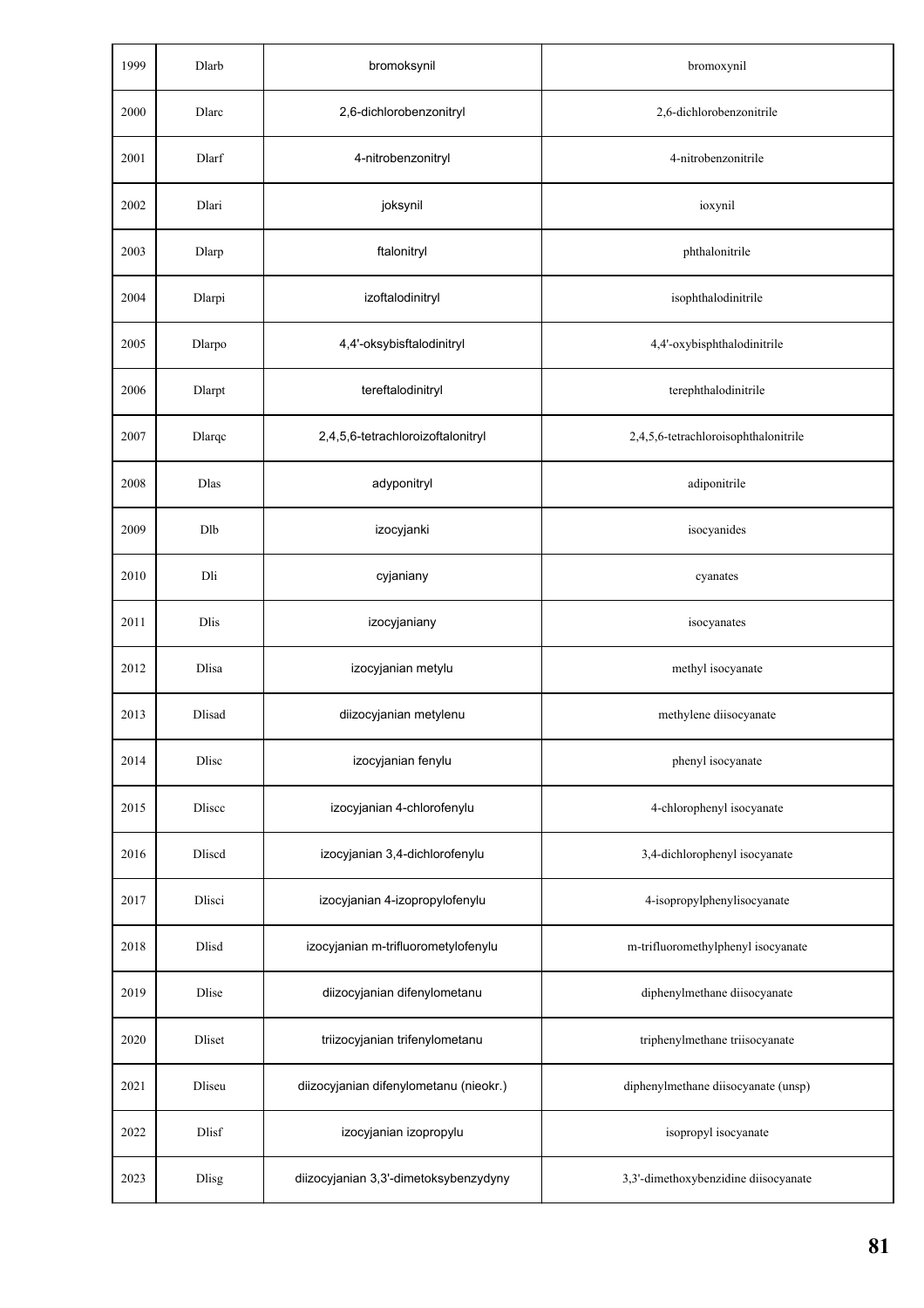| 2024 | Dlish        | diizocyjanian heksametylenu             | hexamethylene diisocyanate            |
|------|--------------|-----------------------------------------|---------------------------------------|
| 2025 | Dlishb       | biuret diizocyjanian heksametylenu      | hexamethylene diisocyanate biuret     |
| 2026 | Dlisi        | diizocyjanian izoforonu                 | isophorone diisocyanate               |
| 2027 | Dlisj        | bis(4-cykloheksyloizocyjanian) metylenu | methylenebis(4-cyclohexyl isocyanate) |
| 2028 | <b>Dlisk</b> | izocyjanian cykloheksylu                | cyclohexyl isocyanate                 |
| 2029 | Dlisn        | izocyjanian 1-naftylu                   | 1-naphthyl isocyanate                 |
| 2030 | Dliso        | diizocyjanian naftylenu                 | naphthylene diisocyanate              |
| 2031 | Dlisp        | izocyjanian polimetyloenopolifenylenu   | polymethylenepolyphenylene isocyanate |
| 2032 | Dlist        | diizocyjanian tolilenu                  | tolylene diisocyanate                 |
| 2033 | Dlistm       | diizocyjanian 2,6-tolilenu              | 2,6-tolylene diisocyanate             |
| 2034 | Dlistp       | diizocyjanian 2,4-tolilenu              | 2,4-tolylene diisocyanate             |
| 2035 | Dlj          | tiocyjaniany (organiczne)               | thiocyanates (organic)                |
| 2036 | Dljd         | tiocyjanian 2,4-dinitrofenylu           | 2,4-dinitrophenyl thiocyanate         |
| 2037 | Dlje         | tiocyjanian etylu                       | ethyl thiocyanate                     |
| 2038 | Dlji         | izotiocyjaniany                         | isothiocyanates                       |
| 2039 | <b>Dljia</b> | izotiocyjanian allilu                   | allyl isothiocyanate                  |
| 2040 | Dljib        | izotiocyjanian benzylu                  | benzyl isothiocyanate                 |
| 2041 | Dljibd       | 1,4-diizotiocyjanianobenzen             | 1,4-diisothiocyanatobenzene           |
| 2042 | Dljim        | izotiocyjanian metylu                   | methyl isothiocyanate                 |
| 2043 | Dljm         | tiocyjanian metylu                      | methyl thiocyanate                    |
| 2044 | Dlk          | tabun                                   | tabun                                 |
| 2045 | Dm           | związki metaloorganiczne                | organometallic compounds              |
| 2046 | Dma          | związki glinoorganiczne                 | organoaluminium compounds             |
| 2047 | Dmaa         | związki alkiloglinowe                   | alkylaluminium compounds              |
| 2048 | Dmaab        | trimetyloglin                           | trimethylaluminium                    |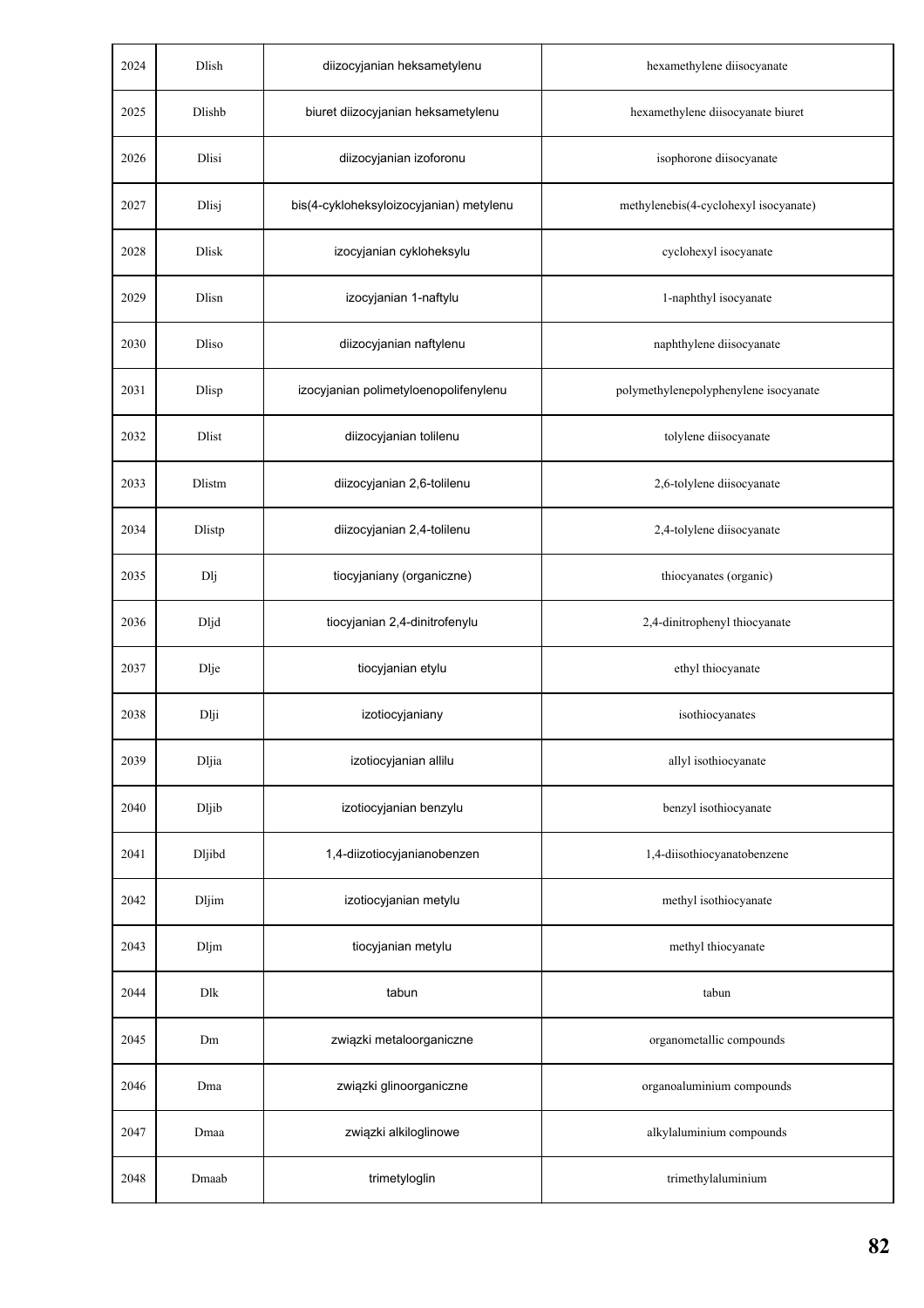| 2049 | Dmaad  | tripropyloglin             | tripropylaluminium             |
|------|--------|----------------------------|--------------------------------|
| 2050 | Dmaadi | triizopropyloglin          | triisopropylaluminium          |
| 2051 | Dmaae  | trietyloglin               | triethylaluminium              |
| 2052 | Dmaaf  | tributyloglin              | tributylaluminium              |
| 2053 | Dmaafe | 4-etoksybutylodietyloglin  | 4-ethoxybutyldiethylaluminium  |
| 2054 | Dmaafi | triizobutyloglin           | triisobutylaluminium           |
| 2055 | Dmad   | wodorki alkiloglinowe      | alkylaluminium hydrides        |
| 2056 | Dmadc  | wodorek trimetylodiglinu   | trimethyldialuminium hydride   |
| 2057 | Dmadd  | wodorek tetrametylodiglinu | tetramethyldialuminium hydride |
| 2058 | Dmade  | wodorek pentametylodiglinu | pentamethyldialuminium hydride |
| 2059 | Dmadh  | wodorek dietyloglinu       | diethylaluminium hydride       |
| 2060 | Dmadk  | wodorek dipropyloglinu     | dipropylaluminium hydride      |
| 2061 | Dmadn  | wodorek diizobutyloglinu   | diisobutylaluminium hydride    |
| 2062 | Dmaf   | bromki alkiloglinowe       | alkylaluminium bromides        |
| 2063 | Dmafd  | tribromotrimetylodiglin    | tribromotrimethyldialuminium   |
| 2064 | Dmafh  | bromodietyloglin           | bromodiethylaluminium          |
| 2065 | Dmafw  | tribromotrietoksydiglin    | tribromotriethoxydialuminium   |
| 2066 | Dmah   | chlorki alkiloglinowe      | alkylaluminium chlorides       |
| 2067 | Dmahf  | dichloroetyloglin          | dichloroethylaluminium         |
| 2068 | Dmahg  | chlorodietyloglin          | chlorodiethylaluminium         |
| 2069 | Dmahhd | trichlorodietylodiglin     | dichlorotriethyldialuminium    |
| 2070 | Dmahk  | chlorodiizobutyloglin      | chlorodiisobutylaluminium      |
| 2071 | Dmai   | jodki alkiloglinowe        | alkylaluminium iodides         |
| 2072 | Dmaid  | dietylojodoglin            | diethyliodoaluminium           |
| 2073 | Dmb    | związki beryloorganiczne   | organoberyllium compounds      |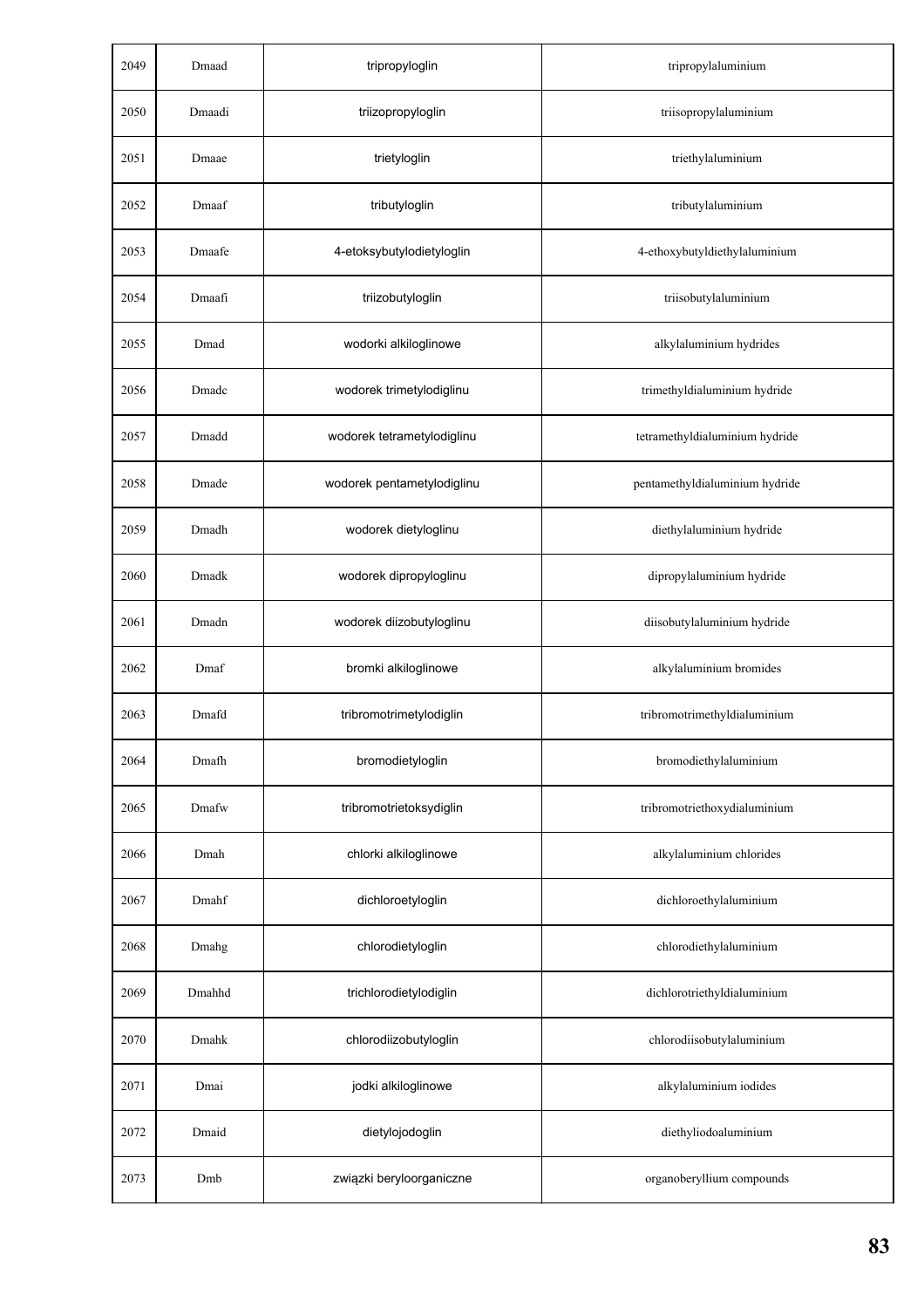| 2074 | Dmba  | dimetyloberyl              | dimethylberyllium          |
|------|-------|----------------------------|----------------------------|
| 2075 | Dmbc  | dietyloberyl               | diethylberyllium           |
| 2076 | Dmbe  | diizopropyloberyl          | diisopropylberyllium       |
| 2077 | Dmd   | związki baroorganiczne     | organobarium compounds     |
| 2078 | Dme   | związki bizmutoorganiczne  | organobismuth compounds    |
| 2079 | Dmeb  | trimetylobizmut            | trimethylbismuthine        |
| 2080 | Dmed  | trietylobizmut             | triethylbismuthine         |
| 2081 | Dmedc | chlorodietylobizmut        | chlorodiethylbismuthine    |
| 2082 | Dmedd | wodorek chloroetylobizmutu | chloroethylbismuth hydride |
| 2083 | Dmey  | triwinylobizmut            | trivinylbismuthine         |
| 2084 | Dmg   | związki galoorganiczne     | organogallium compounds    |
| 2085 | Dmga  | trimetylogal               | trimethylgallium           |
| 2086 | Dmgad | tetrametylodigal           | tetramethyldigallium       |
| 2087 | Dmgc  | trietylogal                | triethylgallium            |
| 2088 | Dmh   | związki indoorganiczne     | organoindium compounds     |
| 2089 | Dmha  | trimetyloind               | trimethylindium            |
| 2090 | Dmhc  | trietyloind                | triethylindium             |
| 2091 | Dmhe  | tripropyloind              | tripropylindium            |
| 2092 | Dmi   | związki ołowioorganiczne   | organolead compounds       |
| 2093 | Dmim  | tetrametyloołów            | tetramethyllead            |
| 2094 | Dmir  | dichlorek dietyloołowiu    | diethyllead dichloride     |
| 2095 | Dmis  | chlorek trietyloołowiu     | triethyllead chloride      |
| 2096 | Dmit  | tetraetyloołów             | tetraethyllead             |
| 2097 | Dmj   | związki cezoorganiczne     | organocesium compounds     |
| 2098 | Dmk   | związki potasoorganiczne   | organopotassium compounds  |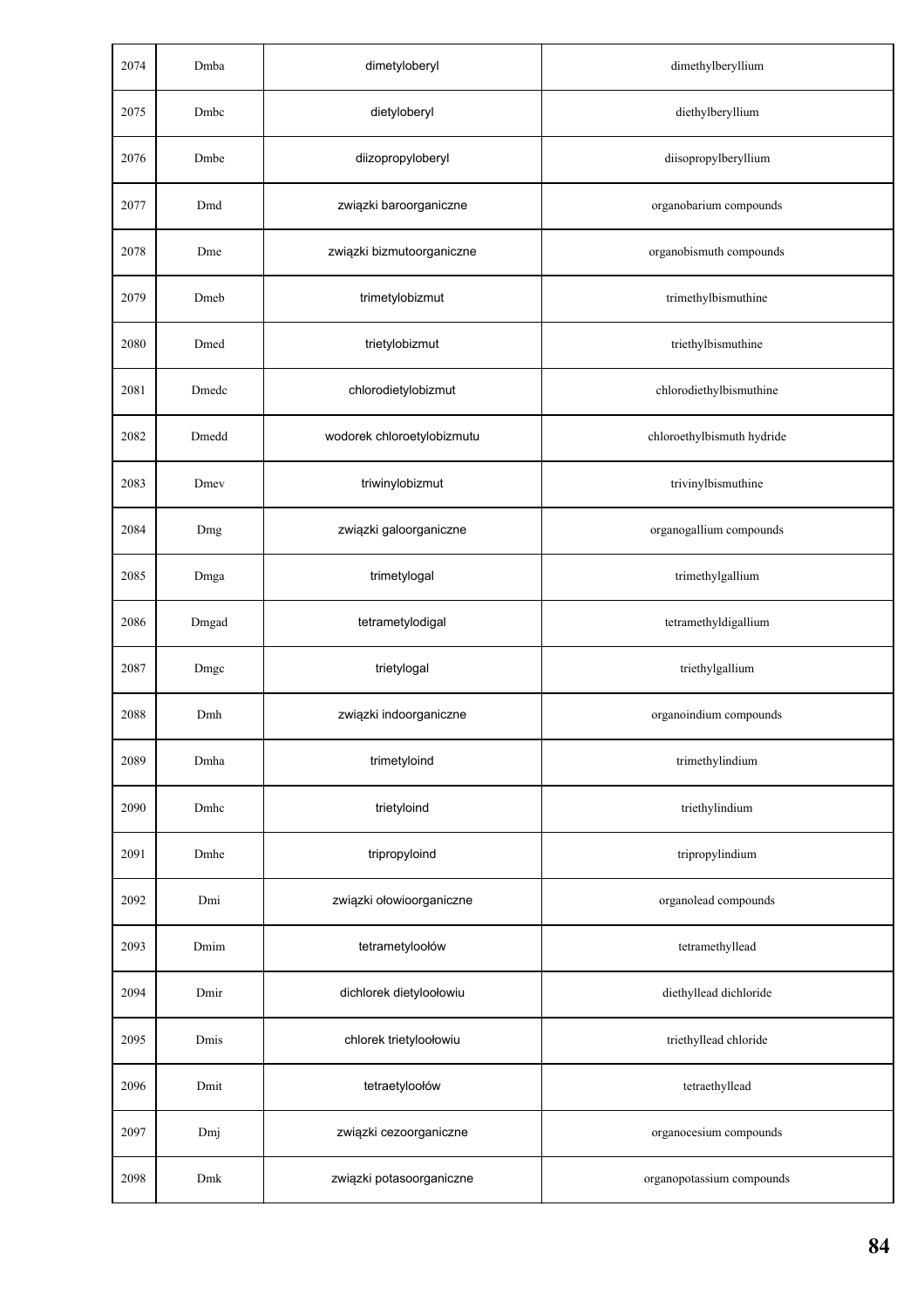| 2099 | Dmkf  | cyklopentadienylopotas    | cyclopentadienylpotassium |
|------|-------|---------------------------|---------------------------|
| 2100 | Dml   | związki litoorganiczne    | organolithium compounds   |
| 2101 | Dmla  | metylolit                 | methyllithium             |
| 2102 | Dmlad | metylenodilit             | methylenedilithium        |
| 2103 | Dmlb  | etylolit                  | ethyllithium              |
| 2104 | Dmld  | propylolit                | propyllithium             |
| 2105 | Dmle  | allilolit                 | allyllithium              |
| 2106 | Dmlf  | butylolit                 | butyllithium              |
| 2107 | Dmlq  | m-bromofenylolit          | m-bromophenyllithium      |
| 2108 | Dmm   | związki magnezoorganiczne | organomagnesium compounds |
| 2109 | Dmma  | dimetylomagnez            | dimethylmagnesium         |
| 2110 | Dmmac | metylenomagnez            | methylenemagnesium        |
| 2111 | Dmmc  | dietylomagnez             | diethylmagnesium          |
| 2112 | Dmmg  | dibutylomagnez            | dibutylmagnesium          |
| 2113 | Dmmp  | difenylomagnez            | diphenylmagnesium         |
| 2114 | Dmp   | związki sodowoorganiczne  | organosodium compounds    |
| 2115 | Dmpa  | metylosód                 | methylsodium              |
| 2116 | Dmpb  | benzylosód                | benzylsodium              |
| 2117 | Dmpc  | etylosód                  | ethylsodium               |
| 2118 | Dmpp  | fenylosód                 | phenylsodium              |
| 2119 | Dmq   | związki rubidoorganiczne  | organorubidium compounds  |
| 2120 | Dmsc  | związki kadmoorganiczne   | organocadmium compounds   |
| 2121 | Dmsce | dietylokadm               | diethylcadmium            |
| 2122 | Dmscl | dimetylokadm              | dimethylcadmium           |
| 2123 | Dmscm | chlorek metylokadmu       | methylcadmium chloride    |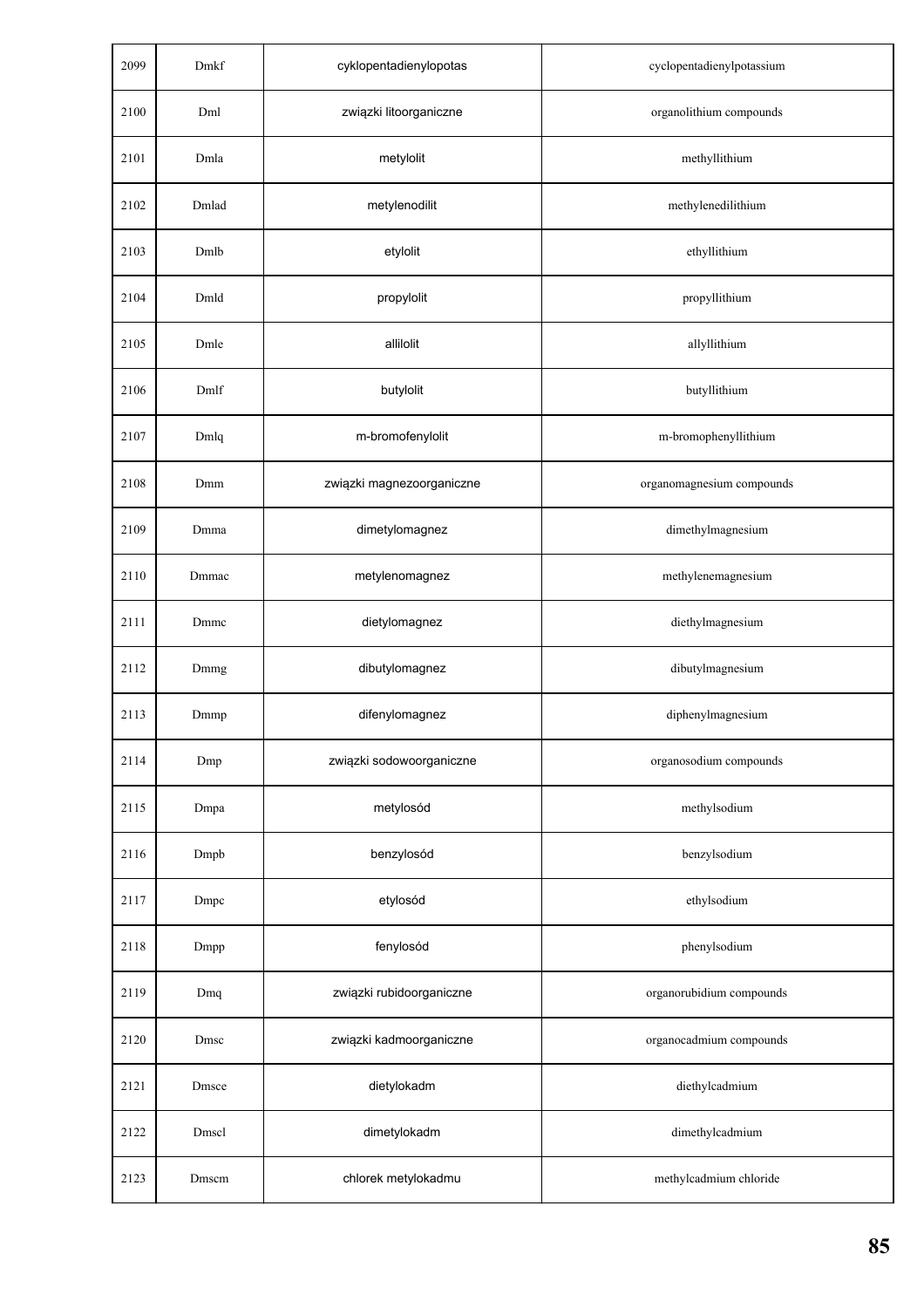| 2124 | Dmsf            | związki miedzioorganiczne                       | organocopper compounds                      |
|------|-----------------|-------------------------------------------------|---------------------------------------------|
| 2125 | Dmsfa           | metylomiedź                                     | methylcopper                                |
| 2126 | Dmsfh           | naftenian miedzi                                | copper naphthenate                          |
| 2127 | Dmsi            | związki żelazoorganiczne                        | organoiron compounds                        |
| 2128 | Dmsn            | związki manganoorganiczne                       | organomanganese compounds                   |
| 2129 | Dmsna           | dimetylomangan                                  | dimethylmanganese                           |
| 2130 | Dmsnc           | dicyklopentadienylomangan                       | dicyclopentadienylmanganese                 |
| 2131 | Dmsnd           | trikarbonyl<br>metylocyklopentadienylomanganowy | methylcyclopentadienylmanganese tricarbonyl |
| 2132 | Dmso            | związki rtęcioorganiczne                        | organomercury compounds                     |
| 2133 | Dmsoa           | związki alkilortęciowe                          | alkylmercury compounds                      |
| 2134 | Dmsoac          | dicyjanamid metylortęciowy                      | methylmercuric dicyanamide                  |
| 2135 | Dmsoam          | metylortęć                                      | methylmercury                               |
| 2136 | Dmsoamb         | dimetylortęć                                    | dimethylmercury                             |
| 2137 | Dmsoamc         | chlorometylortęć                                | chloromethylmercury                         |
| 2138 | <b>D</b> msoams | siarczek metylortęci                            | methylmercury sulfide                       |
| 2139 | Dmsoan          | etylortęć                                       | ethylmercury                                |
| 2140 | Dmsoanc         | chloroetylortęć                                 | chloroethylmercury                          |
| 2141 | Dmsoano         | 2-metoksyetylortęć                              | 2-methoxyethylmercury                       |
| 2142 | Dmsoanp         | fosforan etylortęci                             | ethyl mercury phosphate                     |
| 2143 | Dmsoans         | p-toluenosulfonanilid N-(etylortęciowy)         | N-(ethylmercuric)-p-toluenesulfonanilide    |
| 2144 | Dmsoat          | timerosal                                       | thimerosal                                  |
| 2145 | Dmsob           | związki arylortęciowe                           | arylmercury compounds                       |
| 2146 | Dmsop           | fenylortęć                                      | phenylmercury                               |
| 2147 | Dmsopa          | octan fenylortęci                               | phenylmercury acetate                       |
| 2148 | Dmsopc          | chlorofenylortęć                                | chlorophenylmercury                         |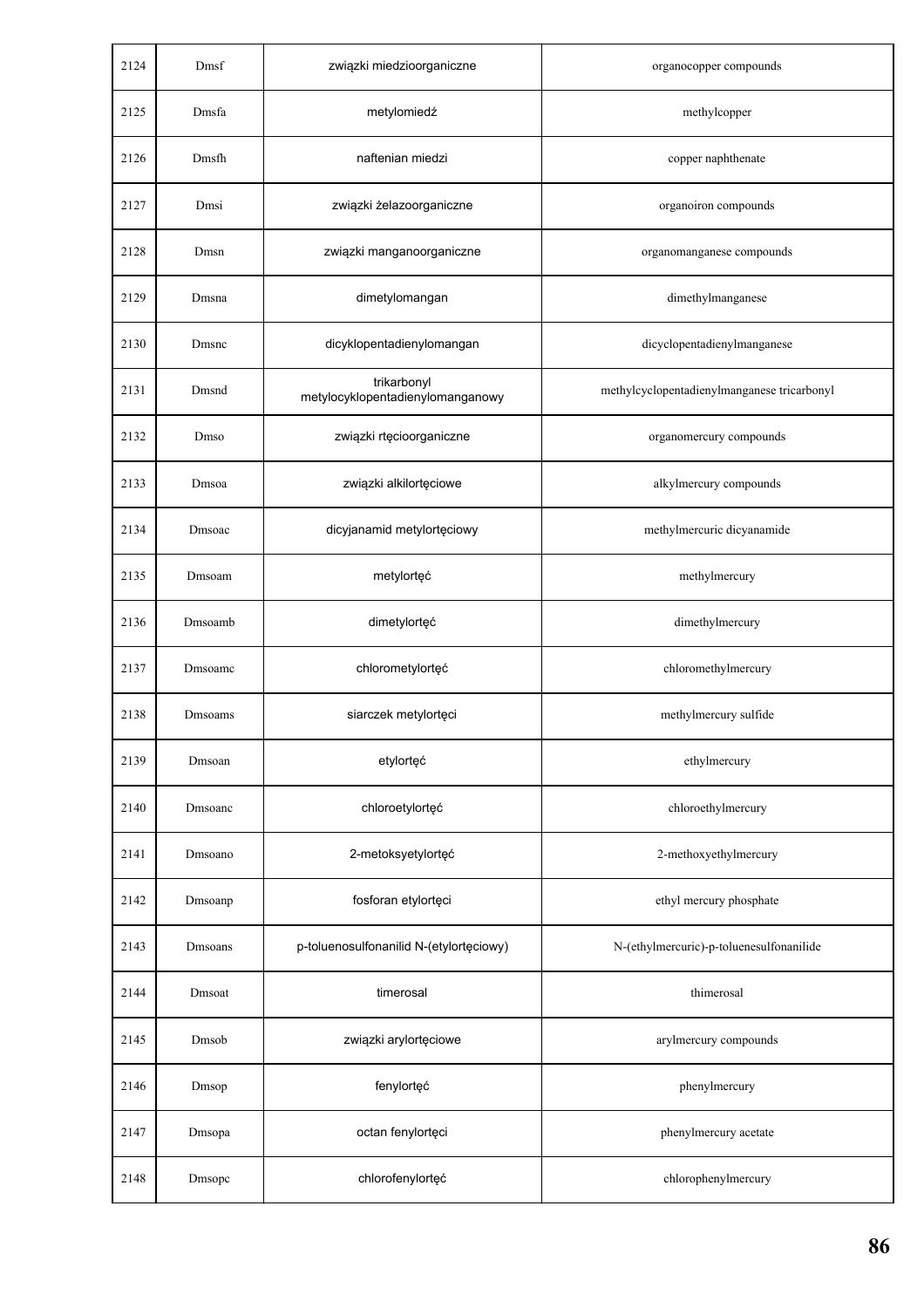| 2149 | Dmsoph | wodorotlenek fenylortęciowy            | phenylmercuric hydroxide            |
|------|--------|----------------------------------------|-------------------------------------|
| 2150 | Dmsopn | azotan fenylortęciowy                  | phenylmercuric nitrate              |
| 2151 | Dmsopo | Merfen                                 | Merfen                              |
| 2152 | Dmsr   | związki nikloroganiczne                | organonickel compounds              |
| 2153 | Dmsri  | niklocen                               | nickelocene                         |
| 2154 | Dmss   | związki srebroorganiczne               | organosilver compounds              |
| 2155 | Dmssa  | acetylid srebra                        | silver acetylide                    |
| 2156 | Dmssp  | fenylosrebro                           | phenylsilver                        |
| 2157 | Dmsv   | związki wanadoorganiczne               | organovanadium compounds            |
| 2158 | Dmsvd  | dicyklopentadienylofenylowanad         | dicyclopentadienylphenylvanadium    |
| 2159 | Dmsvl  | dichloromleczan wanadu                 | vanadium dichlorolactate            |
| 2160 | Dmsvp  | dimleczan wanadowo-cyklopentadienylowy | vanadium cyclopentadienyl dilactate |
| 2161 | Dmsw   | związki kobaltoorganiczne              | organocobalt compounds              |
| 2162 | Dmsx   | związki cynkoorganiczne                | organozinc compounds                |
| 2163 | Dmsxa  | dimetylocynk                           | dimethylzinc                        |
| 2164 | Dmsxc  | dietylocynk                            | diethylzinc                         |
| 2165 | Dmsxe  | dipropylocynk                          | dipropylzinc                        |
| 2166 | Dmsxg  | dibutylocynk                           | dibutylzinc                         |
| 2167 | Dmsxh  | diizobutylocynk                        | diisobutylzinc                      |
| 2168 | Dmsxk  | izoamylocynk                           | isoamylzinc                         |
| 2169 | Dmsxp  | propineb                               | propineb                            |
| 2170 | Dmsxv  | diwinylocynk                           | divinylzinc                         |
| 2171 | Dmt    | związki taloorganiczne                 | organothallium compounds            |
| 2172 | Dmta   | trimetylotal                           | trimethylthallium                   |
| 2173 | Dmtae  | trimetylotal-eter, kompleks            | trimethylthallium etherate          |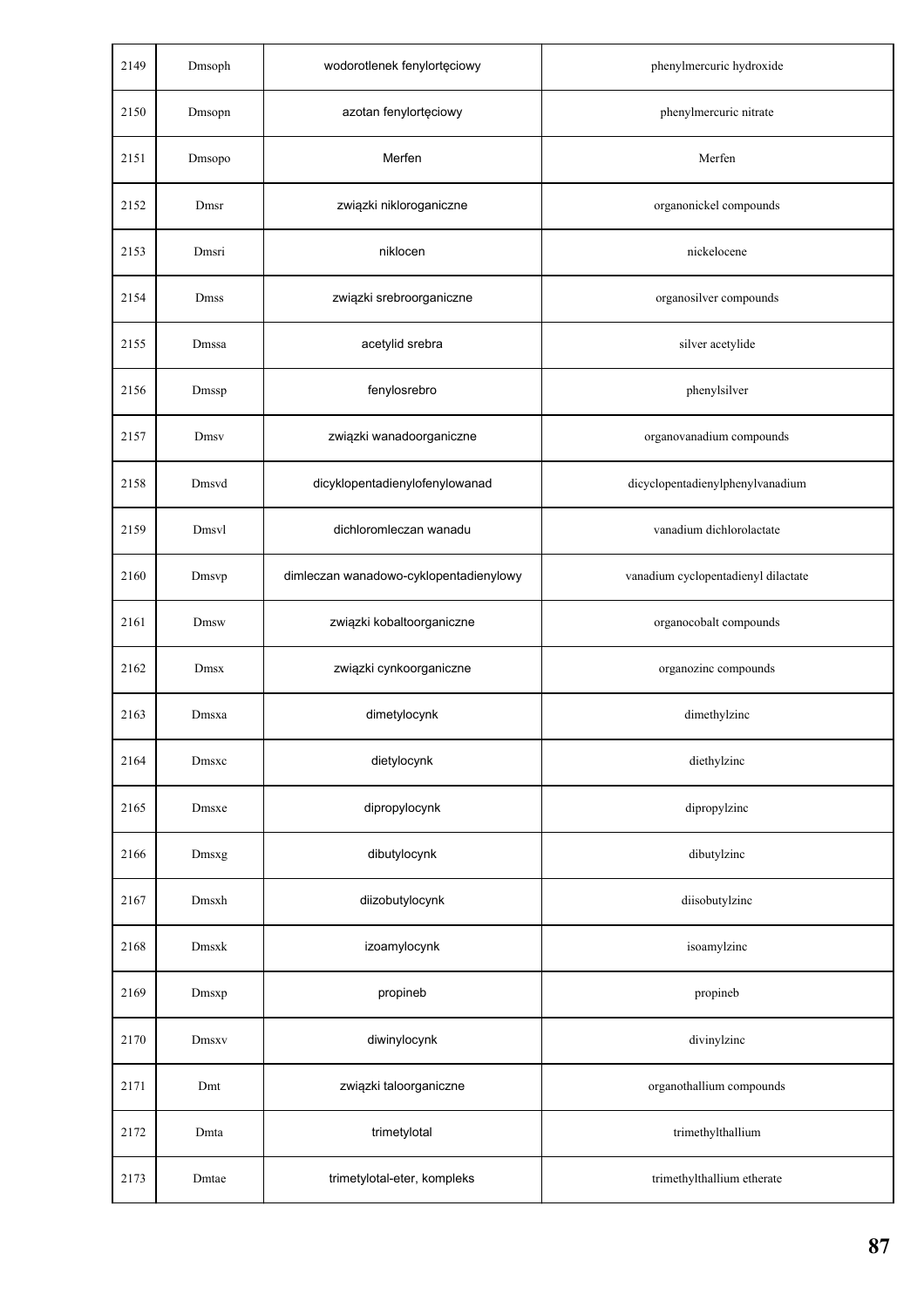| 2174 | Dmtm   | malonian talu                                         | thallium malonate                                |
|------|--------|-------------------------------------------------------|--------------------------------------------------|
| 2175 | Dmu    | związki cynoorganiczne                                | organotin compounds                              |
| 2176 | Dmua   | związki alkilocynowe                                  | alkyltin compounds                               |
| 2177 | Dmuam  | chlorek alkilocyny                                    | trimethyltin chloride                            |
| 2178 | Dmub   | tlenek tributylocyny                                  | tributyltin oxide                                |
| 2179 | Dmuba  | octan tributylocyny                                   | tributyltin acetate                              |
| 2180 | Dmubb  | benzoesan tributylocyny                               | tributyltin benzoate                             |
| 2181 | Dmubl  | laurynian tributylocyny                               | tributyltin laurate                              |
| 2182 | Dmubm  | metakrylan tributylocyny                              | tributyltin methacrylate                         |
| 2183 | Dmubn  | linoleinian tributylocyny                             | tributyltin linoleate                            |
| 2184 | Dmubo  | oleinian tributylocyny                                | tributyltin oleate                               |
| 2185 | Dmubp  | naftenian tributylocyny                               | tributyltin naphthenate                          |
| 2186 | Dmubs  | salicylan tributylocyny                               | tributyltin salicylate                           |
| 2187 | Dmuc   | chlorek tributylocyny                                 | tributyltin chloride                             |
| 2188 | Dmud   | dichlorek dibutylocyny                                | dibutyltin dichloride                            |
| 2189 | Dmudf  | fluorek dibutylocyny                                  | dibutyltin fluoride                              |
| 2190 | Dmudh  | bis(2-etyloheksanian) dibutylocyny                    | dibutyltin bis(2-ethylhexoate)                   |
| 2191 | Dmudmb | bis(butylomaleinian) dibutylocyny                     | dibutyltin bis(butylmaleate)                     |
| 2192 | Dmudmn | bis(nonylomaleinian) dibutylocyny                     | dibutyltin bis(nonylmaleate)                     |
| 2193 | Dmudo  | tlenek dibutylocyny                                   | dibutyltin oxide                                 |
| 2194 | Dmuds  | siarczek dibutylocyny                                 | dibutyltin sulfide                               |
| 2195 | Dmudso | S,S'-bis(2-etyloheksylomerkaptooctan)<br>dibutylocyny | dibutyltin S,S'-bis(2-ethylhexylmercaptoacetate) |
| 2196 | Dmudt  | chlorek di-tert-butylocyny                            | di-tert-butyltin chloride                        |
| 2197 | Dmue   | bis(trifluoroctan) dibutylocyny                       | dibutyltin bis(trifluoroacetate)                 |
| 2198 | Dmuf   | trichlorek butylocyny                                 | butyltin trichloride                             |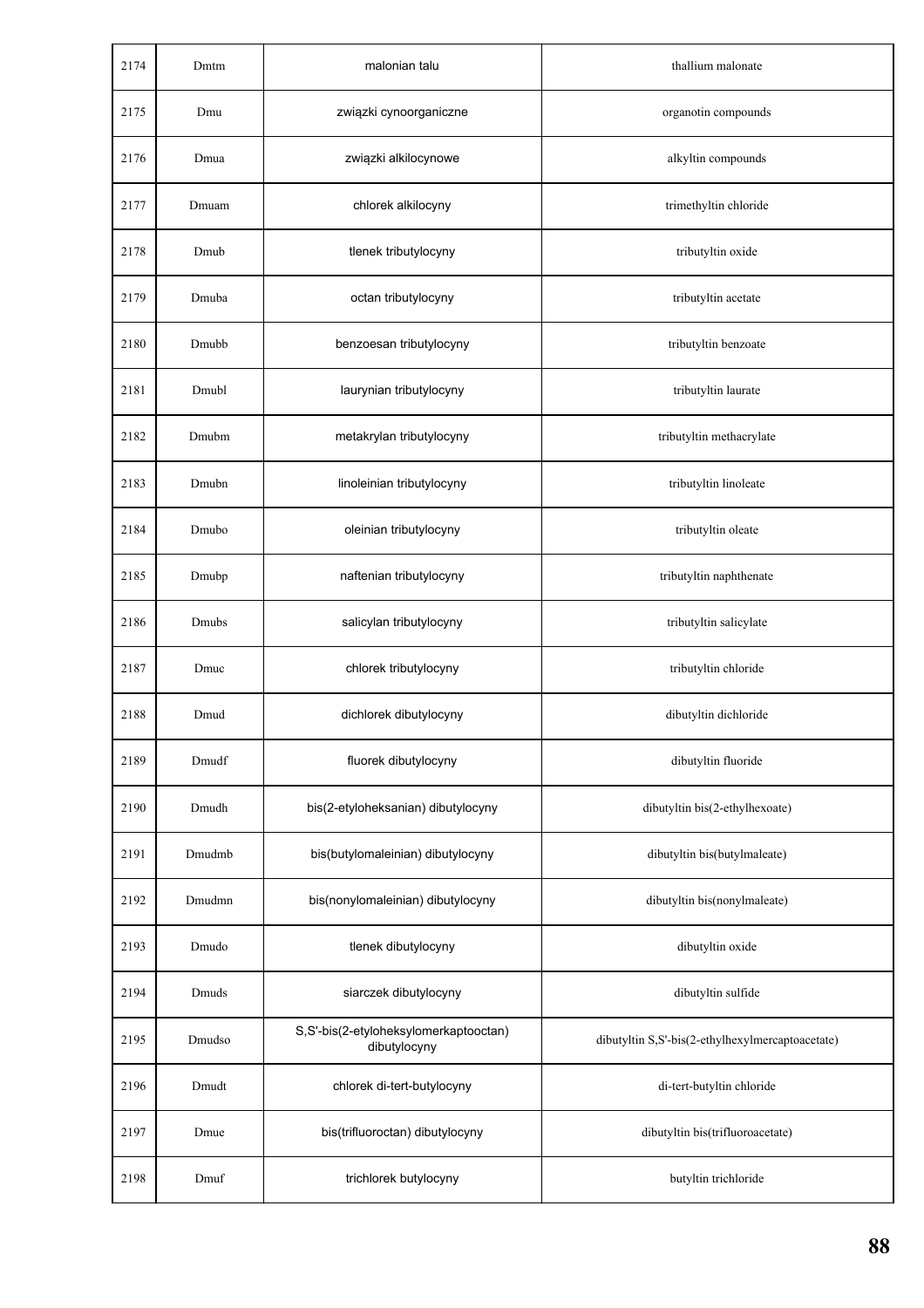| 2199 | Dmug    | tlenek wodorotlenek butylocyny                           | butylstannoic acid                                 |
|------|---------|----------------------------------------------------------|----------------------------------------------------|
| 2200 | Dmuh    | tris(izooktylotioglikolan) butylocyny                    | butyltin tris(isooctylthioglycollate)              |
| 2201 | Dmui    | trilaurynian butylocyny                                  | butyltin trilaurate                                |
| 2202 | Dmuia   | dilaurynian dibutylocyny                                 | dibutyltin dilaurate                               |
| 2203 | Dmuj    | chlorek trietylocyny                                     | triethyltin chloride                               |
| 2204 | Dmuja   | octan trietylocyny                                       | triethyltin acetate                                |
| 2205 | Dmujf   | mrówczan<br>trierylostannylometylo(1-propynylu)          | triethylstannylmethyl(1-propynyl) formal           |
| 2206 | Dmujpa  | trietylostannylofenyloacetylen                           | triethylstannylphenyl acetylene                    |
| 2207 | Dmujs   | siarczan trietylocyny                                    | triethyltin sulfate                                |
| 2208 | Dmujsp  | 1-trietylostannylo-3-trimetylosiloksy-1-propyn           | 1-triethylstannyl-3-trimethylsiloxi-1-propyne      |
| 2209 | Dmuk    | chlorek tripropylocyny                                   | tripropyltin chloride                              |
| 2210 | Dmul    | wodorotlenek tricykloheksylocyny                         | tricyclohexyltin hydroxide                         |
| 2211 | Dmula   | octan triheksylocyny                                     | trihexyltin acetate                                |
| 2212 | Dmuoa   | octan dioktylocyny                                       | dioctyltin acetate                                 |
| 2213 | Dmuocd  | dichlorek trioktylocyny                                  | dioctyltin dichloride                              |
| 2214 | Dmuoct  | trichlorek oktylocyny                                    | octyltin trichloride                               |
| 2215 | Dmuold  | dilaurylan dioktylocyny                                  | dioctyltin dilaurate                               |
| 2216 | Dmuom   | merkaptooctan dioktylocyny                               | dioctyltin mercaptoacetate                         |
| 2217 | Dmuomb  | S,S'-bis(butylomerkaptooctan) dioktylocyny               | dioctyltin S,S'-bis(butylmercaptoacetate)          |
| 2218 | Dmuomd  | S,S'-(1,4-butadienolo-bis-merkaptooctan)<br>dioktylocyny | dioctyltin S,S'-(1,4-butanediol bismercaptoacetate |
| 2219 | Dmuomg  | S,S'-(etylenoglikolo-bis-merkaptooctan)<br>dioktylocyny  | dioctyltin S,S'-(ethyleneglycol bis-mercaptoacetat |
| 2220 | Dmuoml  | S,S'-bis(laurylomerkaptooctan) dioktylocyny              | dioctyltin S,S'-bis(laurylmercaptoacetate)         |
| 2221 | Dmuomo  | tris(etyloheksylomerkaptooctan) oktylocyny               | octyltin tris(2-ethylhexylmercaptoacetate)         |
| 2222 | Dmuomoa | S,S'-bis(etyloheksylomerkaptooctan)<br>dioktylocyny      | dioctyltin S,S'-bis(2-ethylhexylmercaptoacetate)   |
| 2223 | Dmuomp  | beta-merkaptopropanian dioktylocyny                      | dioctyltin beta-mercaptopropanoate                 |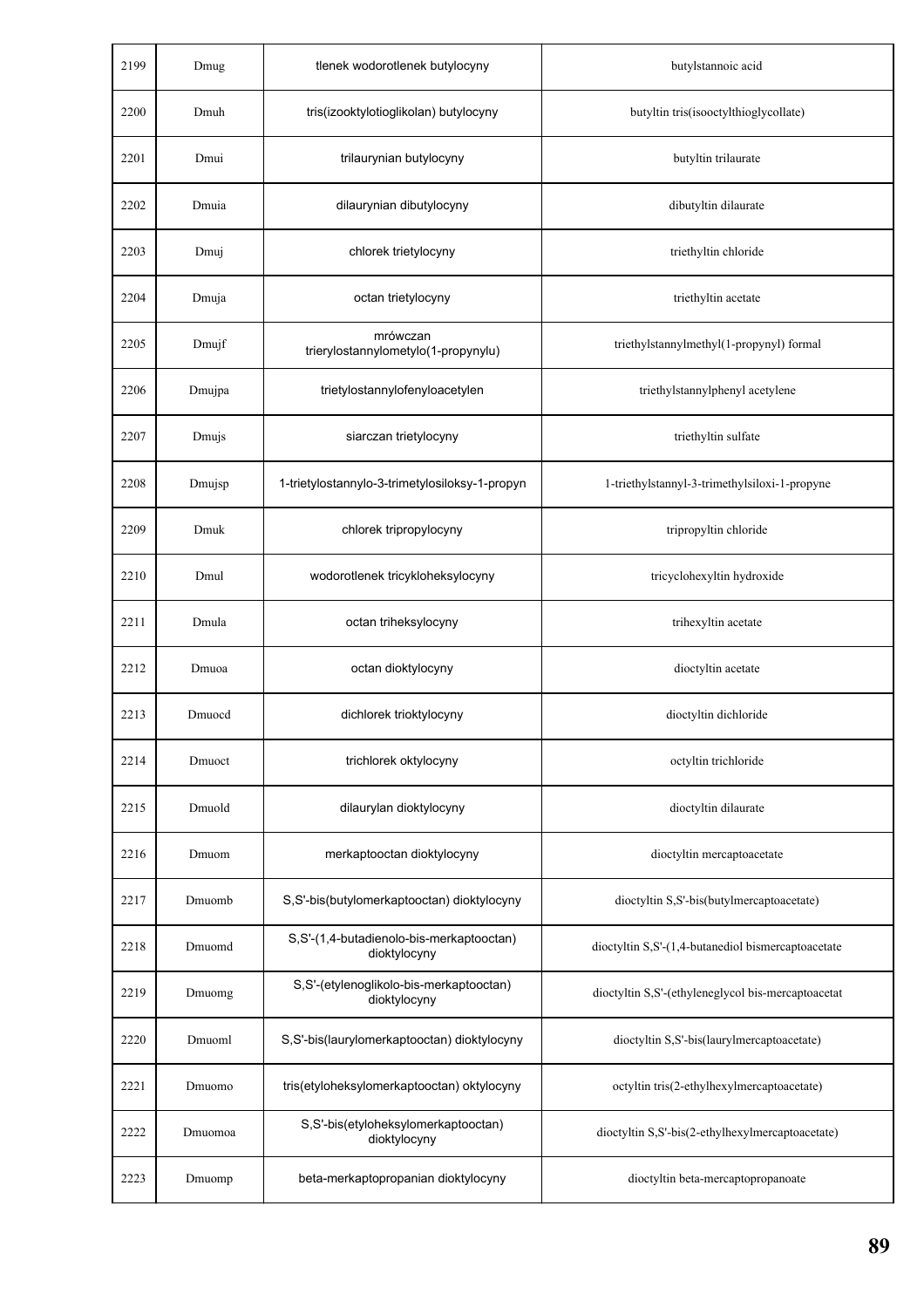| 2224 | Dmuoo  | tlenek dioktylocyny                                | dioctyltin oxide                             |
|------|--------|----------------------------------------------------|----------------------------------------------|
| 2225 | Dmuopb | dibutylomaleinian dioktylocyny                     | dioctyltin dibutylmaleate                    |
| 2226 | Dmuopd | maleinian dioktylocyny                             | dioctyltin maleate                           |
| 2227 | Dmuopo | bis(2-etyloheksylomaleinian) dioktylocyny          | dioctyltin bis(2-ethylhexylmaleate)          |
| 2228 | Dmuopp | bis(1,2-propylenoglikolomaleinian)<br>dioktylocyny | dioctyltin bis(1,2-propylene glycol maleate) |
| 2229 | Dmuosj | bis(dodecylomerkaptyd) dioktylocyny                | dioctyltin bis(dodecylmercaptide)            |
| 2230 | Dmuotc | chlorek trioktylocyny                              | trioctyltin chloride                         |
| 2231 | Dmup   | związki trifenylocynowe                            | triphenyltin compounds                       |
| 2232 | Dmupa  | octan trifenylocyny                                | triphenyltin acetate                         |
| 2233 | Dmupc  | chlorek trifenylocyny                              | triphenyltin chloride                        |
| 2234 | Dmupf  | fluorek trifenylocyny                              | triphenyltin fluoride                        |
| 2235 | Dmuph  | wodorotlenek trifenylocyny                         | triphenyltin hydroxide                       |
| 2236 | Dmuq   | związki tetraalkilocynowe                          | tetraalkyltin compounds                      |
| 2237 | Dmuqb  | tetrabutylocyna                                    | tetrabutyltin                                |
| 2238 | Dmuqe  | tetraetylocyna                                     | tetraethyltin                                |
| 2239 | Dmuqp  | tetrapropylocyna                                   | tetrapropyltin                               |
| 2240 | Dmur   | fluorek tributylocynowy                            | tributyltin fluoride                         |
| 2241 | Dmus   | dijododietylocyna                                  | diiododiethyltin                             |
| 2242 | Dmy    | związki metaloidoorganiczne                        | organometalloid compounds                    |
| 2243 | Dmya   | związki antymonoorganiczne                         | organoantimony compounds                     |
| 2244 | Dmyab  | trimetylostybina                                   | trimethylstibine                             |
| 2245 | Dmyac  | chlorodimetylostybina                              | chlorodimethylstibine                        |
| 2246 | Dmyad  | tetrametylodistybina                               | tetramethyldistibine                         |
| 2247 | Dmyae  | trietylostybina                                    | triethylstibine                              |
| 2248 | Dmyap  | tripropylostybina                                  | tripropylstibine                             |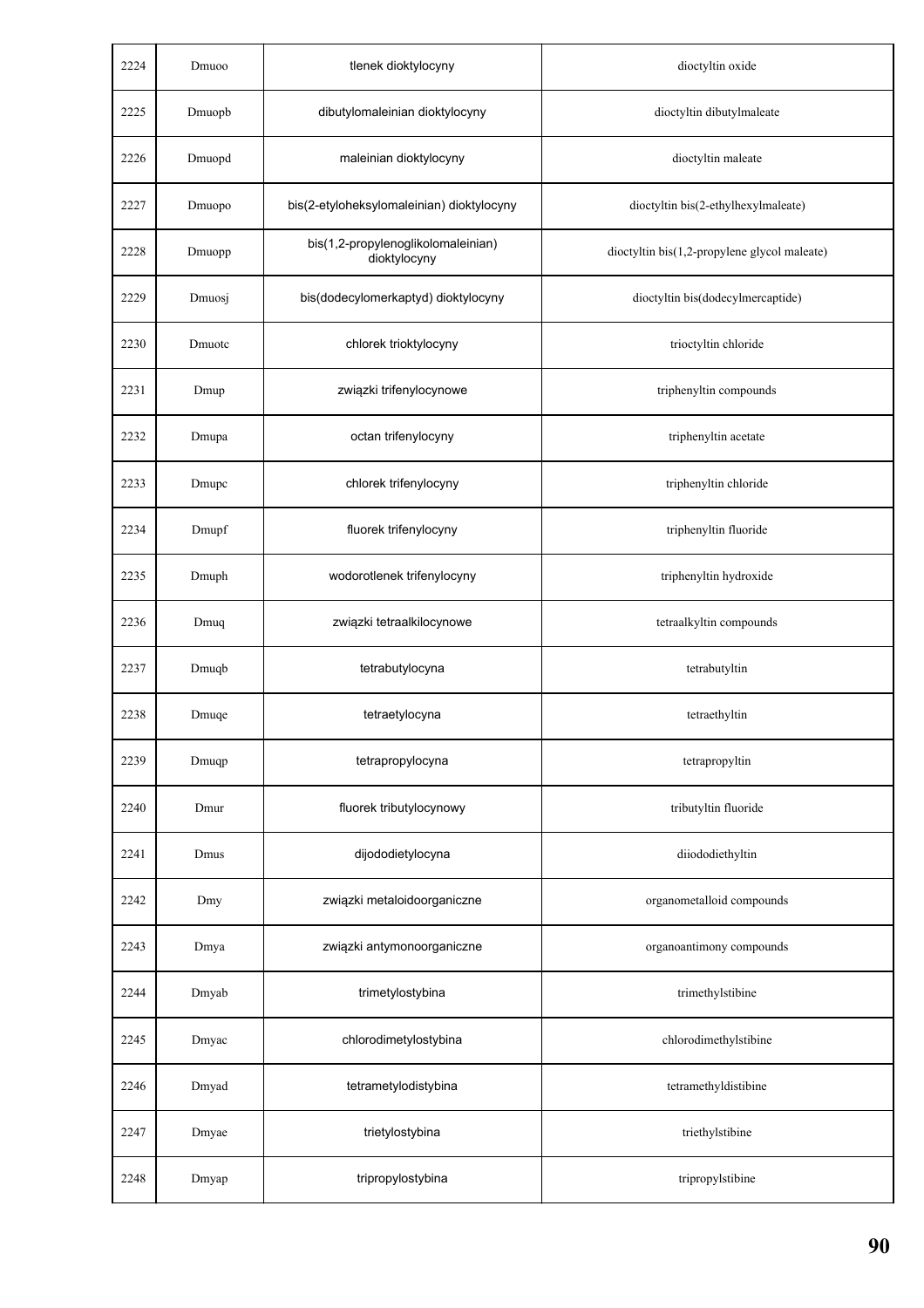| 2249 | Dmyav  | triwinylostybina         | trivinylstibine           |
|------|--------|--------------------------|---------------------------|
| 2250 | Dmyb   | związki boroorganiczne   | organoboron compounds     |
| 2251 | Dmyba  | trimetyloboran           | trimethylborane           |
| 2252 | Dmybab | trimetylodiboran         | trimethyldiborane         |
| 2253 | Dmybac | tetrametylodiboran       | tetramethyldiborane       |
| 2254 | Dmybad | azydodimetyloboran       | azidodimethylborane       |
| 2255 | Dmybb  | trietyloboran            | triethylborane            |
| 2256 | Dmybbb | trietylodiboran          | triethyldiborane          |
| 2257 | Dmybbc | chlorodietyloboran       | chlorodiethylborane       |
| 2258 | Dmybbd | dichloroetyloboran       | dichloroethylborane       |
| 2259 | Dmybbe | etylopentaboran          | ethylpentaborane          |
| 2260 | Dmybc  | tripropyloboran          | tripropylborane           |
| 2261 | Dmybcc | chlorodipropyloboran     | chlorodipropylborane      |
| 2262 | Dmybe  | tributyloboran           | tributylborane            |
| 2263 | Dmybec | dibutylochloroboran      | dibutylchloroborane       |
| 2264 | Dmybed | butylodichloroboran      | butyldichloroborane       |
| 2265 | Dmybt  | fenyloboran              | phenylborolane            |
| 2266 | Dmyc   | związki arsenoorganiczne | organoarsenic compounds   |
| 2267 | Dmyca  | kwas kakodylowy          | cacodylic acid            |
| 2268 | Dmycab | kwas metyloarsoniowy     | methylarsonic acid        |
| 2269 | Dmycam | metyloarsonian monosodu  | monosodium methylarsonate |
| 2270 | Dmycan | metanoarsonian disodu    | disodium methanearsonate  |
| 2271 | Dmycap | kwas arsanilowy          | arsanilic acid            |
| 2272 | Dmycas | kakodylan sodu           | sodium cacodylate         |
| 2273 | Dmycaz | kwas benzenoarsonowy     | benzenearsonic acid       |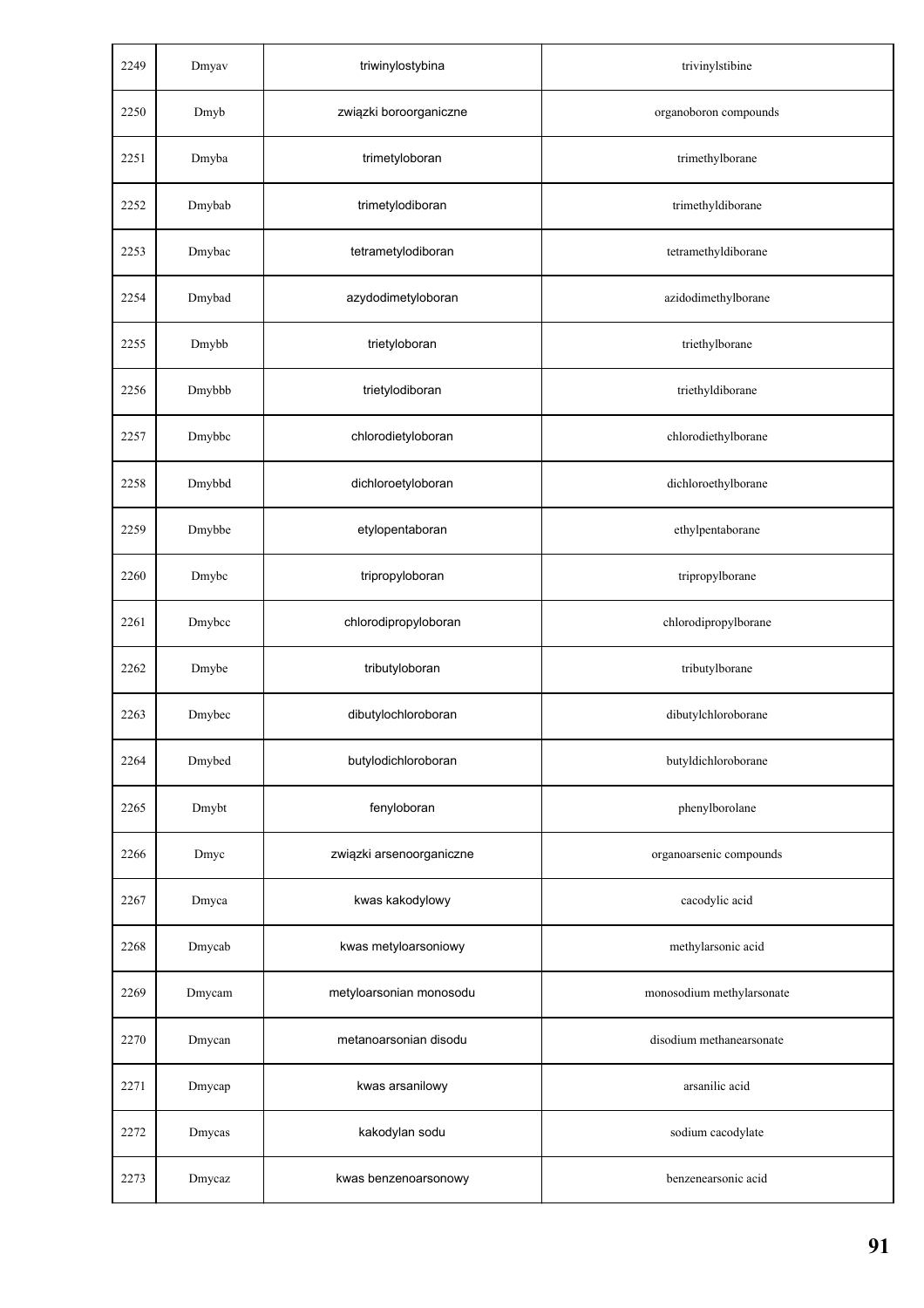| 2274 | Dmycb   | trimetyloarsyna             | trimethylarsine             |
|------|---------|-----------------------------|-----------------------------|
| 2275 | Dmycba  | dimetyloarsyna              | dimethylarsine              |
| 2276 | Dmycbb  | tetrametylodiarsyna         | tetramethyldiarsine         |
| 2277 | Dmycbc  | chlorodimetyloarsyna        | chlorodimethylarsine        |
| 2278 | Dmycbf  | fluorodimetyloarsyna        | fluorodimethylarsine        |
| 2279 | Dmycbi  | jododimetyloarsyna          | iododimethylarsine          |
| 2280 | Dmycbj  | allilodimetyloarsyna        | allyldimethylarsine         |
| 2281 | Dmycd   | trietyloarsyna              | triethylarsine              |
| 2282 | Dmycda  | dietyloarsyna               | diethylarsine               |
| 2283 | Dmycdb  | tetraetylodiarsyna          | tetraethyldiarsine          |
| 2284 | Dmycdi  | etylojodometyloarsyna       | ethyliodomethylarsine       |
| 2285 | Dmycp   | tetrafenylodiarsyna         | tetraphenyldiarsine         |
| 2286 | Dmycpo  | bis(10-fenoksyarsylo)tlenek | bis(10-phenoxarsyl)oxide    |
| 2287 | Dmycs   | trisyliloarsyna             | trisilylarsine              |
| 2288 | Dmyct   | tribromoarsyna              | tribromoboroarsine          |
| 2289 | Dmycu   | Zieleń Paryska              | Paris Green                 |
| 2290 | Dmycv   | Luizyt                      | Lewisite                    |
| 2291 | Dmyl    | związki selenoorganiczne    | organoselenium compounds    |
| 2292 | Dmyp    | związki fosforoorganiczne   | organophosphorus compounds  |
| 2293 | Dmypa   | trimetylofosfina            | trimethylphosphine          |
| 2294 | Dmypab  | dimetylofosfina             | dimethylphosphine           |
| 2295 | Dmypac  | metylofosfina               | methylphosphine             |
| 2296 | Dmypacc | dichlorek metylofosfoniowy  | methylphosphonic dichloride |
| 2297 | Dmypacf | difluorek metylofosfoniowy  | methylphosphonic difluoride |
| 2298 | Dmypah  | trihydroksymetylofosfina    | trihydroxymethylphosphine   |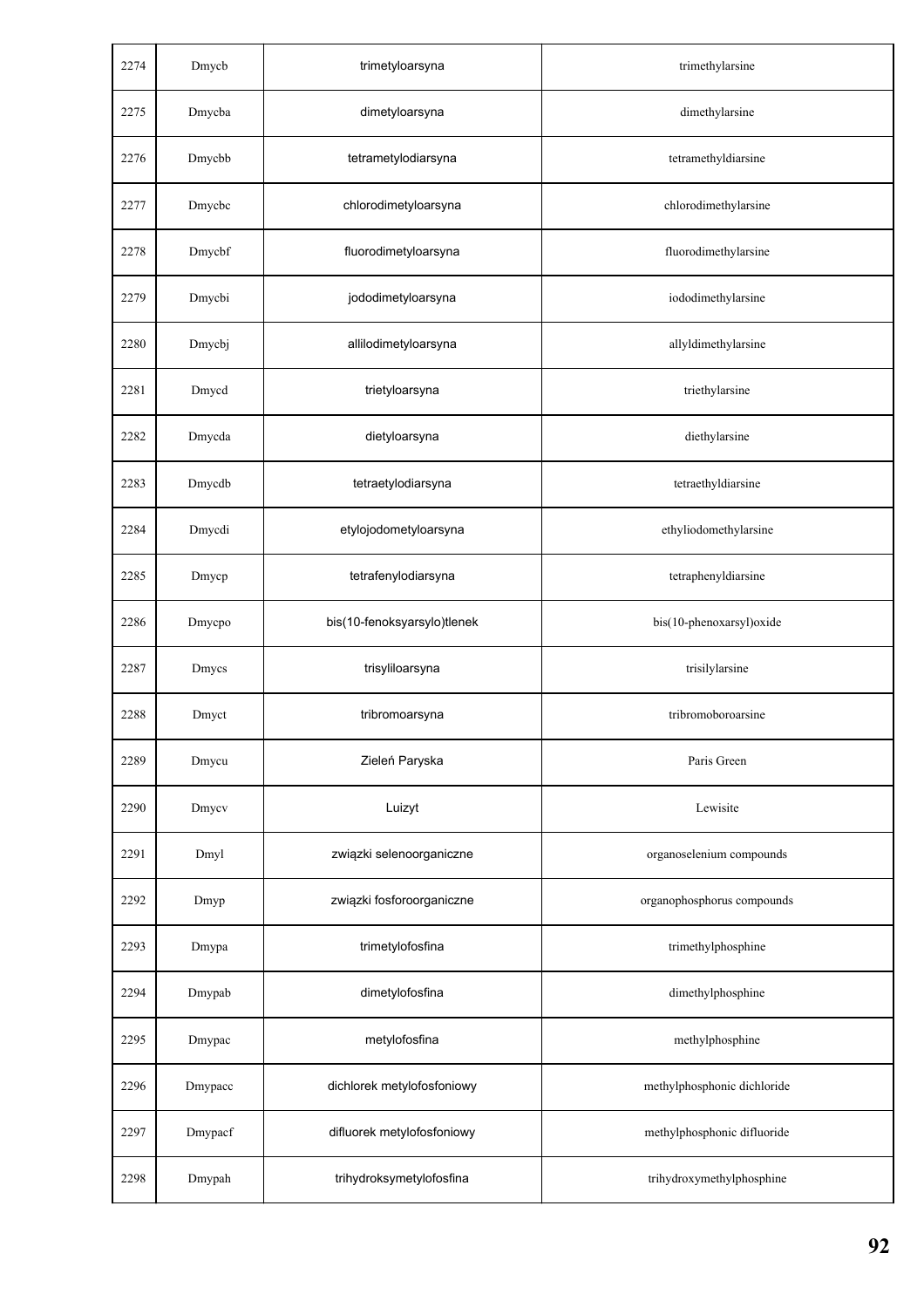| 2299 | Dmypc  | trietylofosfina                  | triethylphosphine               |
|------|--------|----------------------------------|---------------------------------|
| 2300 | Dmype  | triizopropylofosfina             | triisopropylphosphine           |
| 2301 | Dmypfo | tlenek triizopentylofosfiny      | triisopentylphosphine oxide     |
| 2302 | Dmypg  | tributylofosfina                 | tributylphosphine               |
| 2303 | Dmypgo | tlenek tributylofosfiny          | tributylphosphine oxide         |
| 2304 | Dmyph  | triamid heksametylofosforowy     | hexamethylphosphoric triamide   |
| 2305 | Dmypi  | oktametylodifosforamid           | octamethyldiphosphoramide       |
| 2306 | Dmypj  | heksametylofosforamid            | hexamethylphosphoramide         |
| 2307 | Dmypoo | tlenek dioktyloizopentylofosfiny | dioctylisopentylphosphine oxide |
| 2308 | Dmypp  | fenylofosfina                    | phenylphosphine                 |
| 2309 | Dmypt  | trifenylofosfina                 | triphenylphosphine              |
| 2310 | Dmys   | związki krzemoorganiczne         | organosilicon compounds         |
| 2311 | Dmysa  | tetrametylosilan                 | tetramethylsilane               |
| 2312 | Dmysab | chlorotrimetylosilan             | chlorotrimethylsilane           |
| 2313 | Dmysac | dichlorodimetylosilan            | dichlorodimethylsilane          |
| 2314 | Dmysad | diazydodimetylosilan             | diazidodimethylsilane           |
| 2315 | Dmysae | trichlorometylosilan             | trichloromethylsilane           |
| 2316 | Dmysaf | azobis(trimetylosilan)           | azobis(trimethylsilane)         |
| 2317 | Dmysag | dichlorometylosilan              | dichloromethylsilane            |
| 2318 | Dmysat | trichloro(chlorometylo)silan     | trichloro(chloromethyl)silane   |
| 2319 | Dmysba | trichloroetylosilan              | trichloroethylsilane            |
| 2320 | Dmysc  | trichlorowinylosilan             | trichlorovinylsilane            |
| 2321 | Dmysd  | dimetyloetoksysilan              | dimethylethoxisilane            |
| 2322 | Dmyse  | propylosilan                     | propylsilane                    |
| 2323 | Dmysec | trichloropropylosilan            | trichloropropylsilane           |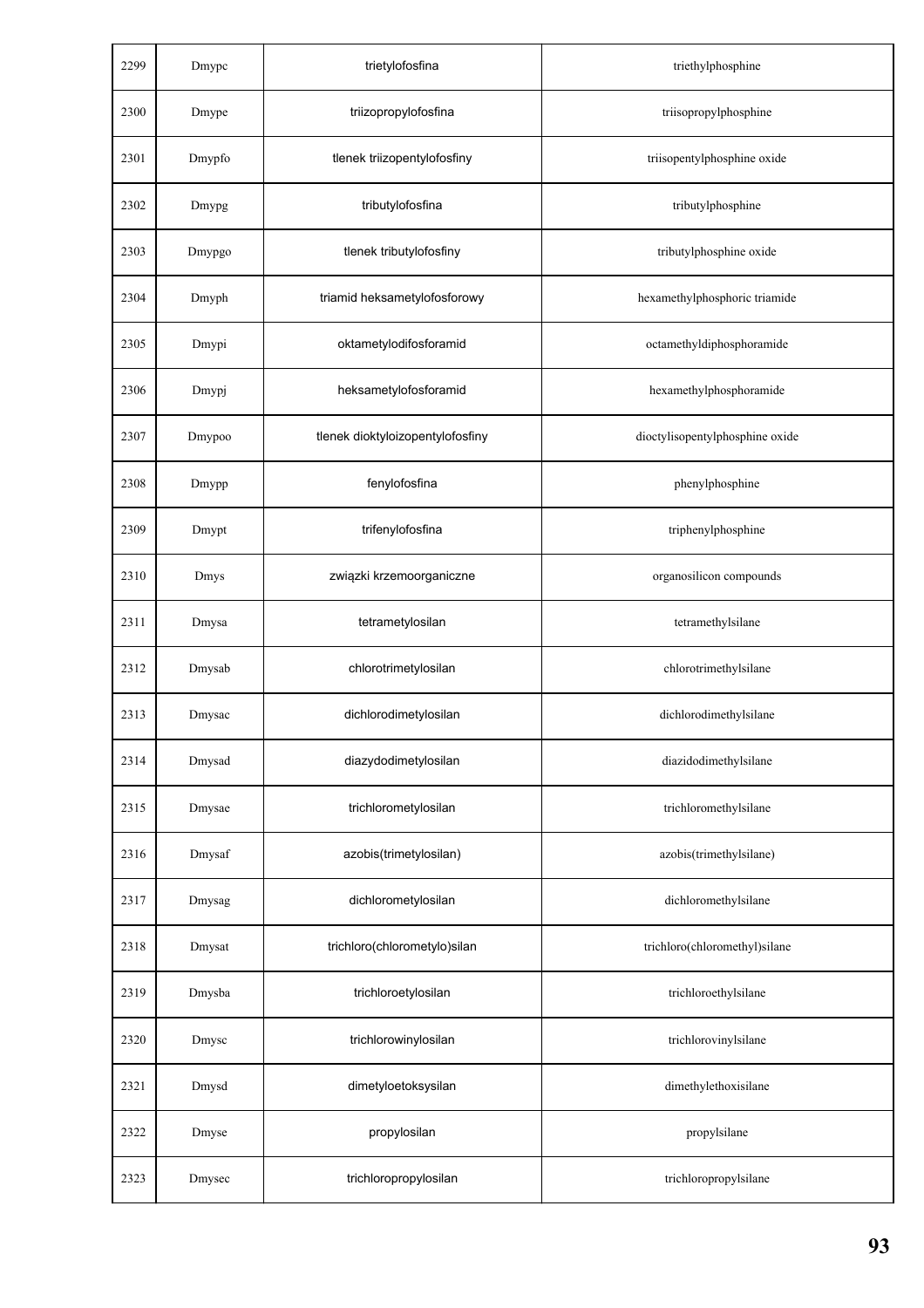| 2324 | Dmysf  | (4-aminobutylo)dietoksymetylosilan | (4-aminobutyl)diethoxymethylsilane |
|------|--------|------------------------------------|------------------------------------|
| 2325 | Dmyso  | dimetoksyfenylometylosilan         | dimethoxymethylphenylsilane        |
| 2326 | Dmysoc | dichlorofenylometylosilan          | dichloromethylphenylsilane         |
| 2327 | Dmysp  | fenylosilany                       | phenylsilanes                      |
| 2328 | Dmyspd | difenylodichlorosilan              | diphenyldichlorosilane             |
| 2329 | Dmyspt | trichlorofenylosilan               | trichlorophenylsilane              |
| 2330 | Dmysr  | benzylosilan                       | benzylsilane                       |
| 2331 | Dmyst  | etacelasil                         | etacelasil                         |
| 2332 | Dmysx  | siloksany organiczne               | organic siloxanes                  |
| 2333 | Dmysxd | liniowe polidimetylosiloksany      | linear polydimethylsiloxanes       |
| 2334 | Dmysxx | oktametylocyklotetrasiloksan       | octamethylcyclotetrasiloxane       |
| 2335 | Dmyt   | związki telluroorganiczne          | organotellurium compounds          |
| 2336 | Dmytc  | tellurek dietylu                   | diethyl telluride                  |
| 2337 | Dmz    | metaloceny                         | metallocenes                       |
| 2338 | Dmzf   | ferrocen                           | ferrocene                          |
| 2339 | Dmzfe  | dietyloferrocen                    | diethylferrocene                   |
| 2340 | Dmzv   | wanadoceny                         | vanadocenes                        |
| 2341 | Dmzvc  | cytrynian wanadocenu               | vanadocene citrate                 |
| 2342 | Dmzvd  | dichlorek wanadocenu               | vanadocene dichloride              |
| 2343 | Dn     | związki nitrowe                    | nitro compounds                    |
| 2344 | Dna    | nitroaldehydy                      | nitro aldehydes                    |
| 2345 | Dne    | alifatyczne nitrowęglowodory       | aliphatic nitro hydrocarbons       |
| 2346 | Dneb   | nitrometan                         | nitromethane                       |
| 2347 | Dnebhm | tris(hydroksymetylo)nitrometan     | tris(hydroxymethyl)nitromethane    |
| 2348 | Dnebs  | trinitrometan                      | trinitromethane                    |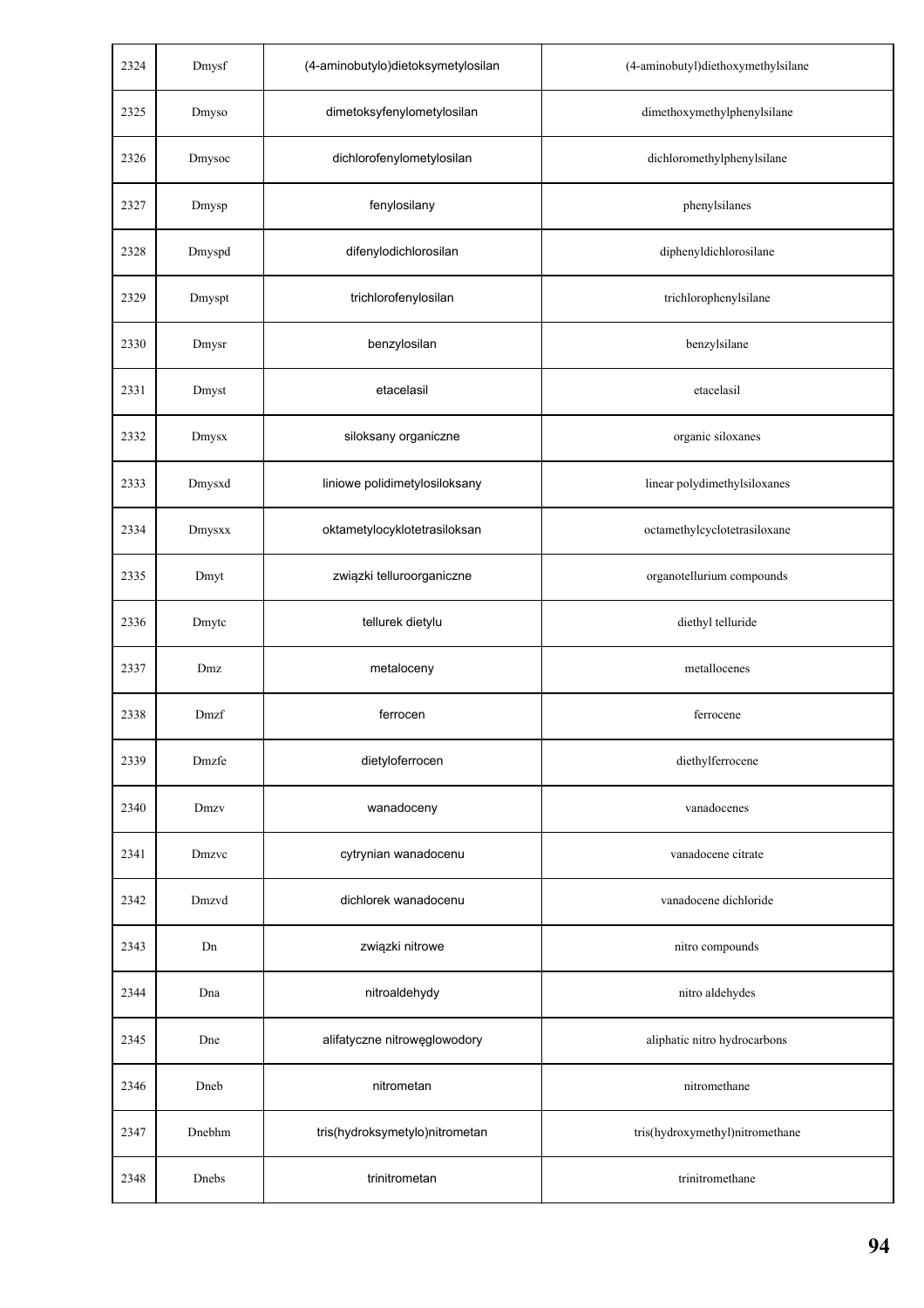| 2349 | Dnebt   | tetranitrometan                | tetranitromethane               |
|------|---------|--------------------------------|---------------------------------|
| 2350 | Dnec    | nitroetan                      | nitroethane                     |
| 2351 | Dned    | nitropropan                    | nitropropane                    |
| 2352 | Dnedc   | 1-nitropropan                  | 1-nitropropane                  |
| 2353 | Dnede   | 2-nitropropan                  | 2-nitropropane                  |
| 2354 | Dnedo   | 2-nitropropen                  | 2-nitropropene                  |
| 2355 | Dnef    | nitrobutany                    | nitrobutanes                    |
| 2356 | Dnefa   | 2,3-dimetylo-2,3-dinitrobutan  | 2,3-dimethyl-2,3-dinitrobutane  |
| 2357 | Dnefo   | 2-nitro-1-buten                | 2-nitro-1-butene                |
| 2358 | Dner    | aromatyczne nitrozwiązki       | aromatic nitro compounds        |
| 2359 | Dnerb   | nitrobenzen                    | nitrobenzene                    |
| 2360 | Dnerba  | dinitrobenzen                  | dinitrobenzene                  |
| 2361 | Dnerbam | m-dinitrobenzen                | m-dinitrobenzene                |
| 2362 | Dnerbao | o-dinitrobenzen                | o-dinitrobenzene                |
| 2363 | Dnerbap | p-dinitrobenzen                | p-dinitrobenzene                |
| 2364 | Dnerbbm | bromometylo-4-nitrobenzen      | bromomethyl-4-nitrobenzene      |
| 2365 | Dnerbcm | 1-(chlorometylo)-4-nitrobenzen | 1-(chloromethyl)-4-nitrobenzene |
| 2366 | Dnerbm  | nitroanizole                   | nitroanisoles                   |
| 2367 | Dnerbmo | 1-metoksy-2-nitrobenzen        | 1-methoxy-2-nitrobenzene        |
| 2368 | Dnerbmp | p-nitroanizol                  | p-nitroanisole                  |
| 2369 | Dnerbt  | trinitrobenzeny                | trinitrobenzenes                |
| 2370 | Dnerbts | 1,3,5-trinitrobenzen           | 1,3,5-trinitrobenzene           |
| 2371 | Dnerc   | nitrotolueny                   | nitrotoluenes                   |
| 2372 | Dnerca  | m-nitrotoluen                  | m-nitrotoluene                  |
| 2373 | Dnercaa | 5-nitro-2-aminotoluen          | 5-nitro-2-aminotoluene          |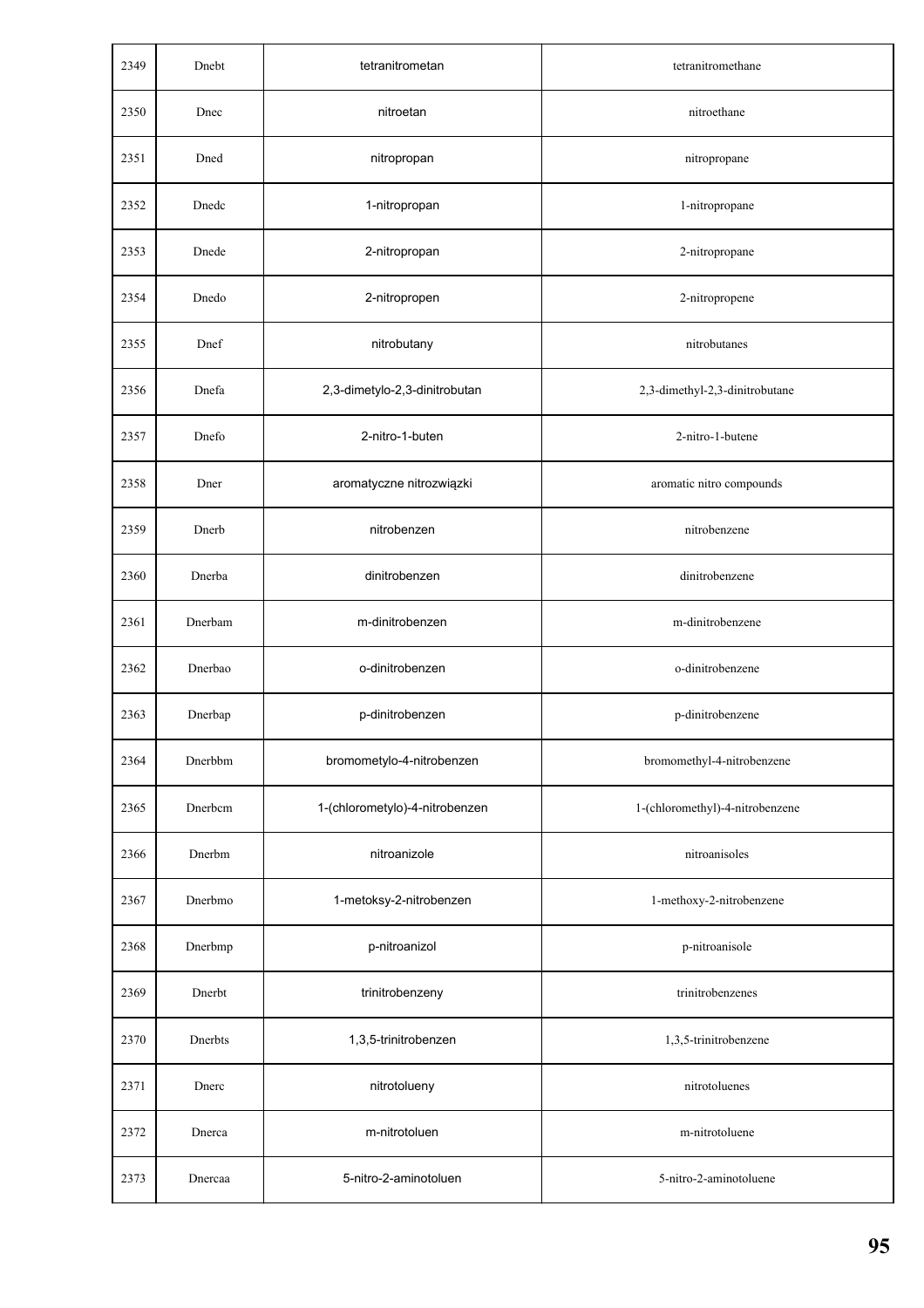| 2374 | Dnercb   | o-nitrotoluen              | o-nitrotoluene              |
|------|----------|----------------------------|-----------------------------|
| 2375 | Dnercc   | p-nitrotoluen              | p-nitrotoluene              |
| 2376 | Dnercca  | 4-nitro-2-aminotoluen      | 4-nitro-2-aminotoluene      |
| 2377 | Dnercd   | 2,3-dinitrotoluen          | 2,3-dinitrotoluene          |
| 2378 | Dnerce   | 2,4-dinitrotoluen          | 2,4-dinitrotoluene          |
| 2379 | Dnercf   | 2,6-dinitrotoluen          | 2,6-dinitrotoluene          |
| 2380 | Dnercfad | 4-amino-2,6-dinitrotoluen  | 4-amino-2,6-dinitrotoluene  |
| 2381 | Dnercg   | dinitrotoluen              | dinitrotoluene              |
| 2382 | Dnerch   | 3,4-dinitrotoluen          | 3,4-dinitrotoluene          |
| 2383 | Dnerci   | trinitrotoluen             | trinitrotoluene             |
| 2384 | Dnercj   | 3,5-dinitrotoluen          | 3,5-dinitrotoluene          |
| 2385 | Dnerck   | 2,5-dinitrotoluen          | 2,5-dinitrotoluene          |
| 2386 | Dnerclab | 2-amino-4,6-dinitrotoluen  | 2-amino-4,6-dinitrotoluene  |
| 2387 | Dnerd    | dimetylonitrobenzeny       | dimethylnitrobenzenes       |
| 2388 | Dnerda   | 4-nitro-1,3-dimetylobenzen | 4-nitro-1,3-dimethylbenzene |
| 2389 | Dnerdb   | 2-nitro-1,3-dimetylobenzen | 2-nitro-1,3-dimethylbenzene |
| 2390 | Dnerdc   | 4-nitro-1,2-dimetylobenzen | 4-nitro-1,2-dimethylbenzene |
| 2391 | Dnerdd   | 3-nitro-1,2-dimetylobenzen | 3-nitro-1,2-dimethylbenzene |
| 2392 | Dnerde   | 2-nitro-1,4-dimetylobenzen | 2-nitro-1,4-dimethylbenzene |
| 2393 | Dnerk    | nitrobifenyle              | nitrobiphenyls              |
| 2394 | Dnerke   | 4-nitrobifenyl             | 4-nitrobiphenyl             |
| 2395 | Dnerm    | nitropiżma                 | nitro musks                 |
| 2396 | Dnermx   | piżmo ksylenowe            | musk xylene                 |
| 2397 | Dnern    | nitronaftalen              | nitronaphthalene            |
| 2398 | Dnerna   | nitroacenafteny            | nitroacenaphthenes          |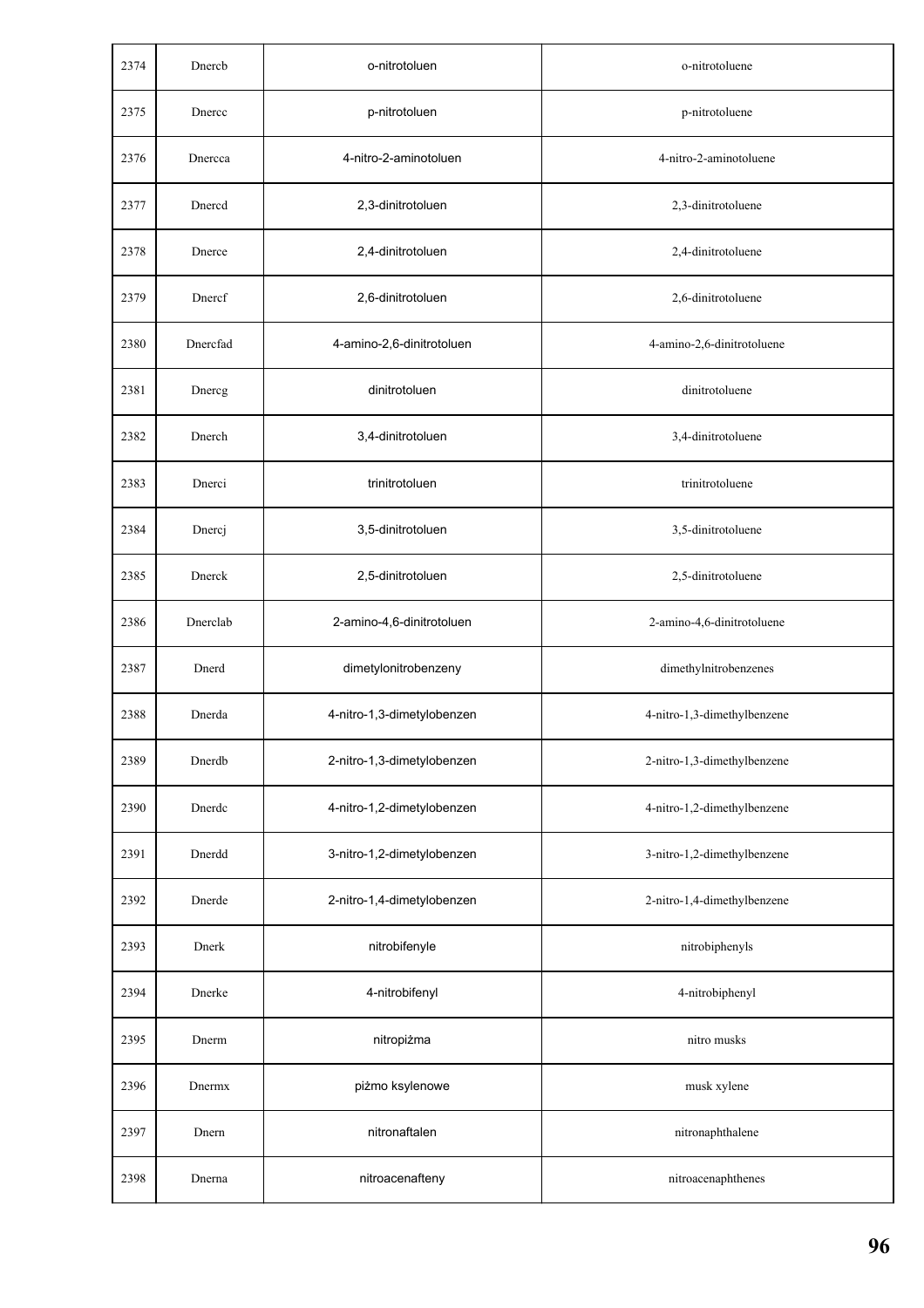| 2399 | Dnernan | nitroacenaften                         | nitroacenaphthene                   |
|------|---------|----------------------------------------|-------------------------------------|
| 2400 | Dnernb  | dinitronaftalen                        | dinitronaphthalene                  |
| 2401 | Dnerne  | 1-nitronaftalen                        | 1-nitronaphthalene                  |
| 2402 | Dnernt  | 2-nitronaftalen                        | 2-nitronaphthalene                  |
| 2403 | Dnerp   | nitroantraceny                         | nitroanthracenes                    |
| 2404 | Dnerpa  | 9-nitroantracen                        | 9-nitroanthracene                   |
| 2405 | Dnerpb  | 7-nitrobenzo(a)antracen                | 7-nitrobenz(a)anthracene            |
| 2406 | Dnerq   | nitrochinon                            | nitroquinoline                      |
| 2407 | Dnerqo  | N-tlenek 4-nitrochinonu                | 4-nitroquinoline N-oxide            |
| 2408 | Dnerr   | nitrofluoreny                          | nitrofluorenes                      |
| 2409 | Dnerra  | 3-nitrofluoranten                      | 3-nitrofluoranthene                 |
| 2410 | Dnerrb  | 3,9-dinitrofluoranten                  | 3,9-dinitrofluoranthene             |
| 2411 | Dnerrc  | 3,7-dinitrofluoranten                  | 3,7-dinitrofluoranthene             |
| 2412 | Dnerrd  | 2-nitrofluoren                         | 2-nitrofluorene                     |
| 2413 | Dnerre  | 2,7-dinitrofluoren                     | 2,7-dinitrofluorene                 |
| 2414 | Dners   | nitropireny                            | nitropyrenes                        |
| 2415 | Dnersa  | 1-nitropiren                           | 1-nitropyrene                       |
| 2416 | Dnersb  | 6-nitrobenzo(a)piren                   | 6-nitrobenzo(a)pyrene               |
| 2417 | Dnersd  | 1,8-dinitropiren                       | 1,8-dinitropyrene                   |
| 2418 | Dnerse  | 1,6-dinitropiren                       | 1,6-dinitropyrene                   |
| 2419 | Dnersf  | 1,3-dinitropiren                       | 1,3-dinitropyrene                   |
| 2420 | Dnersg  | 4-nitropiren                           | 4-nitropyrene                       |
| 2421 | Dnersh  | 2-nitropiren                           | 2-nitropyrene                       |
| 2422 | Dnert   | policykliczne nitrozwiązki aromatyczne | polycyclic aromatic nitro compounds |
| 2423 | Dnerta  | 6-nitrochryzen                         | 6-nitrochrysene                     |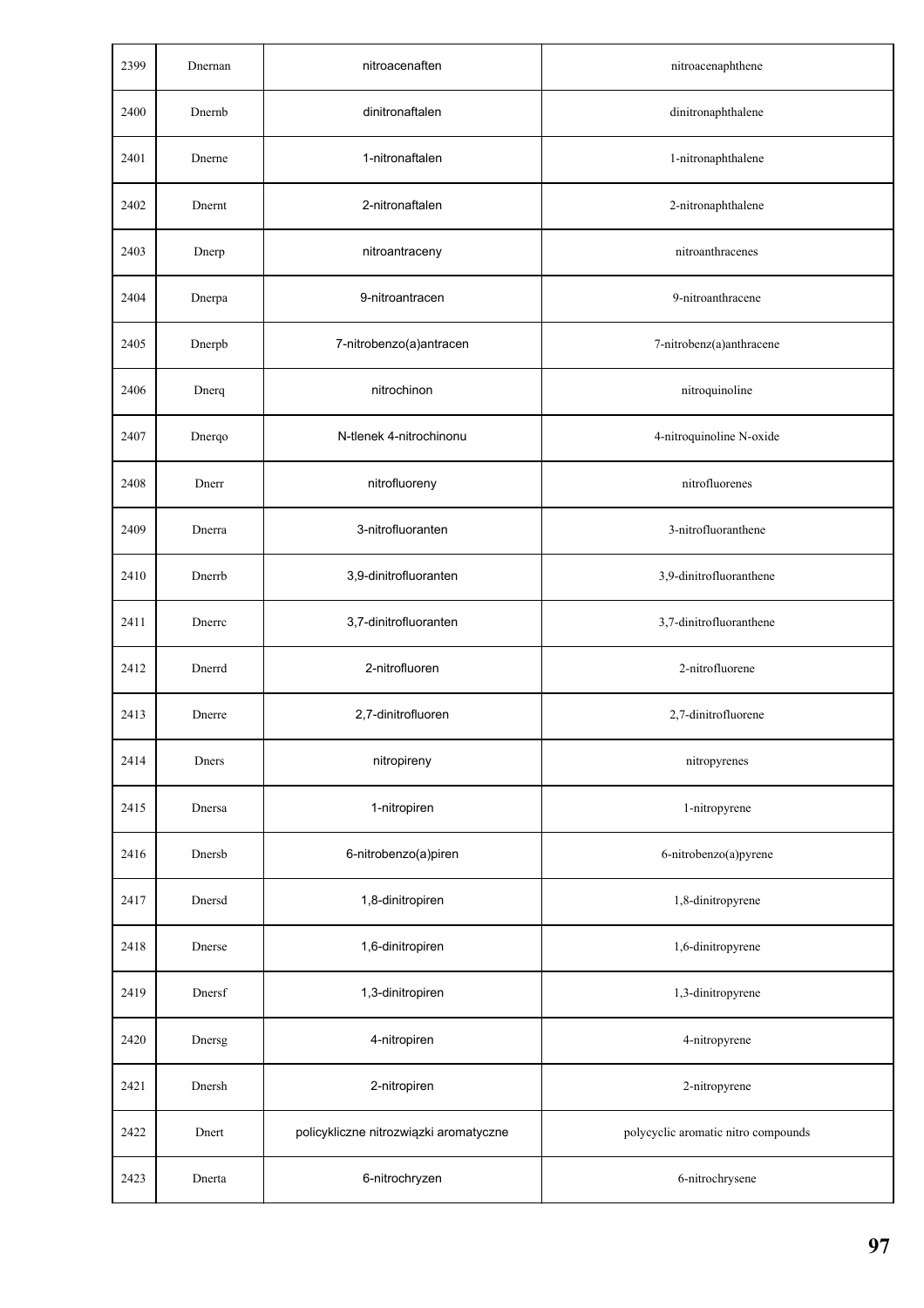| 2424 | Dnertb | 3-nitroperylen                  | 3-nitroperylene                  |
|------|--------|---------------------------------|----------------------------------|
| 2425 | Dnertp | 9-nitrofenantren                | 9-nitrophenanthrene              |
| 2426 | Dnery  | nitropirydyna                   | nitropyridine                    |
| 2427 | Dneryo | 4-nitropirydyno-N-tlenek        | 4-nitropyridine-N-oxide          |
| 2428 | Dney   | nitrocykloheksan                | nitrocyclohexane                 |
| 2429 | Dni    | związki nitrowe halogenowane    | halogenated nitro compounds      |
| 2430 | Dnib   | chlorowane nitrobenzeny         | chlorinated nitrobenzenes        |
| 2431 | Dniba  | m-chloronitrobenzen             | m-chloronitrobenzene             |
| 2432 | Dnibab | 2-chloro-4-nitrotoluen          | 2-chloro-4-nitrotoluene          |
| 2433 | Dnibad | chlorek 3,5-dinitrobenzylu      | 3,5-dinitrobenzyl chloride       |
| 2434 | Dnibah | 1,3-dichloro-5-nitrobenzen      | 1,3-dichloro-5-nitrobenzene      |
| 2435 | Dnibao | 1,2-dichloro-3-nitrobenzen      | 1,2-dichloro-3-nitrobenzene      |
| 2436 | Dnibas | 1-chloro-2-metylo-3-nitrobenzen | 1-chloro-2-methyl-3-nitrobenzene |
| 2437 | Dnibb  | o-chloronitrobenzen             | o-chloronitrobenzene             |
| 2438 | Dnibbd | 1,3-dichloro-2-nitrobenzen      | 1,3-dichloro-2-nitrobenzene      |
| 2439 | Dnibbf | 1,4-dichloro-2-nitrobenzen      | 1,4-dichloro-2-nitrobenzene      |
| 2440 | Dnibc  | p-chloronitrobenzen             | p-chloronitrobenzene             |
| 2441 | Dnibcd | 1,2-dichloro-4-nitrobenzen      | 1,2-dichloro-4-nitrobenzene      |
| 2442 | Dnibcm | 1,3-dichloro-4-nitrobenzen      | 1,3-dichloro-4-nitrobenzene      |
| 2443 | Dnibd  | 1-chloro-2,4-dinitrobenzen      | 1-chloro-2,4-dinitrobenzene      |
| 2444 | Dnibe  | 1-chloro-3,4-dinitrobenzen      | 1-chloro-3,4-dinitrobenzene      |
| 2445 | Dnibp  | chloropikryna                   | chloropicrin                     |
| 2446 | Dnibq  | kwintocen                       | quintozene                       |
| 2447 | Dnibt  | 2,3,5,6-tetrachloronitrobenzen  | 2,3,5,6-tetrachloronitrobenzene  |
| 2448 | Dnie   | chloronitroetany                | chloronitroethanes               |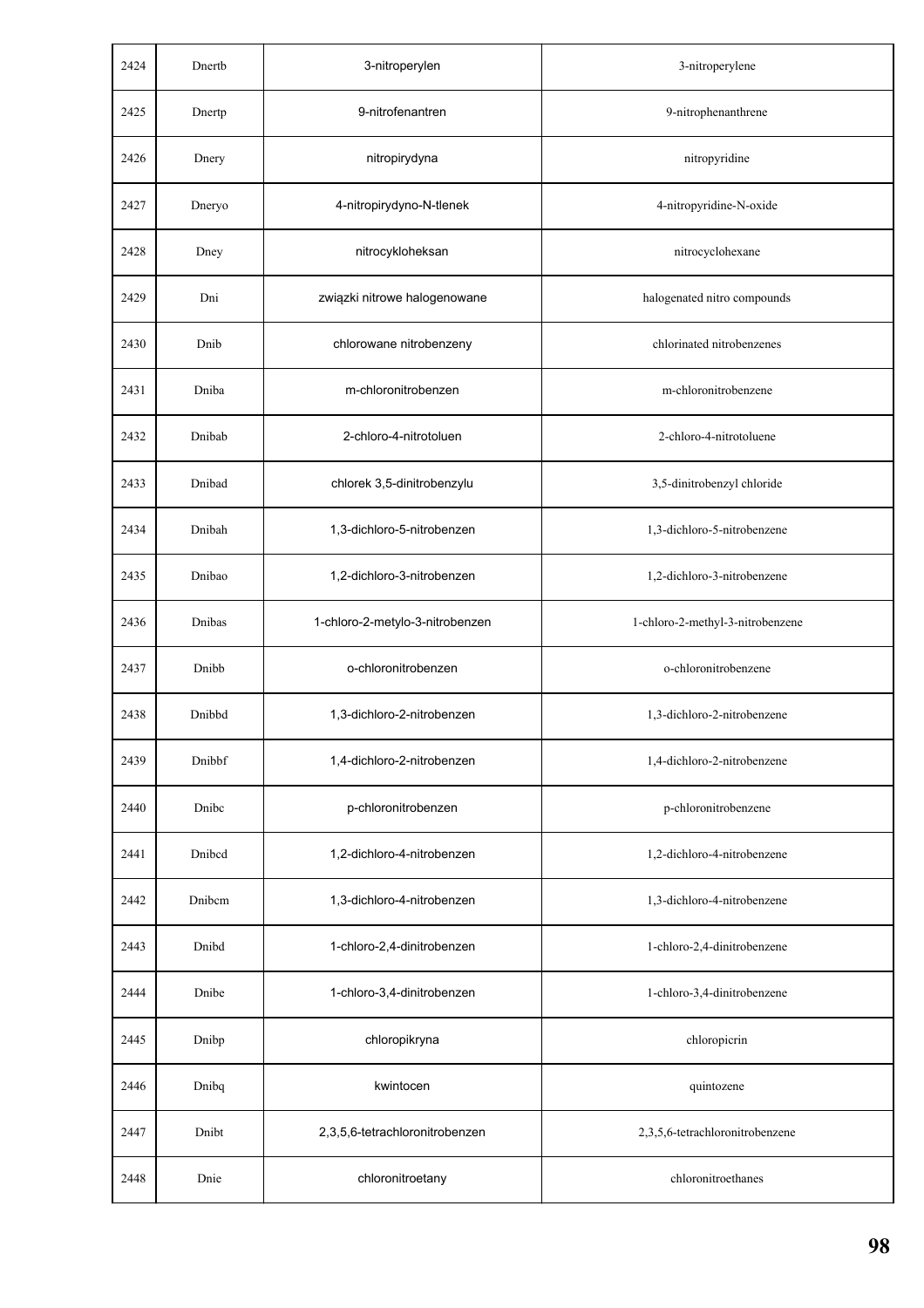| 2449 | Dniea  | 1-chloro-1-nitroetan             | 1-chloro-1-nitroethane           |
|------|--------|----------------------------------|----------------------------------|
| 2450 | Dnieb  | 1,1-dichloro-1-nitroetan         | 1,1-dichloro-1-nitroethane       |
| 2451 | Dnif   | fluorowane nitrobenzeny          | fluorinated nitrobenzenes        |
| 2452 | Dnifd  | fluorodinitrobenzen              | fluorodinitrobenzene             |
| 2453 | Dnifp  | 4-fluoronitrobenzen              | 4-fluoronitrobenzene             |
| 2454 | Dnip   | chloronitropropany               | chloronitropropanes              |
| 2455 | Dnipb  | 1-chloro-1-nitropropan           | 1-chloro-1-nitropropane          |
| 2456 | Dnipc  | 1,1-dichloro-1-nitropropan       | 1,1-dichloro-1-nitropropane      |
| 2457 | Dnipe  | 2-chloro-2-nitropropan           | 2-chloro-2-nitropropane          |
| 2458 | Dnj    | nitroazydki                      | nitro azides                     |
| 2459 | Dnjp   | azydek pikrylu                   | picryl azide                     |
| 2460 | Dnjt   | 1,3,5-triazydonitrobenzen        | 1,3,5-triazidotrinitrobenzene    |
| 2461 | Dnn    | nitroalkohole                    | nitro alcohols                   |
| 2462 | Dnne   | 2,2,2-trinitroetanol             | 2,2,2-trinitroethanol            |
| 2463 | Dnnm   | 2-metylo-2-nitro-1,3-propanodiol | 2-methyl-2-nitro-1,3-propanediol |
| 2464 | Dno    | związki nitrofenolowe            | nitrophenolic compounds          |
| 2465 | Dnob   | nitrofenole                      | nitrophenols                     |
| 2466 | Dnobm  | m-nitrofenol                     | m-nitrophenol                    |
| 2467 | Dnobo  | o-nitrofenol                     | o-nitrophenol                    |
| 2468 | Dnobp  | 4-nitrofenol                     | 4-nitrophenol                    |
| 2469 | Dnobpa | 3-metylo-4-nitrofenol            | 3-methyl-4-nitrophenol           |
| 2470 | Dnobpb | 2,6-di-tert-butylo-4-nitrofenol  | 2,6-di-tert-butyl-4-nitrophenol  |
| 2471 | Dnod   | dinitrofenole                    | dinitrophenols                   |
| 2472 | Dnoda  | dinitrofenol                     | dinitrophenol                    |
| 2473 | Dnode  | 2,4-dinitrofenol                 | 2,4-dinitrophenol                |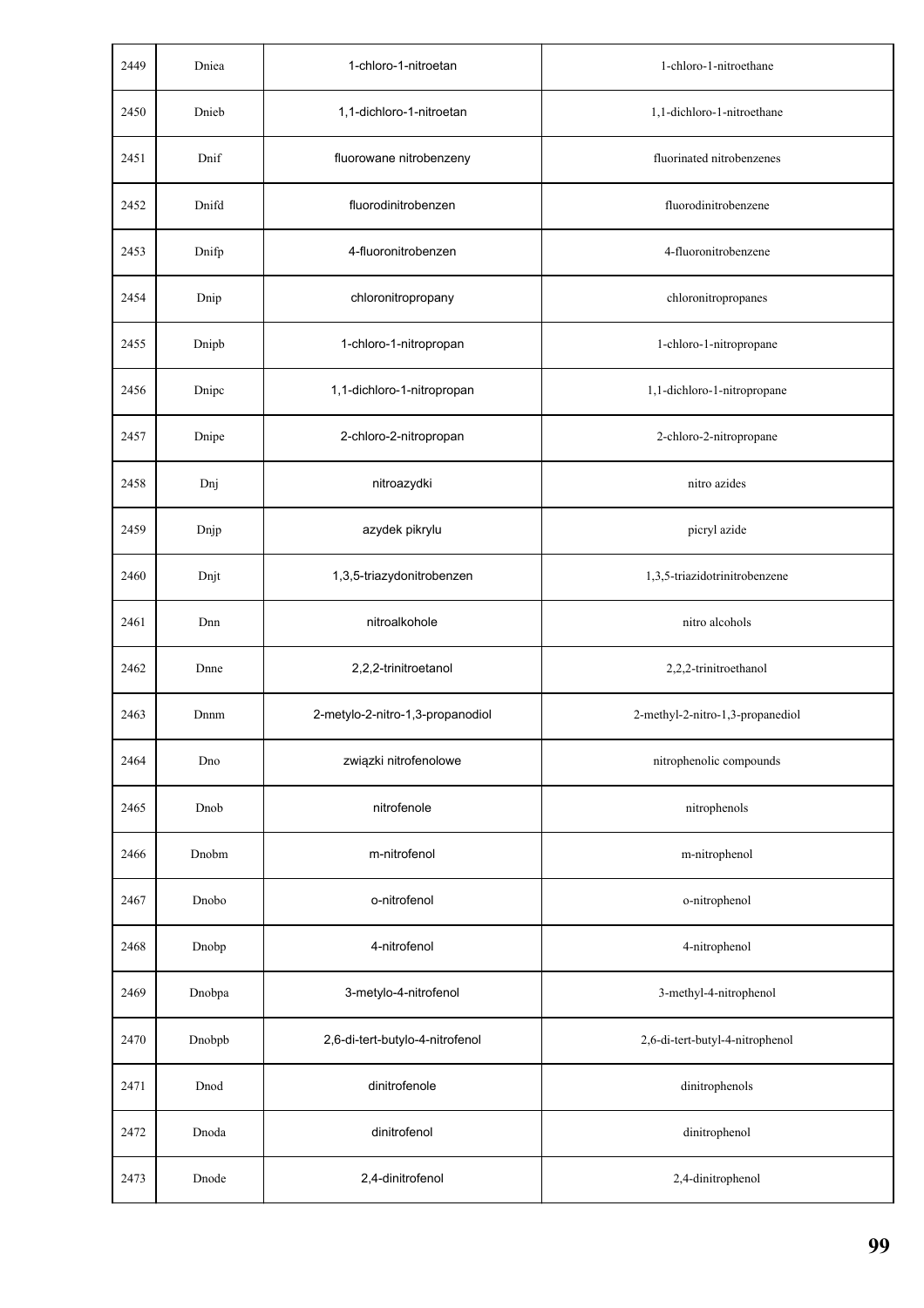| 2474 | Dnodea        | 2-azydo-4,6-dinitrofenol             | 2-azido-4,6-dinitrophenol            |
|------|---------------|--------------------------------------|--------------------------------------|
| 2475 | Dnodei        | izofen                               | isophen                              |
| 2476 | Dnodo         | 2,3-dinitrofenol                     | 2,3-dinitrophenol                    |
| 2477 | Dnods         | dinoseb                              | dinoseb                              |
| 2478 | Dnodsa        | octan dinosebu                       | dinoseb acetate                      |
| 2479 | Dnof          | trinitrofenole                       | trinitrophenols                      |
| 2480 | Dnofe         | kwas pikrynowy                       | picric acid                          |
| 2481 | Dnok          | nitrokrezole                         | nitrocresols                         |
| 2482 | Dnom          | dinitrokrezole                       | dinitrocresols                       |
| 2483 | Dnomo         | dinitroortokrezol                    | dinitroorthocresol                   |
| 2484 | Dnomob        | 4,6-dinitro-o-krezol                 | 4,6-dinitro-o-cresol                 |
| 2485 | Dnomok        | 4,6-dinitro-o-krezol (sól amoniowa)  | 4,6-dinitro-o-cresol (ammonium salt) |
| 2486 | Dnor          | nitrorezorcynol                      | nitroresorcinol                      |
| 2487 | Dnorf         | kwas styfninowy                      | styphnic acid                        |
| 2488 | Dnorfl        | styfninian ołowiu                    | lead styphnate                       |
| 2489 | Dnot          | nitrotiofenole                       | nitrothiophenols                     |
| 2490 | Dnoto         | 2-nitrotiofenol                      | 2-nitrothiophenol                    |
| 2491 | Dns           | siarczek bis(2,4,6-trinitrofenylowy) | bis(2,4,6-trinitrophenyl) sulfide    |
| 2492 | Dnu           | nitrofurany                          | nitrofurans                          |
| 2493 | Dnuf          | 5-nitrofuradehyd (semikarbazon)      | 5-nitrofuraldehyde (semicarbazone)   |
| 2494 | Dny           | związki nitrozowe                    | nitroso compounds                    |
| 2495 | Dnya          | p-nitrozofenol                       | p-nitrosophenol                      |
| 2496 | Dnyb          | p-dinitrozobenzen                    | p-dinitrosobenzene                   |
| 2497 | $\mathrm{Do}$ | aminy                                | amines                               |
| 2498 | Dob           | aminy alifatyczne                    | aliphatic amines                     |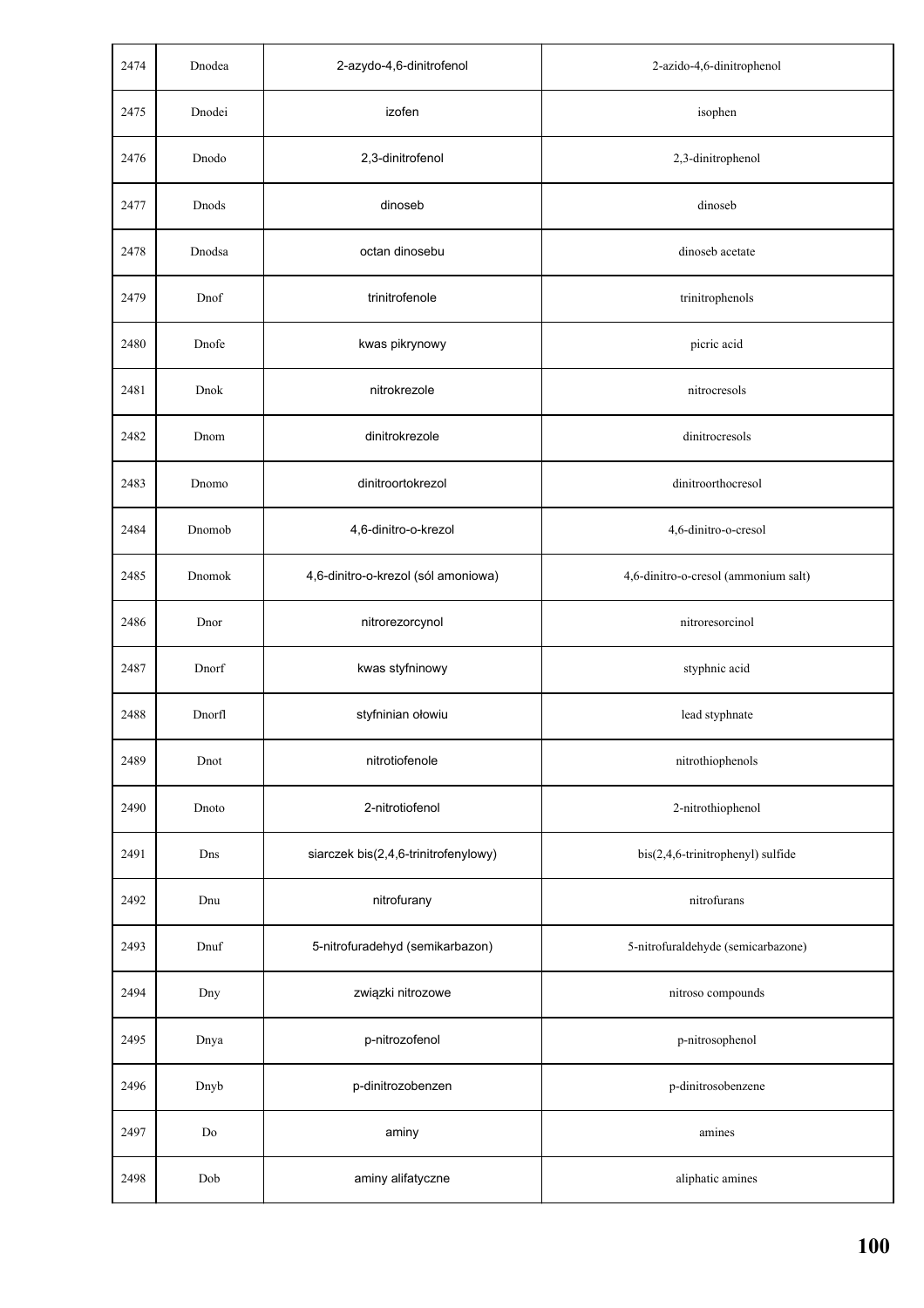| 2499 | Doba    | etylenodiamina                              | ethylenediamine                            |
|------|---------|---------------------------------------------|--------------------------------------------|
| 2500 | Dobc    | metyloaminy                                 | methylamines                               |
| 2501 | Dobca   | metyloamina                                 | methylamine                                |
| 2502 | Dobcab  | benzyloamina                                | benzylamine                                |
| 2503 | Dobcaba | chlorowodorek fenoksybenzaminy              | phenoxybenzamine hydrochloride             |
| 2504 | Dobcan  | azotan monometyloaminy                      | monomethylamine nitrate                    |
| 2505 | Dobcb   | dimetylobenzyloamina                        | dimethylbenzylamine                        |
| 2506 | Dobcd   | dimetyloamina                               | dimethylamine                              |
| 2507 | Dobcf   | bis(detyloborylo)amina                      | bis(diethylboryl)methylamine               |
| 2508 | Dobct   | trimetyloamina                              | trimethylamine                             |
| 2509 | Dobe    | etyloaminy                                  | ethylamines                                |
| 2510 | Dobea   | etyloamina                                  | ethylamine                                 |
| 2511 | Dobec   | etylodimetyloamina                          | ethyldimethylamine                         |
| 2512 | Dobecb  | eter bis(dimetyloaminoetylowy)              | bis(dimethylaminoethyl) ether              |
| 2513 | Dobed   | dietyloamina                                | diethylamine                               |
| 2514 | Dobef   | trietyloamina                               | triethylamine                              |
| 2515 | Dobeg   | klomifen                                    | clomiphene                                 |
| 2516 | Dobg    | dietylenotriamina                           | diethylenetriamine                         |
| 2517 | Dobh    | trietylenotetraamina                        | triethylenetetramine                       |
| 2518 | Dobi    | propyloaminy                                | propylamines                               |
| 2519 | Dobia   | propyloamina                                | propylamine                                |
| 2520 | Dobic   | chloropromazyna                             | chlorpromazine                             |
| 2521 | Dobid   | dimetyloaminopropyloamina                   | dimethylaminopropylamine                   |
| 2522 | Dobidd  | 3-dimetyloamino-2,2-dimetylo-1-propanoamina | 3-dimethylamino-2,2-dimethyl-1-propanamine |
| 2523 | Dobie   | 2,2-dimetylo-1,3-propanodiamina             | 2,2-dimethyl-1,3-propanediamine            |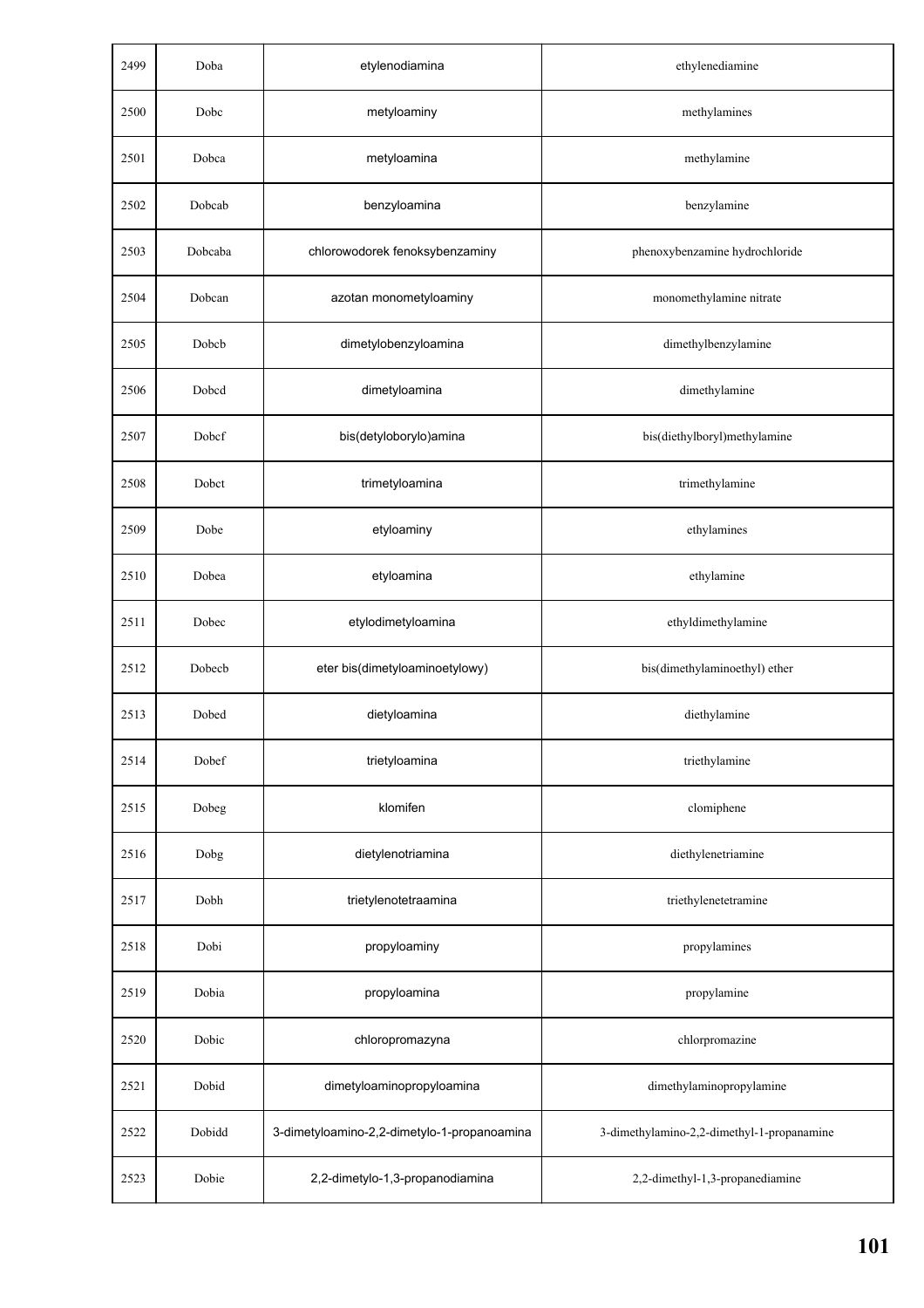| 2524 | Dobif  | N-(3-aminopropylo)-1,3-propanodiamina | N-(3-aminopropyl)-1,3-propanediamine |
|------|--------|---------------------------------------|--------------------------------------|
| 2525 | Dobifd | N,N-dimetylodipropylenotriamina       | N,N-dimethyldipropylenetriamine      |
| 2526 | Dobift | tetrametylodipropylenotriamina        | tetramethyldipropylenetriamine       |
| 2527 | Dobih  | N-hydroksy-N-propylo-1-propanoamina   | N-hydroxy-N-propyl-1-propanamine     |
| 2528 | Dobim  | 3-metoksypropyloamina                 | 3-methoxypropylamine                 |
| 2529 | Dobir  | prometazyna                           | promethazine                         |
| 2530 | Dobis  | izopropyloamina                       | isopropylamine                       |
| 2531 | Dobisb | dimetyloizopropyloamina               | dimethylisopropylamine               |
| 2532 | Dobisd | diizopropyloamina                     | diisopropylamine                     |
| 2533 | Dobm   | monoalkiloaminy                       | monoalkylamines                      |
| 2534 | Dobmh  | oktyloaminy                           | octylamines                          |
| 2535 | Dobmha | 1-oktyloamina                         | 1-octylamine                         |
| 2536 | Dobmj  | decyloaminy                           | decylamines                          |
| 2537 | Dobmja | 1-decyloamina                         | 1-decylamine                         |
| 2538 | Dobml  | dodecyloaminy                         | dodecylamines                        |
| 2539 | Dobmla | 1-dodecyloamina                       | 1-dodecylamine                       |
| 2540 | Dobmn  | tetradecyloaminy                      | tetradecylamines                     |
| 2541 | Dobmna | 1-tetradecyloamina                    | 1-tetradecylamine                    |
| 2542 | Dobmp  | heksadecyloaminy                      | hexadecylamines                      |
| 2543 | Dobmpa | 1-heksadecyloamina                    | 1-hexadecylamine                     |
| 2544 | Dobmr  | oktadecyloaminy                       | octadecylamines                      |
| 2545 | Dobmra | 1-oktadecyloamina                     | 1-octadecylamine                     |
| 2546 | Dobmu  | nienasycone monoalkiloaminy           | unsaturated monoalkylamines          |
| 2547 | Dobmuv | oleiloamina                           | oleylamine                           |
| 2548 | Dobo   | butyloamina                           | butylamine                           |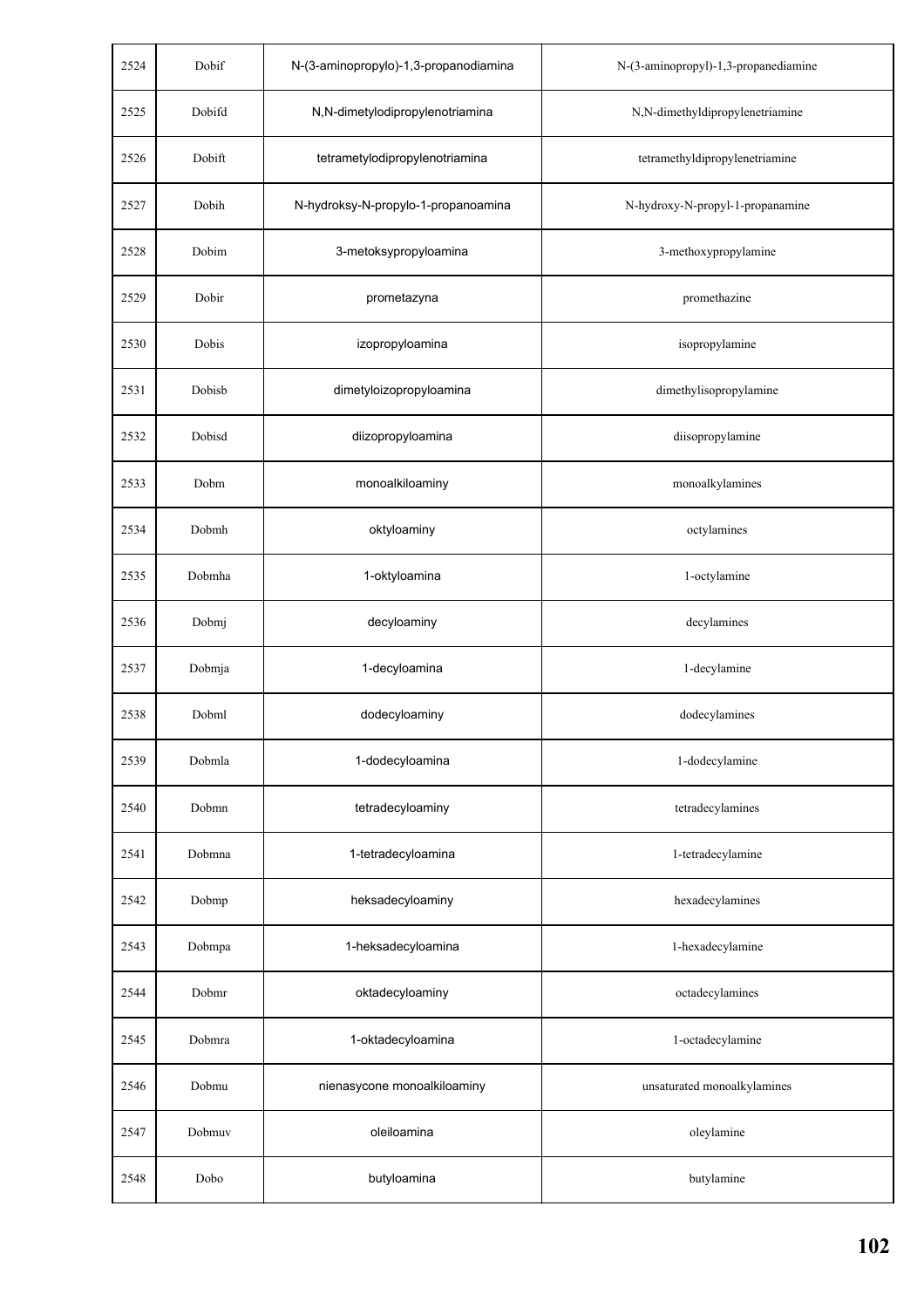| 2549 | Doboc   | tert-butyloamina                              | tert-butylamine                               |
|------|---------|-----------------------------------------------|-----------------------------------------------|
| 2550 | Dobod   | dibutyloamina                                 | dibutylamine                                  |
| 2551 | Doboe   | sec-butyloamina                               | sec-butylamine                                |
| 2552 | Doboi   | izobutyloamina                                | isobutylamine                                 |
| 2553 | Dobom   | 1,4-bis-dimetyloaminobutan                    | 1,4-bis-dimethylaminobutane                   |
| 2554 | Dobor   | spermidyna                                    | spermidine                                    |
| 2555 | Dobos   | spermina                                      | spermine                                      |
| 2556 | Dobot   | tributyloamina                                | tributylamine                                 |
| 2557 | Dobp    | pentadecyloamina                              | pentadecylamine                               |
| 2558 | Dobq    | heksyloamina                                  | hexylamine                                    |
| 2559 | Dobqd   | heksametylenodiamina                          | hexamethylenediamine                          |
| 2560 | Dobqdb  | N,N'-dibutyloheksametylenodiamina             | N,N'-dibutylhexamethylenediamine              |
| 2561 | Dobqe   | di-(2-etyloheksylo)amina                      | di-(2-ethylhexyl)amine                        |
| 2562 | Dobr    | tetraetylenopentaamina                        | tetraethylenepentamine                        |
| 2563 | Dobt    | techniczne aminy tłuszczowe                   | technical fatty amines                        |
| 2564 | Dobta   | aminy łojów                                   | tallow amines                                 |
| 2565 | Dobtb   | aminy kokosowe                                | coco amines                                   |
| 2566 | Dobu    | cykloheksyloamina                             | cyclohexylamine                               |
| 2567 | Dobuc   | cykloheksyloamina (węglan)                    | cyclohexylamine (carbonate)                   |
| 2568 | Dobud   | cykloheksyloamina (chromian)                  | cyclohexylamine (chromate)                    |
| 2569 | Dobue   | N,N-dimetylocykloheksyloamina                 | N,N-dimethylcyclohexylamine                   |
| 2570 | Dobun   | dicykloheksyloamina                           | dicyclohexylamine                             |
| 2571 | Dobunm  | 4,4'-diaminodicykloheksylometan               | 4,4'-diaminodicyclohexylmethane               |
| 2572 | Dobunmm | 4,4'-diamino-3,3'-dimetylodicykloheksylometan | 4,4'-diamino-3,3'-dimethyldicyclohexylmethane |
| 2573 | Dobunn  | dicykloheksyloamina (azotyn)                  | dicyclohexylamine (nitrite)                   |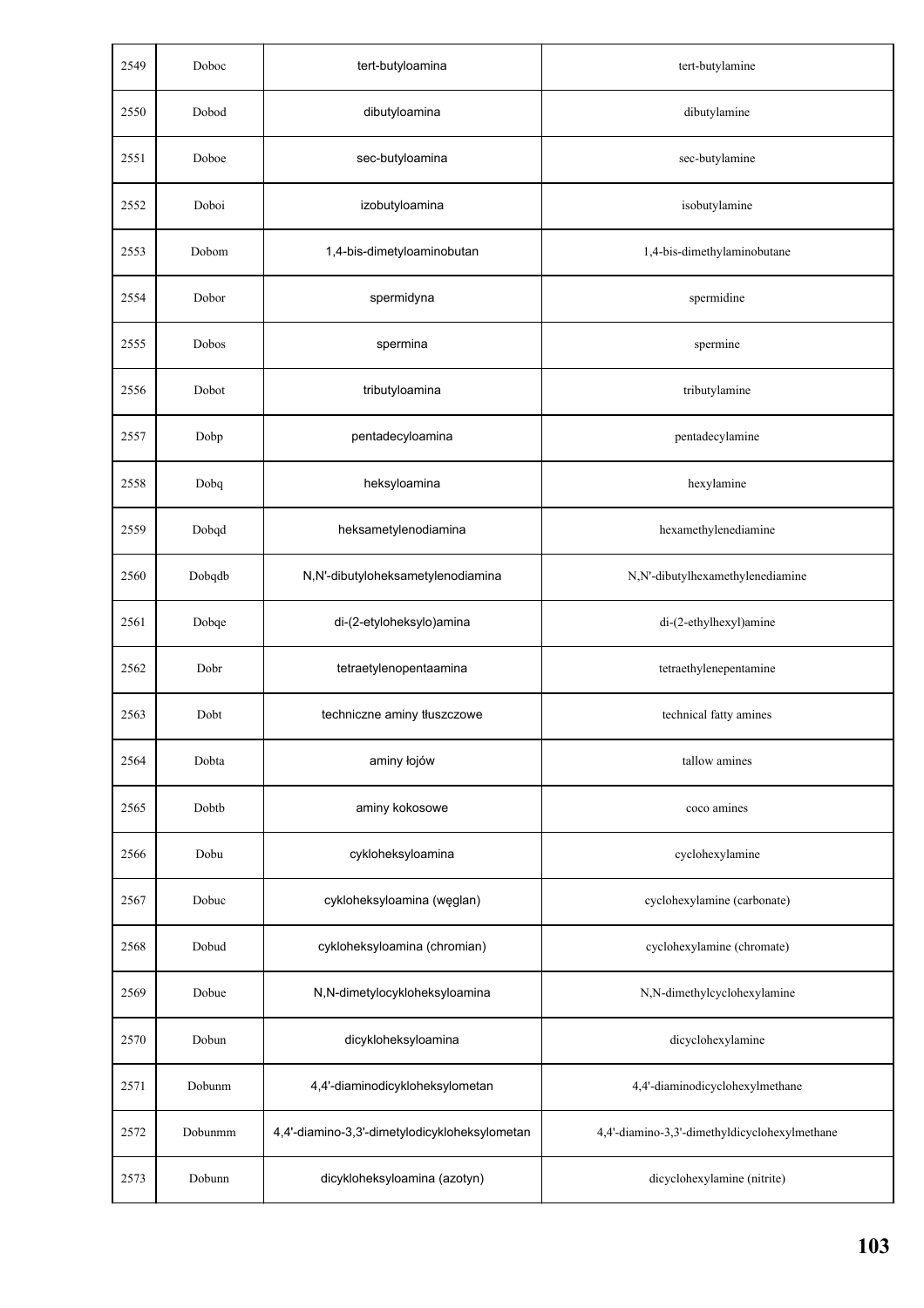| 2574 | Dobup   | diamina izoforonu                       | isophorone diamine                        |
|------|---------|-----------------------------------------|-------------------------------------------|
| 2575 | Doby    | alliloamina                             | allylamine                                |
| 2576 | Dof     | aminy aromatyczne                       | aromatic amines                           |
| 2577 | Dofa    | anilina                                 | aniline                                   |
| 2578 | Dofad   | 4-(2,4-dichlorofenoksy)anilina          | 4-(2,4-dichlorophenoxy)aniline            |
| 2579 | Dofah   | chlorowodorek aniliny                   | aniline hydrochloride                     |
| 2580 | Dofam   | metyloaniliny                           | methylanilines                            |
| 2581 | Dofama  | N-metyloanilina                         | N-methylaniline                           |
| 2582 | Dofamb  | N,N-dimetyloanilina                     | N,N-dimethylaniline                       |
| 2583 | Dofamct | 3-(trifluorometylo)benzenoamina         | 3-(trifluoromethyl)-benzenamine           |
| 2584 | Dofamd  | metylenodianilina                       | methylenedianiline                        |
| 2585 | Dofamdh | dichlorowodorek 4,4'-metylenodianiliny  | 4,4'-methylenedianiline dihydrochloride   |
| 2586 | Dofame  | 4,4'-tetrametylodiaminofenylometan      | 4,4'-tetramethyldiaminophenylmethane      |
| 2587 | Dofamfm | m-krezydyna                             | m-cresidine                               |
| 2588 | Dofamfp | p-krezydyna                             | p-cresidine                               |
| 2589 | Dofami  | bisanilina A                            | bisaniline A                              |
| 2590 | Dofamm  | fiolet metylowy                         | methyl violet                             |
| 2591 | Dofamo  | 3,3'-dimetylo-4,4'-diaminodifenylometan | 3,3'-dimethyl-4,4'-diaminodiphenylmethane |
| 2592 | Dofamp  | auramina OAF                            | auramine OAF                              |
| 2593 | Dofamph | auramina O                              | auramine O                                |
| 2594 | Dofamta | 2,4,5-trimetyloanilina                  | 2,4,5-trimethylaniline                    |
| 2595 | Dofamtb | 2,4,6-trimetyloanilina                  | 2,4,6-trimethylaniline                    |
| 2596 | Dofan   | 4,4'-oksydianilina                      | 4,4'-oxydianiline                         |
| 2597 | Dofanb  | eter 4-aminodifenylowy                  | 4-aminodiphenyl ether                     |
| 2598 | Dofanpa | eter 1,3-fenyleno-bis(4-aminofenylowy)  | 1,3-phenylene bis(4-aminophenyl) ether    |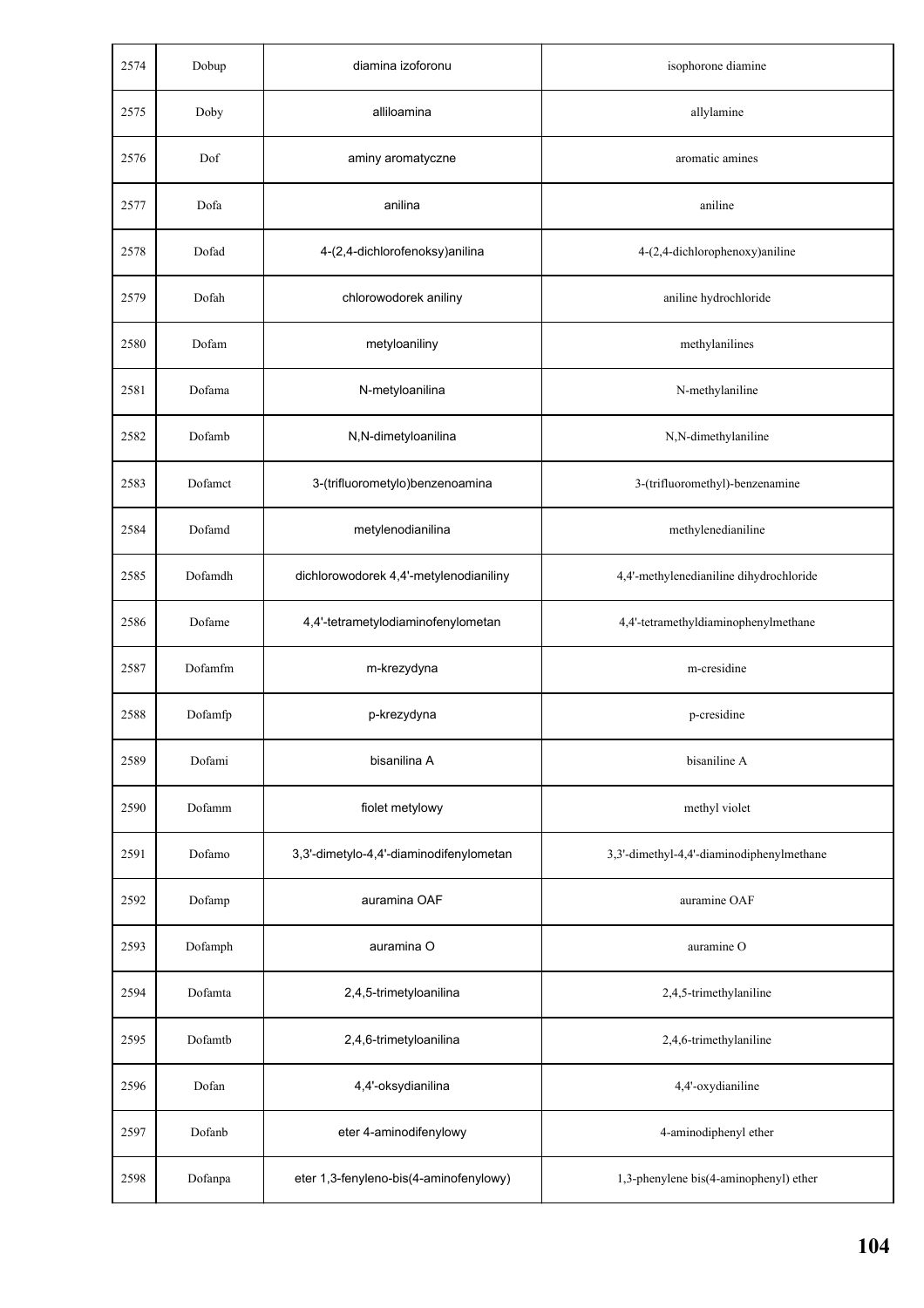| 2599 | Dofanpb | eter 1,4-fenyleno-bis(4-aminofenylowy)  | 1,4-phenylene bis(4-aminophenyl) ether |
|------|---------|-----------------------------------------|----------------------------------------|
| 2600 | Dofap   | 4,4'-tiodianilina                       | 4,4'-thiodianiline                     |
| 2601 | Dofapb  | sulfon 4,4'-diaminodifenylowy           | 4,4'-diaminodiphenyl sulfone           |
| 2602 | Dofapc  | diaminodifenylosulfid                   | diaminodiphenyldisulfide               |
| 2603 | Dofar   | propyloaniliny                          | propylanilines                         |
| 2604 | Dofari  | N-izopropyloanilina                     | N-isopropylaniline                     |
| 2605 | Dofat   | etyloaniliny                            | ethylanilines                          |
| 2606 | Dofatb  | benzyloetyloanilina                     | benzylethylaniline                     |
| 2607 | Dofatd  | N,N-dietyloanilina                      | N,N-diethylaniline                     |
| 2608 | Dofate  | 2-etyloanilina                          | 2-ethylaniline                         |
| 2609 | Dofatem | 2,6-dietyloanilina                      | 2,6-diethylaniline                     |
| 2610 | Dofatf  | 3-etyloanilina                          | 3-ethylaniline                         |
| 2611 | Dofatg  | Zieleń Brylantowa                       | <b>Brillant Green</b>                  |
| 2612 | Dofato  | sól diamoniowa Błękitu Brylantowego FCF | Brillant Blue FCF diammonium salt      |
| 2613 | Dofatp  | sól disodowa Błękitu Brylantowego FCF   | Brillant Blue FCF disodium salt        |
| 2614 | Dofatq  | N-etyloanilina                          | N-ethylaniline                         |
| 2615 | Dofatv  | Fiolet Benzylowy 4B                     | Benzyl Violet 4B                       |
| 2616 | Dofcb   | benzylidenocykloheksyloamina            | benzylidenecyclohexylamine             |
| 2617 | Dofen   | 4-nitrodifenyloamina                    | 4-nitrodiphenylamine                   |
| 2618 | Dofco   | 2-nitrodifenyloamina                    | 2-nitrodiphenylamine                   |
| 2619 | Dofcp   | p-aminodifenyloamina                    | p-aminodiphenylamine                   |
| 2620 | Dofe    | anizydyny                               | anisidines                             |
| 2621 | Dofem   | m-anizydyna                             | m-anisidine                            |
| 2622 | Dofeo   | o-anizydyna                             | o-anisidine                            |
| 2623 | Dofeof  | 4-nitro-o-anizydyna                     | 4-nitro-o-anisidine                    |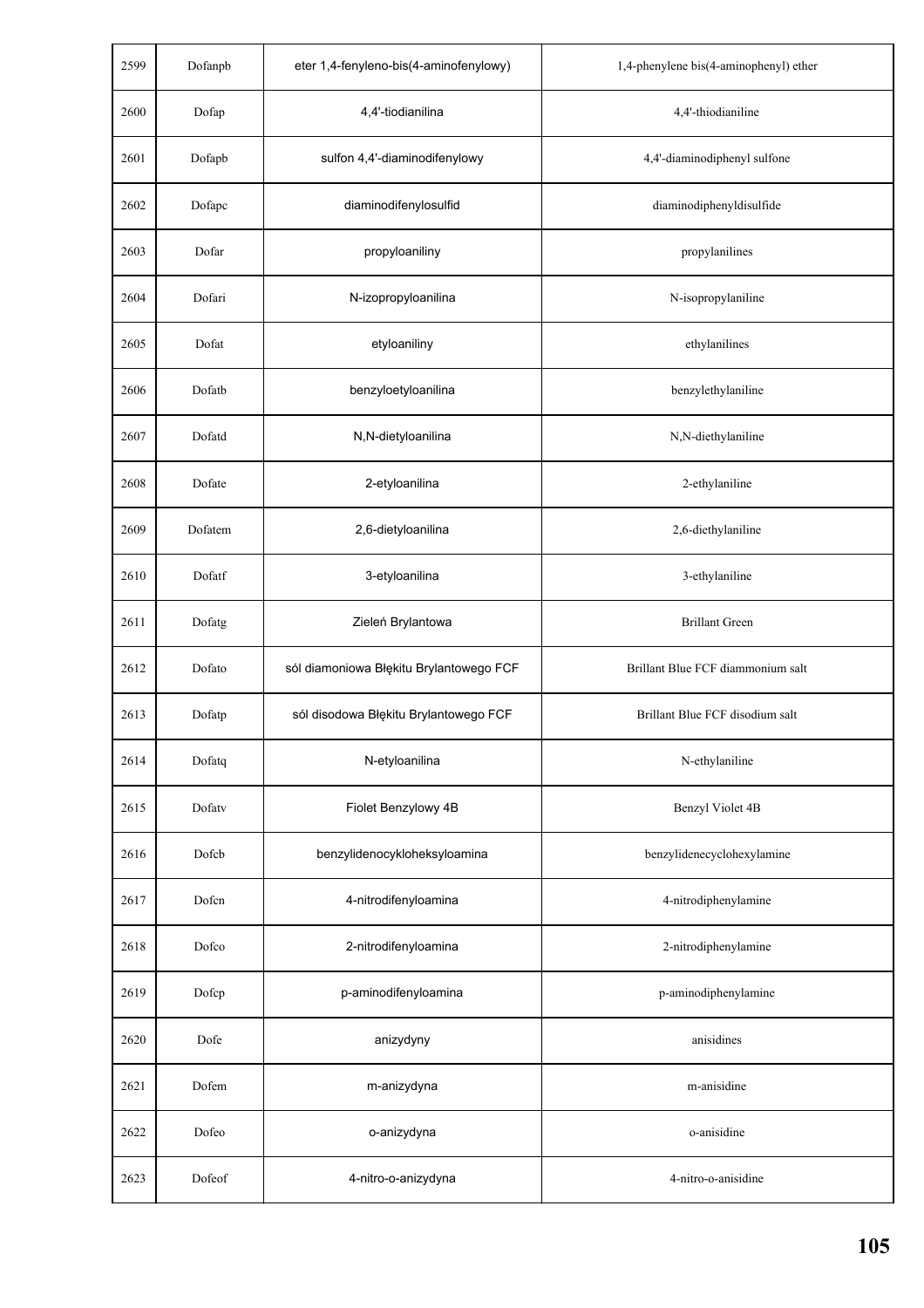| 2624 | Dofeon  | 5-nitro-o-anizydyna                  | 5-nitro-o-anisidine                  |
|------|---------|--------------------------------------|--------------------------------------|
| 2625 | Dofep   | p-anizydyna                          | p-anisidine                          |
| 2626 | Dofepn  | sól Bordo GP                         | Bordeaux GP salt                     |
| 2627 | Dofg    | toluidyny                            | toluidines                           |
| 2628 | Dofgd   | diaminotolueny                       | diaminotoluenes                      |
| 2629 | Dofgda  | 3,4-diaminotoluen                    | 3,4-diaminotoluene                   |
| 2630 | Dofgdb  | 2,6-diaminotoluen                    | 2,6-diaminotoluene                   |
| 2631 | Dofgdc  | 2,3-diaminotoluen                    | 2,3-diaminotoluene                   |
| 2632 | Dofgdd  | 3,5-diaminotoluen                    | 3,5-diaminotoluene                   |
| 2633 | Dofgde  | 2,5-diaminotoluen                    | 2,5-diaminotoluene                   |
| 2634 | Dofgdf  | 2,4-diaminotoluen                    | 2,4-diaminotoluene                   |
| 2635 | Dofgf   | trifluralin                          | trifluralin                          |
| 2636 | Dofgm   | m-toluidyna                          | m-toluidine                          |
| 2637 | Dofgo   | o-toluidyna                          | o-toluidine                          |
| 2638 | Dofgoc  | 4-chloro-o-toluidyna                 | 4-chloro-o-toluidine                 |
| 2639 | Dofgoch | chlorowodorek p-chloro-o-toluidyny   | p-chloro-o-toluidine hydrochloride   |
| 2640 | Dofgp   | p-toluidyna                          | p-toluidine                          |
| 2641 | Dofi    | bisfenyloaminy                       | biphenylamines                       |
| 2642 | Dofia   | 4-aminobifenyl                       | 4-aminobiphenyl                      |
| 2643 | Dofib   | 2,4'-diaminobifenyl                  | 2,4'-diaminobiphenyl                 |
| 2644 | Dofid   | benzydyna                            | benzidine                            |
| 2645 | Dofida  | dimetylobenzydyna                    | dimethylbenzidine                    |
| 2646 | Dofidaa | 3,3'-dimetylo-N-acetylobenzydyna     | 3,3'-dimethyl-N-acetylbenzidine      |
| 2647 | Dofidad | 3,3'-dimetylo-N,N-diacetylobenzydyna | 3,3'-dimethyl-N,N'-diacetylbenzidine |
| 2648 | Dofidb  | dimetoksybenzydyna                   | dimethoxybenzidine                   |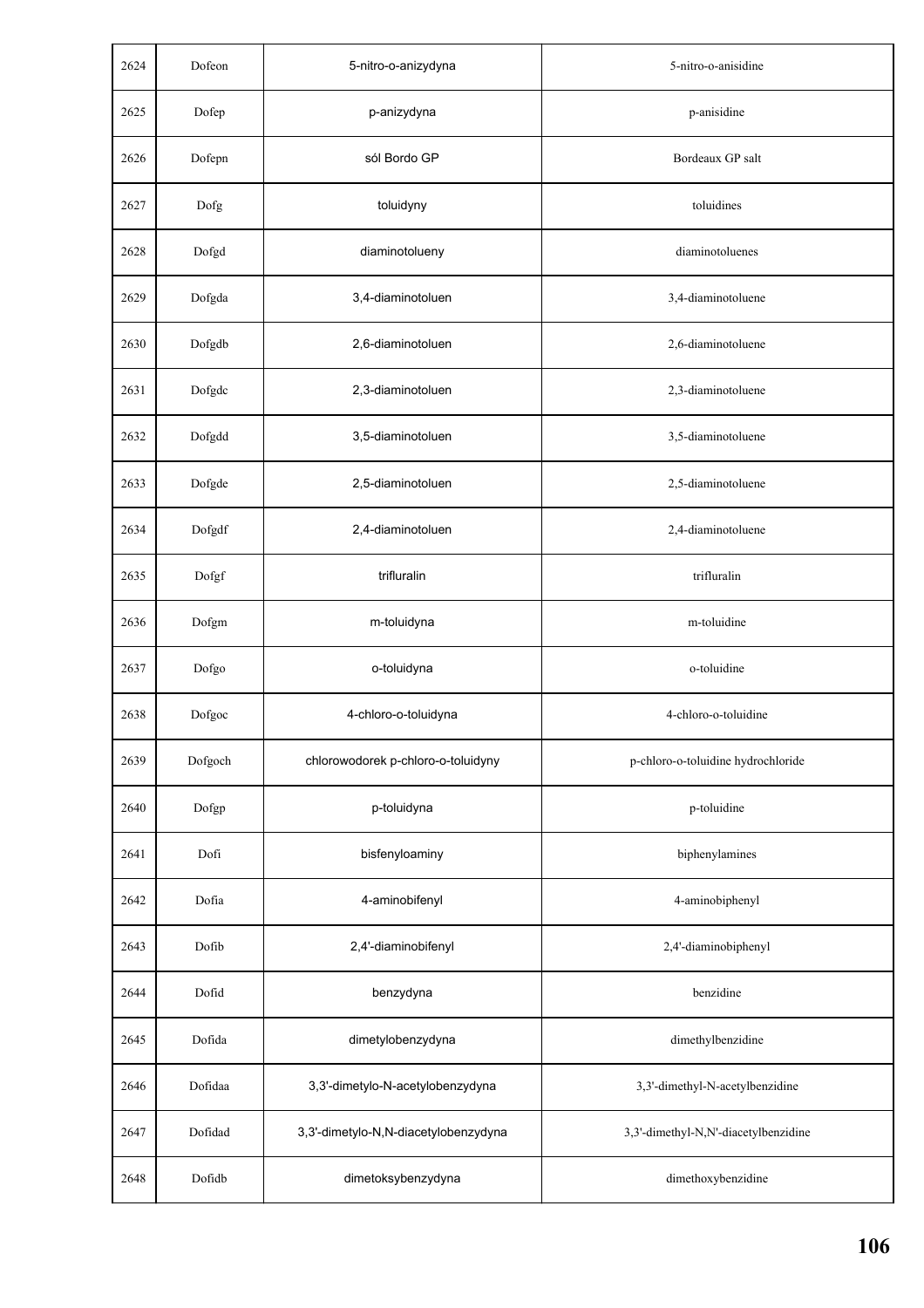| 2649 | Dofidh  | 3,3'-dihydroksybenzydyna             | 3,3'-dihydroxybenzidine               |
|------|---------|--------------------------------------|---------------------------------------|
| 2650 | Dofidm  | chlorowodorki benzydyny              | benzidine hydrochlorides              |
| 2651 | Dofidme | chlorowodorek benzydyny              | benzidine hydrochloride               |
| 2652 | Dofidmd | dichlorowodorek benzydyny            | benzidine dihydrochloride             |
| 2653 | Dofiw   | 2-aminobifenyle                      | 2-aminobiphenyls                      |
| 2654 | Dofiwh  | chlorowodorek 2-bifenyloaminy        | 2-biphenylamine hydrochloride         |
| 2655 | Dofk    | ksylidyny                            | xylidines                             |
| 2656 | Dofka   | 2,3-ksylidyna                        | 2,3-xylidine                          |
| 2657 | Dofkm   | 2,4-ksylidyna                        | 2,4-xylidine                          |
| 2658 | Dofkn   | 2,5-ksylidyna                        | 2,5-xylidine                          |
| 2659 | Dofko   | 2,6-ksylidyna                        | 2,6-xylidine                          |
| 2660 | Dofks   | 3,4-ksylidyna                        | 3,4-xylidine                          |
| 2661 | Dofkt   | 3,5-dimetyloanilina                  | 3,5-dimethylaniline                   |
| 2662 | Dofku   | ksylidyna                            | xylidine                              |
| 2663 | Dofm    | fenylenodiamina                      | phenylenediamine                      |
| 2664 | Dofmb   | metoksyfenylenodiamina               | methoxyphenylenediamine               |
| 2665 | Dofmba  | dichlorowodorek 2,4-diaminoanizolu   | 2,4-diaminoanisole dihydrochloride    |
| 2666 | Dofmbb  | siarczan 2,4-diaminoanizolu          | 2,4-diaminoanisole sulfate            |
| 2667 | Dofo    | o-fenylenodiamina                    | o-phenylenediamine                    |
| 2668 | Dofoe   | 4-(4-aminofenoksy)-o-fenylenodiamina | 4-(4-aminophenoxy)-o-phenylenediamine |
| 2669 | Dofon   | 4-nitro-o-fenylenodiamina            | 4-nitro-o-phenylenediamine            |
| 2670 | Dofp    | p-fenylenodiamina                    | p-phenylenediamine                    |
| 2671 | Dofpa   | dichlorowodorek 1,4-benzenodiaminy   | 1,4-benzenediamine dihydrochloride    |
| 2672 | Dofpd   | N,N'-dimetylo-p-toluidyna            | N,N'-dimethyl-p-toluidine             |
| 2673 | Dofpdm  | N,N-dimetylo-p-fenylenodiamina       | N,N-dimethyl-p-phenylenediamine       |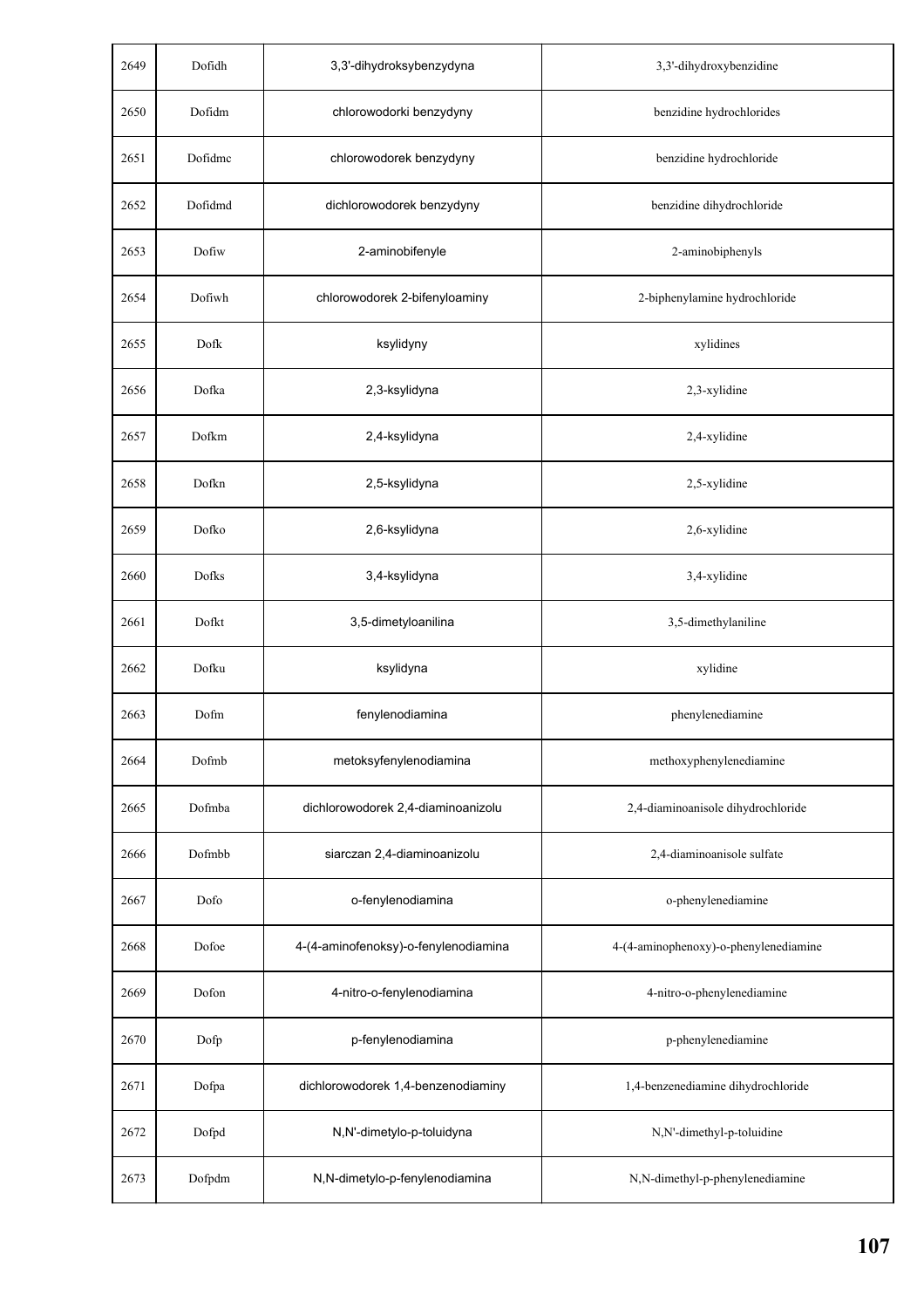| 2674 | Dofpe  | N,N'-difenylo-p-fenylenodiamina                      | N,N'-diphenyl-p-phenylenediamine                  |
|------|--------|------------------------------------------------------|---------------------------------------------------|
| 2675 | Dofph  | halogenowane p-fenylenodiaminy                       | halogenated p-phenylenediamines                   |
| 2676 | Dofphd | 2,6-dichloro-p-fenylenodiamina                       | 2,6-dichloro-p-phenylenediamine                   |
| 2677 | Dofpi  | izopropylofenylofenylenodiamina                      | isopropylphenylphenylenediamine                   |
| 2678 | Dofpk  | dimetylobutylofenylofenylenodiamina                  | dimethylbutylphenylphenylenediamine               |
| 2679 | Dofpn  | 2-nitro-p-fenylenodiamina                            | 2-nitro-p-phenylenediamine                        |
| 2680 | Dofpna | alkilowe pochodne 2-nitro-p-fenylenodiaminy          | 2-nitro-p-phenylenediamine alkyl derivatives      |
| 2681 | Dofps  | N,N'-di-sec-butylo-p-fenylenodiamina                 | N,N'-di-sec-butyl-p-phenylenediamine              |
| 2682 | Dofpt  | dietylo-p-fenylenodiamina                            | diethyl p-phenylenediamine                        |
| 2683 | Dofq   | naftyloaminy                                         | naphthylamines                                    |
| 2684 | Dofqa  | 1-naftyloamina                                       | 1-naphthylamine                                   |
| 2685 | Dofqap | N-fenylo-1-naftyloamina                              | N-phenyl-1-naphthylamine                          |
| 2686 | Dofqb  | 2-naftyloamina                                       | 2-naphthylamine                                   |
| 2687 | Dofqbo | N-fenylo-2-naftyloamina                              | N-phenyl-2-naphthylamine                          |
| 2688 | Dofqd  | 1,5-naftalenodiamina                                 | 1,5-naphthalenediamine                            |
| 2689 | Dofr   | 2-aminoantracen                                      | 2-aminoanthracene                                 |
| 2690 | Dofs   | 2-aminofluoren                                       | 2-aminofluorene                                   |
| 2691 | Dofse  | N-acetoksy-N-mirystoilo-2-aminofluoren               | N-acetoxy-N-myristoyl-2-aminofluorene             |
| 2692 | Doft   | 5-aminoacenaften                                     | 5-aminoacenaphthene                               |
| 2693 | Doh    | halogenowane aminy                                   | halogenated amines                                |
| 2694 | Doha   | fluorowane aminy alifatyczne                         | fluorinated aliphatic amines                      |
| 2695 | Dohaa  | difluorobis(difluoroamino)metan                      | difluorobis(difluoroamino)methane                 |
| 2696 | Dohaad | fluorotris(difluoroamino)metan                       | fluorotris(difluoroamino)methane                  |
| 2697 | Dohab  | 1,1-bis(difluoroamino)heptafluoro-1-metoksyb<br>utan | 1,1-bis(difluoroamino)heptafluoro-1-methoxybutane |
| 2698 | Dohb   | chlorowane aminy alifatyczne                         | chlorinated aliphatic amines                      |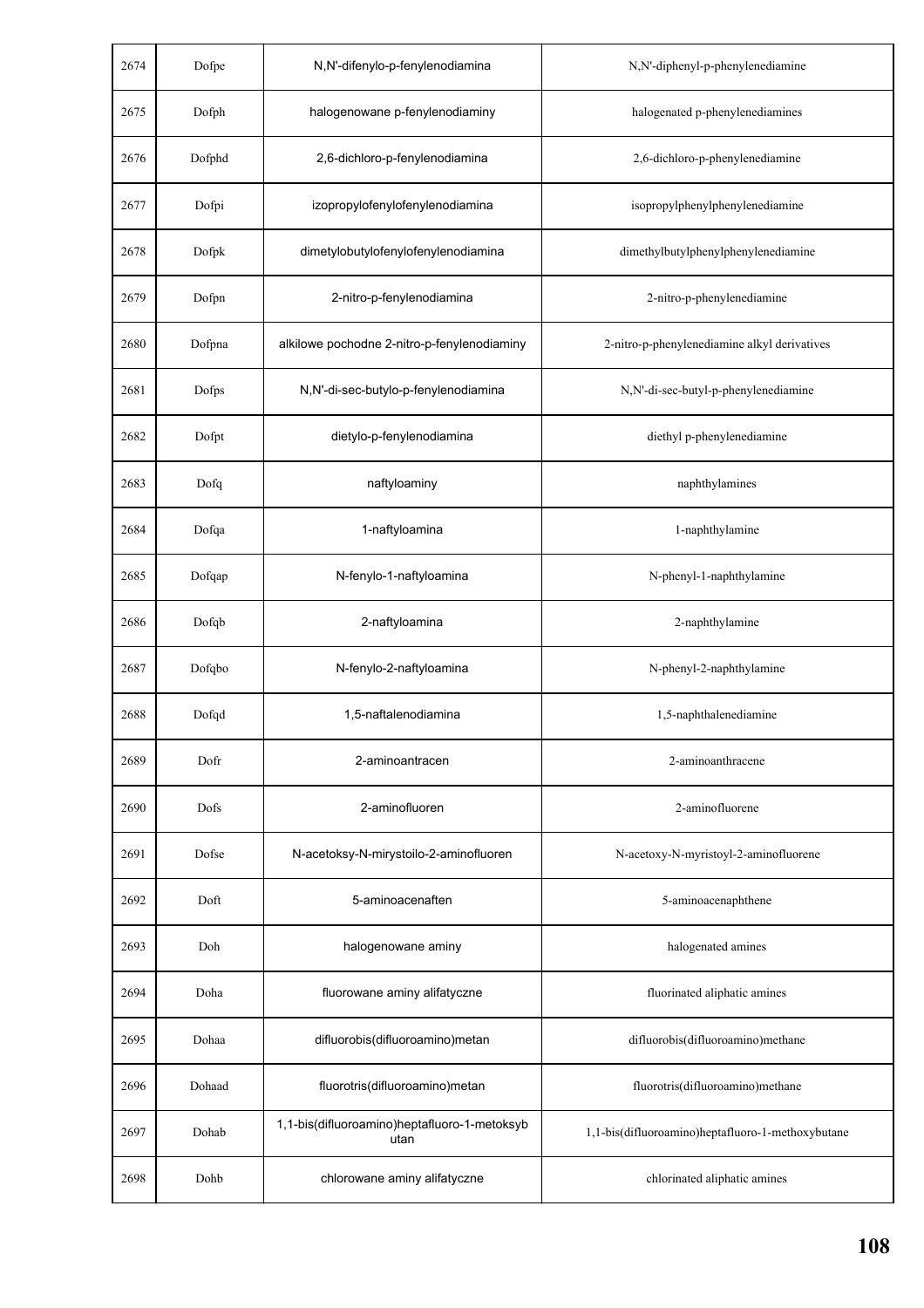| 2699 | Dohbd   | N,N-dichlorometyloamina                | N,N-dichloromethylamine                |
|------|---------|----------------------------------------|----------------------------------------|
| 2700 | Dohbdm  | etylobis(2-chloroetylo)amina           | ethylbis(2-chloroethyl)amine           |
| 2701 | Dohbdt  | tris(2-chloroetylo)amina               | tris(2-chloroethyl)amine               |
| 2702 | Dohbdth | chlorowodorek tris(2-chloroetylo)aminy | tris(2-chloroethyl)amine hydrochloride |
| 2703 | Dohbe   | chlorek beta-dietyloaminoetylu         | beta-diethylaminoethyl chloride        |
| 2704 | Dohc    | chloroaniliny                          | chloroanilines                         |
| 2705 | Dohca   | m-chloroanilina                        | m-chloroaniline                        |
| 2706 | Dohcab  | 3-chloro-2-metyloanilina               | 3-chloro-2-methylaniline               |
| 2707 | Dohcad  | 5-chloro-2-metyloanilina               | 5-chloro-2-methylaniline               |
| 2708 | Dohcam  | 3-chloro-4-metyloanilina               | 3-chloro-4-methylaniline               |
| 2709 | Dohcb   | o-chloroanilina                        | o-chloroaniline                        |
| 2710 | Dohcc   | p-chloroanilina                        | p-chloroaniline                        |
| 2711 | Dohccm  | 2,5-dimetoksy-4-chloroanilina          | 2,5-dimethoxy-4-chloroaniline          |
| 2712 | Dohce   | dichloroaniliny                        | dichloroanilines                       |
| 2713 | Dohcea  | N,N-dichloroanilina                    | N,N-dichloroaniline                    |
| 2714 | Dohcee  | 3,4-dichloroanilina                    | 3,4-dichloroaniline                    |
| 2715 | Dohcef  | 2,4-dichloroanilina                    | 2,4-dichloroaniline                    |
| 2716 | Dohcet  | 2,3-dichloroanilina                    | 2,3-dichloroaniline                    |
| 2717 | Dohcev  | 2,5-dichloroanilina                    | 2,5-dichloroaniline                    |
| 2718 | Dohcex  | 2,6-dichloroanilina                    | 2,6-dichloroaniline                    |
| 2719 | Dohcn   | 4,4'-oksybis(2-chloroanilina)          | 4,4'-oxybis(2-chloroaniline)           |
| 2720 | Dohco   | metylenobis(2-chloroanilina)           | methylenebis(2-chloroaniline)          |
| 2721 | Dohcp   | pentachloroanilina                     | pentachloroaniline                     |
| 2722 | Dohcq   | chlorofenylenodiaminy                  | chlorophenylenediamines                |
| 2723 | Dohcqm  | 4-chloro-m-fenylenodiamina             | 4-chloro-m-phenylenediamine            |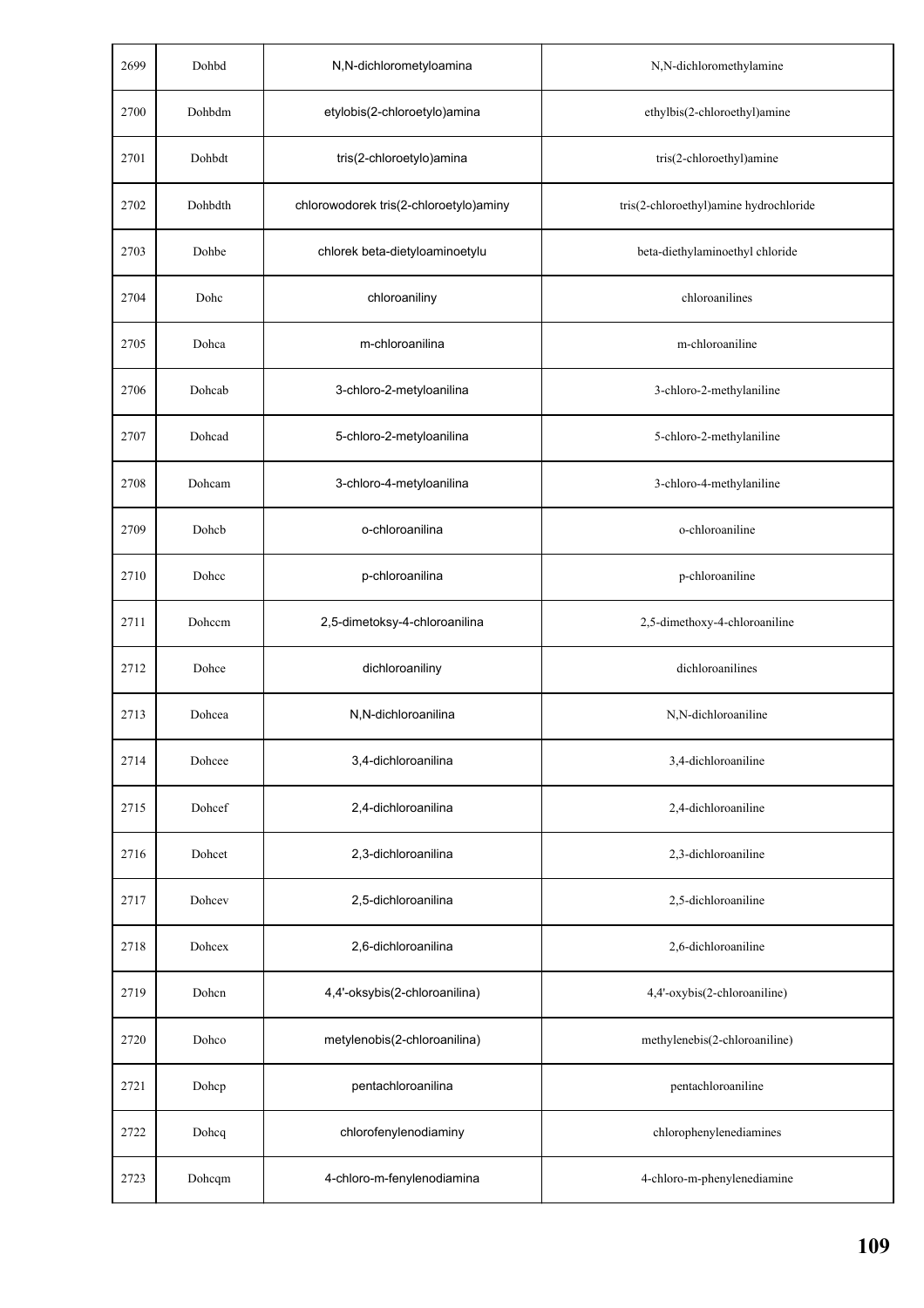| 2724 | Dohcqo | 4-chloro-o-fenylenodiamina             | 4-chloro-o-phenylenediamine            |
|------|--------|----------------------------------------|----------------------------------------|
| 2725 | Dohct  | trichloroaniliny                       | trichloroanilines                      |
| 2726 | Dohcta | 2,4,5-trichloroanilina                 | 2,4,5-trichloroaniline                 |
| 2727 | Dohd   | dichlorobenzydyny                      | dichlorobenzidines                     |
| 2728 | Dohda  | dichlorobenzydyna                      | dichlorobenzidine                      |
| 2729 | Dohde  | 2,2'-dichlorobenzydyna                 | 2,2'-dichlorobenzidine                 |
| 2730 | Dohdi  | 3,3'-dichlorobenzydyna                 | 3,3'-dichlorobenzidine                 |
| 2731 | Dohdic | dichlorowodorek 3,3'-dichlorobenzydyny | 3,3'-dichlorobenzidine dihydrochloride |
| 2732 | Dohdta | 2,2',5,5'-tetrachlorobenzydyna         | 2,2',5,5'-tetrachlorobenzidine         |
| 2733 | Dohe   | bromoaniliny                           | bromoanilines                          |
| 2734 | Dohed  | 2-bromo-3,5-dimetoksyanilina           | 2-bromo-3,5-dimethoxyaniline           |
| 2735 | Dohep  | p-bromoanilina                         | p-bromoaniline                         |
| 2736 | Dohf   | chloronaftyloaminy                     | chloronaphthylamines                   |
| 2737 | Dohr   | bromowane aminy alifatyczne            | brominated aliphatic amines            |
| 2738 | Dohre  | 2-bromoetyloamina                      | 2-bromoethylamine                      |
| 2739 | Dok    | aminofenole                            | aminophenols                           |
| 2740 | Doko   | o-aminofenol                           | o-aminophenol                          |
| 2741 | Dokom  | 2-amino-5-nitrofenol                   | 2-amino-5-nitrophenol                  |
| 2742 | Dokop  | 2-amino-4-nitrofenol                   | 2-amino-4-nitrophenol                  |
| 2743 | Dokp   | p-aminofenol                           | p-aminophenol                          |
| 2744 | Dokpd  | dietyloaminofenol                      | dimethylaminophenol                    |
| 2745 | Dokpn  | 4-amino-2-nitrofenol                   | 4-amino-2-nitrophenol                  |
| 2746 | Dokpp  | 4-hydroksydifenyloamina                | 4-hydroxydiphenylamine                 |
| 2747 | Dol    | aminoalkohole                          | amino alcohols                         |
| 2748 | Dola   | alkanoloaminy                          | alkanolamines                          |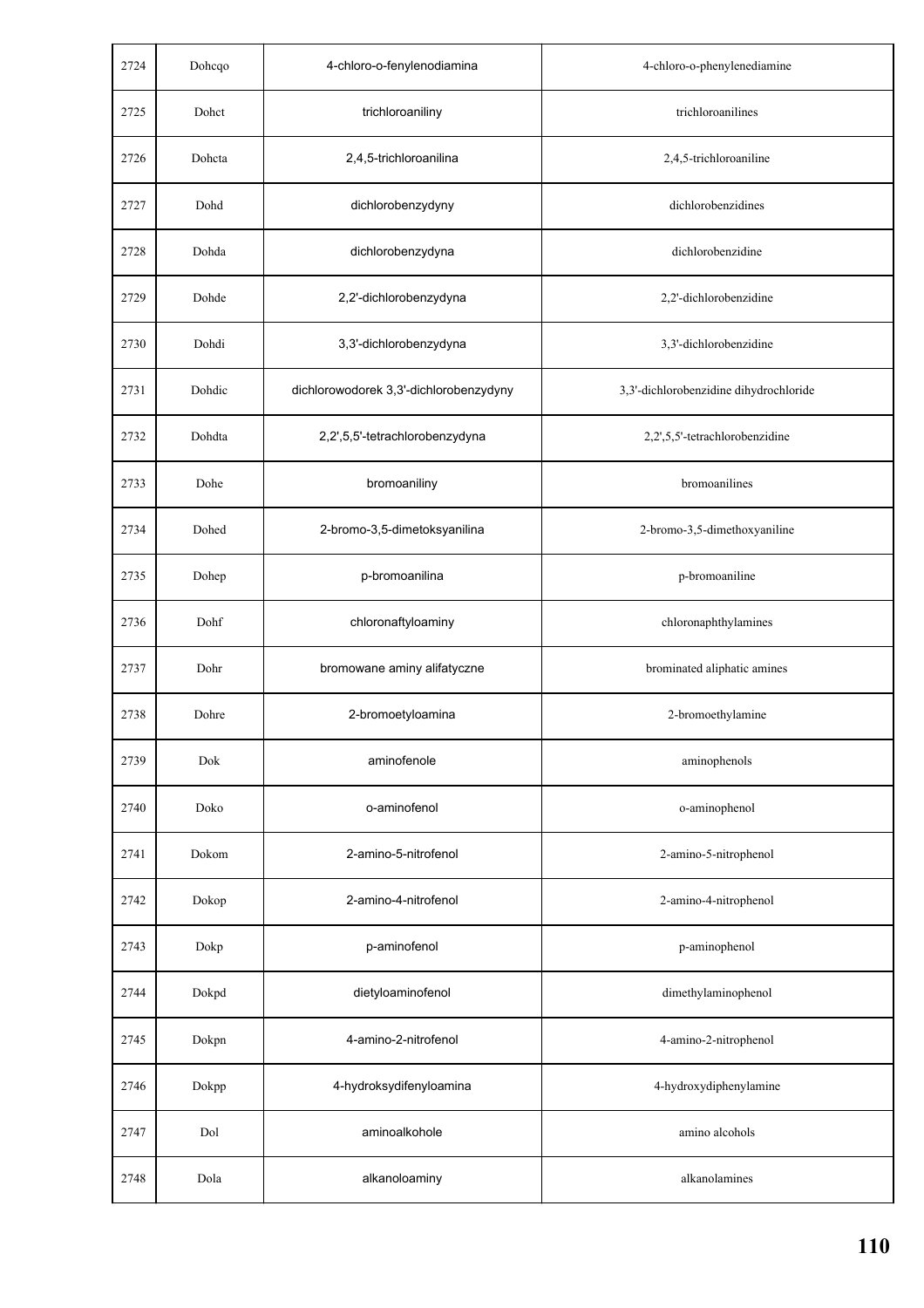| 2749 | Dolab  | borany alkanoloamin             | alkanolamine borates            |
|------|--------|---------------------------------|---------------------------------|
| 2750 | Dolap  | 2-amino-2-etylo-1,3-propanodiol | 2-amino-2-ethyl-1,3 propanediol |
| 2751 | Dolc   | katecholoaminy                  | catecholamines                  |
| 2752 | Dolco  | dopamina                        | dopamine                        |
| 2753 | Dold   | salbutamol                      | salbutamol                      |
| 2754 | Dole   | etanoloamina                    | ethanolamine                    |
| 2755 | Dolea  | aminoetyloetanoloamina          | aminoethylethanolamine          |
| 2756 | Dolec  | dimetyloaminoetanol             | dimethylaminoethanol            |
| 2757 | Doled  | dietyloaminoetanol              | diethylaminoethanol             |
| 2758 | Dolee  | diglikoloamina                  | diglycolamine                   |
| 2759 | Dolef  | dibutyloaminoetanol             | dibutylaminoethanol             |
| 2760 | Doleg  | 2-((hydroksymetylo)amino)etanol | 2-((hydroxymethyl)amino)ethanol |
| 2761 | Doles  | dietanoloamina                  | diethanolamine                  |
| 2762 | Dolesm | metylodietanoloamina            | methyldiethanolamine            |
| 2763 | Dolet  | trietanoloamina                 | triethanolamine                 |
| 2764 | Dolf   | propanoloamina                  | propanolamine                   |
| 2765 | Dolfi  | izopropanoloamina               | isopropanolamine                |
| 2766 | Dolft  | triizopropanoloamina            | triisopropanolamine             |
| 2767 | Dolg   | etambutol                       | ethambutol                      |
| 2768 | Doli   | izobutanoloamina                | isobutanolamine                 |
| 2769 | Dom    | aminokwasy                      | amino acids                     |
| 2770 | Doma   | glicyna                         | glycine                         |
| 2771 | Domam  | N-(2-merkaptopropionylo)glicyna | N-(2-mercaptopropionyl)glycine  |
| 2772 | Doman  | kwas nitrylotrioctowy           | nitrilotriacetic acid           |
| 2773 | Domand | nitrylotrioctan disodu          | disodium nitrilotriacetate      |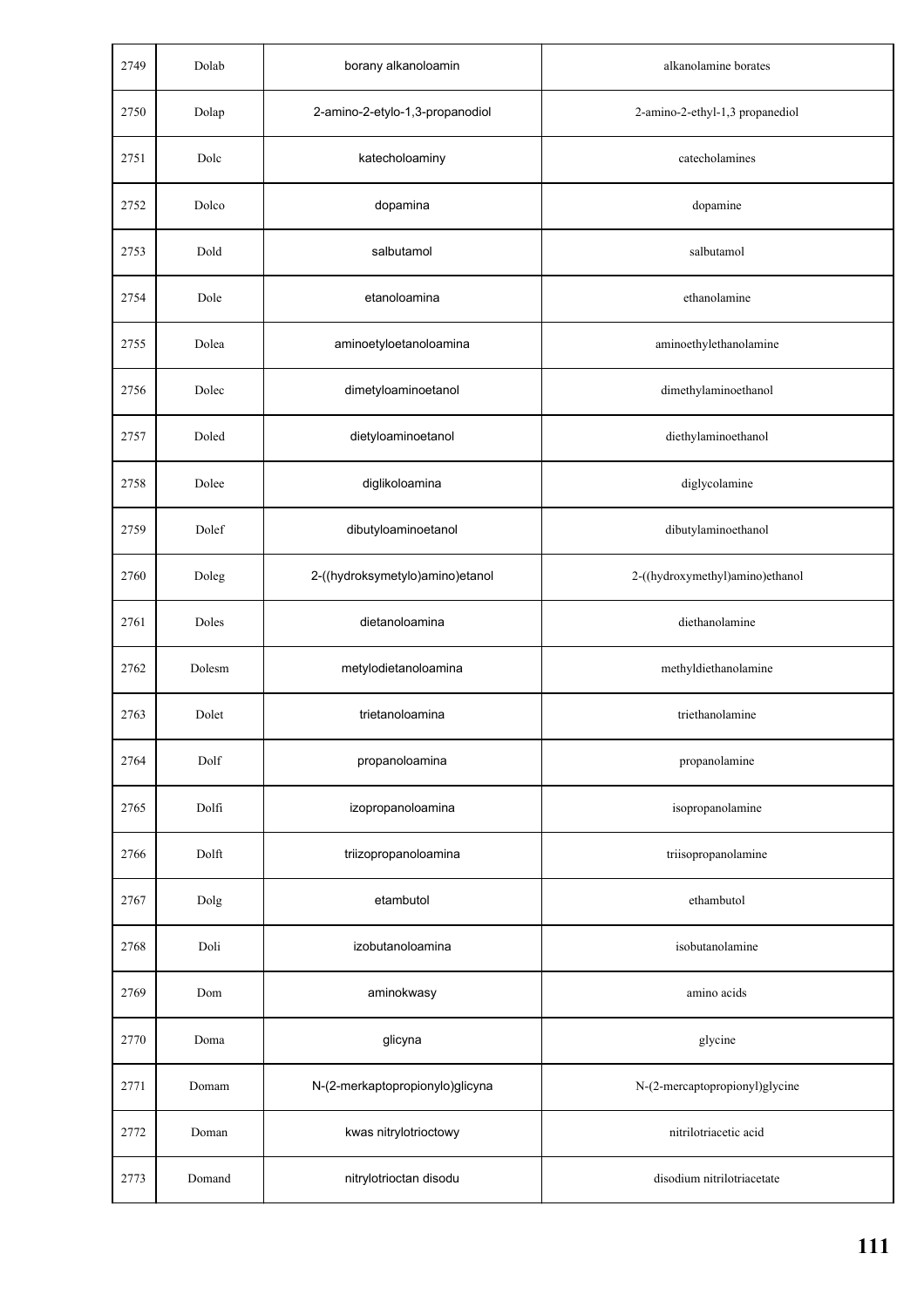| 2774 | Domanf  | nitrylotrioctan żelazowy          | ferric nitrilotriacetate            |
|------|---------|-----------------------------------|-------------------------------------|
| 2775 | Domanm  | nitrylotrioctan monosodu          | monosodium nitrilotriacetate        |
| 2776 | Domanmc | nitrylotrioctan wapniowo-sodowy   | calcium sodium nitrilotriacetate    |
| 2777 | Domanp  | nitrylotrioctan tripotasu         | tripotassium nitrilotriacetate      |
| 2778 | Domant  | nitrylotrioctan trisodu           | trisodium nitrilotriacetate         |
| 2779 | Domanth | uwodniony nitrylotrioctan trisodu | trisodium nitrilotriacetate hydrate |
| 2780 | Domap   | fenyloglicyna                     | phenylglycine                       |
| 2781 | Domb    | alanina                           | alanine                             |
| 2782 | Dombo   | ochratoksyna A                    | ochratoxin A                        |
| 2783 | Domem   | kwas merkapturowy                 | mercapturic acid                    |
| 2784 | Domema  | kwas allilomerkapturowy           | allylmercapturic acid               |
| 2785 | Domcmp  | kwas S-fenylomerkapturowy         | S-phenylmercapturic acid            |
| 2786 | Domd    | kwas 2-aminibenzoilowy            | 2-aminobenzoic acid                 |
| 2787 | Domdh   | kwas 2-amino-3-hydroksybenzoilowy | 2-amino-3-hydroxybenzoic acid       |
| 2788 | Dome    | metionina                         | methionine                          |
| 2789 | Domer   | di-metionina                      | dl-methionine                       |
| 2790 | Domf    | kwas 4-aminobenzoesowy            | 4-aminobenzoic acid                 |
| 2791 | Domm    | kwas hipurowy                     | hippuric acid                       |
| 2792 | Domma   | kwas metylohipurowy               | methylhippuric acid                 |
| 2793 | Dommam  | kwas m-metylohipurowy             | m-methylhippuric acid               |
| 2794 | Dommao  | kwas o-metylohipurowy             | o-methylhippuric acid               |
| 2795 | Dommap  | kwas p-metylohipurowy             | p-methylhippuric acid               |
| 2796 | Domp    | hydroksyprolina                   | hydroxyproline                      |
| 2797 | Domq    | chlorambucyl                      | chlorambucil                        |
| 2798 | Doms    | azaseryna                         | azaserine                           |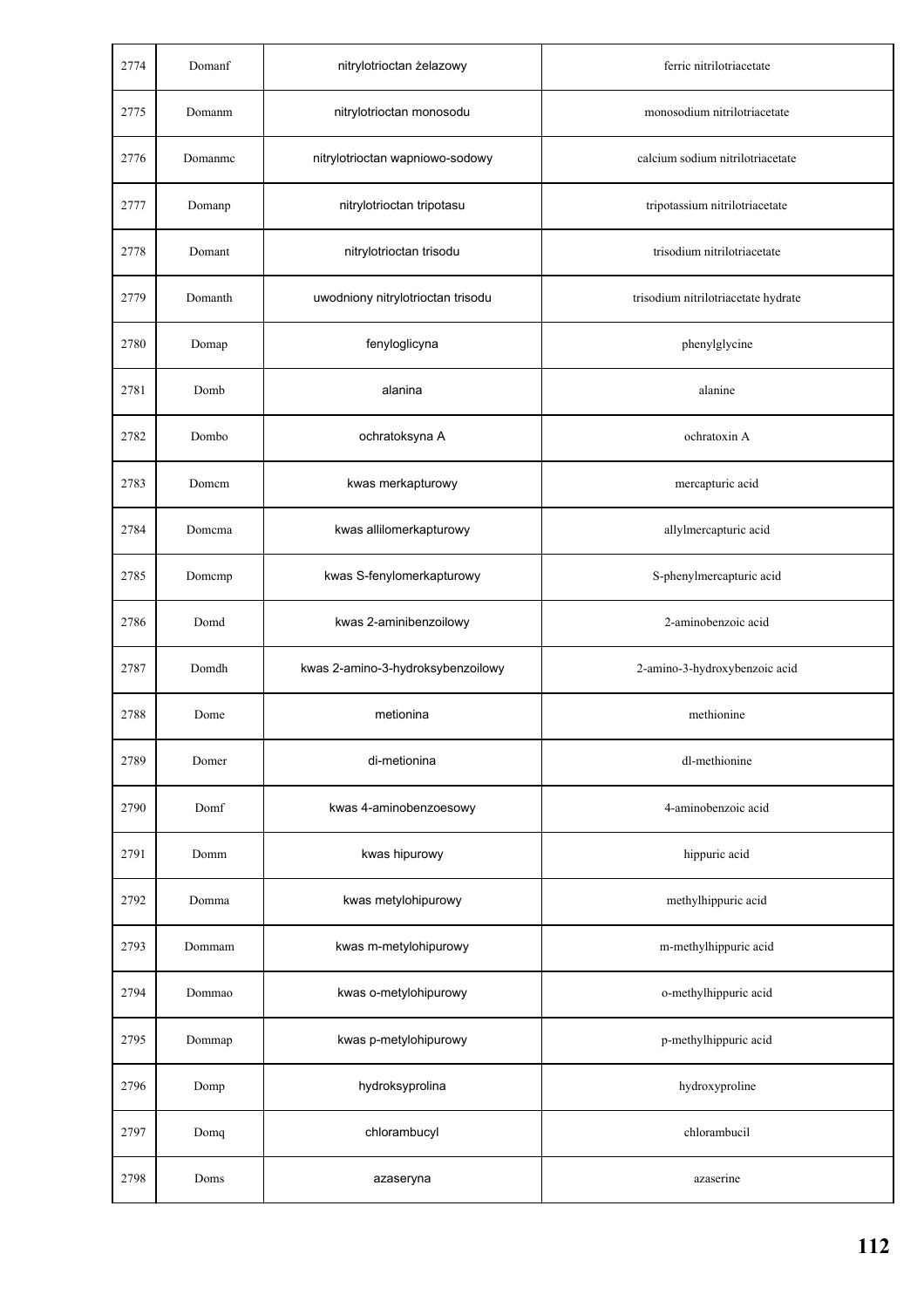| 2799 | Domt   | tryptofan                                | tryptophan                               |
|------|--------|------------------------------------------|------------------------------------------|
| 2800 | Domu   | kwas glutaminowy                         | glutamic acid                            |
| 2801 | Domua  | Glu-P-1                                  | $Glu-P-1$                                |
| 2802 | Domub  | Glu-P-2                                  | $Glu-P-2$                                |
| 2803 | Domuf  | kwas foliowy                             | folic acid                               |
| 2804 | Domus  | pirolidenokarboksylan sodu               | sodium pyrrolidonecarboxylate            |
| 2805 | Domx   | furosemid                                | furosemide                               |
| 2806 | Don    | nitroaminy                               | nitro amines                             |
| 2807 | Dona   | nitroaniliny                             | nitroanilines                            |
| 2808 | Donab  | p-nitroanilina                           | p-nitroaniline                           |
| 2809 | Donac  | chloronitroaniliny                       | chloronitroanilines                      |
| 2810 | Donacb | 4-chloro-2-nitroanilina                  | 4-chloro-2-nitroaniline                  |
| 2811 | Donacd | 2,6-dichloro-4-nitroanilina              | 2,6-dichloro-4-nitroaniline              |
| 2812 | Donacf | 2-chloro-4-nitroanilina                  | 2-chloro-4-nitroaniline                  |
| 2813 | Donae  | dinitroaniliny                           | dinitroanilines                          |
| 2814 | Donaeb | 2-bromo-4,6-dinitroanilina               | 2-bromo-4,6-dinitroaniline               |
| 2815 | Donaee | 1,3-diamino-2,4,6-trinitrobenzen         | 1,3-diamino-2,4,6-trinitrobenzene        |
| 2816 | Donaej | 3,5-dinitroanilina                       | 3,5-dinitroaniline                       |
| 2817 | Donaem | 2,4-dinitroanilina                       | 2,4-dinitroaniline                       |
| 2818 | Donaet | 2,6-dinitroanilina                       | 2,6-dinitroaniline                       |
| 2819 | Donam  | m-nitroanilina                           | m-nitroaniline                           |
| 2820 | Donao  | o-nitroanilina                           | o-nitroaniline                           |
| 2821 | Donaob | Balan                                    | Balan                                    |
| 2822 | Donb   | N-nitrometyloamina                       | N-nitromethylamine                       |
| 2823 | Donc   | 1,2-bis(difluoroamino)-N-nitroetyloamina | 1,2-bis(difluoroamino)-N-nitroethylamine |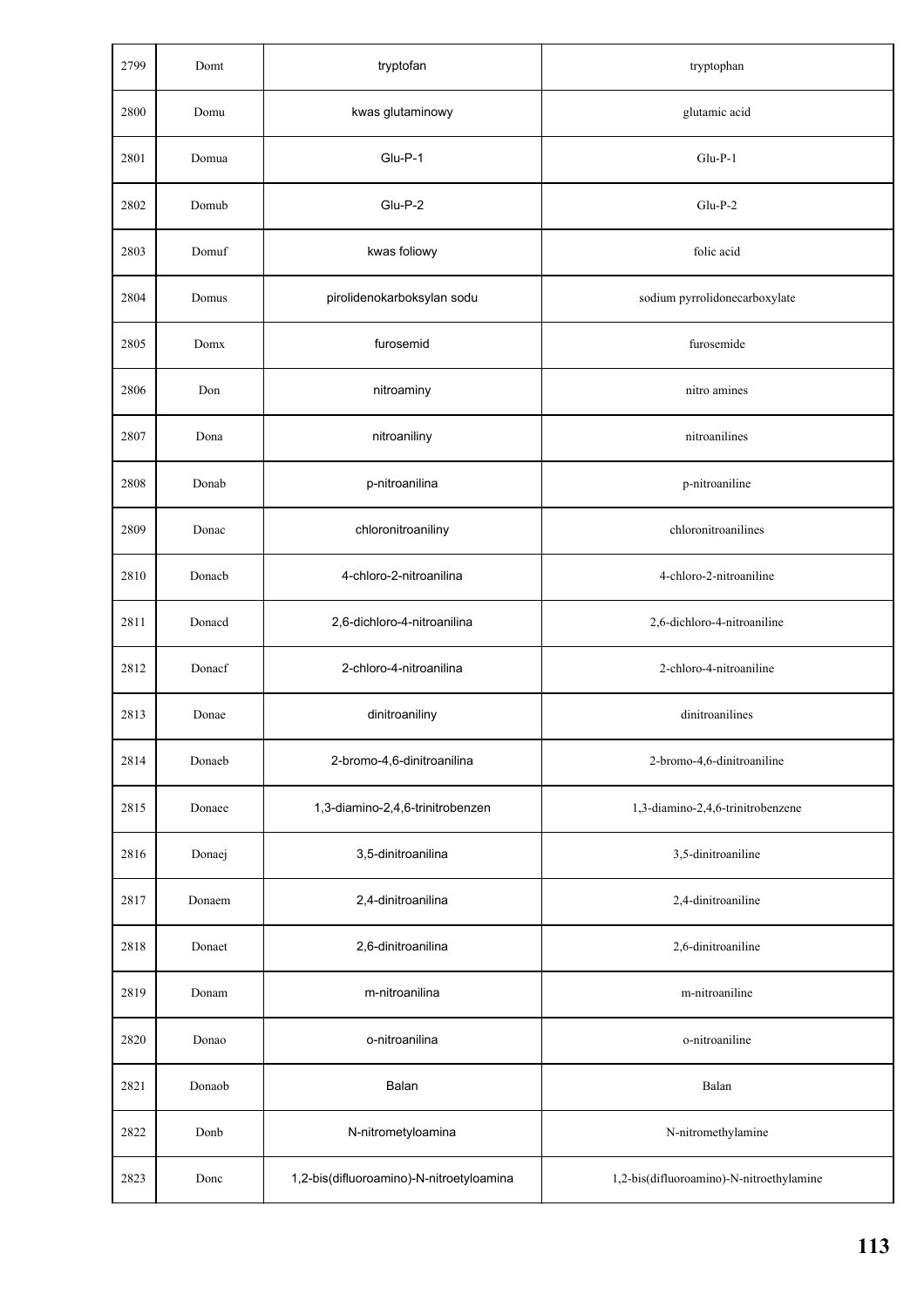| 2824 | Dond  | N-fluoro-N-nitrobutyloamina                 | N-fluoro-N-nitrobutylamine                  |
|------|-------|---------------------------------------------|---------------------------------------------|
| 2825 | Dong  | nitroguanidyna                              | nitroguanidine                              |
| 2826 | Dongb | nitroaminoguanidyna                         | nitroaminoguanidine                         |
| 2827 | Donk  | Tetryl                                      | Tetryl                                      |
| 2828 | Donp  | pentryl                                     | pentryl                                     |
| 2829 | Dont  | cyklotrimetylenotrinitroamina               | cyclotrimethylenetrinitramine               |
| 2830 | Donu  | cyklotetrametylenotetranitroamina           | cyclotetramethylenetetranitramine           |
| 2831 | Dop   | nitrozoaminy                                | nitroso amines                              |
| 2832 | Dopa  | metylonitrozoaminy                          | methylnitrosoamines                         |
| 2833 | Dopab | dimetylonitrozoamina                        | dimethylnitrosoamine                        |
| 2834 | Dopac | etylometylonitrozoamina                     | ethylmethylnitrosoamine                     |
| 2835 | Dopad | butylometylonitrozoamina                    | butylmethylnitrosoamine                     |
| 2836 | Dopae | amylometylonitrozoamina                     | amylmethylnitrosoamine                      |
| 2837 | Dopan | metylonitrozoanilina                        | methylnitrosoaniline                        |
| 2838 | Dopap | metylo-(4-nitrozofenylo)nitrozoamina        | methyl-(4-nitrosophenyl)nitrosoamine        |
| 2839 | Dopat | dimetylodinitrozoetylenodiamina             | dimethyldinitrosoethylenediamine            |
| 2840 | Dopav | metylonitrozowinyloamina                    | methylnitrosovinylamine                     |
| 2841 | Dope  | dietylonitrozoamina                         | diethylnitrosoamine                         |
| 2842 | Dopf  | nitrozodietanoloamina                       | nitrosodiethanolamine                       |
| 2843 | Dopg  | nitrozodipropyloamina                       | nitrosodipropylamine                        |
| 2844 | Dopi  | nitrozobutyloaminy                          | nitrosobutylamines                          |
| 2845 | Dopid | dibutylonitrozoamina                        | dibutylnitrosoamine                         |
| 2846 | Dopn  | nitrozoaniliny                              | nitrosoanilines                             |
| 2847 | Dopni | N-(2-metylo-2-nitropropylo)4-nitrozoanilina | N-(2-methyl-2-nitropropyl)-4-nitrosoaniline |
| 2848 | Dopnk | kwas N-nitrozofoliowy                       | N-nitrosofolic acid                         |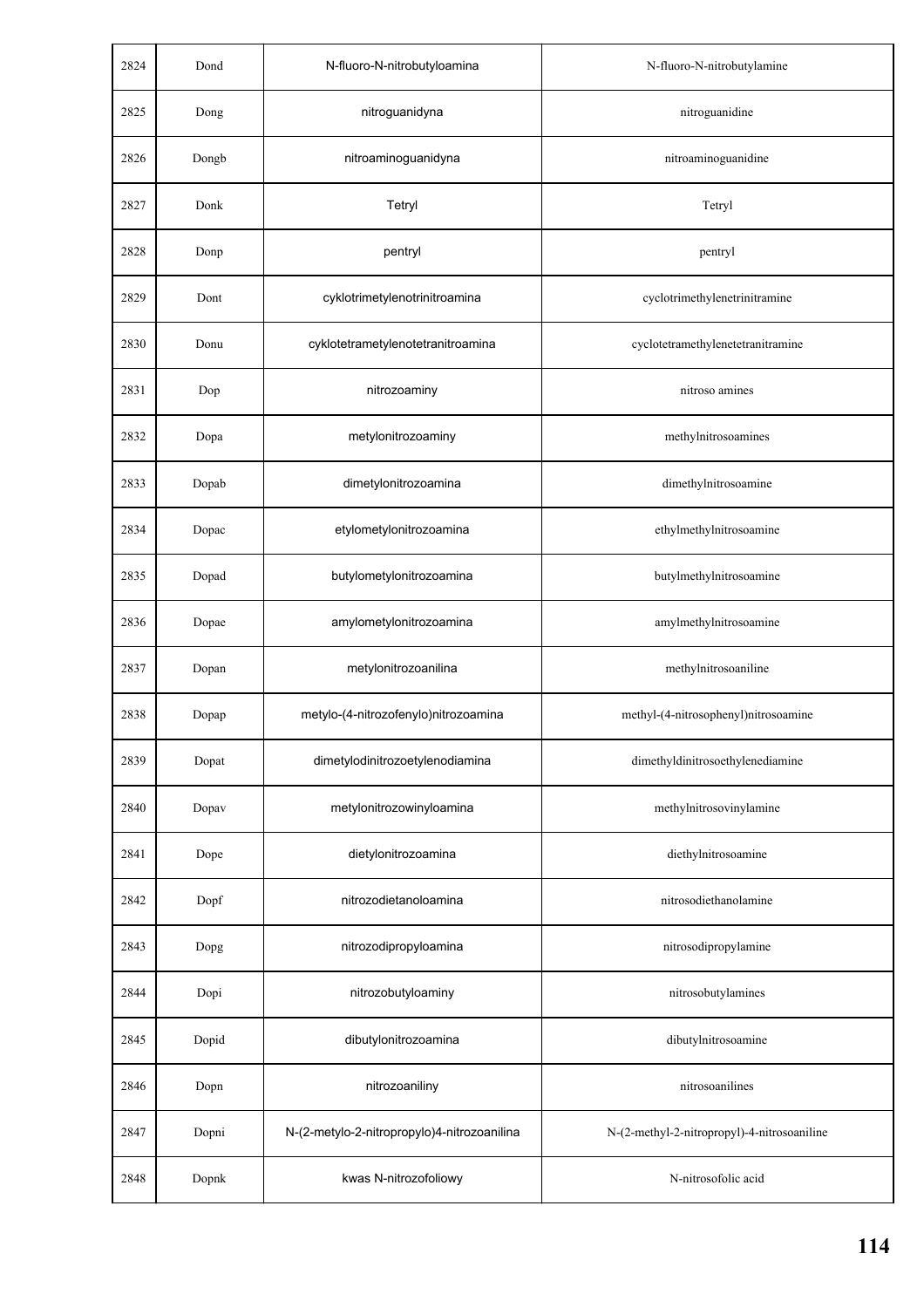| 2849 | Dopnm  | N,N-dimetylo-4-nitrozoanilina           | N,N-dimethyl-4-nitrosoaniline          |
|------|--------|-----------------------------------------|----------------------------------------|
| 2850 | Dopnp  | N-nitrozodifenyloamina                  | N-nitrosodiphenylamine                 |
| 2851 | Dopnq  | p-nitrozodifenyloamina                  | p-nitrosodiphenylamine                 |
| 2852 | Dopp   | dinitrozopentametylenotetraamina        | dinitrosopentamethylenetetramine       |
| 2853 | Dopq   | N-nitrozopirolidon                      | N-nitrosopyrrolidine                   |
| 2854 | Dopqn  | 3-(1-nitrozo-2-pirolidynylo)pirydyna    | 3-(1-nitroso-2-pyrrolidinyl)-pyridine  |
| 2855 | Dopqp  | N-nitrozoprolina                        | N-nitrosoproline                       |
| 2856 | Dopqr  | N-nitrozohydroksyprolina                | N-nitrosohydroxyproline                |
| 2857 | Dopr   | N-nitrozopiperydyna                     | N-nitrosopiperidine                    |
| 2858 | Doprm  | N-nitrozomorfolina                      | N-nitrosomorpholine                    |
| 2859 | Dops   | nitrozoguanidyny                        | nitrosoguanidines                      |
| 2860 | Dopse  | 1-etylo-3-nitro-1-nitrozoguanidyna      | 1-ethyl 3-nitro 1-nitrosoguanidine     |
| 2861 | Dopso  | 1-metylo-3-nitro-1-nitrozoguanidyna     | 1-methyl-3-nitro-1-nitrosoguanidine    |
| 2862 | Dopu   | nitrozokarbaminiany                     | nitrosourethanes                       |
| 2863 | Dopum  | N-metylo-N-nitrozokarbaminian           | N-methyl-N-nitrosourethane             |
| 2864 | Dopv   | nitrozomoczniki                         | nitrosoureas                           |
| 2865 | Dopvm  | metylonitrozomocznik                    | methylnitrosourea                      |
| 2866 | Dopvmi | streptozotocyna                         | streptozotocin                         |
| 2867 | Dopvn  | etylonitrozomocznik                     | ethylnitrosourea                       |
| 2868 | Dopvnd | chlorozotocyna                          | chlorozotocin                          |
| 2869 | Dopvnh | semustyna                               | semustine                              |
| 2870 | Dot    | iminy                                   | imines                                 |
| 2871 | Dota   | difluoro-N-fluoroiminometan             | difluoro-N-fluoroiminomethane          |
| 2872 | Dote   | 4-chloroimina 2,6-dichlorobenzochinonu  | 2,6-dichlorobenzoquinone 4-chloroimine |
| 2873 | Dotd   | 4-chloroimina 2,6-dibromorobenzochinonu | 2,6-dibromobenzoquinone 4-chloroimine  |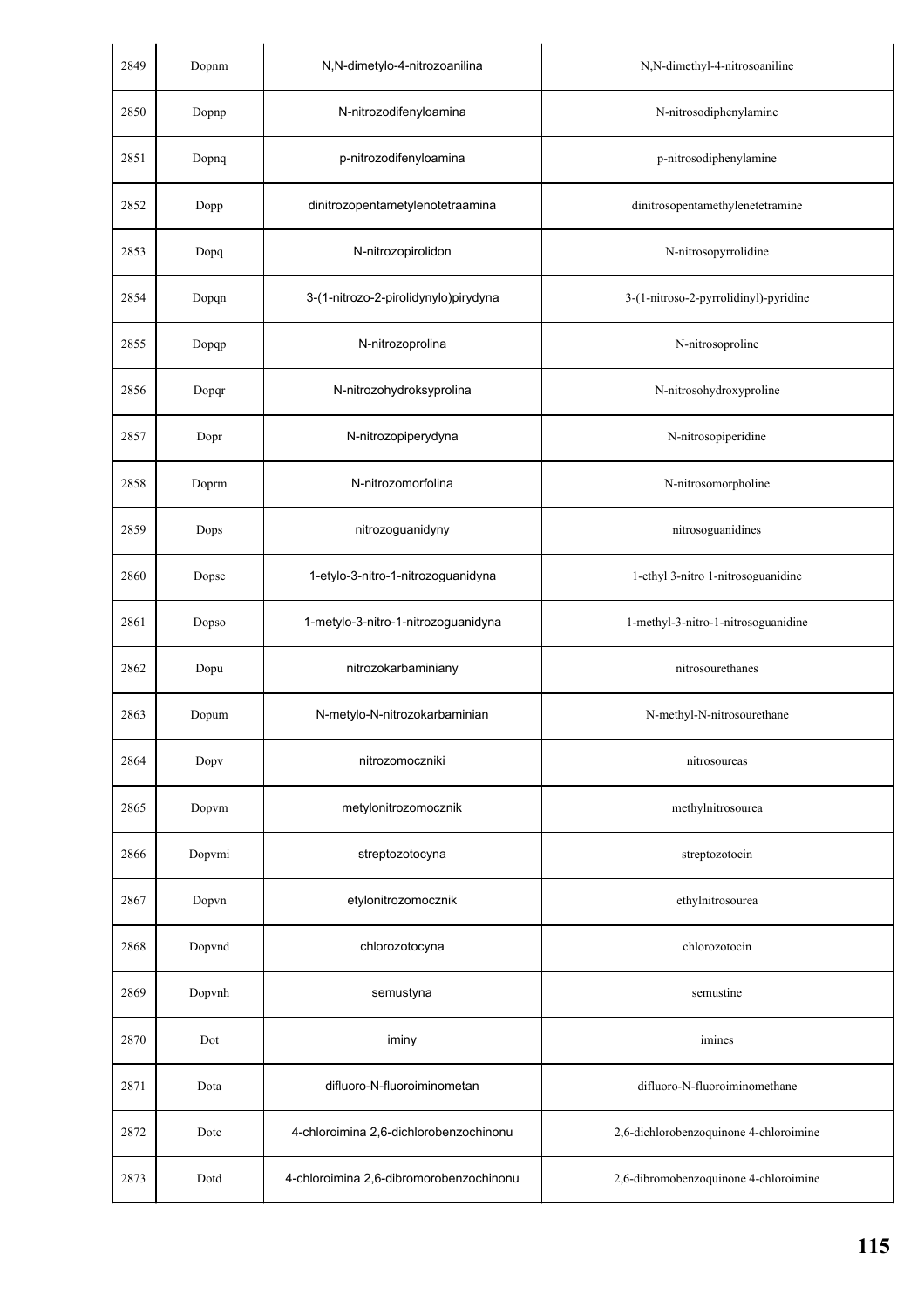| 2874 | Dote   | etylenoimina                                  | ethylenimine                                   |
|------|--------|-----------------------------------------------|------------------------------------------------|
| 2875 | Doteb  | 1-bromoazydryna                               | 1-bromoaziridine                               |
| 2876 | Dotec  | 1-chloroazydryna                              | 1-chloroaziridine                              |
| 2877 | Doted  | 1,1'-biazydryna                               | 1,1'-biaziridine                               |
| 2878 | Doteq  | triazychinon                                  | triaziquinone                                  |
| 2879 | Dotet  | Tiotepa                                       | Thiotepa                                       |
| 2880 | Dotm   | 2-metyloazirydyna                             | 2-methylaziridine                              |
| 2881 | Dotp   | 4,4-bis(difluoroamino)-3-fluoroimino-1-penten | 4,4-bis(difluoroamino)-3-fluoroimino-1-pentene |
| 2882 | Dotr   | 1,1'-iminodi-2-propanol                       | 1,1'-iminodi-2-propanol                        |
| 2883 | Douc   | chlorek karbomoilu                            | carbamoyl chloride                             |
| 2884 | Dp     | związki azowe i podobne                       | azo and related compounds                      |
| 2885 | Dpa    | hydroksyloamina                               | hydroxylamine                                  |
| 2886 | Dpac   | hydroksyloamina (chlorowodorek)               | hydroxylamine (hydrochloride)                  |
| 2887 | Dpad   | N-(3,4-dichlorofenylo)hydroksyloamina         | N-(3,4-dichlorophenyl)hydroxylamine            |
| 2888 | Dpas   | hydroksyloamina (siarczan)                    | hydroxylamine (sulfate)                        |
| 2889 | Dpe    | hydrazyny                                     | hydrazines                                     |
| 2890 | Dpeb   | hydrazyna                                     | hydrazine                                      |
| 2891 | Dpebb  | bromek hydrazyny                              | hydrazine bromide                              |
| 2892 | Dpebc  | chlorek hydrazyny                             | hydrazine chloride                             |
| 2893 | Dpebd  | dichlorek hydrazyny                           | hydrazine dichloride                           |
| 2894 | Dpebh  | hydrazyna (uwodniona)                         | hydrazine (hydrate)                            |
| 2895 | Dpebhm | hydrazyna jednowodna                          | hydrazine monohydrate                          |
| 2896 | Dpebi  | azotan hydrazyny                              | hydrazine nitrate                              |
| 2897 | Dpebm  | hydrazyna (hydrazyd)                          | hydrazine (hydrazoate)                         |
| 2898 | Dpebn  | hydrazyna (nitromrówczan)                     | hydrazine (nitroformate)                       |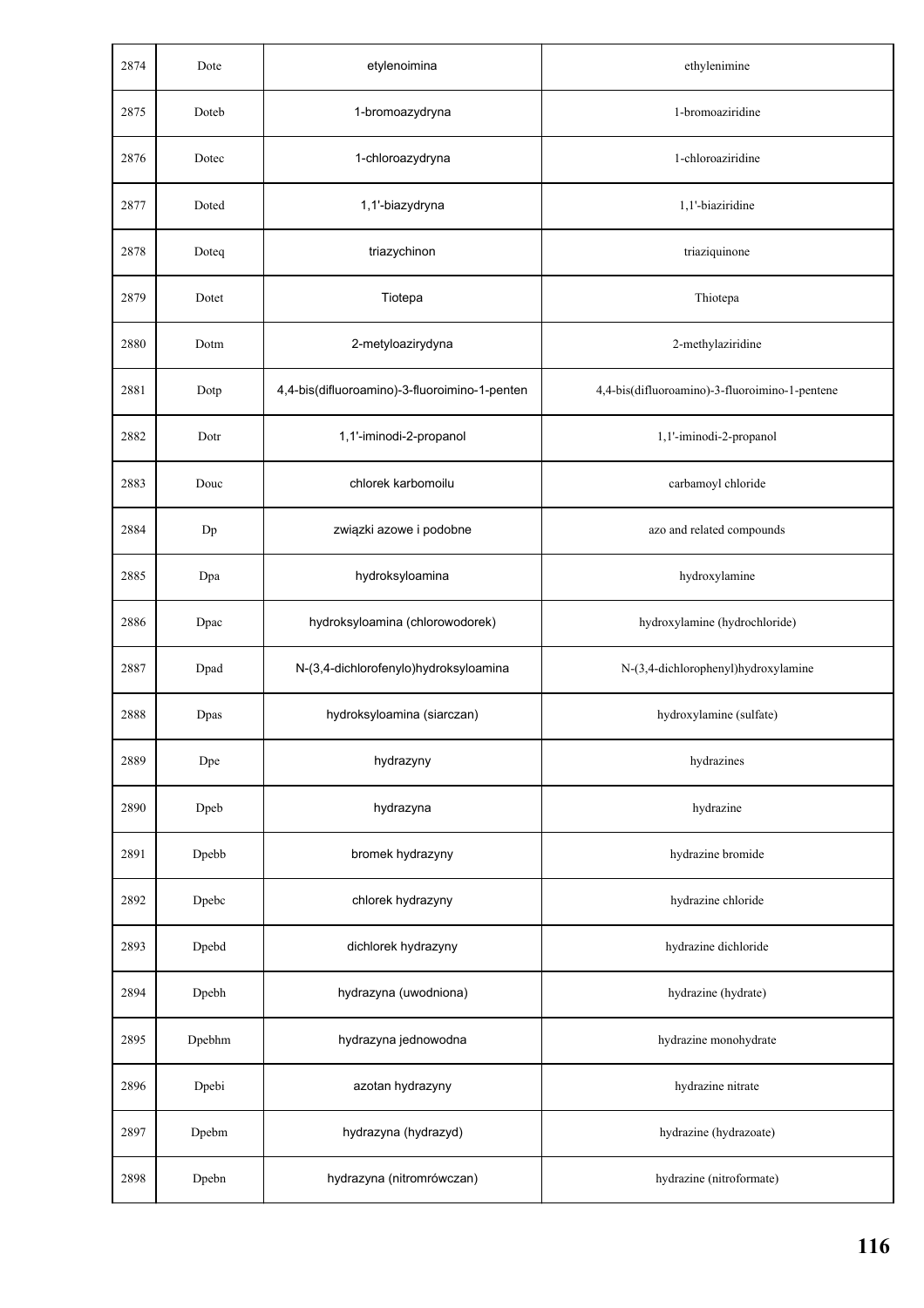| 2899 | Dpebo         | jodek hydrazyny                | hydrazine iodide              |
|------|---------------|--------------------------------|-------------------------------|
| 2900 | Dpebp         | nadchloran hydrazyny           | hydrazine perchlorate         |
| 2901 | Dpebr         | winian hydrazyny               | hydrazine tartrate            |
| 2902 | Dpebs         | siarczan hydrazyny             | hydrazine sulfate             |
| 2903 | <b>Dpebss</b> | siarczan dihydrazyny           | dihydrazine sulfate           |
| 2904 | Dpebt         | tetrafluorohydrazyna           | tetrafluorohydrazine          |
| 2905 | Dpec          | metylohydrazyna                | methylhydrazine               |
| 2906 | Dpecf         | N-formylo-N-metylohydrazyna    | N-formyl-N-methylhydrazine    |
| 2907 | Dped          | dimetylohydrazyny              | dimethylhydrazines            |
| 2908 | Dpeda         | 1,1-dimetylohydrazyna          | 1,1-dimethylhydrazine         |
| 2909 | Dpede         | 1,2-dimetylohydrazyna          | 1,2-dimethylhydrazine         |
| 2910 | Dpee          | etylohydrazyna                 | ethylhydrazine                |
| 2911 | Dpef          | dietylohydrazyny               | diethylhydrazines             |
| 2912 | Dpefd         | 1,2-dietylohydrazyna           | 1,2-diethylhydrazine          |
| 2913 | Dpeg          | allilohydrazyna                | allylhydrazine                |
| 2914 | Dpeh          | butylohydrazyna                | butylhydrazine                |
| 2915 | Dpei          | hydrazynoetanol                | hydrazinoethanol              |
| 2916 | Dpep          | fenylohydrazyna                | phenylhydrazine               |
| 2917 | Dpeph         | hydrazobenzen                  | hydrazobenzene                |
| 2918 | Dpepl         | chlorowodorek fenylohydrazyny  | phenylhydrazine hydrochloride |
| 2919 | Dpepn         | p-nitrofenylohydrazyna         | p-nitrophenylhydrazine        |
| 2920 | Dpepnt        | 2,4-dintrofenylohydrazyna      | 2,4-dinitrophenylhydrazine    |
| 2921 | Dpex          | hydrazydy                      | hydrazides                    |
| 2922 | Dpexd         | diaminozyd                     | diaminozide                   |
| 2923 | Dpexi         | hydrazyd kwasu izonikotynowego | isonicotinic acid hydrazide   |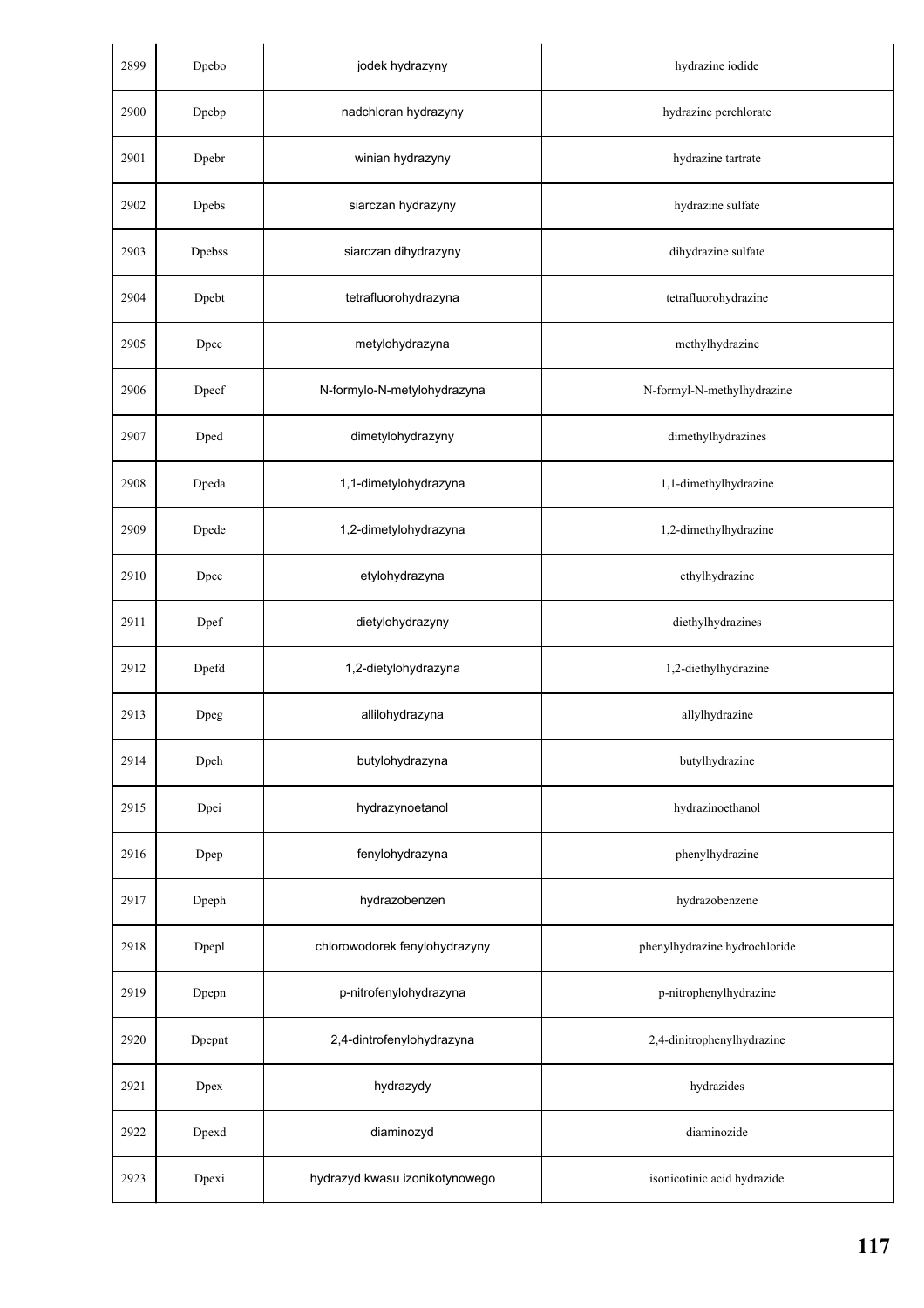| 2924 | Dpexj | izopropylohydrazyd kwasu izonikotynowego | isonicotinic acid isopropylhydrazide |
|------|-------|------------------------------------------|--------------------------------------|
| 2925 | Dpexo | hydrazyd kwasu maleinowego               | maleic acid hydrazide                |
| 2926 | Dpexs | hydrazyd benzenosulfonylu                | benzenesulfonyl hydrazide            |
| 2927 | Dpf   | guanidyny                                | guanidines                           |
| 2928 | Dpfa  | guanidyna                                | guanidine                            |
| 2929 | Dpfc  | aminoguanidyna                           | aminoguanidine                       |
| 2930 | Dpfcb | wodorowęglan aminoguanidyny              | aminoguanidine bicarbonate           |
| 2931 | Dpfcn | aminoguanidyna (azotan)                  | aminoguanidine (nitrate)             |
| 2932 | Dpfd  | difenyloguanidyna                        | diphenylguanidine                    |
| 2933 | Dpfe  | 2-bromotetrametyloguanidyna              | 2-bromotetramethylguanidine          |
| 2934 | Dpff  | 2-chlorotetrametyloguanidyna             | 2-chlorotetramethylguanidine         |
| 2935 | Dpfg  | cyjanoguanidyna                          | cyanoguanidine                       |
| 2936 | Dpfga | symetydyna                               | cimetidine                           |
| 2937 | Dpfh  | pentafluoroguanidyna                     | pentafluoroguanidine                 |
| 2938 | Dpfn  | 1,3-di-o-tolioguanidyna                  | 1,3-di-o-tolylguanidine              |
| 2939 | Dpfo  | o-tolilobiguanidyna                      | o-tolylbiguanidine                   |
| 2940 | Dpg   | związki azydowe                          | azido compounds                      |
| 2941 | Dpgb  | alifatyczne związki azydowe              | aliphatic azido compounds            |
| 2942 | Dpgbd | 1,2-diazydoetan                          | 1,2-diazidoethane                    |
| 2943 | Dpgbm | 1,1,1-tris(azydometylo)etan              | 1,1,1-tris(azidomethyl)ethane        |
| 2944 | Dpi   | związki azowe                            | azo compounds                        |
| 2945 | Dpid  | alifatyczne związki azowe                | aliphatic azo compounds              |
| 2946 | Dpida | azoetan                                  | azoethane                            |
| 2947 | Dpidb | azodikarbamid                            | azodicarbonamide                     |
| 2948 | Dpidd | diazometan                               | diazomethane                         |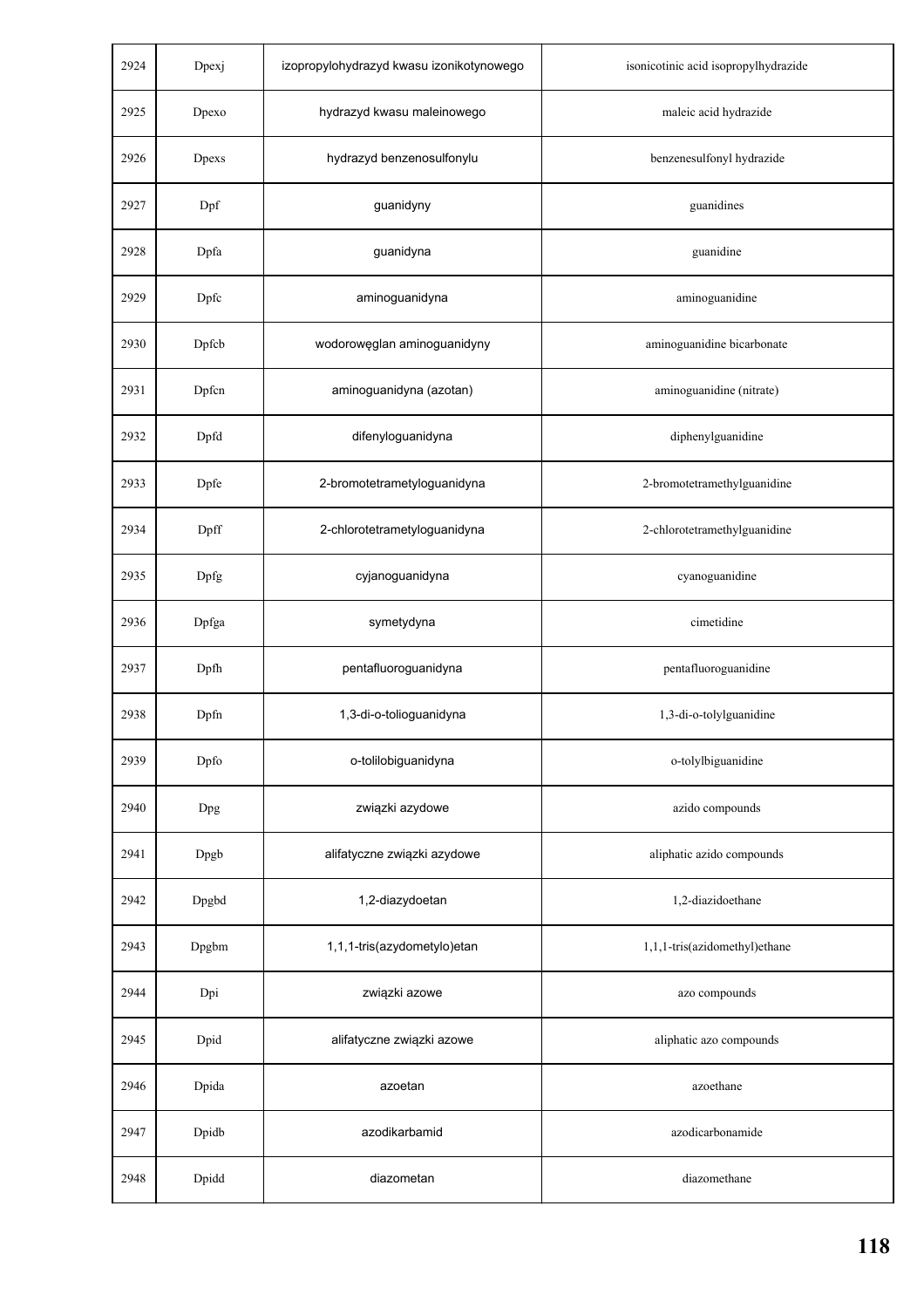| 2949 | Dpidda | izodiazometan                           | isodiazomethane                         |
|------|--------|-----------------------------------------|-----------------------------------------|
| 2950 | Dpidde | diazobenzoilofenylometan                | diazobenzoylphenylmethane               |
| 2951 | Dpiddn | diazodinitrometan                       | diazodinitromethane                     |
| 2952 | Dpiddp | diazodifenylometan                      | diazodiphenylmethane                    |
| 2953 | Dpide  | diazocyklopentadien                     | diazocyclopentadiene                    |
| 2954 | Dpidf  | azobis(chloroformamid)                  | azobis(chloroformamidine)               |
| 2955 | Dpidg  | azobis(nitroformamid)                   | azobis(nitroformamidine)                |
| 2956 | Dpidv  | azydek winylu                           | vinyl azide                             |
| 2957 | Dpidz  | azodimrówczany                          | azodiformates                           |
| 2958 | Dpidzh | azodimrówczan dimetylu                  | dimethyl azodiformate                   |
| 2959 | Dpidzi | azodimrówczan dietylu                   | diethyl azodiformate                    |
| 2960 | Dpir   | aromatyczne związki azowe               | aromatic azo compounds                  |
| 2961 | Dpira  | tetrafluoroboran diazoniowy             | diazonium tetrafluoroborate             |
| 2962 | Dpirb  | związki benzenodiazoniowe               | benzenediazonium compounds              |
| 2963 | Dpirbc | 4-bromobenzenodiazoniowy                | 4-bromobenzenediazonium                 |
| 2964 | Dpirbe | 2-chlorobenzenodiazoniowy               | 2-chlorobenzenediazonium                |
| 2965 | Dpirbf | 3-chlorobenzenodiazoniowy               | 3-chlorobenzenediazonium                |
| 2966 | Dpirbh | 4-chloro-2-metylobenzenodiazoniowy      | 4-chloro-2-methylbenzenediazonium       |
| 2967 | Dpirbk | 2-hydroksy-3,5-dinitrobenzenodiazoniowy | 2-hydroxy-3,5-dinitrobenzenediazonium   |
| 2968 | Dpirbn | nitrobenzenodiazonian metylu            | methyl nitrobenzenediazotate            |
| 2969 | Dpirbp | 4-sulfobenzenodiazoniowy                | 4-sulfobenzenediazonium                 |
| 2970 | Dpirc  | chlorek benzenodiazoniowy               | benzenediazonium chloride               |
| 2971 | Dpircc | chlorek 2-chlorobenzenodiazoniowy       | 2-chlorobenzenediazonium chloride       |
| 2972 | Dpired | chlorek 2-karboksybenzenodiazoniowy     | 2-carboxybenzenediazonium chloride      |
| 2973 | Dpirce | chlorek 4-dietyloaminobenzenodiazoniowy | 4-diethylaminobenzenediazonium chloride |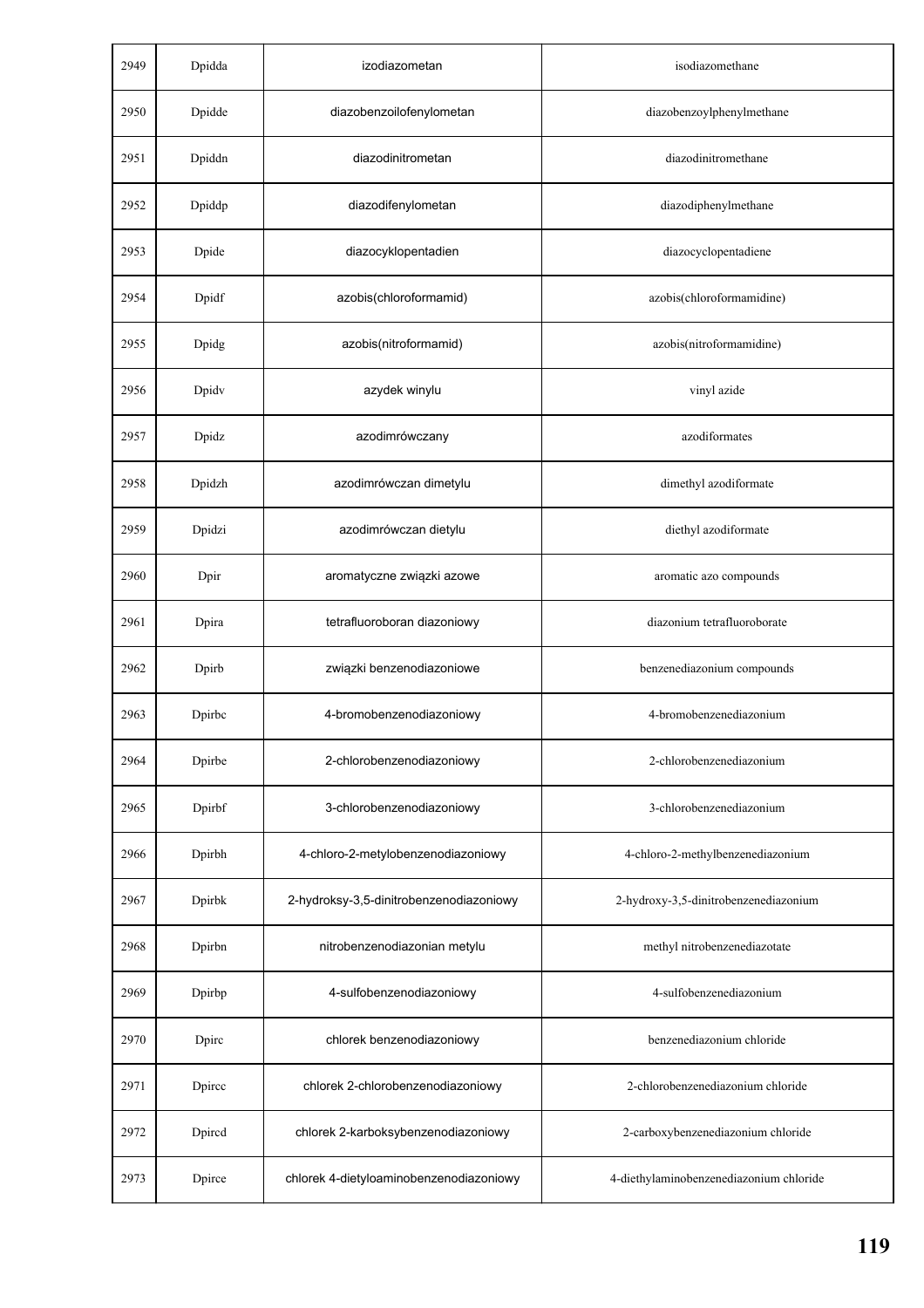| 2974 | Dpircm       | chlorek 4-metoksybenzenodiazoniowy                     | 4-methoxybenzenediazonium chloride               |
|------|--------------|--------------------------------------------------------|--------------------------------------------------|
| 2975 | Dpiren       | chlorek 3-nitrobenzenodiazoniowy                       | 3-nitrobenzenediazonium chloride                 |
| 2976 | Dpirco       | chlorek 2-nitrobenzenodiazoniowy                       | 2-nitrobenzenediazonium chloride                 |
| 2977 | Dpircpm      | nadchloran 2-metylobenzenodiazoniowy                   | 2-methylbenzenediazonium perchlorate             |
| 2978 | Dpircpn      | nadchloran 3-nitrobenzenodiazoniowy                    | 3-nitrobenzenediazonium perchlorate              |
| 2979 | Dpirczp      | 3-metylo-4-pirolidynobenzenodiazoniowy                 | 3-methyl-4-pyrrolidinobenzenediazonium           |
| 2980 | Dpird        | bromek benzenodiazoniowy                               | benzenediazonium bromide                         |
| 2981 | Dpirdm       | bromek 2-metylobenzenodiazoniowy                       | 2-methylbenzenediazonium bromide                 |
| 2982 | Dpire        | 2-karboksylan benzenodiazoniowy                        | benzenediazonium 2-carboxylate                   |
| 2983 | Dpired       | 2-karboksylan<br>3,5-dimetylobenzenodiazoniowy         | 3,5-dimethylbenzenediazonium 2-carboxylate       |
| 2984 | Dpiree       | 2-karboksylan<br>3,6-dimetylobenzenodiazoniowy         | 3,6-dimethylbenzenediazonium 2-carboxylate       |
| 2985 | Dpirg        | tetrafluoroboran benzenodiazoniowy                     | benzenediazonium tetrafluoroborate               |
| 2986 | Dpirn        | azotan benzenodiazoniowy                               | benzenediazonium nitrate                         |
| 2987 | Dpirnae      | p-dietyloaminoazobenzen                                | p-diethylaminoazobenzene                         |
| 2988 | Dpirnc       | Brąz Kwasowy 83                                        | Acid Brown 83                                    |
| 2989 | Dpirni       | azotan 3,4,5-trijodobenzenodiazoniowy                  | 3,4,5-triiodobenzenediazonium nitrate            |
| 2990 | Dpirnn       | azotan 4-nitrobenzenodiazoniowy                        | 4-nitrobenzenediazonium nitrate                  |
| 2991 | Dpirnna      | azotek 4-nitrobenzenodiazoniowy                        | 4-nitrobenzenediazonium nitride                  |
| 2992 | <b>Dpirs</b> | siarczek benzenodiazoniowy                             | benzenediazonium sulfide                         |
| 2993 | Dpirt        | siarczan benzenodiazoniowy                             | benzenediazonium sulfate                         |
| 2994 | Dpirtb       | wodorosiarczan benzenodiazoniowy                       | benzenediazonium bisulfate                       |
| 2995 | Dpirtm       | siarczan<br>2-metylosulfonylo-4-nitrobenzenodiazoniowy | 2-methylsulfonyl-4-nitrobenzenediazonium sulfate |
| 2996 | Dpiru        | azobenzen                                              | azobenzene                                       |
| 2997 | Dpirua       | p-aminoazobenzen                                       | p-aminoazobenzene                                |
| 2998 | Dpiruac      | chryzoidyna                                            | chrysoidine                                      |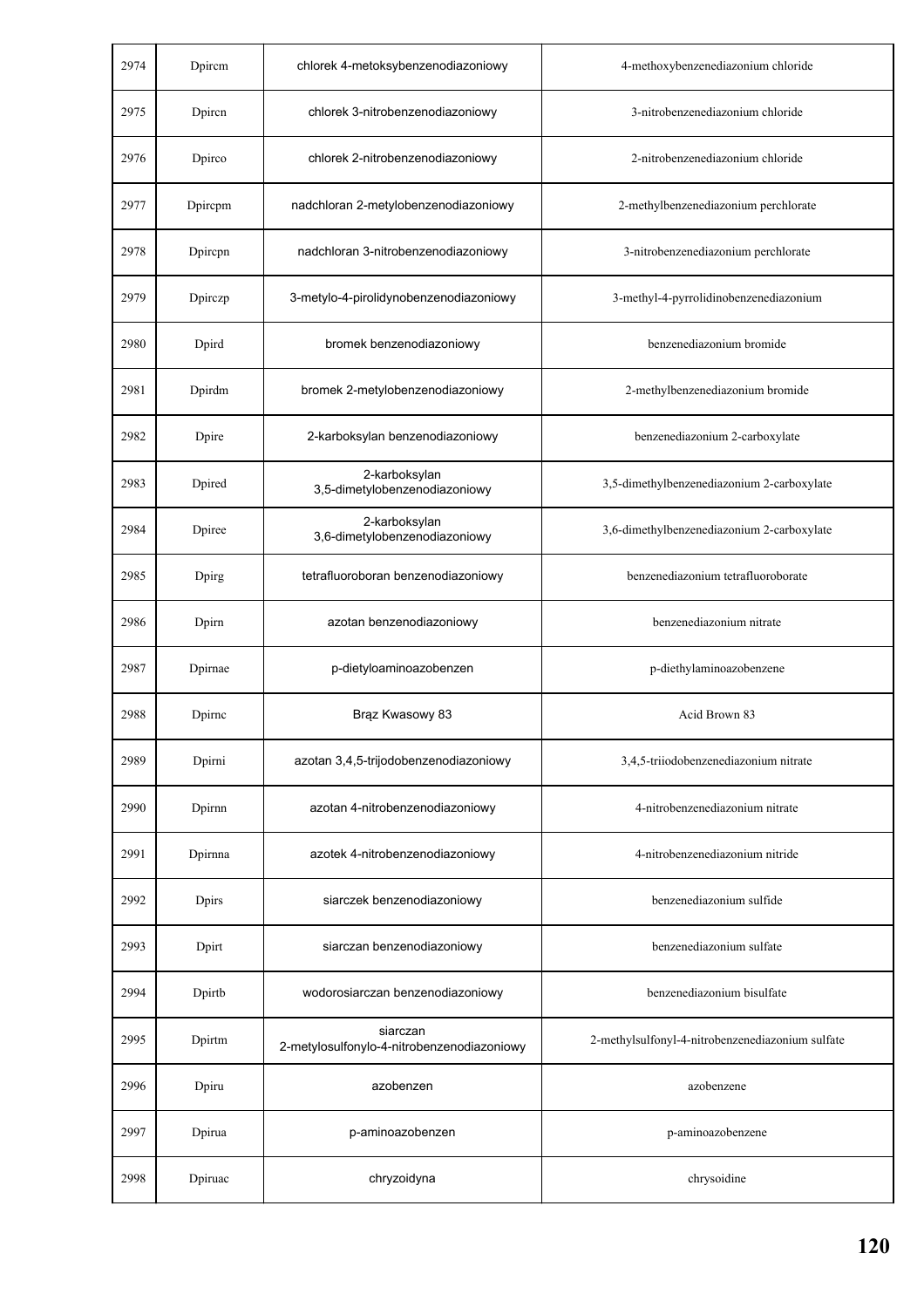| 2999 | Dpiruad  | p-dimetyloaminoazobenzen         | p-dimethylaminoazobenzene           |
|------|----------|----------------------------------|-------------------------------------|
| 3000 | Dpiruadc | czerwień metylowa                | methyl red                          |
| 3001 | Dpiruag  | żółcień Syntenowa 3              | Disperse Yellow 3                   |
| 3002 | Dpiruas  | Szkarłat Syntenowy ZH            | Disperse Scarlet ZH                 |
| 3003 | Dpirub   | 2,4-diaminoazobenzen             | 2,4-diaminoazobenzene               |
| 3004 | Dpirubd  | Błękit Syntenowy 79              | Disperse Blue 79                    |
| 3005 | Dpiruc   | 3,3',4,4'-tetrachloroazobenzen   | 3,3',4,4'-tetrachloroazobenzene     |
| 3006 | Dpiruh   | 4-hydroksyazobenzen              | 4-hydroxyazobenzene                 |
| 3007 | Dpirv    | azotolueny                       | azotoluenes                         |
| 3008 | Dpirva   | 4-amino-2',3-dimetyloazobenzen   | 4-amino-2',3-dimethylazobenzene     |
| 3009 | Dpirvb   | o-diacetyloaminoazotoluen        | o-diacetylaminoazotoluene           |
| 3010 | Dpirvc   | Czerwień Szkarłatna              | Scarlet Red                         |
| 3011 | Dpirw    | (fenylazo)naftaleny              | (phenylazo)naphthalenes             |
| 3012 | Dpirwa   | Czerwień nr 7 D i C              | D and C Red No.7                    |
| 3013 | Dpirwb   | 1-(2,4-dinitrofenylazo)-2-naftol | 1-(2,4-dinitrophenylazo)-2-naphthol |
| 3014 | Dpirwc   | Czerwień Cytrusowa nr 2          | Citrus Red No.2                     |
| 3015 | Dpirwd   | Czerwień nr 9 D i C              | D and C Red No.9                    |
| 3016 | Dpirwe   | <b>Błękit Evansa</b>             | Evans Blue                          |
| 3017 | Dpirwec  | Brąz Syntenowy 95                | Direct Brown 95                     |
| 3018 | Dpirwed  | Błękit Syntenowy 6               | Direct Blue 6                       |
| 3019 | Dpirwef  | Czerń Syntenowa 38               | Direct Black 38                     |
| 3020 | Dpirweg  | Ciemna Zieleń Syntenowa B        | Direct Dark Green B                 |
| 3021 | Dpirweh  | Bordo Syntenowe BK               | Direct Bordeaux BK                  |
| 3022 | Dpirwf   | oranż olejowy SS                 | oil orange SS                       |
| 3023 | Dpirwg   | Oranż I                          | Orange I                            |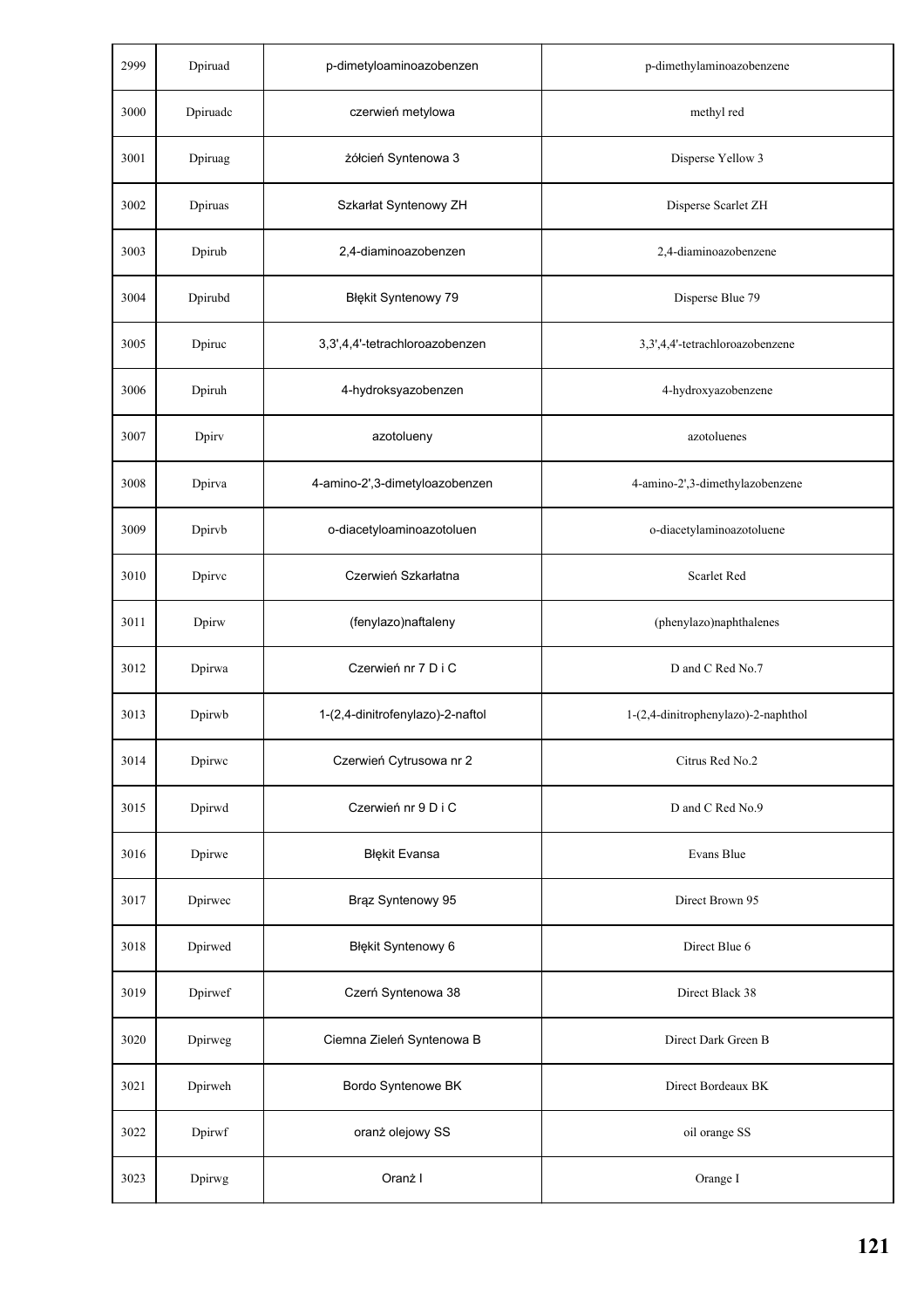| 3024 | Dpirwga | Oranż G                                   | Orange G                                    |
|------|---------|-------------------------------------------|---------------------------------------------|
| 3025 | Dpirwgb | Ponceau MX                                | Ponceau MX                                  |
| 3026 | Dpirwgc | Ponceau 3R                                | Ponceau 3R                                  |
| 3027 | Dpirwgd | Ponceau SX                                | Ponceau SX                                  |
| 3028 | Dpirwge | Ponceau 4R                                | Ponceau 4R                                  |
| 3029 | Dpirwh  | Sudan I                                   | Sudan I                                     |
| 3030 | Dpirwha | Sudan II                                  | Sudan II                                    |
| 3031 | Dpirwhb | Sudan III                                 | Sudan III                                   |
| 3032 | Dpirwi  | Sudan Brown RR                            | Sudan Brown RR                              |
| 3033 | Dpirwj  | Sudan Red 7B                              | Sudan Red 7B                                |
| 3034 | Dpirwl  | żółcień AB                                | Yellow AB                                   |
| 3035 | Dpirwlm | żółcień OB                                | Yellow OB                                   |
| 3036 | Dpirwm  | Fiolet Syntenowy S                        | Direct Violet S                             |
| 3037 | Dpirx   | azonaftaleny                              | azonaphthalenes                             |
| 3038 | Dpirxa  | amarant                                   | amaranth                                    |
| 3039 | Dpirxb  | Błękit Kwas-Chromowy                      | Acid Chrome Blue                            |
| 3040 | Dpirxc  | karmazyn                                  | carmoisine                                  |
| 3041 | Dpirxl  | Czerń Kwas-Chromowa                       | Acid Chrome Black                           |
| 3042 | Dpirz   | p-dimetyloaminobenzenodiazosulfonian sodu | sodium p-dimethylaminobenzenediazosulfonate |
| 3043 | Dpo     | związki azoksylowe                        | azoxy compounds                             |
| 3044 | Dpot    | 3,3',4,4'-tetrachloroazoksybenzen         | 3,3',4,4'-tetrachloroazoxybenzene           |
| 3045 | Dpr     | azeny                                     | azenes                                      |
| 3046 | Dps     | diazeny                                   | diazenes                                    |
| 3047 | Dpsa    | metylodiazen                              | methyldiazene                               |
| 3048 | Dpt     | triazeny                                  | triazenes                                   |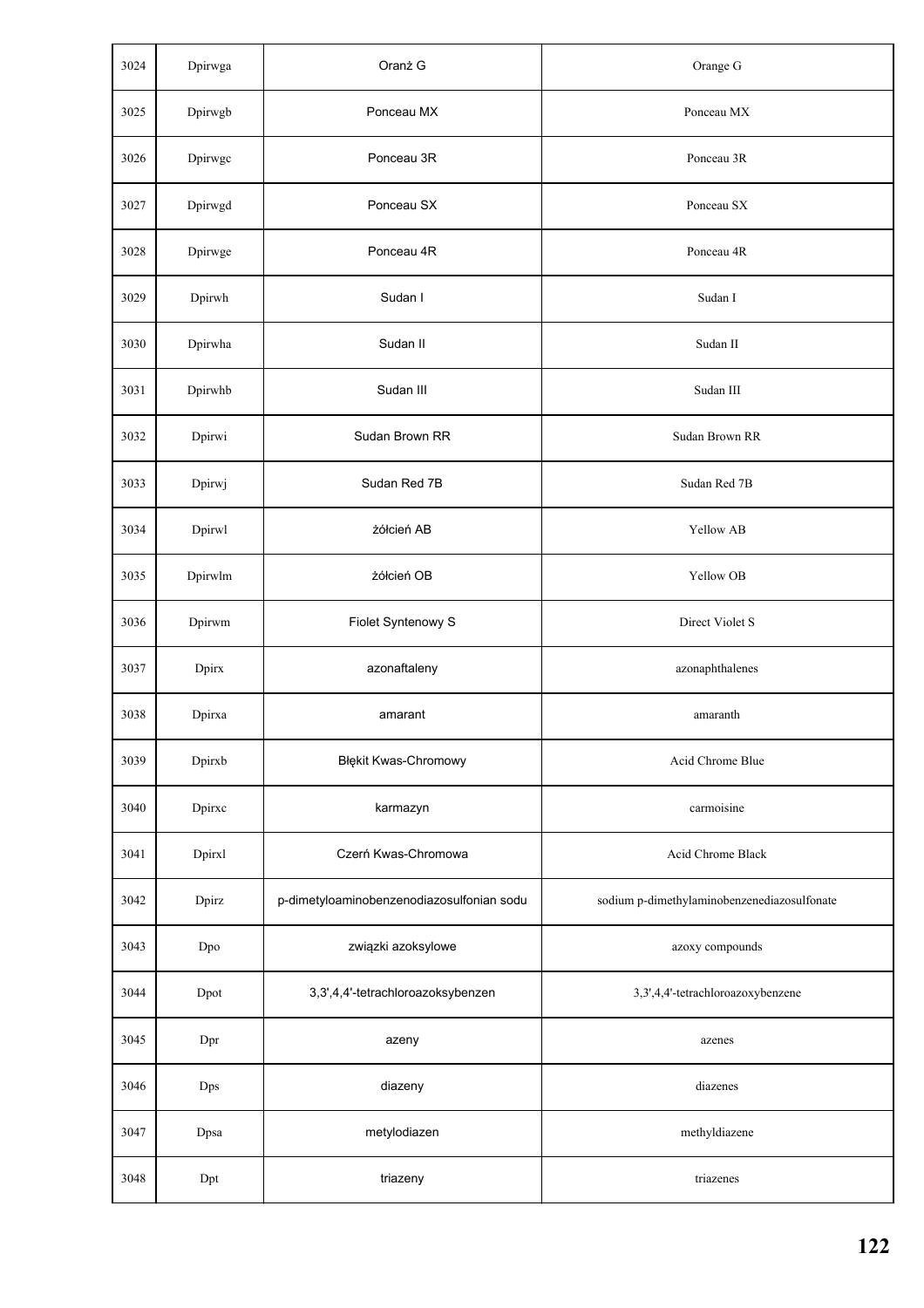| 3049 | Dpta  | triazen                                  | triazene                                 |
|------|-------|------------------------------------------|------------------------------------------|
| 3050 | Dptd  | 3,3-dimetylo-1-fenylotriazen             | 3,3-dimethyl-1-phenyltriazene            |
| 3051 | Dptdg | 3,3-dimetylo-1-(3-chinoilo)triazen       | 3,3-dimethyl-1-(3-quinolyl)triazene      |
| 3052 | Dptg  | 1,3-difenylotriazen                      | 1,3-diphenyltriazene                     |
| 3053 | Dptgt | 1,3-bis(fenylotriazeno)benzen            | 1,3 bis(phenyltriazeno)benzene           |
| 3054 | Dptn  | N-nitrozotriazen                         | N-nitrosotriazene                        |
| 3055 | Dptt  | 1,3-di-5-tetrazoilotriazen               | 1,3-di-5-tetrazolytriazene               |
| 3056 | Dpu   | tetraazeny                               | tetrazenes                               |
| 3057 | Dpuc  | 4-acetylo-1-(4-sulfofenylo)-1-tetrazen   | 4-acetyl-1-(4-sulfophenyl)-1-tetrazene   |
| 3058 | Dpud  | 3-benzylo-1-(nitrofenylo)-1-tetrazen     | 3-benzyl-1-(nitrophenyl)-1-tetrazene     |
| 3059 | Dpv   | pentaazeny                               | pentazenes                               |
| 3060 | Dpvp  | 3-fenylo-1,5-di-p-tolilo-1,4-pentazadien | 3-phenyl-1,5-di-p-tolyl-1,4-pentazadiene |
| 3061 | Dpw   | heksaazeny                               | hexazenes                                |
| 3062 | Dpwt  | 1,6-ditetrazoilo-1,5-heksaazadien        | 1,6-ditetrazolyl-1,5-hexazadiene         |
| 3063 | Dpx   | azydki organiczne                        | organic azides                           |
| 3064 | Dpxb  | azydek benzoilu                          | benzoyl azide                            |
| 3065 | Dpxc  | azydek karbonylu                         | carbonyl azide                           |
| 3066 | Dpxcb | azydek tertbutoksykarbonylu              | tert-butoxycarbonyl azide                |
| 3067 | Dpxd  | azydek cyjanurowy                        | cyanuric azide                           |
| 3068 | Dpxe  | azydek etylu                             | ethyl azide                              |
| 3069 | Dpxm  | azydek metylu                            | methyl azide                             |
| 3070 | Dpxp  | azydek fenylu                            | phenyl azide                             |
| 3071 | Dpy   | oktaazeny                                | octazenes                                |
| 3072 | Dq    | oksymy                                   | oximes                                   |
| 3073 | Dqa   | acetaldoksymy                            | acetaldoximes                            |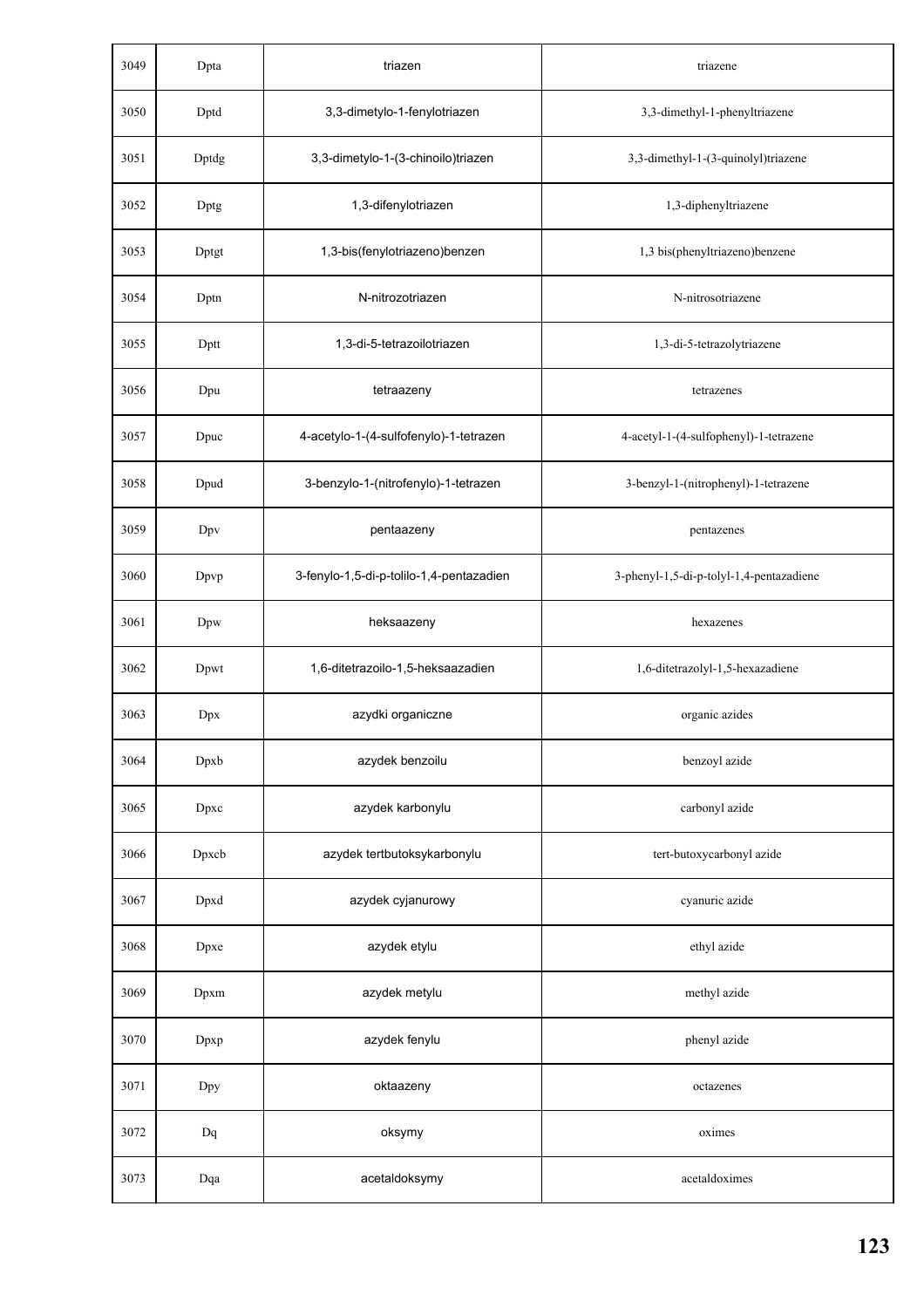| 3074 | Dqad  | dimetyloglioksym                                    | dimethylglyoxime                                 |
|------|-------|-----------------------------------------------------|--------------------------------------------------|
| 3075 | Dqb   | oksym 2-butanonu                                    | 2-butanone oxime                                 |
| 3076 | Dqbt  | tiofanoks                                           | thiofanox                                        |
| 3077 | Dqc   | oksymy cyklicznych ketonów                          | oximes of cyclic ketones                         |
| 3078 | Dqcc  | oksym cykloheksanonu                                | cyclohexanone oxime                              |
| 3079 | Dqe   | benzaldoksymy                                       | benzaldoximes                                    |
| 3080 | Dqebp | dioksym p-benzochinonu                              | p-benzoquinone dioxime                           |
| 3081 | Dqef  | 2-chloro-6-fluorobenzaldehydo-alfa-chloro-ok<br>sym | 2-chloro-6-fluorobenzaldehyde-alpha-chloro-oxime |
| 3082 | Dr    | amidy                                               | amides                                           |
| 3083 | Dra   | acetamidy                                           | acetamides                                       |
| 3084 | Draa  | acetamid                                            | acetamide                                        |
| 3085 | Drab  | azydacetamid                                        | azidoacetamide                                   |
| 3086 | Drac  | chloroacetamid                                      | chloroacetamide                                  |
| 3087 | Drace | acetochlor                                          | acetochlor                                       |
| 3088 | Dracm | 2-chloro-N-(hydroksymetylo)acetamid                 | 2-chloro-N-(hydroxymethyl)-acetamide             |
| 3089 | Dracn | N-chloroacetamid                                    | N-chloroacetamide                                |
| 3090 | Drad  | trifluoroacetamid                                   | trifluoroacetamide                               |
| 3091 | Drade | 2-fluoroacetamid                                    | 2-fluoroacetamide                                |
| 3092 | Drae  | 2-bromoacetamido-5-chlorobenzofenon                 | 2-bromoacetamide-5-chlorobenzophenone            |
| 3093 | Draf  | furotiazol                                          | furothiazole                                     |
| 3094 | Drag  | 2-acetyloaminofluoren                               | 2-acetylaminofluorene                            |
| 3095 | Drah  | 4-acetyloaminofluoren                               | 4-acetylaminofluorene                            |
| 3096 | Drai  | oksadiksyl                                          | oxadixyl                                         |
| 3097 | Draic | Sandofan C-50                                       | Sandofan C-50                                    |
| 3098 | Dral  | Lasso                                               | Lasso                                            |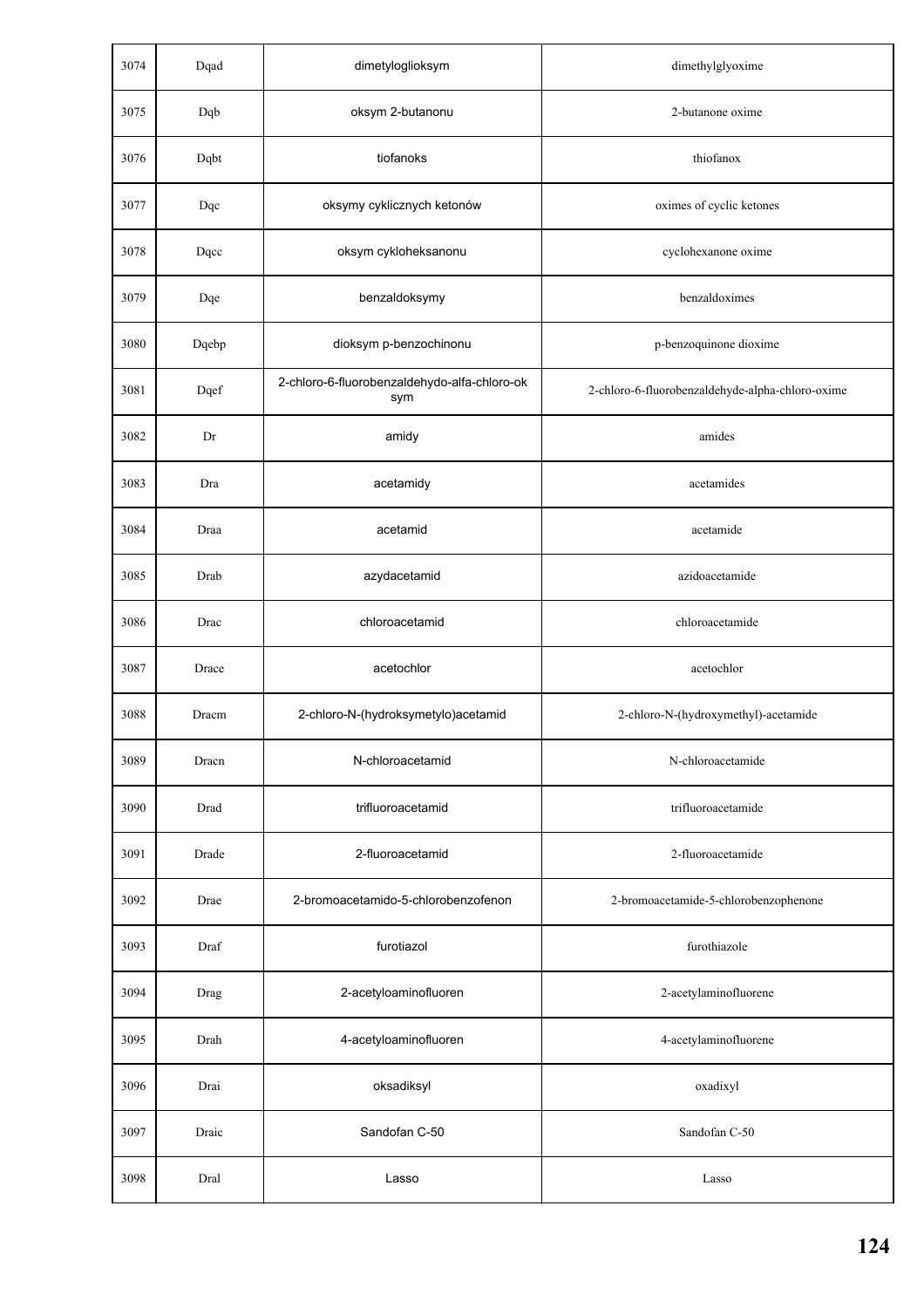| 3099 | Dram         | metyloacetamid                       | methylacetamide                   |
|------|--------------|--------------------------------------|-----------------------------------|
| 3100 | Dran         | dimetyloacetamid                     | dimethylacetamide                 |
| 3101 | Dranp        | difenamid                            | diphenamid                        |
| 3102 | Drao         | N,N-dietyloacetamid                  | N,N-diethylacetamide              |
| 3103 | Drap         | acetanilid                           | acetanilide                       |
| 3104 | Drapa        | octan benzydyny                      | benzidine acetate                 |
| 3105 | Drapb        | N,N'-diacetylobenzydyna              | N,N'-diacetylbenzidine            |
| 3106 | Drapm        | metolachlor                          | metolachlor                       |
| 3107 | Draq         | acetoacetanilid                      | acetoacetanilide                  |
| 3108 | Drar         | Ramrod                               | Ramrod                            |
| 3109 | Dras         | acetaminofen                         | acetaminophen                     |
| 3110 | Drase        | fenacetin                            | phenacetin                        |
| 3111 | Drau         | żywice karbamidowo-akrylanowe        | urethane-acrylate resins          |
| 3112 | Drb          | barbiturany                          | barbiturates                      |
| 3113 | Drbo         | fenobarbital                         | phenobarbital                     |
| 3114 | <b>Drbos</b> | fenobarbital sodu                    | phenobarbital sodium              |
| 3115 | Drc          | karbaminiany                         | carbamates                        |
| 3116 | Drca         | karbaminiany alkilu                  | alkyl carbamates                  |
| 3117 | Drcab        | karbaminian metylu                   | methyl carbamate                  |
| 3118 | Drcaba       | asulam                               | asulam                            |
| 3119 | Drcabb       | benomyl                              | benomyl                           |
| 3120 | Drcabd       | formetanat                           | formetanate                       |
| 3121 | Drcabi       | metylokarbaminian m-izopropylofenylu | m-isopropylphenyl methylcarbamate |
| 3122 | Drcac        | karbaminian etylu                    | ethyl carbamate                   |
| 3123 | Drcacd       | mocznik dichloralu                   | dichloral urea                    |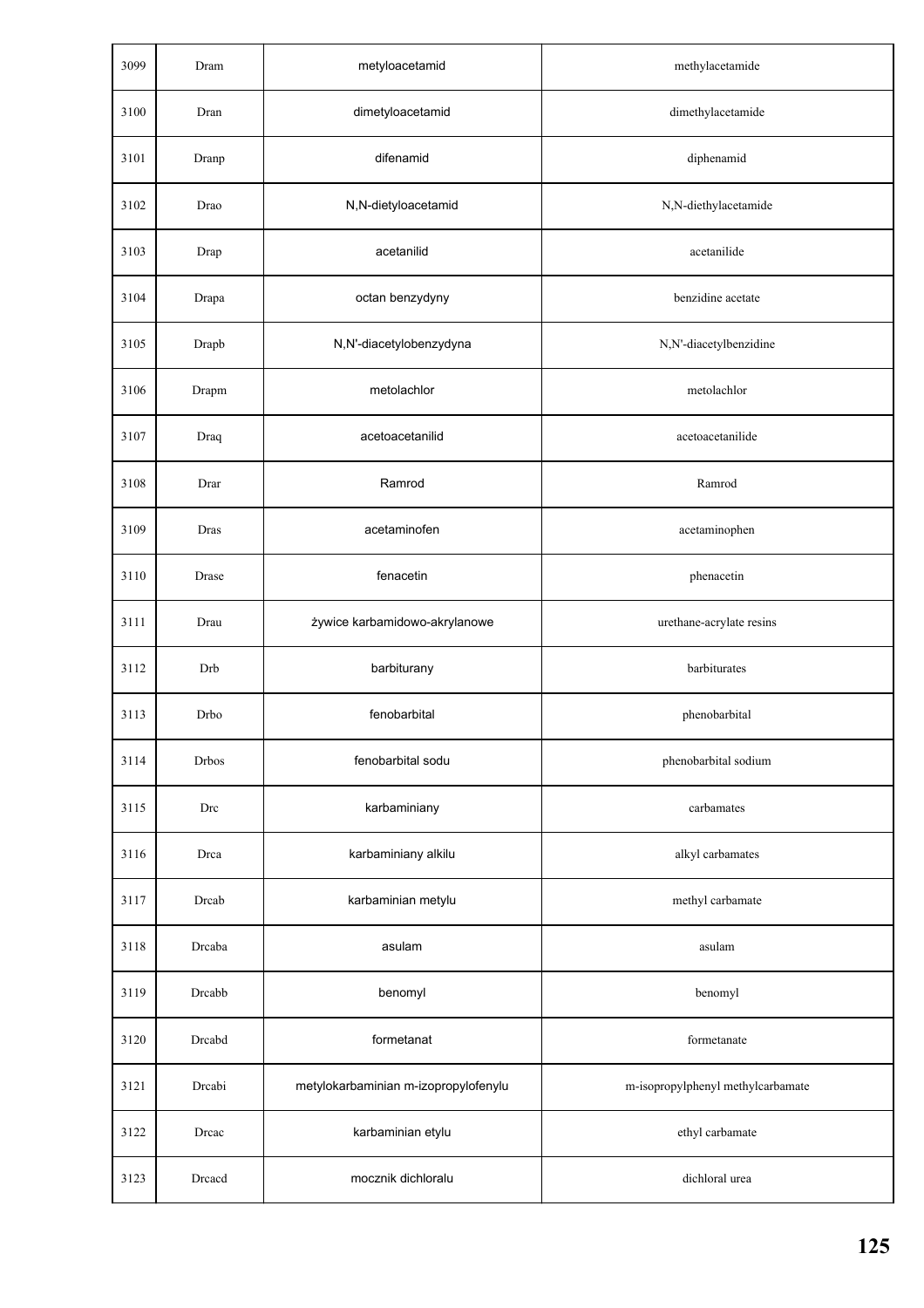| 3124 | Drcad   | karbaminian propylu                          | propyl carbamate                           |
|------|---------|----------------------------------------------|--------------------------------------------|
| 3125 | Drcam   | metylokarbaminiany                           | methylcarbamates                           |
| 3126 | Drcama  | arprokarb                                    | arprocarb                                  |
| 3127 | Drcamb  | aldikarb                                     | aldicarb                                   |
| 3128 | Drcamd  | dimetylan                                    | dimetilan                                  |
| 3129 | Drcamdm | metiokarb                                    | methiocarb                                 |
| 3130 | Drcame  | dikrezyl                                     | dicresyl                                   |
| 3131 | Drcamg  | gammakarbatoks                               | gammakarbatox                              |
| 3132 | Drcami  | dimetylokarbaminian izopropylometylopirazolu | isopropylmethylpyrazolyl dimethylcarbamate |
| 3133 | Drcamj  | primikarb                                    | pirimicarb                                 |
| 3134 | Drcaml  | metomyl                                      | methomyl                                   |
| 3135 | Drcamm  | dioksakarb                                   | dioxacarb                                  |
| 3136 | Drcamn  | karbofuran                                   | carbofuran                                 |
| 3137 | Drcamnh | 3-hydroksykarbofuran                         | 3-hydroxycarbofuran                        |
| 3138 | Drcamnk | 3-ketokarbofuran                             | 3-ketocarbofuran                           |
| 3139 | Drcamo  | karbaryl                                     | carbaryl                                   |
| 3140 | Drcamp  | promekarb                                    | promecarb                                  |
| 3141 | Drcamq  | aminokarb                                    | aminocarb                                  |
| 3142 | Drcamv  | Vydate                                       | Vydate                                     |
| 3143 | Drcamy  | chlorek dimetylokarbamoilu                   | dimethylcarbamoyl chloride                 |
| 3144 | Drcamz  | zectran                                      | zectran                                    |
| 3145 | Drcan   | etylokarbaminiany                            | ethylcarbamates                            |
| 3146 | Drcanc  | chlorek dietylokarbamoilu                    | diethylcarbamoyl chloride                  |
| 3147 | Drcanp  | pirimor                                      | pyrimor                                    |
| 3148 | Drcant  | tranid                                       | tranid                                     |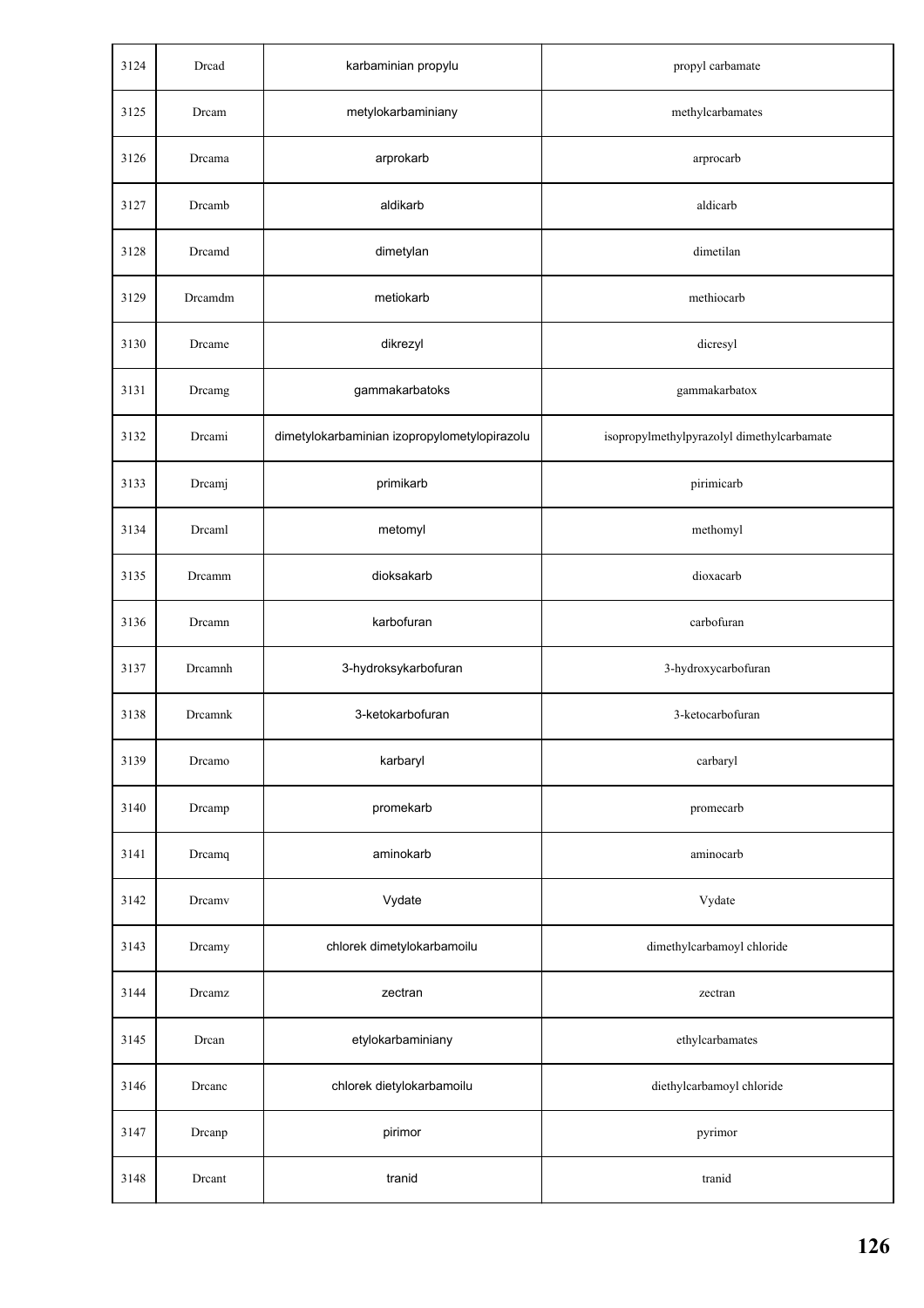| 3149 | Drcap   | fanylokarbaminiany                        | phenylcarbamates                             |
|------|---------|-------------------------------------------|----------------------------------------------|
| 3150 | Drcapa  | profarm                                   | propham                                      |
| 3151 | Drcapc  | chloroprofarm                             | chlorpropham                                 |
| 3152 | Drcapcb | barban                                    | barban                                       |
| 3153 | Drcapcc | chlorobufam                               | chlorbufam                                   |
| 3154 | Drcay   | ester butylowy kwasu karbamidowego        | carbamic acid butyl ester                    |
| 3155 | Drcm    | karbaminian amonu                         | ammonium carbamate                           |
| 3156 | Drcu    | tiokarbaminiany                           | thiocarbamates                               |
| 3157 | Drcua   | diallat                                   | di-allate                                    |
| 3158 | Drcuat  | triallat                                  | triallate                                    |
| 3159 | Drcud   | ditiokarbaminiany                         | dithiocarbamates                             |
| 3160 | Drcudc  | kartap                                    | cartap                                       |
| 3161 | Drcudea | sulfalat                                  | sulfallate                                   |
| 3162 | Drcuded | nabam                                     | nabam                                        |
| 3163 | Drcudej | dibutylotiokarbaminian niklu              | nickel dibutyldithiocarbamate                |
| 3164 | Drcudek | bis(2-hydroksyetylo)tiokarbaminian potasu | potassium bis(2-hydroxyethyl)dithiocarbamate |
| 3165 | Drcudem | dimetylotiokarbaminian sodu               | sodium dimethyldithiocarbamate               |
| 3166 | Drcuden | dietylotiokarbaminian sodu                | sodium diethyldithiocarbamate                |
| 3167 | Drcudes | selenian etylu                            | ethyl selenac                                |
| 3168 | Drcudet | dietyloditiokarbaminian telluru           | ethyl tellurac                               |
| 3169 | Drcudev | tetrakis(dietyloditiokarbaminian) telluru | tellurium tetrakis(diethyldithiocarbamate)   |
| 3170 | Drcudex | dibutyloditiokarbaminian cynku            | zinc dibutyldithiocarbamate                  |
| 3171 | Drcudey | dietyloditiokarbaminian cynku             | zinc diethyldithiocarbamate                  |
| 3172 | Drcudez | etylofenyloditiokarbaminian cynku         | zinc ethylphenyldithiocarbamate              |
| 3173 | Drcudm  | maneb                                     | maneb                                        |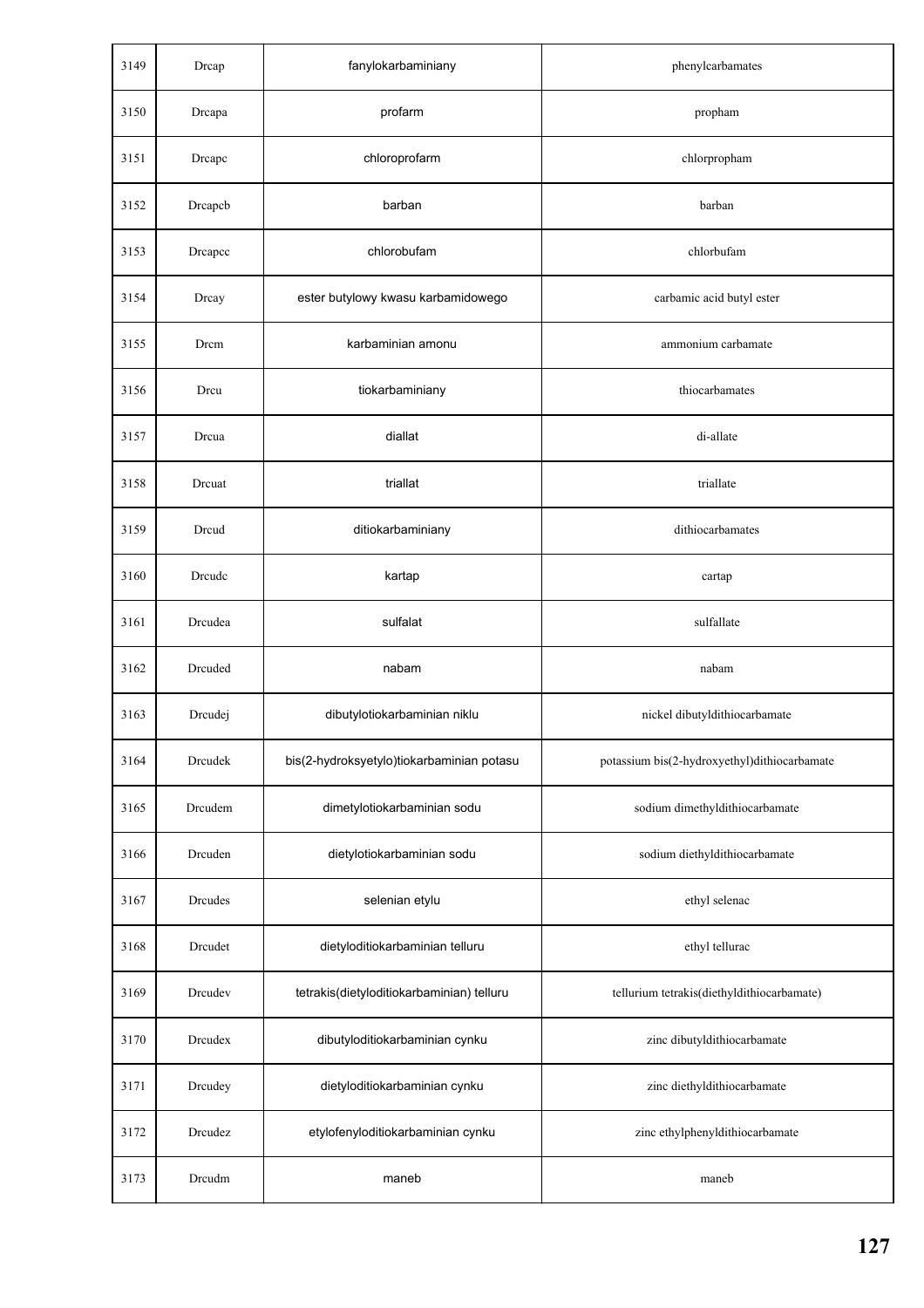| 3174 | Drcudma | Ambam                           | Ambam                         |
|------|---------|---------------------------------|-------------------------------|
| 3175 | Drcudmd | manzeb                          | manzeb                        |
| 3176 | Drcudnf | ferbam                          | ferbam                        |
| 3177 | Drcudnl | Ledate                          | Ledate                        |
| 3178 | Drcudns | dimetyloditiokarbaminian selenu | methyl selenac                |
| 3179 | Drcudnz | ziram                           | ziram                         |
| 3180 | Drcudo  | mankozeb                        | mancozeb                      |
| 3181 | Drcudz  | zineb                           | zineb                         |
| 3182 | Drcum   | tiokarbaminiany alkilowe        | alkyl thiocarbamates          |
| 3183 | Drcumb  | butylan                         | butylate                      |
| 3184 | Drcume  | <b>EPTC</b>                     | $\ensuremath{\mathrm{EPTC}}$  |
| 3185 | Drcumh  | etiolan                         | ethiolate                     |
| 3186 | Drcumi  | PBA-1                           | PBA-1                         |
| 3187 | Drcumm  | metylotiokarbaminian izopropylu | isopropyl methylthiocarbamate |
| 3188 | Drcumn  | molinat                         | molinate                      |
| 3189 | Drcump  | pebulat                         | pebulate                      |
| 3190 | Drcumv  | wernolat                        | vernolate                     |
| 3191 | Drcun   | Saturn                          | Saturn                        |
| 3192 | Drcup   | protiokarb                      | prothiocarb                   |
| 3193 | Drd     | amidy alkilowe                  | alkyl amides                  |
| 3194 | Drda    | N,N'-etyleno-bis(stearamid)     | N,N'-ethylene bis(stearamide) |
| 3195 | Dre     | akrylamid                       | acrylamide                    |
| 3196 | Drea    | diacetonoakrylamid              | diacetoneacrylamide           |
| 3197 | Dreb    | metylenobisakrylamid            | methylenebisacrylamide        |
| 3198 | Drem    | metakrylamid                    | methacrylamide                |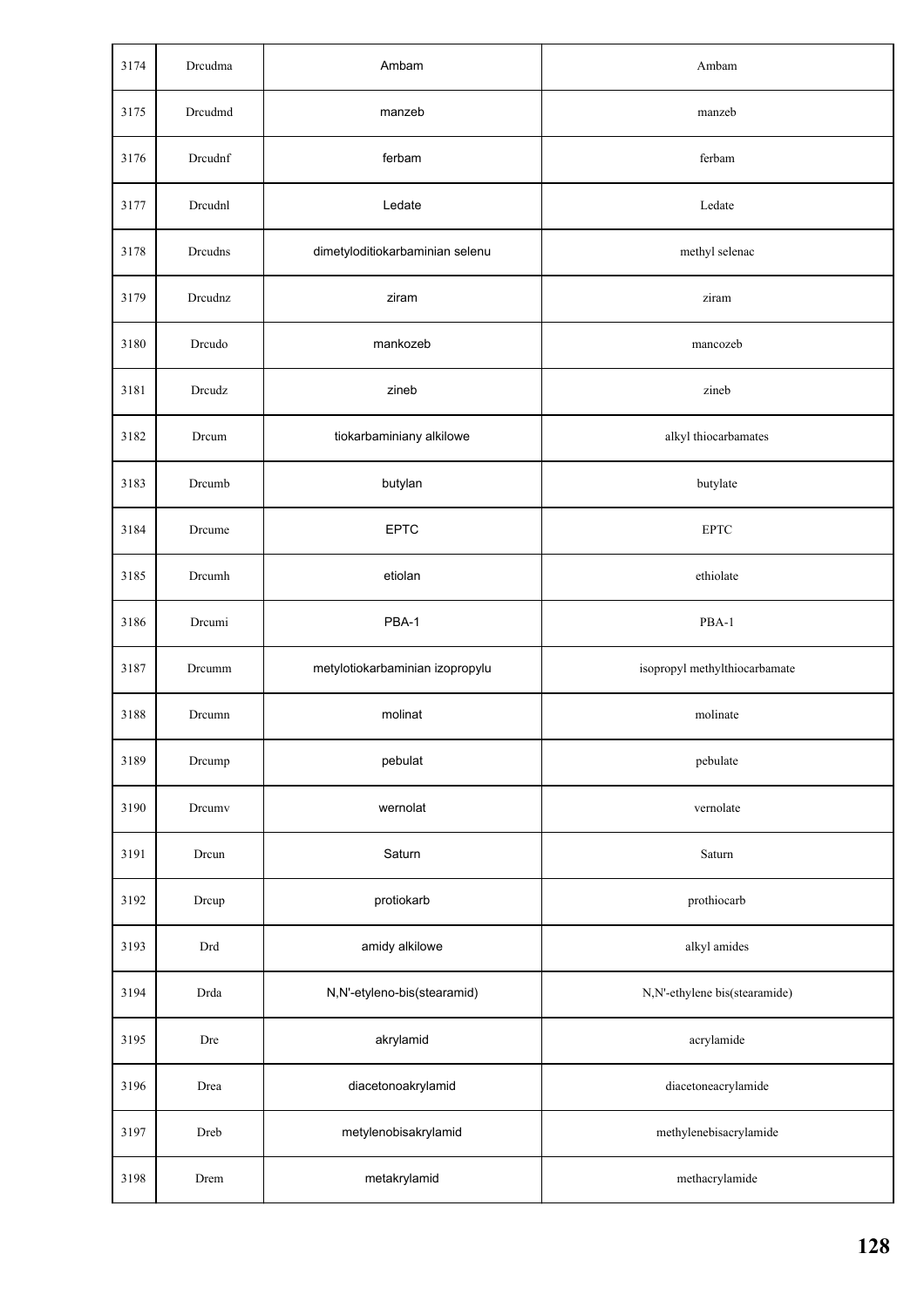| 3199 | Dremm       | N-metylolmetakrylamid                   | N-methylolmethacrylamide                |
|------|-------------|-----------------------------------------|-----------------------------------------|
| 3200 | Drena       | N-metyloakrylamid                       | N-methylacrylamide                      |
| 3201 | Drene       | N,N-dietyloakrylamid                    | N,N-diethylacrylamide                   |
| 3202 | Drenh       | N-(hydroksymetylo)akrylamid             | N-(hydroxymethyl)acrylamide             |
| 3203 | Drfa        | formamid                                | formamide                               |
| 3204 | Drfam       | metyloformamid                          | methylformamide                         |
| 3205 | Drfan       | dimetyloformamid                        | dimethylformamide                       |
| 3206 | Drfi        | propylowane pochodne formamidu          | propylated formamide derivatives        |
| 3207 | Drfo        | butylowane pochodne formamidu           | butylated formamide derivatives         |
| 3208 | Drg         | benzamid                                | benzamide                               |
| 3209 | Drgh        | salicylamid                             | salicylamide                            |
| 3210 | <b>Drgk</b> | dietylotoluamid                         | diethyltoluamide                        |
| 3211 | Drgp        | propyzamid                              | propyzamid                              |
| 3212 | <b>Drgs</b> | Suffix                                  | Suffix                                  |
| 3213 | Drgt        | chlorotiamid                            | chlorthiamid                            |
| 3214 | Drh         | kaprolaktam                             | caprolactam                             |
| 3215 | Drhe        | polietoksylowany kaprolaktam            | polyethoxylated caprolactam             |
| 3216 | Drj         | fosforamid                              | phosphoric acid amides                  |
| 3217 | Drjt        | triamid pentametylofosforowy            | pentamethyl phosphoric triamide         |
| 3218 | Drk         | fosfonoamid                             | phosphonic acid amides                  |
| 3219 | Drki        | izofos-3                                | isophos-3                               |
| 3220 | Drkt        | triamifos                               | triamiphos                              |
| 3221 | Drl         | N-(2,4-dimetylofenylo)-3-oksobutanoamid | N-(2,4-dimethylphenyl)-3-oxobutanoamide |
| 3222 | Drm         | dinitrotoluamid                         | dinitrotoluamide                        |
| 3223 | Drn         | nitrozoamidy                            | nitroso amides                          |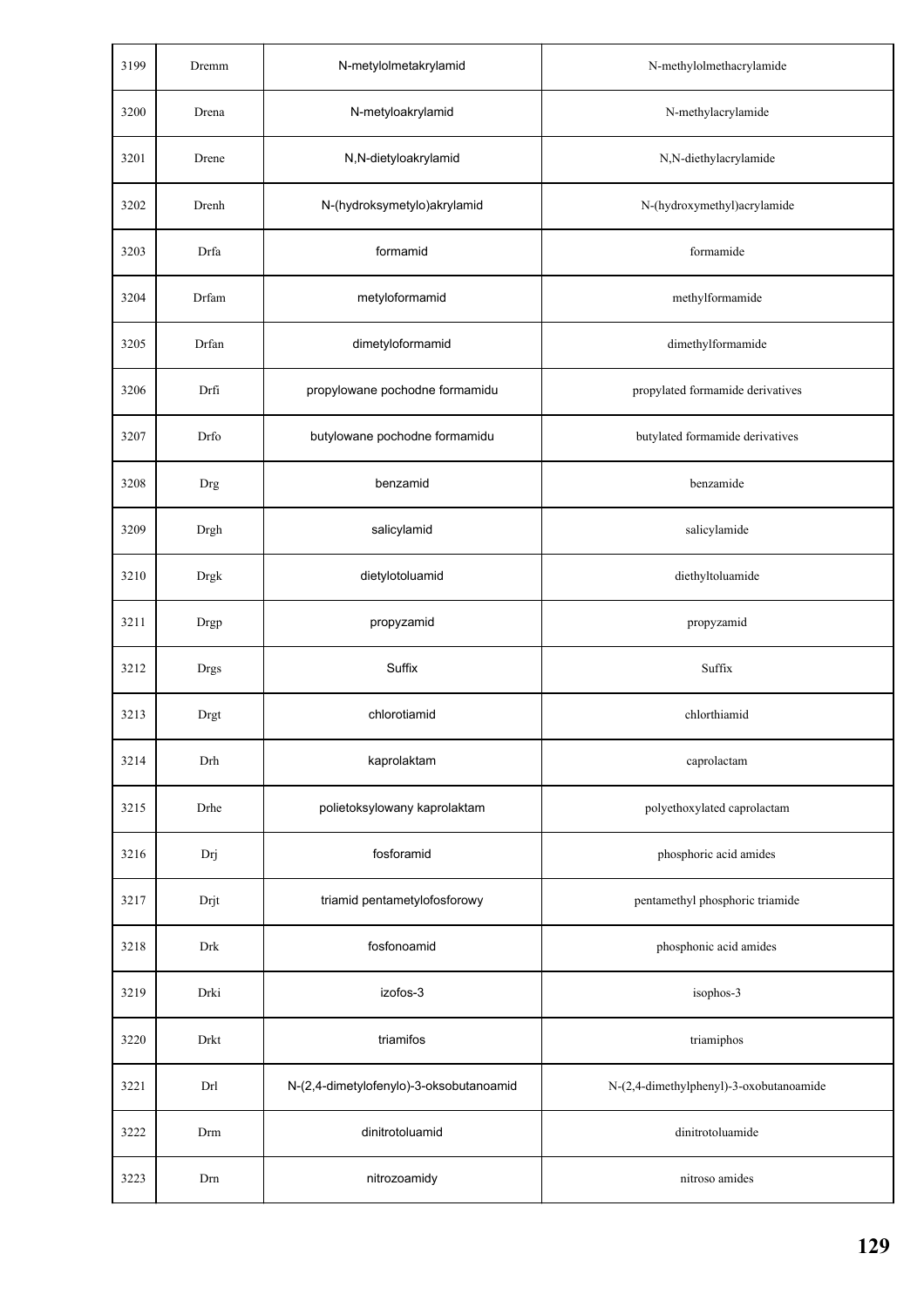| 3224 | Drno         | N,N'-dimetylo-N,N'-dinitrozooksoamid       | N,N'-dimethyl-N,N'-dinitrosooxamide         |
|------|--------------|--------------------------------------------|---------------------------------------------|
| 3225 | Drnp         | N,N'-dimetylo-N,N'-dinitrozotereftalanamid | N,N'-dimethyl-N,N'-dinitrosoterephthalamide |
| 3226 | Drnu         | N-nitrozo-N-etylokarbamid                  | N-nitroso-N-ethylurethane                   |
| 3227 | Drp          | propanil                                   | propanil                                    |
| 3228 | Drq          | solan                                      | solan                                       |
| 3229 | Drqa         | monalid                                    | monalide                                    |
| 3230 | Drre         | sulfenoamidy                               | sulfenamides                                |
| 3231 | Drred        | dichlofluanid                              | dichlofluanid                               |
| 3232 | Drrr         | sulfonamidy                                | sulfonamides                                |
| 3233 | Drrrb        | chloramina-T                               | chloramine-T                                |
| 3234 | Drrrm        | sulfametazyna                              | sulfamethazine                              |
| 3235 | Drrrma       | octan mafenidu                             | maphenide acetate                           |
| 3236 | <b>Drrms</b> | sulfametazyna sodu                         | sodium sulfamethazine                       |
| 3237 | Drrrs        | sulfadiazyna srebra                        | silver sulfadiazine                         |
| 3238 | Drrrto       | o-toluenosulfonamid                        | o-toluenesulfonamide                        |
| 3239 | Drs          | bursztynoamid                              | succinamide                                 |
| 3240 | Drsf         | perfluorosukcynoamid                       | perfluorosuccinamide                        |
| 3241 | Drt          | tioamidy                                   | thioamides                                  |
| 3242 | Drtb         | tioacetamid                                | thioacetamide                               |
| 3243 | Drte         | disulfiram                                 | disulfiram                                  |
| 3244 | Drtm         | disiarczek tetrametylotiuramu              | tetramethylthiuram disulfide                |
| 3245 | Drtn         | monosiarczek tetrametylotiuramu            | tetramethylthiuram monosulfide              |
| 3246 | Drtp         | tetrasiarczek dipentametylenotiuramu       | dipentamethylenethiuram tetrasulfide        |
| 3247 | Dru          | moczniki                                   | ureas                                       |
| 3248 | Drua         | mocznik                                    | urea                                        |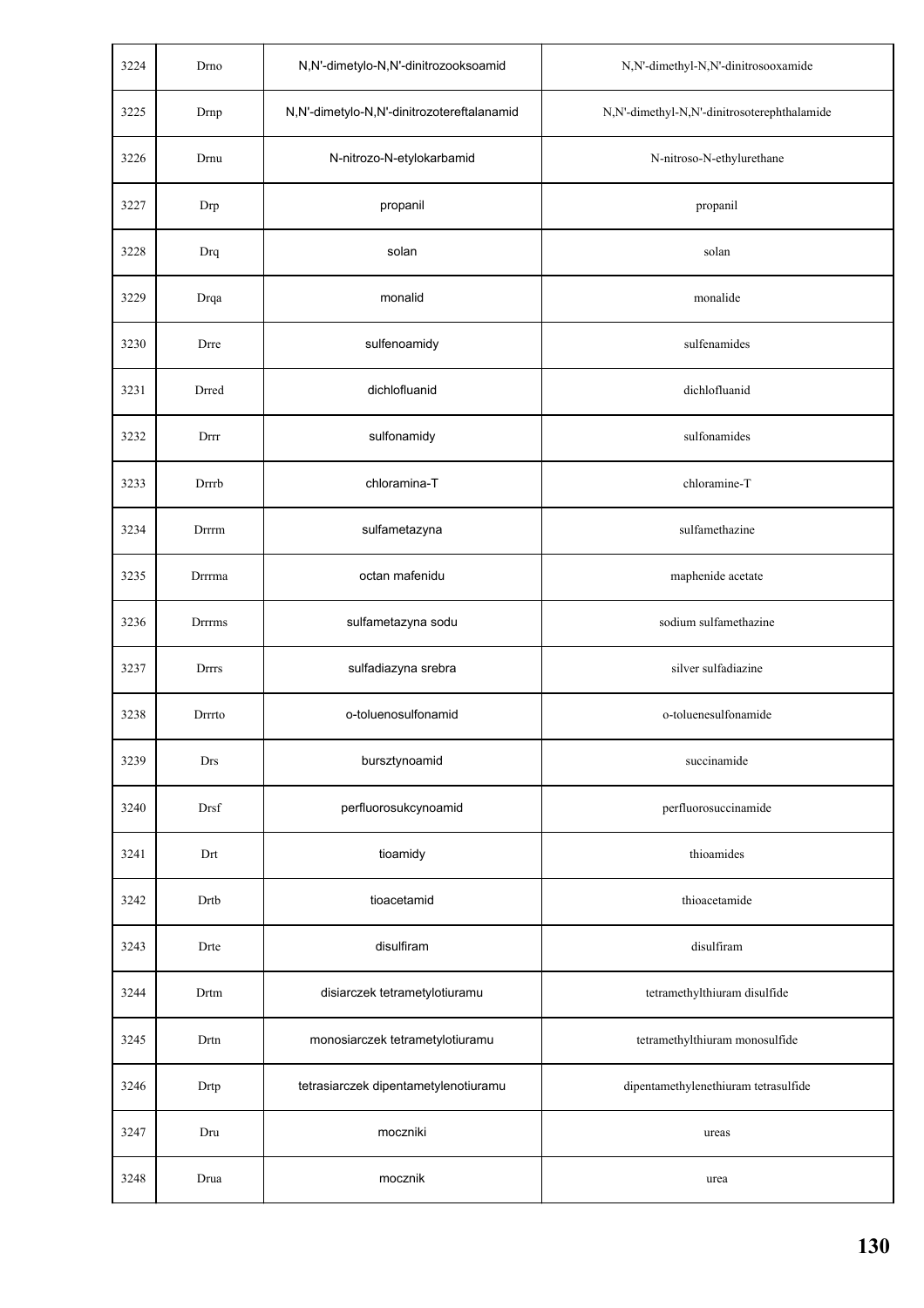| 3249 | Druah   | dimetyloldihydroksyetylenomocznik    | dimethylol dihydroxyethylene urea  |
|------|---------|--------------------------------------|------------------------------------|
| 3250 | Druai   | izobutylidenodimocznik               | isobutylidenediurea                |
| 3251 | Druam   | tetrametylomocznk                    | tetramethylurea                    |
| 3252 | Druan   | N-nitro(2,4-dinitrofenylo)mocznik    | N-nitro-N'-(2,4-dinitrophenyl)urea |
| 3253 | Druanc  | nitrofen                             | nitrofen                           |
| 3254 | Druap   | nadtlenek wodoru-mocznika            | urea-hydrogen peroxide             |
| 3255 | Druc    | karbamol                             | carbamol                           |
| 3256 | Drue    | fenylomocznik                        | phenylurea                         |
| 3257 | Druec   | N-metylo-N'-fenylomocznik            | N-methyl-N'-phenylurea             |
| 3258 | Druech  | N-hydroksy-N'-metylo-N-fenylomocznik | N-hydroxy-N'-methyl-N-phenylurea   |
| 3259 | Druecj  | N-(3-trifluorometylofenylo)mocznik   | N-(3-trifluoromethylphenyl)urea    |
| 3260 | Druecjd | fluometuron                          | fluometuron                        |
| 3261 | Druecm  | N,N-dimetylo-N'-fenylomocznik        | N,N-dimethyl-N'-phenylurea         |
| 3262 | Druecs  | sulfometuron metylowy                | sulfometuron methyl                |
| 3263 | Druecy  | chloroksuron                         | chloroxuron                        |
| 3264 | Drued   | diflubenzuron                        | diflubenzuron                      |
| 3265 | Druef   | metobromuron                         | metobromuron                       |
| 3266 | Drueh   | heksaflumuron                        | hexaflumuron                       |
| 3267 | Druep   | piryminil                            | pyriminil                          |
| 3268 | Drul    | linuron                              | linuron                            |
| 3269 | Drulm   | monolinuron                          | monolinuron                        |
| 3270 | Drulx   | metoksuron                           | metoxuron                          |
| 3271 | Drum    | monuron                              | monuron                            |
| 3272 | Drumd   | diuron                               | diuron                             |
| 3273 | Drun    | cykluron                             | cycluron                           |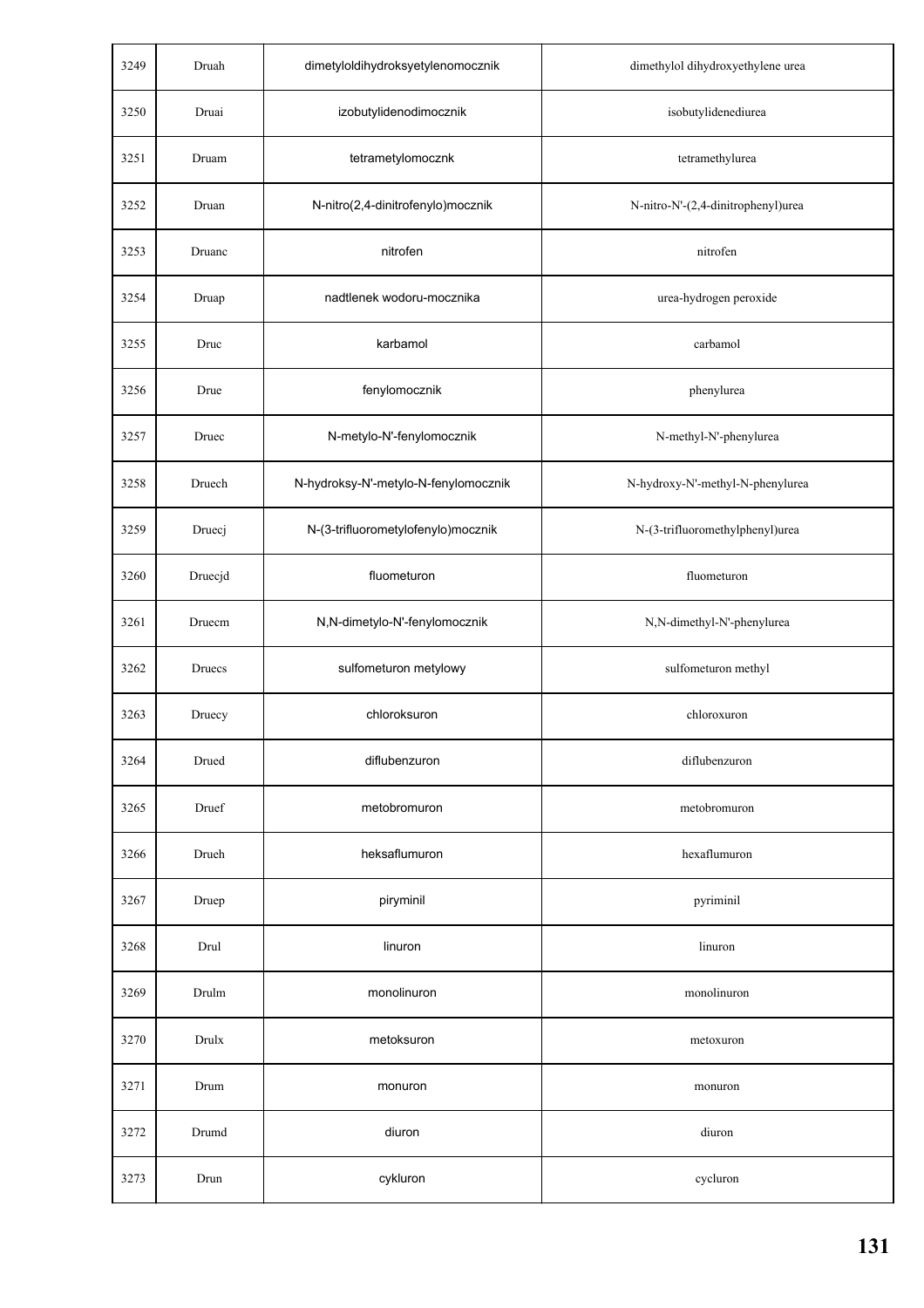| 3274 | Druo    | neburon                                    | neburon                                    |
|------|---------|--------------------------------------------|--------------------------------------------|
| 3275 | Drut    | tiomoczniki                                | thioureas                                  |
| 3276 | Druta   | etylenotiomicznik                          | ethylenethiourea                           |
| 3277 | Drutam  | karbimazol                                 | carbimazole                                |
| 3278 | Drutap  | propylenotiomocznik                        | propylenethiourea                          |
| 3279 | Drutb   | tiomocznik                                 | thiourea                                   |
| 3280 | Drutc   | dimetylotiomocznik                         | dimethylthiourea                           |
| 3281 | Drutd   | N,N'-dietylotiomocznik                     | N,N'-diethylthiourea                       |
| 3282 | Drute   | dibutylotiomocznik                         | dibutylthiourea                            |
| 3283 | Drutf   | ditiobiuret                                | dithiobiuret                               |
| 3284 | Drutn   | 1-naftylotiomocznik                        | 1-naphthylthiourea                         |
| 3285 | Drutp   | N,N'-difenylotiomocznik                    | N,N'-diphenylthiourea                      |
| 3286 | Drutpm  | fenylotiomocznik                           | phenylthiourea                             |
| 3287 | Drutpmc | 2-chlorofenylotiomocznik                   | 2-chlorophenylthiourea                     |
| 3288 | Drutpmm | (2-metylofenylo) tiomocznik                | (2-methylphenyl)thiourea                   |
| 3289 | Drutt   | tetrametylotiomocznik                      | tetramethylthiourea                        |
| 3290 | Druu    | izotiomoczniki                             | isothioureas                               |
| 3291 | Drv     | amidyny                                    | amidines                                   |
| 3292 | Drvaf   | tetrafluoroformamidyna                     | tetrafluoroformamidine                     |
| 3293 | Drvcf   | N,N,N'-trifluoropropionamidyna             | N,N,N'-trifluoropropionamidine             |
| 3294 | Drvcfc  | 2(3)chloro-N,N,N'- trifluoropropionamidyna | 2(3)-chloro-N,N,N'-trifluoropropionamidine |
| 3295 | Drvdf   | perfluorobutyroamidyna                     | perfluorobutyramidine                      |
| 3296 | Drvff   | N,N,N'-trifluoroheksanoamidyna             | N,N,N'-trifluorohexanamidine               |
| 3297 | Drvg    | chlordimform                               | chlordimeform                              |
| 3298 | Drvgh   | chlorowodorek chlordimformu                | chlordimeform hydrochloride                |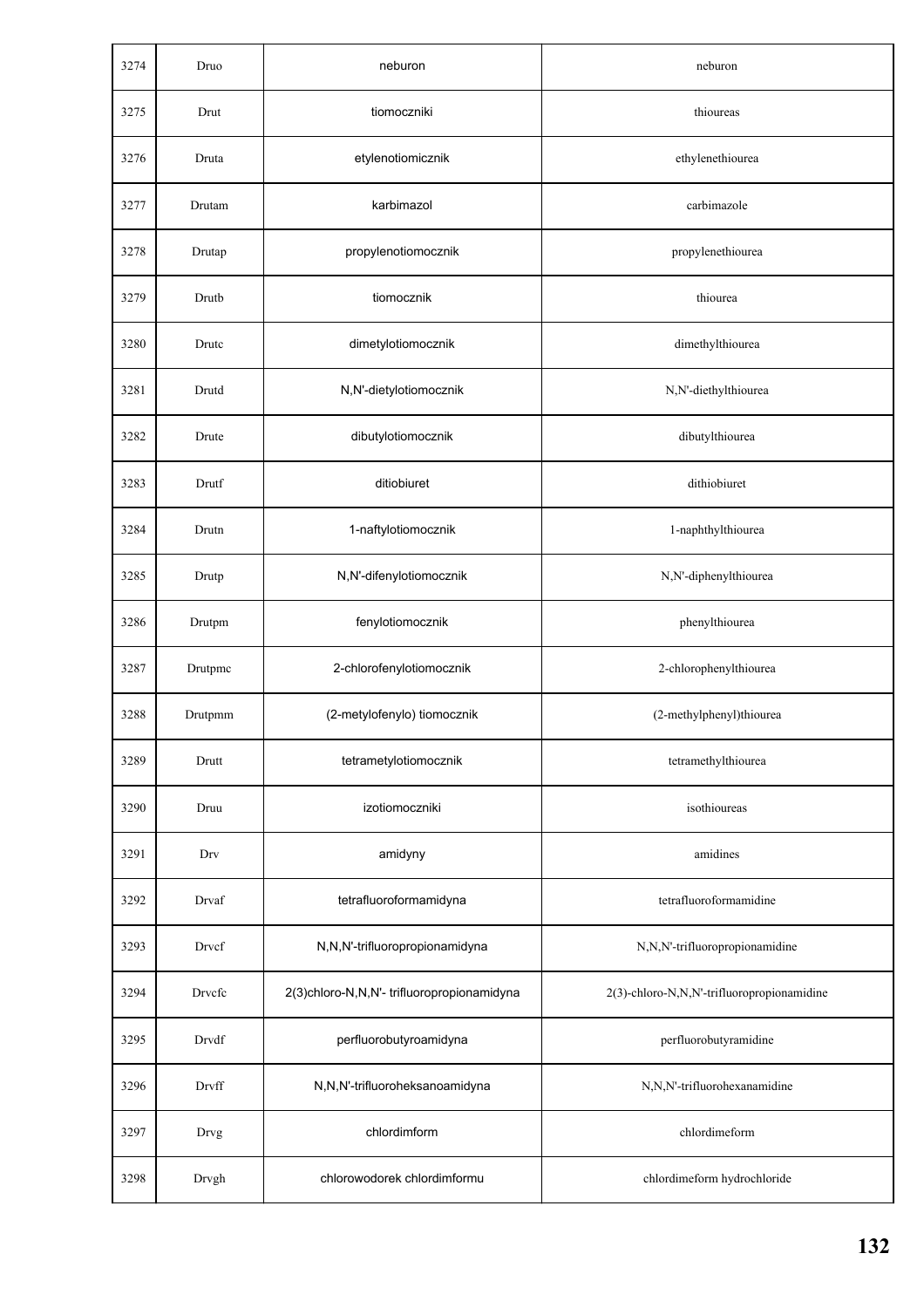| 3299 | Drvh  | chlorheksydyna                       | chlorhexidine                          |
|------|-------|--------------------------------------|----------------------------------------|
| 3300 | Dry   | imidy                                | imides                                 |
| 3301 | Drya  | sukcynoimid                          | succinimide                            |
| 3302 | Dryc  | captan                               | captan                                 |
| 3303 | Dryd  | dicykloheksylokarbodiimid            | dicyclohexylcarbodiimide               |
| 3304 | Drym  | amitraz                              | amitraz                                |
| 3305 | Dryp  | ftalimidy                            | phthalimides                           |
| 3306 | Drypc | N-(cykloheksylotio)ftalimid          | N-(cyclohexylthio)phthalimide          |
| 3307 | Drypi | N-izoamyloftalimid                   | N-isoamylphthalimide                   |
| 3308 | Drypt | tetrahydroftalimid                   | tetrahydrophthalimide                  |
| 3309 | Dryr  | norbormid                            | norbormide                             |
| 3310 | Drys  | sumilex                              | sumilex                                |
| 3311 | Drz   | karbazydy                            | carbazides                             |
| 3312 | Drza  | tiosemikarbazyd acetonu              | acetone thiosemicarbazide              |
| 3313 | Drzb  | semikarbazyd                         | semicarbazide                          |
| 3314 | Drzbh | semikarbazyd (chlorowodorek)         | semicarbazide (hydrochloride)          |
| 3315 | Drzbp | fanykarbazyd                         | phenicarbazide                         |
| 3316 | Drzbt | aminotiomocznik                      | aminothiourea                          |
| 3317 | Drzt  | tiokarbazyd                          | thiocarbazide                          |
| 3318 | Ds    | związki oniowe                       | onium compounds                        |
| 3319 | Dsa   | czwartorzędowe związki amonowe       | quaternary ammonium compounds          |
| 3320 | Dsab  | chlorek benzalkonium                 | benzalkonium chloride                  |
| 3321 | Dsabc | chlorek dichlorobenzalkonium         | dichlorobenzalkonium chloride          |
| 3322 | Dsabe | chlorek benzetonium                  | benzethonium chloride                  |
| 3323 | Dsac  | chlorek dioktadecylodimetyloamoniowy | dioctadecyl dimethyl ammonium chloride |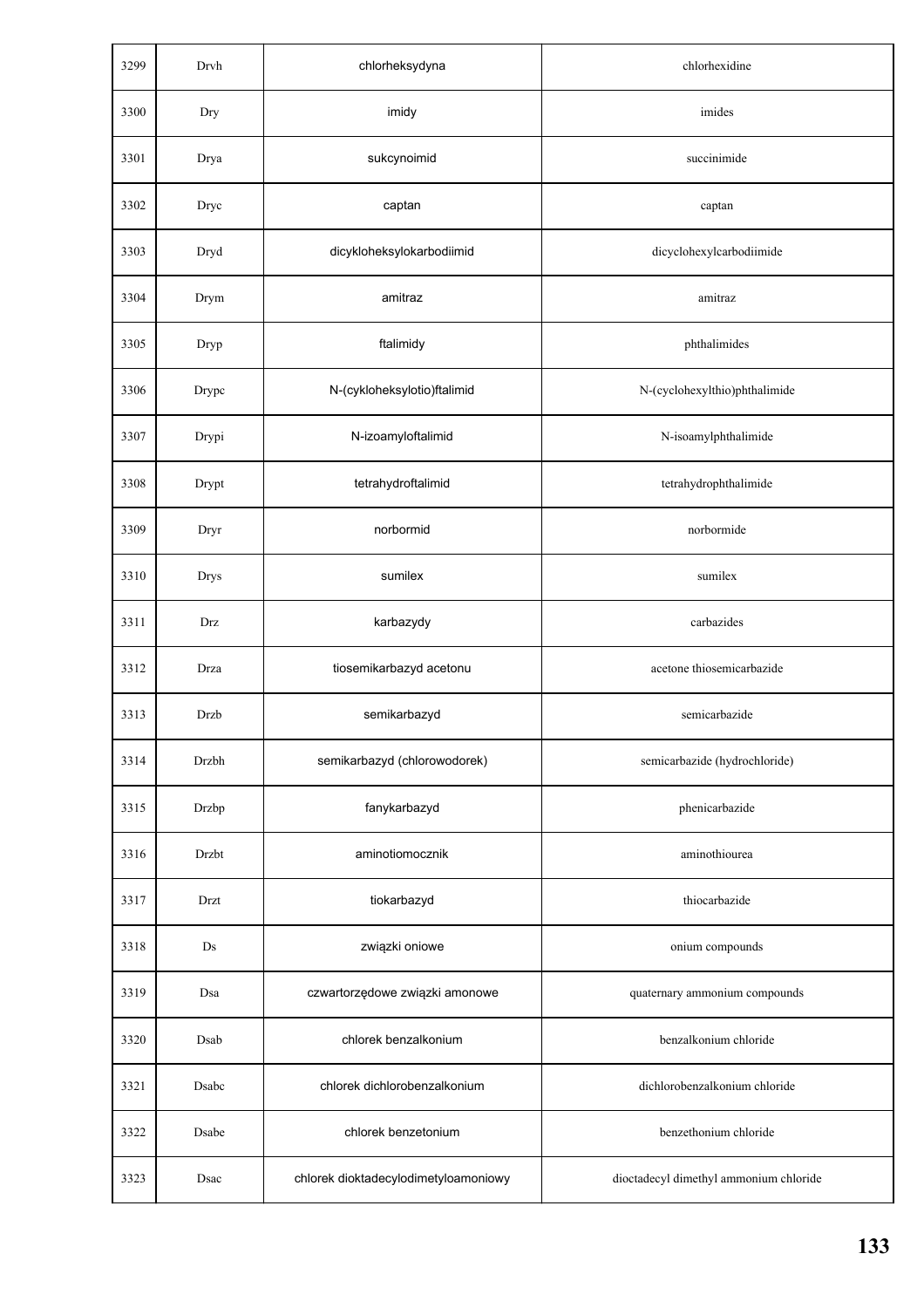| 3324 | Dsad         | dekametonium                                       | decamethonium                                   |
|------|--------------|----------------------------------------------------|-------------------------------------------------|
| 3325 | Dsae         | karbachol                                          | carbachol                                       |
| 3326 | Dsal         | chlorek diłojodimetyloamoniowy                     | ditallow dimethyl ammonium chloride             |
| 3327 | Dsam         | metacholina                                        | methacholine                                    |
| 3328 | Dsamc        | chlorek chlormekwatu                               | chlormequat chloride                            |
| 3329 | Dsap         | benzoesan denatonium                               | denatonium benzoate                             |
| 3330 | Dsaq         | QUAB 188                                           | QUAB 188                                        |
| 3331 | Dsat         | chlorek trimetylofenyloamoniowy                    | trimethylphenylammonium chloride                |
| 3332 | Dse          | związki fosfonowe                                  | phosphonium compounds                           |
| 3333 | Dsea         | octan/fosforan<br>tetrahydroksymetylofosfoniowy    | tetrahydroxymethylphosphonium acetate/phosphate |
| 3334 | Dsec         | chlorek tetrakis(hydroksymetylo)fosfoniowy         | tetrakis(hydroxymethyl)phosphonium chloride     |
| 3335 | Dseh         | wodorotlenek<br>tetrakis(hydroksymetylo)fosfoniowy | tetrakis(hydroxymethyl)phosphonium hydroxide    |
| 3336 | <b>Dses</b>  | siarczan tetrakis(hydroksymetylo)fosfoniowy        | tetrakis(hydroxymethyl)phosphonium sulfate      |
| 3337 | Dsi          | związki arsoniowe                                  | arsonium compounds                              |
| 3338 | Dso          | związki antymoniowe                                | stibonium compounds                             |
| 3339 | $_{\rm Dsu}$ | związki sulfoniowe                                 | sulfonium compounds                             |
| 3340 | Dt           | związki organosulfonowe                            | organosulfur compounds                          |
| 3341 | Dtcp         | ditiopir                                           | dithiopyr                                       |
| 3342 | Dtd          | sulfotlenki                                        | sulfoxides                                      |
| 3343 | Dtdc         | 3-chloropropylooktylosulfotlenek                   | 3-chloropropyloctylsulfoxide                    |
| 3344 | Dtdo         | dimetylosulfotlenek                                | dimethyl sulfoxide                              |
| 3345 | Dte          | tioetery                                           | thio ethers                                     |
| 3346 | Dted         | siarczek dimetylu                                  | dimethyl sulfide                                |
| 3347 | $Dtedb$      | disiarczek dimetylu                                | dimethyl disulfide                              |
| 3348 | Dtef         | siarczek etylenu                                   | ethylene sulfide                                |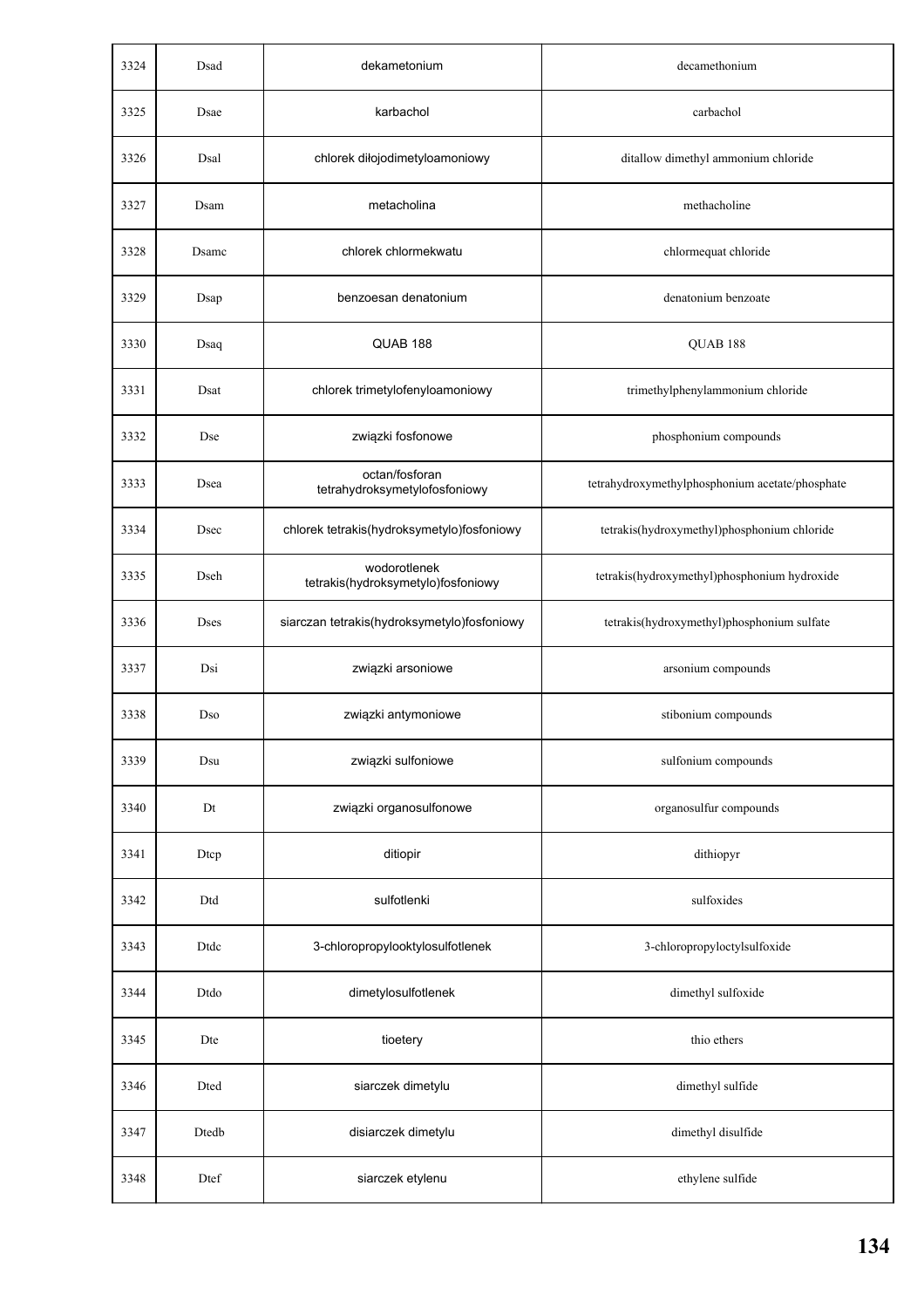| 3349 | Dteg         | siarczek diwinylu                    | divinyl sulfide                       |
|------|--------------|--------------------------------------|---------------------------------------|
| 3350 | Dteh         | siarczek dibutylu                    | dibutyl sulfide                       |
| 3351 | Dtem         | gaz musztardowy                      | mustard gas                           |
| 3352 | <b>Dtes</b>  | siarczek allilowo-propylowy          | allyl propyl disulfide                |
| 3353 | Dtey         | tiodiglikol                          | thiodiglycol                          |
| 3354 | Dtf          | sulfony                              | sulfones                              |
| 3355 | Dtfm         | sulfon dimetylowy                    | dimethyl sulfone                      |
| 3356 | Dtft         | tetradifon                           | tetradifon                            |
| 3357 | Dtg          | kwasy sulfonowe                      | sulfonic acids                        |
| 3358 | Dtga         | kwas 4-aminobenzenosulfonowy         | 4-aminobenzenesulfonic acid           |
| 3359 | Dtgc         | chlorek 2-chloroetylosulfonylu       | 2-chloroethylsulfonyl chloride        |
| 3360 | Dtgd         | kwas dodecylobenzenosulfonowy        | dodecylbenzene sulfonic acid          |
| 3361 | Dtgh         | kwas 3-aminobenzenosulfonowy         | 3-aminobenzenesulfonic acid           |
| 3362 | Dtgn         | kwas 2,4,6-trinitrobenzenosulfonowy  | 2,4,6-trinitrobenzenesulfonic acid    |
| 3363 | Dtgt         | kwas p-toluenosulfonowy              | p-toluenesulfonic acid                |
| 3364 | Dtgx         | kwas ksylenosulfonowy                | xylenesulfonic acid                   |
| 3365 | Dti          | tiofenole                            | thiophenols                           |
| 3366 | Dtia         | tiofenol                             | thiophenol                            |
| 3367 | Dtiap        | tiofenolan potasu                    | potassium thiophenolate               |
| 3368 | <b>Dtias</b> | tiofenolan sodu                      | sodium thiophenolate                  |
| 3369 | Dtiasc       | 2-chlorotiofenolan sodu              | sodium 2-chlorothiophenolate          |
| 3370 | Dtid         | 4,4'-tiobisfenol                     | 4,4'-thiobisphenol                    |
| 3371 | Dtidd        | 4,4'-ditiobisfenol                   | 4,4'-dithiobisphenol                  |
| 3372 | Dtite        | 2,2'-tiobis-(4,6-dichlorofenol)      | 2,2'-thiobis(4,6-dichlorophenol)      |
| 3373 | Dtitm        | 2,2'-tiobis-(4-chloro-6-metylofenol) | 2,2'-thiobis(4-chloro-6-methylphenol) |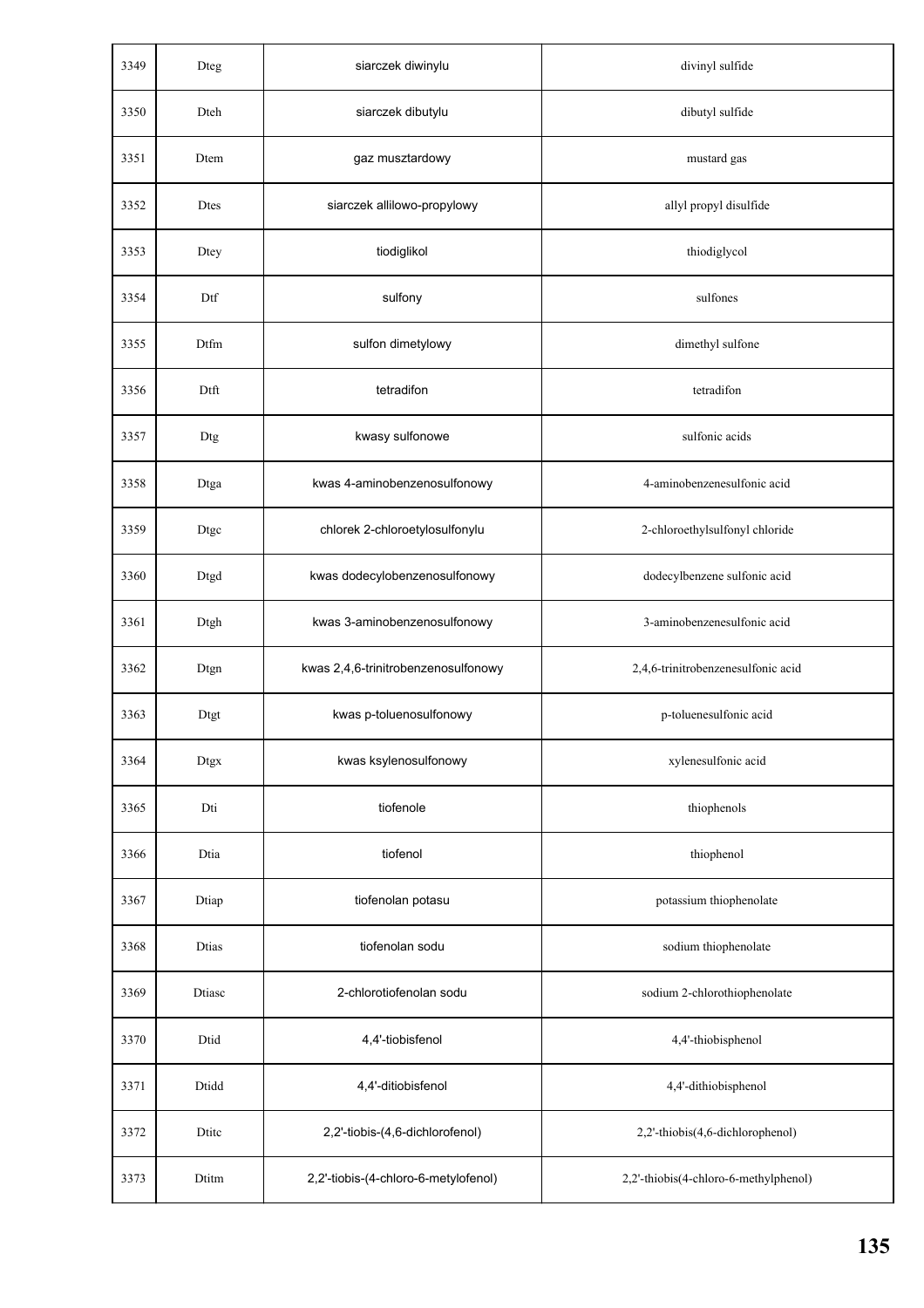| 3374 | Dto                   | merkaptany                    | mercaptans                     |
|------|-----------------------|-------------------------------|--------------------------------|
| 3375 | Dtob                  | metanotiol                    | methanethiol                   |
| 3376 | Dtobt                 | trichlorometanotiol           | trichloromethanethiol          |
| 3377 | Dtod                  | etanotiol                     | ethanethiol                    |
| 3378 | Dtoda                 | 2-merkaptoetanol              | 2-mercaptoethanol              |
| 3379 | Dtoe                  | propanotiol                   | propanethiol                   |
| 3380 | Dtoem                 | 2-metylo-2-propanotiol        | 2-methyl-2-propanethiol        |
| 3381 | Dtof                  | butanotiol                    | butanethiol                    |
| 3382 | $\operatorname{Dtog}$ | 1-pentanotiol                 | 1-pentanethiol                 |
| 3383 | Dtoh                  | heksanotiol                   | hexanethiol                    |
| 3384 | Dtohc                 | cykloheksanotiol              | cyclohexanethiol               |
| 3385 | Dtoi                  | heptanotiol                   | heptanethiol                   |
| 3386 | Dtoj                  | oktanotiol                    | octanethiol                    |
| 3387 | Dtok                  | nonanotiol                    | nonanethiol                    |
| 3388 | Dtol                  | dekanotiol                    | decanethiol                    |
| 3389 | Dtom                  | undekanotiol                  | undecanethiol                  |
| 3390 | Dton                  | dodekanotiol                  | dodecanethiol                  |
| 3391 | Dtor                  | heksadekanotiol               | hexadecanethiol                |
| 3392 | Dtot                  | oktadekanotiol                | octadecanethiol                |
| 3393 | Dtov                  | 1,4-bis(merkaptometylo)benzen | 1,4-bis(mercaptomethyl)benzene |
| 3394 | Dtv                   | kwas tłuszczowy               | lipoic acid                    |
| 3395 | Dtva                  | lipoamid                      | lipoamide                      |
| 3396 | Du                    | związki heterocykliczne       | heterocyclic compounds         |
| 3397 | Dua                   | pierścienie trójczłonowe      | three membered rings           |
| 3398 | Duadp                 | <b>TEPA</b>                   | <b>TEPA</b>                    |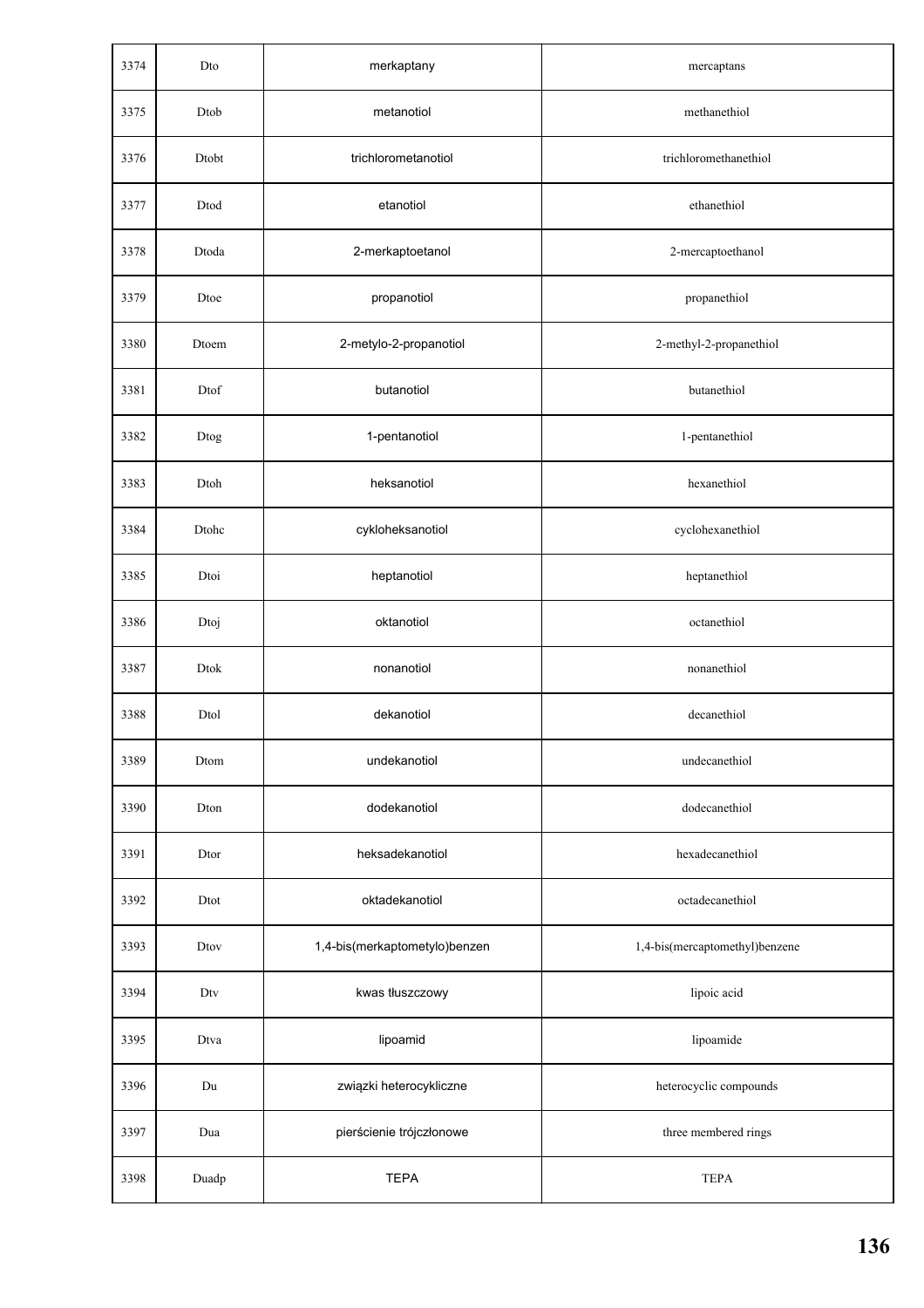| 3399 | Duae    | diazyryny                           | diazirines                          |
|------|---------|-------------------------------------|-------------------------------------|
| 3400 | Duaec   | 3-chloro-3-metylodiazyryna          | 3-chloro-3-methyldiazirine          |
| 3401 | Duaecc  | 3-chloro-3-trichlorometylodiazyryna | 3-chloro-3-trichloromethyldiazirine |
| 3402 | Duaee   | 3-chloro-3-fenylodiazyryna          | 3-chloro-3-phenyldiazirine          |
| 3403 | Duaeh   | diazyrydyny                         | diaziridines                        |
| 3404 | Duaehe  | 3-difluoroaminotrifluorodiazyrydyna | 3-difluoroaminotrifluorodiaziridine |
| 3405 | Duaehf  | tetrafluorodiazyrydyna              | tetrafluorodiaziridine              |
| 3406 | Duaem   | 3-metylodiazyrydyna                 | 3-methyldiaziridine                 |
| 3407 | Duaeo   | 3,3-pentametylenodiazyryna          | 3,3-pentamethylenediazirine         |
| 3408 | Duaep   | 3-propylodiazyryna                  | 3-propyldiazirine                   |
| 3409 | Dub     | pochodne furanu                     | furan derivatives                   |
| 3410 | Duba    | furan                               | furan                               |
| 3411 | Dubaa   | 2-acetylofuran                      | 2-acetylfuran                       |
| 3412 | Dubab   | 2,5-dimetylofuran                   | 2,5-dimethylfuran                   |
| 3413 | Dubaf   | furamid furylu                      | furyl furamide                      |
| 3414 | Duban   | nitrowin                            | nitrovin                            |
| 3415 | Dubb    | tetrhydrofuran                      | tetrahydrofuran                     |
| 3416 | Dubba   | alkohol tetrahydrofurfurylowy       | tetrahydrofurfuryl alcohol          |
| 3417 | Dubco   | kwas nadfuroinowy                   | peroxyfuroic acid                   |
| 3418 | Dube    | benzofuran                          | benzofuran                          |
| 3419 | Dubeb   | bromowane benzofurany               | brominated benzofurans              |
| 3420 | Dubec   | chlorowane benzofurany              | chlorinated benzofurans             |
| 3421 | Dubecd  | chlorowane dibenzofurany            | chlorinated dibenzofurans           |
| 3422 | Dubecda | 2,3,7-trichlorodibenzofuran         | 2,3,7-trichlorodibenzofuran         |
| 3423 | Dubecds | 2,3,7,8-tetrachlorodibenzofuran     | 2,3,7,8-tetrachlorodibenzofuran     |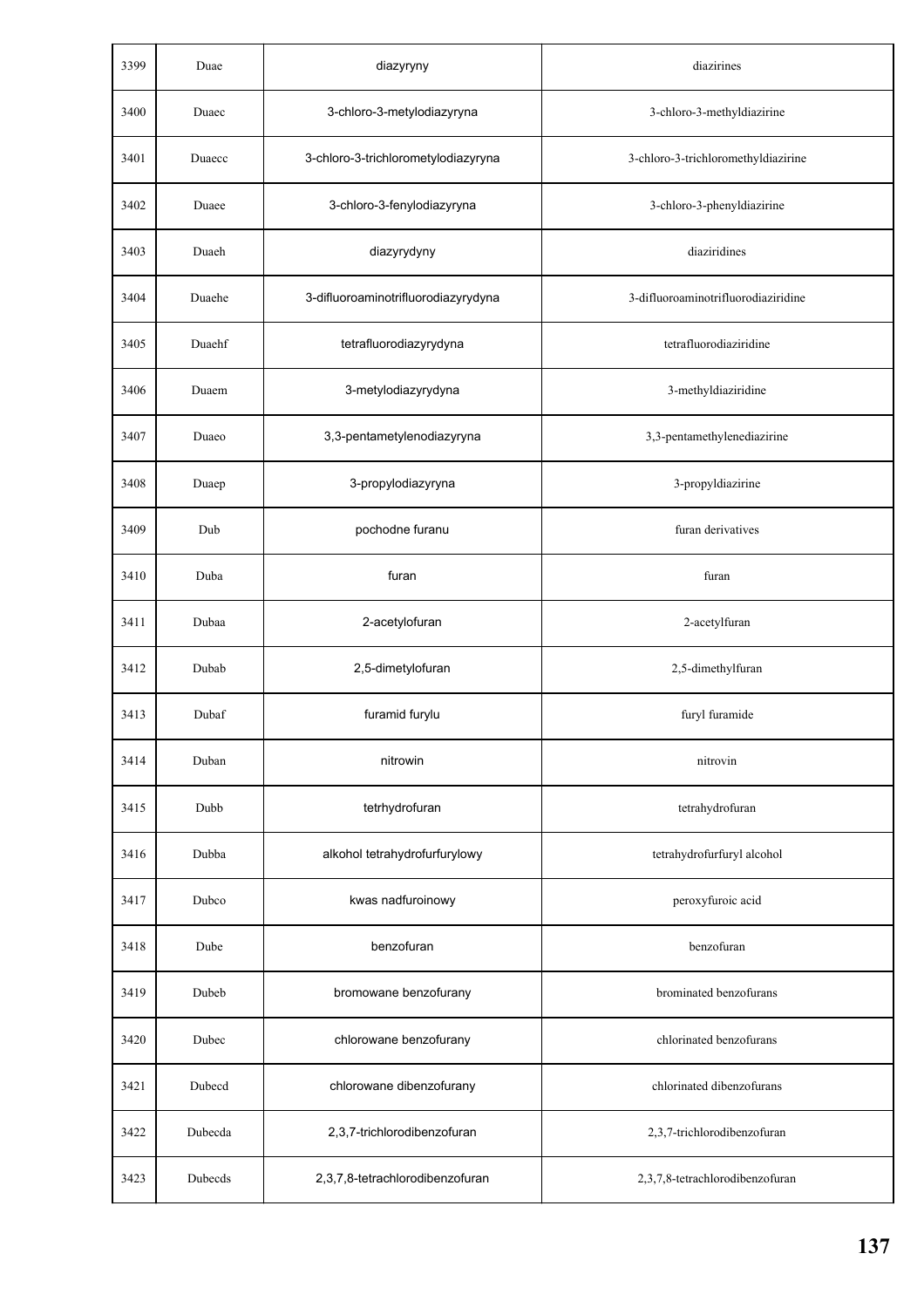| 3424 | Dubect | telodryna                | telodrin                  |
|------|--------|--------------------------|---------------------------|
| 3425 | Dubed  | dibenzofurany            | dibenzofurans             |
| 3426 | Dubedb | bromowane dibenzofurany  | brominated dibenzofurans  |
| 3427 | Dubeg  | griseofulvin             | griseofulvin              |
| 3428 | Dubi   | izobenzofuran            | isobenzofuran             |
| 3429 | Dubib  | 3-bromoftalid            | 3-bromophthalide          |
| 3430 | Dubic  | kantarydyna              | cantharidin               |
| 3431 | Dubim  | kwas mykofenolowy        | mycophenolic acid         |
| 3432 | Dubo   | dioksolan                | dioxolane                 |
| 3433 | Dubom  | węglan propylenu         | propylene carbonate       |
| 3434 | Duc    | pochodne pirolu          | pyrrole derivatives       |
| 3435 | Duca   | pirol                    | pyrrole                   |
| 3436 | Ducd   | 2,5-dimetylopirol        | 2,5-dimethylpyrrole       |
| 3437 | Duce   | pirolidyna               | pyrrolidine               |
| 3438 | Duceb  | N-metylopirolidyna       | N-methylpyrrolidine       |
| 3439 | Ducec  | kotynina                 | cotinine                  |
| 3440 | Ducf   | N-winylo-2-pirolidon     | N-vinyl-2-pyrrolidinone   |
| 3441 | Ducg   | metylopirolidon          | methylpyrrolidinone       |
| 3442 | Duch   | indol                    | indole                    |
| 3443 | Duchf  | folpet                   | folpet                    |
| 3444 | Duci   | fenyloindol              | phenylindole              |
| 3445 | Duck   | pirolidynon              | pyrrolidinone             |
| 3446 | Ducm   | mitomycyna C             | mitomycin C               |
| 3447 | Duco   | 7H-dibenzo(c,g)karbazol  | 7H-dibenzo(c,g)carbazole  |
| 3448 | Ducp   | 13H-dibenzo(a,i)karbazol | 13H-dibenzo(a,i)carbazole |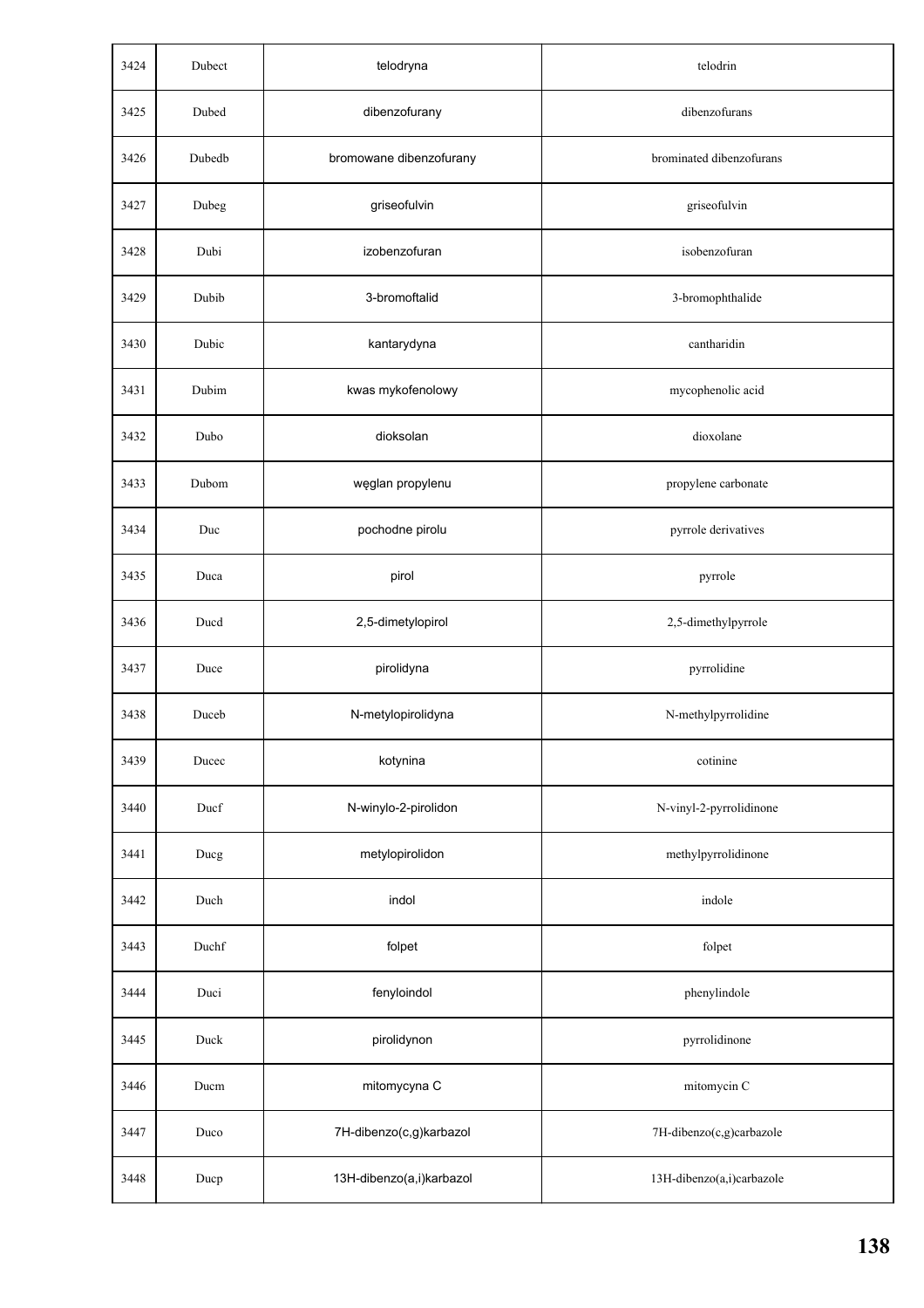| 3449 | Ducq    | 3-amino-9-etylokarbazol                               | 3-amino-9-ethylcarbazole                          |
|------|---------|-------------------------------------------------------|---------------------------------------------------|
| 3450 | Dud     | pochodne tiofenu                                      | thiophene derivatives                             |
| 3451 | Duda    | tiofen                                                | thiophene                                         |
| 3452 | Dudo    | tetrahydrotiofen                                      | tetrahydrothiophene                               |
| 3453 | Dudx    | tiofenokarboksyaldehydy                               | thiophenecarboxaldehydes                          |
| 3454 | Dudxa   | 2-tiofenokarboksyaldehyd                              | 2-thiophenecarboxaldehyde                         |
| 3455 | Dudxb   | 3-tiofenokarboksyaldehyd                              | 3-thiophenecarboxaldehyde                         |
| 3456 | Due     | pochodne tiazolu                                      | thiazole derivatives                              |
| 3457 | Duean   | 2-amino-5-nitrotiazol                                 | 2-amino-5-nitrothiazole                           |
| 3458 | Dueb    | benzotiazole                                          | benzothiazoles                                    |
| 3459 | Dueba   | 2-amino-6-metoksybenzotiazol                          | 2-amino-6-methoxybenzothiazole                    |
| 3460 | Duebb   | tiocyjanian (2-benzotiazolytio)metylu                 | (2-benzothiazolylthio)methyl thiocyanate          |
| 3461 | Duebd   | jodek ditiazaniny                                     | dithiazanine iodide                               |
| 3462 | Duebo   | N,N-oksydietyleno-2-benzotiazolosulfenamid            | N,N-oxydiethylene-2-benzothiazolesulfenamide      |
| 3463 | Duebp   | N,N-dicykloheksylo-2-benzotiazolosulfenamid           | N,N-dicyclohexyl-2-benzothiazolesulfenamide       |
| 3464 | Duebr   | disiarczek dibenzotiazolilu                           | dibenzothiazolyl disulfide                        |
| 3465 | Duebs   | benzotiazolotiol                                      | benzothiazolethiol                                |
| 3466 | Duebt   | sulfenamid Ts                                         | sulfenamide Ts                                    |
| 3467 | Duebu   | benzotiazuron                                         | benzthiazuron                                     |
| 3468 | Duebum  | metabenzotiazuron                                     | methabenzthiazuron                                |
| 3469 | Duef    | 2-(2-formylohydrazyno)-4-(5-nitro-2-furylo)tia<br>zol | 2-(2-formylhydrazino)-4-(5-nitro-2-furyl)thiazole |
| 3470 | Duei    | izotiazole                                            | isothiazoles                                      |
| 3471 | Dueii   | benzoizotiazole                                       | benzisothiazoles                                  |
| 3472 | Dueiib  | 1,2-benzoizotiazolino-3-on                            | 1,2-benzisothiazolin-3-one                        |
| 3473 | Dueiibs | sacharyna                                             | saccharin                                         |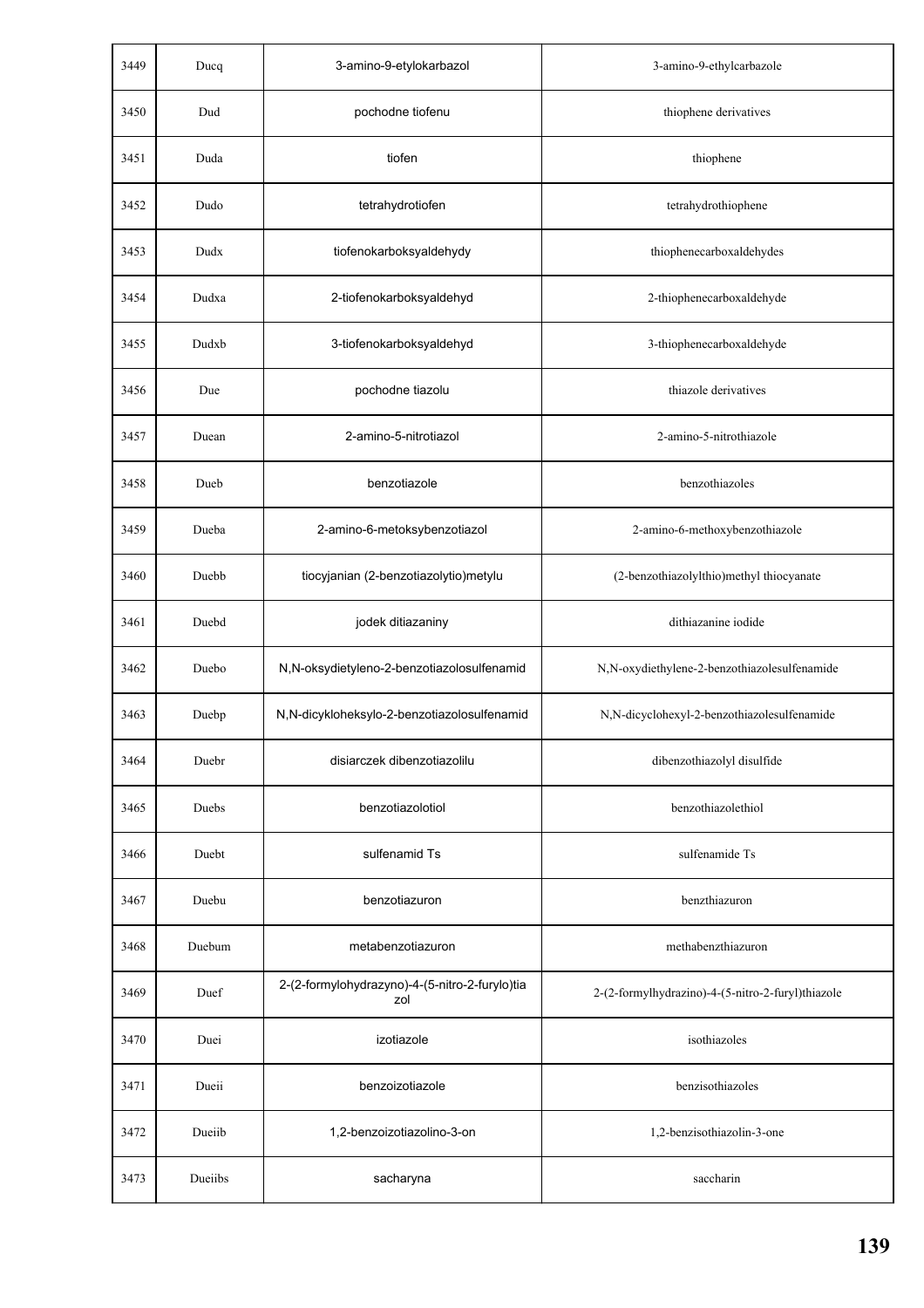| 3474 | Dueiibsc | sacharyna wapniowa                          | calcium saccharin                             |
|------|----------|---------------------------------------------|-----------------------------------------------|
| 3475 | Dueiibss | sacharyna sodowa                            | sodium saccharin                              |
| 3476 | Dueio    | izotiazolinony                              | isothiazolinones                              |
| 3477 | Dueioc   | 5-chloro-2-metylo-2,3-dihydroizotiazol-3-on | 5-chloro-2-methyl-2,3-dihydroisothiazol-3-one |
| 3478 | Dueiom   | 2-metylo-2,3-dihydroizotiazol-3-on          | 2-methyl-2,3-dihydroisothiazol-3-one          |
| 3479 | Duet     | tetramizol                                  | tetramisole                                   |
| 3480 | Duetc    | kwas 2-tiotiazolidyno-4-karboksylowy        | 2-thiothiazolidine-4-carboxylic acid          |
| 3481 | Duf      | pochodne piranu                             | pyran derivatives                             |
| 3482 | Dufc     | fusarin C                                   | fusarin C                                     |
| 3483 | Dufe     | eozyna                                      | eosin                                         |
| 3484 | Dufed    | sól sodowa eozyny                           | eosin disodium salt                           |
| 3485 | Duff     | fusarenon-X                                 | fusarenone-X                                  |
| 3486 | Dufg     | dihydrometylopiran                          | dihydromethylpyran                            |
| 3487 | Dufh     | ramnetyna                                   | rhamnetin                                     |
| 3488 | Dufhi    | izoramnetyna                                | isorhamnetin                                  |
| 3489 | Dufj     | 2-metoksy-2,3-dihydropiran                  | 2-methoxy-2,3-dihydropyran                    |
| 3490 | Dufk     | kwas kojowy                                 | kojic acid                                    |
| 3491 | Dufm     | moryna                                      | morin                                         |
| 3492 | Dufn     | chlorowane ksanteny                         | chlorinated xanthenes                         |
| 3493 | Dufo     | patulina                                    | patulin                                       |
| 3494 | Dufp     | kumaryna                                    | coumarin                                      |
| 3495 | Dufpb    | Bromadiolon                                 | Bromadiolone                                  |
| 3496 | Dufpe    | furokumaryny                                | furocoumarins                                 |
| 3497 | Dufpea   | angelicyna                                  | angelicin                                     |
| 3498 | Dufpeb   | 3-karbetoksypsoralen                        | 3-carbethoxypsoralen                          |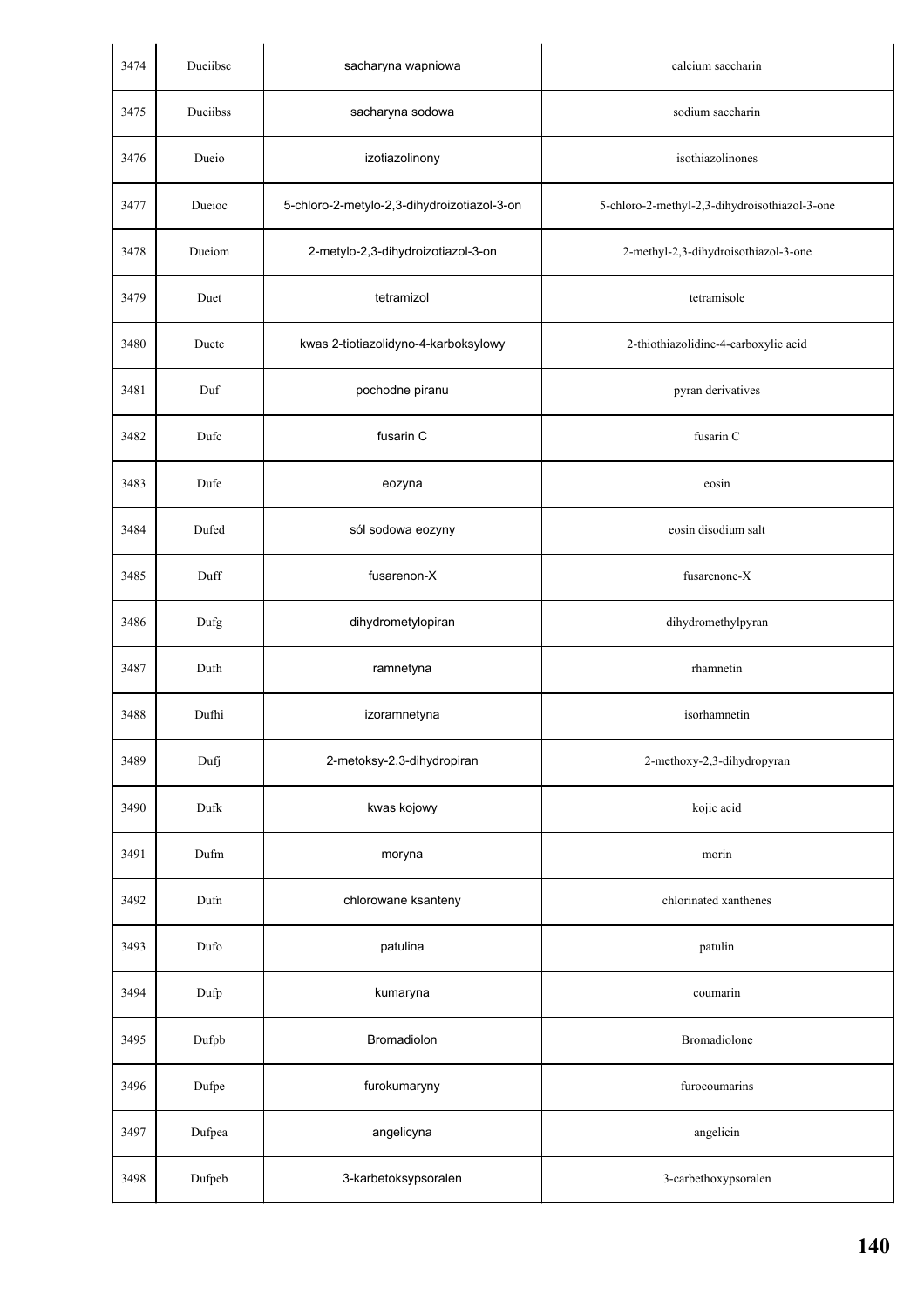| 3499 | Dufpec | 5-metoksypsoralen                      | 5-methoxypsoralen                   |
|------|--------|----------------------------------------|-------------------------------------|
| 3500 | Dufped | 4,5',8-trimetylopsoralen               | 4,5',8-trimethylpsoralen            |
| 3501 | Dufpef | kumafuryl                              | coumafuryl                          |
| 3502 | Dufpeg | pirydo[3,4-c]psoralen                  | pyrido[3,4-c]psoralen               |
| 3503 | Dufpeh | 7-metylopirydo[3,4-c]psoralen          | 7-methylpyrido[3,4-c]psoralen       |
| 3504 | Dufpt  | kumafos                                | coumaphos                           |
| 3505 | Dufq   | kwas parasorbowy                       | parasorbic acid                     |
| 3506 | Dufs   | rodaminy                               | rhodamines                          |
| 3507 | Dufss  | rodamina B                             | rhodamine B                         |
| 3508 | Dufst  | rodamina 6G                            | rhodamine 6G                        |
| 3509 | Dufsw  | rodamina WT                            | rhodamine WT                        |
| 3510 | Duft   | tiopiran                               | thiopyrans                          |
| 3511 | Dufw   | warfaryna                              | warfarin                            |
| 3512 | Dufws  | warfaryna sodowa                       | warfarin sodium                     |
| 3513 | Dufxk  | kepferol                               | kaempferol                          |
| 3514 | Dufxq  | quercetyna                             | quercetin                           |
| 3515 | Dug    | dioksyny                               | dioxins                             |
| 3516 | Dugc   | chlorowane dibenzodioksyny             | chlorinated dibenzodioxins          |
| 3517 | Dugcd  | dichlorodibenzodioksyny                | dichlorodibenzodioxins              |
| 3518 | Dugcda | 2,8-dichlorodibenzo-p-dioksyna         | 2,8-dichlorodibenzo-p-dioxin        |
| 3519 | Dugcdb | 2,7-dichlorodibenzo-p-dioksyna         | 2,7-dichlorodibenzo-p-dioxin        |
| 3520 | Dugch  | heksachlorodibenzo-p-dioksyna          | hexachlorodibenzo-p-dioxin          |
| 3521 | Dugcha | 1,2,3,7,8,9-heksachlorodibenzodioksyna | 1,2,3,7,8,9-hexachlorodibenzodioxin |
| 3522 | Dugco  | oktachlorodibenzo-p-dioksyna           | octachlorodibenzo-p-dioxin          |
| 3523 | Dugct  | tetrachlorodibenzodioksyna             | tetrachlorodibenzodioxin            |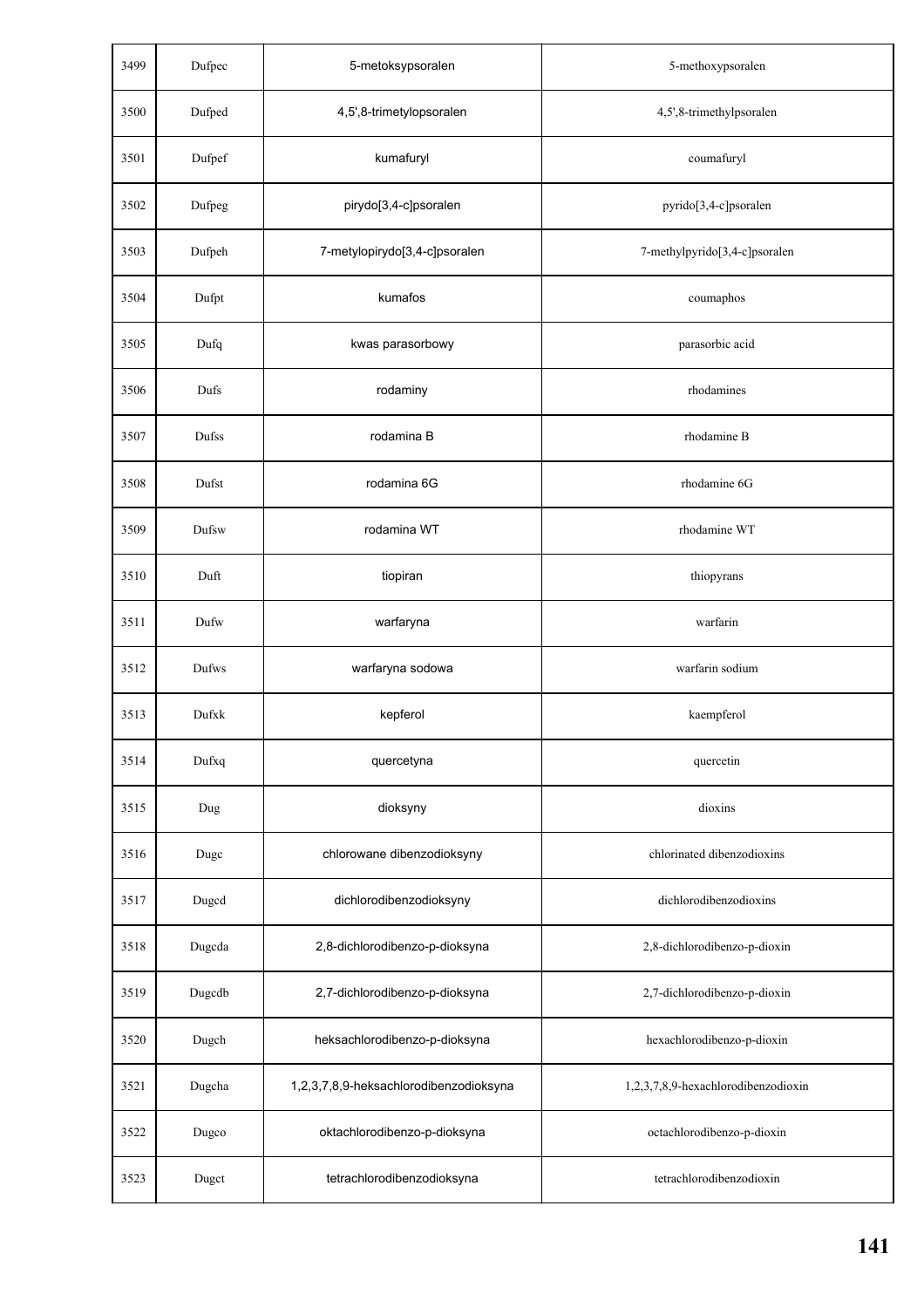| 3524 | Dugcta | 1,3,6,8-tetrachlorodibenzo-p-dioksyna        | 1,3,6,8-tetrachlorodibenzo-p-dioxin          |
|------|--------|----------------------------------------------|----------------------------------------------|
| 3525 | Dugctb | 1,2,3,4-tetrachlorodibenzo-p-dioksyna        | 1,2,3,4-tetrachlorodibenzo-p-dioxin          |
| 3526 | Dugd   | bromowane dibenzodioksyny                    | brominated dibenzodioxins                    |
| 3527 | Dugdt  | tetrabromodibenzodioksyna                    | tetrabromodibenzodioxin                      |
| 3528 | Duh    | pirydyna i pochodne                          | pyridine and derivatives                     |
| 3529 | Duha   | pirydyna                                     | pyridine                                     |
| 3530 | Duhaa  | alkilopirydyny                               | alkyl pyridines                              |
| 3531 | Duhaaa | 2,6-dimetylopirydyna                         | 2,6-dimethylpyridine                         |
| 3532 | Duhaam | 2-metylo-5-winylopirydyna                    | 2-methyl-5-vinylpyridine                     |
| 3533 | Duhab  | tetrahydropirydyny                           | tetrahydropyridines                          |
| 3534 | Duhabp | 1-metylo-4-fenylo-1,2,3,6-tetrahydropirydyna | 1-methyl-4-phenyl-1,2,3,6-tetrahydropyridine |
| 3535 | Duhac  | kwas nikotynowy                              | nicotinic acid                               |
| 3536 | Duhad  | kwas pikolinowy                              | picolinic acid                               |
| 3537 | Duhadd | kwas 3,6-dichloropikolinowy                  | 3,6-dichloropicolinic acid                   |
| 3538 | Duhae  | etionamid                                    | ethionamide                                  |
| 3539 | Duhag  | 2,6-diamino-3-fenylazopirdyna                | 2,6-diamino-3-phenylazopyridine              |
| 3540 | Duhah  | 2-aminopirydyna                              | 2-aminopyridine                              |
| 3541 | Duhahf | 4-aminopirydyna                              | 4-aminopyridine                              |
| 3542 | Duhai  | PHIP                                         | PHIP                                         |
| 3543 | Duhaj  | fluoroboran 3-pirydynodiazoniowy             | 3-pyridinediazonium fluoroborate             |
| 3544 | Duhak  | fenylopropylopirydyna                        | phenylpropylpyridine                         |
| 3545 | Duhal  | pikloram                                     | picloram                                     |
| 3546 | Duhala | 2-chloro-6-trichlorometylopirydyna           | 2-chloro-6-trichloromethylpyridine           |
| 3547 | Duhals | 4-amino-3,5,6-trichloropikolinian sodu       | sodium 4-amino-3,5,6-trichloropicolinate     |
| 3548 | Duham  | 3-chloropirydyna                             | 3-chloropyridine                             |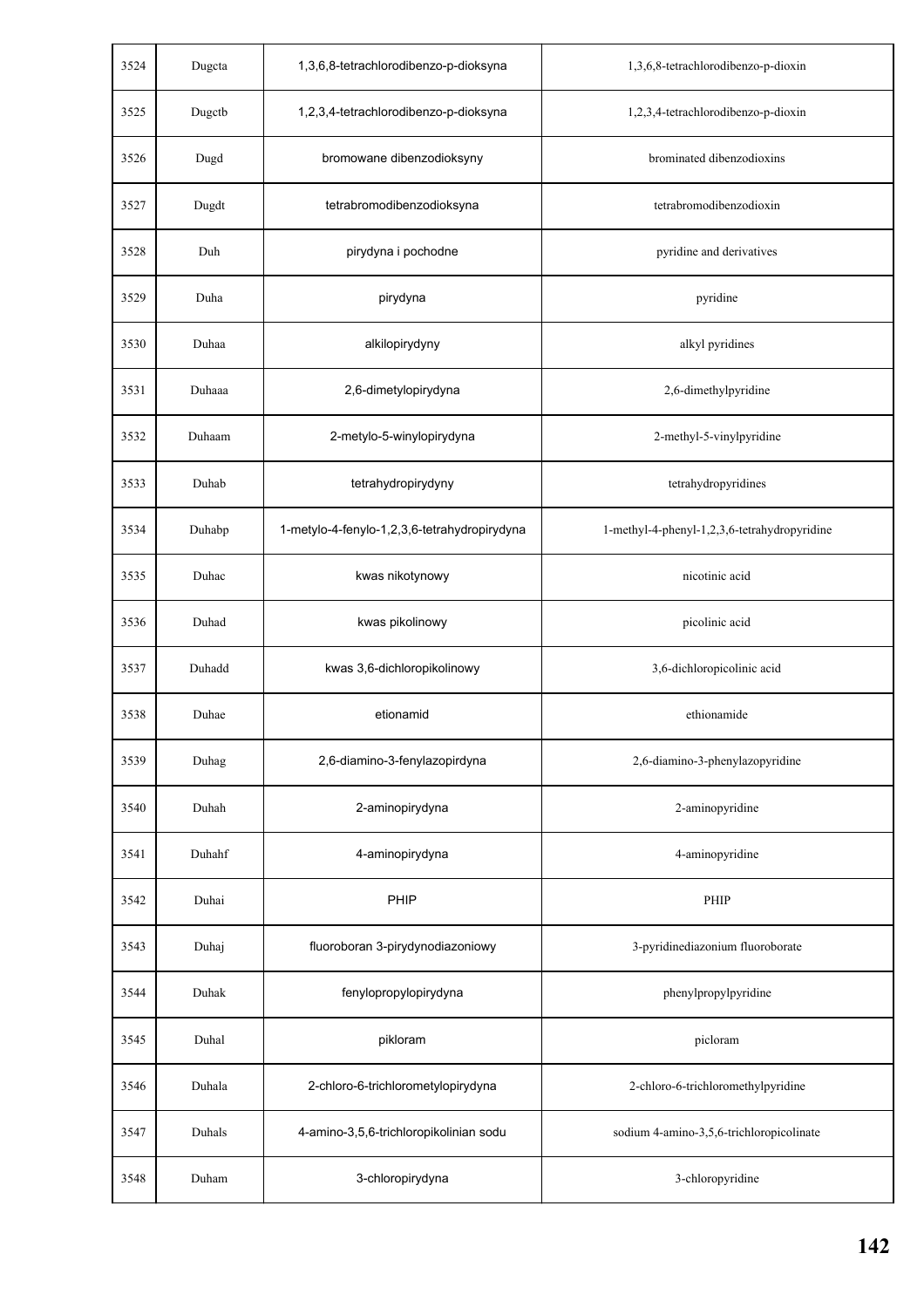| 3549 | Duhan  | nikotyna                              | nicotine                              |
|------|--------|---------------------------------------|---------------------------------------|
| 3550 | Duhano | N'-nitrozonornikotyna                 | N'-nitrosonornicotine                 |
| 3551 | Duhans | siarczan nikotyny                     | nicotine sulfate                      |
| 3552 | Duhant | winian nikotyny                       | nicotine tartrate                     |
| 3553 | Duhao  | obidioksym                            | obidoxime                             |
| 3554 | Duhap  | 2-pam(cl)                             | 2-pam(cl)                             |
| 3555 | Duhaq  | $TMB-4$ (CI)                          | $TMB-4$ (Cl)                          |
| 3556 | Duhar  | $HS-3$                                | $HS-3$                                |
| 3557 | Duhas  | $HS-6$                                | $HS-6$                                |
| 3558 | Duhat  | $HS-7$                                | $HS-7$                                |
| 3559 | Duhau  | trzynaście(XIII)                      | thirteen(XIII)                        |
| 3560 | Duhav  | pirydoksyna (chlorowodorek)           | pyridoxine (hydrochloride)            |
| 3561 | Duhb   | difemanil                             | diphemanil                            |
| 3562 | Duhc   | piperydyna                            | piperidine                            |
| 3563 | Duhce  | etylochlorek piperydyny               | piperidine ethylchloride              |
| 3564 | Duhci  | ifenprodyl                            | ifenprodil                            |
| 3565 | Duhcm  | 4-amino-2,2,6,6-tetrametylopiperydyna | 4-amino-2,2,6,6-tetramethylpiperidine |
| 3566 | Duhco  | 4-okso-2,2,6,6-tetrametylopiperydyna  | 4-oxo-2,2,6,6-tetramethylpiperidine   |
| 3567 | Duhcp  | fencyklidyna                          | phencyclidine                         |
| 3568 | Duhcr  | rymiterol                             | rimiterol                             |
| 3569 | Duhct  | talidomid                             | thalidomide                           |
| 3570 | Duhd   | dipirydyle                            | dipyridyls                            |
| 3571 | Duhda  | 2,2'-dipirydyl                        | 2,2'-dipyridyl                        |
| 3572 | Duhdad | dikwat                                | diquat                                |
| 3573 | Duhde  | 4,4'-dipirydyl                        | 4,4'-dipyridyl                        |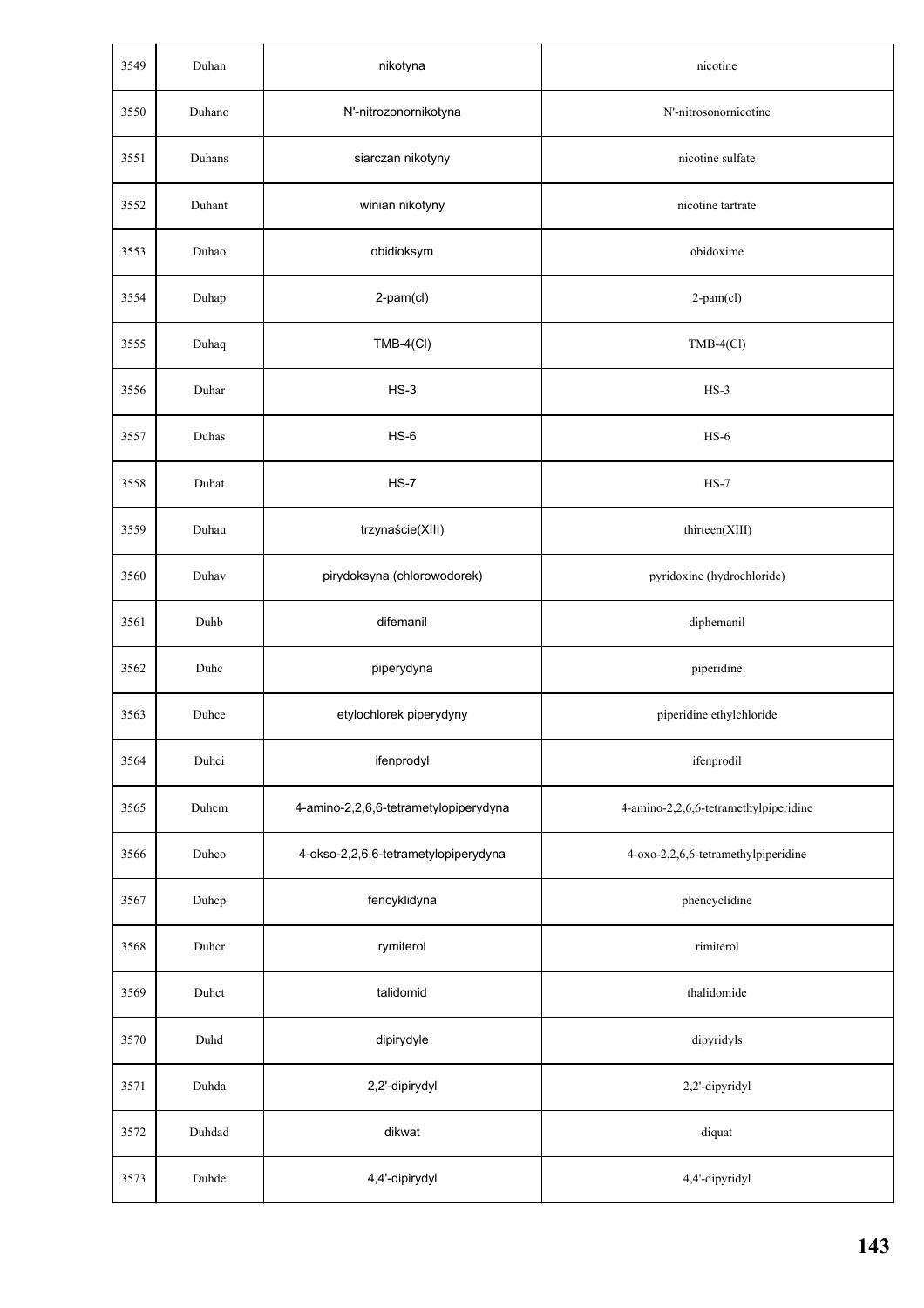| 3574 | Duhdep  | parakwat                    | paraquat                    |
|------|---------|-----------------------------|-----------------------------|
| 3575 | Duhdepc | chlorek parakwatu           | paraquat chloride           |
| 3576 | Duhdepm | metylosiarczan parakwatu    | paraquat methylsulfate      |
| 3577 | Duhe    | akrydyny                    | acridines                   |
| 3578 | Duhea   | akrydyna                    | acridine                    |
| 3579 | Duhed   | chlorek akryflawiniowy      | acriflavinium chloride      |
| 3580 | Duheo   | Oranż Akrydynowy            | Acridine Orange             |
| 3581 | Duhf    | benzoakrydyny               | benzacridines               |
| 3582 | Duhfa   | benzo(c)akrydyna            | benz(c)acridine             |
| 3583 | Duhfb   | benzo(a)akrydyna            | benz(a)acridine             |
| 3584 | Duhfe   | dibenzo(a,h)akrydyna        | dibenz(a,h)acridine         |
| 3585 | Duhfi   | dibenzo(a,j)akrydyna        | dibenz(a,j)acridine         |
| 3586 | Duhiad  | Trp-P-1                     | $Trp-P-1$                   |
| 3587 | Duhiada | octan Trp-P-1               | Trp-P-1 acetate             |
| 3588 | Duhiaj  | amino-alfa-karbolina        | amino-alpha-carboline       |
| 3589 | Duhiak  | metyloamino-alfa-karbolina  | methylamino-alpha-carboline |
| 3590 | Duhiam  | Trp-P-2                     | $Trp-P-2$                   |
| 3591 | Duhiama | octan Trp-P-2               | Trp-P-2 acetate             |
| 3592 | Duhn    | nitrobenzylopirydyna        | nitrobenzylpyridine         |
| 3593 | Duho    | pirydynole i pirydynony     | pyridinols and pyridinones  |
| 3594 | Duhoc   | klopidol                    | clopidol                    |
| 3595 | Duhot   | 3,5,6-trichloro-2-pirydynol | 3,5,6-trichloro-2-pyridinol |
| 3596 | Duhp    | 2-piperydylopirydyna        | 2-piperidylpyridine         |
| 3597 | Duhq    | chinoliny                   | quinolines                  |
| 3598 | Duhqaa  | $\sf{IQ}$                   | IQ                          |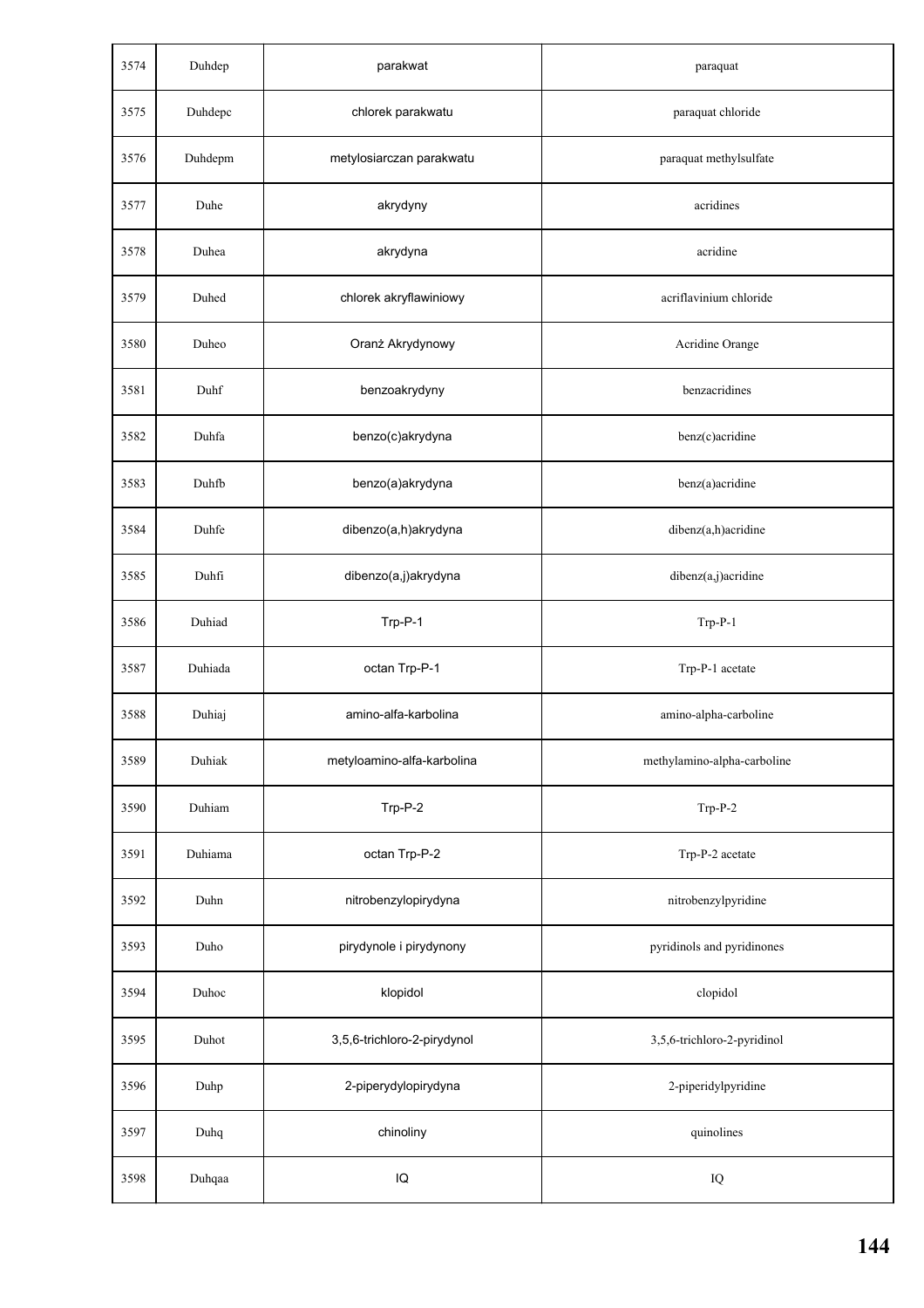| 3599 | Duhqab | <b>MEIQ</b>                                    | <b>MEIQ</b>                                    |
|------|--------|------------------------------------------------|------------------------------------------------|
| 3600 | Duhqac | <b>MEIQX</b>                                   | <b>MEIQX</b>                                   |
| 3601 | Duhqc  | chlorochina                                    | chloroquine                                    |
| 3602 | Duhqh  | 8-hydroksychinolina                            | 8-hydroxyquinoline                             |
| 3603 | Duhqhc | 8-hydroksychinolinian miedzi                   | copper 8-hydroxyquinolinolate                  |
| 3604 | Duhqn  | 1,2-dihydro-2,2,4-trimetylo-N-nitrozochinolina | 1,2-dihydro-2,2,4-trimethyl-N-nitrosoquinoline |
| 3605 | Duhqq  | chinolina                                      | quinoline                                      |
| 3606 | Duhx   | pirydynokarboksaldehydy                        | pyridinecarboxaldehydes                        |
| 3607 | Duhxa  | 2-pirydynokarboksaldehyd                       | 2-pyridinecarboxaldehyde                       |
| 3608 | Duhxb  | 3-pirydynokarboksaldehyd                       | 3-pyridinecarboxaldehyde                       |
| 3609 | Duhxc  | 4-pirydynokarboksaldehyd                       | 4-pyridinecarboxaldehyde                       |
| 3610 | Dui    | oksazole                                       | oxazoles                                       |
| 3611 | Duibc  | 6-chlorobenzoksazolon                          | 6-chlorobenzoxazolone                          |
| 3612 | Duibcc | 6-chloro-3-(chlorometylo)benzoksazolon         | 6-chloro-3-(chloromethyl)-benzoxazolone        |
| 3613 | Duibch | 6-chloro-3-(hydroksymetylo)benzoksazolon       | 6-chloro-3-(hydroxymethyl)-benzoxazolone       |
| 3614 | Duif   | furazolidon                                    | furazolidone                                   |
| 3615 | Duis   | muscymol                                       | muscimol                                       |
| 3616 | Duj    | dioksole                                       | dioxoles                                       |
| 3617 | Dujb   | 2-metylo-1,3-dioksolan                         | 2-methyl-1,3-dioxolane                         |
| 3618 | Dujpbm | dimetylofosforan 4-metylotiofenylu             | 4-methylthiophenyl dimethylphosphate           |
| 3619 | Dujs   | safrol                                         | safrole                                        |
| 3620 | Dujsi  | izosafrol                                      | isosafrole                                     |
| 3621 | Dujso  | dihydrosafrol                                  | dihydrosafrole                                 |
| 3622 | Dujx   | piperonylobutoksyd                             | piperonyl butoxide                             |
| 3623 | Duk    | diazole                                        | diazoles                                       |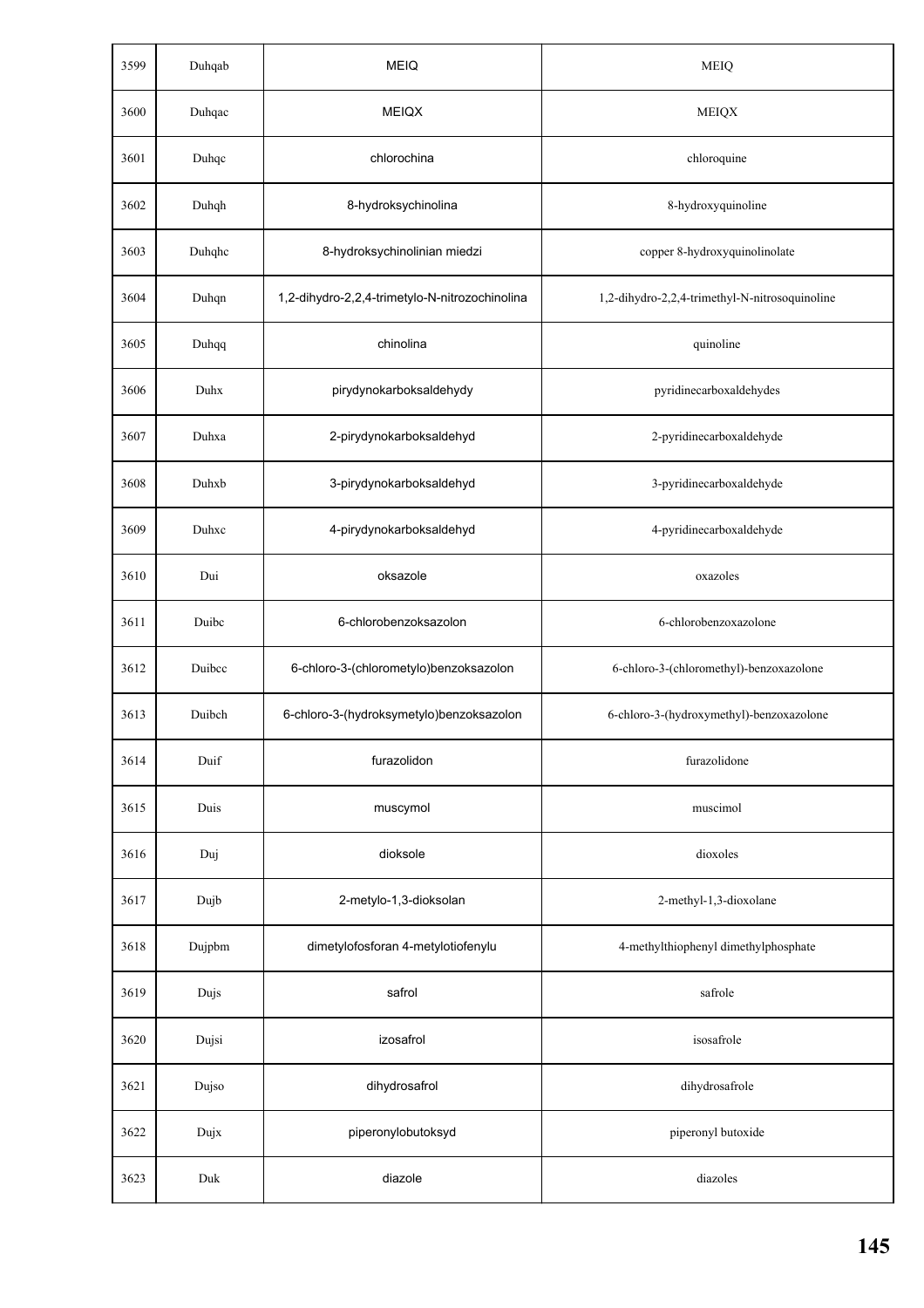| 3624 | Dukh    | histamina                                      | histamine                                       |
|------|---------|------------------------------------------------|-------------------------------------------------|
| 3625 | Duki    | imidazole                                      | imidazoles                                      |
| 3626 | Dukib   | izokarbamid                                    | isocarbamide                                    |
| 3627 | Dukic   | 1,3-dichloro-5,5-dimetylohydantoina            | 1,3-dichloro-5,5-dimethylhydantoin              |
| 3628 | Dukid   | dantrolen                                      | dantrolene                                      |
| 3629 | Dukids  | dantrolen sodowy                               | dantrolene sodium                               |
| 3630 | Dukif   | 1-((5-nitrofurfurylideno)amino)-2-imidazolinon | 1-((5-nitrofurfurylidene)amino)-2-imidazolinone |
| 3631 | Dukifo  | nitrofurantoina                                | nitrofurantoin                                  |
| 3632 | Dukifoh | jednowodna nitrofurantoina                     | nitrofurantoin monohydrate                      |
| 3633 | Dukifos | sól sodowa nitrofurantoiny                     | nitrofurantoin sodium salt                      |
| 3634 | Dukih   | 1-hydroksyetylo-2-heptadecenyloimidazolina     | 1-hydroxyethyl-2-heptadecenylimidazoline        |
| 3635 | Dukim   | metronidazol                                   | metronidazole                                   |
| 3636 | Dukin   | niridazol                                      | niridazole                                      |
| 3637 | Dukio   | ronidazol                                      | ronidazole                                      |
| 3638 | Dukip   | fenytoina                                      | phenytoin                                       |
| 3639 | Dukips  | fenytoina sodowa                               | phenytoin sodium                                |
| 3640 | Dukir   | prochloraz                                     | prochloraz                                      |
| 3641 | Dukit   | metimazol                                      | methimazole                                     |
| 3642 | Dukiz   | benzoimidazole                                 | benzimidazoles                                  |
| 3643 | Dukizc  | 2-benzoimidazolilokarbaminian metylu           | methyl 2-benzimidazolylcarbamate                |
| 3644 | Dukizf  | fuberydazol                                    | fuberidazole                                    |
| 3645 | Dukizm  | 2-merkaptobenzoimidazol                        | 2-mercaptobenzimidazole                         |
| 3646 | Duko    | oksadiazole                                    | oxadiazoles                                     |
| 3647 | Dukob   | 4-chloro-7-nitrobenzo-2,1,3-oksadiazol         | 4-chloro-7-nitrobenz-2,1,3-oxadiazole           |
| 3648 | Dukoe   | 3-etylo-4-hydroksy-1,2,5-oksadiazol            | 3-ethyl-4-hydroxy-1,2,5-oxadiazole              |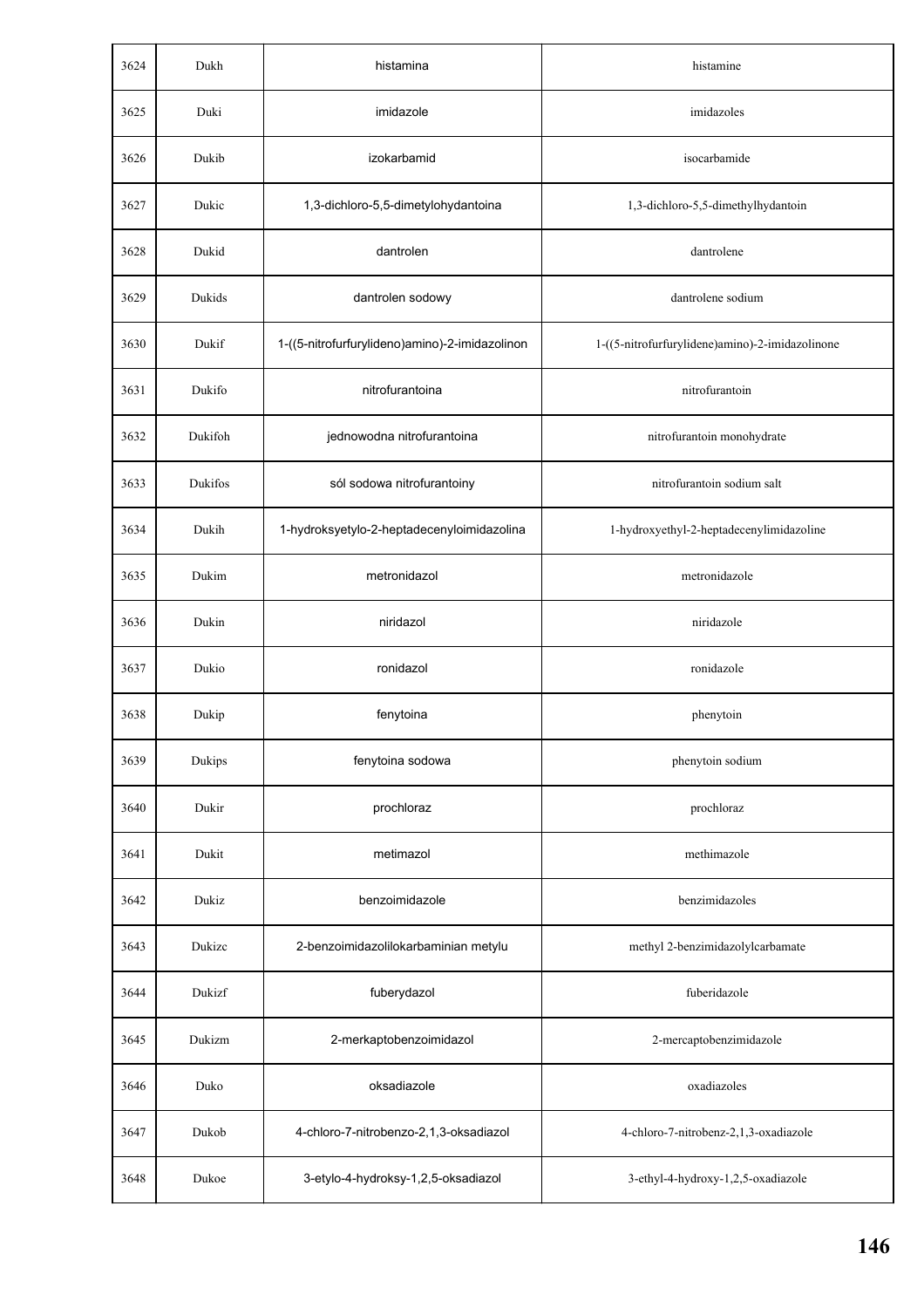| 3649 | Dukof   | 2,5-difenylo-1,3,4-oksadiazol                | 2,5-diphenyl-1,3,4-oxadiazole                 |
|------|---------|----------------------------------------------|-----------------------------------------------|
| 3650 | Dukp    | pirazol                                      | pyrazole                                      |
| 3651 | Dukpc   | pirazofos                                    | pyrazophos                                    |
| 3652 | Dukpf   | aminopiryna                                  | aminopyrine                                   |
| 3653 | Dukph   | pirazoliny                                   | pyrazolines                                   |
| 3654 | Dukpm   | 3-metylopirazol                              | 3-methylpyrazole                              |
| 3655 | Dukpmc  | 1-karbamoilo-3-metylopirazol                 | 1-carbamoyl-3-methylpyrazole                  |
| 3656 | Dukpmcc | N-(chloroheksylo)karbamoilo-3-metylopirazol  | N-(chlorohexyl)carbamoyl-3-methylpyrazole     |
| 3657 | Dukpo   | oksyfenbutazon                               | oxyphenbutazone                               |
| 3658 | Dukpp   | fenylobutazon                                | phenylbutazone                                |
| 3659 | Dukt    | tiadiazole                                   | thiadiazoles                                  |
| 3660 | Duktb   | 2-amino-5-(5-nitro-2-furylo)-1,3,4-tiadiazol | 2-amino-5-(5-nitro-2-furyl)-1,3,4-thiadiazole |
| 3661 | Duktm   | N,N'-metylenobis-(2-amino-1,3,4-tiadiazol)   | N,N'-methylenebis(2-amino-1,3,4-thiadiazole)  |
| 3662 | Dul     | triazole                                     | triazoles                                     |
| 3663 | Dula    | 1,2,4-triazol                                | 1,2,4-triazole                                |
| 3664 | Dulb    | benzotriazol                                 | benzotriazole                                 |
| 3665 | Dulbc   | 1-chlorobenzotriazol                         | 1-chlorobenzotriazole                         |
| 3666 | Dulc    | 3-azydo-1,2,4-triazol                        | 3-azido-1,2,4-triazole                        |
| 3667 | Duld    | aminotriazol                                 | aminotriazole                                 |
| 3668 | Dulo    | tiatriazole                                  | thiatriazoles                                 |
| 3669 | Duloc   | 5-etoksy-1,2,3,4-tiatriazol                  | 5-ethoxy-1,2,3,4-thiatriazole                 |
| 3670 | Dulod   | 5-metoksy-1,2,3,4-tiatriazol                 | 5-methoxy-1,2,3,4-thiatriazole                |
| 3671 | Duloe   | 5-amino-1,2,3,4-tiatriazol                   | 5-amino-1,2,3,4-thiatriazole                  |
| 3672 | Dum     | tetrazole                                    | tetrazoles                                    |
| 3673 | Duma    | tetrazol                                     | tetrazole                                     |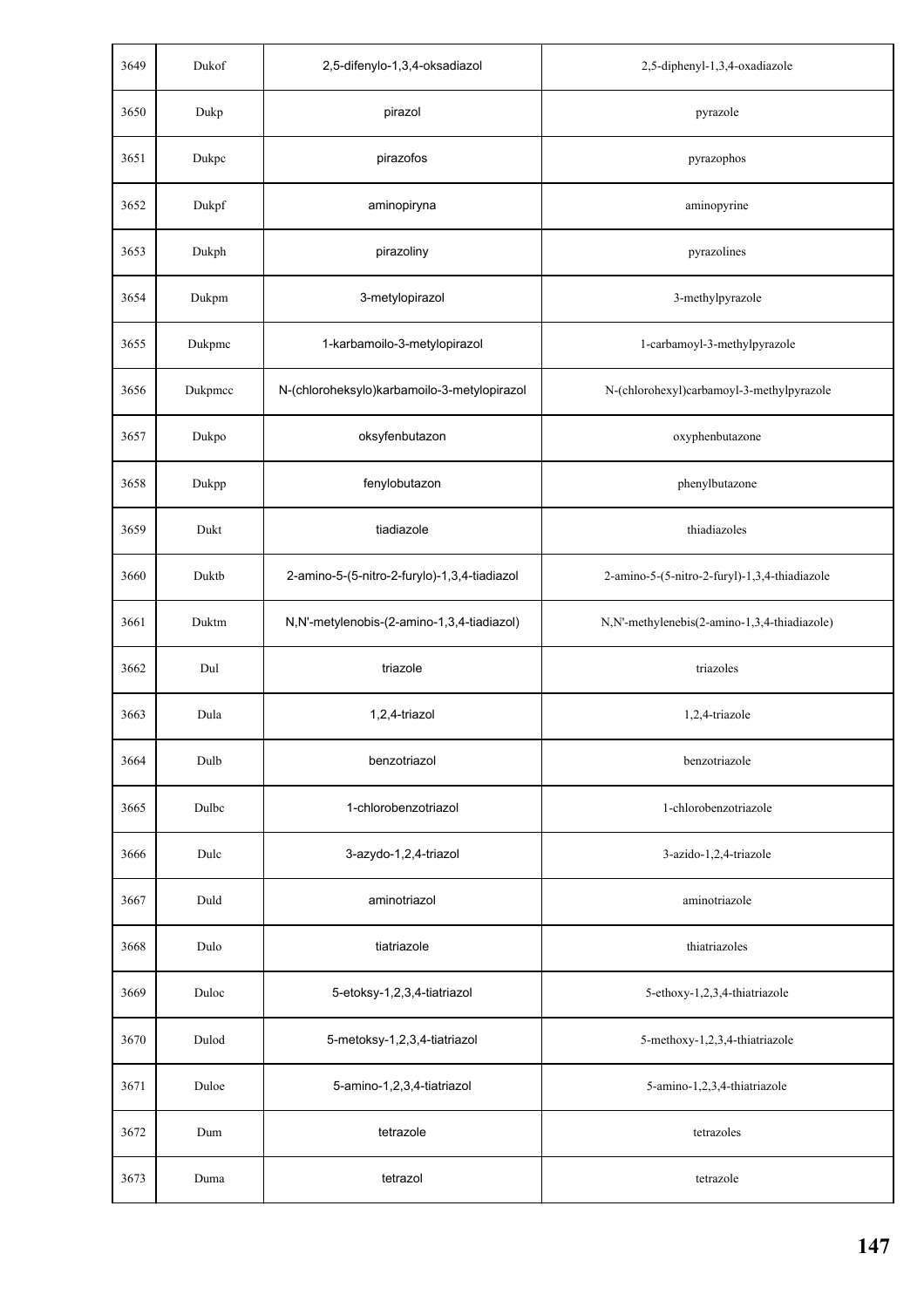| 3674 | Dumap  | pentetrazol                               | pentetrazole                              |
|------|--------|-------------------------------------------|-------------------------------------------|
| 3675 | Dumas  | tetrazol srebra                           | silver tetrazole                          |
| 3676 | Dumb   | 5-aminotetrazol                           | 5-aminotetrazole                          |
| 3677 | Dumba  | tetrazolo-5-diazoniowy                    | tetrazole-5-diazonium                     |
| 3678 | Dumbb  | 5-nitroaminotetrazol                      | 5-nitraminotetrazole                      |
| 3679 | Dumbbs | 5-nitroaminotetrazol sodu                 | sodium 5-nitraminotetrazole               |
| 3680 | Dumc   | 5-azydotetrazol                           | 5-azidotetrazole                          |
| 3681 | Dumca  | 5-azydotetrazol amonu                     | ammonium 5-azidotetrazole                 |
| 3682 | Dumcs  | 5-azydotetrazol sodu                      | sodium 5-azidotetrazole                   |
| 3683 | Dumd   | 1-dichloroaminotetrazol                   | 1-dichloroaminotetrazole                  |
| 3684 | Dumn   | 5-nitrotetrazol                           | 5-nitrotetrazole                          |
| 3685 | Dump   | 2-fenylotetrazol                          | 2-phenyltetrazole                         |
| 3686 | Dumq   | 6-karboksypirydotetrazol                  | 6-carboxypyridotetrazole                  |
| 3687 | Dums   | 5,5'-hydrazotetrazol                      | 5,5'-hydrazotetrazole                     |
| 3688 | Dumt   | tetrazoliloazodimetyloanilina             | tetrazolylazodimethylaniline              |
| 3689 | Dumtn  | tetrazoliloazo-2-naftyloamina             | tetrazolylazo-2-naphthylamine             |
| 3690 | Dun    | diazyny                                   | diazines                                  |
| 3691 | Dunb   | pochodne pirydazyny                       | pyridazine derivatives                    |
| 3692 | Dunbb  | 4,5-dichloro-2-metylo-3-pirydazynon       | 4,5-dichloro-2-methyl-3-pyridazinone      |
| 3693 | Dunbc  | 4,5-dichloro-2-fenylo-3-pirydazynon       | 4,5-dichloro-2-phenyl-3-pyridazinone      |
| 3694 | Dunbd  | 4,5-dimetoksy-2-metylo-3-pirydazynon      | 4,5-dimethoxy-2-methyl-3-pyridazinone     |
| 3695 | Dunbp  | herbicyd fenazonowy                       | phenazone herbicide                       |
| 3696 | Dund   | pochodne pirymidyny                       | pyrimidine derivatives                    |
| 3697 | Dunda  | 4-amino-5-etoksymetylo-2-metylopirymidyna | 4-amino-5-ethoxymethyl-2-methylpyrimidine |
| 3698 | Dundb  | 6-amino-2,4-pirymidynodiol                | 6-amino-2,4-pyrimidinediol                |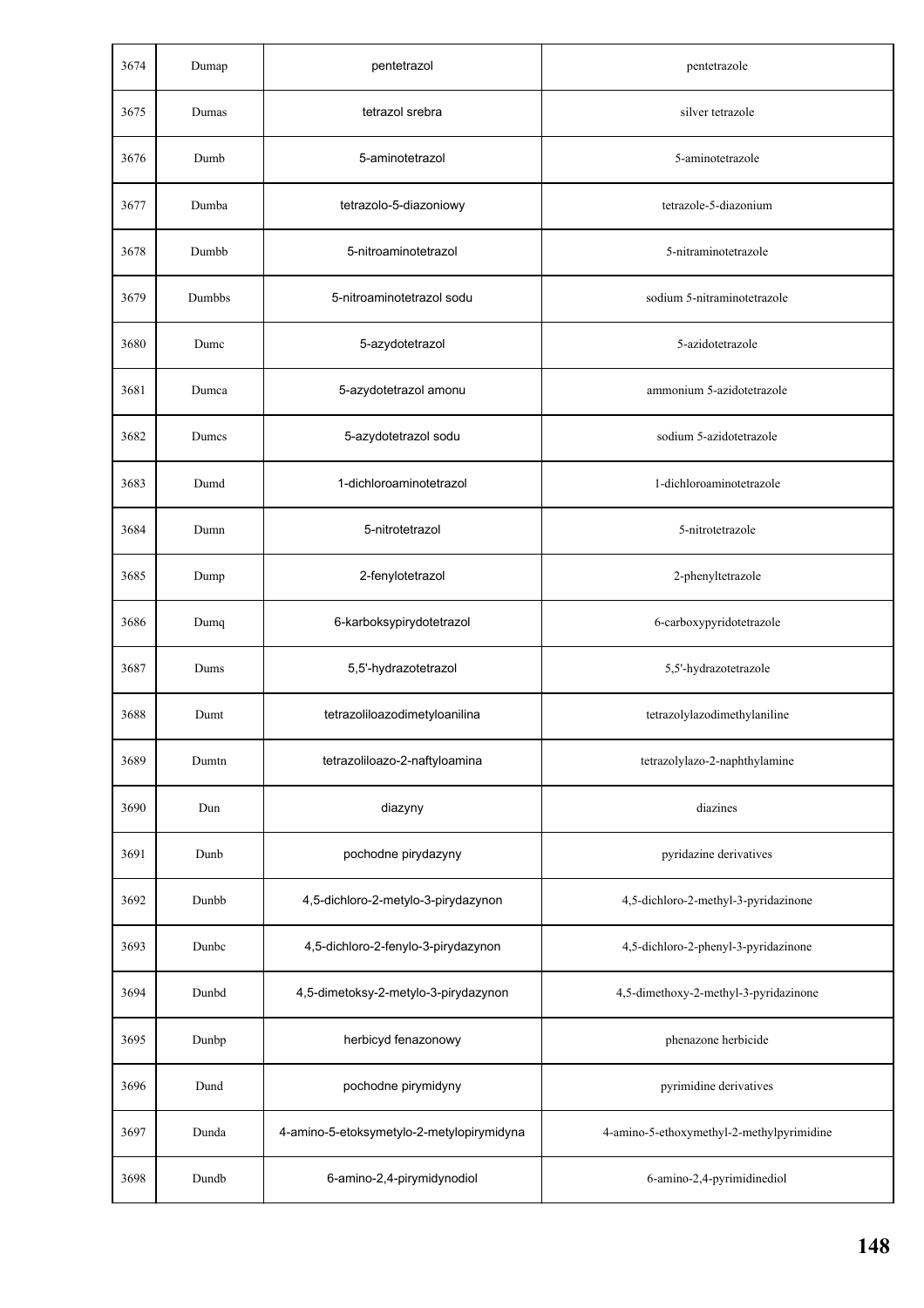| 3699 | Dundc   | 4-amino-2,6-dichloropirymidyna  | 4-amino-2,6-dichloropyrimidine  |
|------|---------|---------------------------------|---------------------------------|
| 3700 | Dundd   | 4-amino-2,6-dimetoksypirymidyna | 4-amino-2,6-dimethoxypyrimidine |
| 3701 | Dunde   | alloksan                        | alloxan                         |
| 3702 | Dundf   | kwas barbiturowy                | barbituric acid                 |
| 3703 | Dundft  | kwas tiobarbiturowy             | thiobarbituric acid             |
| 3704 | Dundh   | krymidyna                       | crimidine                       |
| 3705 | Dundl   | lenacil                         | lenacil                         |
| 3706 | Dundm   | metotreksat                     | methotrexate                    |
| 3707 | Dundo   | Amprol                          | Amprol                          |
| 3708 | Dundp   | pirymetamina                    | pyrimethamine                   |
| 3709 | Dundr   | kwas orotowy                    | orotic acid                     |
| 3710 | Dunds   | sulfadimetoxine                 | sulfadimethoxine                |
| 3711 | Dundt   | tiouracyl                       | thiouracil                      |
| 3712 | Dundtb  | bromacyl                        | bromacil                        |
| 3713 | Dundtm  | metylotiouracyl                 | methylthiouracil                |
| 3714 | Dundtp  | propylotiouracyl                | propylthiouracil                |
| 3715 | Dundu   | kwas wiolurowy                  | violuric acid                   |
| 3716 | Dunf    | pochodne pirazyny               | pyrazine derivatives            |
| 3717 | Dunfh   | piperazyna                      | piperazine                      |
| 3718 | Dunfha  | adypinian piperazyny            | piperazine adipate              |
| 3719 | Dunfhc  | cytrynian piperazyny            | piperazine citrate              |
| 3720 | Dunfhcd | cytrynian dietylokarbamazyny    | diethylcarbamazine citrate      |
| 3721 | Dunfhe  | trietylenodiamina               | triethylenediamine              |
| 3722 | Dunfhh  | dichlorowodorek piperazyny      | piperazine dihydrochloride      |
| 3723 | Dunfhp  | fosforan wodorowo-piperazynowy  | piperazine hydrogen phosphate   |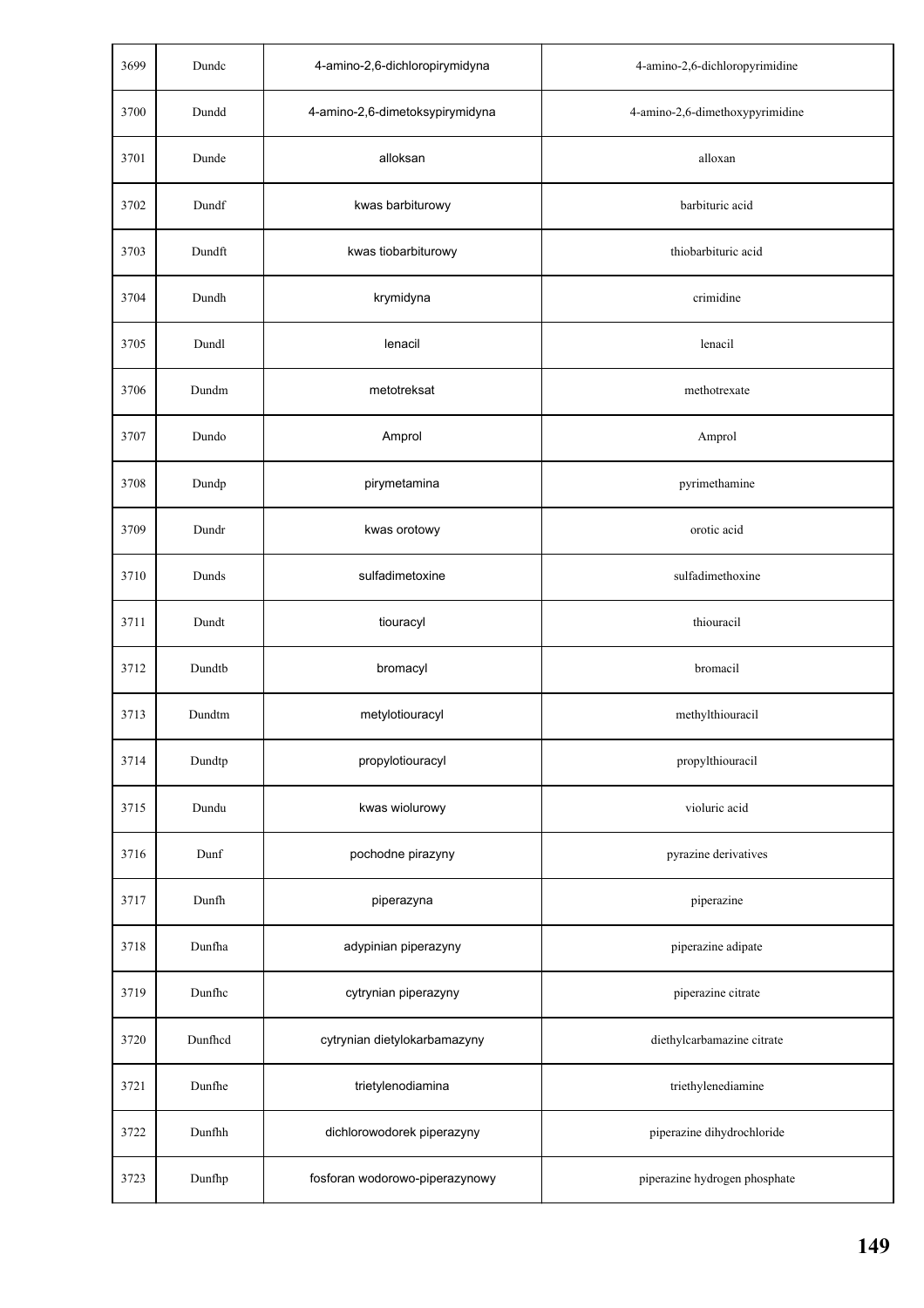| 3724 | Dunfhx | piperazyna sześciowodna                                 | piperazine hexahydrate                             |
|------|--------|---------------------------------------------------------|----------------------------------------------------|
| 3725 | Dunfn  | N,N'-dinitropiperazyna                                  | N,N'-dinitrosopiperazine                           |
| 3726 | Dunfo  | olaquindoks                                             | olaquindox                                         |
| 3727 | Duno   | tiadiazyny                                              | thiadiazines                                       |
| 3728 | Dunob  | bentazon                                                | bentazon                                           |
| 3729 | Dunod  | dazomet                                                 | dazomet                                            |
| 3730 | Dunoh  | hydrochlorotiazyd                                       | hydrochlorothiazide                                |
| 3731 | Dunqq  | 2-chlorometylo-4-fenylo-6-chlorochinazolino-3<br>-oksyd | 2-chloromethyl-4-phenyl-6-chloroquinazoline-3-oxid |
| 3732 | Duo    | tiazyny                                                 | thiazines                                          |
| 3733 | Duoc   | kwas aminocefalosporanowy                               | aminocephalosporanic acid                          |
| 3734 | Duop   | fenotiazyna                                             | phenothiazine                                      |
| 3735 | Duor   | disiarczek etylenotiuram                                | ethylenethiuram disulfide                          |
| 3736 | Dup    | oksazyny                                                | oxazines                                           |
| 3737 | Dupa   | morfolina                                               | morpholine                                         |
| 3738 | Dupab  | 4-(2-nitrobutylo)morfolina                              | 4-(2-nitrobutyl)-morpholine                        |
| 3739 | Dupac  | N-chloroformylomorfolina                                | N-chloroformylmorpholine                           |
| 3740 | Dupae  | N-etylomorfolina                                        | N-ethylmorpholine                                  |
| 3741 | Dupam  | N-metylomorfolina                                       | N-methylmorpholine                                 |
| 3742 | Dupamd | dimorfolinofenylometan                                  | dimorpholinephenylmethane                          |
| 3743 | Dupd   | diokson                                                 | dioxone                                            |
| 3744 | Dupi   | ifosfamid                                               | ifosfamide                                         |
| 3745 | Dupm   | aktynomycyna D                                          | actinomycin D                                      |
| 3746 | Dupp   | cyklofosfamid                                           | cyclophosphamide                                   |
| 3747 | Dupsak | acesulfam potasu                                        | acesulfame potassium                               |
| 3748 | Duq    | endosulfan                                              | endosulfan                                         |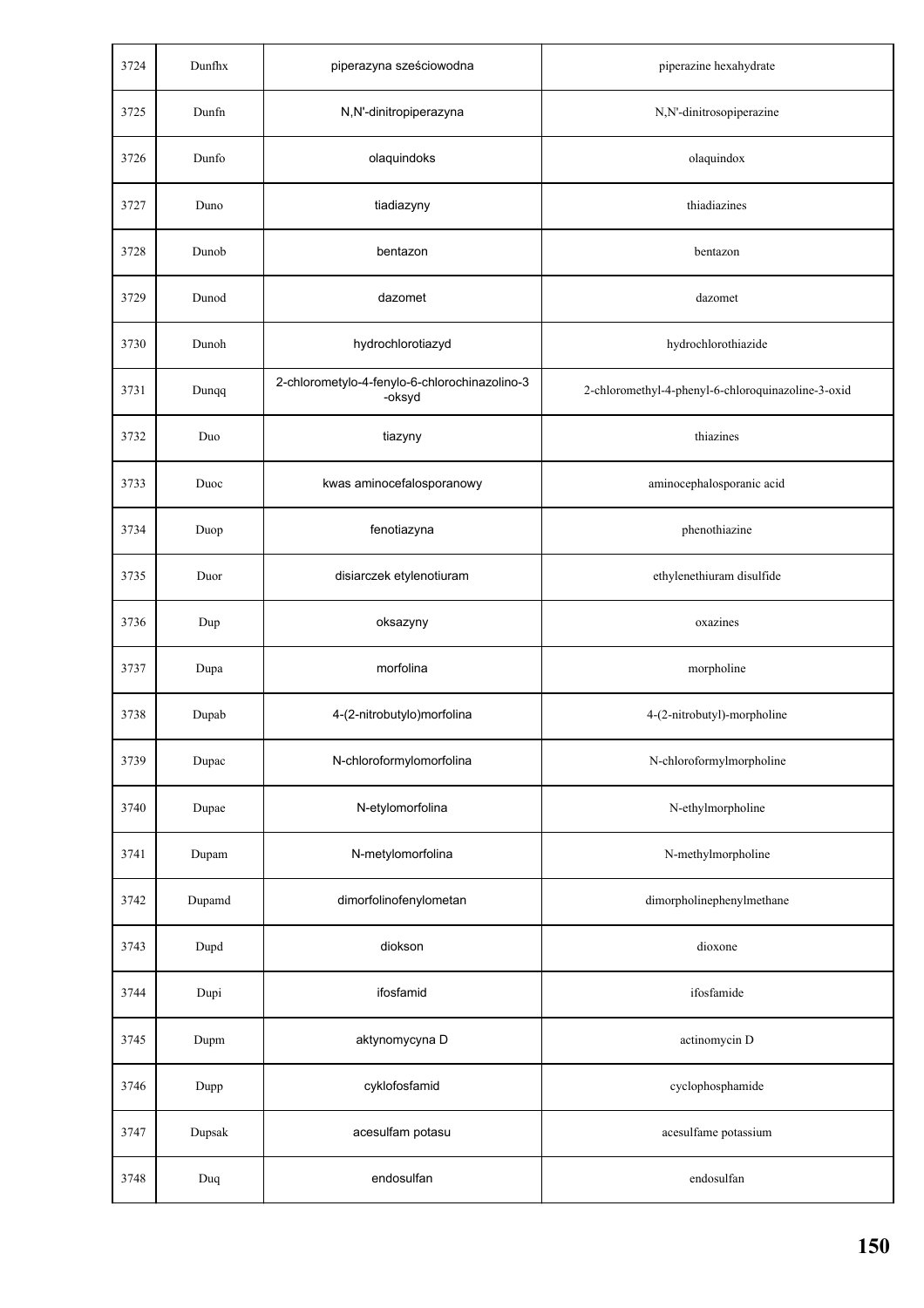| 3749 | Dur     | triazyny                                     | triazines                                 |
|------|---------|----------------------------------------------|-------------------------------------------|
| 3750 | Dura    | triazyna                                     | triazine                                  |
| 3751 | Durb    | triazynodiaminy                              | triazinediamines                          |
| 3752 | Durba   | atrazyna                                     | atrazine                                  |
| 3753 | Durbc   | cyjanazyna                                   | cyanazine                                 |
| 3754 | Durbp   | prometryn                                    | prometryn                                 |
| 3755 | Durbq   | propazyna                                    | propazine                                 |
| 3756 | Durbs   | siamazyna                                    | simazine                                  |
| 3757 | Durbt   | terbutryna                                   | terbutryne                                |
| 3758 | Durc    | chlorek cyjanurowy                           | cyanuric chloride                         |
| 3759 | Durd    | metribuzin                                   | metribuzin                                |
| 3760 | Durf    | fluorek cyjanurowy                           | cyanuric fluoride                         |
| 3761 | Durg    | grotan                                       | grotan                                    |
| 3762 | Durh    | heksametylenotetraamina                      | hexamethylenetetramine                    |
| 3763 | Duro    | kwas izocyjanurowy                           | isocyanuric acid                          |
| 3764 | Duroc   | kwas trichloroizocyjanurowy                  | trichloroisocyanuric acid                 |
| 3765 | Duros   | izocyjanurany                                | isocyanurates                             |
| 3766 | Durosk  | cyjanuran sodu                               | sodium cyanurate                          |
| 3767 | Durosp  | dichloroizocyjanuran potasu                  | potassium dichloroisocyanurate            |
| 3768 | Duross  | dichloroizocyjanuran sodu                    | sodium dichloroisocyanurate               |
| 3769 | Durossh | dwuwodny dichloroizocyjanuran sodu           | sodium dichloroisocyanurate dihydrate     |
| 3770 | Durost  | izocyjanuran triglicydylu                    | triglycidyl isocyanurate                  |
| 3771 | Durot   | izocyjanuran metylopirazolokarbamoiloheksylu | methylpyrazolocarbamoylhexyl isocyanurate |
| 3772 | Durt    | triazynotriaminy                             | triazinetriamines                         |
| 3773 | Durtc   | 2,4,6-tris(dichloroamino)-s-triazyna         | 2,4,6-tris(dichloroamino)-s-triazine      |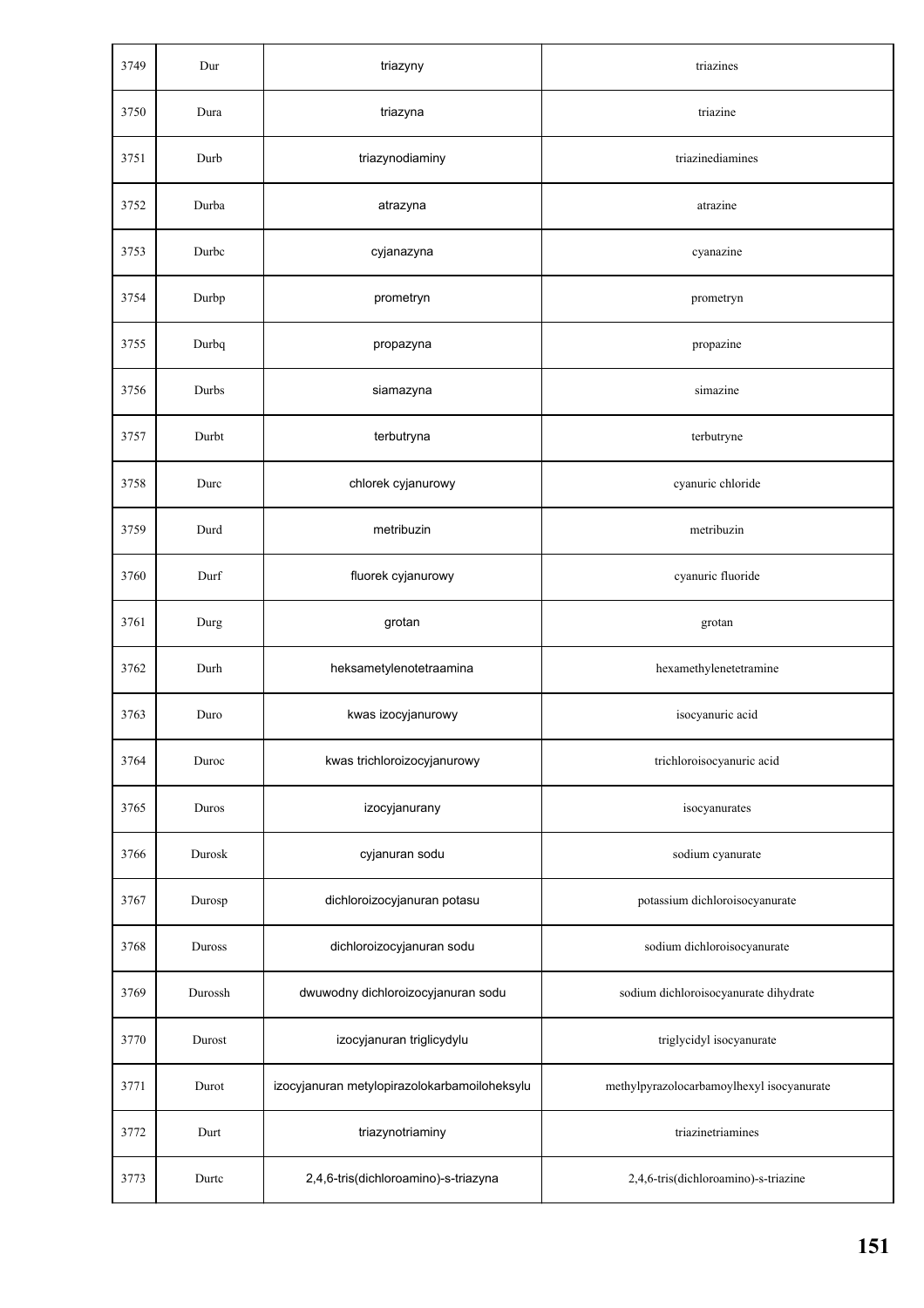| 3774 | Durtd | 2,4,6-tris(chloroamino)-s-triazyna     | 2,4,6-tris(chloroamino)-s-triazine     |
|------|-------|----------------------------------------|----------------------------------------|
| 3775 | Durtl | melamina                               | melamine                               |
| 3776 | Durtm | N,N',N"-tribromomelamina               | N,N',N"-tribromomelamine               |
| 3777 | Durtt | trietazyna                             | trietazine                             |
| 3778 | Dus   | pierścienie siedmioczłonowe            | seven membered rings                   |
| 3779 | Dusc  | benzdiazepiny                          | benzodiazepines                        |
| 3780 | Duscf | flumazenil                             | flumazenil                             |
| 3781 | Duscl | lorazepam                              | lorazepam                              |
| 3782 | Dusd  | diazepam                               | diazepam                               |
| 3783 | Dusdo | oksazepam                              | oxazepam                               |
| 3784 | Dusg  | dibenzo(b,f)(1,4)oksazepin             | dibenz(b,f)(1,4)oxazepine              |
| 3785 | Dusn  | nortryptylina                          | nortriptyline                          |
| 3786 | Dut   | oksytiochinoks                         | oxythioquinox                          |
| 3787 | Duu   | tetrazyny                              | tetrazines                             |
| 3788 | Duuc  | klofentezyna                           | clofentezine                           |
| 3789 | Duut  | 3,6-di-5-tetrazolilo-1,2,4,5-tetrazyna | 3,6-di-5-tetrazolyl-1,2,4,5-tetrazine  |
| 3790 | Duuu  | tetrahydro-1,2,4,5-tetrazyno-3,6-dion  | tetrahydro-1,2,4,5-tetrazine-3,6 dione |
| 3791 | Duv   | pochodne puryny                        | purine derivatives                     |
| 3792 | Duva  | kofeina                                | caffeine                               |
| 3793 | Duvaa | kwas kofeinowy                         | caffeic acid                           |
| 3794 | Duvb  | aminofilina                            | aminophylline                          |
| 3795 | Duvc  | azatiopryna                            | azathioprine                           |
| 3796 | Duvh  | teobromina                             | theobromine                            |
| 3797 | Duvm  | 6-merkaptopuryna                       | 6-mercaptopurine                       |
| 3798 | Duvt  | teofilina                              | theophylline                           |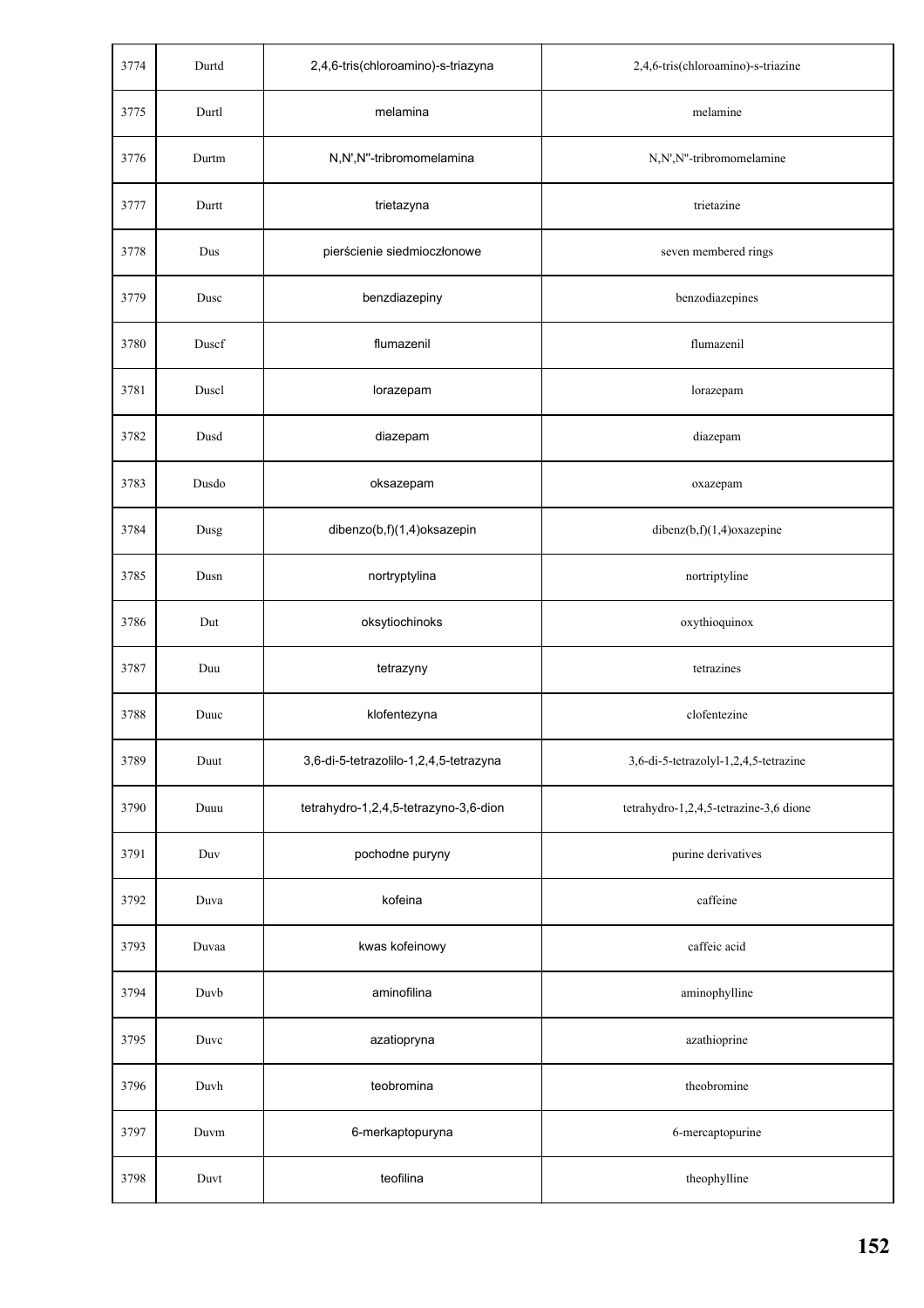| 3799 | Duvx   | nikotynian ksantynolu   | xanthinol nicotinate    |
|------|--------|-------------------------|-------------------------|
| 3800 | Duw    | 9-fenylo-9-jodofluoren  | 9-phenyl-9-iodafluorene |
| 3801 | Dux    | alkaloidy               | alkaloids               |
| 3802 | Duxa   | pikrotoksyna            | picrotoxin              |
| 3803 | Duxb   | akonityna               | aconitine               |
| 3804 | Duxc   | kolchicyna              | colchicine              |
| 3805 | Duxee  | elymoklawina            | elymoclavine            |
| 3806 | Duxet  | winian ergataminy       | ergotamine tartrate     |
| 3807 | Duxie  | dichlorowodorek emetyny | emetine dihydrochloride |
| 3808 | Duxo   | pochodne morfiny        | morphine derivatives    |
| 3809 | Duxoc  | kodeina                 | codeine                 |
| 3810 | Duxoe  | etylomorfina            | ethylmorphine           |
| 3811 | Duxoh  | heroina                 | heroin                  |
| 3812 | Duxom  | morfina                 | morphine                |
| 3813 | Duxon  | nalokson                | naloxone                |
| 3814 | Duxos  | strychnina              | strychnine              |
| 3815 | Duxosb | brucyna                 | brucine                 |
| 3816 | Duxoss | siarczan strychniny     | strychnine sulfate      |
| 3817 | Duxp   | pirolizydyny            | pyrrolizidines          |
| 3818 | Duxpe  | echmidyna               | echimidine              |
| 3819 | Duxpg  | symfytyna               | symphytine              |
| 3820 | Duxpt  | senkirkina              | senkirkine              |
| 3821 | Duxpta | senkirkina (kwas)       | senkirkine (acid)       |
| 3822 | Duxpth | hydroksysenkirkina      | hydroxysenkirkine       |
| 3823 | Duxq   | chinina                 | quinine                 |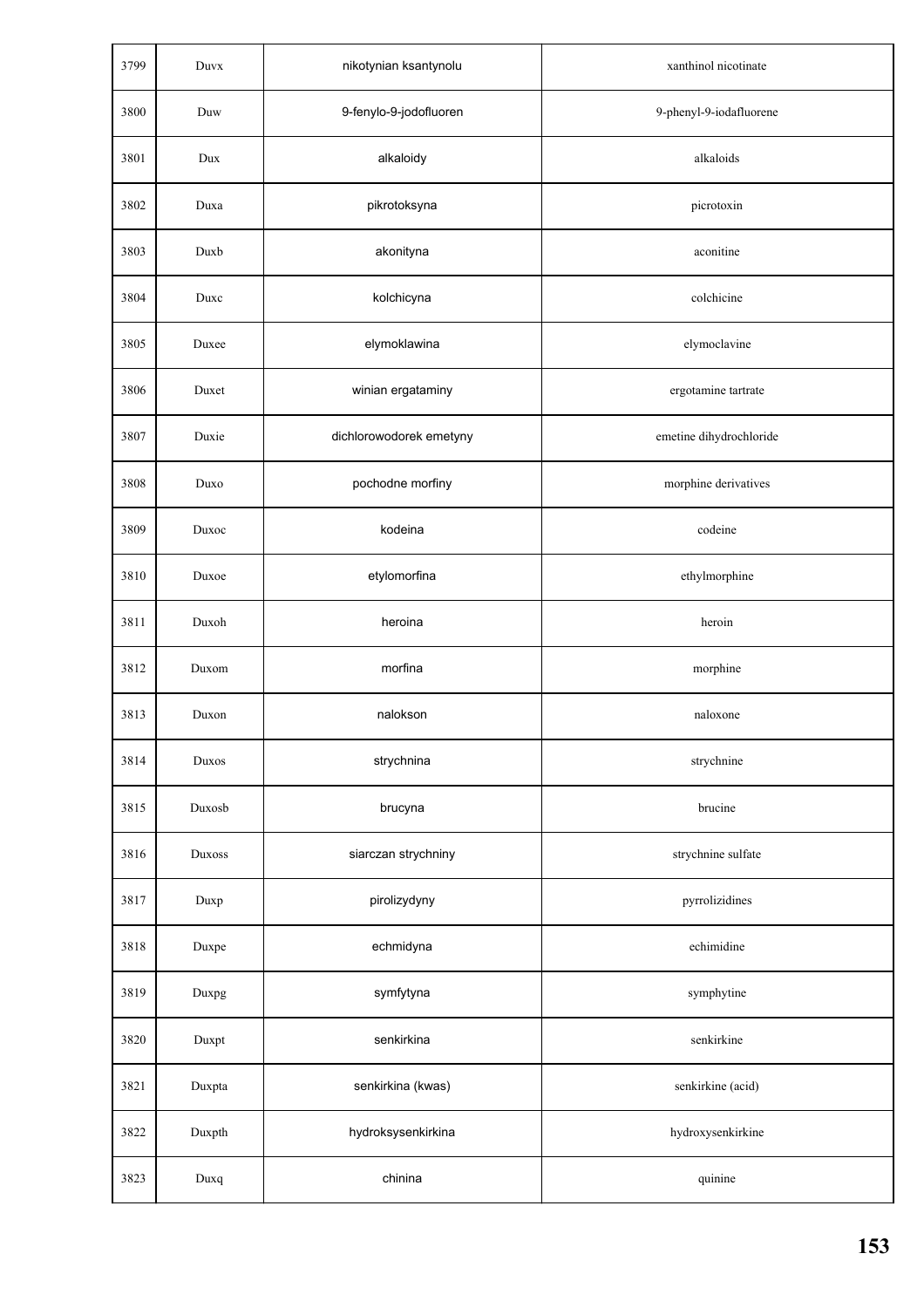| 3824 | Duxqs  | siarczan chininy                               | quinidine sulfate                    |
|------|--------|------------------------------------------------|--------------------------------------|
| 3825 | Duxr   | fizostygmina                                   | physostigmine                        |
| 3826 | Duxrs  | salicylan fitostygminy                         | physostigmine salicylate             |
| 3827 | Duxs   | skopolamina                                    | scopolamine                          |
| 3828 | Duxt   | rezerpina                                      | reserpine                            |
| 3829 | Duxu   | atropina                                       | atropine                             |
| 3830 | Duxy   | kokaina                                        | cocaine                              |
| 3831 | Duy    | trioksan                                       | trioxane                             |
| 3832 | Dv     | polimery                                       | polymers                             |
| 3833 | Dva    | polimery organiczne                            | organic polymers                     |
| 3834 | Dvab   | poliamidy                                      | polyamides                           |
| 3835 | Dvabb  | nylon-6                                        | nylon 6                              |
| 3836 | Dvabp  | p-aramid                                       | p-aramid                             |
| 3837 | Dvac   | polikarboksylany                               | polycarboxylates                     |
| 3838 | Dvae   | żywice epoksydowe                              | epoxy resins                         |
| 3839 | Dvaeb  | polimer diglicydylowego eteru bisfenolu A      | bisphenol A diglycidyl ether polymer |
| 3840 | Dvaebm | modyfikowana żywica epoksydowa bisfenolu<br>A  | modified bisphenol A epoxy resin     |
| 3841 | Dvaed  | żywice diepoksydowe                            | diepoxy resins                       |
| 3842 | Dvaef  | polimer diglicydylowego eteru bisfenolu F      | bisphenol F diglycidyl ether polymer |
| 3843 | Dvaex  | nowolakowe żywice epoksydowe<br>(trisfenolowe) | epoxy novolac resin (trisphenolic)   |
| 3844 | Dvaf   | poliestry                                      | polyesters                           |
| 3845 | Dvafc  | poliwęglany                                    | polycarbonates                       |
| 3846 | Dvafi  | poliestroimidy                                 | polyesterimides                      |
| 3847 | Dvaft  | poli(tereftalan etylenu)                       | polyethylene terephthalate           |
| 3848 | Dvag   | poliakrylany                                   | polyacrylates                        |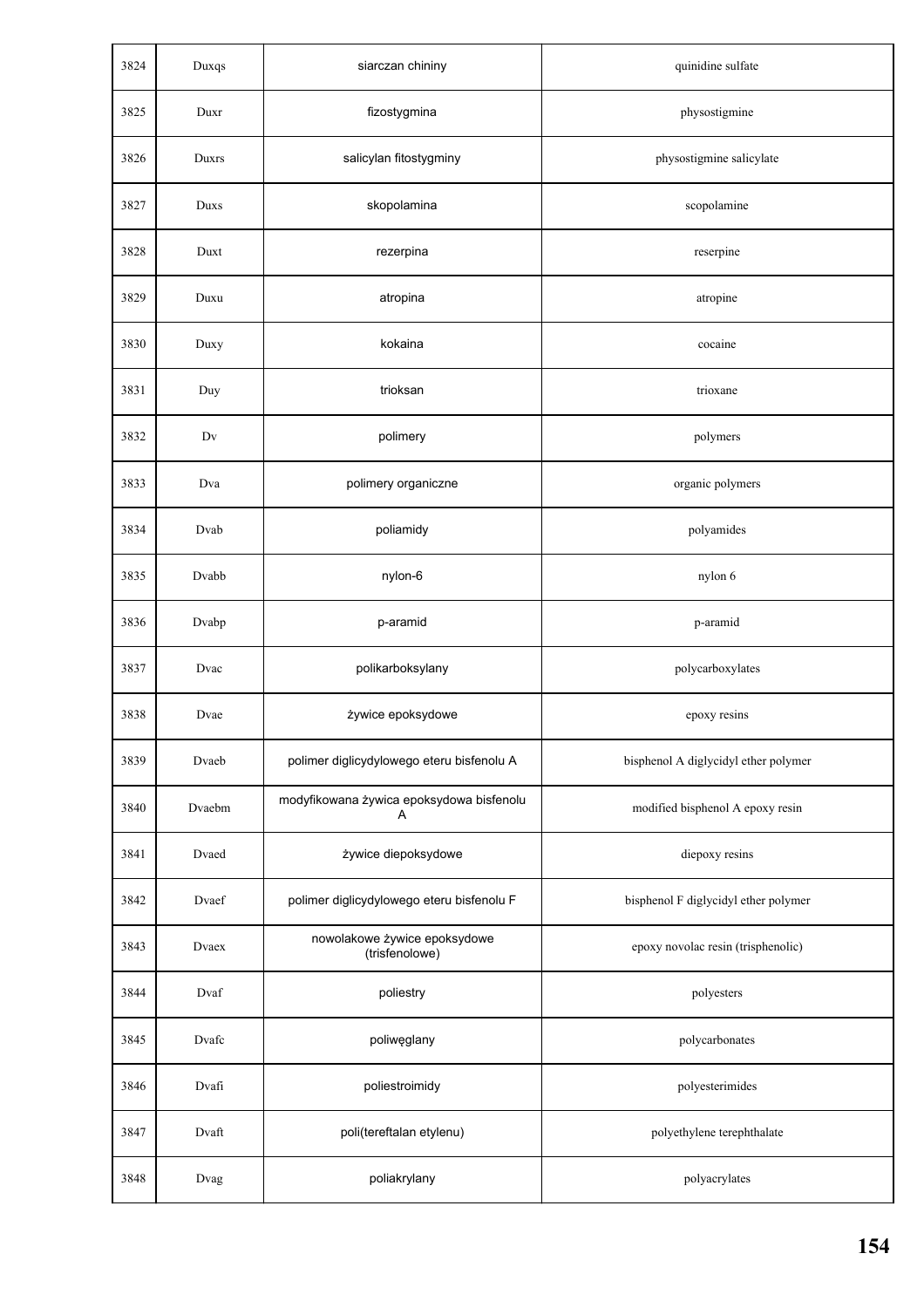| 3849 | Dvagm        | poli(metakrylan metylu)       | polymethyl methacrylate         |
|------|--------------|-------------------------------|---------------------------------|
| 3850 | Dvaj         | polimery fluoroetylenowe      | fluoroethylene polymers         |
| 3851 | Dvajt        | politetrafluoroetylen         | polytetrafluoroethylene         |
| 3852 | Dvaju        | polichlorotrifluoroetylen     | polychlorotrifluoroethylene     |
| 3853 | Dvak         | polisilany                    | polysilanes                     |
| 3854 | Dvam         | polietery                     | polyethers                      |
| 3855 | Dvamn        | etoksylan nonylofenolu        | nonylphenol ethoxylate          |
| 3856 | Dvamp        | poli(tlenek fenylenu)         | polyphenylene oxide             |
| 3857 | Dvamt        | Tenax GC                      | Tenax GC                        |
| 3858 | Dvamx        | penton                        | penton                          |
| 3859 | Dvan         | paraformaldehyd               | paraformaldehyde                |
| 3860 | Dvanp        | polioksymetylen               | polyoxymethylene                |
| 3861 | Dvao         | żywice poliolefinowe          | polyolefin resins               |
| 3862 | Dvaob        | polietylen                    | polyethylene                    |
| 3863 | Dvaobm       | surlyn                        | surlyn                          |
| 3864 | Dvaod        | polipropylen                  | polypropylene                   |
| 3865 | Dvaoi        | piliizobuten                  | polyisobutene                   |
| 3866 | Dvaok        | żywice kumaronowo-indenowe    | coumarone-indene resins         |
| 3867 | Dvap         | polichloropren                | polychloroprene                 |
| 3868 | Dvaq         | polisulfony                   | polysulfone                     |
| 3869 | Dvas         | polistyren                    | polystyrene                     |
| 3870 | Dvasa        | <b>ABS</b>                    | <b>ABS</b>                      |
| 3871 | Dvasb        | kopolimer akrylonitryl-styren | acrylonitrile styrene copolymer |
| 3872 | Dvasc        | kopolimer butadien-styren     | butadiene-styrene copolymer     |
| 3873 | <b>Dvass</b> | żywica SMA 1440-H             | SMA 1440-H resin                |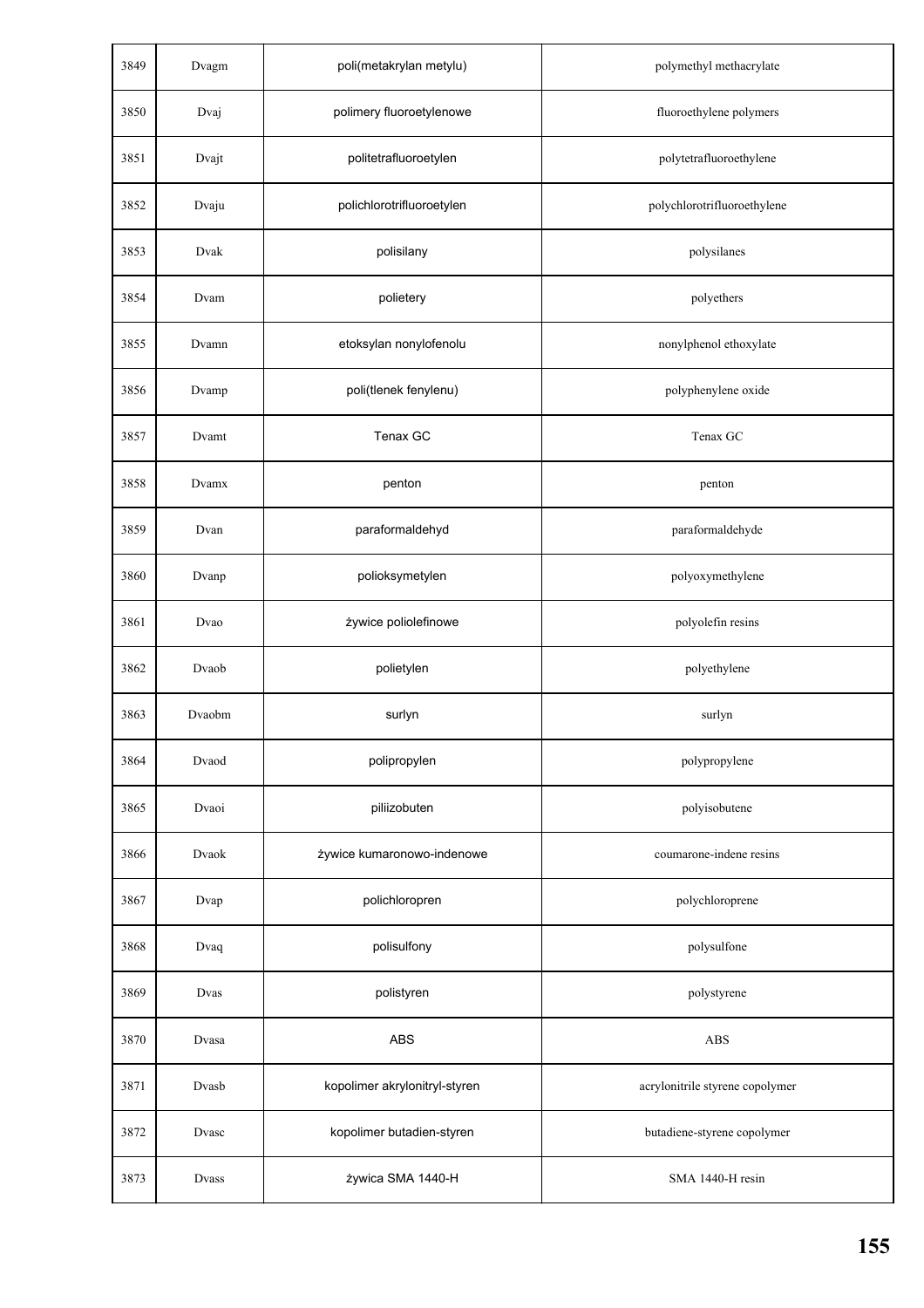| 3874 | Dvay   | polimery winylowe                      | vinyl polymers                       |
|------|--------|----------------------------------------|--------------------------------------|
| 3875 | Dvava  | poli(chlorek winylu)                   | polyvinyl chloride                   |
| 3876 | Dvavaa | kopolimer octanu i chlorku winylu      | vinyl acetate and chloride copolymer |
| 3877 | Dvavab | kopolimer chlorków winylu i winylidenu | vinyl vinylidene chlorides copolymer |
| 3878 | Dvavb  | poli(octan winylu)                     | polyvinyl acetate                    |
| 3879 | Dvavba | poli(alkohol winylowy)                 | polyvinyl alcohol                    |
| 3880 | Dvavc  | poliakrylonitryl                       | polyacrylonitrile                    |
| 3881 | Dvavd  | poli(kwas akrylowy)                    | polyacrylic acid                     |
| 3882 | Dvavp  | poliwinylopirolidon                    | polyvinylpyrrolidone                 |
| 3883 | Dvavr  | kopolimer akrylonitryl-butadien        | acrylonitrile-butadiene copolymer    |
| 3884 | Dvaw   | żywice aminowe                         | amino resins                         |
| 3885 | Dvawa  | żywice anilinowo-formaldehydowe        | aniline-formaldehyde resins          |
| 3886 | Dvawm  | żywice melaminowe                      | melamine resins                      |
| 3887 | Dvawu  | żywice mocznikowe                      | urea resins                          |
| 3888 | Dvawuf | żywice mocznikowo-formaldehydowe       | urea-formaldehyde resins             |
| 3889 | Dvawut | żywice tiomocznikowe                   | thiourea resins                      |
| 3890 | Dvax   | polimery fenolowo-formaldehydowe       | phenol-formaldehyde polymers         |
| 3891 | Dvaxn  | żywice naftalenowo-formaldehydowe      | naphthalene-formaldehyde resins      |
| 3892 | Dvay   | polimery fenolowo-furfuraldehydowe     | phenol-furfuraldehyde polymers       |
| 3893 | Dvaya  | polimer 2-furanokarboksyaldehydu       | 2-furancarboxaldehyde polymer        |
| 3894 | Dve    | elastomery                             | elastomers                           |
| 3895 | Dvec   | guma syntetyczna                       | synthetic rubber                     |
| 3896 | Dveca  | guma butadienowo-styrenowa             | butadiene-styrene rubber             |
| 3897 | Dvecb  | guma butylowa                          | butyl rubber                         |
| 3898 | Dveci  | guma nitrylowa                         | nitrile rubber                       |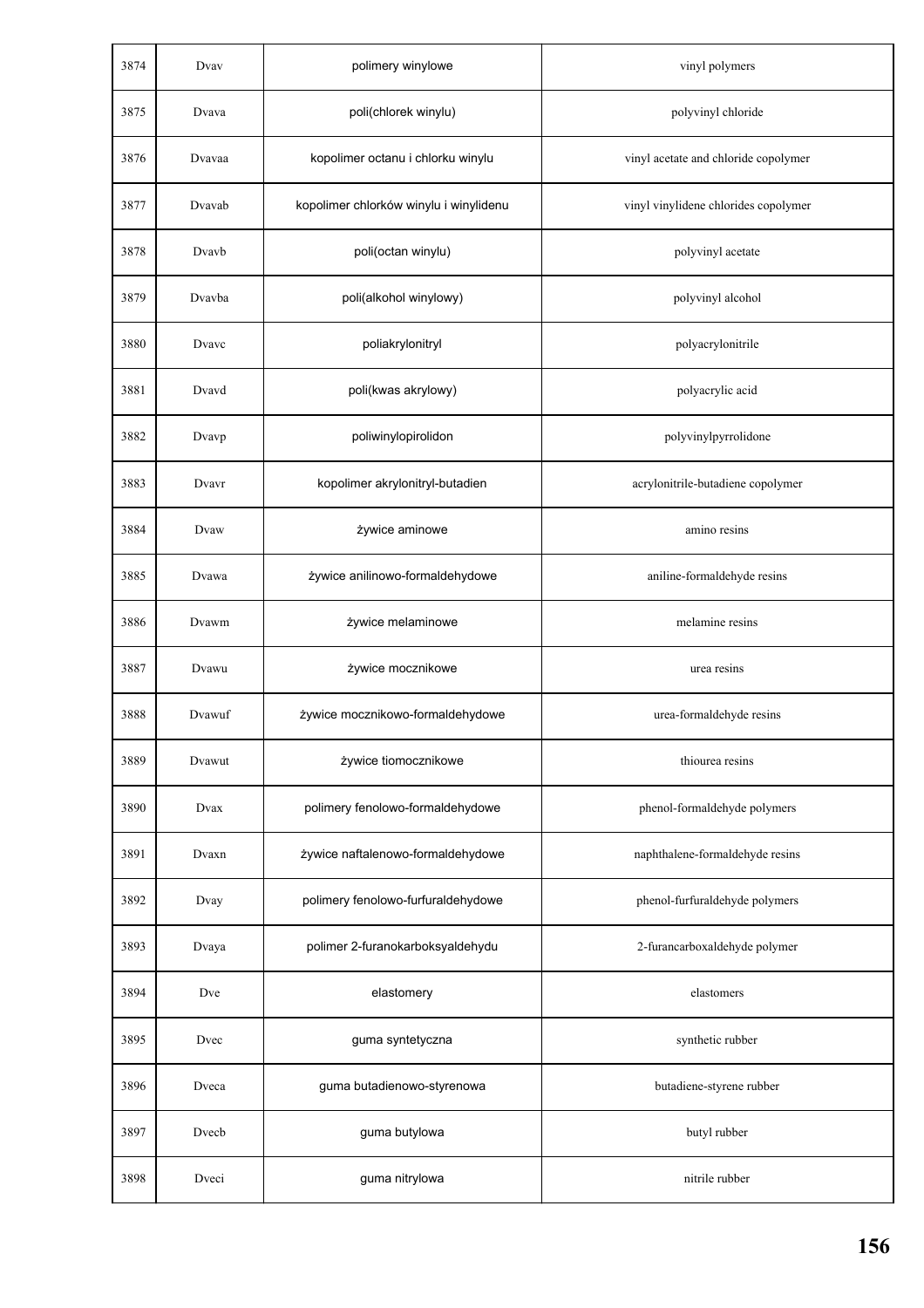| 3899 | Dvecn   | neopren                  | neoprene              |
|------|---------|--------------------------|-----------------------|
| 3900 | Dveco   | poliuretany              | polyurethanes         |
| 3901 | Dvecoa  | poliuretan               | polyurethane          |
| 3902 | Dvecoi  | polimery izocyjanuranowe | isocyanurate polymers |
| 3903 | Dvecoih | izocyjanurany HDI        | HDI isocyanurates     |
| 3904 | Dvecs   | guma silikonowa          | silicone rubber       |
| 3905 | Dvect   | tiokol                   | thiokol               |
| 3906 | Dvecu   | witon                    | viton                 |
| 3907 | Dvi     | polimery nieorganiczne   | inorganic polymers    |
| 3908 | Dvis    | silikony                 | silicones             |
| 3909 | Dvism   | polidimetylosiloksan     | polydimethylsiloxane  |
| 3910 | Dviso   | olej metylosilikonowy    | methylsilicone oil    |
| 3911 | Dy      | węglowodany              | carbohydrates         |
| 3912 | Dyb     | monosacharydy            | monosaccharides       |
| 3913 | Dybf    | fruktoza                 | fructose              |
| 3914 | Dybo    | pentozy                  | pentoses              |
| 3915 | Dybu    | witamina C               | vitamin C             |
| 3916 | Dybv    | kwas glukuronowy         | glucuronic acid       |
| 3917 | Dyd     | disacharydy              | disaccharides         |
| 3918 | Dydl    | laktoza                  | lactose               |
| 3919 | Dydm    | maltoza                  | maltose               |
| 3920 | Dyg     | aurotioglukoza           | aurothioglucose       |
| 3921 | Dyp     | polisacharydy            | polysaccharides       |
| 3922 | Dypc    | karagenan                | carrageenan           |
| 3923 | Dypd    | dekstryna                | dextrin               |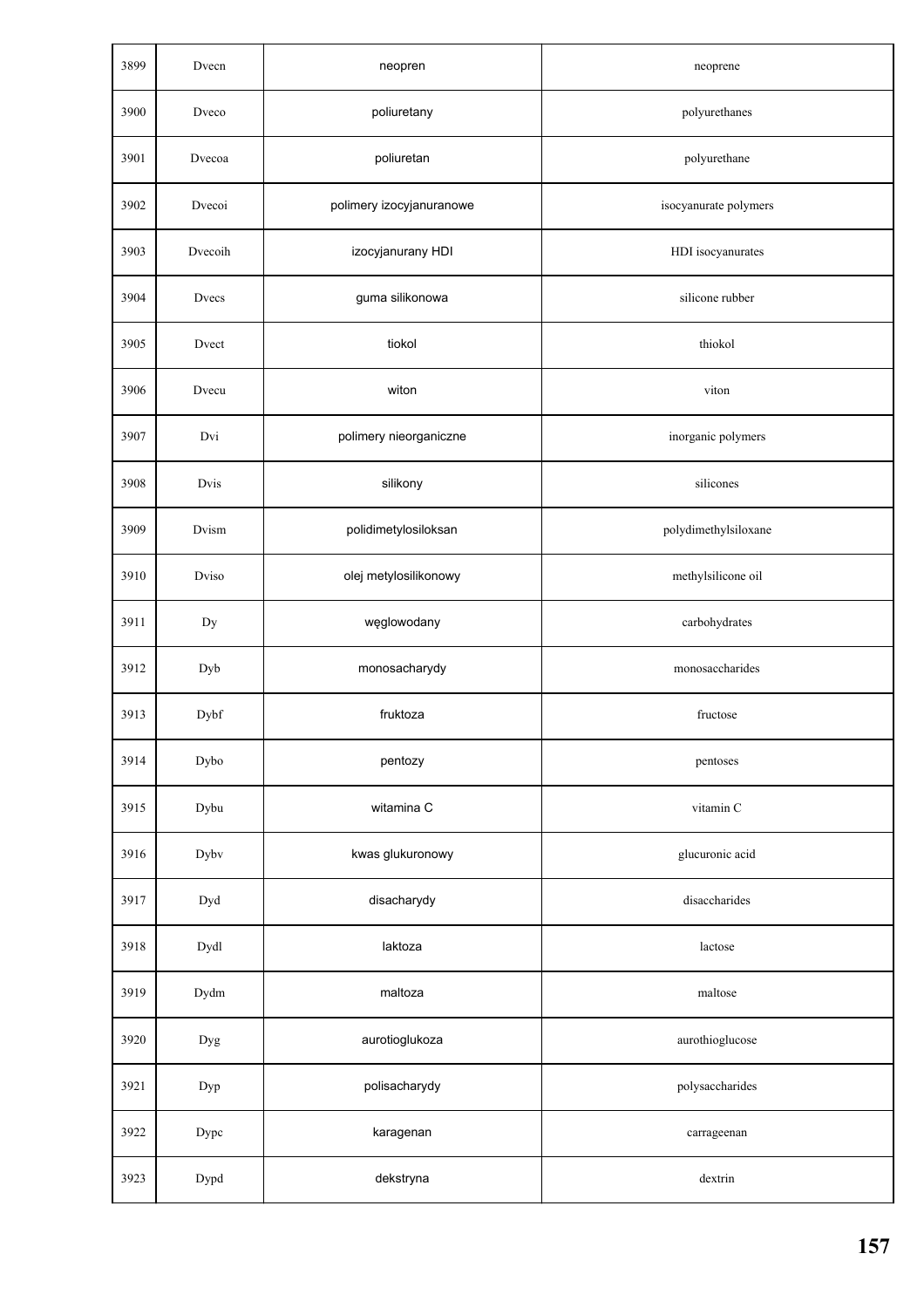| 3924 | Dypg    | glikogen                                | glycogen                          |
|------|---------|-----------------------------------------|-----------------------------------|
| 3925 | Dyph    | celuloza                                | cellulose                         |
| 3926 | Dyphe   | estry celulozy                          | cellulose esters                  |
| 3927 | Dyphea  | octan celulozy                          | cellulose acetate                 |
| 3928 | Dypheh  | etylohydroksyetyloceluloza              | ethylhydroxyethyl cellulose       |
| 3929 | Dyphen  | azotan celulozy                         | cellulose nitrate                 |
| 3930 | Dyphenc | celuloid                                | celluloid                         |
| 3931 | Dyphex  | ksantanian celulozy                     | cellulose xanthate                |
| 3932 | Dypl    | glukany                                 | glucans                           |
| 3933 | Dypp    | pektyna                                 | pectin                            |
| 3934 | Dyrc    | cykazyna                                | cycasin                           |
| 3935 | Dyx     | kompleksy żelaza z węglowodanami        | iron-carbohydrate complexes       |
| 3936 | Dyxa    | kompleks żelazo-dekstran                | iron-dextran complex              |
| 3937 | Dyxe    | kompleks żelazo-dekstryna               | iron-dextrin complex              |
| 3938 | Dyxi    | kompleks żelazo-sorbitol-kwas cytrynowy | iron-sorbitol-citric acid complex |
| 3939 | Dz      | związki organiczne halogenowane         | halogenated organic compounds     |
| 3940 | Dzb     | związki organiczne bromowane            | brominated organic compounds      |
| 3941 | Dzbb    | bromowane bisfenole                     | brominated bisphenols             |
| 3942 | Dzbbt   | tetrabromobisfenol A                    | tetrabromobisphenol A             |
| 3943 | Dzbh    | heksabromocyklododekan                  | hexabromocyclododecane            |
| 3944 | Dzbp    | bromowane tlenki difenylu               | brominated diphenyl oxides        |
| 3945 | Dzbpa   | eter dekabromodifenylowy                | decabromodiphenyl ether           |
| 3946 | Dzbpb   | eter nonabromodifenylowy                | nonabromodiphenyl ether           |
| 3947 | Dzbpd   | eter dibromodifenylowy                  | dibromodiphenyl ether             |
| 3948 | Dzbph   | eter heptabromodifenylowy               | heptabromodiphenyl ether          |